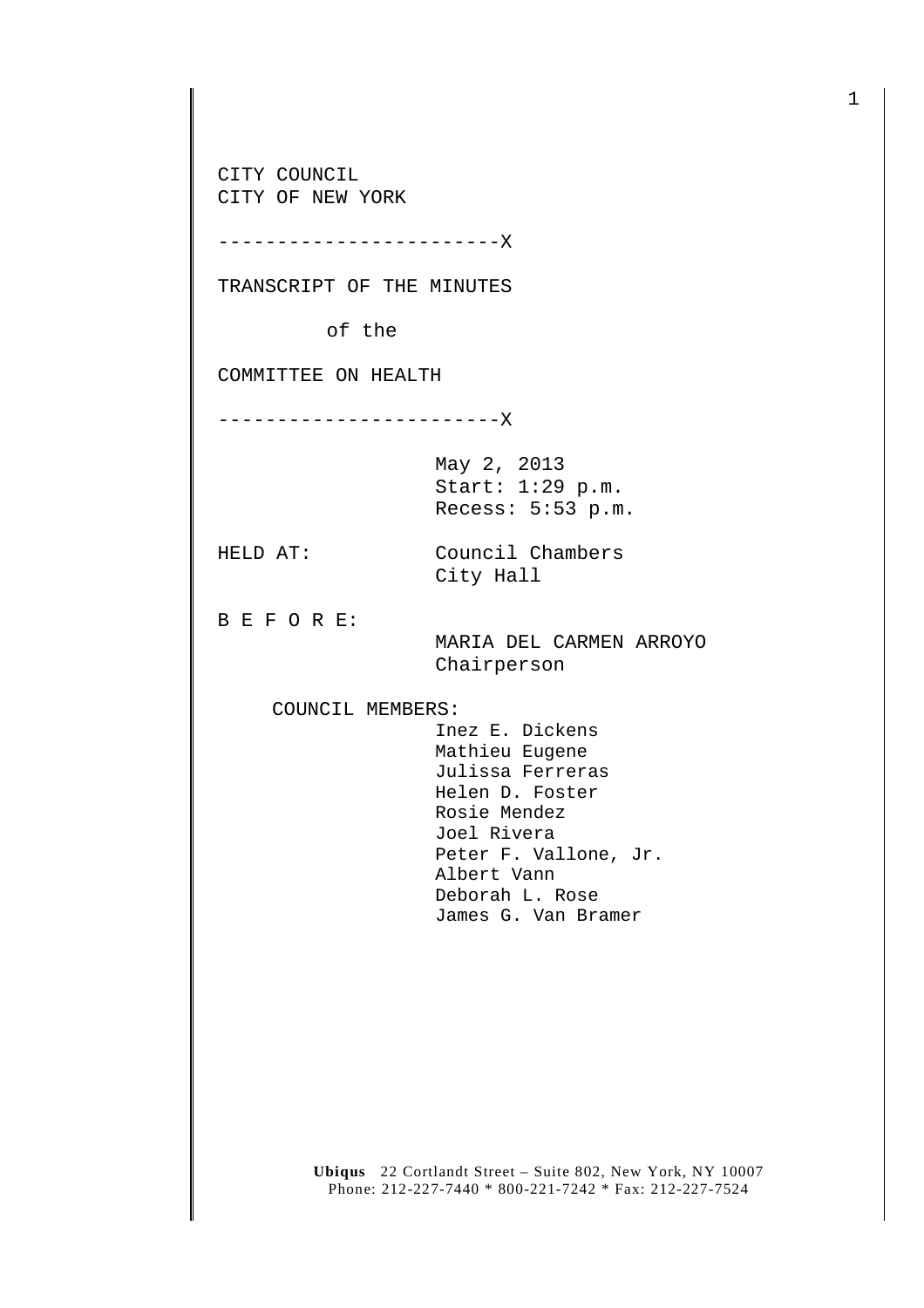Thomas Farley Commissioner New York City Department of Health and Mental Hygiene

David Frankel Commissioner New York City Department of Finance

Edgar Domenech Sheriff City of New York

Fran Freedman Deputy Commissioner New York City Department of Consumer Affairs

Marie Wilkins Concerned Citizen

Craig Thompson President and CEO Memorial Sloan Kettering Cancer Center

Danny McGoldrick Vice President for Research Campaign for Tobacco Free Kids

Robert Bookman Counsel New York City Newsstand Operators Association

Tom Bryant Executive Director and Legal Counsel National Association of Tobacco Outlets

Ramon Murphy President Bodega Association of the United States

Chung Lee Concerned Citizen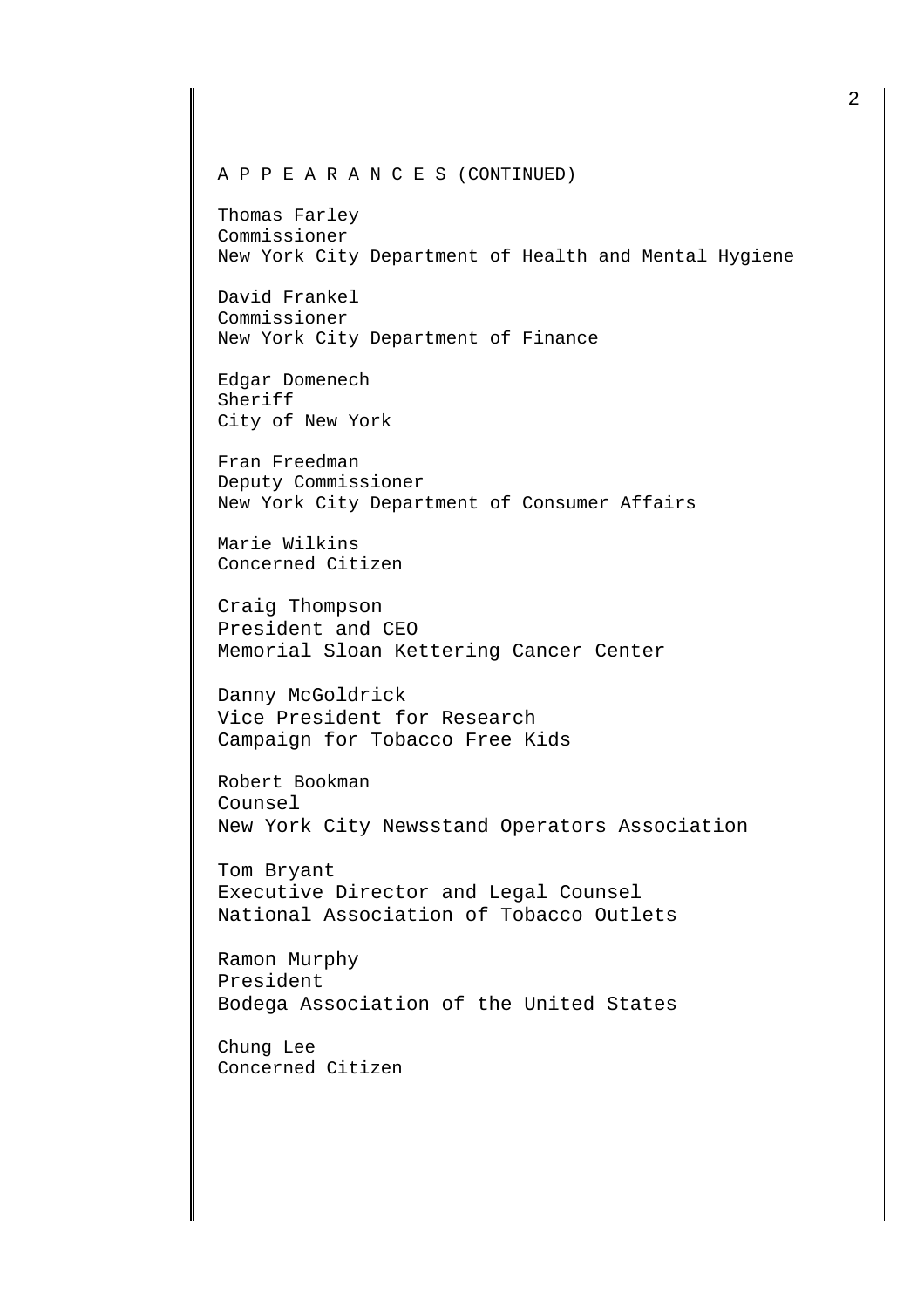Michelle Bonan American Cancer Society Cancer Action Network

Dr. Tara Narula American Heart Association

Michael Silbak Vice President for Public Policy and Communications American Lung Association of the Northeast

David Schwartz New York Association of Grocery Stores

Jay Peltz Vice President of Public Affairs Food Industry Alliance of New York State

Arthur Katz Statewide Association of Cigarette Tax Collection Agents

Dr. Kurt Ribisl Professor UNC School of Public Health

Stephen Allen Tri-Edy's Deli

Sung Su Kim Concerned Citizen

Ralph Bombardiere Executive Director Gasoline and Automotive Service Dealers Association

Jim Calvin President New York Association of Convenience Stores 3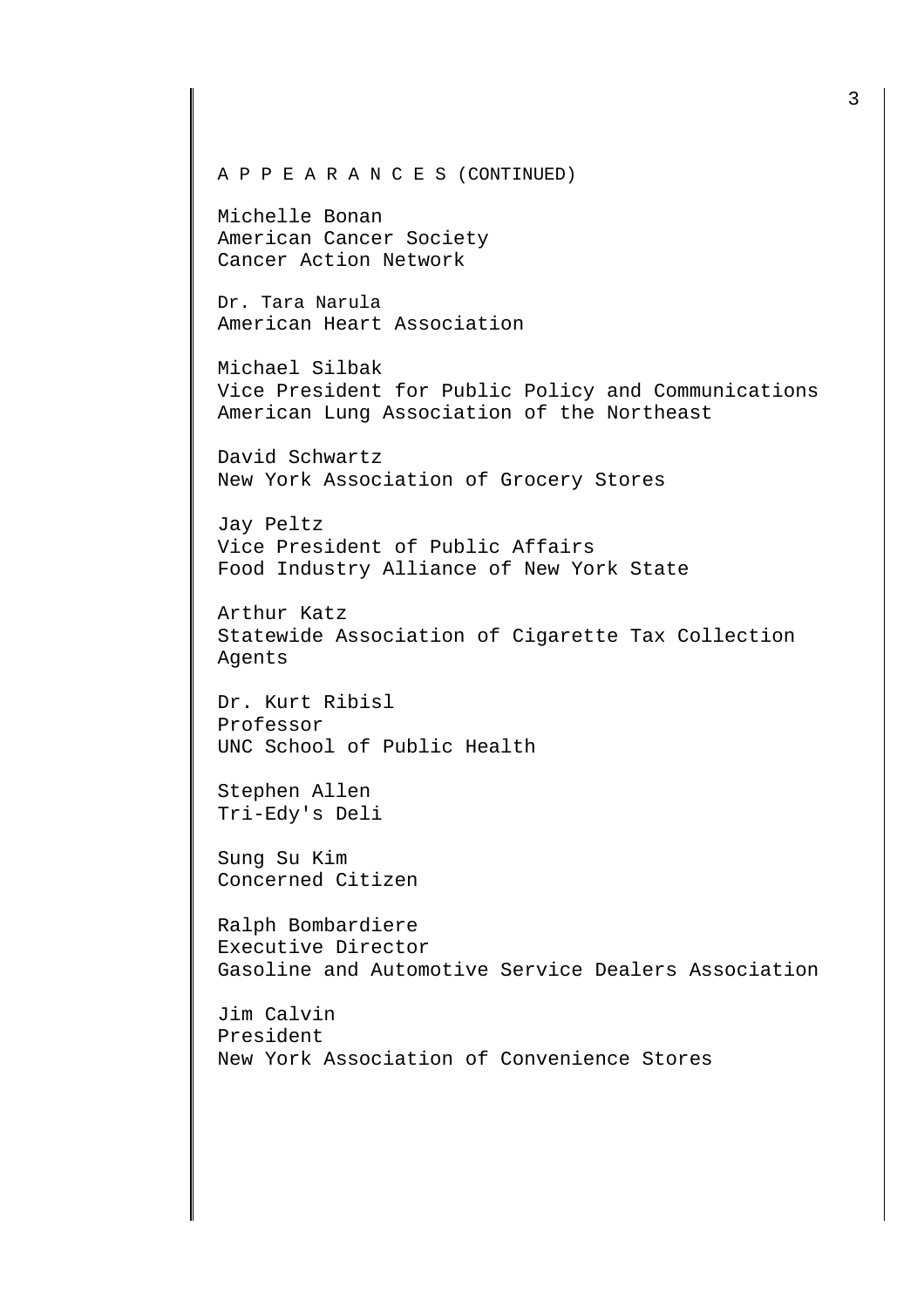La Tanisha Wright Founder and Director Follow the Signs

Mona Golub Price Chopper Supermarkets

Dr. Anise Kim Social Scientist RTI International

Dante Natoli Concerned Citizen

Gregory Connolly Volunteer Legislative Director Consumer Advocates for Smoke Free Alternatives Association

Brandon Critser Concerned Citizen

Esther Zar Concerned Citizen

Sandra Mullen Senior Vice President World Lung Foundation

Sheila Feinburg Executive Director New York City Coalition for a Smoke Free City

Louise Feld Senior Policy Associate Citizen's Committee for Children

Phil Konigsberg Community Advocate Queens Tobacco Control Coalition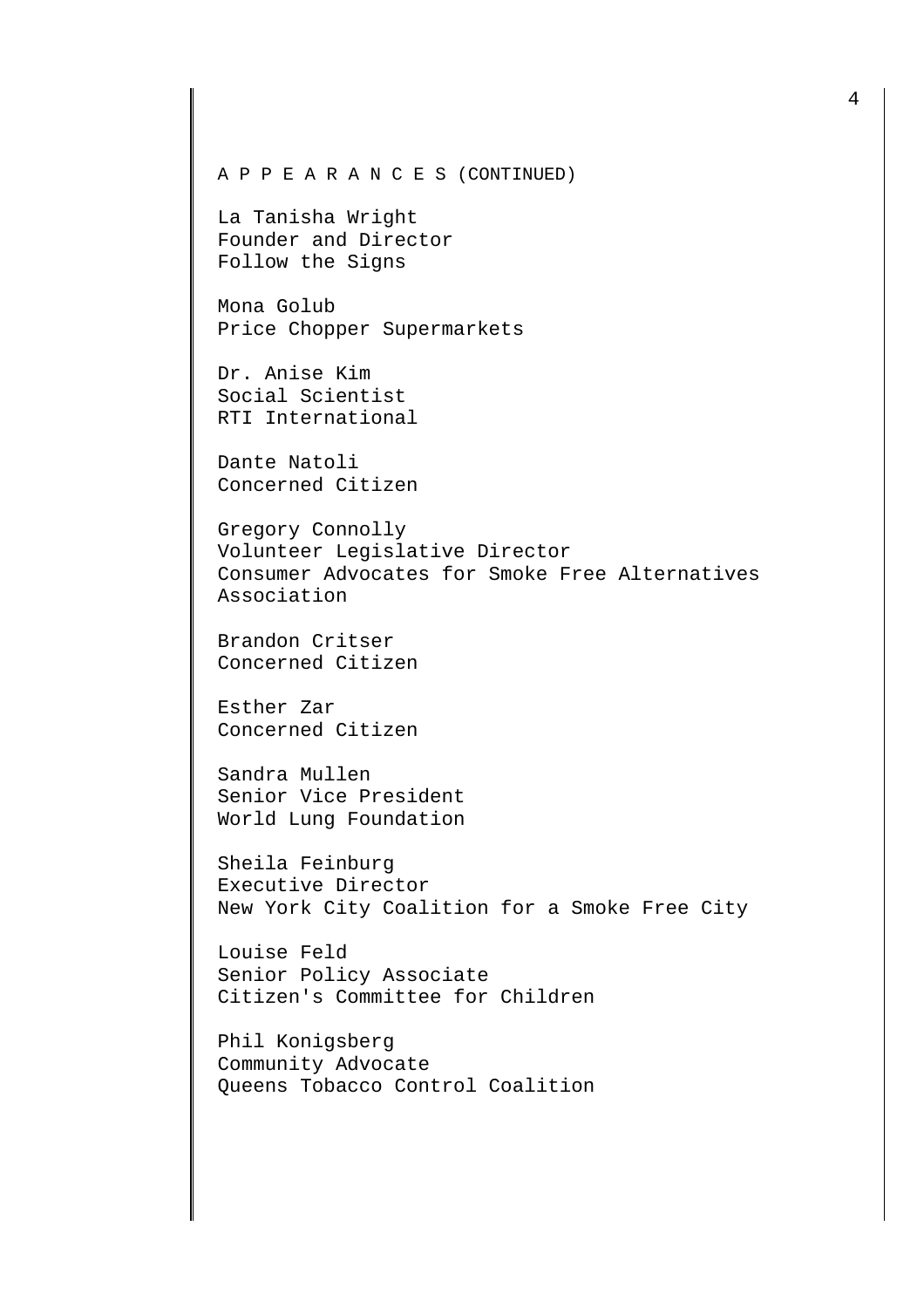Keith Mortener Concerned Citizen

Russell Wishtart Concerned Citizen

Francisco Correa Concerned Citizen

Daniel Carpas Concerned Citizen

Julianne Heney Concerned Citizen

John Lasorsa Concerned Citizen

Spike Babaian President Nation Vapers Club

David Ross Concered Citizen

Antoinette Lansa Concerned Citizen

Lisa Gardener Concerned Citizen

Tiffany Brown Organizer New York Public Interest Research Group

Jeffrey Phong Professor University of Waterloo

Barbara Sullivan Concerned Citizen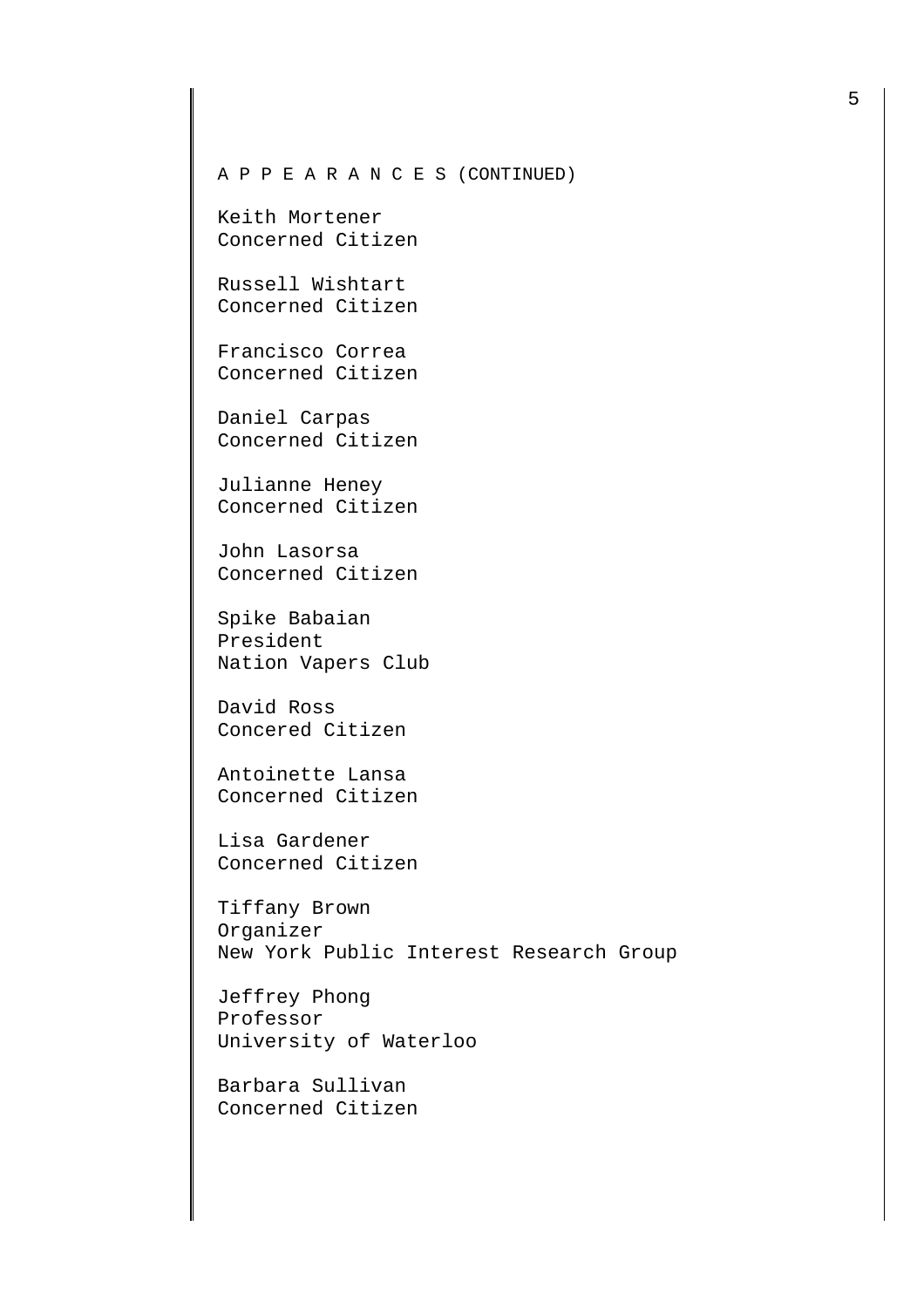Micah Berman Concerned Citizen

Christopher Mikovitz Concerned Citizen

John Urban Concerned Citizen

Salvatore Vario Concerned Citizen

Romeo R. Campbell Concerned Citizen

Stewart Bowers Concerned Citizen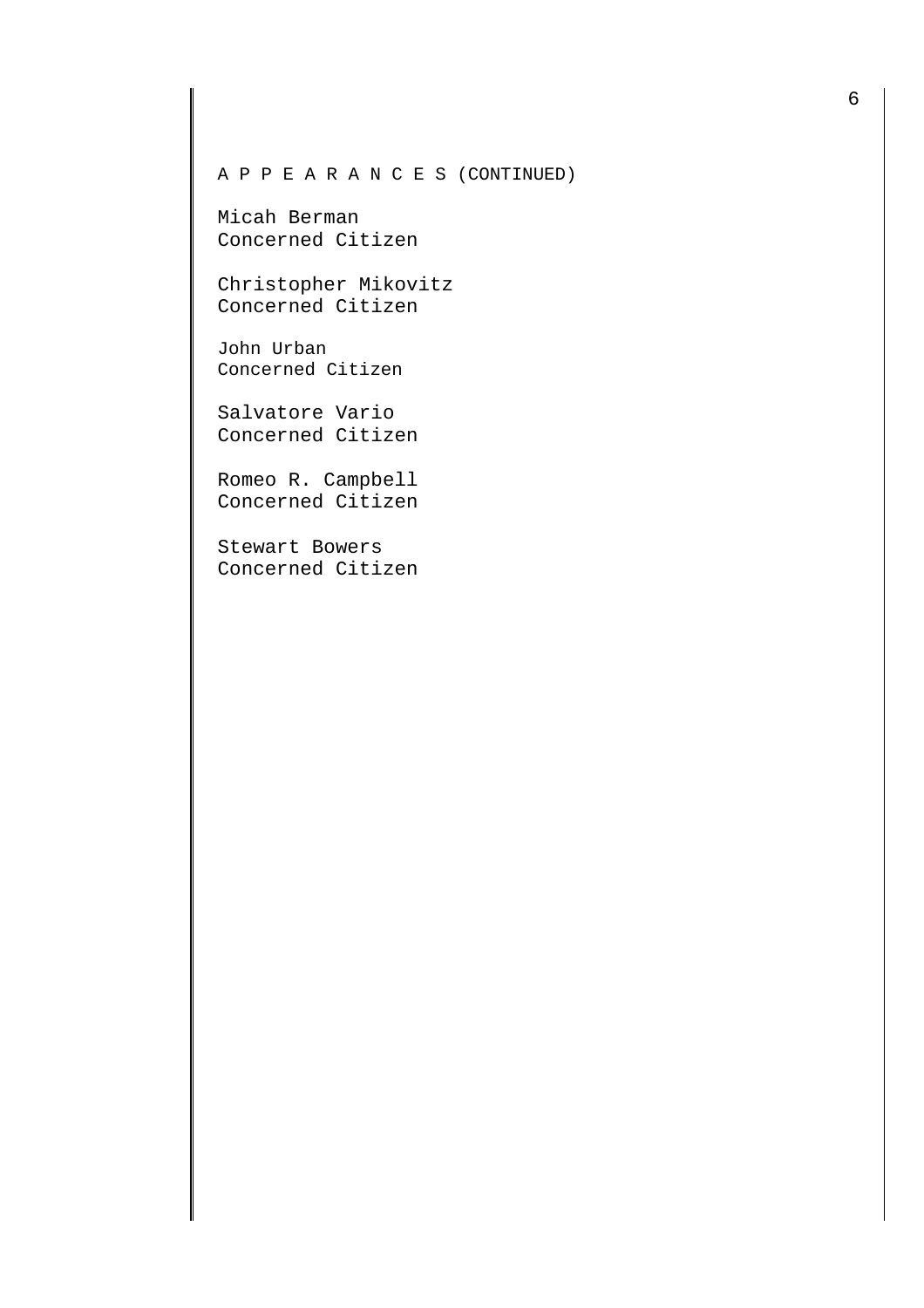| $\mathbf 1$ | 7<br>COMMITTEE ON HEALTH                           |
|-------------|----------------------------------------------------|
| 2           | CHAIRPERSON ARROYO: Good afternoon                 |
| 3           | everyone. My name is Maria del Carmen Arroyo. I    |
| 4           | chair the Committee on Health and I extend a       |
| 5           | profound apology for the delay. There was a real   |
| 6           | complicated Land Use matter being taken up in the  |
| 7           | Land Use Committee, and if I don't get there and   |
| 8           | vote, I get marked absent, and then the press      |
| 9           | writes nasty stories. I needed to be there, so I   |
| 10          | do apologize for that. My testimony was going to   |
| 11          | open with good morning, but good afternoon. Today  |
| 12          | the Committee is conducting a hearing on three     |
| 13          | pieces of legislation with one goal in mind, and   |
| 14          | that is to reduce the prevalence of youth smoking  |
| 15          | in our city. The first piece of legislation        |
| 16          | proposed Intro 250-A, which is sponsored by my     |
| 17          | colleague Council Member Gennaro, would raise the  |
| 18          | legal age to sell tobacco products to consumers to |
| 19          | the age of 21. The second piece, Intro 1020 was    |
| 20          | introduced by the request of the mayor and         |
| 21          | prohibits the display of tobacco products to       |
| 22          | consumers except at the time of sale. Finally,     |
| 23          | Intro 1021 was also introduced by request of the   |
| 24          | mayor and has several components. The first is     |
| 25          | increasing the fines and penalties for selling     |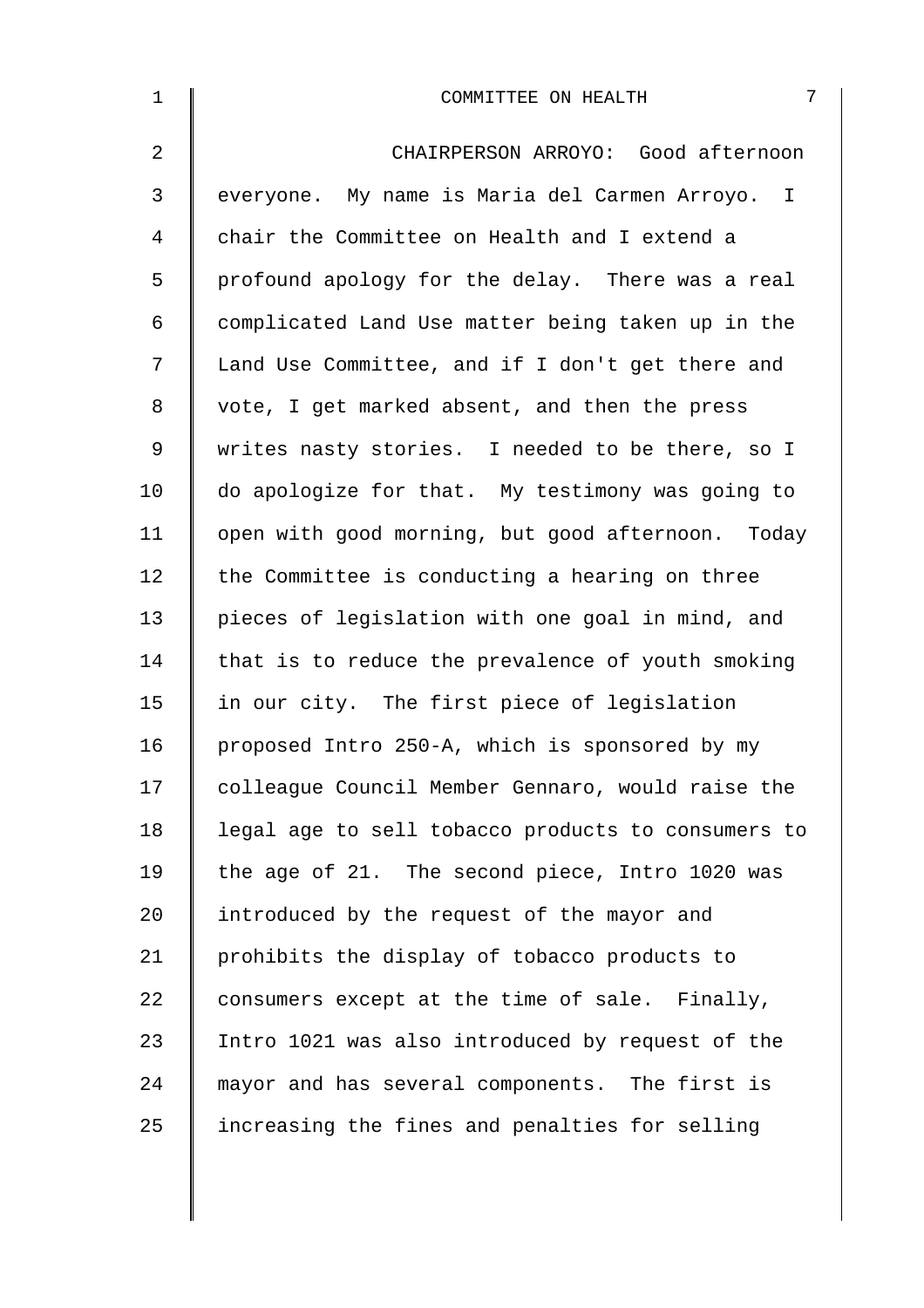| $\mathbf{1}$ | 8<br>COMMITTEE ON HEALTH                           |
|--------------|----------------------------------------------------|
| 2            | illegal, untaxed tobacco products; number two,     |
| 3            | prohibiting coupons and discounts on cigarettes;   |
| 4            | number three, setting a price floor of \$10.50 per |
| 5            | pack of cigarettes and little cigars, and number   |
| 6            | four, requiring that cigars be sold in packs of    |
| 7            | four and little cigars be sold in packs of 20 at a |
| 8            | minimum, and I think that we are going to hear a   |
| $\mathsf 9$  | lot of information about the prevalence and the    |
| 10           | statistics regarding smoking and the damage that   |
| 11           | it does to our young people, so I am going to      |
| 12           | forgo all of that, and at this point turn it over  |
| 13           | to my colleague, Council Member Gennaro, the       |
| 14           | primes sponsor of the legislation that would raise |
| 15           | the legal tobacco product sale to the age of 21.   |
| 16           | Council Member?                                    |
| 17           | COUNCIL MEMBER GENNARO: Thank you,                 |
| 18           | Madam Chair and thank you for holding this         |
| 19           | hearing. Good afternoon. My name is Councilman     |
| 20           | Jim Gennaro. I'd like to thank the Chair for       |
| 21           | holding this hearing on this very important issue, |
| 22           | which affects health, the wellbeing and lives of   |
| 23           | young people throughout our city and beyond.       |
| 24           | Today I am not just going to speak as an elected   |
| 25           | official, but as a son who has lost his mother     |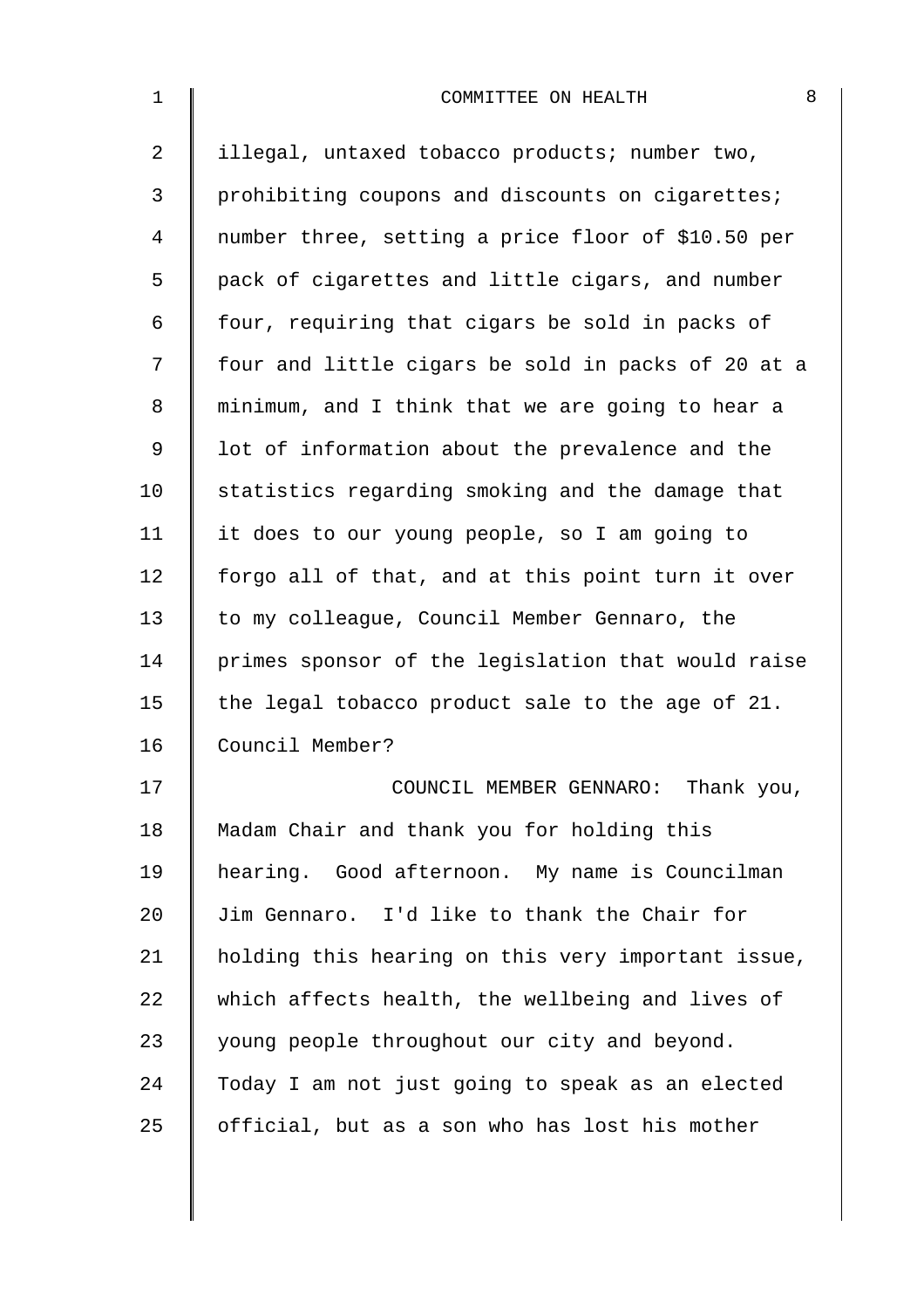| $\mathbf{1}$ | 9<br>COMMITTEE ON HEALTH                                        |
|--------------|-----------------------------------------------------------------|
| 2            | prematurely as a result of smoking, and as a                    |
| 3            | father who has seen his daughter celebrate her 18 <sup>th</sup> |
| 4            | birthday without the precious wisdom and love of                |
| 5            | her grandmother. We are here today to talk about                |
| 6            | my bill, 250-A, and those put forward by the                    |
| 7            | administration, and mine would propose that the                 |
| 8            | legal age for tobacco use be raised in the city                 |
| 9            | from 18 to 21 years. First I would like to say                  |
| 10           | that this bill has been the result of years of                  |
| 11           | careful consideration, scientific evidence and                  |
| 12           | data on youth smoking and that data has shown that              |
| 13           | raising the age of maturity for tobacco use will                |
| 14           | result in a significant reduction in youth smoking              |
| 15           | rates. I think you will hear the commissioner                   |
| 16           | talk about a study that says as much as 55 percent              |
| 17           | reduction for those aged 18 to 21 and just in case              |
| 18           | you missed that the data shows that raising the                 |
| 19           | age of maturity for tobacco use will result in                  |
| 20           | this kind of reduction and will reduce the number               |
| 21           | of lifelong users of a product that leads to                    |
| 22           | thousands of deaths in our city every year. As we               |
| 23           | all know smoking is the leading cause of                        |
| 24           | preventable death in New York City and in the U.S.              |
| 25           | Currently 100,000 young people in our city use                  |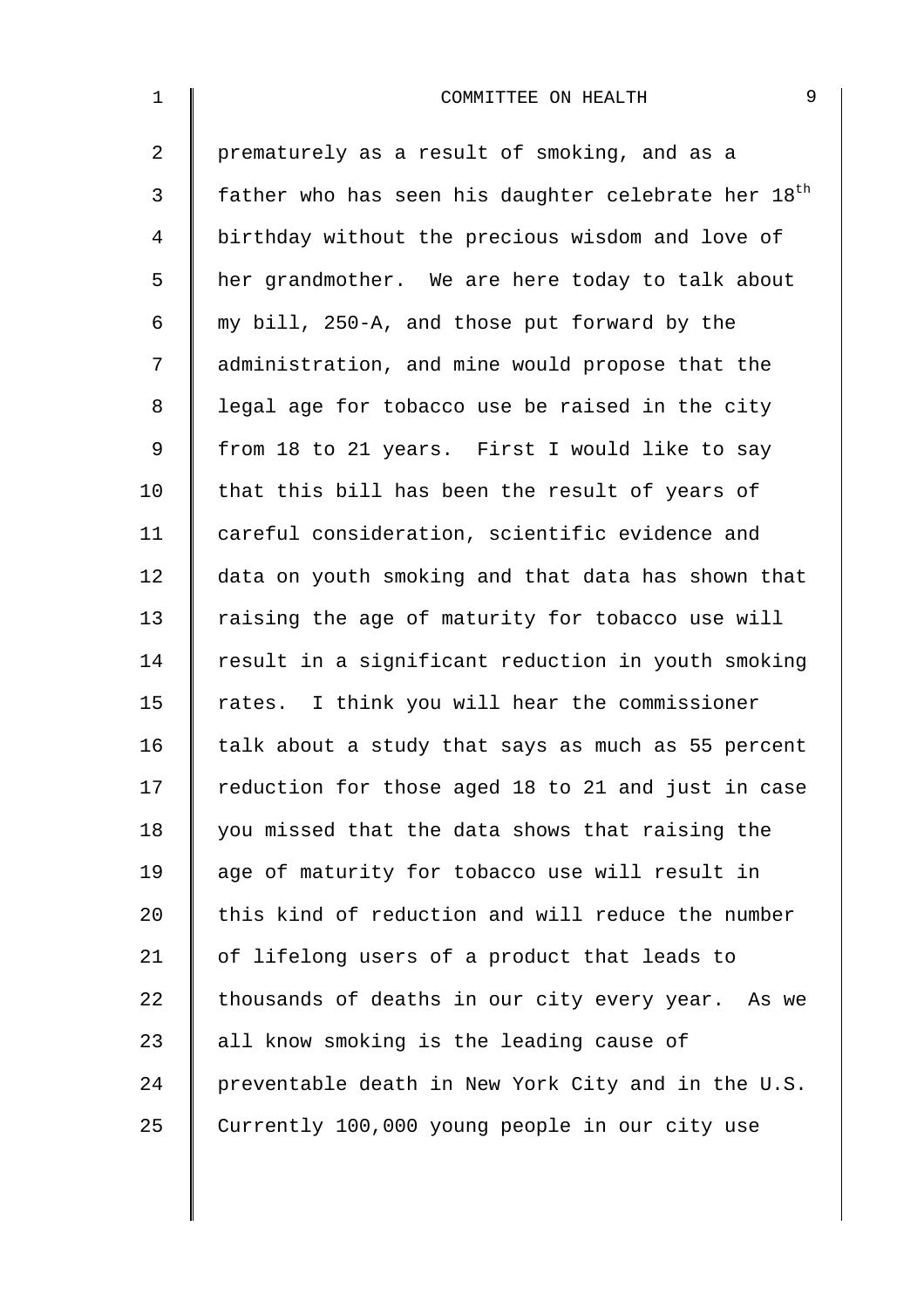| $\mathbf 1$    | 10<br>COMMITTEE ON HEALTH                          |
|----------------|----------------------------------------------------|
| $\overline{2}$ | these products. Of that number 20,000 are public   |
| 3              | high school students. Studies have shown           |
| 4              | consistently that young people frequently get      |
| 5              | cigarettes from older friends and siblings. This   |
| 6              | proposal acts as a simple deterrent putting a      |
| 7              | barrier between our young people and a lifetime    |
| 8              | addiction to nicotine. Through proven measures,    |
| $\mathsf 9$    | the Bloomberg Administration and the Council we    |
| 10             | have reduced youth smoking rate from 17.6 percent  |
| 11             | when we came in in 2002 to 8.5 percent in 2007;    |
| 12             | however, it has been hard to move that number down |
| 13             | from 8.5 percent, but we can and must do better.   |
| 14             | We think these measures combined will do that.     |
| 15             | For every percentage point we shave off, we save   |
| 16             | thousands of young people from an ever increasing  |
| 17             | risk of developing cancer, all kinds of lung       |
| 18             | diseases, heart disease and a host of other        |
| 19             | serious illnesses. Currently, the city smoking     |
| 20             | rate is lower than the national teen smoking       |
| 21             | average of 18.1 percent, and we are at 8.5, so we  |
| 22             | have done a good job and the things we do work.    |
| 23             | And the state average is 12.5 percent, so we are   |
| 24             | doing better than the state as a whole. So         |
| 25             | everything we have done in the last decade to      |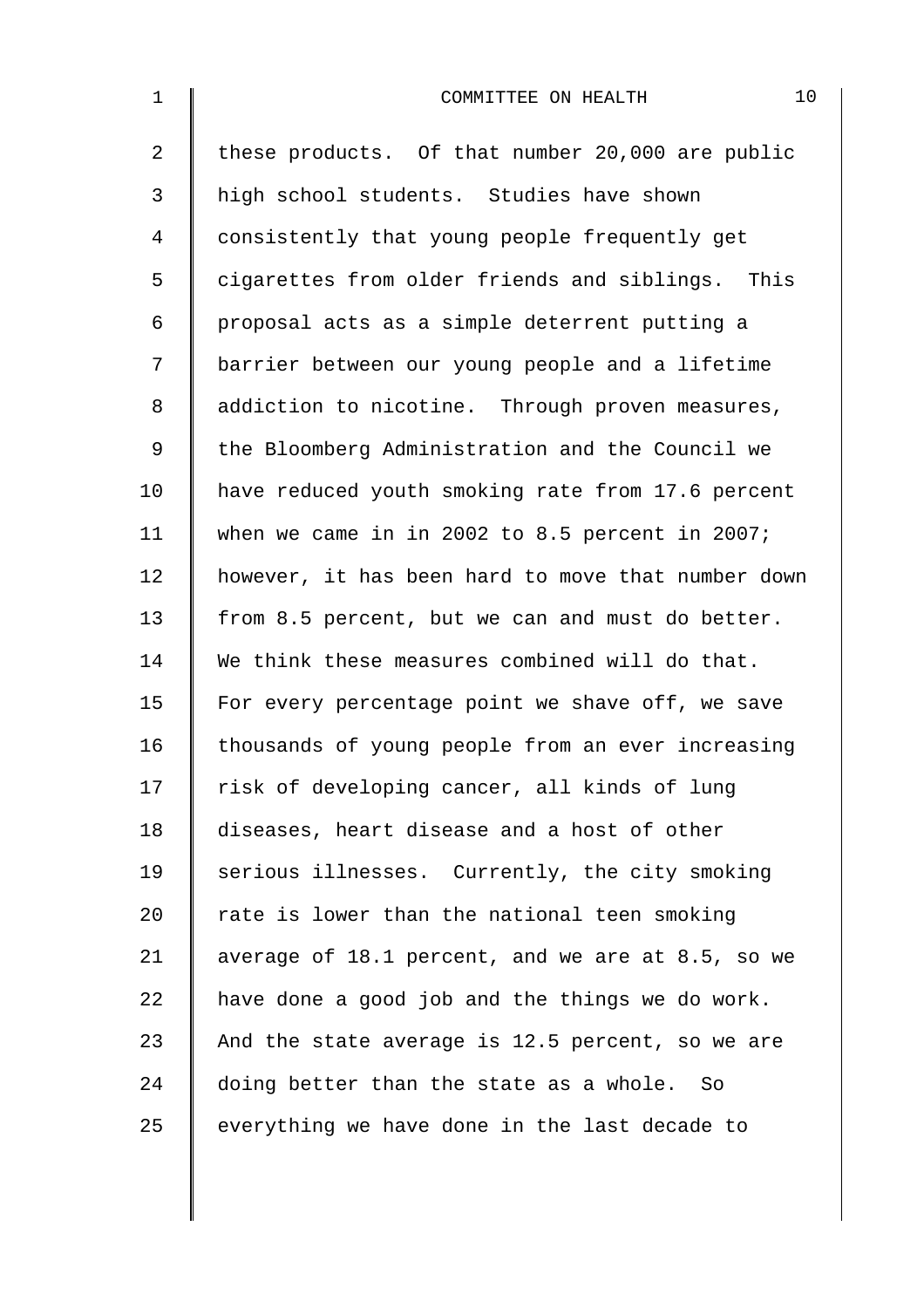2 Teduce smoking has worked and the science drive 3 | process and the science driven proposals to raise 4 the smoking age to 21 would be no different. 5 Nationally 285,000 people are suffering from 6 Smoking related lung cancer right now with untold 7 millions having already died and untold millions 8 | already in the pipeline who will get lung cancer 9 from smoking. The tragic staggering number of 10 Smoking victims includes as I said my mother lost 11 her battle with lung cancer in 2002 and though she 12 | found the willpower to quit, something that even 13 the president of the United States has struggled 14 with, he is like a focused quy, he is smart, he 15  $\parallel$  figured out how to become the president by the age 16  $\parallel$  of 47 years old, but he couldn't figure out how to 17  $\parallel$  put down a cigarette, and so this is the kind of 18  $\parallel$  addiction that we are talking about. Sorry, Mr. 19 President, but you know--it's true. There you go. 20 And even though my mother was smoke free for the 21  $\parallel$  last 16 years of her life, the damage had been  $22$  done. When she started her habit, the dangers of  $23$   $\parallel$  smoking were not well known. When they became 24 well-known she stopped, but that was not good 25 enough for her. But that is not true today. We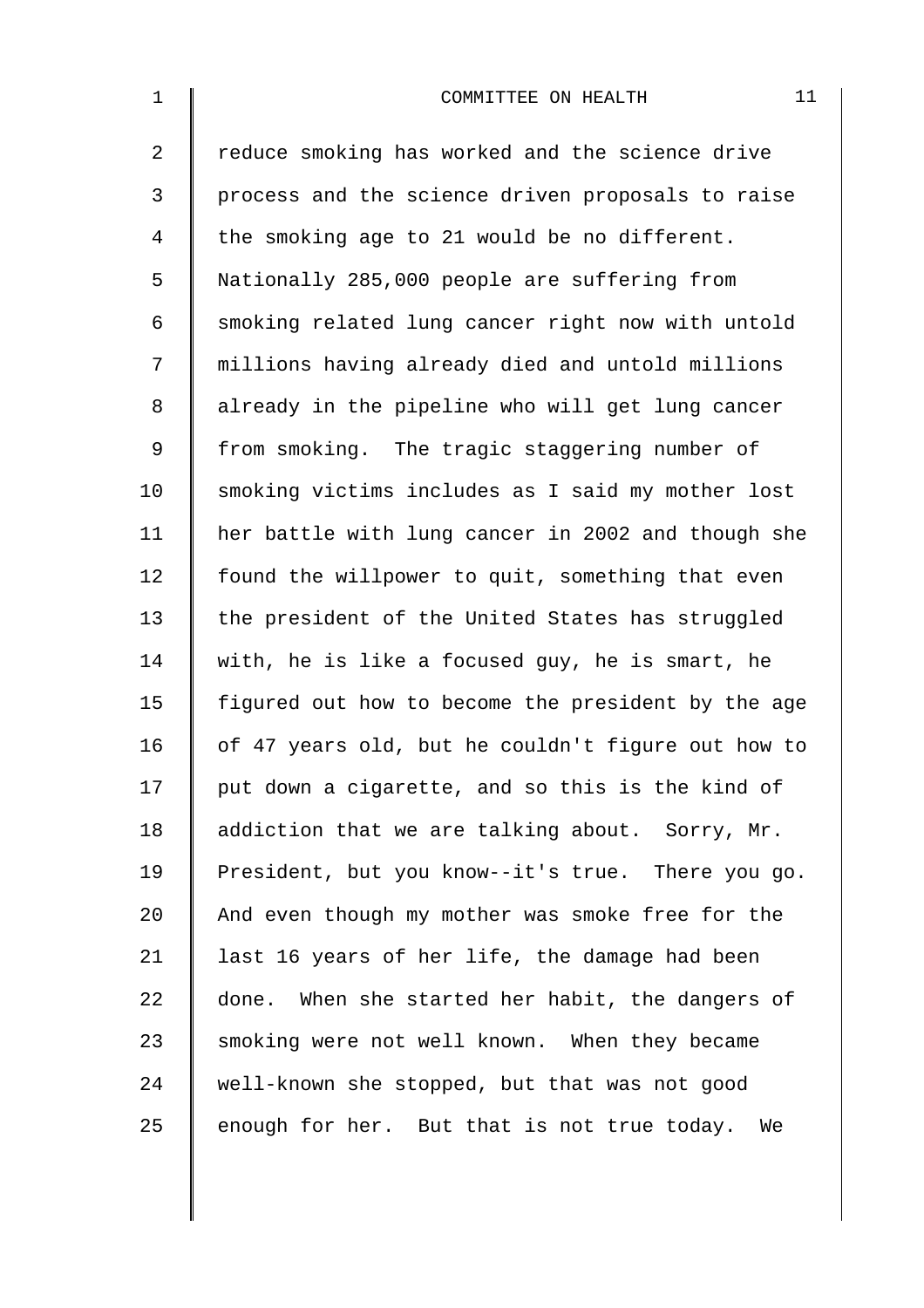| $\mathbf{1}$ | 12<br>COMMITTEE ON HEALTH                          |
|--------------|----------------------------------------------------|
| 2            | know the dangers. Scores of studies tell us that   |
| 3            | smoking is deadly, and tobacco is more addictive   |
| 4            | than cocaine. And those few years between 18 to    |
| 5            | 21, which gets to the bill, are crucial in         |
| 6            | preventing a lifetime addiction to nicotine. We    |
| 7            | know that once you start smoking, it is nearly     |
| 8            | impossible to quit, but we also know that if you   |
| 9            | don't start smoking by age 20, you are not likely  |
| 10           | to start, and that can make the difference for     |
| 11           | people like my late mother, who started smoking    |
| 12           | when she was 18. Critics of this bill say it       |
| 13           | won't work or will result in lost tax revenue from |
| 14           | sales, so I ask which one is it? If the city       |
| 15           | loses tax revenue, it means that less people are   |
| 16           | taking up the habit that costs us millions if not  |
| 17           | billions of dollars in long term healthcare costs  |
| 18           | and lost worker productivity. This is tax revenue  |
| 19           | that if I have anything to say about it we want to |
| 20           | lose. More than seven years after I introduced     |
| 21           | this bill to raise the smoking age in the City     |
| 22           | Council I am very grateful to be able to work with |
| 23           | the Health Department, to work with the Speaker,   |
| 24           | to work with the members of the Council, and       |
| 25           | particularly Speaker Quinn for this lifesaving     |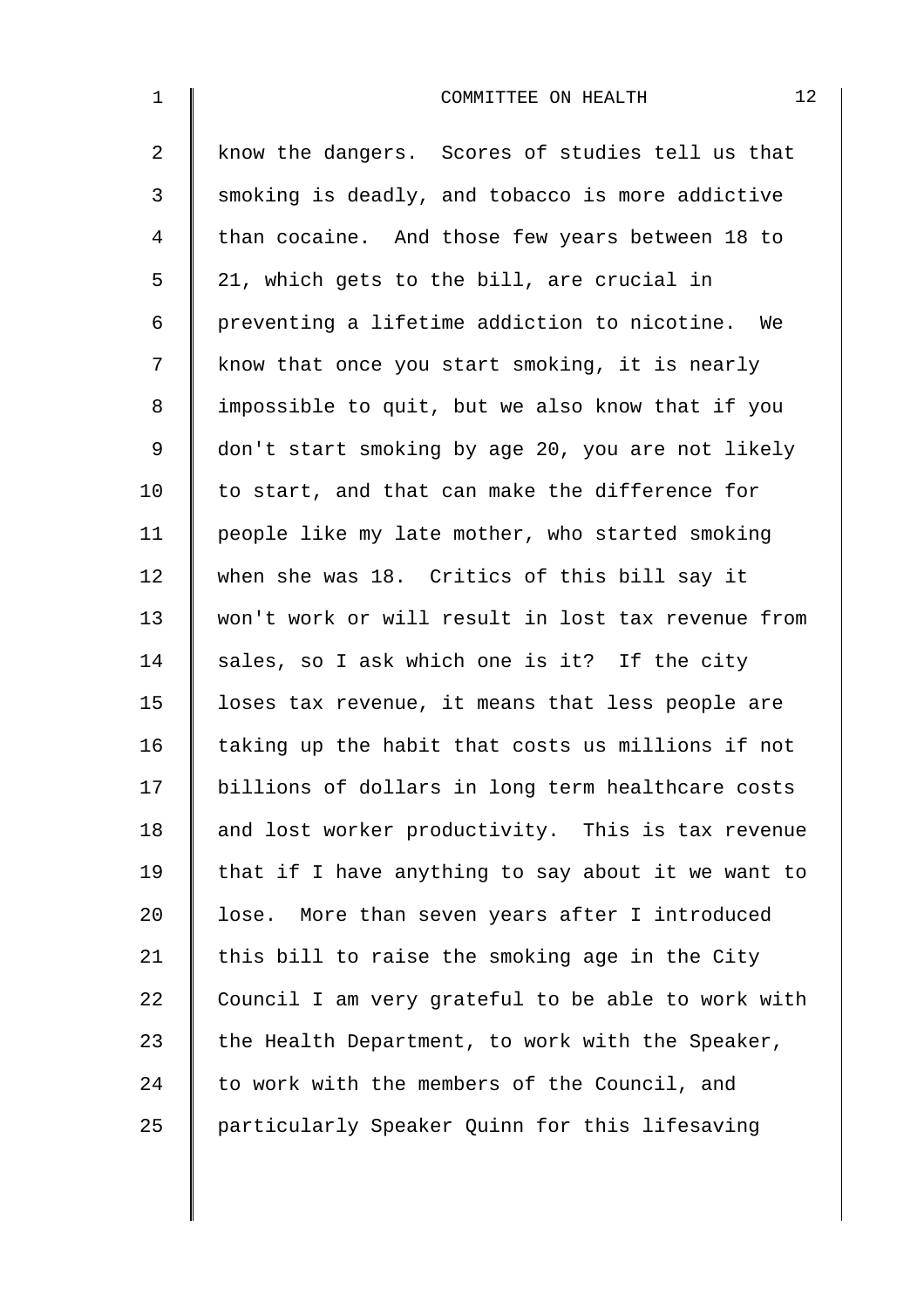| $\mathbf{1}$   | 13<br>COMMITTEE ON HEALTH                          |
|----------------|----------------------------------------------------|
| $\overline{2}$ | proposal. I'd also like to thank Mayor Bloomberg   |
| 3              | for his incredibly leadership on this issue. We    |
| $\overline{4}$ | have Commissioner Farley and Commissioner Frankel  |
| 5              | both from the Health Department here and all the   |
| 6              | medical community and advocate organizations for - |
| 7              | - co-sponsor of the two bills from the Bloomberg   |
| 8              | Administration that the commissioner is going to   |
| 9              | talk about and let me just talk a little bit       |
| 10             | about--just - - 'cause I'm running too long--I am  |
| 11             | passionate about this subject. This is the 2009    |
| 12             | zillion page bill that was passed by the federal   |
| 13             | government that gives us the ability to do the     |
| 14             | kind of regulation that we are doing here in New   |
| 15             | York City, but this bill did a couple of things.   |
| 16             | It gives cities the ability to regulate tobacco.   |
| 17             | It gives states the ability, but it also mandates  |
| 18             | that the FDA come up with a nicotine level that    |
| 19             | does not create serious tobacco dependence, and    |
| 20             | once it comes up with that answer, the FDA is then |
| 21             | empowered to set nicotine levels to those that     |
| 22             | will not create addiction, and so my point is that |
| 23             | this got passed in 2009. The FDA has all kinds of  |
| 24             | authority, all cities and states around the        |
| 25             | country have all kinds of authority, but if nobody |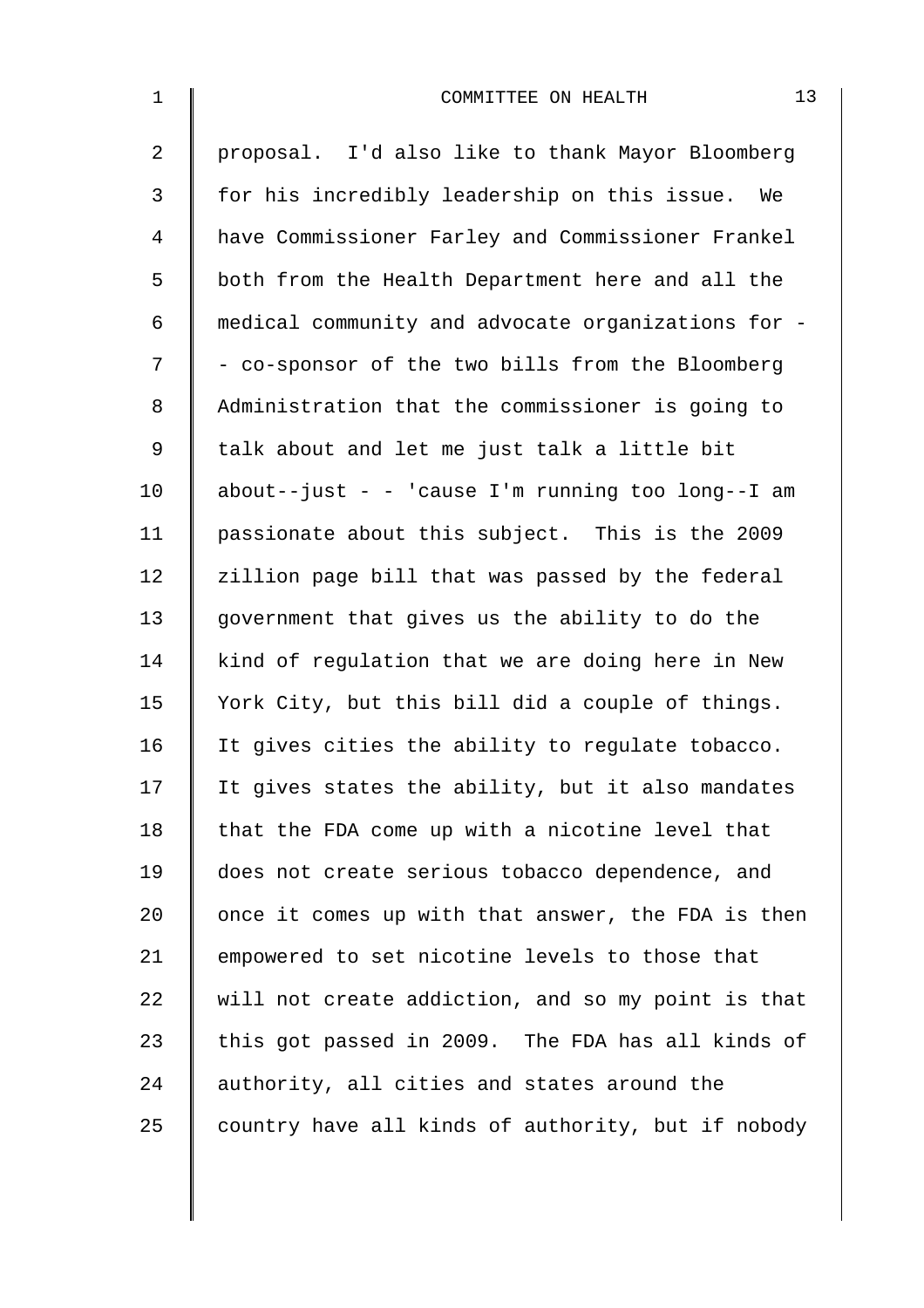| $\mathbf 1$    | 14<br>COMMITTEE ON HEALTH                         |
|----------------|---------------------------------------------------|
| $\overline{2}$ | does anything then what was the purpose of doing  |
| 3              | this? I would certainly encourage the FDA to get  |
| 4              | moving to answer the question about what nicotine |
| 5              | level what get people hooked and for the federal  |
| 6              | government to use the power it already has to set |
| 7              | nicotine at that level, but that day is not going |
| 8              | to happen for a while, so we need to act now. I   |
| $\mathsf 9$    | thank you very much for your indulgence, Madam    |
| 10             | Chair, and I am grateful to the Commissioner for  |
| 11             | being here and all my colleagues. Thank you very  |
| 12             | much.                                             |
| 13             | CHAIRPERSON ARROYO: Thank you,                    |
| 14             | Council Member. Good afternoon, Commissioner      |
| 15             | Farley. Your staff--we need one of these little   |
| 16             | slips. We don't have one, but since I know who    |
| 17             | you are, I can welcome you. David Frankel,        |
| 18             | Commissioner Department of Finance and to answer  |
| 19             | questions we have Mr. Edgar Domenech, sheriff of  |
| 20             | the city of New York, and on the sideline, Fran   |
| 21             | Freedman, deputy commissioner for the Department  |
| 22             | of Consumer Affairs. Thank you all for being      |
| 23             | here. For those of you who are going to testify,  |
| 24             | identify yourself for the record and flip a coin  |
| 25             | to see who goes first. Commissioner, before you   |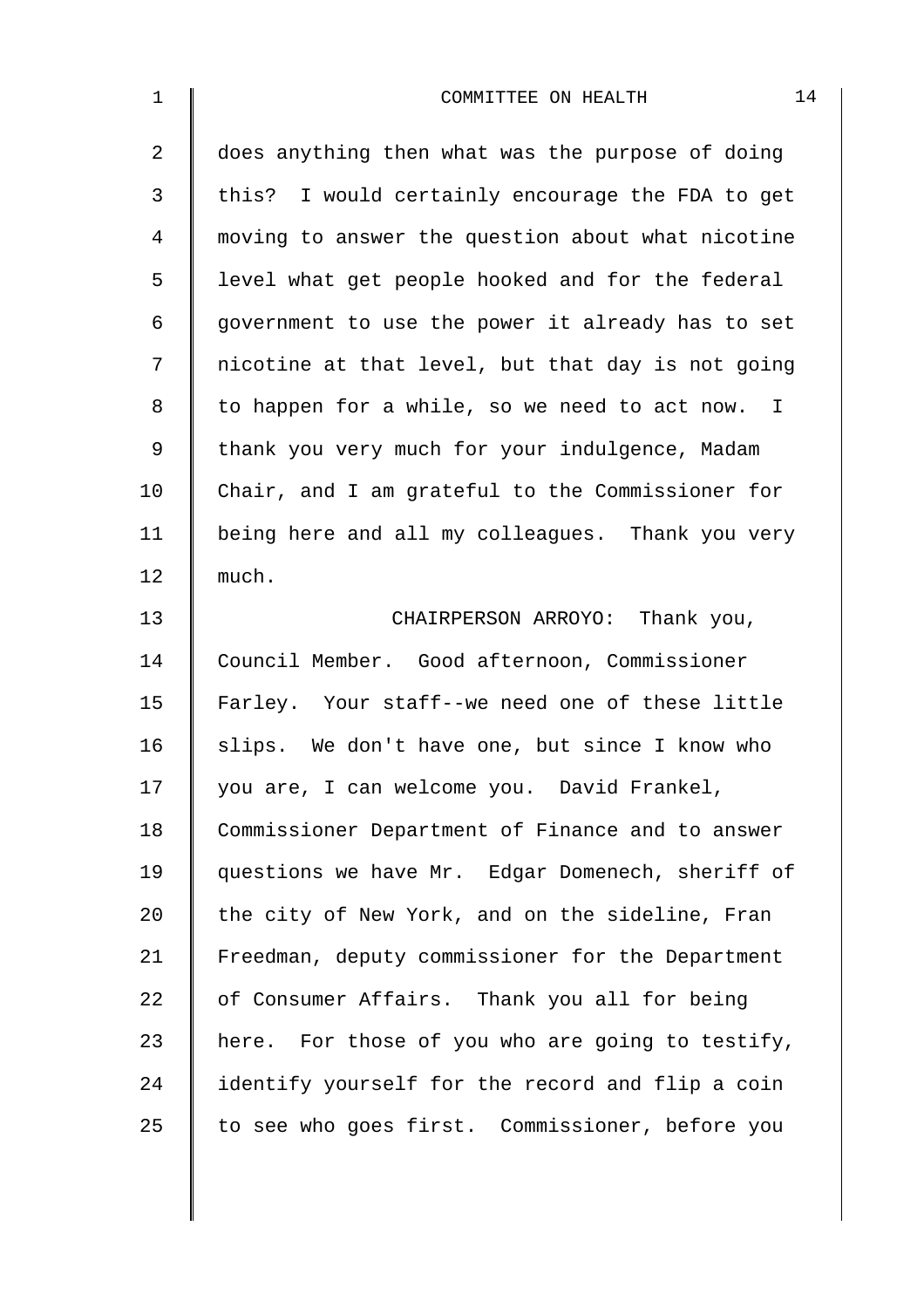| $\mathbf 1$    | 15<br>COMMITTEE ON HEALTH                          |
|----------------|----------------------------------------------------|
| $\overline{2}$ | begin, let me acknowledge the members from the     |
| 3              | Health Committee who are here: Council Member      |
| 4              | Vallone, Van Bramer, Rodriguez, Rose, Eugene and   |
| 5              | Gennaro. Thank you all for being here. We are in   |
| 6              | for a long afternoon, folks, so I hope you have a  |
| 7              | lot of patience. Council Member Ferreras, thank    |
| 8              | you for joining us.                                |
| $\mathsf 9$    | COMMISSIONER FARLEY: Good                          |
| 10             | afternoon, Chairperson Arroyo and members of the   |
| 11             | New York City Council Committee on Health. I am    |
| 12             | Dr. Thomas Farley, commissioner of the New York    |
| 13             | City Department of Health and Mental Hygiene.      |
| 14             | Thank you for the opportunity to comment on Intros |
| 15             | 1020, 1021 and 250-A, three complementary bills    |
| 16             | that will reduce smoking among youth and young     |
| 17             | adults and save thousands of lives. Working        |
| 18             | together, the Bloomberg Administration and the     |
| 19             | City Council have made historic progress to reduce |
| 20             | smoking and protect all New Yorkers from the       |
| 21             | harmful effects of tobacco. I want to thank this   |
| 22             | Committee and the Council for your courage in      |
| 23             | supporting groundbreaking legislation that has     |
| 24             | been central to the success, but there is more     |
| 25             | that still can be done particularly to protect the |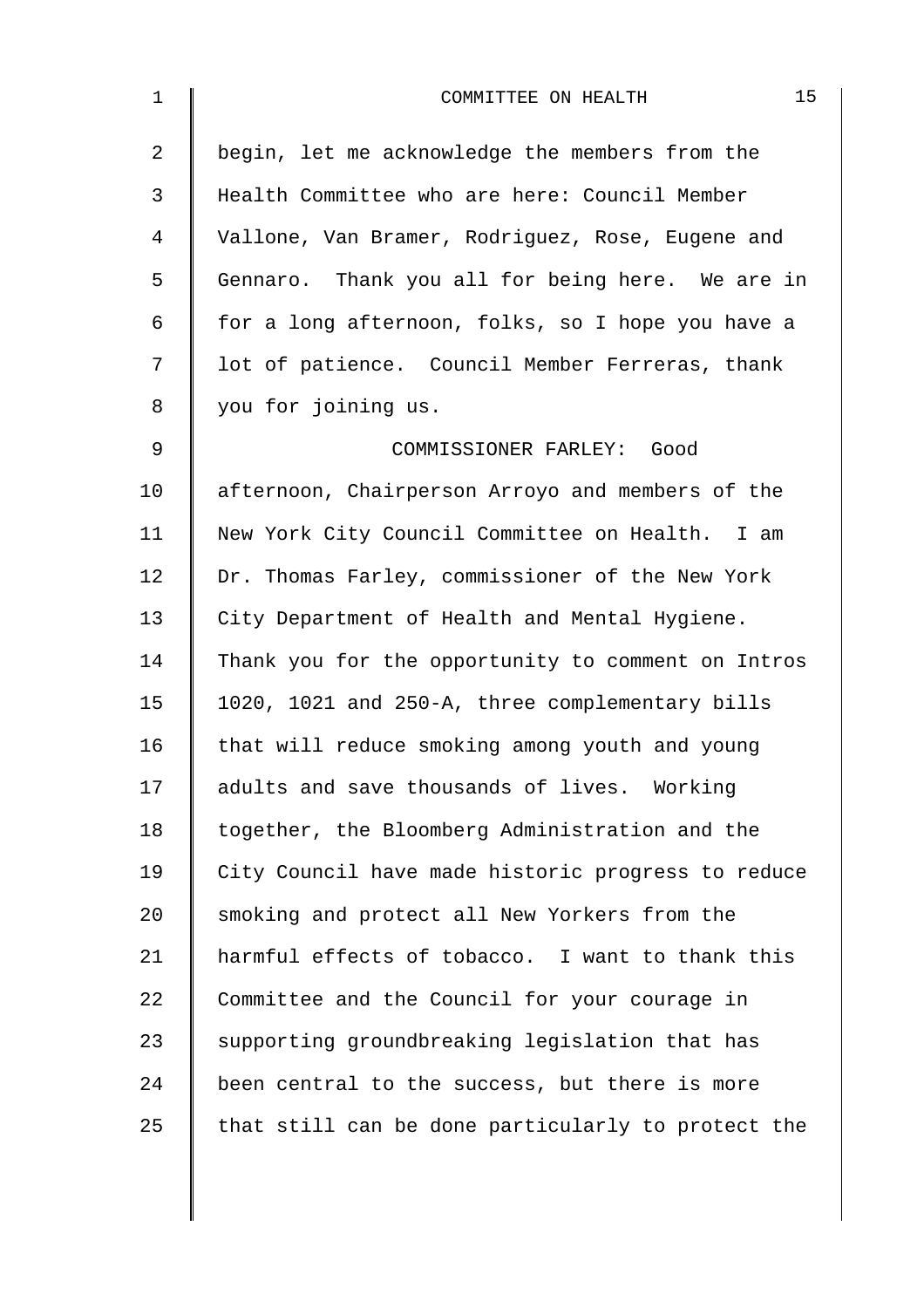| $\mathbf{1}$   | 16<br>COMMITTEE ON HEALTH                          |
|----------------|----------------------------------------------------|
| $\overline{2}$ | city's youth from the deadly effects of smoking.   |
| 3              | These bills would build on the success that we     |
| $\overline{4}$ | have had so far and give our next generation the   |
| 5              | opportunity to live tobacco free. Beginning in     |
| 6              | 2002, we launched a comprehensive program to       |
| 7              | reduce and prevent smoking. We raised cigarette    |
| 8              | taxes, promoted smoke free spaces, educated New    |
| 9              | Yorkers about the risks of smoking and helped      |
| 10             | smokers quit, and the result is that smoking rates |
| 11             | in adults have fallen by almost a third to less    |
| 12             | than 15 percent and the smoking rate in teenagers  |
| 13             | has fallen in half as you see on the slide up      |
| 14             | here; however, tobacco was still a leading cause   |
| 15             | of preventable premature death in New York City    |
| 16             | and the rest of the country. Smoking increases     |
| 17             | the risk of lung cancer, heart diseases, stroke,   |
| 18             | asthma, emphysema, pre-term delivery, low birth    |
| 19             | weight and many types of cancer. When used         |
| 20             | exactly as intended cigarettes kill one third of   |
| 21             | their users. We estimate that some 7,000 New       |
| 22             | Yorkers die each year from tobacco related         |
| 23             | illnesses. In 2010, one of seven deaths of New     |
| 24             | Yorkers over the age of 35 was smoking related.    |
| 25             | Currently 930,000 adults and 20,000 public high    |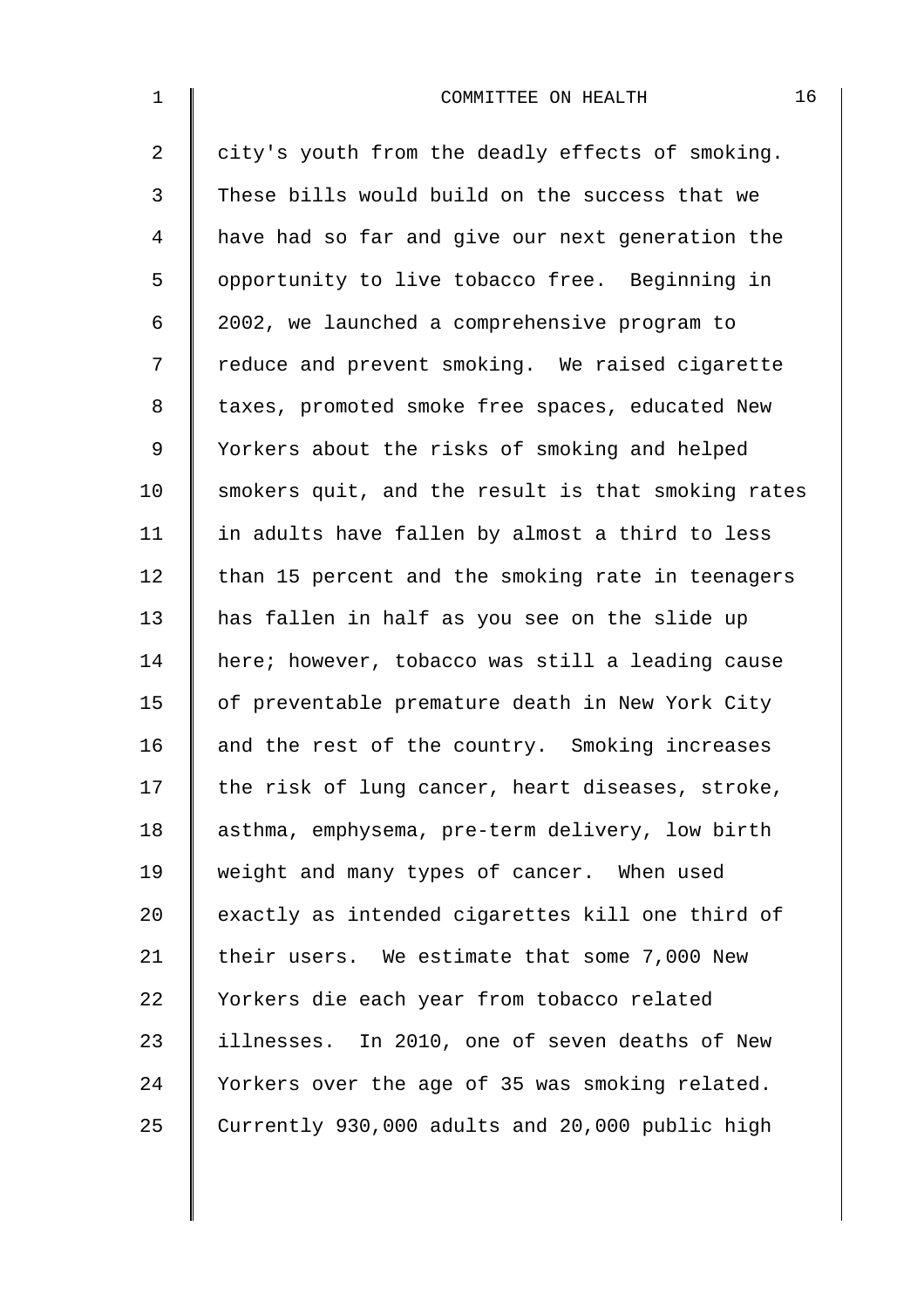| $\mathbf 1$    | 17<br>COMMITTEE ON HEALTH                          |
|----------------|----------------------------------------------------|
| $\overline{a}$ | school students in New York City close to one      |
| 3              | million people smoke. Today we are particularly    |
| $\overline{4}$ | worried about the smoking rate in teenagers, which |
| 5              | has been declining as you can see on the graph,    |
| 6              | but has stalled at 8.5 percent since 2007.         |
| 7              | Preventing young people from smoking is critical.  |
| $\,8\,$        | We know that 80 percent of New York City adult     |
| $\mathsf 9$    | smokers started smoking regularly before reaching  |
| 10             | the age of 21. Nationally, 99 percent of daily     |
| 11             | adult smokers tried smoking by age 26 and the      |
| 12             | average age at which they tried their first        |
| 13             | cigarette was 15 or 16. Young people are often     |
| 14             | simply unaware of how likely they are to become    |
| 15             | addicted to cigarettes. Only three percent of      |
| 16             | high school seniors who smoke daily think that     |
| 17             | they will still be smoking five years later, but   |
| 18             | the reality is that about eight years later nearly |
| 19             | two-thirds of them will still be regular, daily    |
| 20             | smokers. Adolescents tend to believe they are      |
| 21             | less likely to develop smoking related diseases    |
| 22             | than others and that they will be able to quit     |
| 23             | whenever they wish; however, studies show that     |
| 24             | symptoms of nicotine dependence can start soon     |
| 25             | after an adolescent first tries smoking.<br>Ιf     |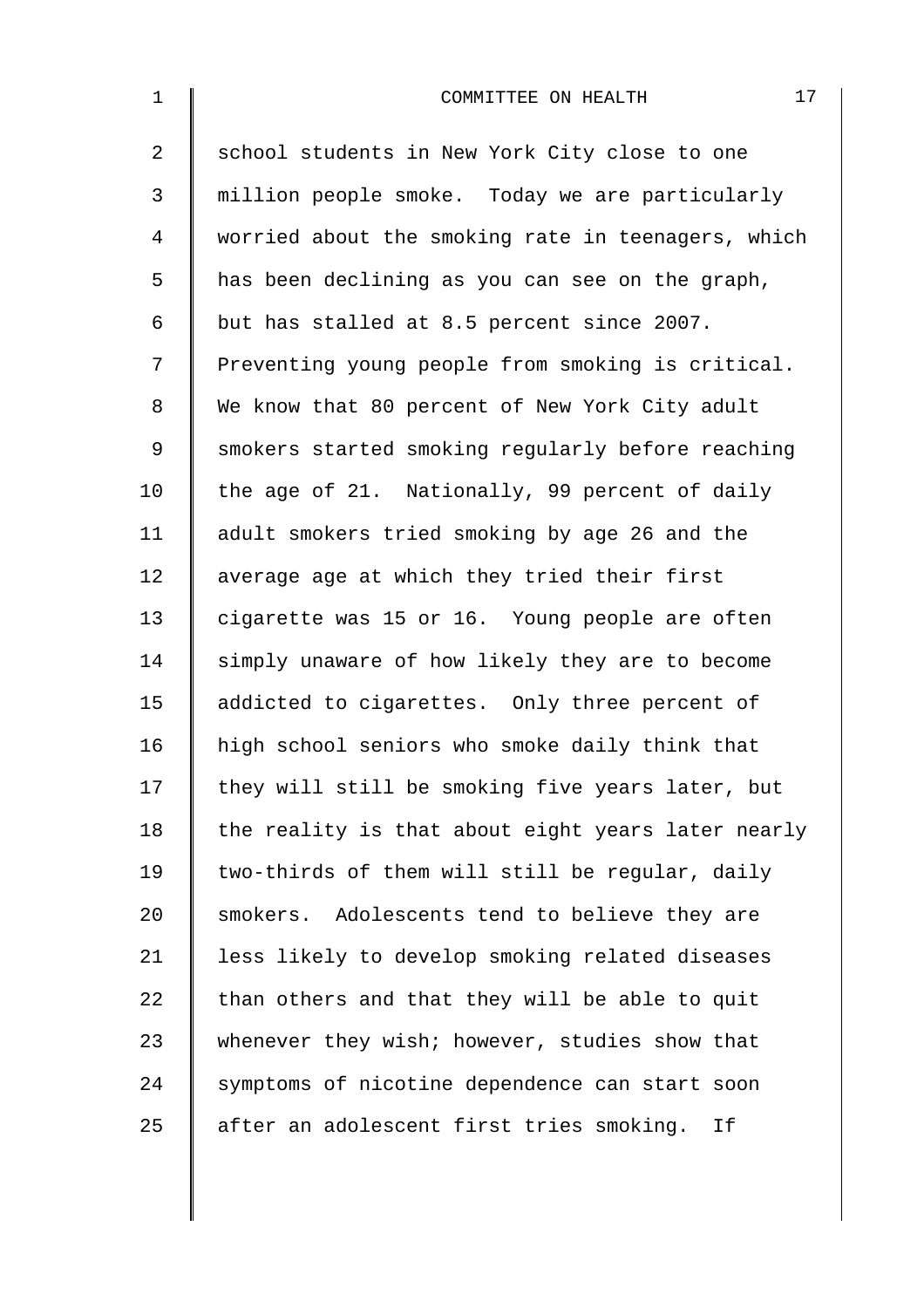| $\mathbf 1$    | 18<br>COMMITTEE ON HEALTH                          |
|----------------|----------------------------------------------------|
| $\overline{2}$ | children experiment with smoking, there is a       |
| 3              | substantial risk they will become long term users. |
| 4              | Because tobacco use is still a leading cause of    |
| 5              | death and because it starts almost exclusively in  |
| 6              | youth and young adults, it is imperative that we   |
| 7              | do all we can to protect our young people from     |
| 8              | addiction and death. It is difficult to imagine    |
| 9              | any other scenario where we would stand by as      |
| 10             | 28,000 of our youth experiment each year with a    |
| 11             | substance that could eventually kill one-third of  |
| 12             | them. These three bills seek to reduce suffering   |
| 13             | and death associated with smoking and other        |
| 14             | tobacco products by helping to reduce the          |
| 15             | visibility and accessibility of tobacco products   |
| 16             | by the city's young people. First I would like to  |
| 17             | spend some time discussing Intro 1020, which would |
| 18             | restrict the display of tobacco products in most   |
| 19             | city retail stores. I want to thank Chairperson    |
| 20             | Arroyo for sponsoring this bill and more than a    |
| 21             | dozen other council members who have co-sponsored  |
| 22             | it. Prominent displays of cigarettes and other     |
| 23             | tobacco products in retail stores both entice      |
| 24             | youth to try smoking and make it harder for        |
| 25             | current smokers to quit. Studies consistently      |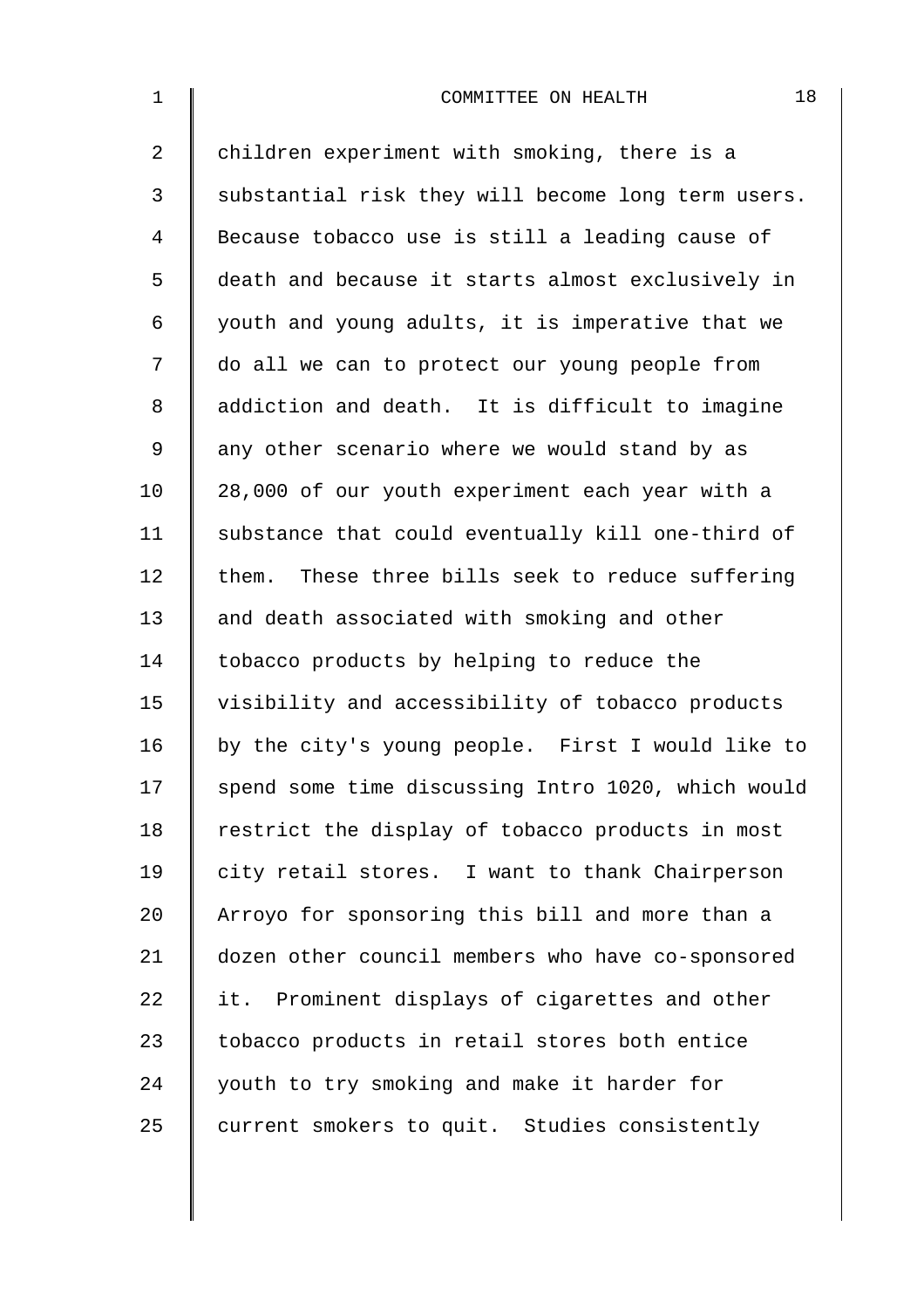| $\mathbf 1$    | 19<br>COMMITTEE ON HEALTH                          |
|----------------|----------------------------------------------------|
| $\overline{2}$ | show the more often young people are exposed to    |
| 3              | cigarette displays in retail stores, the more      |
| 4              | susceptible they are to starting smoking. It is    |
| 5              | no surprise that retail displays of cigarettes and |
| 6              | other tobacco products heighten awareness of these |
| 7              | products. We also know that the prominent          |
| 8              | presence of tobacco products alongside candy,      |
| 9              | snack foods and other items creates the impression |
| 10             | especially among children and adolescents that     |
| 11             | tobacco use is not only normal and socially        |
| 12             | acceptable, but also more common than it actually  |
| 13             | is, which increases the likelihood that young      |
| 14             | people will experiment with smoking. Children and  |
| 15             | adolescents are influenced by what they see around |
| 16             | them. For instance having a parent who smokes      |
| 17             | greatly increases the likelihood that a young      |
| 18             | person will smoke. What is disturbing and          |
| 19             | extremely important to today's discussion is that  |
| 20             | retail tobacco marketing and product displays are  |
| 21             | nearly as influential. Youth who are frequently    |
| 22             | exposed to tobacco product displays are more than  |
| 23             | two times as likely to start smoking than youth    |
| 24             | who receive less exposure. Studies show than when  |
| 25             | young people are exposed to cigarette marketing    |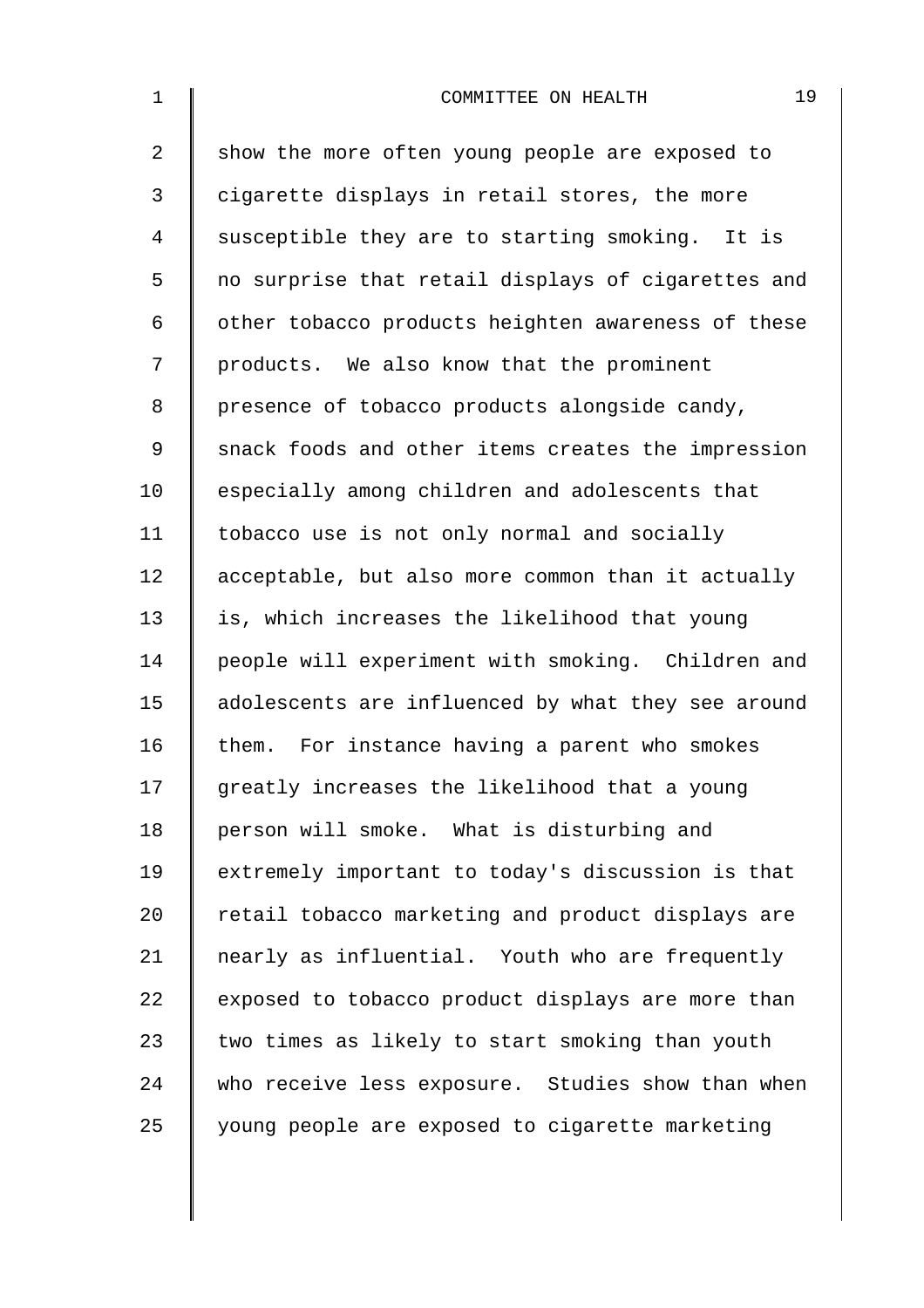| $\mathbf 1$    | 20<br>COMMITTEE ON HEALTH                          |
|----------------|----------------------------------------------------|
| $\overline{2}$ | that includes product displays in retail stores    |
| 3              | one or more times per week it increases the odds   |
| $\overline{4}$ | that they will smoke by 40 to 60 percent.          |
| 5              | Similarly, a study of New York City youth show     |
| 6              | that the odds of experimenting with smoking in the |
| 7              | past 12 months was 40 percent higher among youth   |
| 8              | exposed to tobacco retailers two or more times per |
| $\mathsf 9$    | week compared to those exposed less often. That    |
| 10             | is shown in the slide here. As you can see in      |
| 11             | this graph, the more times that New York City      |
| 12             | youth visited the local retailer where he was      |
| 13             | exposed to tobacco marketing, the more likely he   |
| 14             | was to start smoking. Restricting the display of   |
| 15             | cigarettes and tobacco products discourages youth  |
| 16             | from attempting to make illegal purchases by       |
| 17             | creating the impression that they are more         |
| 18             | difficult to purchase. One recent study indicated  |
| 19             | that banning the display of tobacco products is    |
| 20             | the most important factor in reducing purchase     |
| 21             | attempts by underage youth regardless of the       |
| 22             | presence of other forms of advertising.<br>To      |
| 23             | protect their children from smoking other          |
| 24             | countries around the world have prohibited         |
| 25             | retailers from displaying tobacco products. Where  |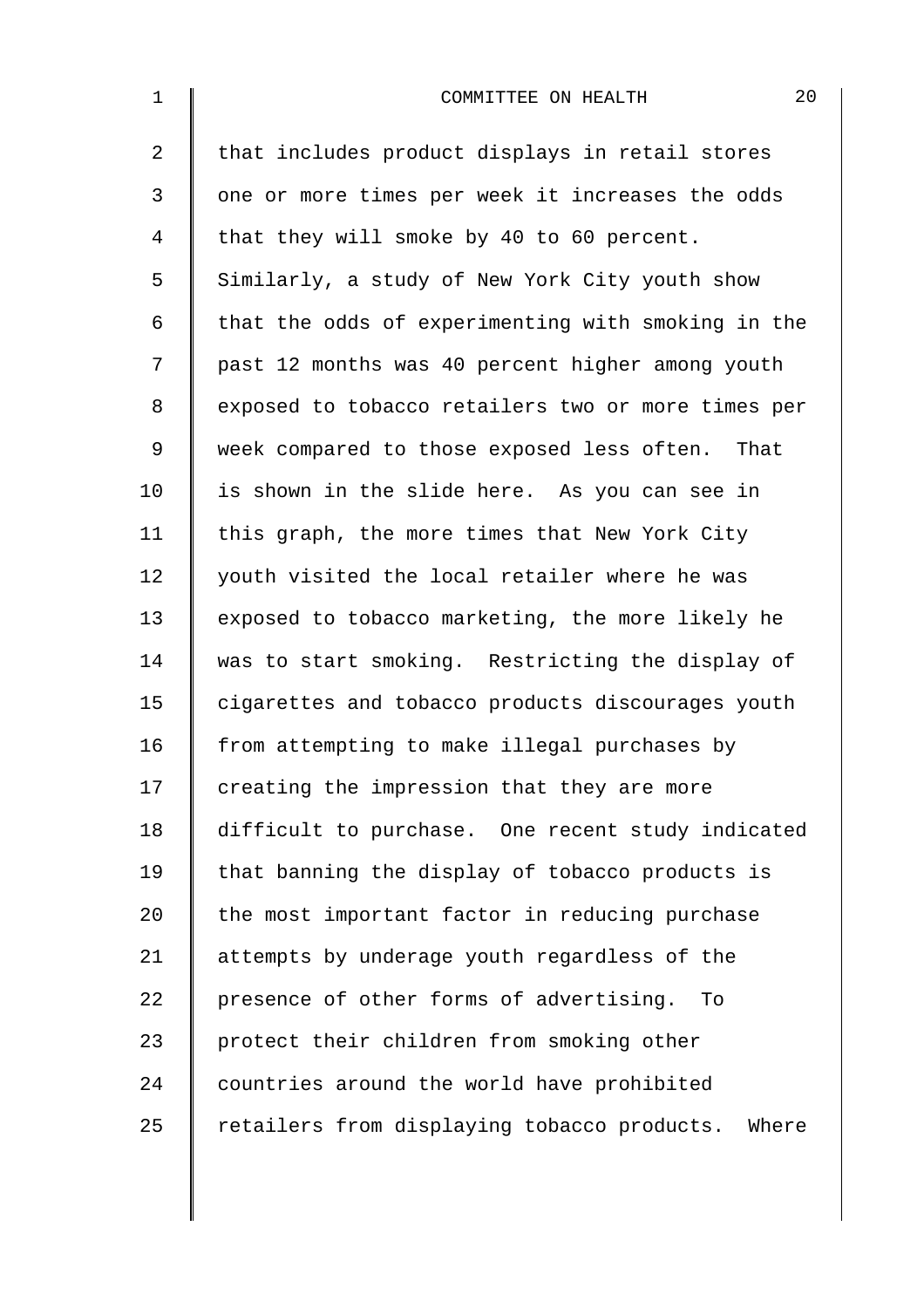| $\mathbf 1$    | 21<br>COMMITTEE ON HEALTH                          |
|----------------|----------------------------------------------------|
| $\overline{2}$ | this has been evaluated, those countries,          |
| $\mathsf{3}$   | including Canada, have experienced significant     |
| $\overline{4}$ | drops in youth smoking. This slide shows the       |
| 5              | different provinces in Canada that implemented     |
| 6              | product display laws at different times since      |
| 7              | 2005. In general after these rules went into       |
| 8              | effect youth smoking rates went down. Looking      |
| $\mathsf 9$    | from left to right on this slide you can see that  |
| 10             | the provinces where product display laws have been |
| 11             | in effect the longest show the greatest reductions |
| 12             | in youth smoking. Other countries that have        |
| 13             | enacted product display restrictions include       |
| 14             | Ireland, Australia, England, Wales, Scotland,      |
| 15             | Iceland and Norway. Industry representatives       |
| 16             | warned retailers in virtually of these countries   |
| 17             | that a product display law would be difficult to   |
| 18             | implement. As it turned out, implementation was    |
| 19             | neither costly, nor burdensome, and the industry   |
| 20             | warnings proved to be unfounded. This slide shows  |
| 21             | what a typical tobacco retail display looks like   |
| 22             | now--this is what we call the power wall, but      |
| 23             | under the proposed law, retailers can put them in  |
| 24             | drawers as shown here or by simply putting a       |
| 25             | curtain over them. Product display restrictions    |
|                |                                                    |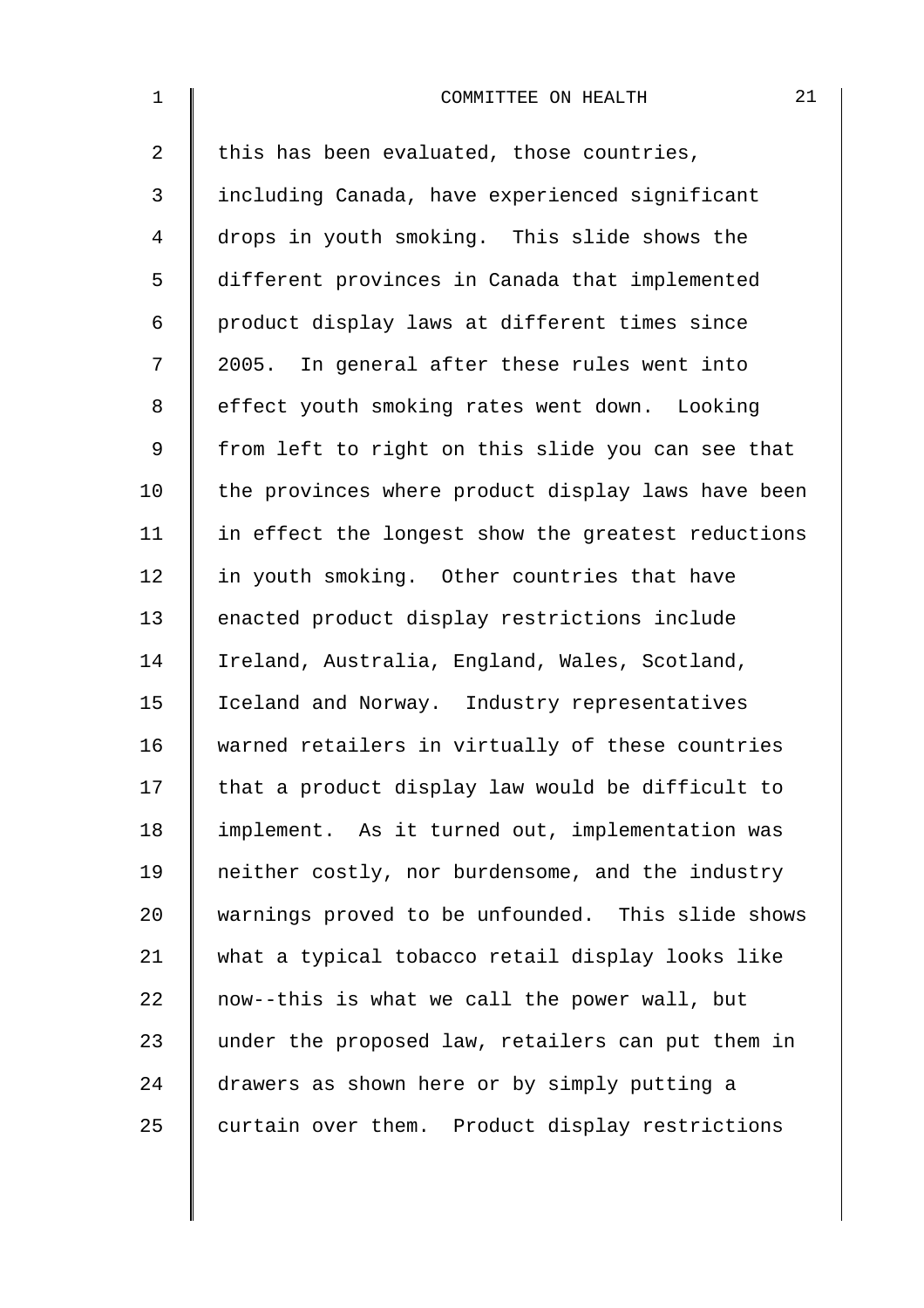| $\mathbf 1$ | 22<br>COMMITTEE ON HEALTH                          |
|-------------|----------------------------------------------------|
| 2           | can also help smokers who want to quit achieve     |
| 3           | their goals. When smokers who are trying to quit   |
| 4           | see a pack of cigarettes, it can trigger a craving |
| 5           | to smoke, which can lead to their buying a pack on |
| 6           | impulse. Removing product displays removes that    |
| 7           | cue, and makes it easier for smokers to quite      |
| 8           | successfully. Overall though product display       |
| 9           | restrictions have not resulted in substantial      |
| 10          | declines in cigarette sales to adults. According   |
| 11          | to several studies adult customers who are not     |
| 12          | actively trying to quit are extremely loyal to     |
| 13          | their brands and do not notice product displays as |
| 14          | much as youth, nor do they use tobacco displays to |
| 15          | decide what brand of cigarettes to buy.            |
| 16          | Restricting the display of cigarettes and other    |
| 17          | tobacco products is an important step forward to   |
| 18          | prevent youth smoking in New York City and one     |
| 19          | that enjoys widespread support. According to a     |
| 20          | recent poll of New York City voters two-thirds     |
| 21          | supported product display restrictions, and we     |
| 22          | expect support for the measure to increase further |
| 23          | after implementation as it has elsewhere. The      |
| 24          | next bill I would like to discuss today, Intro     |
| 25          | 1021, or the sensible tobacco enforcement bill,    |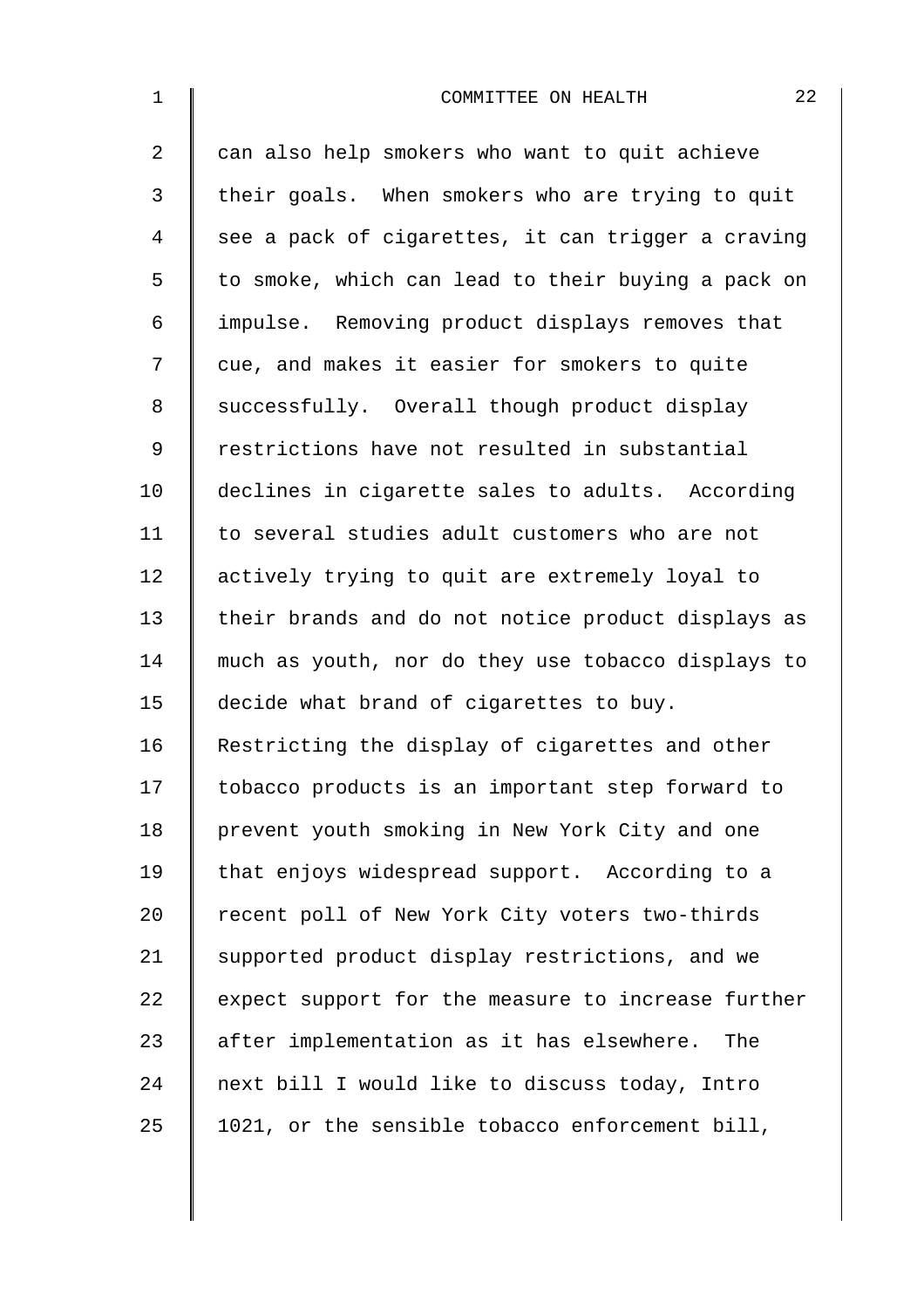2 | addresses the availability of illegal and low cost 3 | tobacco products in the city. Thanks again to 4 Chairperson Arroyo and more than a dozen other 5 city council members who have co-sponsored this 6 important piece of legislation. It is well-7 | established that increasing cigarette prices helps 8 | reduce smoking, especially among young people. A 9 | ten percent increase in cigarette prices reduces 10 | demand among adult smokers by three to five 11 | percent and among youth by seven percent, but 12 cigarette tax evasion and the sale of discounted 13 tobacco products are increasing, which undermines 14  $\parallel$  the benefit of the city and state's high cigarette 15 taxes. The sensible tobacco enforcement bill  $16$  targets many of the sources of inexpensive tobacco 17 Including smuggled cigarettes that are untaxed, 18 | cigarette discounting and individually sold and 19 low cost cigars. Although the Department of 20 Finance and the Law Department have increased 21 | enforcement and have had success in stopping many 22 | illegal operations, more needs to be done to 23 address the serious problem of cigarette  $24$  trafficking and tax evasion. A pack of cigarettes 25  $\parallel$  sold legally in New York City generally cost about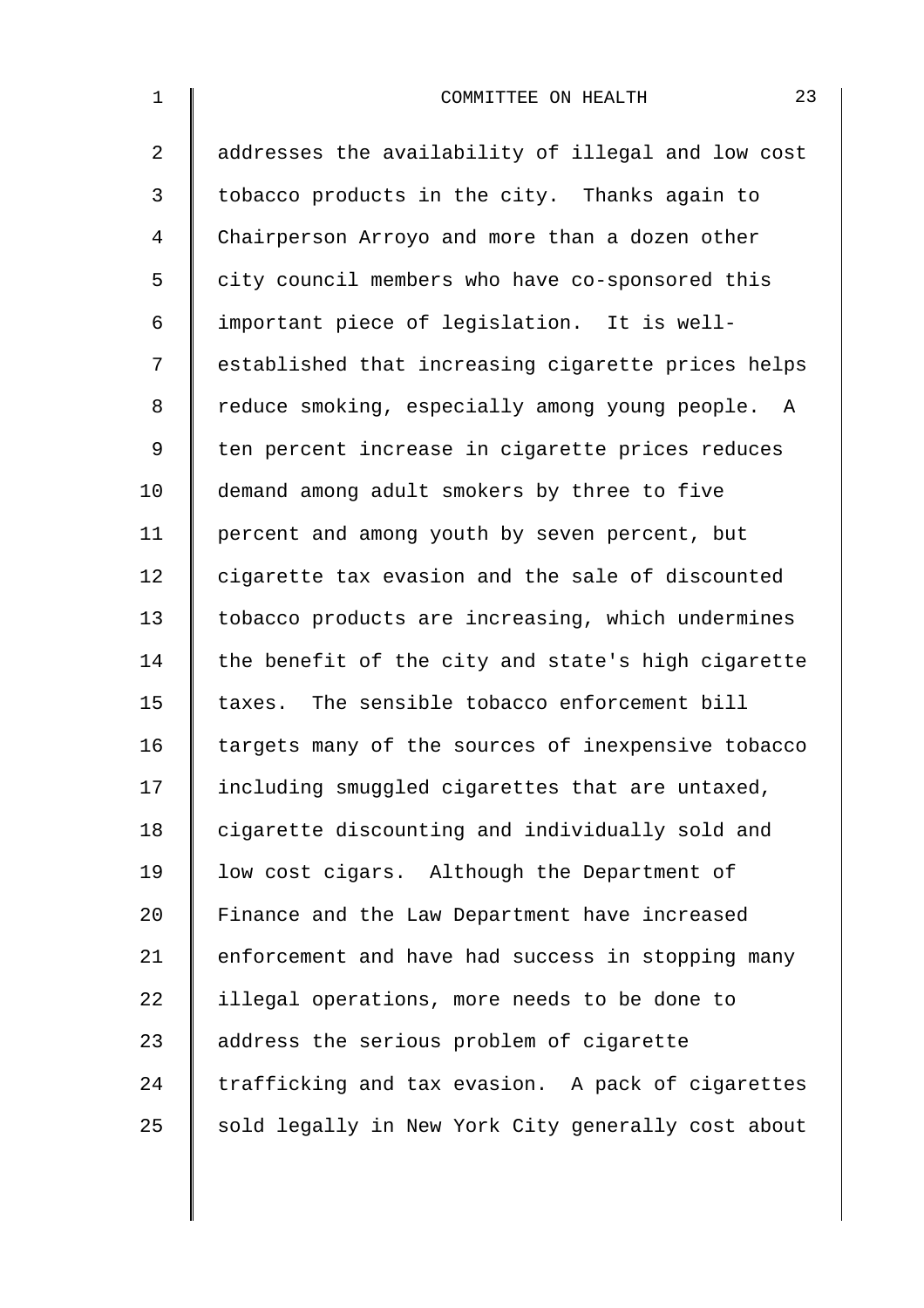| $\mathbf 1$    | 24<br>COMMITTEE ON HEALTH                           |
|----------------|-----------------------------------------------------|
| $\overline{a}$ | 11 or \$12. A pack of cigarettes that sells for \$5 |
| $\mathsf{3}$   | at retail value in Virginia can be trafficked to    |
| 4              | New York City and sold illegally for \$9, well      |
| 5              | below the legal price. This is bad for New York     |
| 6              | City for several reasons. I will touch on some of   |
| 7              | the economic implications very briefly, and         |
| 8              | Commissioner Frankel and Sheriff Domenech will      |
| 9              | expand on these when you hear from them             |
| 10             | momentarily. First, retailers who sell illegal,     |
| 11             | untaxed cigarettes are cheating and have an unfair  |
| 12             | advantage on their honest competitors. A store      |
| 13             | that cheats the system can sell cigarettes for      |
| 14             | less than the legitimate retail price enabling      |
| 15             | them to sell more cigarettes along with other       |
| 16             | products that that customer purchases. That means   |
| 17             | that honest retailers who sell properly taxed       |
| 18             | cigarettes lose business. Second, an estimated      |
| 19             | 250 to 600 million is lost annually in unpaid       |
| 20             | taxes from cigarette trafficking in New York City.  |
| 21             | Third, illegal tax - - cigarettes are cheap and     |
| 22             | when prices are lower young people can buy them     |
| 23             | more easily. This bill would increase penalties     |
| 24             | when retailers are found in possession of illegal   |
| 25             | cigarettes - - along the chain of distribution      |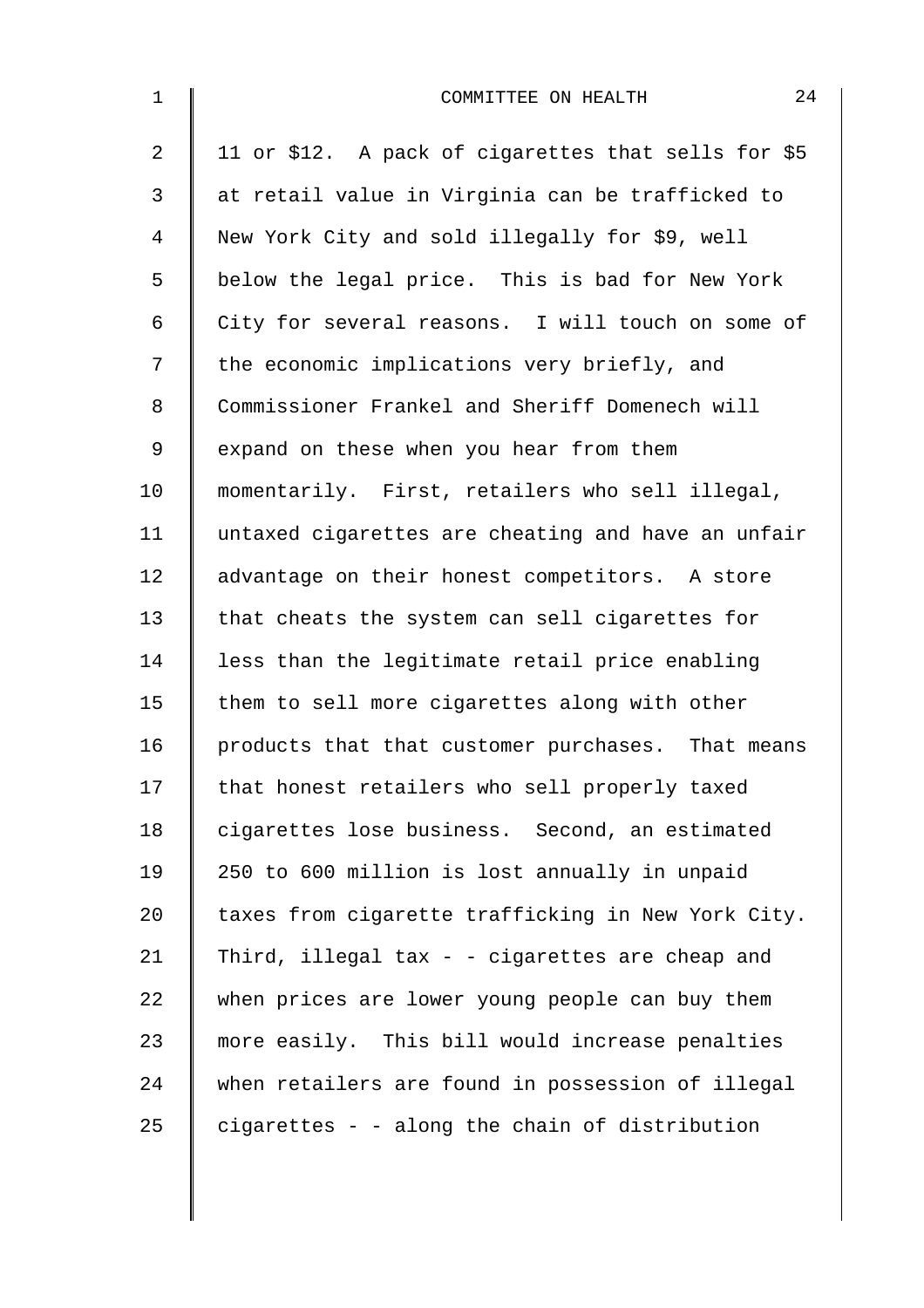| $\mathbf 1$    | 25<br>COMMITTEE ON HEALTH                          |
|----------------|----------------------------------------------------|
| $\overline{a}$ | authorizing the Department of Finance to crack     |
| 3              | down on stores that repeatedly break the law by    |
| 4              | offering to sell these illegal products. Together  |
| 5              | these and other provisions promote fairness,       |
| 6              | reduce the incentives for retailers to break the   |
| 7              | law and to cheat and to help law abiding retailers |
| 8              | compete on a level playing field. The bill also    |
| 9              | eliminates discounting of tobacco products.        |
| 10             | Retail price discounts are widely available in New |
| 11             | York City. Research shows these price reductions   |
| 12             | are particularly appealing to young adults, women  |
| 13             | and minorities, especially among African American  |
| 14             | smokers who smoke menthol cigarettes. Recent       |
| 15             | evidence suggests that tobacco companies target    |
| 16             | discount coupons are young smokers. These          |
| 17             | discounts work to keep people buying and smoking   |
| 18             | cigarettes when they might otherwise be persuaded  |
| 19             | by the high price to quit. Intro 1021 would end    |
| 20             | discounting by prohibiting specials like buy one   |
| 21             | get one free and prohibiting retailers from        |
| 22             | redeeming discount coupons for tobacco products.   |
| 23             | Intro 1021 would require that cigarettes and       |
| 24             | little cigars must be sold for no less than 10.50  |
| 25             | per pack. In a recent study that included more     |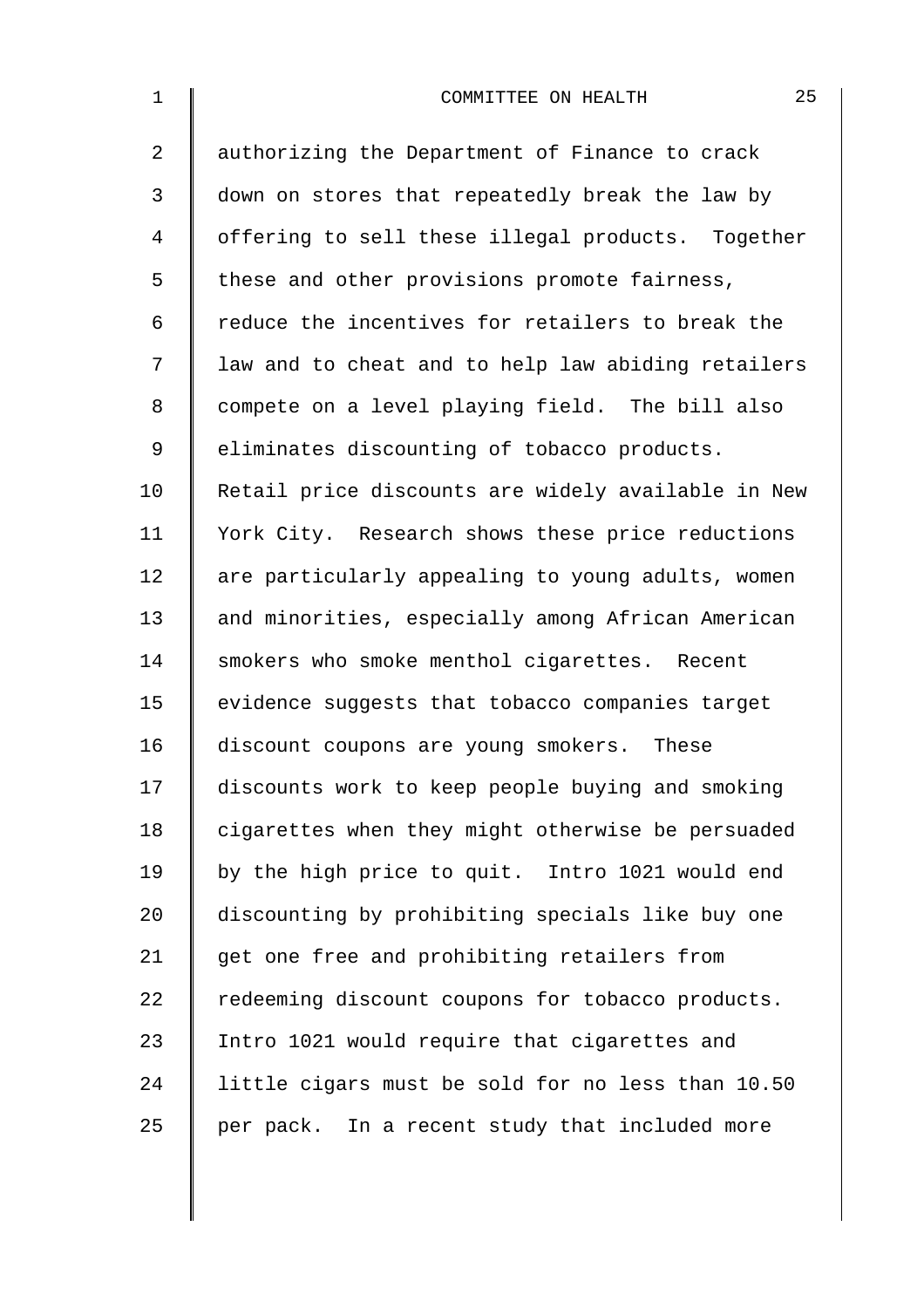| $\mathbf 1$    | 26<br>COMMITTEE ON HEALTH                          |
|----------------|----------------------------------------------------|
| $\overline{2}$ | than 300 New York City tobacco retailers, we found |
| 3              | that this price floor was lower than most posted   |
| 4              | prices for cigarettes available for retail sale.   |
| 5              | This price floor would complement these            |
| 6              | prohibitions on discounting. The price floor is    |
| 7              | easy for the public to understand. It is simply    |
| 8              | to enforce and it maintains high prices that       |
| $\mathsf 9$    | protect public health. The sensible tobacco        |
| 10             | enforcement bill will also help reduce youth       |
| 11             | smoking by decreasing access to cheap cigars. The  |
| 12             | tobacco industry has carefully manipulated these   |
| 13             | products over time so that they are very similar   |
| 14             | to cigarettes, but different enough to quality for |
| 15             | lower tax rates and less regulation. This slide    |
| 16             | here shows an example of a pack of cigarettes      |
| 17             | under the brand name Cheyenne. The company then    |
| 18             | changed it slightly so they were categorized as    |
| 19             | little cigars in the middle there, and then added  |
| 20             | just enough weight so they were categorized as     |
| 21             | cigars over there on the right, both of which are  |
| 22             | taxed at a much lower rate than cigarettes. Here   |
| 23             | are two products, here is one and here is another  |
| 24             | that look virtually identical except that this is  |
| 25             | a pack of cigarettes that cost about 12.50 and     |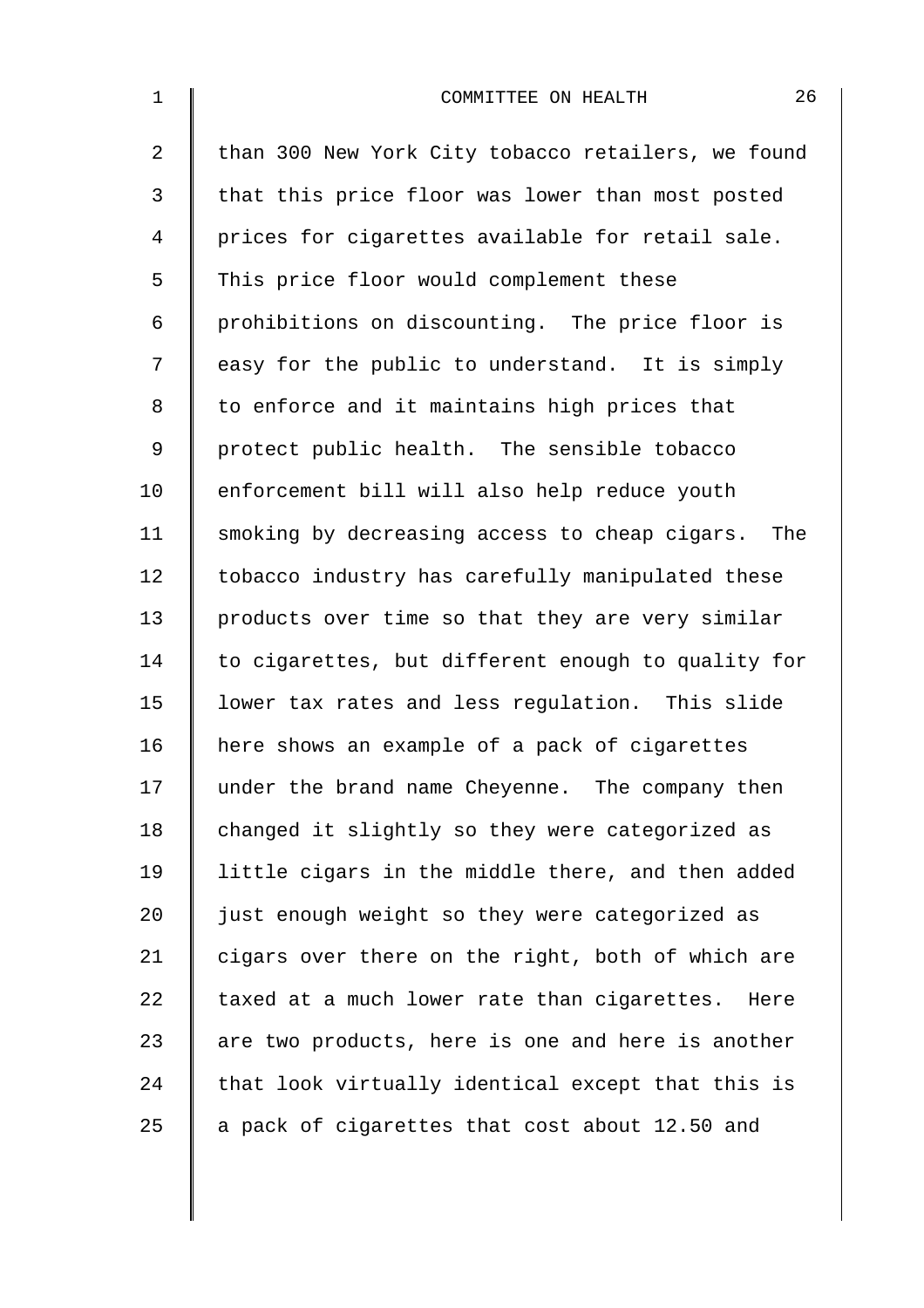| 1              | 27<br>COMMITTEE ON HEALTH                            |
|----------------|------------------------------------------------------|
| $\overline{2}$ | this is a pack that is categorized as cigars that    |
| 3              | sells for roughly 6.50. They are definitely not      |
| 4              | what we think of as cigars, and let me show you.     |
| 5              | Here is a cigarette, and this is categorized as a    |
| 6              | cigar. Many cigars--this is categorized as a         |
| 7              | cigar. Many cigars are sold in packs of 20 and       |
| 8              | they are virtually indistinguishable from            |
| 9              | cigarettes.                                          |
| 10             | [background conversation]                            |
| 11             | COMMISSIONER FARLEY: Little cigars                   |
| 12             | are the same size as cigarettes. They have           |
| 13             | filtered tips. They are inhaled like cigarettes      |
| 14             | and they are dangerous like cigarettes. The          |
| 15             | physical difference is that cigarettes are wrapped   |
| 16             | in white paper and little cigars have brown          |
| 17             | wrappers that have a little bit of tobacco in        |
| 18             | Lower prices have contributed to a surge in<br>them. |
| 19             | the popularity of smaller cigars including little    |
| 20             | cigars. They are especially popular with youth.      |
| 21             | We are seeing a shift towards cigar use here in      |
| 22             | new York City where the proportion of youth          |
| 23             | smokers who smoke cigars exclusively nearly          |
| 24             | tripled from 2001 to 2009. Youth and adults are      |
| 25             | less aware of the health risks associated with       |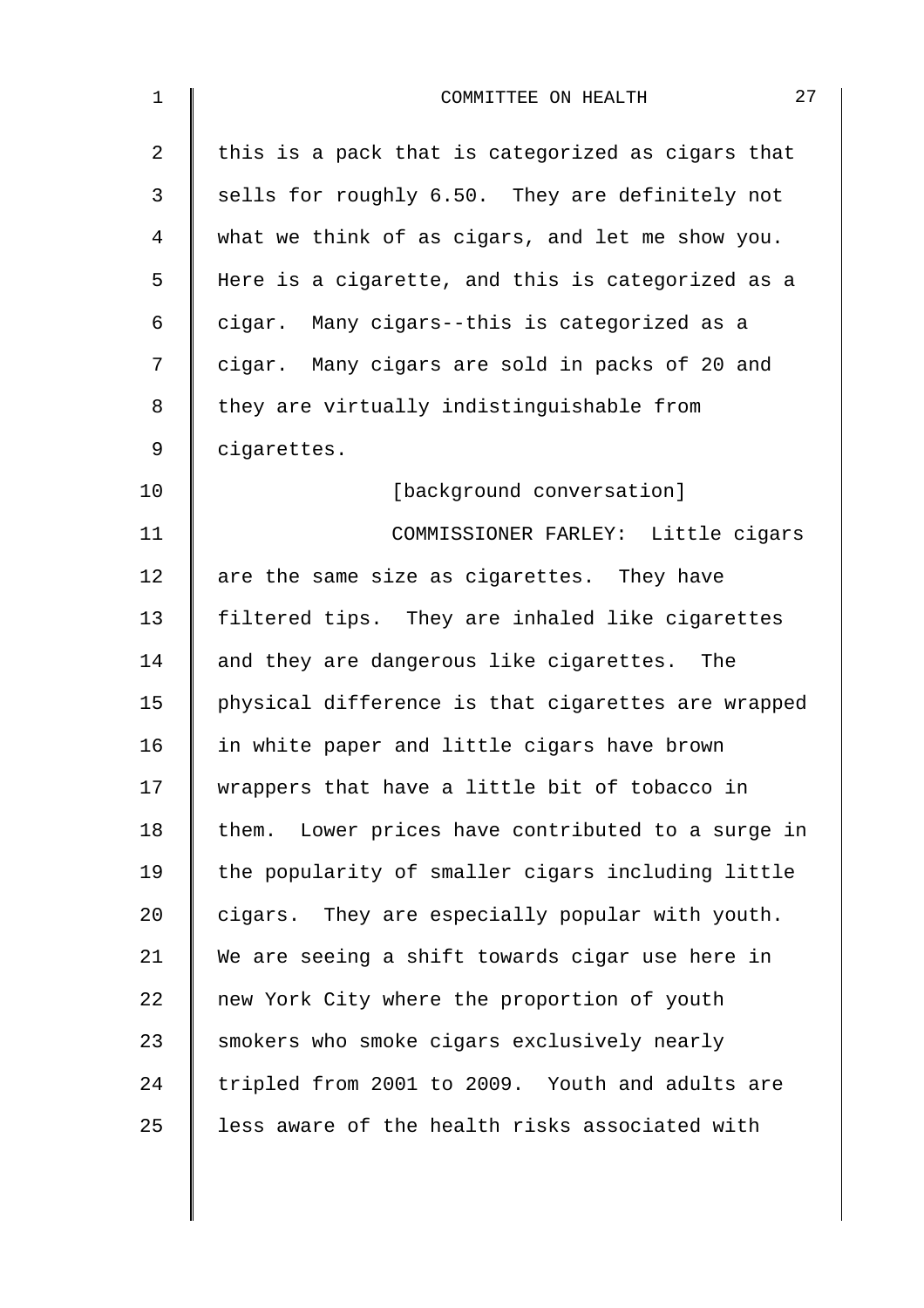| $\mathbf 1$    | 28<br>COMMITTEE ON HEALTH                          |
|----------------|----------------------------------------------------|
| $\overline{a}$ | cigar smoking than with the health risks of        |
| 3              | cigarettes, which is especially dangerous because  |
| 4              | nicotine levels in cigars are generally much       |
| 5              | higher than nicotine levels in cigarettes, which   |
| 6              | makes them even more addictive. Given the          |
| 7              | similarities of cigarettes this bill simply        |
| 8              | requires that cigars be sold like cigarettes, in   |
| $\mathsf 9$    | packs of no fewer than 20 with the same 10.50      |
| 10             | minimum price. The bill also requires larger       |
| 11             | cigars costing three dollars or less be sold in    |
| 12             | packs of at least four. These measures would       |
| 13             | raise the price at which these cigars can be sold  |
| 14             | and help reduce their use among adolescents.       |
| 15             | Finally, I would like to address Intro 250-A,      |
| 16             | which would simply raise the minimum age for       |
| 17             | selling tobacco products from 18 to 21. This bill  |
| 18             | is an important complement to the other two bills  |
| 19             | I have just discussed. As I mentioned earlier,     |
| 20             | the vast majority of smokers started before the    |
| 21             | age of 21. What is notable is that the transition  |
| 22             | from experimental to regular smoking occurs around |
| 23             | the age of 20. This bill is also important         |
| 24             | because increasing the legal age will reduce the   |
| 25             | accessibility to tobacco products to kids who are  |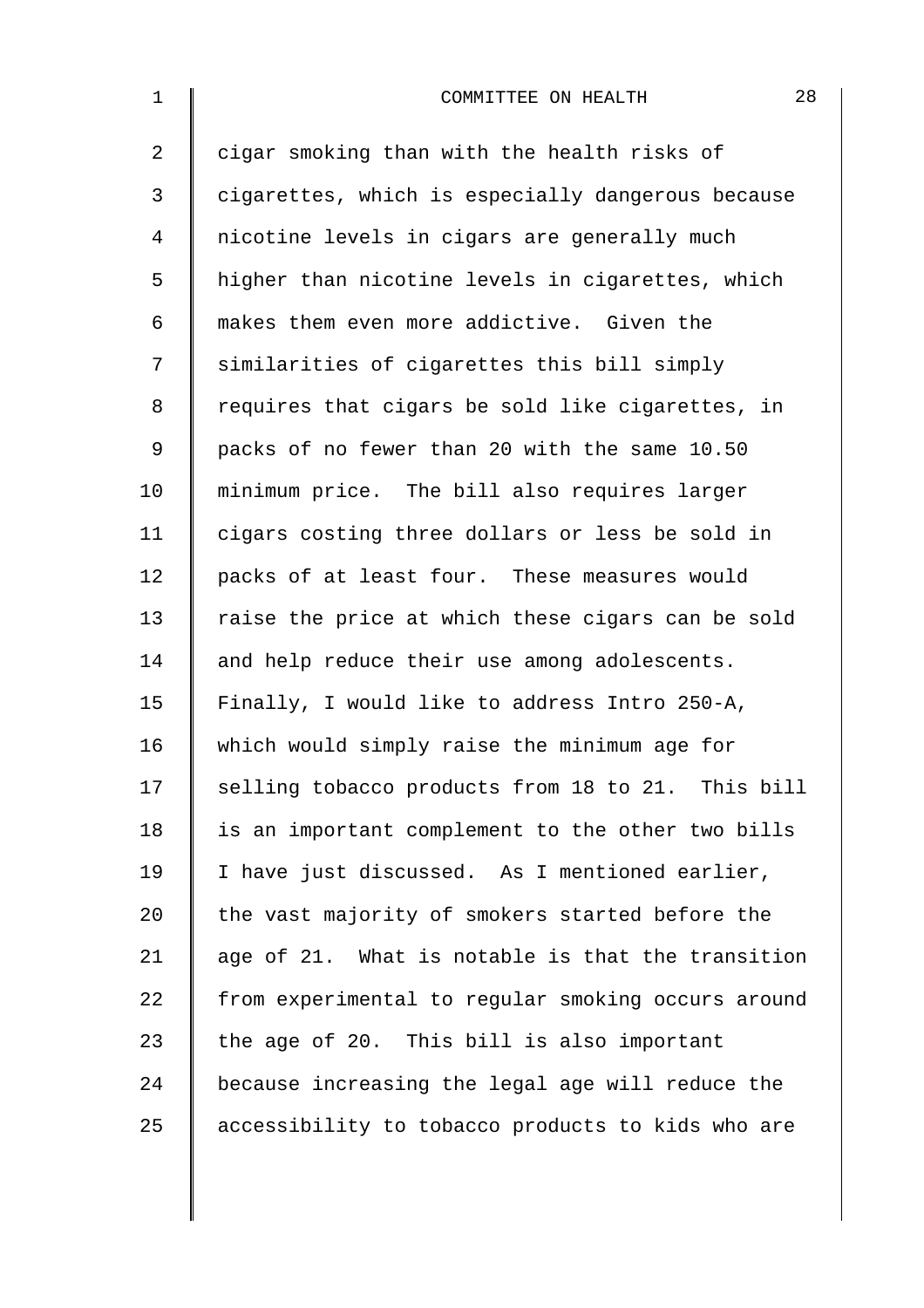| $1\,$          | 29<br>COMMITTEE ON HEALTH                          |
|----------------|----------------------------------------------------|
| $\overline{2}$ | much younger than 18. We know that 90 percent of   |
| 3              | people purchasing cigarettes for minors are        |
| 4              | themselves between 18 and 20 years old. We also    |
| 5              | just received data that strongly suggests that     |
| 6              | increasing the legal age of sales works for        |
| 7              | reducing teen smoking. In 2005, the town of        |
| 8              | Needham, Massachusetts increased the legal sales   |
| $\mathsf 9$    | age from 18 to 21 years. Between 2006 and 2012     |
| 10             | the percent of high school students in Needham who |
| 11             | reported smoking in the past month declined from   |
| 12             | 12.9 percent to 5.5 percent, and I should say that |
| 13             | is the lowest rate I have seen in teen smoking     |
| 14             | anywhere. This decrease is far greater than the    |
| 15             | decrease in smoking seen in the other regions of   |
| 16             | Massachusetts or here in New York City. There is   |
| 17             | also evidence from other countries that raising    |
| 18             | the legal sales age works. After the minimum       |
| 19             | sales age in England was increased from 16 to 18   |
| 20             | there was a 30 percent decline in smoking among    |
| 21             | youth age 16 and 17 and younger students, those    |
| 22             | between 11 and 15, were also less likely to be     |
| 23             | regular smokers. Obviously proper enforcement of   |
| 24             | the law is critical, which is one more reason why  |
| 25             | the sensible tobacco enforcement bill I discussed  |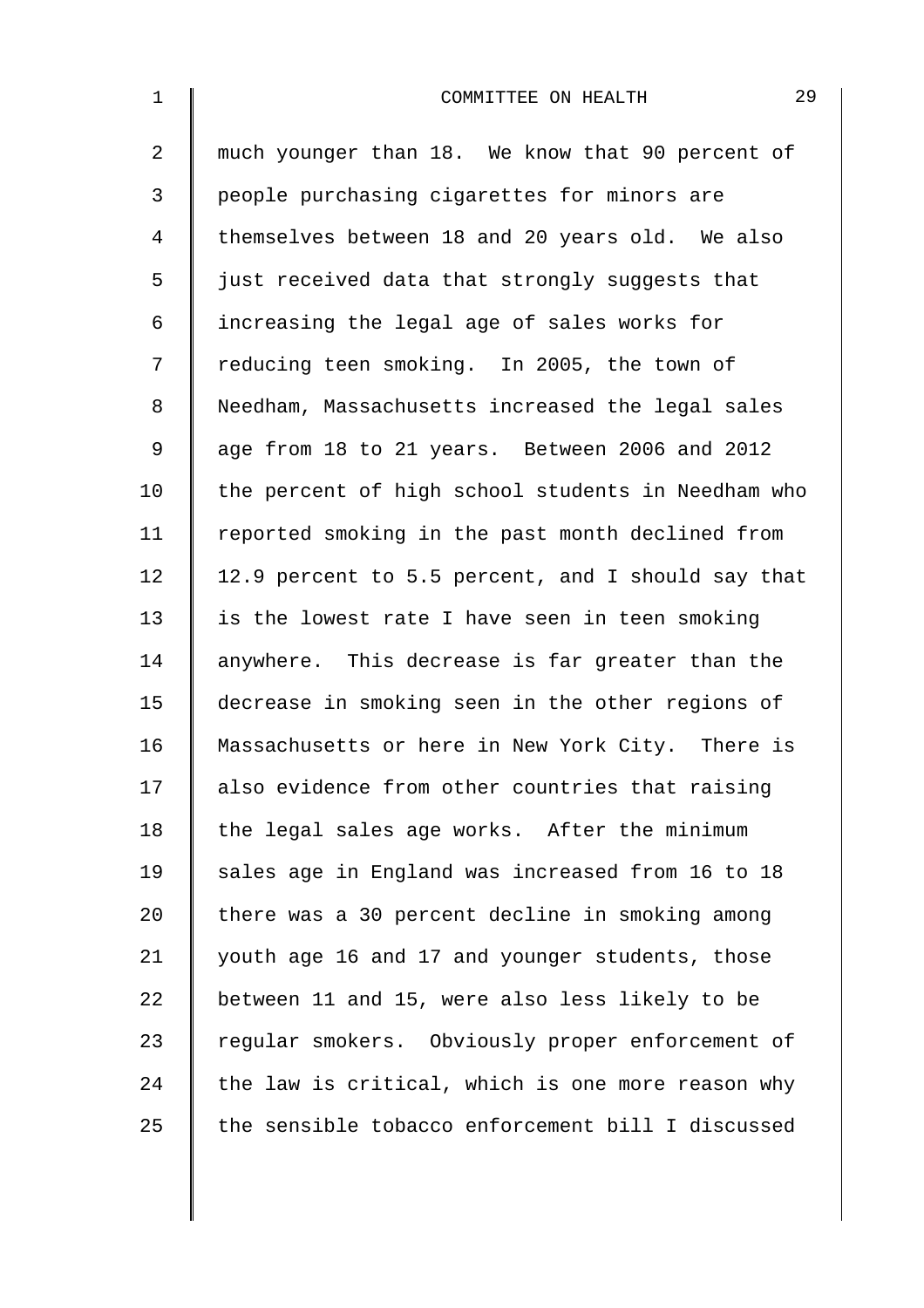| $\mathbf 1$    | 30<br>COMMITTEE ON HEALTH                          |
|----------------|----------------------------------------------------|
| $\overline{2}$ | earlier is also important. Preventing youth from   |
| 3              | starting to smoke and helping adult smokers        |
| 4              | succeed when they want to quit are two of the most |
| 5              | critical steps we can take to improving the health |
| 6              | of New Yorkers. The city is recognized worldwide   |
| 7              | as a leader in smoking prevention and because of   |
| 8              | our efforts smoking rates in the city are at       |
| 9              | historic lows, but despite implementing leading    |
| 10             | evidence based practices, tobacco use is still a   |
| 11             | leading cause of preventable death in the city and |
| 12             | we need to do more. These bills help ensure that   |
| 13             | we continue to decrease smoking rates in our       |
| 14             | children and young people. If we succeed, we just  |
| 15             | may be able to raise an entire generation free of  |
| 16             | addiction to the world's most dangerous drug.      |
| 17             | Thank you, and I'd be happy to answer any of your  |
| 18             | questions after Commissioner Frankel speaks.       |
| 19             | COMMISSIONER FRANKEL: Good                         |
| 20             | afternoon, Chair Arroyo, Speaker Quinn and members |
| 21             | of the Committee on Health. I am David Frankel,    |
| 22             | Commissioner of the Department of Finance, and I   |
| 23             | am joined this afternoon by the city Sheriff Edgar |
| 24             | Domenech. Since the Sheriff doesn't get too much   |
| 25             | publicity around here, let me just take a second   |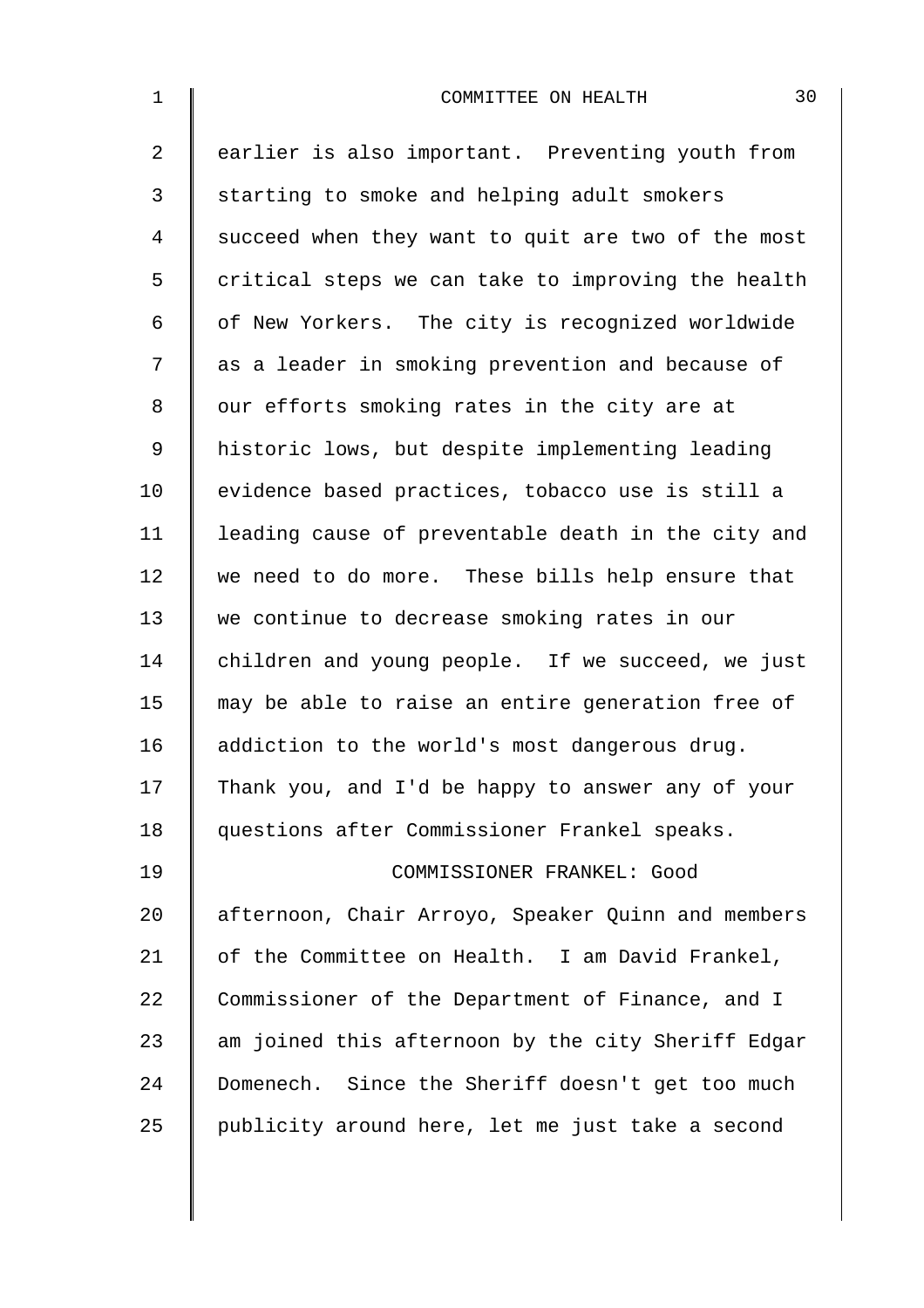| $\mathbf 1$    | 31<br>COMMITTEE ON HEALTH                          |
|----------------|----------------------------------------------------|
| $\overline{2}$ | to say that the Sheriff's Office is responsible    |
| 3              | for enforcing the civil law in the city. Amongst   |
| $\overline{4}$ | other things, it is enforcing civil penalties and  |
| 5              | other things for failure to observe tobacco tax,   |
| 6              | for going out and finding deadbeat moms and dads,  |
| 7              | for helping take mentally ill people off the       |
| 8              | street if they pose a danger to themselves or      |
| $\mathsf 9$    | others. It's an interesting sometimes dangerous,   |
| 10             | but critical job. When we hired Sheriff Domenech   |
| 11             | in 2011, it was clear to us that there was a new   |
| 12             | sheriff in town, and he certainly proved that and  |
| 13             | along with his team including First Deputy Sheriff |
| 14             | Joseph Aceito [phonetic], who is also here, they   |
| 15             | have done a remarkable job over the last two       |
| 16             | years. Thank you for the opportunity to testify    |
| 17             | regarding Introductory number 1021, which would    |
| 18             | give the Department of Finance new and greater     |
| 19             | authority to enforce cigarette tax laws. Before I  |
| 20             | discuss the bill's provisions, I would first like  |
| 21             | to describe our current enforcement efforts. Over  |
| 22             | the past three years, Finance has made cigarette   |
| 23             | tax enforcement one of the core responsibilities   |
| 24             | of the Office of the Sheriff. In 2011, we created  |
| 25             | the Tobacco Task Force, consisting of              |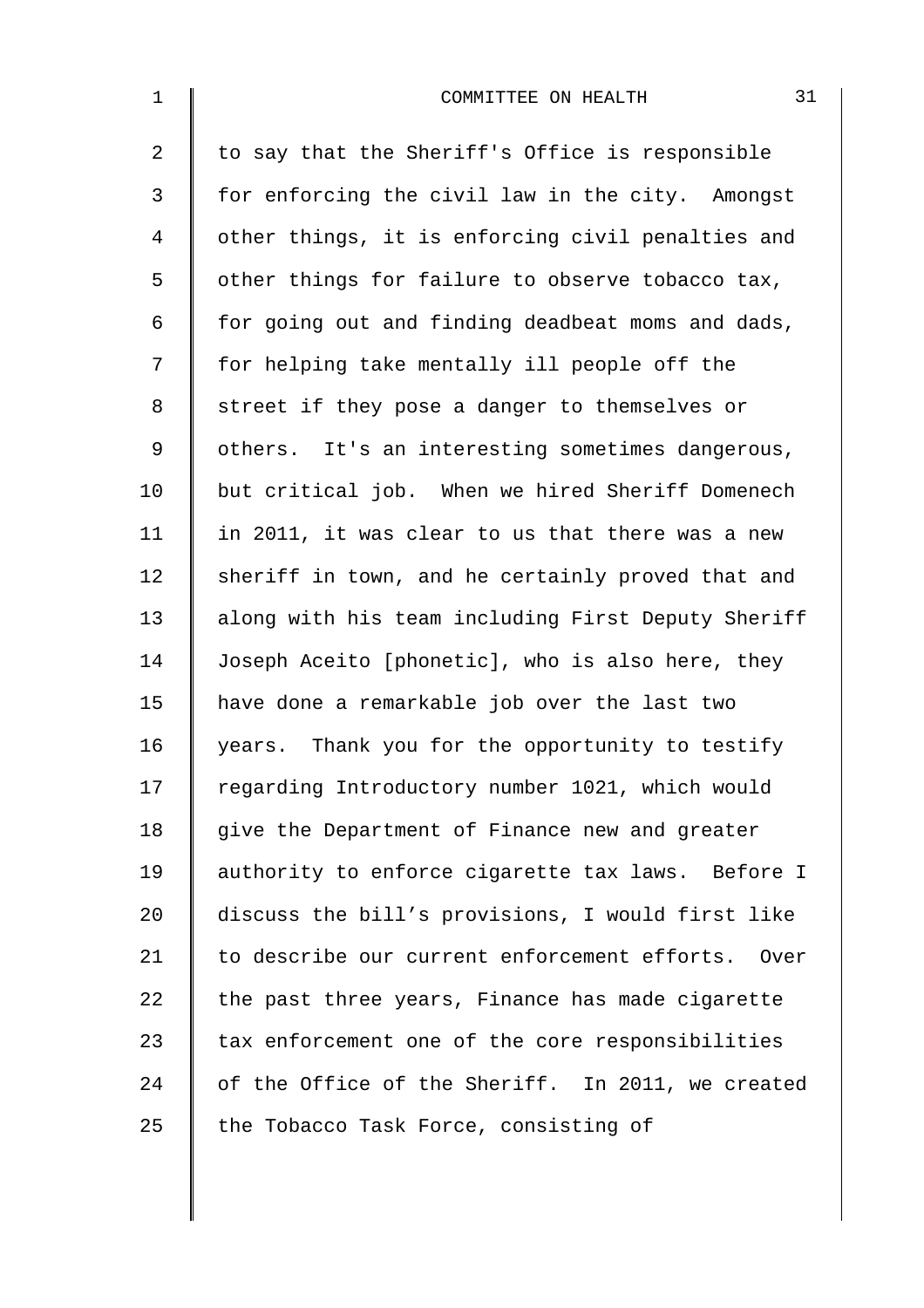| $\mathbf 1$ | 32<br>COMMITTEE ON HEALTH                          |
|-------------|----------------------------------------------------|
| 2           | investigators, deputies, and a lieutenant charged  |
| 3           | with combating the flow of untaxed cigarettes into |
| 4           | New York City. To date, the Task Force has         |
| 5           | performed more than 2,063 inspections, and as you  |
| 6           | can see from the map over here to the left of me,  |
| 7           | our enforcement efforts have blanketed the five    |
| 8           | boroughs. Through these efforts, however, it has   |
| 9           | become clear that cigarette tax evasion is         |
| 10          | pandemic to our city. During inspections, Deputy   |
| 11          | Sheriffs found contraband-that is to say,          |
| 12          | cigarette packs with counterfeit stamps or no      |
| 13          | stamps at all-at more than 970 of the locations or |
| 14          | 47 percent of all the retail establishments that   |
| 15          | we inspected. Some inspections resulted in the     |
| 16          | seizure of a significant amount of untaxed         |
| 17          | product: the Sheriff's Office made 235 arrests,    |
| 18          | including 21 felony arrests in situations where    |
| 19          | retailers were in possession of more than 50       |
| 20          | cartons of untaxed cigarettes at the time of       |
| 21          | inspection. And we seized more than 7,300 cartons  |
| 22          | of illegal product. That's 1.4 million             |
| 23          | cigarettes. The pervasiveness of cigarette tax     |
| 24          | evasion presents serious problems. First, it puts  |
| 25          | law abiding cigarette retailers at an incredible   |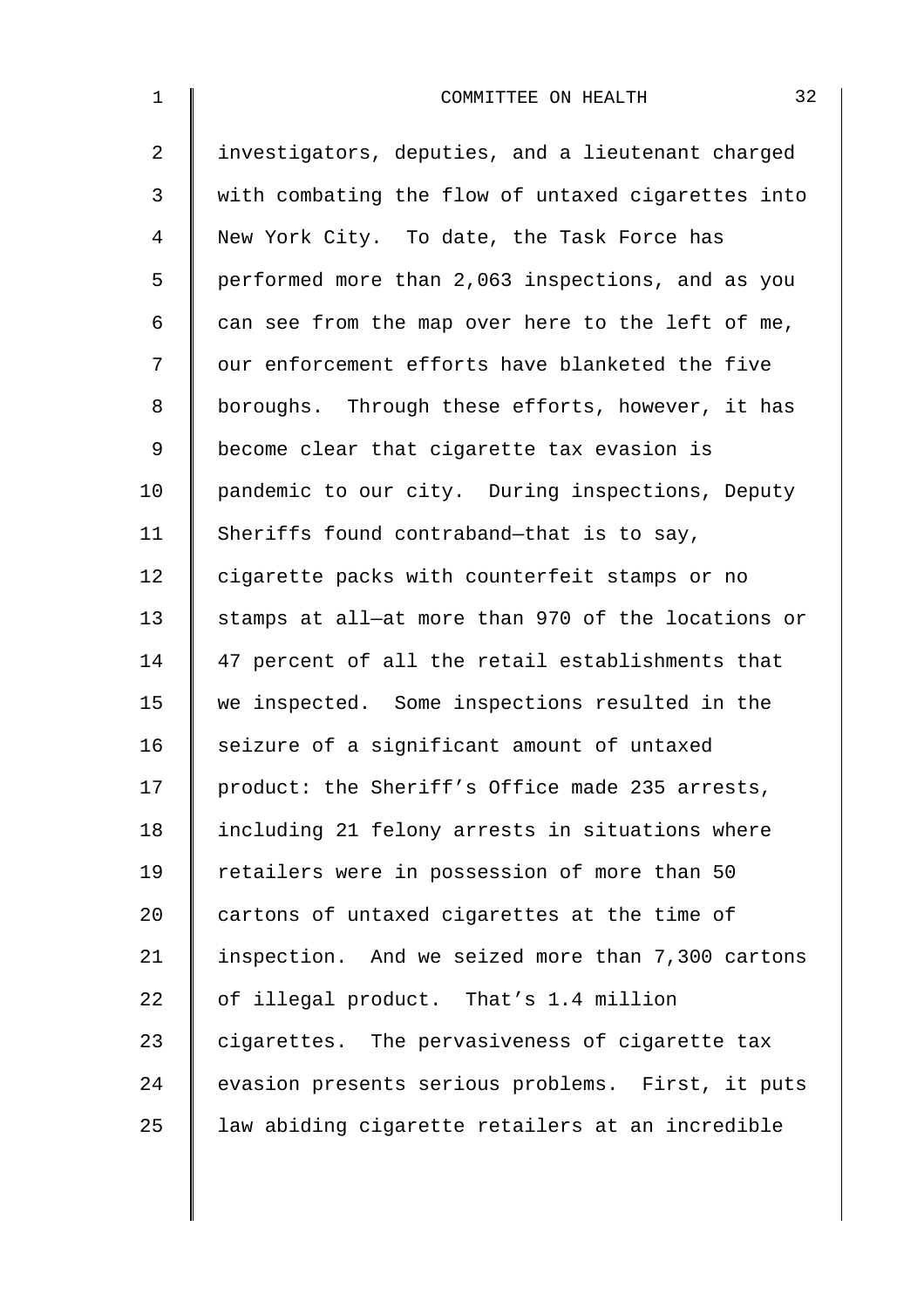| $\mathbf 1$ | 33<br>COMMITTEE ON HEALTH                          |
|-------------|----------------------------------------------------|
| 2           | disadvantage. When smokers patronize retailers     |
| 3           | who, because they are not paying tax, sell their   |
| 4           | products at a cut rate, it diverts those customers |
| 5           | from small business owners who play by the rules.  |
| 6           | Once they are in the door, smokers also make all   |
| 7           | of their other purchases-their newspapers, lottery |
| 8           | tickets, coffee, et cetera-at the same location.   |
| 9           | That means that law-abiding store owners lose out  |
| 10          | on untold revenue; simply put, they can't compete. |
| 11          | Furthermore, cigarette tax evasion takes an        |
| 12          | enormous toll on our city's budget. Illegal        |
| 13          | tobacco sales are estimated to cost federal and    |
| 14          | state governments five billion dollars annually,   |
| 15          | and here in New York City, we lose out on          |
| 16          | significant revenue in unpaid taxes from cigarette |
| 17          | trafficking. Through this lens, it's all New       |
| 18          | Yorkers-not just the law-abiding small business    |
| 19          | owners-who suffer the consequences of a tax        |
| 20          | evading cigarette retailer's illegal behavior.     |
| 21          | Clearly, there is still much to be done to crack   |
| 22          | down on those who break the cigarette tax laws.    |
| 23          | For our part, Finance is doubling our efforts: we  |
| 24          | recently announced the hiring of a new class of 20 |
| 25          | deputy sheriffs-our first new class in more than   |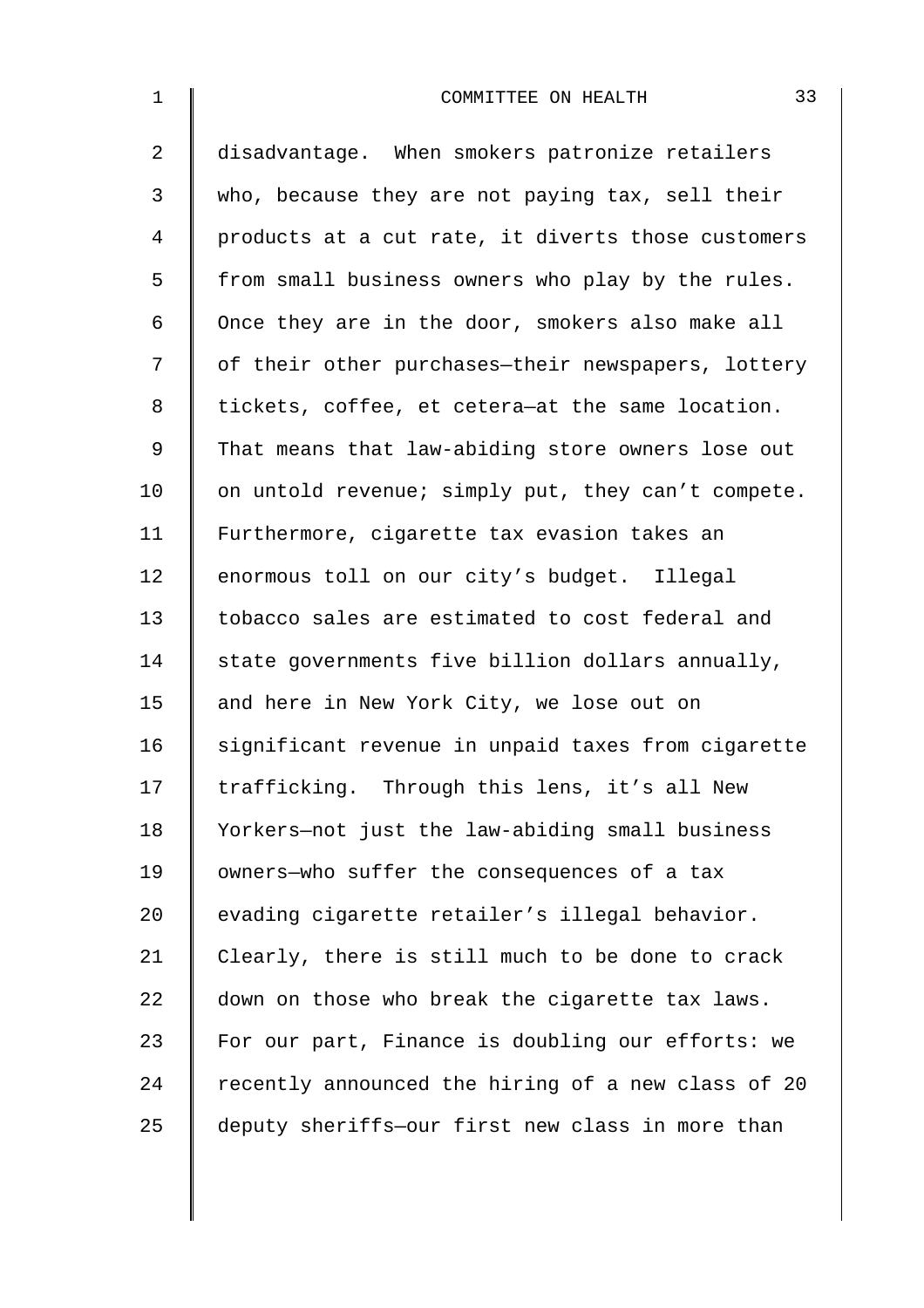| $\mathbf 1$    | 34<br>COMMITTEE ON HEALTH                          |
|----------------|----------------------------------------------------|
| $\overline{2}$ | 15 years. With this added personnel, we will       |
| $\mathfrak{Z}$ | create a second tobacco unit to augment our        |
| 4              | existing enforcement. And beyond that, we          |
| 5              | strongly support the legislation before you today. |
| 6              | Introductory number 1021 is an important step in   |
| 7              | enhancing our ability to effectively enforce       |
| 8              | against those who break the law. Time and time     |
| 9              | again, the lax regulations currently on the books  |
| 10             | hamstring our inspectors from issuing summonses-   |
| 11             | and the modest monetary penalties for those caught |
| 12             | with bags full of contraband are chalked up to the |
| 13             | cost of doing business. This bill would create     |
| 14             | new, firm penalties along every point of tax       |
| 15             | evaders' operations-from purchasing cigarettes     |
| 16             | from unauthorized sources, to transporting untaxed |
| 17             | product, to selling counterfeit tax stamps, to     |
| 18             | hiding the contraband. Most importantly, though,   |
| 19             | it would also give the Sheriff's Office the        |
| 20             | authority to padlock the stores of repeat          |
| 21             | offenders for 60 days. This will send a clear      |
| 22             | message that tax evasion will not be tolerated,    |
| 23             | and the sheriffs will use every tool at their      |
| 24             | disposal to shut down illegal operations. Thank    |
| 25             | you for the opportunity to testify. We'd be happy  |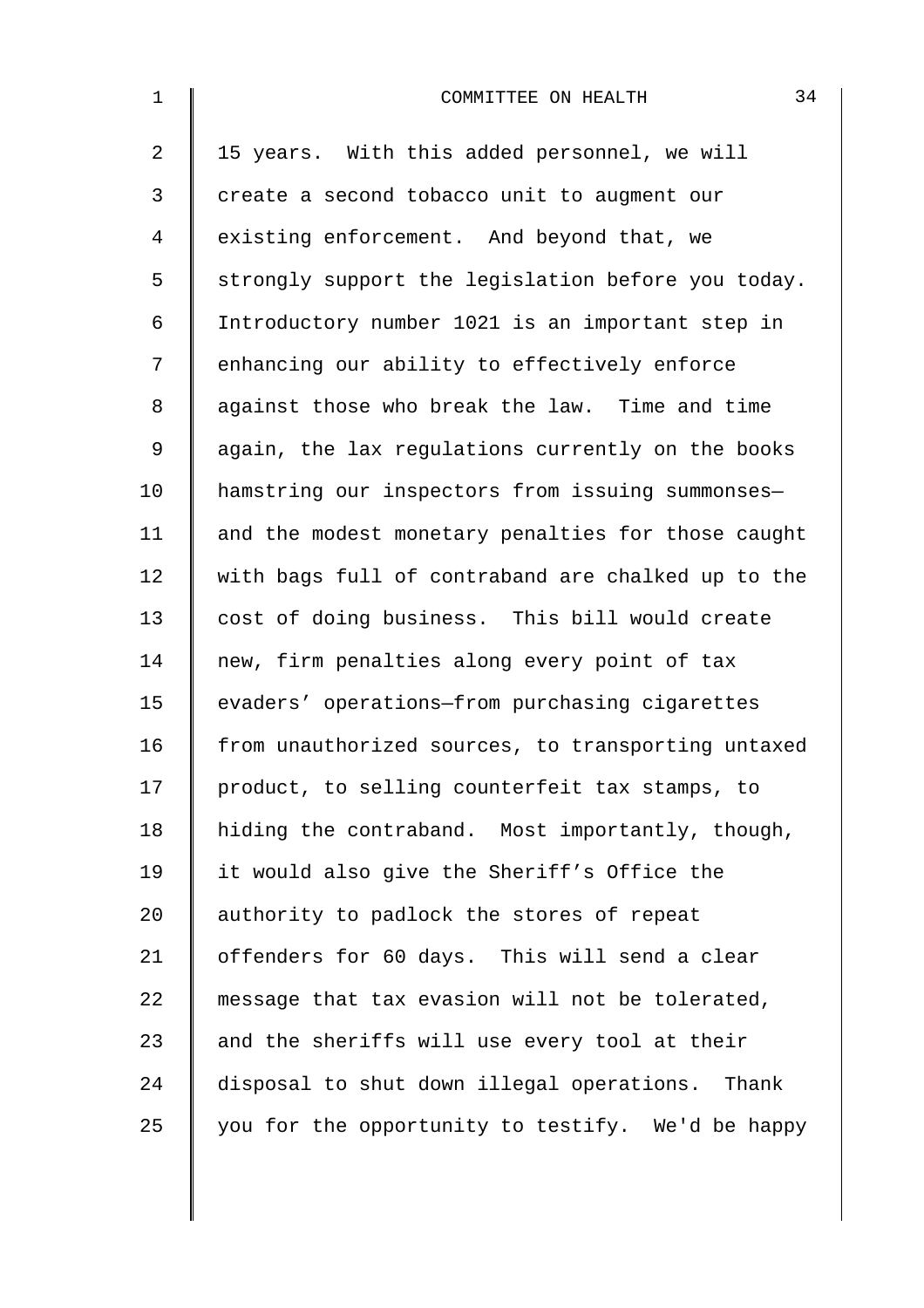| $\mathbf{1}$ | 35<br>COMMITTEE ON HEALTH                          |
|--------------|----------------------------------------------------|
| 2            | to answer any questions.                           |
| 3            | CHAIRPERSON ARROYO: Thank you,                     |
| 4            | Commissioner. We have been joined by Council       |
| 5            | Member Vann and Speaker Quinn. Speaker, would you  |
| 6            | like to                                            |
| 7            | SPEAKER QUINN: Thank you very                      |
| 8            | much, Chair Arroyo and Commissioners and Sheriff,  |
| $\mathsf 9$  | thank you very much. I want to take a moment to    |
| 10           | thank the sponsors of all of the bills, but in     |
| 11           | particular Jim Gennaro, who is the sponsor of the  |
| 12           | piece of legislation to raise the age to 21, and I |
| 13           | want to thank everyone from the advocacy community |
| 14           | who is here. We in the Council in my opinion       |
| 15           | working with the Bloomberg Administration have a   |
| 16           | unparalleled record of taking the issue of smoking |
| 17           | and tobacco use in this city seriously, so for me  |
| 18           | this hearing is incredibly exciting because it     |
| 19           | gives us more opportunities to move that agenda    |
| 20           | forward in a way that we know based on the facts   |
| 21           | and the data will reduce the use of tobacco in New |
| 22           | York City and when that happens people will live   |
| 23           | longer and will live healthier, better lives and   |
| 24           | the financial implications of that for the city    |
| 25           | are enormous. We also have a particularly unique   |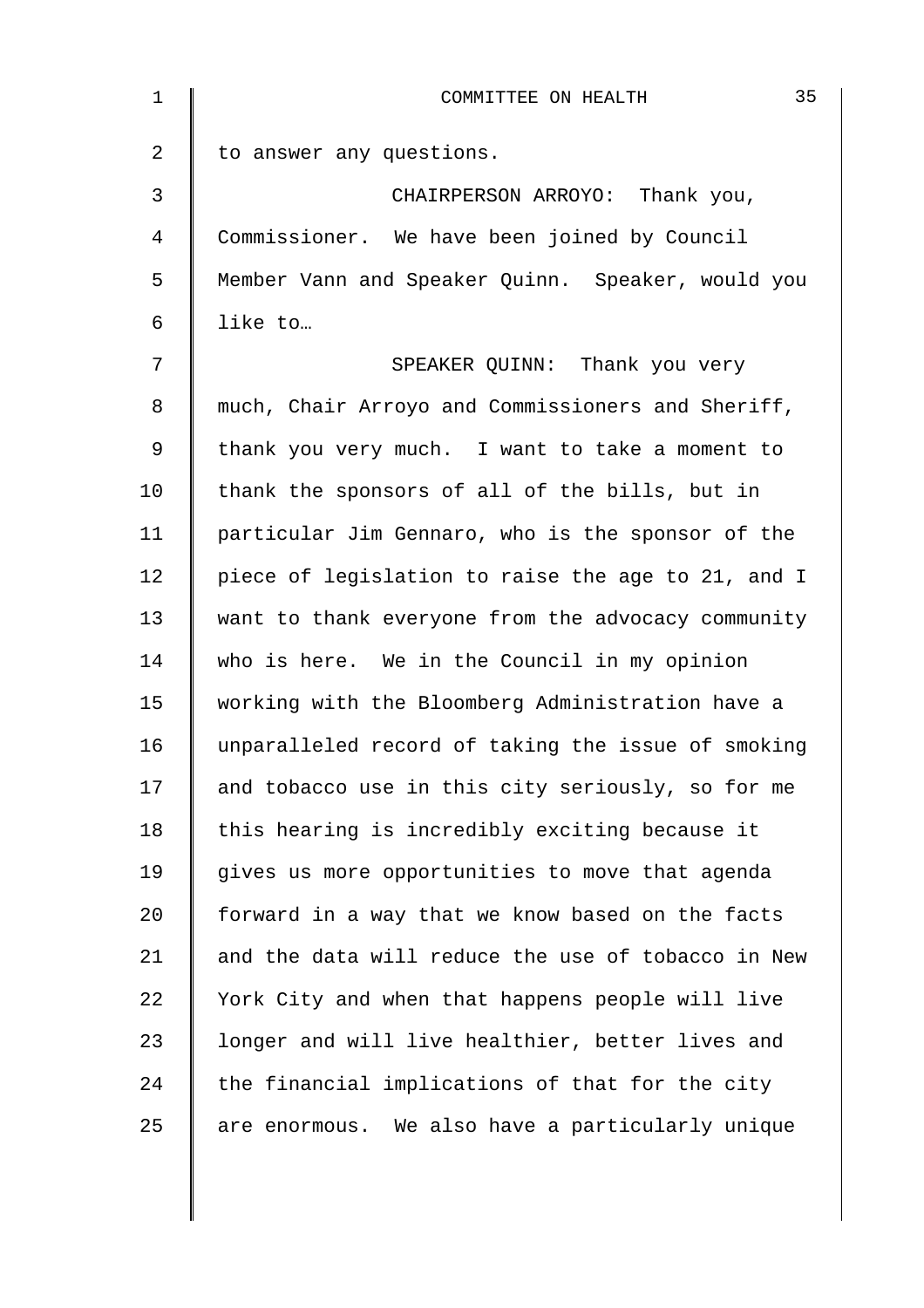| $\mathbf{1}$   | 36<br>COMMITTEE ON HEALTH                          |
|----------------|----------------------------------------------------|
| $\overline{a}$ | opportunity here around reducing youth and young   |
| 3              | people smoking and that is perhaps the most        |
| 4              | important focus for all of us because if we can    |
| 5              | cut it off before people are addicted to it, we    |
| 6              | are literally preventing a lifetime of struggle    |
| 7              | and misery, and that really is what we can do      |
| 8              | here, and it is just so exciting to me that we are |
| 9              | having this hearing, that we are talking about     |
| 10             | these bills that we are going to be moving forward |
| 11             | and already the State of New York is following     |
| 12             | suit in some of these areas, which is just another |
| 13             | example of when New York City leads in so many     |
| 14             | areas, but when New York City leads in the area of |
| 15             | tobacco control the rest of the state and the rest |
| 16             | of the country and even at times the rest of the   |
| 17             | world will follow, so I just want to thank         |
| 18             | everyone who has been part of all of this work,    |
| 19             | everyone who is here today. There are few          |
| 20             | opportunities you have in life or in government to |
| 21             | do something that you literally know will save     |
| 22             | lives. That is what we are talking about today,    |
| 23             | and I just want to thank everyone from the Chair   |
| 24             | to the Commissioners to Jim and all the advocates  |
| 25             | and all the council members who are part of this   |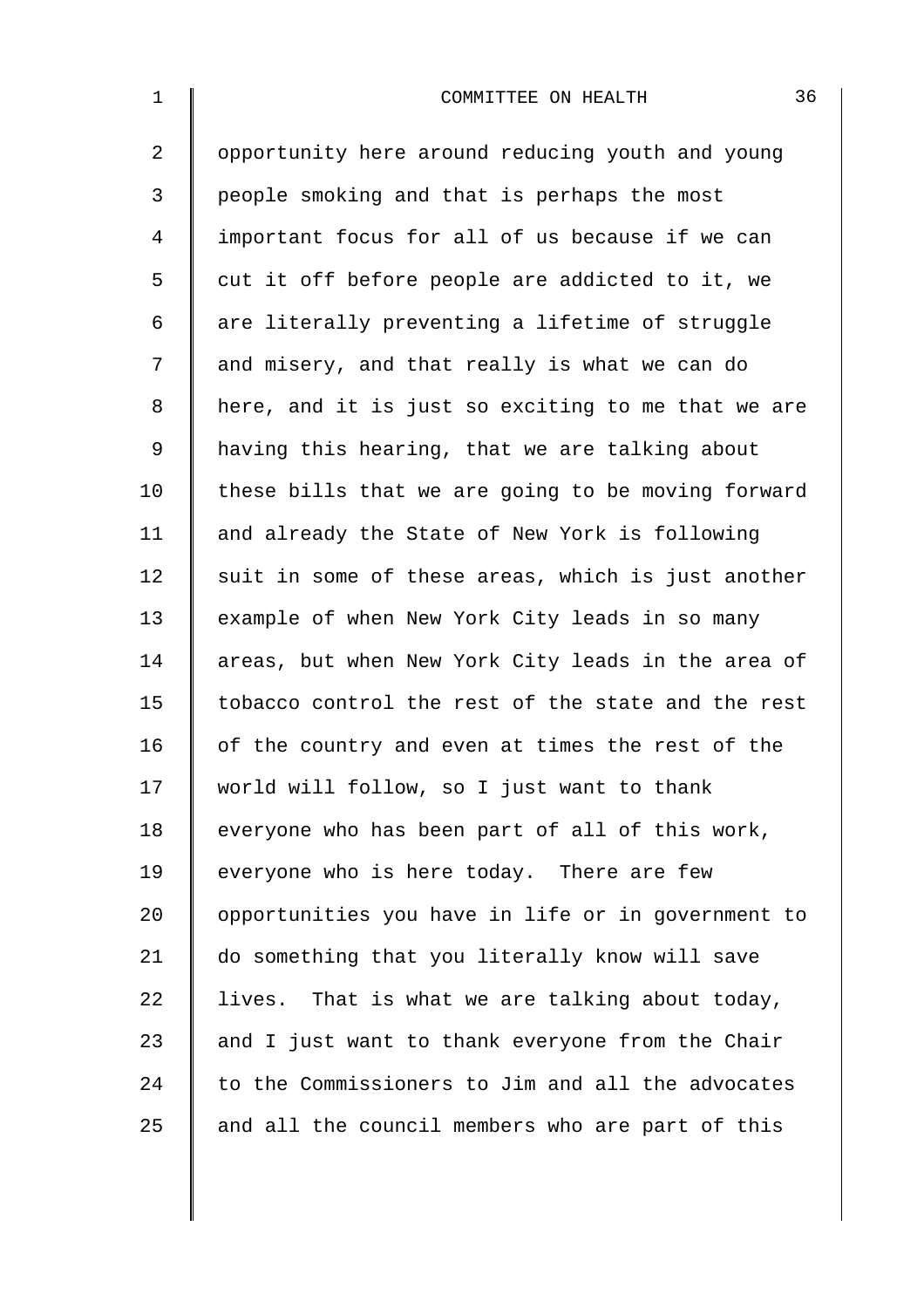| $\mathbf{1}$ | 37<br>COMMITTEE ON HEALTH                          |
|--------------|----------------------------------------------------|
| 2            | important step forward, but I do have a question   |
| 3            | for you Commissioner. How do you raise the taxes   |
| 4            | on little cigars?                                  |
| 5            | COMMISSIONER FARLEY: The cigars                    |
| $\epsilon$   | have lower taxes at the federal level, am I right, |
| 7            | as well as at the state level - - but at the city  |
| 8            | level. So raising the tax on cigars at the city    |
| 9            | level would require action I believe at the state  |
| 10           | as well as at the city, so it is not impossible,   |
| 11           | but it would be complicated.                       |
| 12           | SPEAKER QUINN: Well, we have                       |
| 13           | something to follow up on. Thank you all very      |
| 14           | much.                                              |
| 15           | CHAIRPERSON ARROYO: Thank you,                     |
| 16           | Madam Speaker. We have been joined by Council      |
| 17           | Member Foster. Thank you for joining us. I am      |
| 18           | going to ask a couple of questions, and then I     |
| 19           | will turn it over to my colleagues. I am           |
| 20           | particularly interested in how this legislation or |
| 21           | the one that has the four different components     |
| 22           | impacts electronic cigarettes, vapor products and  |
| 23           | the flavor issue?                                  |
| 24           | COMMISSIONER FARLEY: The bills                     |
| 25           | were written with no intention of addressing       |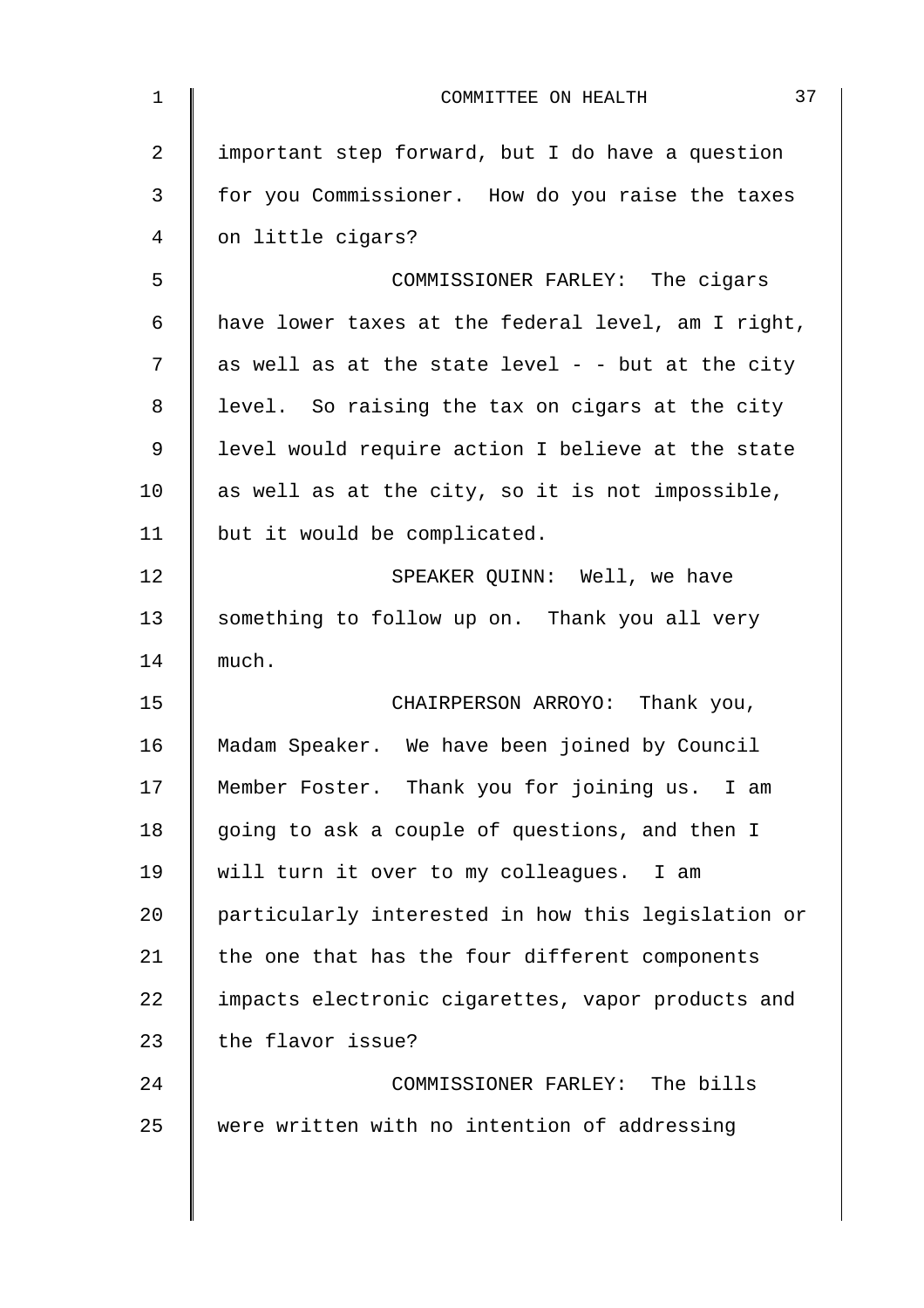| $\mathbf 1$    | 38<br>COMMITTEE ON HEALTH                          |
|----------------|----------------------------------------------------|
| $\overline{2}$ | electronic cigarettes at all, not to change any of |
| 3              | the current status. Currently under state law      |
| 4              | ecigarettes can't be sold to someone under the age |
| 5              | of 18.                                             |
| 6              | CHAIRPERSON ARROYO: Cannot.                        |
| 7              | COMMISSIONER FARLEY: Cannot be                     |
| 8              | sold to someone under the age of 18. It can be     |
| 9              | sold to people over the age of 18. There           |
| 10             | otherwise are no restrictions on their display,    |
| 11             | discounting, that sort of thing. So these bills    |
| 12             | were not written with any intention to change that |
| 13             | current status. I understand that the ecigarette   |
| 14             | manufacturers have raised a question about whether |
| 15             | the definition of tobacco products here might      |
| 16             | inadvertently swept up ecigarettes, and if that is |
| 17             | a concern of the Council I think that that is      |
| 18             | something that we can address in a subsequent      |
| 19             | conversation, but they were not written with that  |
| 20             | intent.                                            |
| 21             | CHAIRPERSON ARROYO: And the other                  |
| 22             | component of the bill that has the multiple layers |
| 23             | is the need for the clerk to produce               |
| 24             | identification, and one that raises some concern   |
| 25             | for some of us given that some of these clerks are |
|                |                                                    |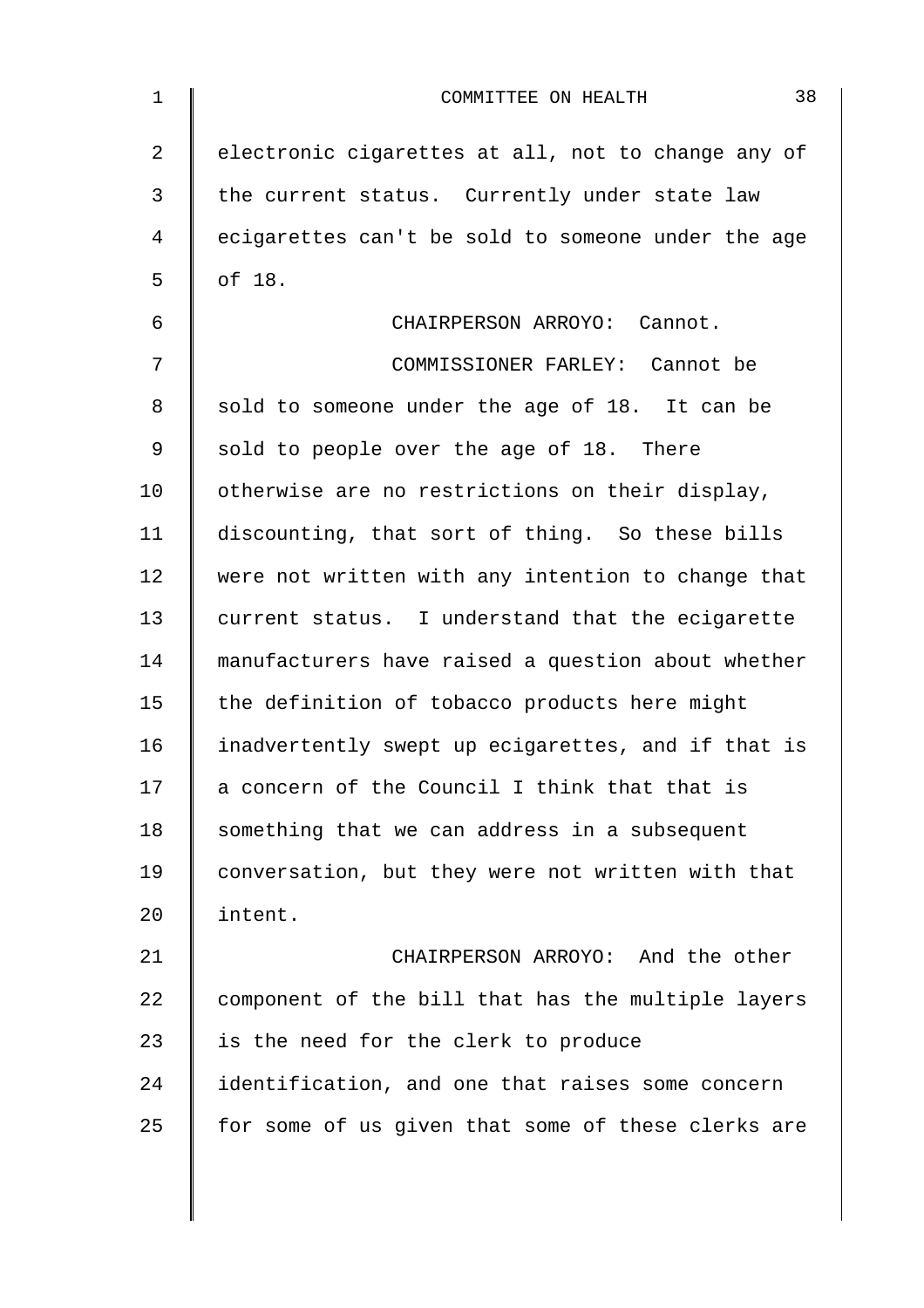| $\mathbf 1$    | 39<br>COMMITTEE ON HEALTH                          |
|----------------|----------------------------------------------------|
| $\overline{2}$ | very low level paid employees, what is the         |
| 3              | rationale for that requirement?                    |
| 4              | COMMISSIONER FRANKEL: When the                     |
| 5              | Sheriff's Office goes in and does an inspection if |
| 6              | the contraband there reaches a certain level, they |
| 7              | will issue a criminal complaint. You can't issue   |
| 8              | a criminal complaint to somebody who doesn't have  |
| $\mathsf 9$    | identification. If somebody doesn't have           |
| 10             | identification, then you have to arrest them and   |
| 11             | take them and put them through the whole process.  |
| 12             | The last thing in the world that we want to do is  |
| 13             | put more people through the whole process, so      |
| 14             | generally what happens is most people do have      |
| 15             | identification, and they will issue the criminal   |
| 16             | summons to that person or if they don't the        |
| 17             | Sheriff's Office will wait until somebody from     |
| 18             | their home or someone else will bring them         |
| 19             | identification. The whole desire is not to put     |
| 20             | people through the process, so this way if someone |
| 21             | is required to have identification there, it will  |
| 22             | make it much easier to go through this whole       |
| 23             | scenario.                                          |
| 24             | CHAIRPERSON ARROYO: It's a legal                   |
| 25             | issue.                                             |
|                |                                                    |
|                |                                                    |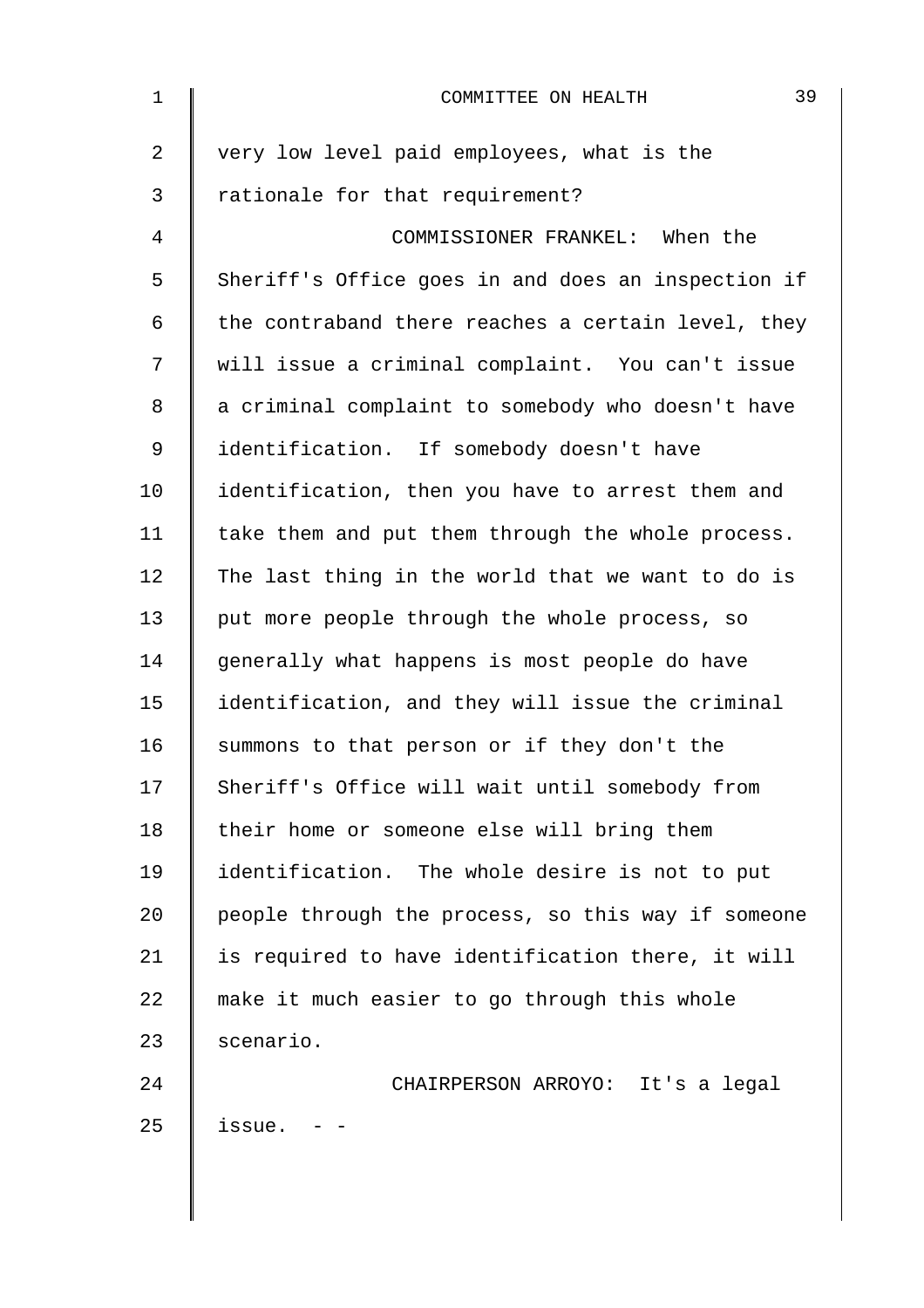| 1              | 40<br>COMMITTEE ON HEALTH                         |
|----------------|---------------------------------------------------|
| $\overline{2}$ | [crosstalk]                                       |
| 3              | CHAIRPERSON ARROYO: So what is                    |
| 4              | happening now if I don't have an ID and I am      |
| 5              | selling the cigarettes?                           |
| $\epsilon$     | COMMISSIONER FRANKEL: Right now we                |
| 7              | will wait until somebody brings you an ID.        |
| 8              | CHAIRPERSON ARROYO: And if that ID                |
| 9              | is not produced?                                  |
| 10             | COMMISSIONER FRANKEL: Eventually,                 |
| 11             | we would arrest you. We fortunately have not had  |
| 12             | to do that with respect to--these are misdemeanor |
| 13             | offenses. If it is a felony offense, if it rises  |
| 14             | to that level, which is over 50 cartons of        |
| 15             | contraband cigarettes, we will arrest you and put |
| 16             | you through the system, and it is the person      |
| 17             | unfortunately who is there at the time in the     |
| 18             | store, not necessarily the store owner, but we    |
| 19             | arrest whoever is doing the activity at that      |
| 20             | moment.                                           |
| 21             | CHAIRPERSON ARROYO: So this is not                |
| 22             | an issue of the Department of Finance being able  |
| 23             | to collect on the debt from the business from the |
| 24             | violation that is received.                       |
| 25             | COMMISSIONER FRANKEL: This has                    |
|                |                                                   |
|                |                                                   |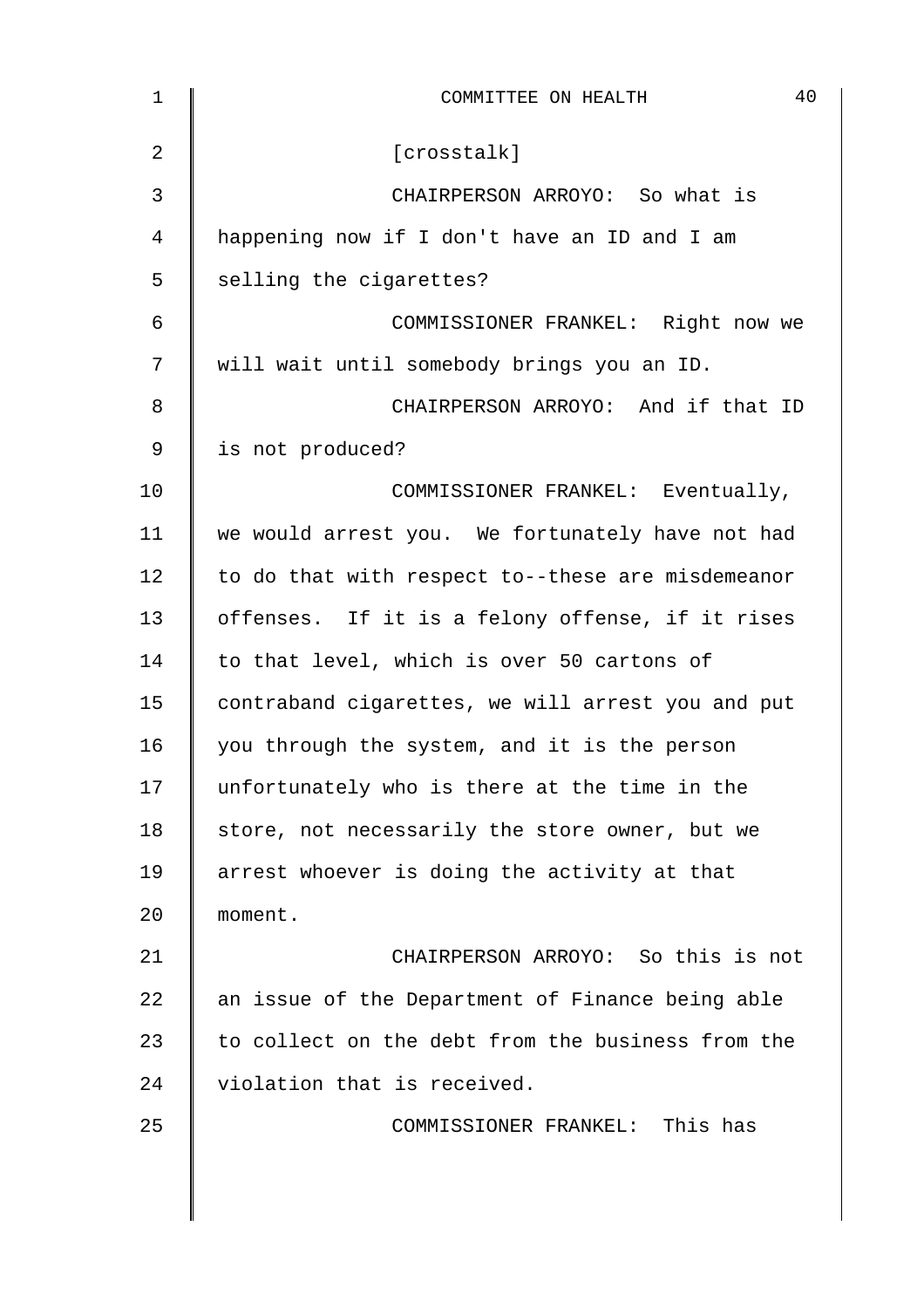| $\mathbf 1$    | 41<br>COMMITTEE ON HEALTH                           |
|----------------|-----------------------------------------------------|
| $\overline{a}$ | nothing to do with money. This is a criminal        |
| 3              | offense, and by the way I mean someone made the     |
| 4              | comment about whether this would affect the city's  |
| 5              | revenue. We would be thrilled never to collect a    |
| 6              | penny for cigarette tax--thrilled.                  |
| 7              | CHAIRPERSON ARROYO: Okay. Council                   |
| 8              | Member Vallone?                                     |
| 9              | COUNCIL MEMBER VALLONE: Thank you,                  |
| 10             | Madam Chair. Thank you for your testimony. I am     |
| 11             | an ardent anti-smoker. It was my father who put     |
| 12             | in the first anti-smoking bill. I have voted for    |
| 13             | every enhancement of that bill, and I support the   |
| 14             | goals of these bills, but I as a business person I  |
| 15             | have some concerns. I always loathe to give the     |
| 16             | city more fining power because we know how that     |
| 17             | has been misused in the past. In this situation,    |
| 18             | we have got a bill that would create a \$1,000 fine |
| 19             | on a small business for leaving one of those        |
| 20             | drawers open. Just two weeks ago, we passed a       |
| 21             | bill in the City Council saying city come back to   |
| 22             | use with bills that should be warnings and not      |
| 23             | fines as long as they don't affect public safety    |
| 24             | immediately, and - - come back to us with that,     |
| 25             | and now we are discussing a bill with a \$1,000     |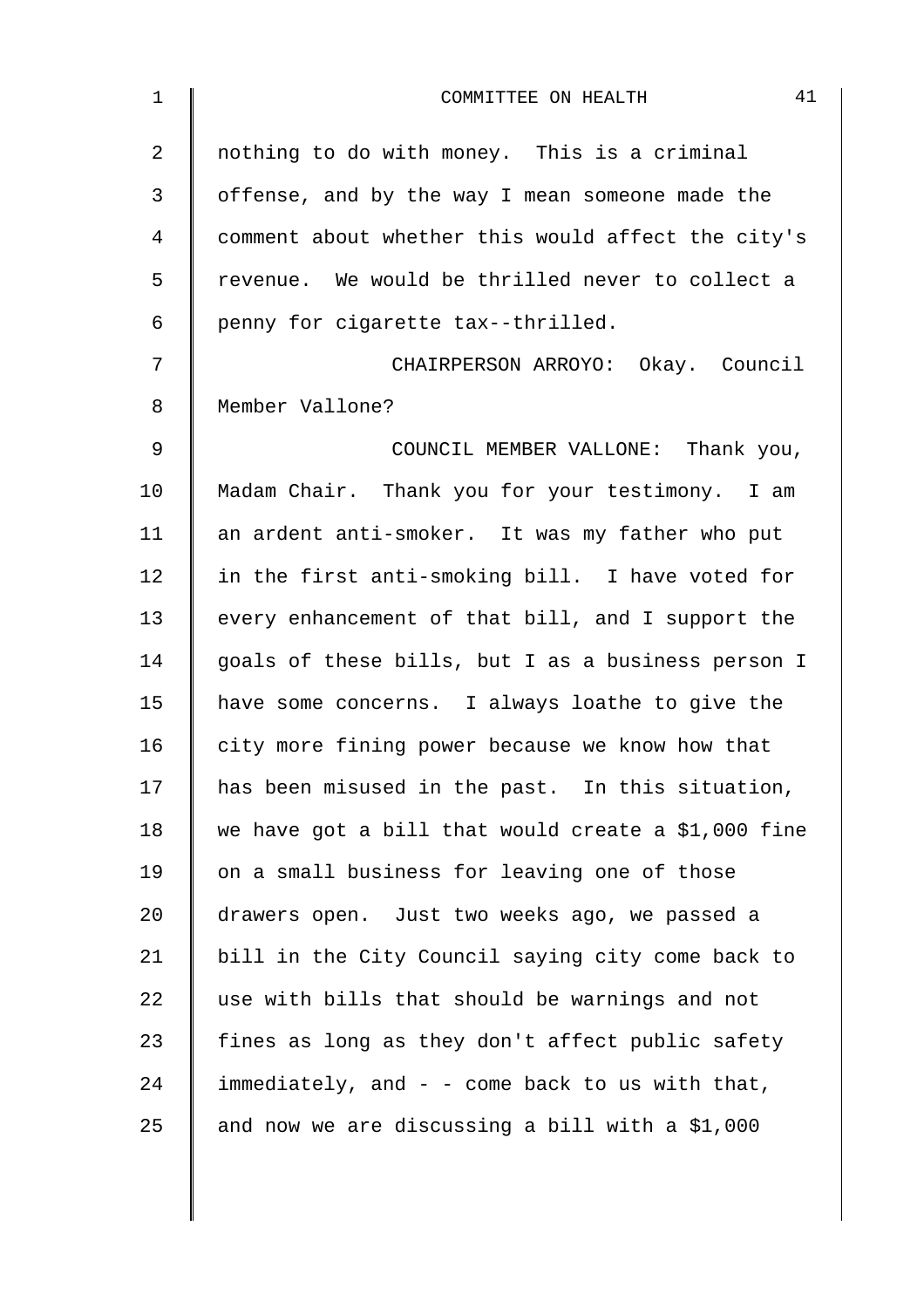| $\mathbf 1$    | 42<br>COMMITTEE ON HEALTH                           |
|----------------|-----------------------------------------------------|
| $\overline{a}$ | first offense for leaving one of those drawers      |
| 3              | open. Can we work together to amend that and        |
| 4              | change that?                                        |
| 5              | COMMISSIONER FARLEY: In other                       |
| 6              | jurisdictions where they have--other countries--    |
| 7              | where they have the display ban the retailers in    |
| 8              | generally comply with it, and that would certainly  |
| $\mathsf 9$    | would be our interest is in having them comply.     |
| 10             | It is not an interest in fining them. $-$ - have    |
| 11             | them in the drawers, they have them behind the      |
| 12             | curtain, it is not hard for them to just keep it    |
| 13             | that way except for when they are actually pulling  |
| 14             | out a pack. The fines in general are in this        |
| 15             | range of \$1,000 because our experience has been as |
| 16             | you heard from Commissioner Frankel that there is   |
| 17             | a tremendous amount of - - other rules because you  |
| 18             | can make a lot of money by selling things           |
| 19             | illegally. I don't think there is going to be a     |
| 20             | big financial advantage in displaying packs of      |
| 21             | cigarettes, so I think most of them will comply,    |
| 22             | but that is why the fines are high.                 |
| 23             | COUNCIL MEMBER VALLONE: I don't                     |
| 24             | have a problem with the fines that Commissioner     |
| 25             | Frankel discussed. I mean if you are making money   |
|                |                                                     |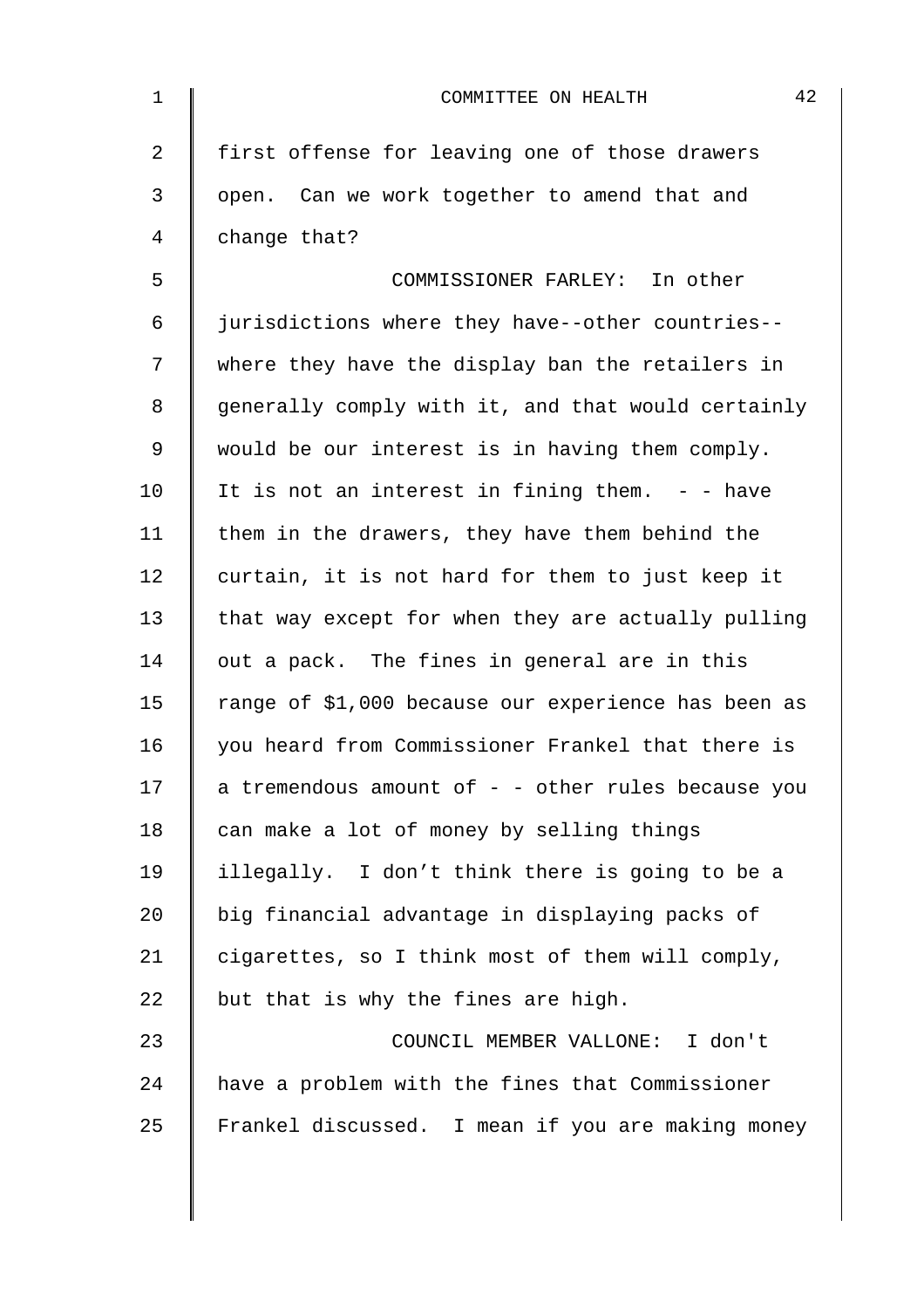| $\mathbf{1}$   | 43<br>COMMITTEE ON HEALTH                          |
|----------------|----------------------------------------------------|
| $\overline{a}$ | selling illegal cigarettes, that is a whole        |
| 3              | different level of violation than not understand   |
| 4              | the proper display laws, and as you said nobody is |
| 5              | making money by showing too much of a cigarette    |
| 6              | package, so I don't have a problem with those      |
| 7              | fines, but I do have a problem with owners in good |
| 8              | faith trying to comply and not having a big enough |
| 9              | curtain or another employee leaving it open or     |
| 10             | something along those lines, and I really would    |
| 11             | ask the sponsors and you to come back with a       |
| 12             | version of this that wouldn't hurt our small       |
| 13             | businesses, which are struggling right now, but    |
| 14             | again, these goals are noble, especially getting   |
| 15             | cigarettes out of our schools by raising the age   |
| 16             | to 21. That will solve a lot of that problem. An   |
| 17             | interesting thing to look at for the sponsors of   |
| 18             | this bill is the fact that it is still legal. If   |
| 19             | you had a 15 year old kid with a cigarette, that   |
| 20             | is legal right now. They can't sell it to them,    |
| 21             | but they can smoke it. I am not taking a position  |
| 22             | on that, but that is an interesting situation that |
| 23             | exists on our streets right now. I do have to      |
| 24             | run, but I thank you, Madam Chair, for letting me  |
| 25             | ask the questions so quickly, and I thank you,     |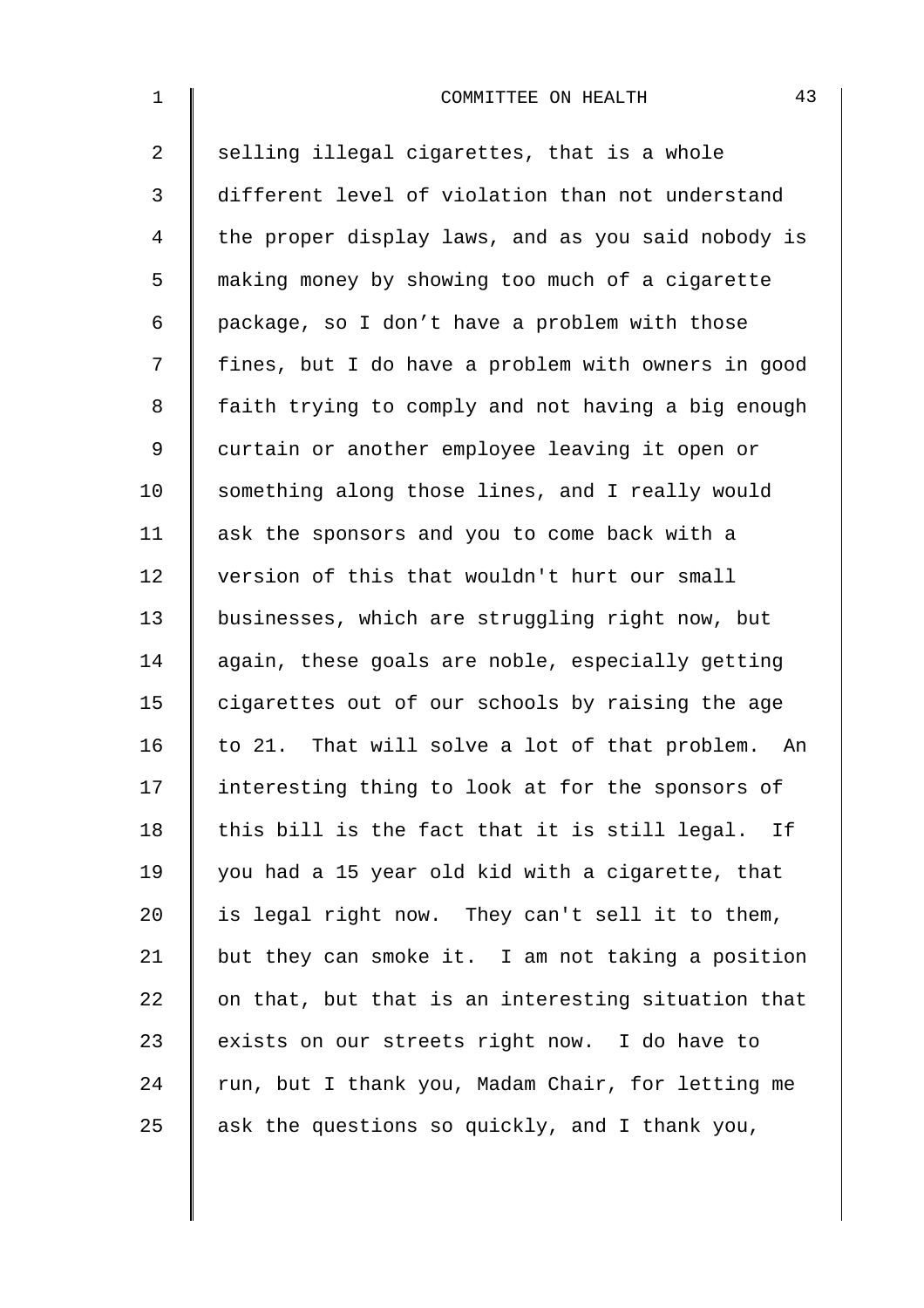| $\mathbf 1$ | 44<br>COMMITTEE ON HEALTH                          |
|-------------|----------------------------------------------------|
| 2           | sponsors especially, and you for your work on this |
| 3           | matter and the way you have been leading the       |
| 4           | entire country on this.                            |
| 5           | COMMISSIONER FARLEY: Thank you,                    |
| 6           | Council Member. I know you have been very strong   |
| 7           | on health, and which I very much appreciate. I     |
| 8           | would be happy to talk to you more about this      |
| 9           | particular bill later.                             |
| 10          | COUNCIL MEMBER VALLONE: Let's get                  |
| 11          | the fluoride out next.                             |
| 12          | CHAIRPERSON ARROYO: Council Member                 |
| 13          | Gennaro?                                           |
| 14          | COUNCIL MEMBER GENNARO: Thank you,                 |
| 15          | Madam Chair and thank you, Commissioner, for       |
| 16          | getting the data from Massachusetts. I think one   |
| 17          | of the things that we are going to hear is that if |
| 18          | we go to 21 here people will cross into Nassau or  |
| 19          | to Jersey and buy cigarettes where the age is set  |
| 20          | at 19, but it seems that what happened in Needham  |
| 21          | and which I don't think is a very big place.       |
| 22          | COMMISSIONER FARLEY: It's about                    |
| 23          | 20,000 people.                                     |
| 24          | COUNCIL MEMBER GENNARO: And so the                 |
| 25          | city limits or the town limits of Needham are not  |
|             |                                                    |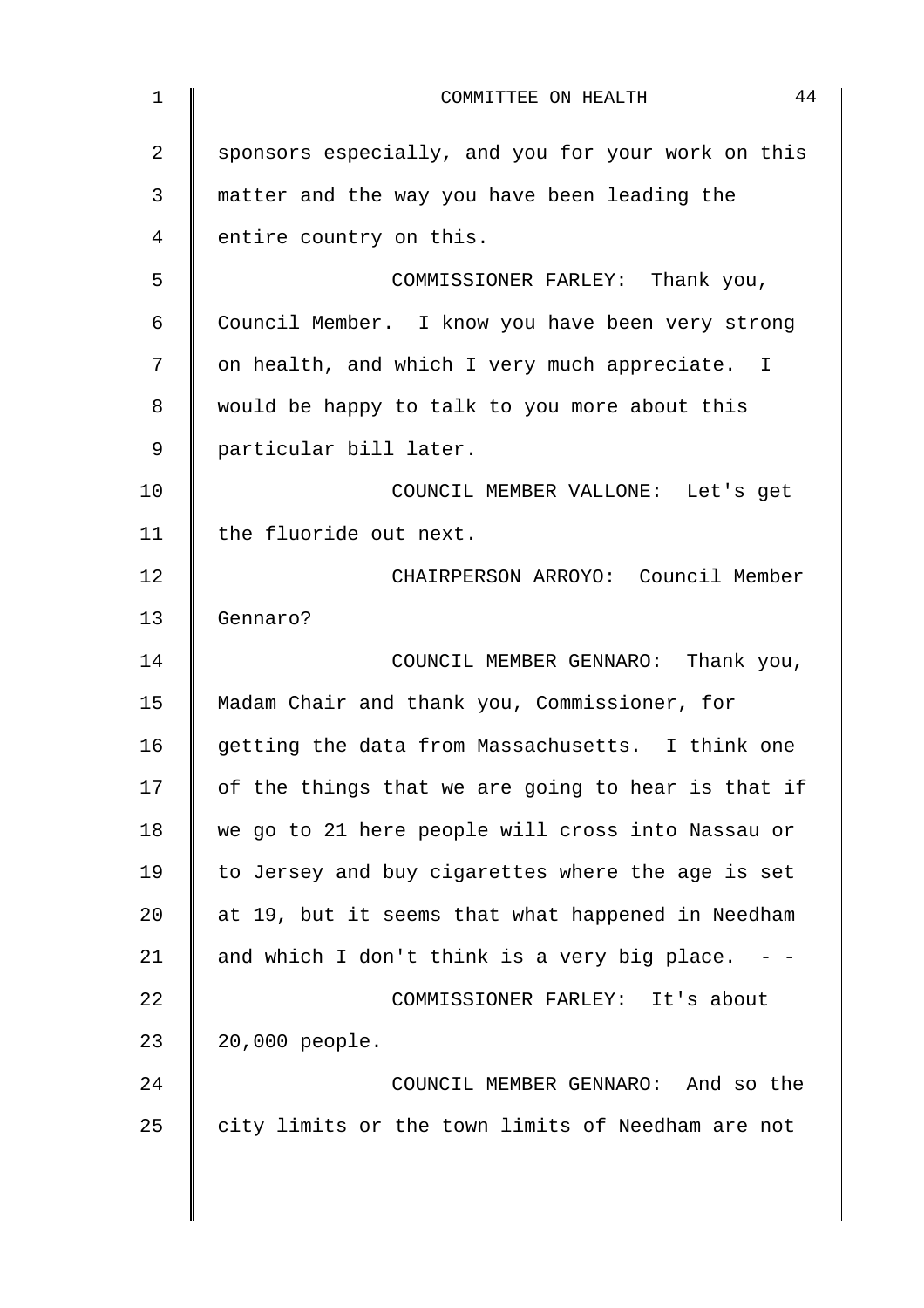| $\mathbf 1$    | 45<br>COMMITTEE ON HEALTH                          |
|----------------|----------------------------------------------------|
| $\overline{a}$ | that big. It would be pretty easy for them to      |
| 3              | cross the line to go to the next town to buy       |
| 4              | cigarettes, and does that lead you to believe that |
| 5              | with the rate of success they had in Needham where |
| 6              | cigarettes that could be purchased at a lower age  |
| 7              | were literally like hundreds of yard away perhaps, |
| 8              | but that we still go this very good result. Could  |
| $\mathsf 9$    | you speak to that a little bit? I think we are     |
| 10             | going to be hearing from people that stores on the |
| 11             | border of Nassau County are going to have some     |
| 12             | kind of bonanza from the law that we are doing,    |
| 13             | and like what your thoughts are on that.           |
| 14             | COMMISSIONER FARLEY: Yeah, that is                 |
| 15             | a really excellent point. Could people travel      |
| 16             | from the Bronx up to Westchester or from Manhattan |
| 17             | over to Jersey to buy cigarettes? They could, but  |
| 18             | it's an awful long way to travel, a fair amount of |
| 19             | inconvenience to buy simply a pack of cigarettes.  |
| 20             | Needham, Massachusetts is a small town in terms of |
| 21             | population geographically. I am sure it is not     |
| 22             | that hard for them to travel to nearby towns where |
| 23             | the sales are available, and the result in Needham |
| 24             | is really surprisingly good. Again, lowering the   |
| 25             | teen smoking rate to the lowest I have seen        |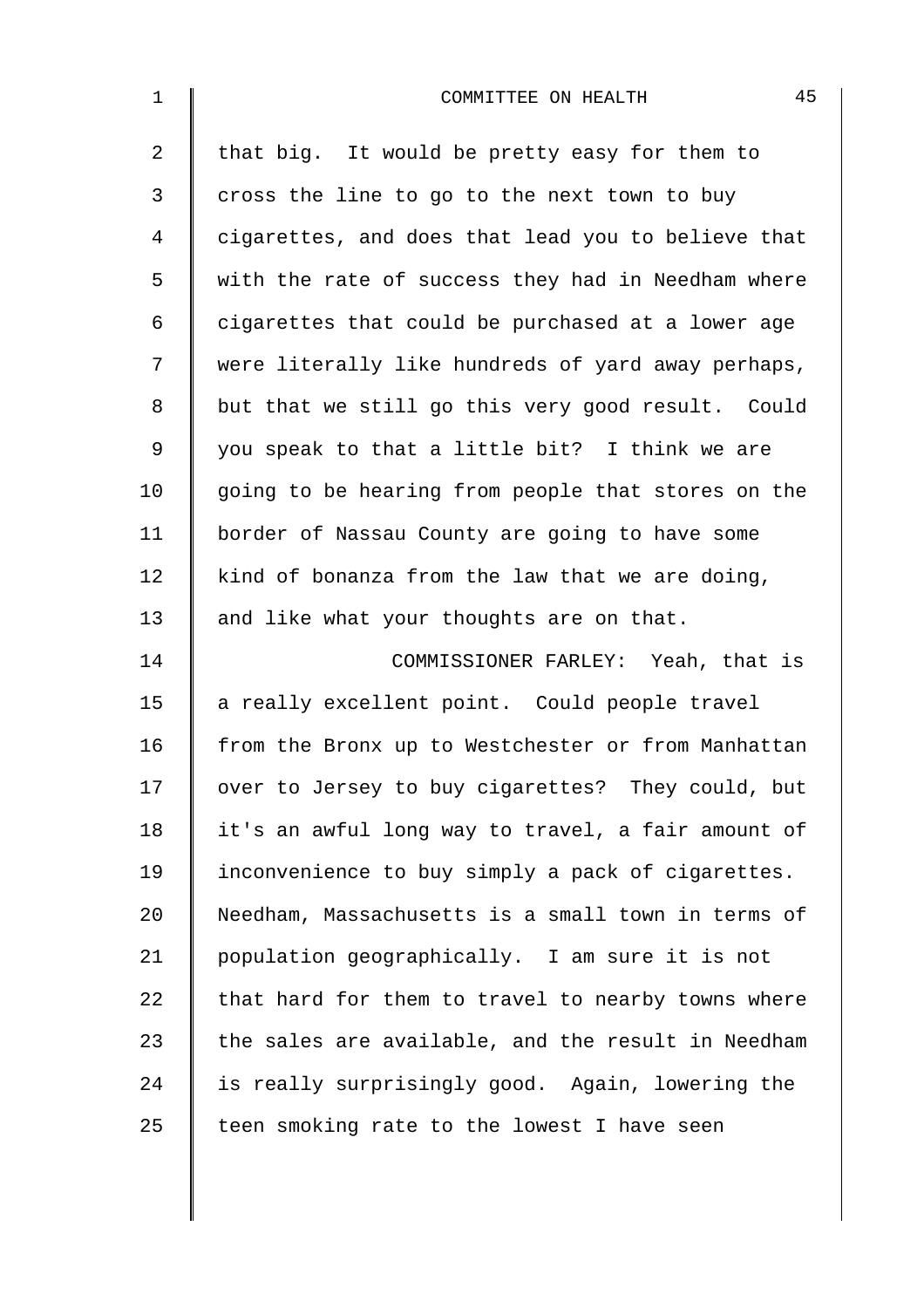| $\mathbf 1$    | 46<br>COMMITTEE ON HEALTH                          |
|----------------|----------------------------------------------------|
| $\overline{a}$ | anywhere, so I think the evidence is strong that   |
| 3              | that amount of trafficking of people going across  |
| $\overline{4}$ | the town line or the city line is not going to be  |
| 5              | a big enough issue to really blunt its overall     |
| 6              | effect.                                            |
| 7              | COUNCIL MEMBER GENNARO: Thank you,                 |
| 8              | Commissioner. Also, I have an editorial from the   |
| $\mathsf 9$    | Times back in 2006 where by the makes of tobacco   |
| 10             | products in order to mount an offensive to combat  |
| 11             | very common sense measures by cities and states to |
| 12             | curb smoking or spiking the amount of nicotine     |
| 13             | they are putting in various kinds of tobacco       |
| 14             | products and so the point that I am trying to make |
| 15             | is that we are trying to do something and we are   |
| 16             | always faced with this business that is always     |
| 17             | trying to get more customers, and I think it makes |
| 18             | the steps that we have taken in the city all the   |
| 19             | more noble and all the more--very significant in   |
| $20 \,$        | that we are making these gains in the face of      |
| 21             | cigarettes that are spiked with more and more      |
| 22             | nicotine. I do hope that the federal government    |
| 23             | does follow through on its 2009 law where it is    |
| 24             | mandated that the FDA has to come up with that     |
| 25             | magical number of what is the level of nicotine    |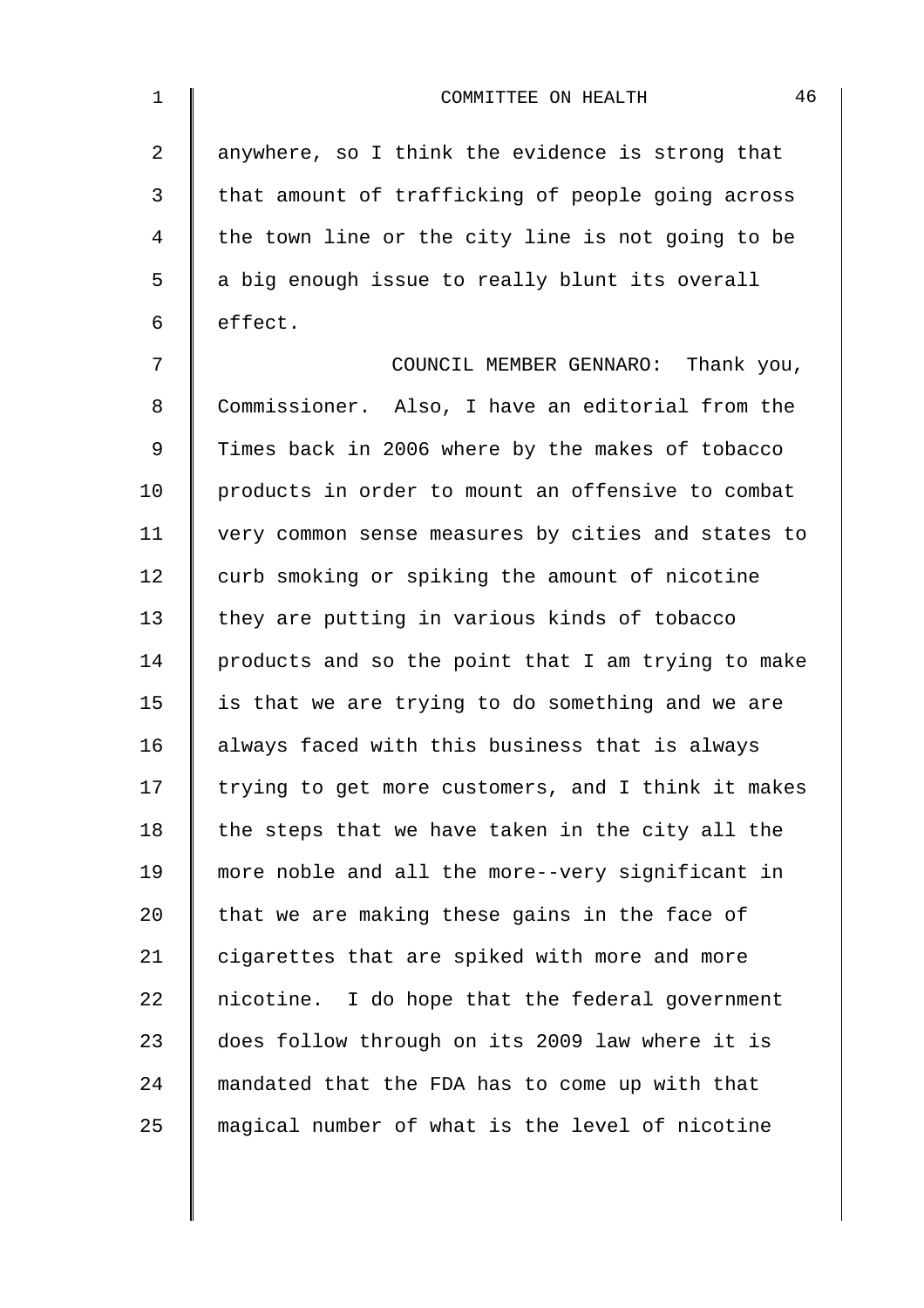| $\mathbf 1$    | 47<br>COMMITTEE ON HEALTH                          |
|----------------|----------------------------------------------------|
| $\overline{a}$ | that will not cause addiction, and I hope that     |
| 3              | they will follow through with the power that they  |
| 4              | have given themselves to actually set the rate of  |
| 5              | nicotine by regulation by the FDA, but I just want |
| 6              | to compliment the efforts of the city because we   |
| 7              | have been making these gains in the face of these  |
| 8              | products that have been spiked with more and more  |
| 9              | levels of nicotine. So do you have anything to     |
| 10             | say about that?                                    |
| 11             | COMMISSIONER FARLEY: We do worry a                 |
| 12             | lot about levels of nicotine in cigarettes and     |
| 13             | cigars. As we said, the cigars may have far        |
| 14             | higher levels of nicotine than cigarettes. The     |
| 15             | way that the federal law is written basically says |
| 16             | that the FDA has the authority to regulate the     |
| 17             | product, but that the state and in this case it    |
| 18             | could come down to the city can regulate the time, |
| 19             | place and manner in which that product can be      |
| 20             | sold. So what we are doing here is taking the      |
| 21             | authority that the city has and the opportunity of |
| 22             | that authority to try to protect our young people  |
| 23             | from smoking. We can't regulate this product.      |
| 24             | The FDA can, and I hope at some point in the       |
| 25             | future they will, but in the meantime there are a  |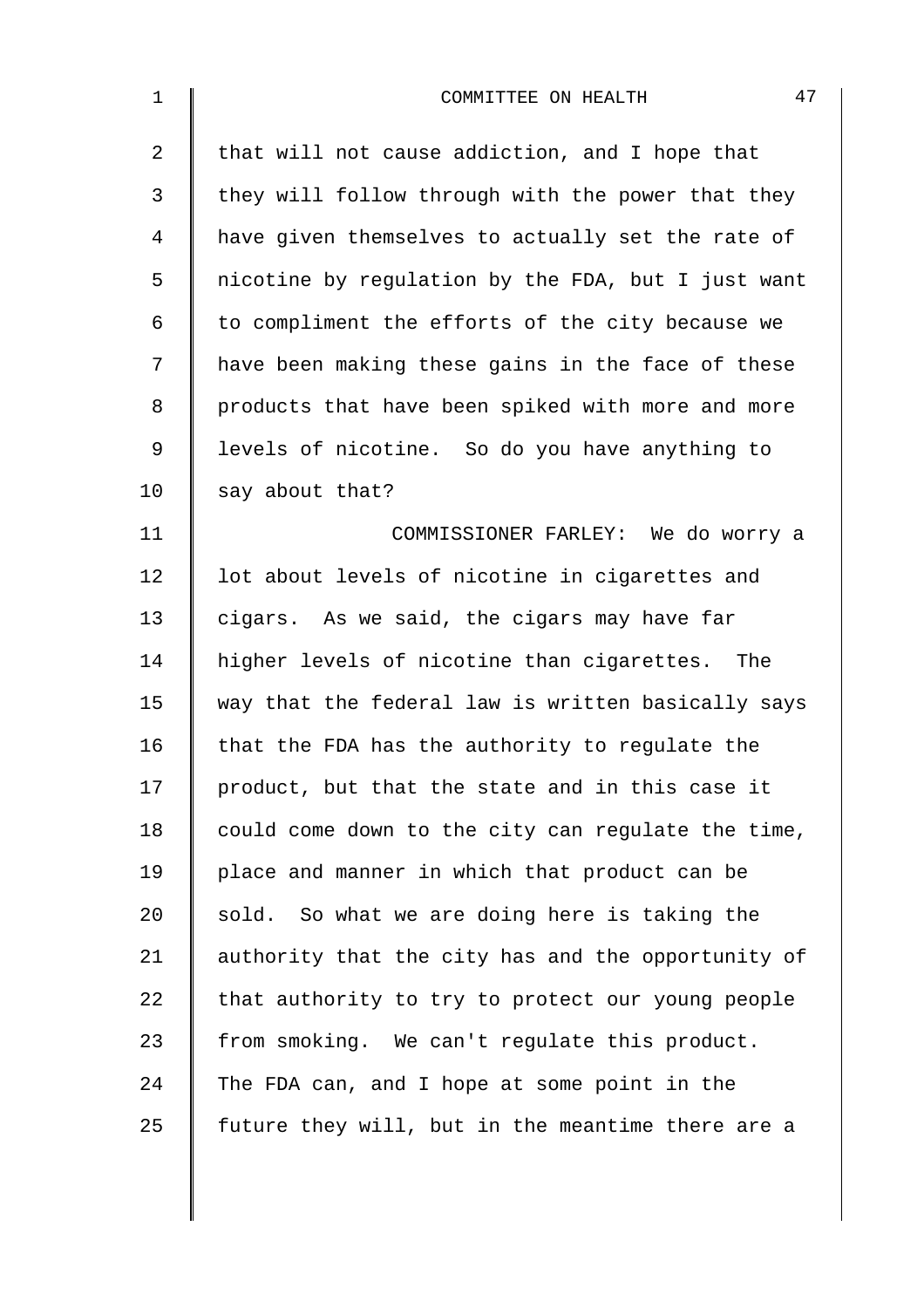| $\mathbf 1$    | 48<br>COMMITTEE ON HEALTH                           |
|----------------|-----------------------------------------------------|
| $\overline{2}$ | lot of things we can do as we have got examples of  |
| 3              | to really again try to protect our young people     |
| 4              | from these products.                                |
| 5              | COUNCIL MEMBER GENNARO: Thank you,                  |
| 6              | and one more question, Madam Chair. With regard     |
| 7              | to herbal cigarettes and as was mentioned before    |
| 8              | these so called ecigarettes, I think they have not  |
| 9              | be included in the bill, they are not technically   |
| 10             | products that are made of tobacco and so they are   |
| 11             | not in the bill. I have my own idea about whether   |
| 12             | or not maybe the bill should include something      |
| 13             | that would require the Department of Health to      |
| 14             | kind of put those products on some sort of watch    |
| 15             | list and like follow the science, and perhaps,      |
| 16             | make a recommendation sometime in the future.<br>I. |
| 17             | think we should take a look whether or not the      |
| 18             | ecigarettes are some kind of pathway for people to  |
| 19             | get off of a tobacco product or is it some kind of  |
| 20             | gateway into some kind of addiction to nicotine.    |
| 21             | I think we should take a look at that. With         |
| 22             | regard to the herbal cigarettes speaking as a       |
| 23             | scientist even though it's not tobacco, you are     |
| 24             | burning some kind of plant matter and that results  |
| 25             | in carbon monoxide and all kinds of exotic          |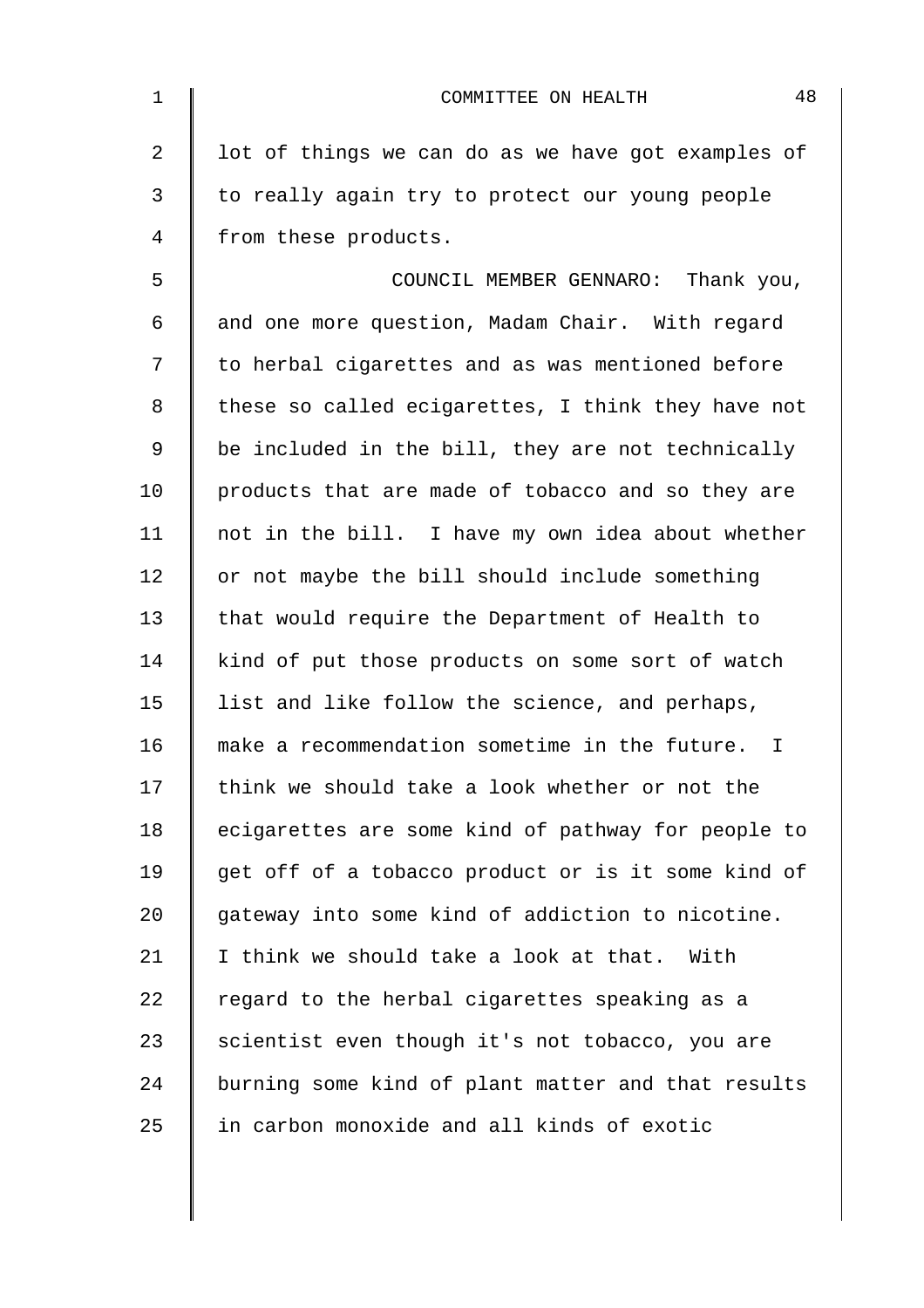| $\mathbf 1$    | 49<br>COMMITTEE ON HEALTH                          |
|----------------|----------------------------------------------------|
| $\overline{2}$ | hydrocarbons that could not be good for people and |
| 3              | so I am thinking about that and I just wondered    |
| 4              | what you thought about perhaps creating something  |
| 5              | in the bill that would make the New York City      |
| 6              | Department of Health kind of follow the science in |
| 7              | those products and make a recommendation sometime  |
| 8              | in the future towards what you may do for those    |
| 9              | products if the science--we want to do everything  |
| 10             | that is science drive--if the science says that    |
| 11             | would make sense for us to do something with       |
| 12             | regard to those products.                          |
| 13             | COMMISSIONER FARLEY: A couple                      |
| 14             | things, first ecigarettes are a product--it is not |
| 15             | burned, but it gives you nicotine when you breathe |
| 16             | in this product. The main problem with that is     |
| 17             | that these are not regulated at the federal level. |
| 18             | Nobody really knows what are in those products.    |
| 19             | They are presented--they are not advertised, but   |
| 20             | they are often presented as a way to help people   |
| 21             | quit, but it is not clear whether they might also  |
| 22             | be a way to help people not quit--to sort of tide  |
| 23             | them over until the next time they can smoke an    |
| 24             | actual cigarette, so there is much that is just    |
| 25             | unknown about ecigarettes and these bills don't    |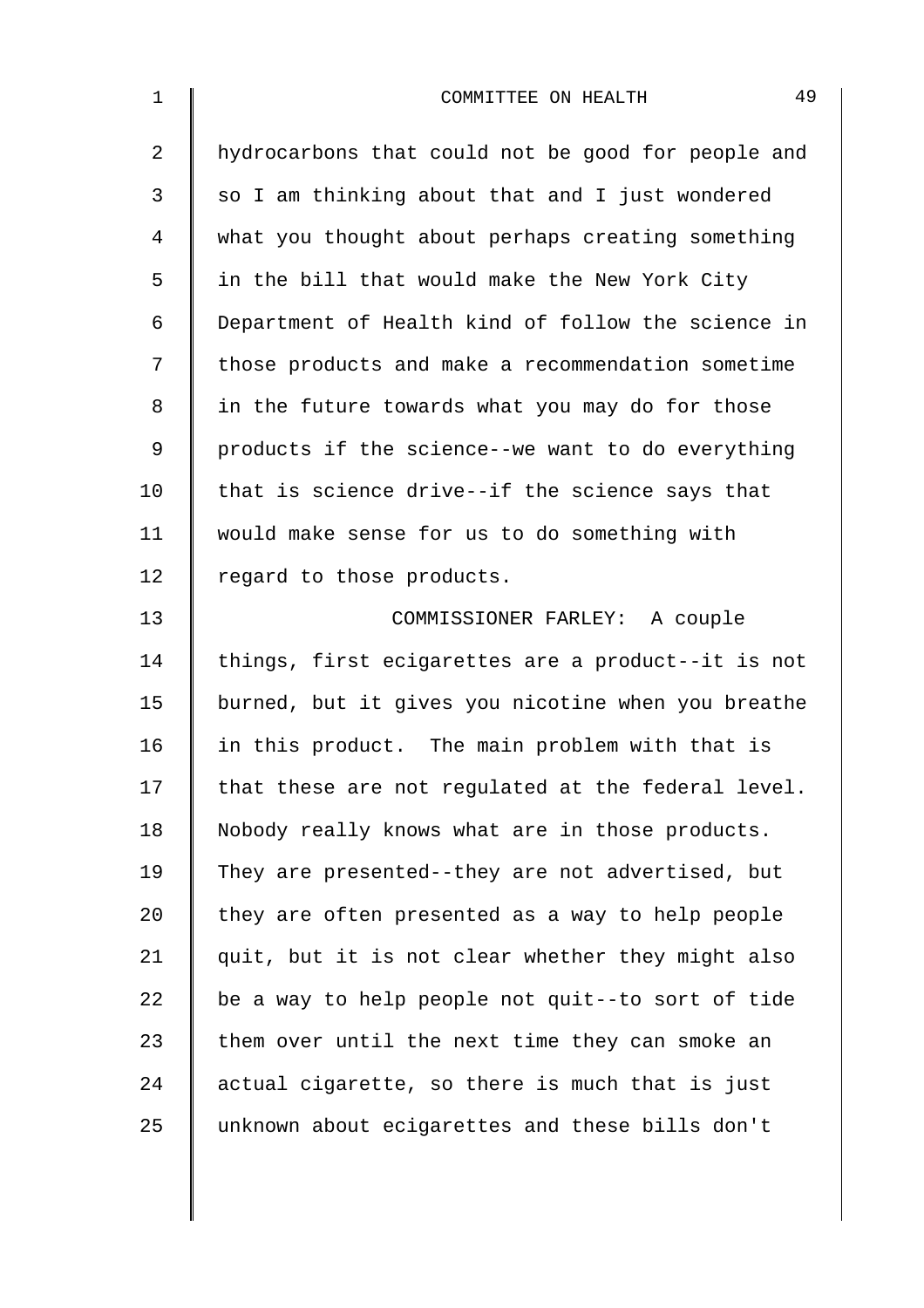| $1\,$       | 50<br>COMMITTEE ON HEALTH                          |
|-------------|----------------------------------------------------|
| 2           | address that and we want to get more information   |
| 3           | on that. Herbal cigarettes are things that are     |
| 4           | burned. That I think we have good information      |
| 5           | that that is bad for your health. When you burn    |
| 6           | that product you are going to get carbon monoxide. |
| 7           | You are going to get cancer causing chemicals.     |
| 8           | Now they are not smoked nearly at the rate that    |
| $\mathsf 9$ | these tobacco product are. They are not supposed   |
| 10          | to have nicotine in them, and so they shouldn't be |
| 11          | as addictive. To the extent that they are smoked,  |
| 12          | we are concerned about them, but how big a problem |
| 13          | that is is also unclear. We would be happy if you  |
| 14          | or the members of the Council want to think about  |
| 15          | what things in the future we may want to do on any |
| 16          | of those. We would be happy to discuss that.       |
| 17          | COUNCIL MEMBER GENNARO: Thank you                  |
| 18          | very much. I want to thank this panel. I want to   |
| 19          | thank you, Madam Chair.                            |
| 20          | CHAIRPERSON ARROYO: We have been                   |
| 21          | joined by Council Member Rivera and Council Member |
| 22          | Rodriguez has a question.                          |
| 23          | COUNCIL MEMBER RODRIGUEZ: Thank                    |
| 24          | you, Madam Chair. Commissioner in previous         |
| 25          | occasions at a press conference you said how       |
|             |                                                    |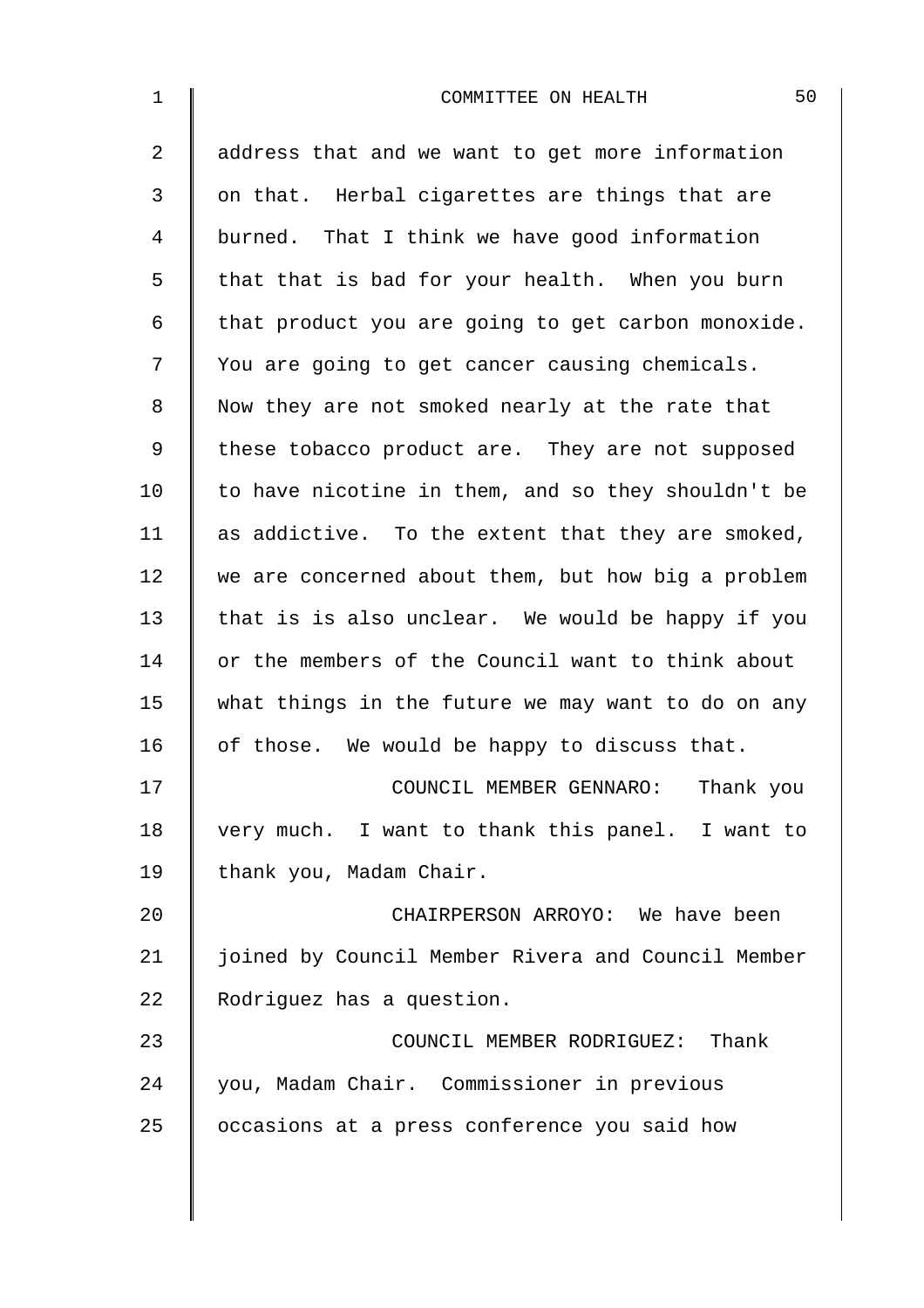| $\mathbf 1$    | 51<br>COMMITTEE ON HEALTH                          |
|----------------|----------------------------------------------------|
| $\overline{a}$ | tobacco has a negative impact, especially on the   |
| 3              | black and Latino community. Can you describe is    |
| 4              | the cigarette company advertising more in those    |
| 5              | communities than others? How aggressive, how       |
| 6              | active are they doing advertising in those         |
| 7              | communities?                                       |
| 8              | COMMISSIONER FARLEY: The                           |
| 9              | advertising is no longer on television, and it's   |
| 10             | not on billboards. Much of the marketing takes     |
| 11             | place in the retail store itself, and so you see   |
| 12             | in some retail stores advertising itself and other |
| 13             | places you see price discounting and other things, |
| 14             | which promote cigarettes and then of course you    |
| 15             | see the cigarette packs themselves, which does     |
| 16             | encourage people to take up those. The low income  |
| 17             | neighborhoods in general are probably going to     |
| 18             | have more outlets selling tobacco than the high    |
| 19             | income neighborhoods, and then there is some       |
| 20             | evidence that there may be more distribution of    |
| 21             | discount coupons to low income people, to young    |
| 22             | people and maybe some to low income people.        |
| 23             | Certainly, it makes a lot of sense that people who |
| 24             | have less income are always looking for a bargain  |
| 25             | are going to be more sensitive to a discount       |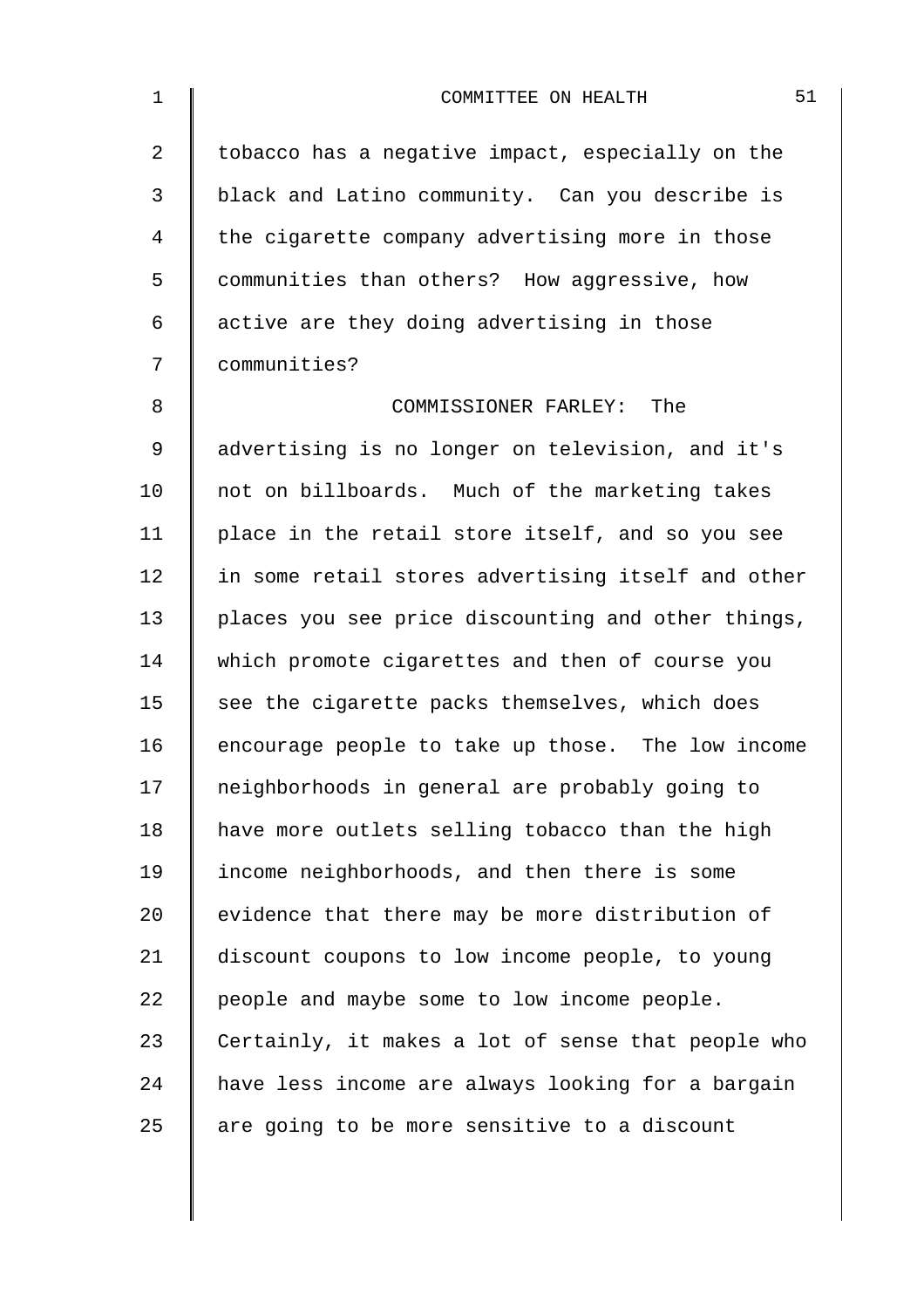| $\mathbf 1$ | 52<br>COMMITTEE ON HEALTH                          |
|-------------|----------------------------------------------------|
| 2           | coupon than people who have a higher income, so I  |
| 3           | think they are going to be more susceptible to the |
| 4           | discounting, and so I worry a lot about that       |
| 5           | discounting enticing people who are trying to quit |
| 6           | or try not to start in the first place into        |
| 7           | grabbing that pack of cigarettes that might really |
| 8           | hurt them over the long term.                      |
| 9           | COUNCIL MEMBER RODRIGUEZ: Great.                   |
| 10          | And I heard someone that I spoke to, a member of a |
| 11          | grocery store association, he has told me I would  |
| 12          | support this, I support this bill because I care   |
| 13          | for children and our youngsters. My concern is     |
| 14          | will small business be a target--what can we say   |
| 15          | about it?                                          |
| 16          | COMMISSIONER FARLEY: I think                       |
| 17          | nobody wants their children to become smokers.     |
| 18          | Even smokers don't want their children to become   |
| 19          | smokers. Everybody supports this. We recognize     |
| 20          | at the same time that there will be, no matter how |
| 21          | successful we are, there will always be a market   |
| 22          | for adult smokers who continue to buy cigarettes.  |
| 23          | So businessmen can continue to sell cigarettes to  |
| 24          | adult smokers. They are going to be able to make   |
| 25          | a profit off of that sale, and this wouldn't stop  |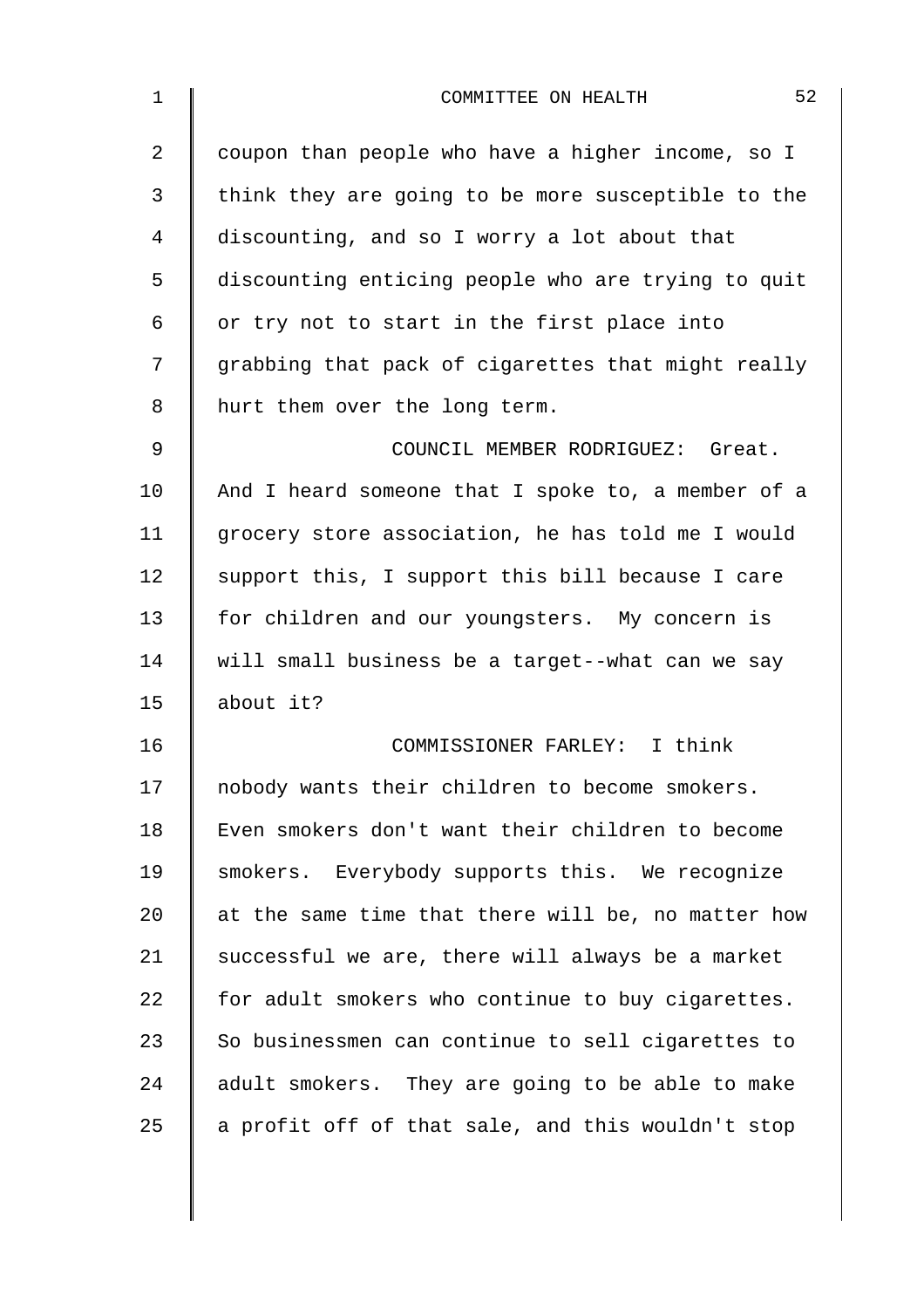| $\mathbf 1$    | 53<br>COMMITTEE ON HEALTH                          |
|----------------|----------------------------------------------------|
| $\overline{2}$ | that. Nothing in any of these bills would prevent  |
| 3              | an adult smoker over the age of 21 from going in   |
| 4              | and buying his pack of cigarettes at a store and   |
| 5              | the store making a profit off of that, but we all  |
| 6              | agree that we don't want to have our next          |
| 7              | generation get addicted to that. And I would say   |
| 8              | to businessmen if you are looking for growth in    |
| 9              | your business, try a product that isn't addictive  |
| 10             | and as dangerous as this one.                      |
| 11             | COUNCIL MEMBER RODRIGUEZ: How far                  |
| 12             | are we assuming that we will pass this bill, how   |
| 13             | far are we to guarantee our children our future    |
| 14             | generation that they will live in a free smoke     |
| 15             | city?                                              |
| 16             | COMMISSIONER FARLEY: Let's be                      |
| 17             | honest. I don't think we are going to get smoking  |
| 18             | rates down to zero, but there was one study that   |
| 19             | Council Member Gennaro talked about that is        |
| 20             | estimated that raising the age to 21 could         |
| 21             | theoretically reduce the smoking rate among people |
| 22             | age 18 to 21 by more than 50 percent, so we might  |
| 23             | be able to see a huge reduction. I think we saw a  |
| 24             | huge reduction in Needham, so we may be able to    |
| 25             | get teenage smoking rates down to just a few       |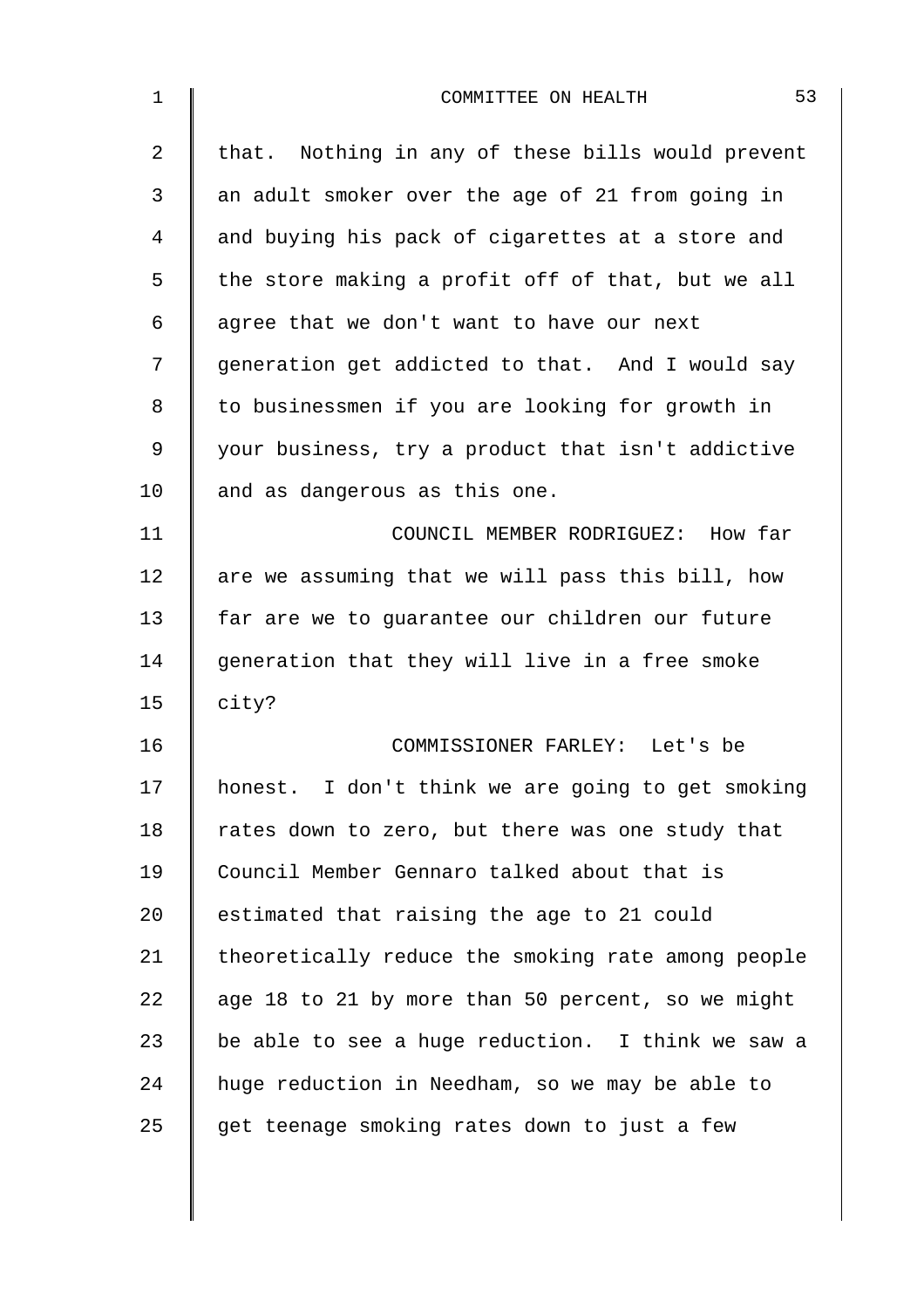| $\mathbf 1$    | 54<br>COMMITTEE ON HEALTH                          |
|----------------|----------------------------------------------------|
| $\overline{a}$ | percent, and that would mean adult smoking rates   |
| 3              | would ultimately be down to that level. If we did  |
| 4              | that we would save many thousands of lives here in |
| 5              | New York City. It would be probably the single     |
| 6              | best thing we can do to improve the health of New  |
| 7              | Yorkers.                                           |
| 8              | COUNCIL MEMBER RODRIGUEZ: So to                    |
| 9              | end I would like to say that first of all that     |
| 10             | someone has been in different sides with the       |
| 11             | mayor, for me this is a great opportunity to be on |
| 12             | the same page because I think that this is         |
| 13             | important and - - especially to small businesses,  |
| 14             | grocery store owners to come on board, think about |
| 15             | our children. We can find a way on how to make     |
| 16             | our - - to do good to get a return to see our      |
| 17             | business be closed, but I think that we need to    |
| 18             | bring all New Yorkers, most of the New Yorkers     |
| 19             | support this bill. Then the numbers there - -      |
| 20             | area will save lives, we will save money and we    |
| 21             | will send a message to the future generation that  |
| 22             | they can live in a free tobacco city, so for me,   |
| 23             | it is a pleasure to be a part as a co-signer of    |
| 24             | this bill, and I also have another bill for the    |
| 25             | future, which is trying to not allow smoking in a  |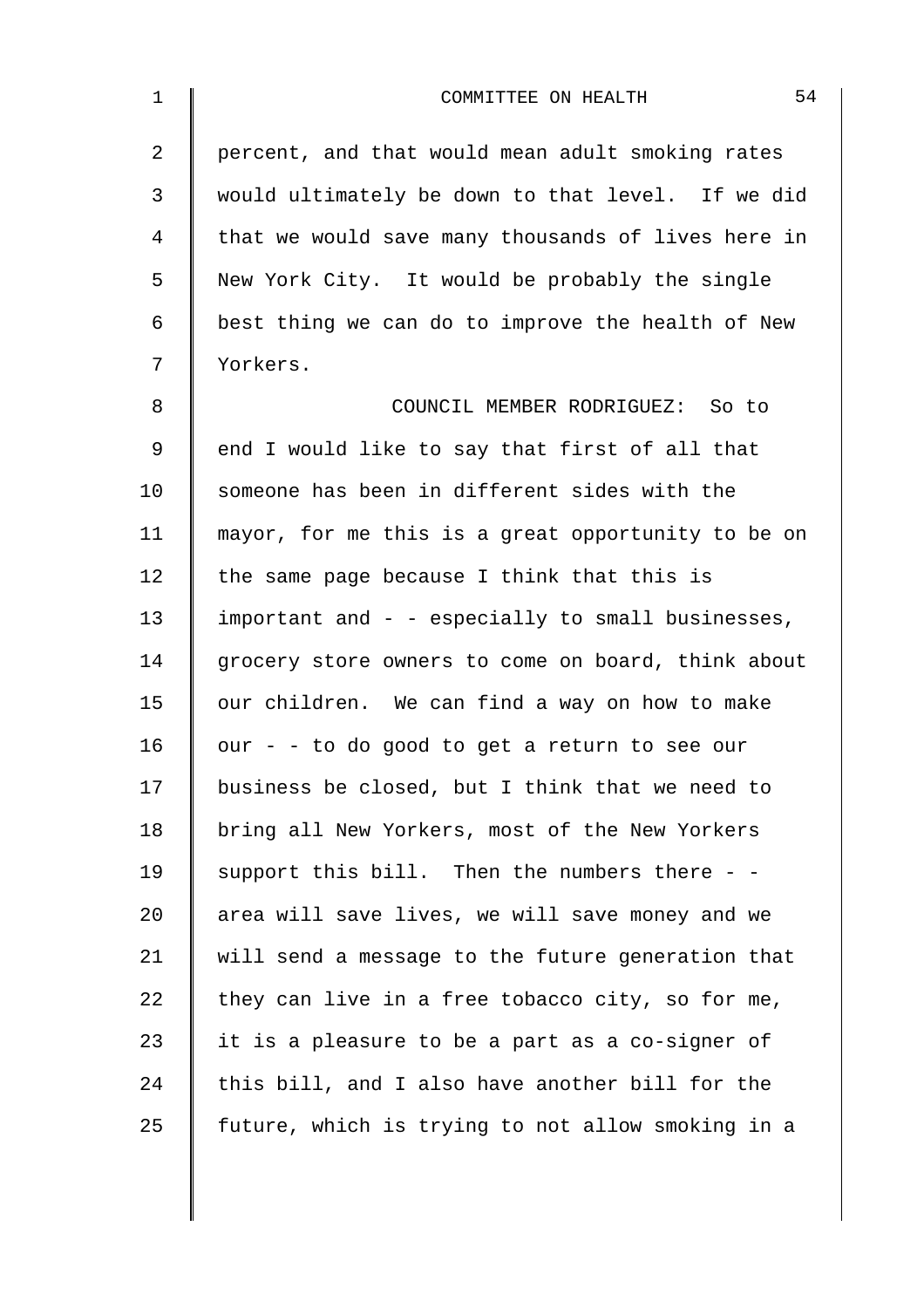| 1              | 55<br>COMMITTEE ON HEALTH                          |
|----------------|----------------------------------------------------|
| $\overline{2}$ | street - - in our city, so I am committed to keep  |
| 3              | working with the mayor. I believe this is a great  |
| 4              | initiative, and I know that even though we cannot  |
| 5              | agree on everything, but his administration and    |
| 6              | your leadership has made major improvements when   |
| 7              | it comes to sending a message to our city and that |
| 8              | smoking is wrong, a lot of great and beautiful     |
| 9              | people have lost their life, and I know that we    |
| 10             | have talked about it, and thank you.               |
| 11             | COMMISSIONER FARLEY: Thank you so                  |
| 12             | much for your support. I really appreciate it,     |
| 13             | Council Member.                                    |
| 14             | CHAIRPERSON ARROYO: Council Member                 |
| 15             | Van Bramer?                                        |
| 16             | COUNCIL MEMBER VAN BRAMER: Thank                   |
| 17             | you very much, Madam Chair and Council member      |
| 18             | Gennaro for introducing your important piece of    |
| 19             | legislation and Chair Arroyo for hers and          |
| 20             | commissioners, thank you very much for being here  |
| 21             | and as you know, commissioner, I care a great deal |
| 22             | about this issue. I have a very sadly similarly    |
| 23             | story to Council Member Gennaro watching my        |
| 24             | stepfather pass away after a very painful ten year |
| 25             | struggle with lung cancer, dying at 60 years of    |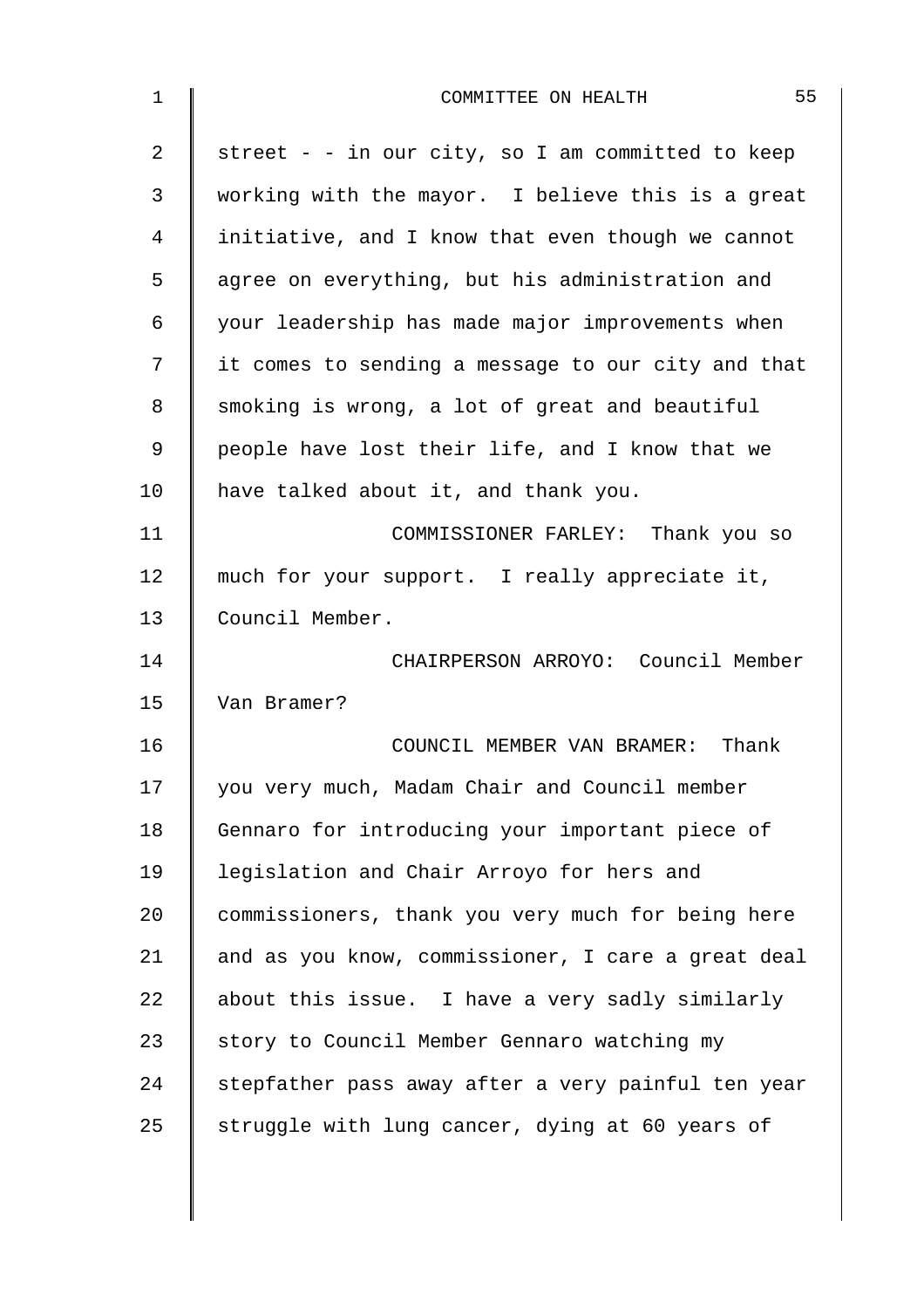| $\mathbf 1$ | 56<br>COMMITTEE ON HEALTH                          |
|-------------|----------------------------------------------------|
| 2           | age, after having been a lifelong smoker and       |
| 3           | having started when he was a teenager, and I       |
| 4           | thought about this today because on my way to a    |
| 5           | breakfast in Long Island City I passed one of my   |
| 6           | many high schools and saw a young man smoking      |
| 7           | outside of the high school, and he was young and   |
| 8           | thin and healthy and all the great things we want  |
| $\mathsf 9$ | for all of our young people and then smoking a     |
| 10          | cigarette, and I thought about how painful it was  |
| 11          | for my stepfather even at the very, very end when  |
| 12          | the morphine is as high as it possibly can be.     |
| 13          | The last thing he said to me before he died was to |
| 14          | ask for more morphine, that he felt a little pain, |
| 15          | and I wish that young people could know that it's  |
| 16          | why I support the commercials and all the things   |
| 17          | that your Department has done and the              |
| 18          | administration has done because it is not a joke.  |
| 19          | This is very serious. It is a horrific, horrific   |
| 20          | disease and way to die and I saw it firsthand, and |
| 21          | we have to do everything we possibly can, but      |
| 22          | speaking of that high school and the young person  |
| 23          | I saw, I am sure you are doing a lot in the high   |
| 24          | schools already with regard to this, but is there  |
| 25          | more that you will do in terms of education about  |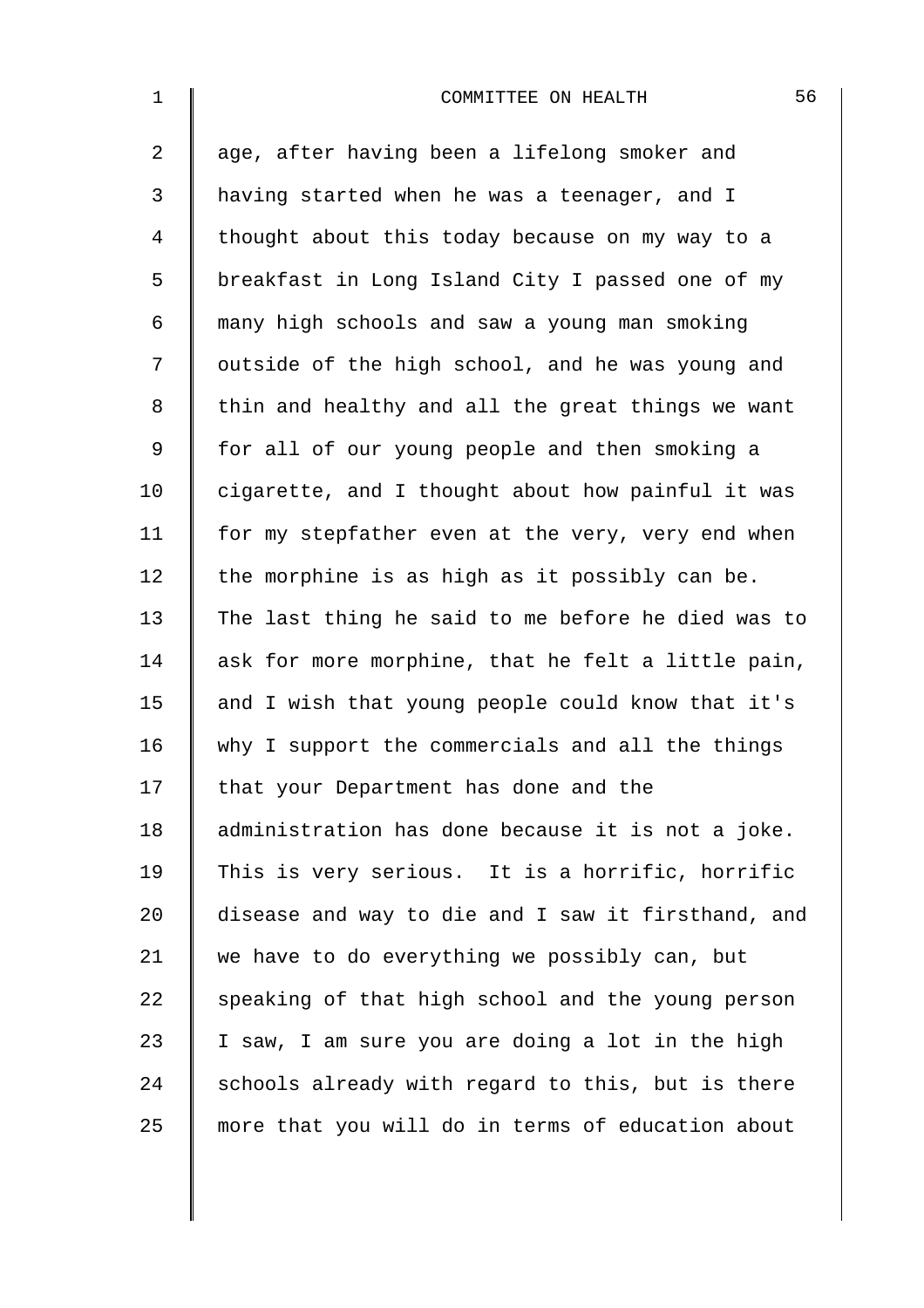| $\mathbf 1$    | 57<br>COMMITTEE ON HEALTH                          |
|----------------|----------------------------------------------------|
| $\overline{a}$ | the new law in high schools, working with the      |
| 3              | schools and do we show young people other than the |
| 4              | commercials obviously they can watch at home as    |
| 5              | well, just how awful this is and how painful it is |
| 6              | because thinking that it is cool or hip or         |
| 7              | whatever and then if you are confronted with what  |
| 8              | we saw in the hospital, those are two very         |
| 9              | different scenarios, and it is important that      |
| 10             | young people know that that is at the end of a     |
| 11             | life of smoking.                                   |
| 12             | COMMISSIONER FARLEY: Thank you,                    |
| 13             | and thank you for your support on other issues--I  |
| 14             | know the smoke free parks is there where you were  |
| 15             | really a key supporter of ours. As a physician, I  |
| 16             | have seen people dying of cancer, and like you,    |
| 17             | when you see that, you are transformed. You don't  |
| 18             | feel the same way again about this issue. As far   |
| 19             | as our addressing high schools and kids in high    |
| 20             | schools, they get information about the risks of   |
| 21             | smoking in their health curriculum. The Health     |
| 22             | Department used to put a lot of funding directly   |
| 23             | into high schools to give them more detailed       |
| 24             | information and more detailed education, and as    |
| 25             | much sense as that makes, scientific evidence says |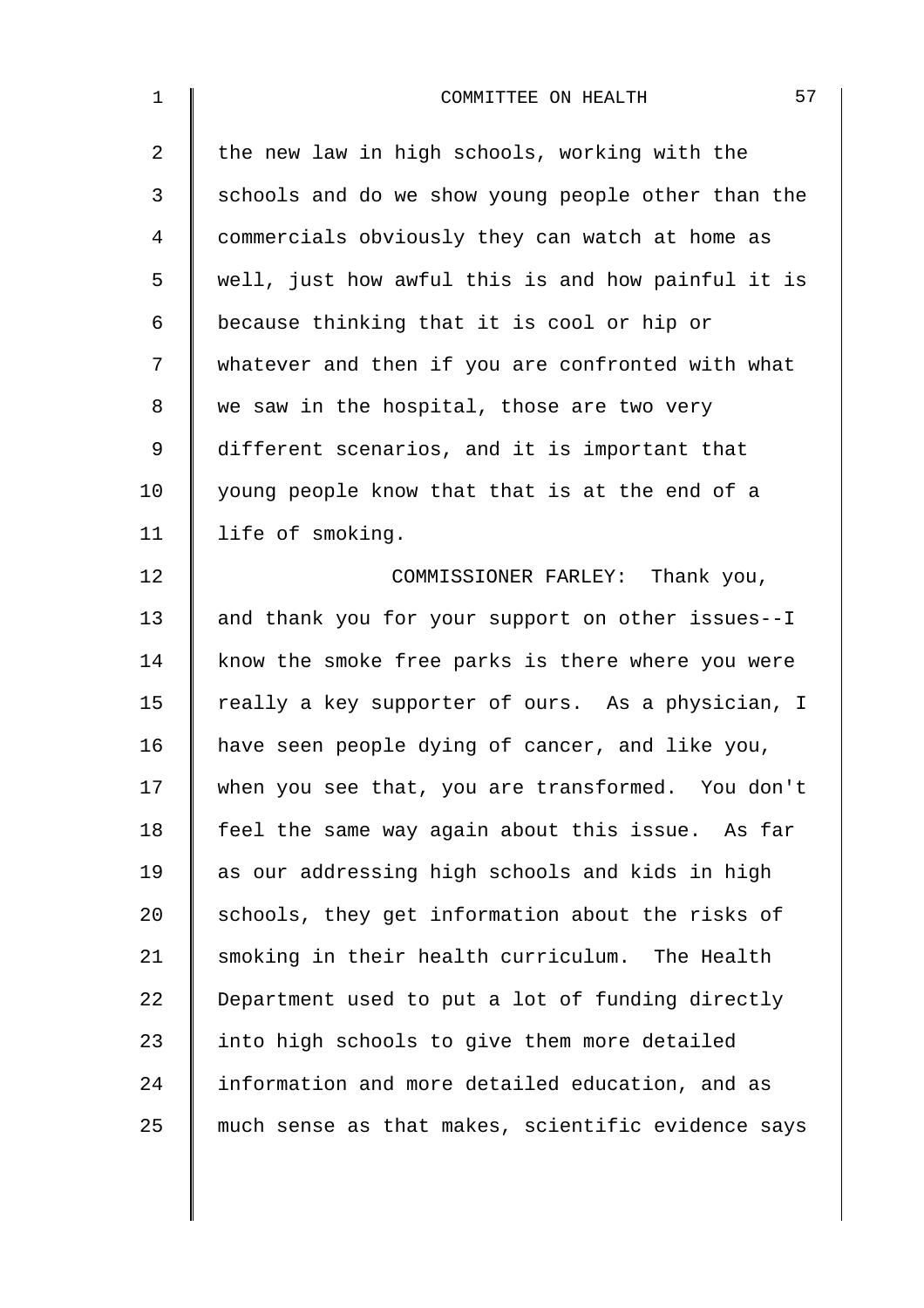| $\mathbf 1$    | 58<br>COMMITTEE ON HEALTH                          |
|----------------|----------------------------------------------------|
| $\overline{2}$ | that those interventions don't really do much--    |
| 3              | that the way to reach kids is the way to reach     |
| 4              | everybody at the same time, through the mass media |
| 5              | commercials you see on TV as well as the taxes.    |
| 6              | Our taxes here have really being central to the    |
| 7              | reduction in teen smoking, and the smoke free air  |
| 8              | bills, which changed the social norm, changed the  |
| 9              | acceptability, so it makes it a lot less cool to   |
| 10             | smoke. We have redirected much of our resources    |
| 11             | to those issues, and that is when we really        |
| 12             | started to get the big success.                    |
| 13             | COUNCIL MEMBER VAN BRAMER: Well, I                 |
| 14             | just want to encourage you to keep doing as much   |
| 15             | as you can for the remaining of your tenure and I  |
| 16             | look forward to supporting more of your efforts    |
| 17             | with respect to this because it is incredibly      |
| 18             | important and we can't do enough, so thank you     |
| 19             | very much.                                         |
| 20             | COMMISSIONER FARLEY: Thank you.                    |
| 21             | CHAIRPERSON ARROYO: Council Member                 |
| 22             | Rivera?                                            |
| 23             | COUNCIL MEMBER RIVERA: Thank you                   |
| 24             | very much, Madam Chair and thank you,              |
| 25             | Commissioner, for joining us here today.           |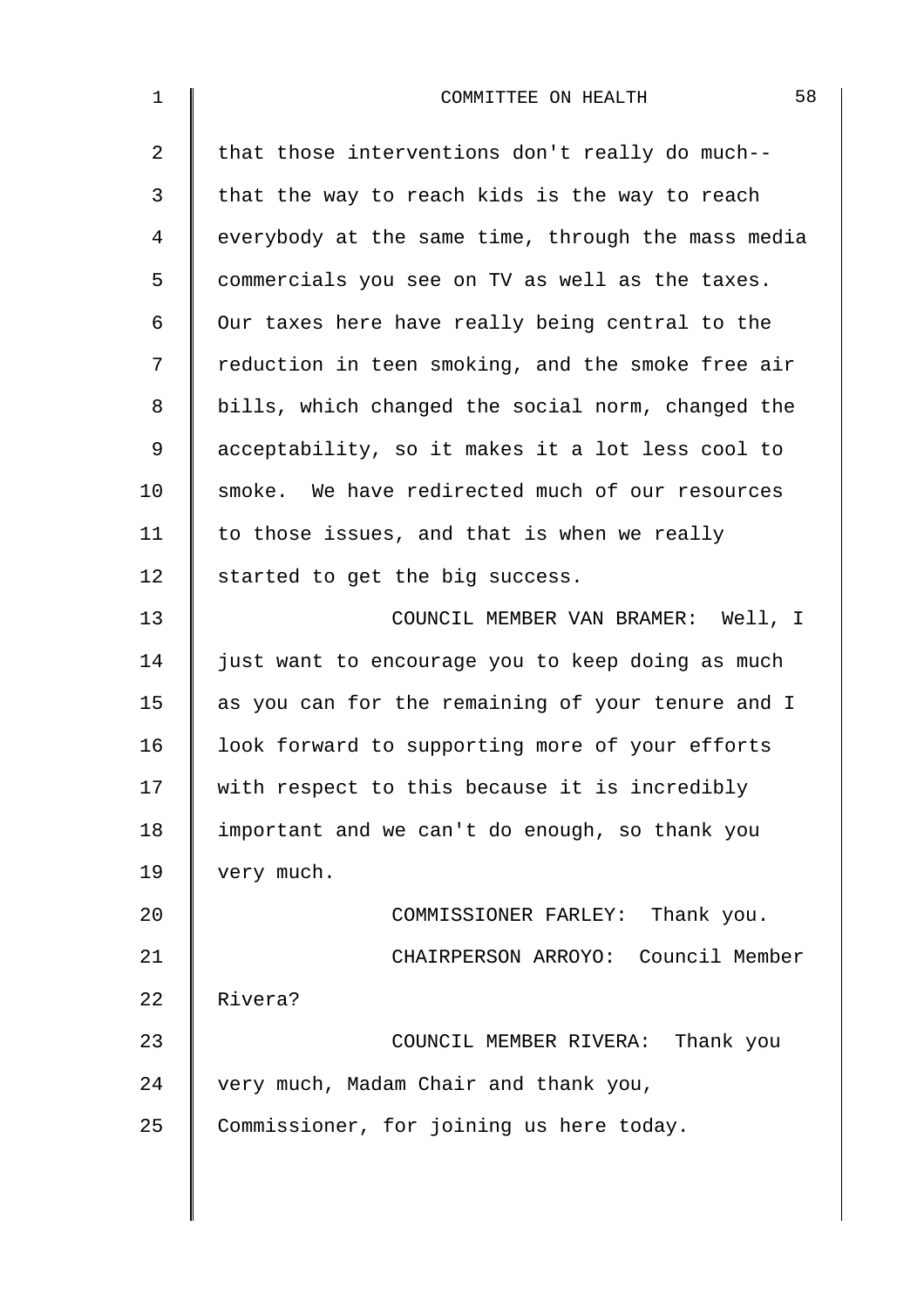| $\mathbf{1}$   | 59<br>COMMITTEE ON HEALTH                          |
|----------------|----------------------------------------------------|
| $\overline{a}$ | Obviously, we have been talking about this issue   |
| 3              | for a number of years and how can we curb the      |
| 4              | smoking rate within the city of New York and I     |
| 5              | want to commend the Department of Health along     |
| 6              | with the Mayor's Office and the Council for        |
| 7              | instituting initiatives that help to curb and      |
| 8              | prevent smoking, especially amongst the young      |
| 9              | within the city of New York. One of the biggest    |
| 10             | concerns that I am aware of is that young people   |
| 11             | obviously who get their hands on cigarettes start  |
| 12             | off with one, advance to two, and then obviously   |
| 13             | it becomes a gateway to other types of smoking     |
| 14             | paraphernalia that they can get their hands on, so |
| 15             | I think that initiatives like this that can        |
| 16             | increase the age to 21 is extremely important.     |
| 17             | One thing that I think that we need to increase    |
| 18             | the enforcement on is the trafficked cigarettes    |
| 19             | because I have heard on the street that people     |
| 20             | find them more lucrative to sell cigarettes than   |
| 21             | it is to sell other types of drugs, and since the  |
| 22             | penalty for selling trafficked cigarettes are not  |
| 23             | as high as selling saying marijuana, pot,          |
| 24             | whatever, it becomes a better business for them.   |
| 25             | So what can we do to strengthen the laws to make   |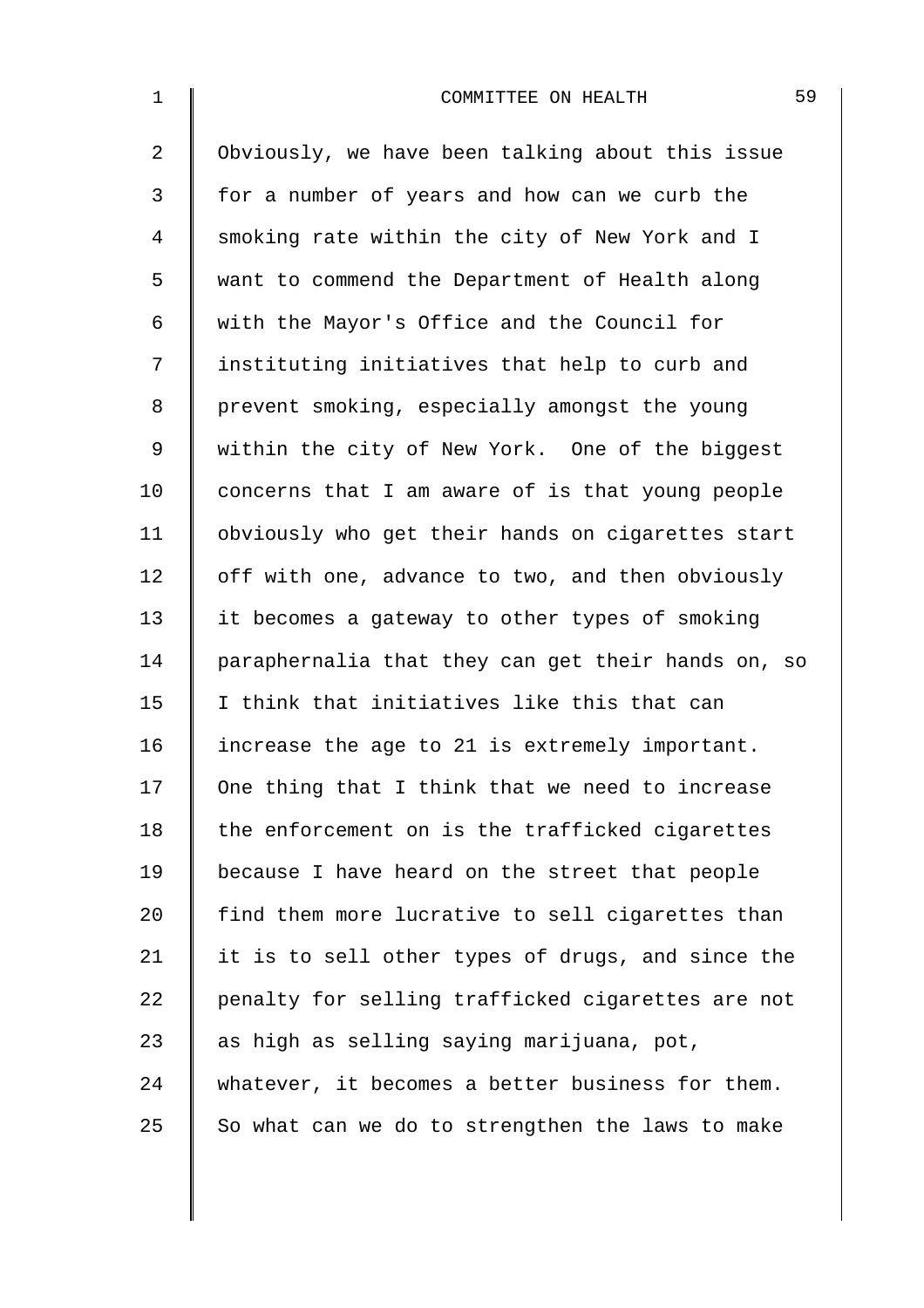| $\mathbf 1$ | 60<br>COMMITTEE ON HEALTH                          |
|-------------|----------------------------------------------------|
| 2           | sure that a person receives a larger penalty if    |
| 3           | they are selling unstamped cigarettes within the   |
| 4           | city of New York?                                  |
| 5           | COMMISSIONER FARLEY: I want to say                 |
| 6           | something quickly, and then I am going to turn it  |
| 7           | over to Commissioner Frankel, who this is really   |
| 8           | is area, but most of the illegal sales are         |
| 9           | actually taking place from stores, so it is not    |
| 10          | necessarily the people buying on the street. You   |
| 11          | have heard how many stores are selling untaxed or  |
| 12          | counterfeit cigarettes. That is what happens.      |
| 13          | People bring them up from another state and they   |
| 14          | sell them to a bodega manager, owner, who then in  |
| 15          | turn sells it, so the customer doesn't even know   |
| 16          | he is buying illegal cigarettes, and so that is    |
| 17          | what this is particularly meant to address.        |
| 18          | COMMISSIONER FRANKEL: Before I                     |
| 19          | address your question specifically I am going to   |
| 20          | repeat and sort of expand on something that I said |
| 21          | during my testimony. The Department of Finance     |
| 22          | when we look to collect unpaid tax, we do it for   |
| 23          | two reasons. This is with respect to anything      |
| 24          | that we--any tax that we are trying to collect.    |
| 25          | The second reason is to raise legitimate revenue   |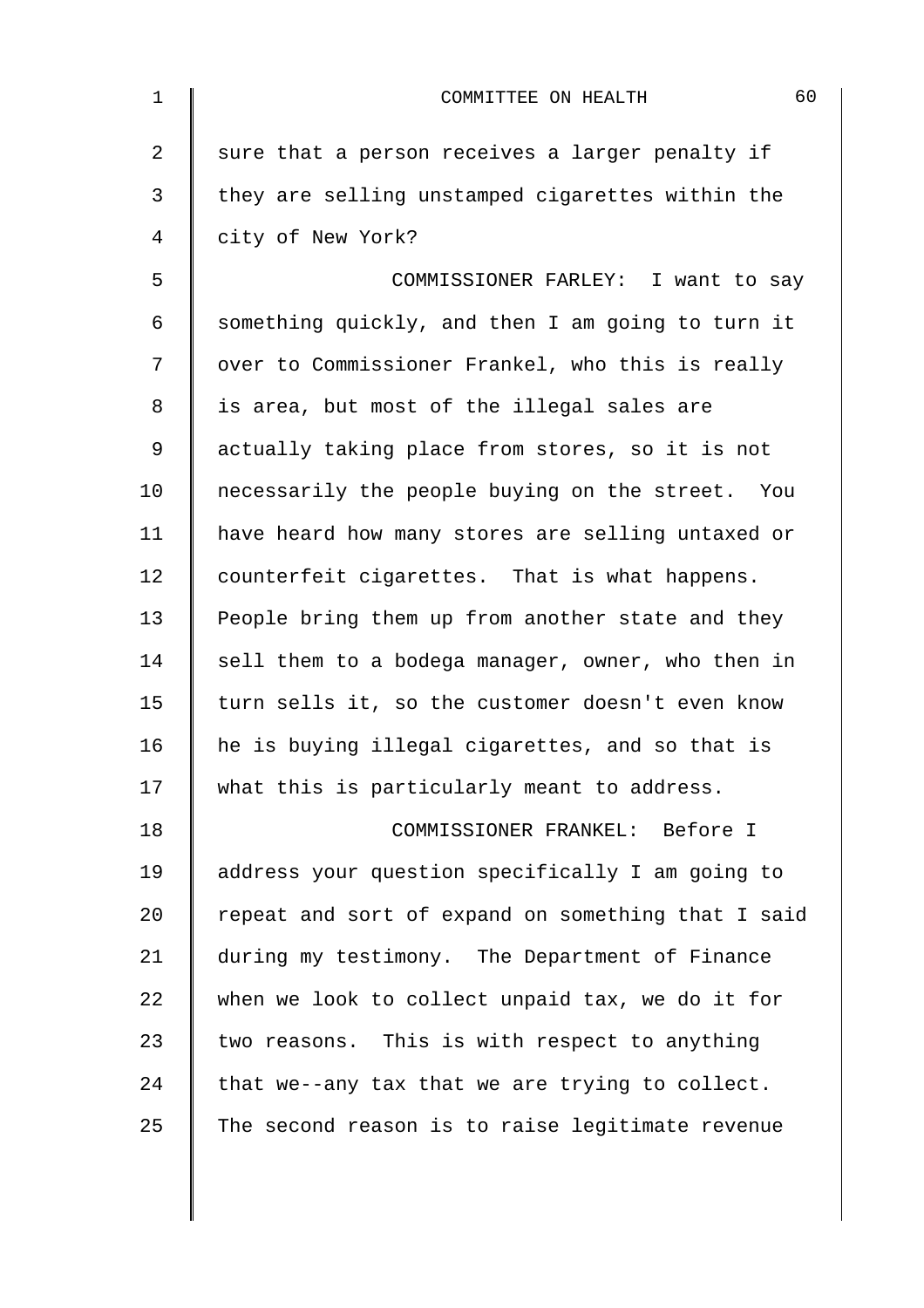| $\mathbf 1$ | 61<br>COMMITTEE ON HEALTH                          |
|-------------|----------------------------------------------------|
| 2           | for the city. The primary reason though is to      |
| 3           | protect the people who are behaving legally in the |
| 4           | city from people who are not behaving legally to   |
| 5           | level the playing field. As you can imagine when   |
| 6           | a business doesn't pay its tax, it has a           |
| 7           | tremendous advantage over those who do. As you     |
| 8           | can see from the chart up here, the number of and  |
| $\mathsf 9$ | the percentage of businesses that are behaving     |
| 10          | illegally is extraordinary. As our inspections     |
| 11          | have shown, it is 47 percent of all the businesses |
| 12          | that we have inspected are selling untaxed or      |
| 13          | counterfeit stamp taxed cigarettes. It is also     |
| 14          | very different than when you think about trying to |
| 15          | collect unpaid business income tax. There many     |
| 16          | times we have a different interpretation with the  |
| 17          | taxpayer, and we may go back and forth and         |
| 18          | eventually come to some kind of understanding.     |
| 19          | This is not like this at all. This is people       |
| 20          | willfully disobeying the law. This is not a        |
| 21          | matter of interpretation. This is people doing     |
| 22          | this blatantly violating the law to make more      |
| 23          | money. It has just got to stop, and these          |
| 24          | additional penalties that we have asked for in     |
| 25          | this legislation will help us do that. We are      |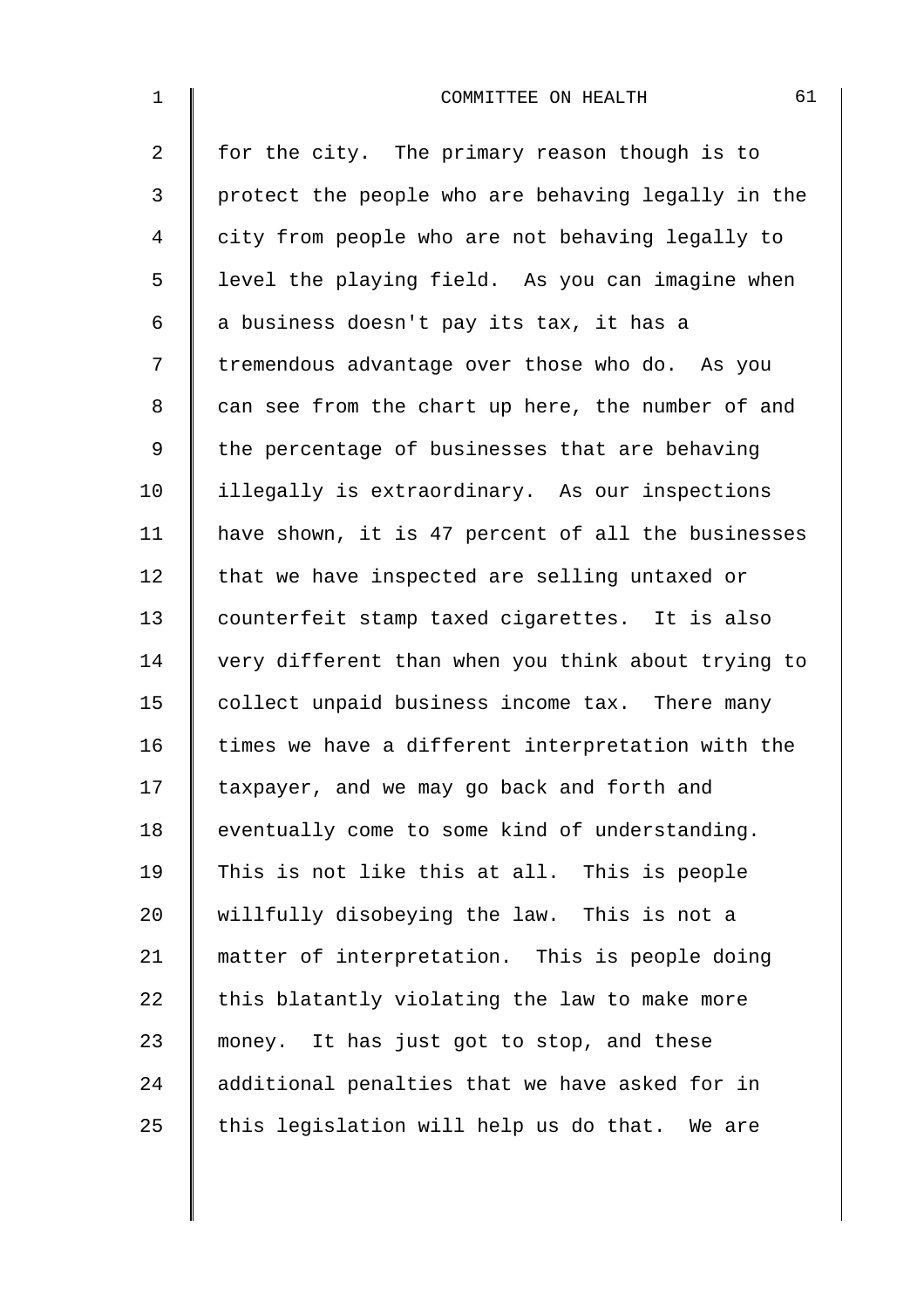| $\mathbf 1$    | 62<br>COMMITTEE ON HEALTH                          |
|----------------|----------------------------------------------------|
| 2              | also going to go to the state and ask for          |
| 3              | additional authority to make our enforcement even  |
| $\overline{4}$ | more significant. Right now we believe that this   |
| 5              | is simply a cost of doing business to people who   |
| 6              | are willfully violating the law. They didn't       |
| 7              | think they were going to get caught and when they  |
| $\,8\,$        | do get caught, I will pay the penalties. They are  |
| $\mathsf 9$    | very clever. Many store owners have hidden         |
| 10             | compartments. Many store owners keep just a        |
| 11             | limited amount of contraband material on the       |
| 12             | premises and then continually come back and        |
| 13             | replenish that because they know when we come in   |
| 14             | if we only find five cartons or ten cartons, the   |
| 15             | penalties are either nothing, just us taking the   |
| 16             | contraband or very insignificant, so everybody is  |
| 17             | very clever. We need to make this not a cost of    |
| 18             | doing business. We need to make this cost much     |
| 19             | too high for you to want to sell these contraband  |
| 20             | cigarettes, and that is what this legislation      |
| 21             | does.                                              |
| 22             | CHAIRPERSON ARROYO: Thank you,                     |
| 23             | Council Member. We have been joined by Council     |
| 24             | Member Crowley. Thank you for being here.          |
| 25             | Commissioners, on the product display component of |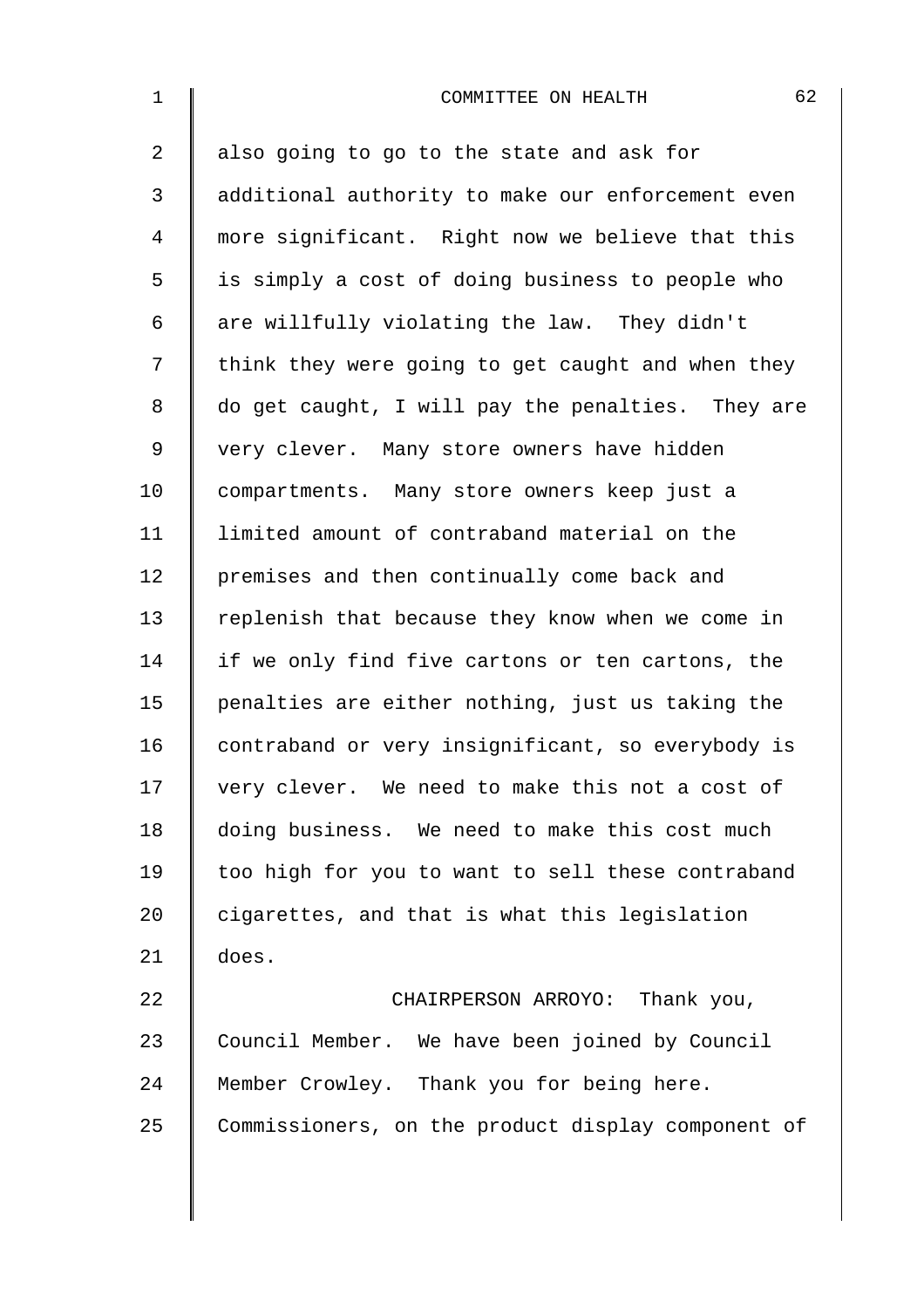| $\mathbf 1$ | 63<br>COMMITTEE ON HEALTH                          |
|-------------|----------------------------------------------------|
| 2           | the legislation that we are considering, the       |
| 3           | concern, and we have talked about inspections and  |
| 4           | inspectors and how they behave when they show up,  |
| 5           | whether it is a restaurant or a truck or whatever  |
| 6           | the business. What direction are we providing to   |
| 7           | the business owners about the product display, you |
| 8           | will not be penalized if you are restocking. Are   |
| 9           | you not concerned that restocking claim could be   |
| 10          | the reason they use every time somebody shows up,  |
| 11          | and what direction are we providing to the         |
| 12          | inspectors about how to implement this component   |
| 13          | of the legislation?                                |
| 14          | COMMISSIONER FARLEY: So the law                    |
| 15          | says that the products have to be hidden except    |
| 16          | for when they are being sold to a customer or      |
| 17          | during restocking. As to how we would interpret    |
| 18          | that and what our guidance is to the retail        |
| 19          | owners, the departments working together would be  |
| 20          | sending out materials to store owners to give them |
| 21          | guidance on that. It is not our intention to       |
| 22          | catch people who happen to be restocking and try   |
| 23          | to find them. We are not interested in getting     |
| 24          | fines here. We are however interested in getting   |
| 25          | people to come into compliance if it is clear that |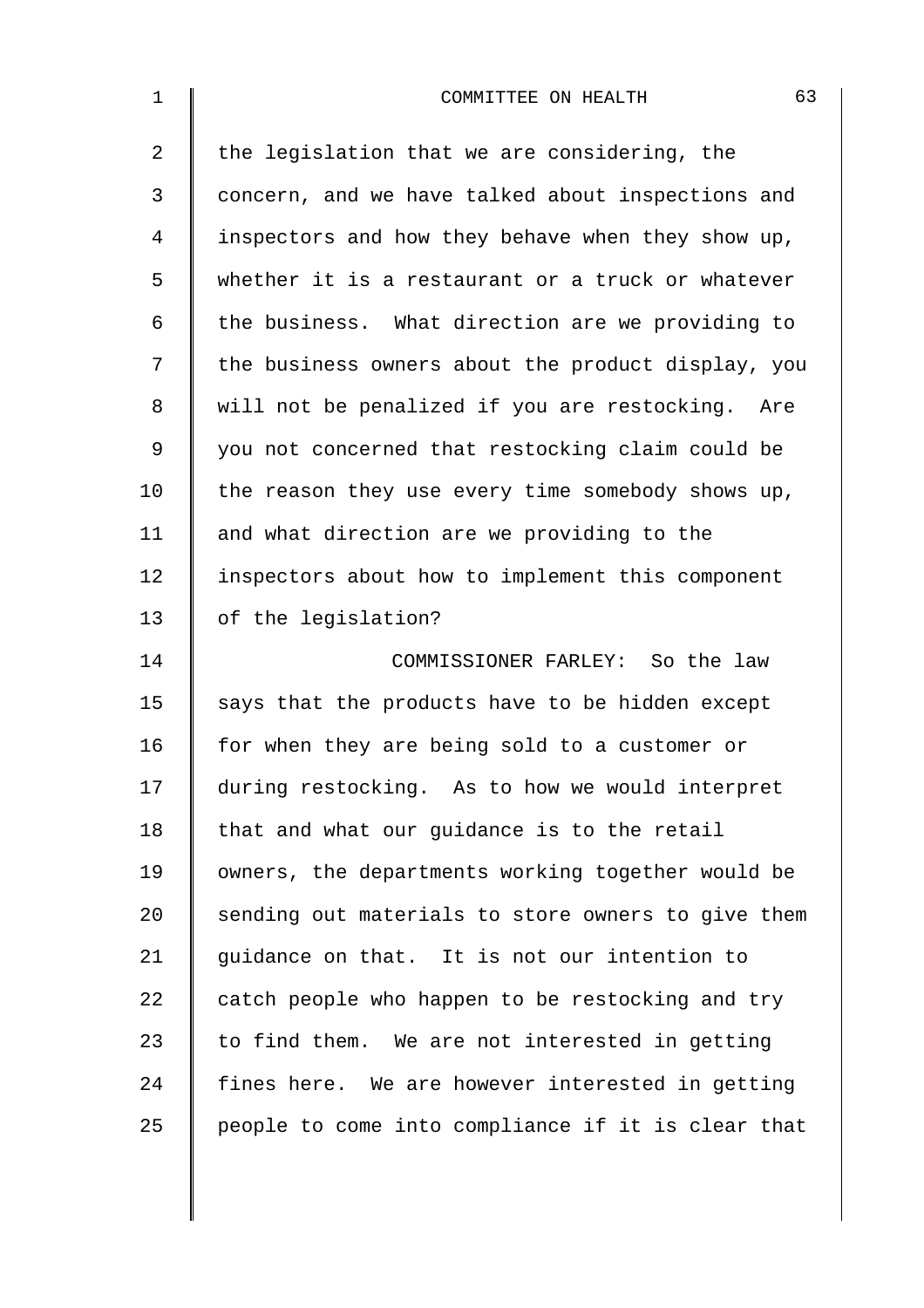| $\mathbf 1$    | 64<br>COMMITTEE ON HEALTH                          |
|----------------|----------------------------------------------------|
| $\overline{a}$ | they are consistently having their products out    |
| 3              | there as a way of promoting those products, and so |
| 4              | I think we can come up with rules for inspectors   |
| 5              | that do that. It is not about gotcha. It is not    |
| 6              | about getting a fine. It is about really trying    |
| 7              | to identify those people that that is what their   |
| 8              | standard is is to have those products out for      |
| 9              | show.                                              |
| 10             | CHAIRPERSON ARROYO: What you                       |
| 11             | intend or what the intent of the law is and how    |
| 12             | inspectors are behaving on the field are often two |
| 13             | different things and the complaints that we get    |
| 14             | locally from either a restaurant or a bodega owner |
| 15             | is that the inspector tends to be a little bit     |
| 16             | overzealous and not being very helpful in the      |
| 17             | process just to get that violation written, and    |
| 18             | that is the concern that I have.                   |
| 19             | COMMISSIONER FARLEY: I understand                  |
| 20             | that concern--                                     |
| 21             | CHAIRPERSON ARROYO: [interposing]                  |
| 22             | Although I am the prime sponsor, right, but I did  |
| 23             | say it is upon the request of the mayor.           |
| 24             | COMMISSIONER FARLEY: If there is                   |
| 25             | suggestions you have on the bill or on the         |
|                |                                                    |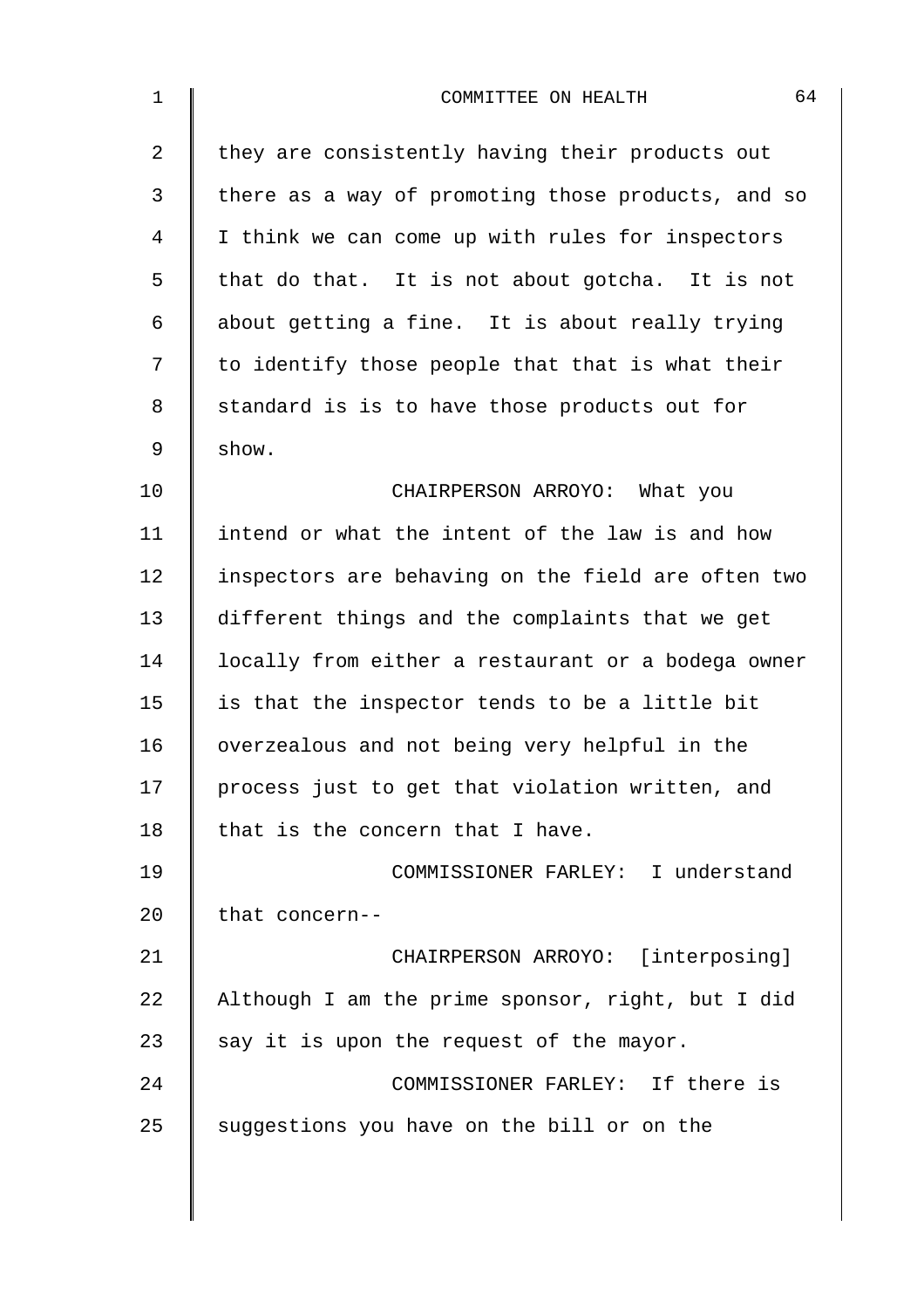| $\mathbf 1$    | 65<br>COMMITTEE ON HEALTH                          |
|----------------|----------------------------------------------------|
| $\overline{2}$ | implementation of the bill to address those        |
| 3              | concerns, we would be happy to talk about them.    |
| 4              | Again, our experience in other countries--I was up |
| 5              | in Canada, and they were complying. They had them  |
| 6              | in drawers. There was not a problem. I would       |
| 7              | think most of them would be like that, but there   |
| 8              | does need to be some--it needs to be done          |
| 9              | carefully, so that is not abused in one direction  |
| 10             | or the other.                                      |
| 11             | CHAIRPERSON ARROYO: I look forward                 |
| 12             | to that conversation. Let's talk about hookah for  |
| 13             | a minute, and that the product that is used in     |
| 14             | that type of smoking, and I know that one of my    |
| 15             | colleagues has a piece of legislation pending      |
| 16             | before us that would ban further permits from      |
| 17             | being issued in the city, but the product that is  |
| 18             | used in that, is that tobacco? Why is it not       |
| 19             | regulated in the same way that we are speaking?    |
| 20             | We have to have a particular piece of legislation. |
| 21             | COMMISSIONER FARLEY: There are                     |
| 22             | hookah bars. Those are places where people smoke   |
| 23             | through a water pipe a product that is presented   |
| 24             | as not having tobacco in it, and the way that the  |
| 25             | current law is written if you are smoking          |
|                |                                                    |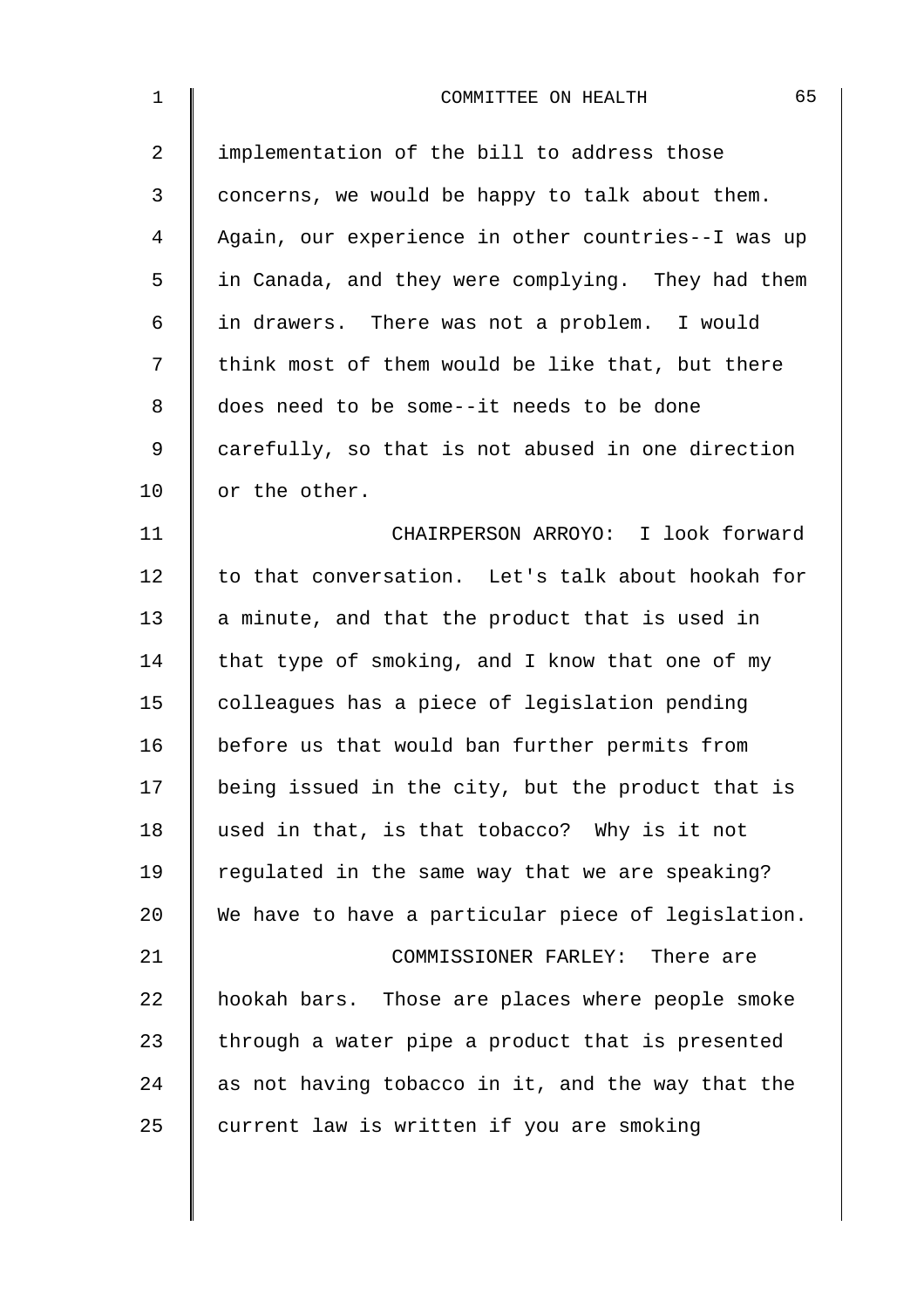| 1              | 66<br>COMMITTEE ON HEALTH                          |
|----------------|----------------------------------------------------|
| 2              | something that doesn't have tobacco in it, then    |
| $\mathsf{3}$   | the smoke free air act doesn't apply. They can do  |
| $\overline{4}$ | that. Now there is concern under the part of the   |
| 5              | Department that often in fact there is tobacco in  |
| 6              | that product, but it is very difficult to prove    |
| 7              | that without some difficult and expensive          |
| 8              | laboratory testing. The smoke that people breathe  |
| 9              | in when they are smoking anything that is burning  |
| 10             | in a water pipe is dangerous. It has carbon        |
| 11             | monoxide in it. It has cancer causing chemicals    |
| 12             | in it, and so we are concerned about smoking in    |
| 13             | hookah bars, which is also presented often as      |
| 14             | being safe when we don't view it as being safe.    |
| 15             | So this issue came up to us as I think you noticed |
| 16             | a few days ago and so we didn't have a chance to   |
| 17             | think through all of the issues around the bill,   |
| 18             | but we would be happy to talk to you and Council   |
| 19             | Member Gentile about what might be appropriate to  |
| 20             | do about those hookah bars.                        |
| 21             | CHAIRPERSON ARROYO: Okay. And we                   |
| 22             | will pursue that conversation. The Committee is a  |
| 23             | little bit overwhelmed given Sandy and everything  |
| 24             | else that is happening, but it is something that   |
| 25             | we do want to pursue a conversation about.         |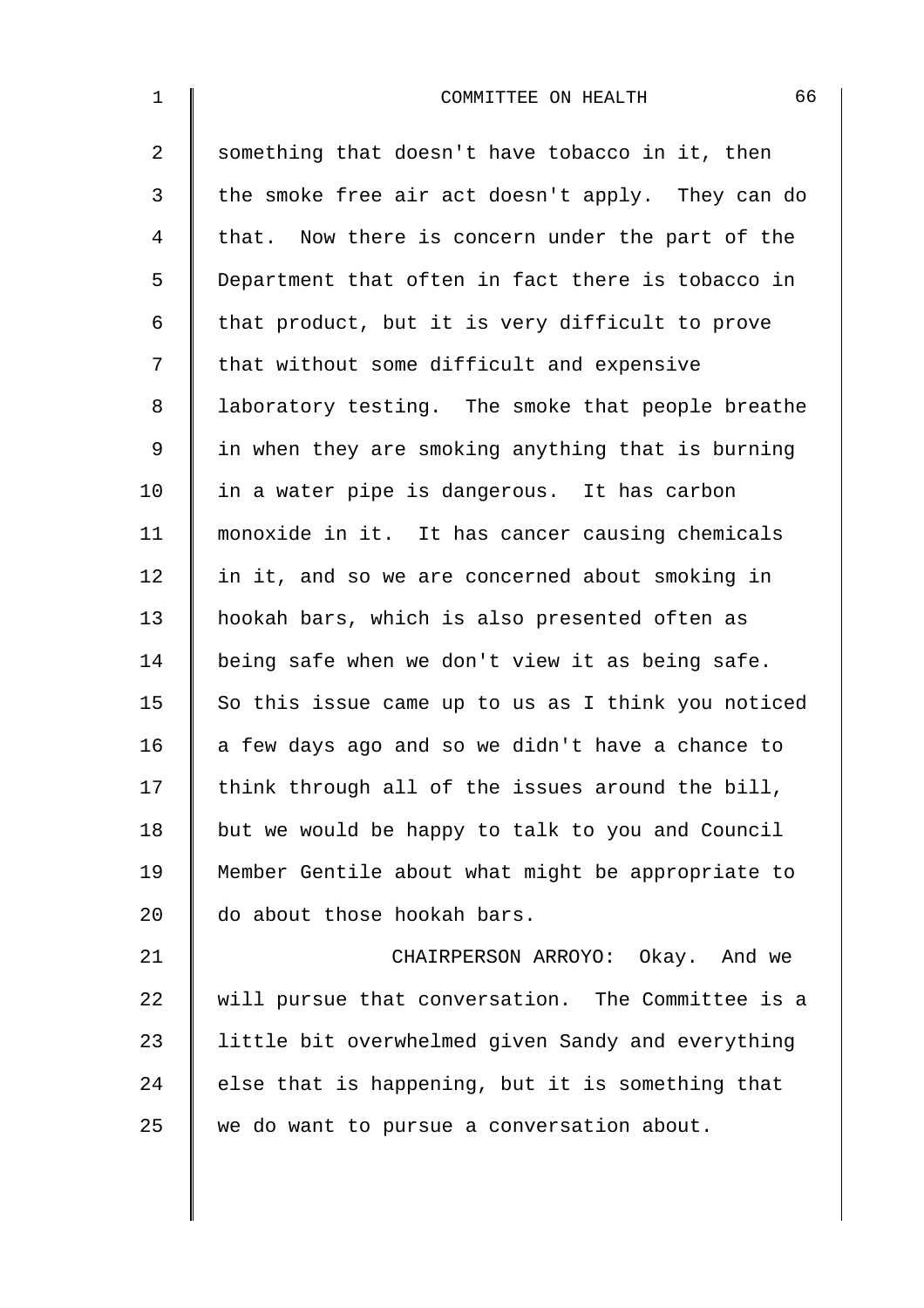| $\mathbf 1$    | 67<br>COMMITTEE ON HEALTH                          |
|----------------|----------------------------------------------------|
| $\overline{2}$ | Council Member Mendez has joined us. Any           |
| 3              | questions? Okay. One more question.                |
| 4              | COUNCIL MEMBER GENNARO: Yes.                       |
| 5              | Thank you. Something that is in the bill that      |
| 6              | would raise the age to 21, something that we have  |
| 7              | talked to the administration about would have to   |
| 8              | do with vending machines, which are licensed by    |
| 9              | the city I believe and certain kinds of            |
| 10             | establishments where people would normally be of   |
| 11             | age to purchase cigarettes and the bill for 21     |
| 12             | there would now be an obligation on the part of    |
| 13             | the entity that had the vending machine to make    |
| 14             | sure that no one under the age of 21 purchases     |
| 15             | products from that machine. I want to make sure    |
| 16             | that the administration is prepared to do that and |
| 17             | prepared to enforce that.                          |
| 18             | COMMISSIONER FARLEY: The bill is                   |
| 19             | written simply scratches out 18 and substitutes 21 |
| 20             | in there. My understanding is that cigarette       |
| 21             | vending machines are not allowed in establishments |
| 22             | in general. Am I right here? They are only         |
| 23             | allowed in establishments where only adults can be |
| 24             | admitted. So are those establishments only         |
| 25             | allowing people over the age of 18 or only         |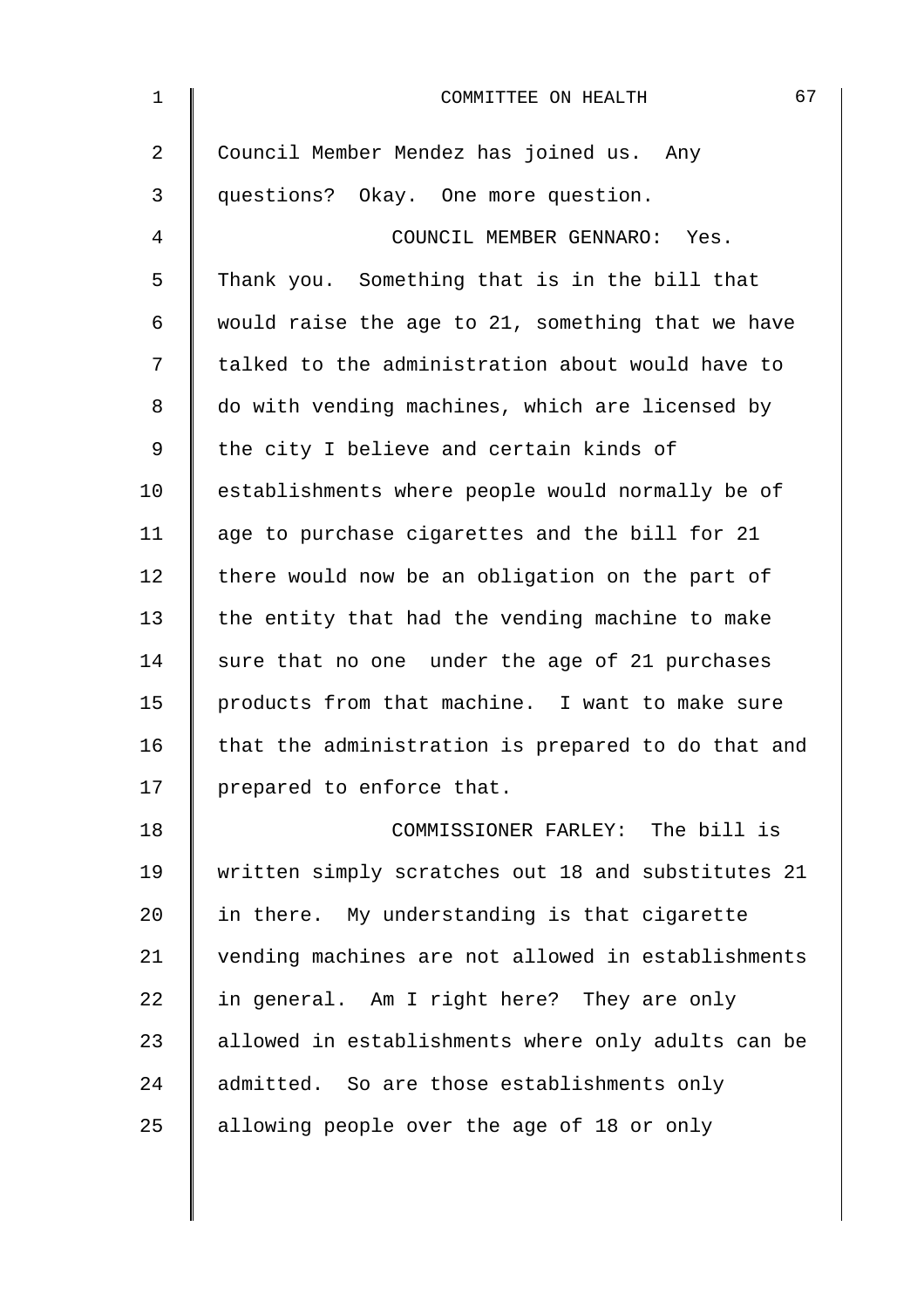| $\mathbf 1$    | 68<br>COMMITTEE ON HEALTH                          |
|----------------|----------------------------------------------------|
| $\overline{2}$ | allowing people over the age of 21? Maybe 18, so   |
| 3              | what this bill would mean is that those            |
| 4              | establishments that have cigarette vending         |
| 5              | machines--and there are not a large number of them |
| 6              | in the city I don't believe--would have to somehow |
| 7              | make sure that they are not being used to sell to  |
| 8              | someone between the ages of 18 and 21. So but let  |
| 9              | us look into that--                                |
| 10             | COUNCIL MEMBER GENNARO:                            |
| 11             | [interposing] That was my understanding. I just    |
| 12             | want to put it out here on the record, even at the |
| 13             | risk of invoking the ire of people that are going  |
| 14             | to have a problem with that, but I just felt for   |
| 15             | the purposes of full disclosure the people here    |
| 16             | who are representing businesses I am not trying to |
| 17             | hide anything. That would be the intent, and so    |
| 18             | to--I don't want people between 18 and 21 to be    |
| 19             | running to vending machines rather than going to   |
| 20             | the store to get them. It is on my mind and I am   |
| 21             | free to hear from whatever people want to say      |
| 22             | about that. I just want to point out as a last     |
| 23             | point, but not a question since this hearing began |
| 24             | a little more than an hour ago, it is just about   |
| 25             | the same number of people that are in this room,   |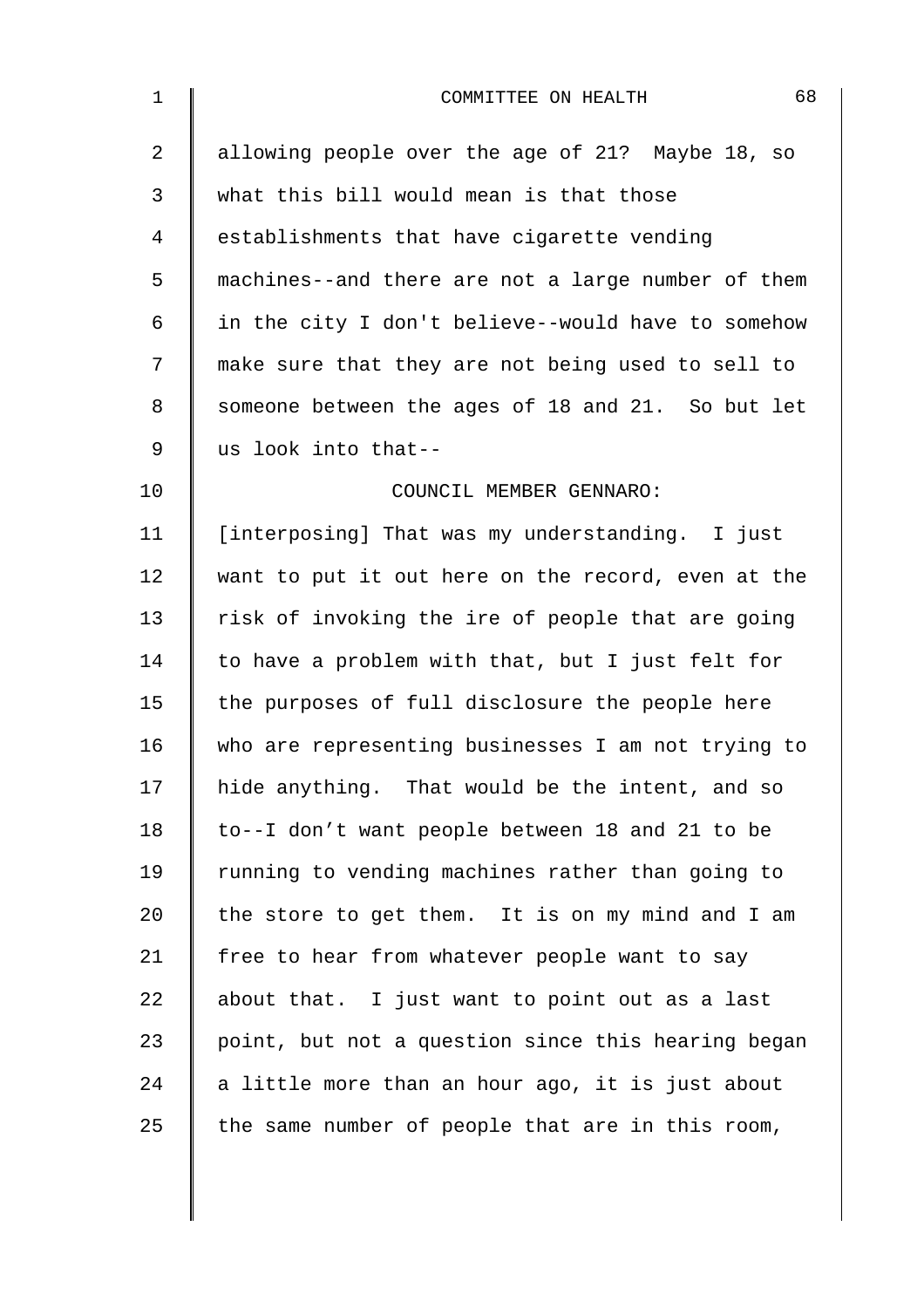| $\mathbf 1$    | 69<br>COMMITTEE ON HEALTH                          |
|----------------|----------------------------------------------------|
| $\overline{a}$ | which is about 60 people, have died in this        |
| 3              | country from diseases related to smoking. So as    |
| 4              | soon as we started this hearing, everyone in this  |
| 5              | room has died some place. So I thought that was    |
| 6              | something to make people think. So there you have  |
| 7              | it, and I want to thank this panel, and I want to  |
| 8              | thank you, Madam Chair.                            |
| $\mathsf 9$    | CHAIRPERSON ARROYO: Thank you,                     |
| 10             | Council Member. Commissioners, thank you. Mr.      |
| 11             | Sheriff, thank you for being here. Commissioners,  |
| 12             | I look forward to the follow up conversation       |
| 13             | regarding the electronic cigarettes, the issue of  |
| 14             | the flavored tobacco and certainly the enforcement |
| 15             | of the display issue. The other components of      |
| 16             | these laws, I don't have any issue with. Illegal   |
| 17             | activity is illegal activity, and if you are       |
| 18             | engaging in it, you should pay a penalty for it,   |
| 19             | and the more severe the penalty, the less likely   |
| 20             | people will continue to behave illegally, but      |
| 21             | there are some nuances here that we need to        |
| 22             | clarify and we are going to hear from the public   |
| 23             | and the different stakeholders in this             |
| 24             | conversation. I really do look forward to that.    |
| 25             | So Commissioners, the Sheriff, I hope that you     |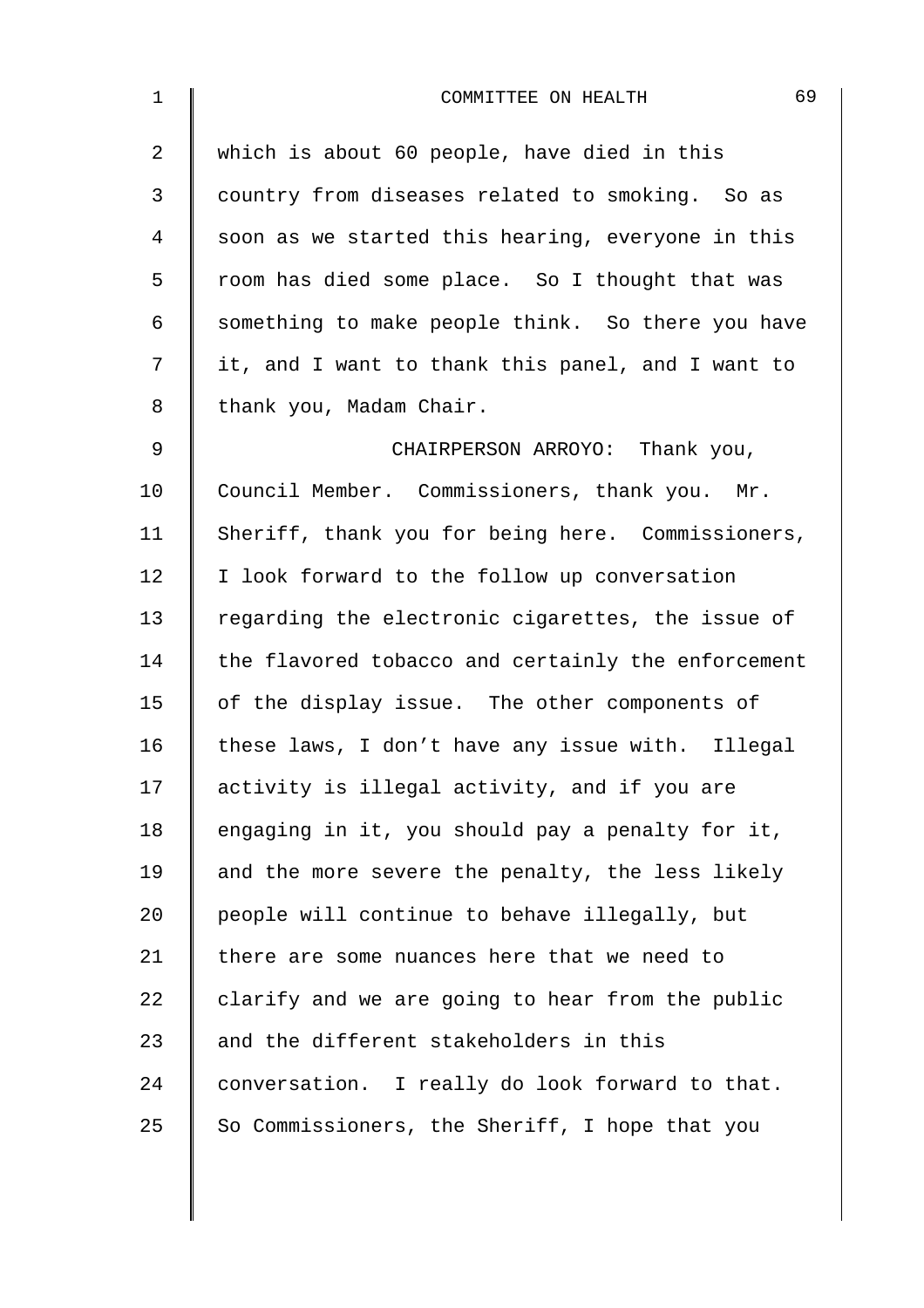| $\mathbf 1$ | 70<br>COMMITTEE ON HEALTH                          |
|-------------|----------------------------------------------------|
| 2           | leave your staff in the room, so that they can     |
| 3           | take a message back to you, and if you can spare   |
| 4           | the next three hours of your life, better because  |
| 5           | then you hear it directly. Thank you, and we look  |
| 6           | forward to ironing out the details.                |
| 7           | COMMISSIONER FARLEY: Thank you,                    |
| 8           | and we will follow up.                             |
| 9           | COMMISSIONER FRANKEL: Thank you.                   |
| 10          | CHAIRPERSON ARROYO: I am going to                  |
| 11          | call up the first panel. We are organize panels    |
| 12          | alternating panels in favor of the legislation,    |
| 13          | panels opposing the legislation. As a rule, I      |
| 14          | don't like to put the public on a clock, so I ask  |
| 15          | that you summarize your statements, give us your   |
| 16          | written testimony--it all goes into the record--so |
| 17          | that we can have a conversation that is not--that  |
| 18          | we don't have added pressure by you having to look |
| 19          | at that clock and having it tick down and ding     |
| 20          | dong when you are in the middle of a statement. I  |
| 21          | encourage you to do that. I will stop you if you   |
| 22          | go too long. I don't want to do that either.<br>We |
| 23          | have 40 members of the public who have signed up   |
| 24          | to testify. We will hear from every single one,    |
| 25          | so we are going to be courteous to each other. If  |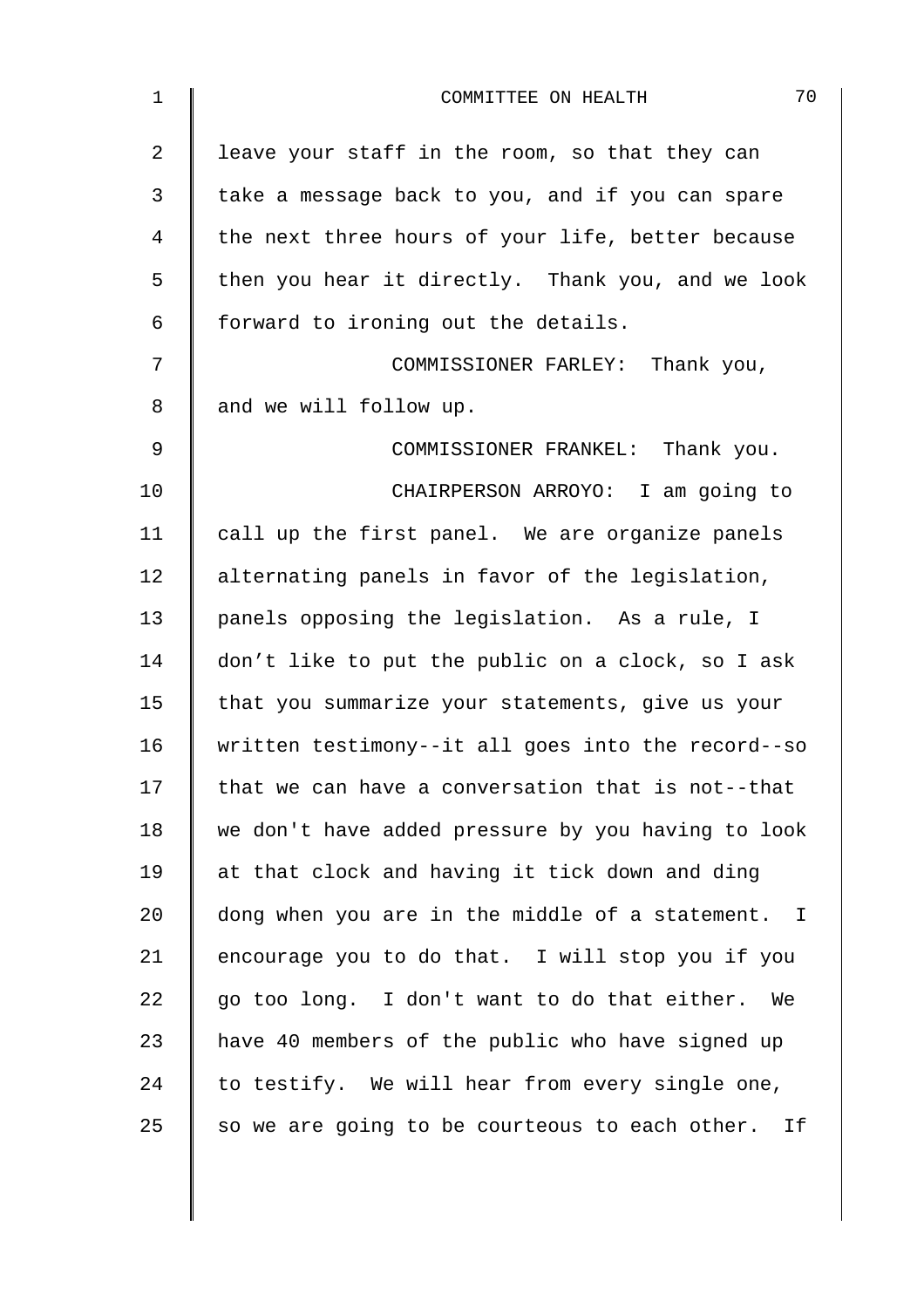| $\mathbf{1}$   | 71<br>COMMITTEE ON HEALTH                          |
|----------------|----------------------------------------------------|
| $\overline{2}$ | you disagree do so very quietly. Clapping is       |
| 3              | going to be done like this. If you disagree, do    |
| $\overline{4}$ | like that, so that we don't interrupt and keep     |
| 5              | moving. I will repeat that a couple of times       |
| 6              | until people get it. I tend to be pretty mellow    |
| 7              | as a chair, but I have another side of me not many |
| 8              | people get to see very often. I don't like to      |
| $\mathsf 9$    | display it publically. Okay I am calling up Marie  |
| 10             | Wilkins, Craig Thompson [phonetic]. Marie is       |
| 11             | testifying on her behalf. Craig is from Memorial   |
| 12             | Sloan Kettering. We have Daniel McGoldrick         |
| 13             | [phonetic], Campaign for Tobacco Free Kids, and as |
| 14             | they make their way up, the next panel that is     |
| 15             | going to come up is Chung Sek Lee [phonetic],      |
| 16             | Ramon Murphy, Robert Bookman and Jim Calvin        |
| 17             | [phonetic]. I know that there are people in the    |
| 18             | other room, so please pay attention for your       |
| 19             | names. If I don't see people step up, I will go    |
| 20             | to the next person, but I will call you again if I |
| 21             | have to. So next is Chang, Ramon, Robert and Jim.  |
| 22             | Okay, so pull the mic as close to you as possible, |
| 23             | state your name for the record. You can testify    |
| 24             | in whatever order you would like to go in, and if  |
| 25             | you gentlemen believe in the chivalry stuff,       |
|                |                                                    |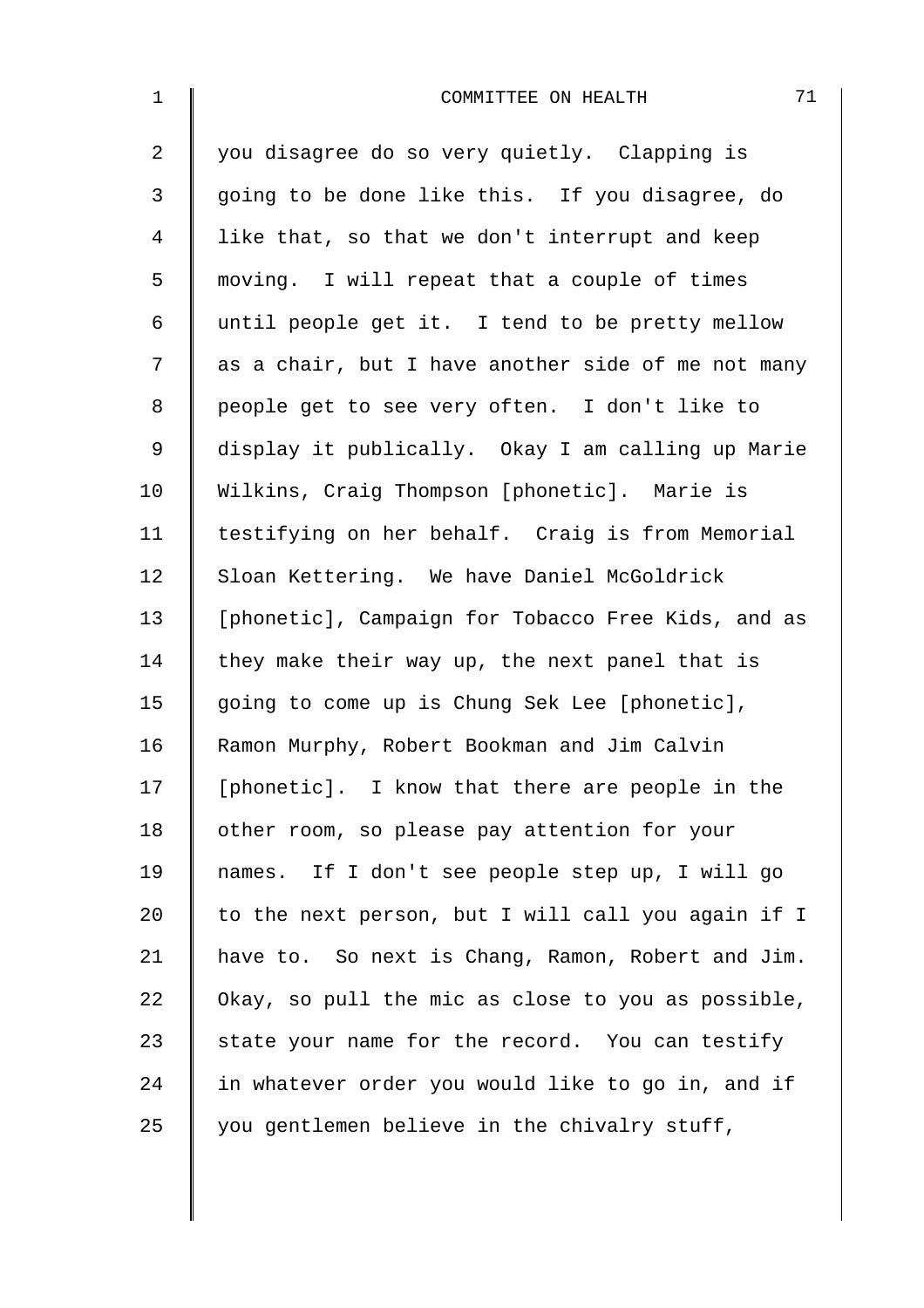| $\mathbf 1$    | 72<br>COMMITTEE ON HEALTH                          |
|----------------|----------------------------------------------------|
| $\overline{2}$ | ladies first. You may begin when you are ready.    |
| 3              | When the light is on the button--                  |
| 4              | MARIE WILKINS: Alright. We got it                  |
| 5              | now. Good afternoon. My name is Marie, and I am    |
| 6              | here today because I am a victim of smoking. I     |
| 7              | want to make sure others, especially young people, |
| 8              | don't become victims too. Even more important I    |
| 9              | want you, the City Council, to protect young       |
| 10             | people from becoming victims of big tobacco like I |
| 11             | did when I started smoking at age 17. I have       |
| 12             | Buerger's disease, which is a terrible circulation |
| 13             | disease. It stops oxygen and blood from flowing    |
| 14             | freely through your arteries. This then causes     |
| 15             | amputations, which I have several--my leg, partial |
| 16             | foot, and several of my fingertips. This disease   |
| 17             | is unbelievably cruel and painful, and it comes    |
| 18             | from smoking, which is so addictive. Let me give   |
| 19             | you an example, after my leg was amputated, all I  |
| 20             | could think about was getting out of the hospital  |
| 21             | so I could get a cigarette. Now if that is not     |
| 22             | addiction, I don't know what is. Luckily I got     |
| 23             | help and I am proud to say it will be seven years  |
| 24             | May $17th$ that I will be smoke free. I hope my    |
| 25             | story helps those that are trying to stop smoking  |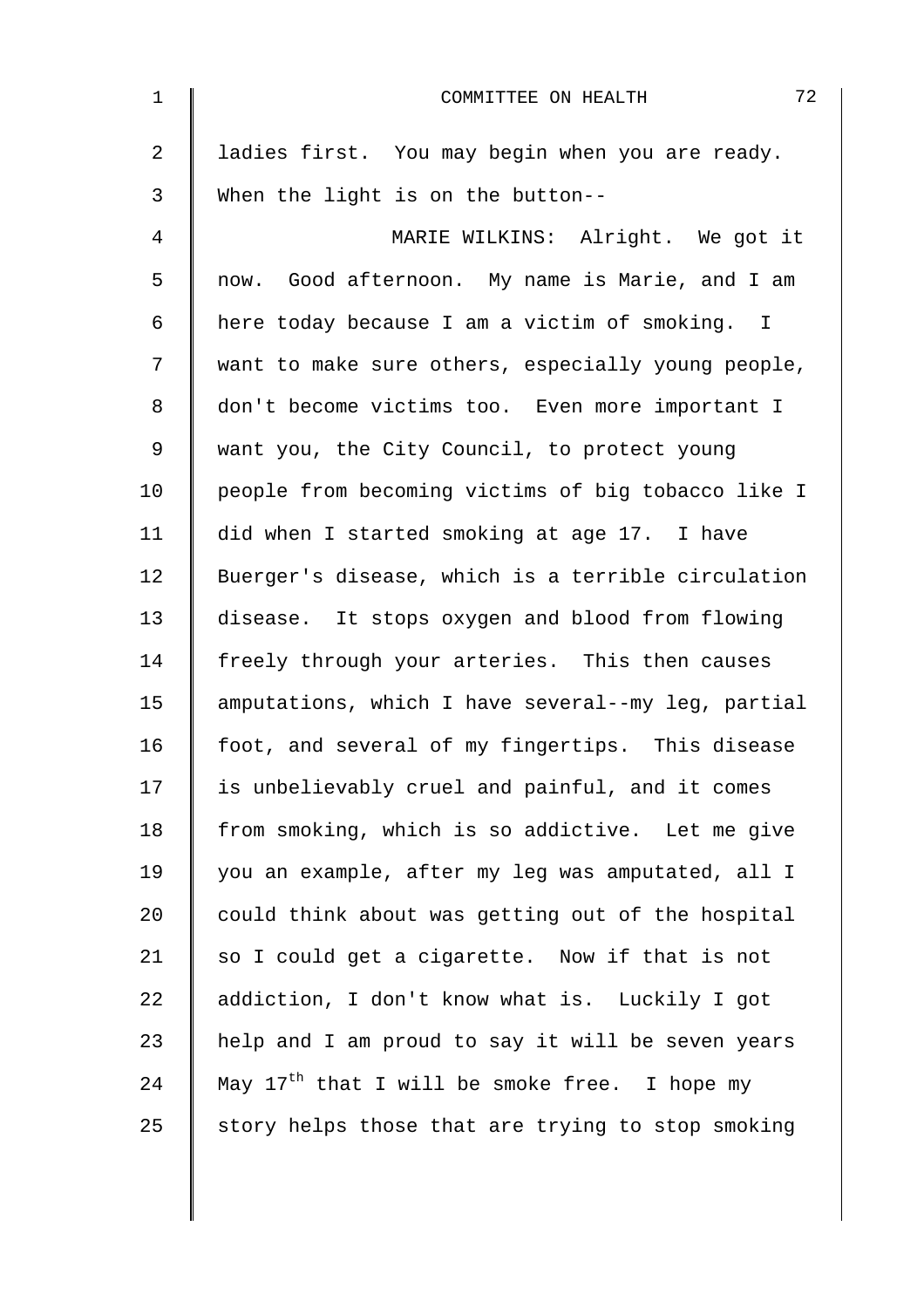| $\mathbf 1$    | 73<br>COMMITTEE ON HEALTH                          |
|----------------|----------------------------------------------------|
| $\overline{a}$ | get help and for those who don't smoke never to    |
| 3              | start. Not everyone that smokes will get this      |
| 4              | disease, but why take that chance of being that    |
| 5              | unlucky one like me, and if a smoker doesn't get   |
| 6              | Buerger's disease from smoking, odds are they will |
| 7              | still suffer addiction, lung disease, heart        |
| 8              | disease, cancer or some other horrible, painful    |
| $\mathsf 9$    | disease, and I don't know anyone who hasn't        |
| 10             | suffered the loss of someone they love due to      |
| 11             | smoking. Mayor Bloomberg is trying to stop the     |
| 12             | big tobacco companies from forcing our young       |
| 13             | adults and children to see ads, posters and        |
| 14             | displays of cigarettes wherever they enter a       |
| 15             | store. A section that hides cigarettes all the     |
| 16             | way in the back of the store sounds good to me.    |
| 17             | After all, out of sight, out of mind. I also       |
| 18             | support the idea of raising the age for cigarette  |
| 19             | sales to 21 and cracking down to make sure         |
| 20             | cigarette smuggling, coupons and promotions don't  |
| 21             | make cigarettes affordable for young people.<br>I  |
| 22             | endorse these ideas, and I hope you will too.      |
| 23             | Let's try to keep cigarettes as far away as we can |
| 24             | and to try to encourage people to see what smoking |
| 25             | really does. Thank you.                            |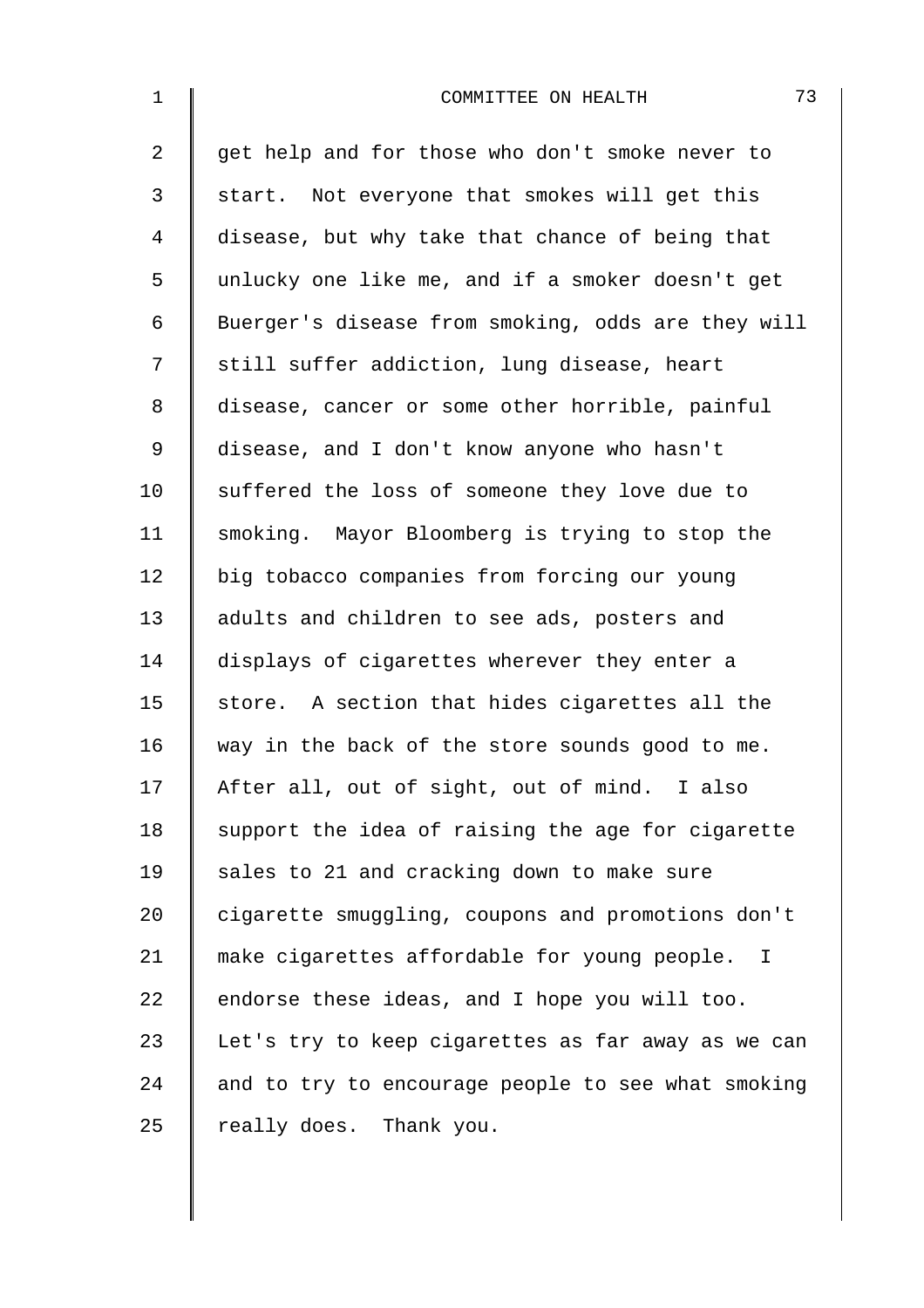| $\mathbf 1$    | 74<br>COMMITTEE ON HEALTH                          |
|----------------|----------------------------------------------------|
| $\overline{a}$ | DR. CRAIG THOMPSON: I'm Doctor                     |
| 3              | Craig Thompson. I am the president and CEO of      |
| 4              | Memorial Sloan Kettering Cancer Center, and I      |
| 5              | thank you, Chair Arroyo, the committee and the     |
| 6              | Council for the opportunity to testify. Tobacco    |
| 7              | remains the leading cause of preventable death in  |
| 8              | America. It accounts for more than 440,000 deaths  |
| 9              | annually and results in 193 billion dollars of     |
| 10             | health related economic loss in this country, 96   |
| 11             | million in direct medical costs and 97 billion in  |
| 12             | lost productivity. Smoking accounts for at least   |
| 13             | 30 percent of all cancer deaths in America and 80  |
| 14             | percent of the deaths from lung cancer, which is   |
| 15             | the leading cause of death in both men and women.  |
| 16             | To put this in perspective, more than 228,000      |
| 17             | cases of new lung cancer are diagnosed each year,  |
| 18             | and over 160,000 Americans die of the disease.     |
| 19             | Decades of research has linked tobacco use to the  |
| 20             | development of cancer and life-threatening         |
| 21             | conditions as we have just heard from Marie,       |
| 22             | cardiovascular and respiratory diseases. Despite   |
| 23             | widespread agreement on the dangers of tobacco use |
| 24             | an estimated 19 percent of adults smoke            |
| 25             | cigarettes. That is 45 million Americans.<br>In    |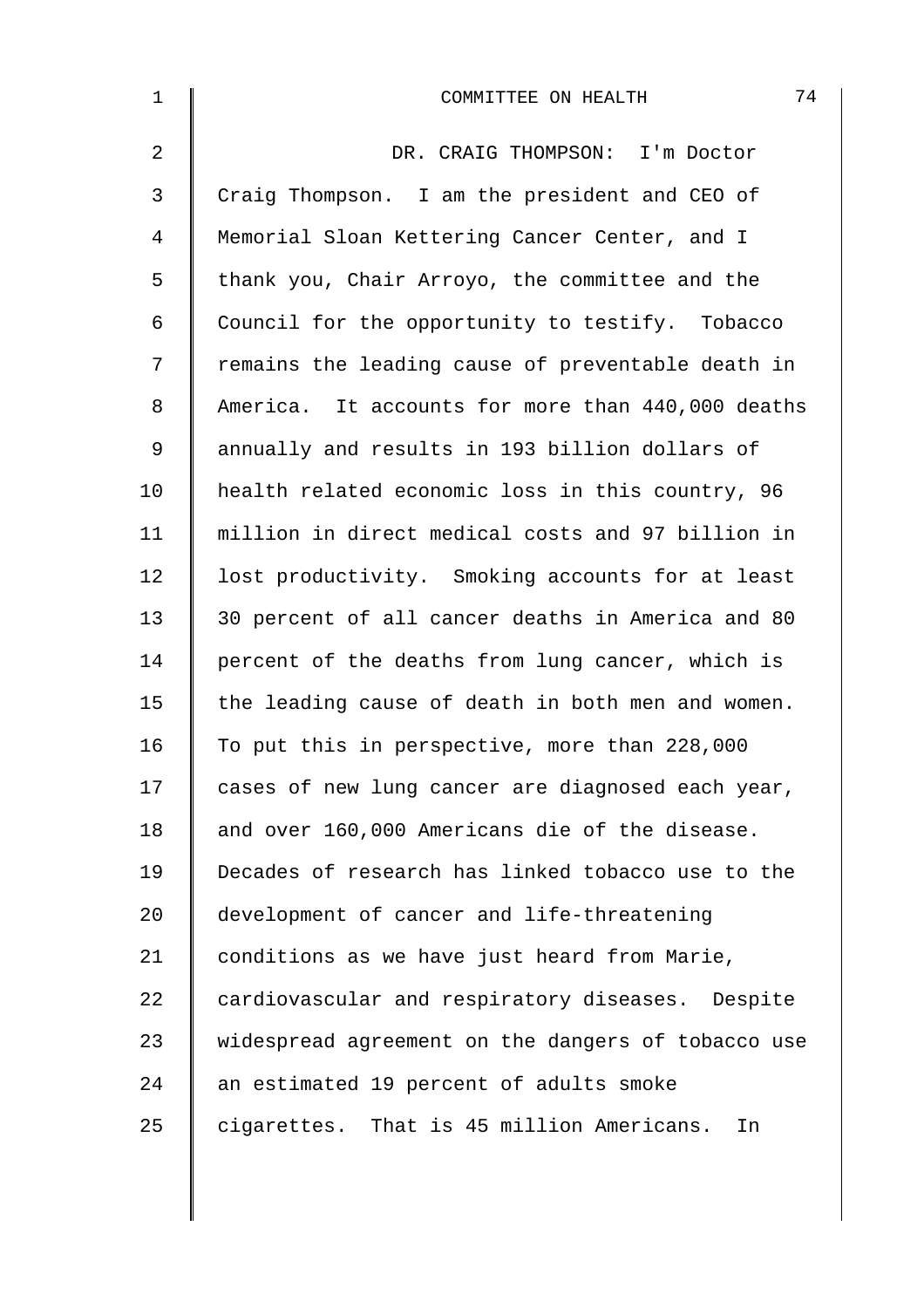| $\mathbf 1$    | 75<br>COMMITTEE ON HEALTH                         |
|----------------|---------------------------------------------------|
| $\overline{a}$ | 2012, the surgeon general's report on preventing  |
| 3              | tobacco use among youth and young adults          |
| 4              | emphasizes that the prevention efforts that focus |
| 5              | on adolescents and young adults are key to        |
| 6              | reducing tobacco use. Nearly nine of ten adults   |
| 7              | who currently smoke started before the age of 18, |
| 8              | and few start smoking after the age of 25.        |
| 9              | Compared to a decade ago, few New Yorkers smoke   |
| 10             | and die from smoking related illnesses thanks to  |
| 11             | the successful health - - initiatives initiated   |
| 12             | here at this Council. Smoking rates in teenagers  |
| 13             | are well under the national average of 18.1       |
| 14             | percent. Over the last 15 years, teenage smoking  |
| 15             | in New York has dropped from 25 percent 15 years  |
| 16             | ago to as we heard from the Commissioner, 8.5     |
| 17             | percent today, but there is still room for        |
| 18             | improvement. As many as 19,000 New York high      |
| 19             | school students still smoke and more than one-    |
| 20             | third of them will die prematurely by an average  |
| 21             | of 14 years from tobacco use. I believe that      |
| 22             | additional efforts such as those pending before   |
| 23             | the City Council will help New York City further  |
| 24             | reduce its smoking rates. Tobacco experimentation |
| 25             | is often an impulse decision. Reducing the        |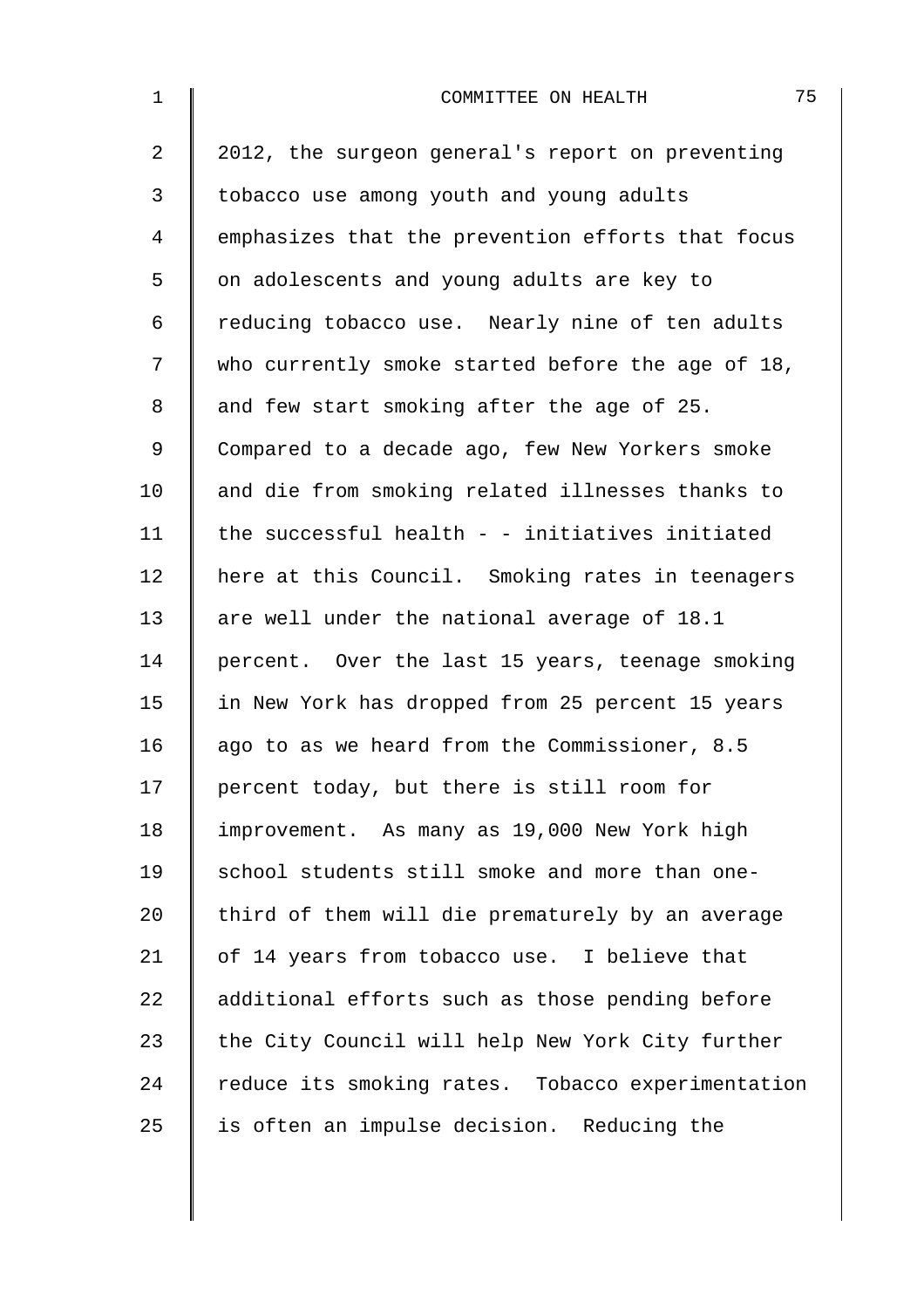| $\mathbf 1$    | 76<br>COMMITTEE ON HEALTH                          |
|----------------|----------------------------------------------------|
| $\overline{a}$ | display of tobacco products in stores where        |
| 3              | teenagers shop can be expected to decrease the     |
| $\overline{4}$ | impulse to experiment. Raising the age of tobacco  |
| 5              | purchases may do the same. One encouraging         |
| 6              | example we heard today that I will not recount is  |
| 7              | the experience in Needham, Massachusetts. The      |
| 8              | city of New York has demonstrated leadership in    |
| $\mathsf 9$    | mandating smoke free workplaces and public spaces  |
| 10             | and tobacco taxation and strong funding for        |
| 11             | tobacco prevention and cessation programs,         |
| 12             | including the current media campaign to help       |
| 13             | people quit. The anti-smoking efforts of New York  |
| 14             | have been based on an evidence based tobacco       |
| 15             | control program. A key element is helping to       |
| 16             | frame tobacco as a public health issue. What does  |
| 17             | the evidence show? Smoking cigarettes harms        |
| 18             | nearly every organ in the body. It is the leading  |
| 19             | cause of at least 18 different types of cancer.    |
| 20             | Tobacco is the leading cause of premature and      |
| 21             | preventable death in America leading to more       |
| 22             | deaths than AIDS, alcohol, car accidents, murders, |
| 23             | suicides, illegal drugs and fires combined, and    |
| 24             | smoking is especially harmful to our youth. In     |
| 25             | fact unless current smoking rates decline, more    |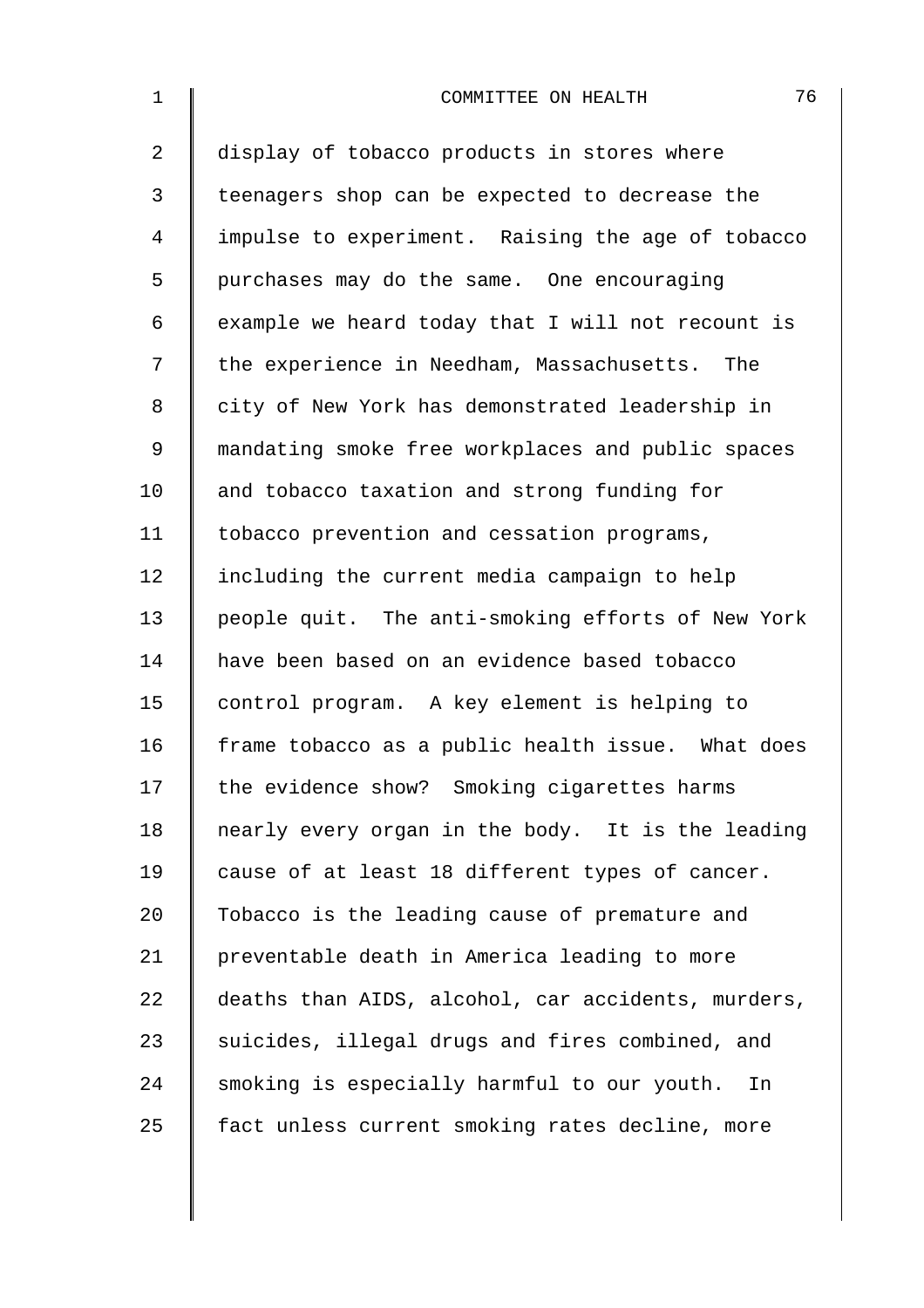| 1  | 77<br>COMMITTEE ON HEALTH                          |
|----|----------------------------------------------------|
| 2  | than six million American kids under the age of 18 |
| 3  | today will die ultimately of smoking related       |
| 4  | diseases. At Memorial Sloan Kettering Cancer       |
| 5  | Center, our team of physicians, nurses and other   |
| 6  | health professionals witness the devastating       |
| 7  | consequences of cigarette smoking on a daily       |
| 8  | basis. Public health policies save lives. We       |
| 9  | stand shoulder to shoulder with the Department of  |
| 10 | Health in support the passage of the tobacco       |
| 11 | product display restriction bill, the tobacco 21   |
| 12 | bill and the sensible tobacco enforcement bill.    |
| 13 | Thank you.                                         |
| 14 | DANNY MCGOLDRICK: Good afternoon.                  |
| 15 | I am Danny McGoldrick. I am vice president for     |
| 16 | research at the Campaign for Tobacco Free Kids in  |
| 17 | Washington D.C. Thank you members of the           |
| 18 | Committee and Chairperson Arroyo for your          |
| 19 | leadership on this issue as New York City once     |
| 20 | again leads the way in tackling the tobacco        |
| 21 | problem, particularly among kids. I am here to     |
| 22 | speak in strong support of all three bills you are |
| 23 | considering to reduce tobacco use in New York      |
| 24 | City. As you have heard from Commissioner Farley   |
| 25 | and you will hear from others throughout the day,  |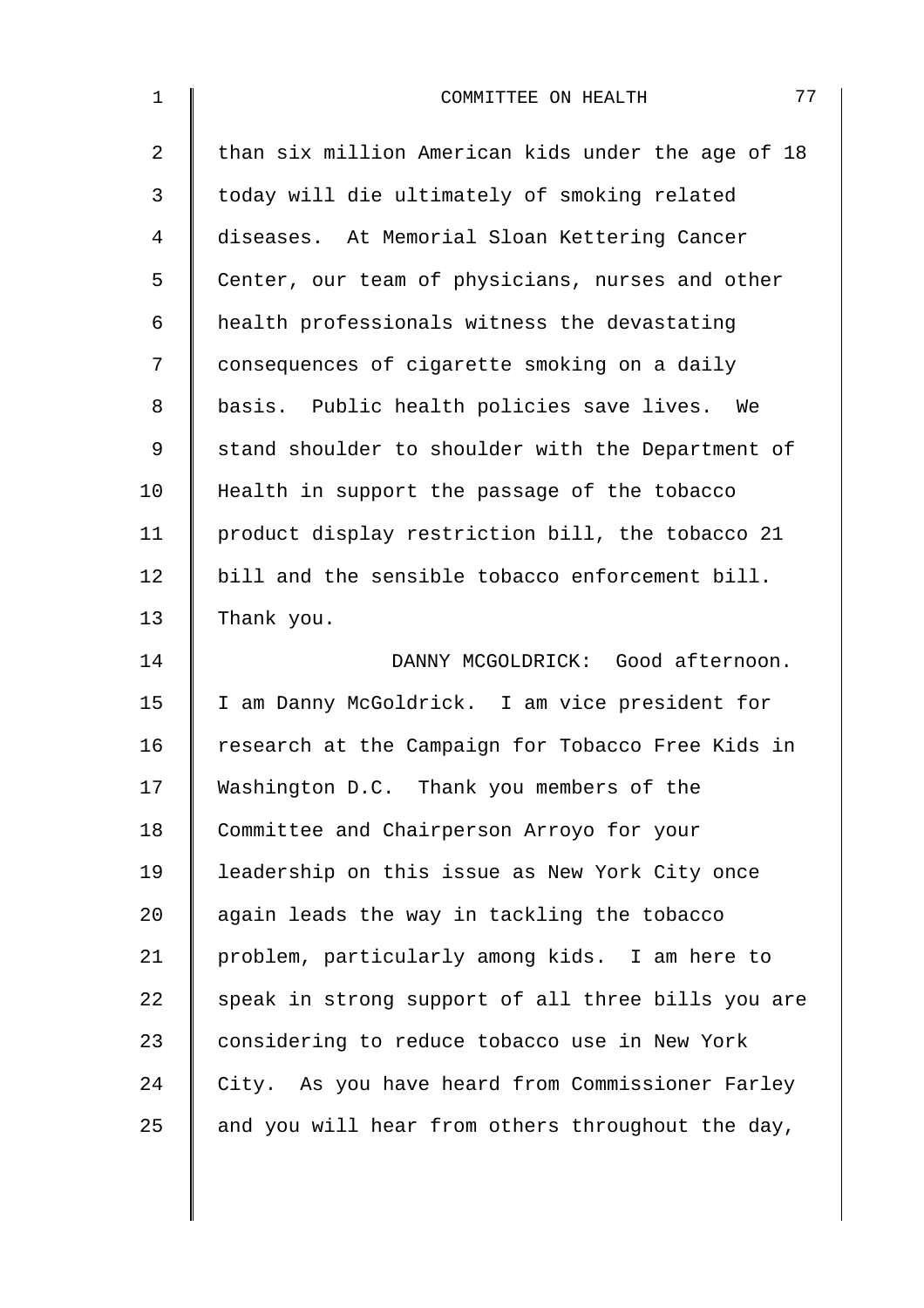| $\mathbf{1}$   | 78<br>COMMITTEE ON HEALTH                          |
|----------------|----------------------------------------------------|
| $\overline{a}$ | the science is strong that these interventions     |
| 3              | will in fact reduce smoking particularly among     |
| 4              | our kids. As you know, the tobacco companies       |
| 5              | spend billions to make their products attractive,  |
| 6              | available and affordable to our kids. These bills  |
| 7              | will help counter those efforts. We know that      |
| 8              | price is one of the most effective ways to reduce  |
| $\mathsf 9$    | smoking particularly among our kids. The tobacco   |
| 10             | companies, everybody agrees with this, and that is |
| 11             | one of the reasons New York has been so            |
| 12             | successful, but the tobacco companies' efforts     |
| 13             | with coupons and discounting have reduced the      |
| 14             | effectiveness of that intervention even as it has  |
| 15             | succeeded, so prohibiting discounts and coupon     |
| 16             | redemptions, creating a minimum price and pack     |
| 17             | sizes and enhancing enforcement to stop untaxed    |
| 18             | sales will keep price up and deter kids from       |
| 19             | smoking. Similarly the ban on display of tobacco   |
| 20             | products will contribute to reducing tobacco use.  |
| 21             | Again, billions spent by the tobacco companies to  |
| 22             | make sure tobacco products are displayed           |
| 23             | prominently in every retail outlet in New York     |
| 24             | City and around the country, this makes tobacco    |
| 25             | use seem normal, acceptable and even cool to our   |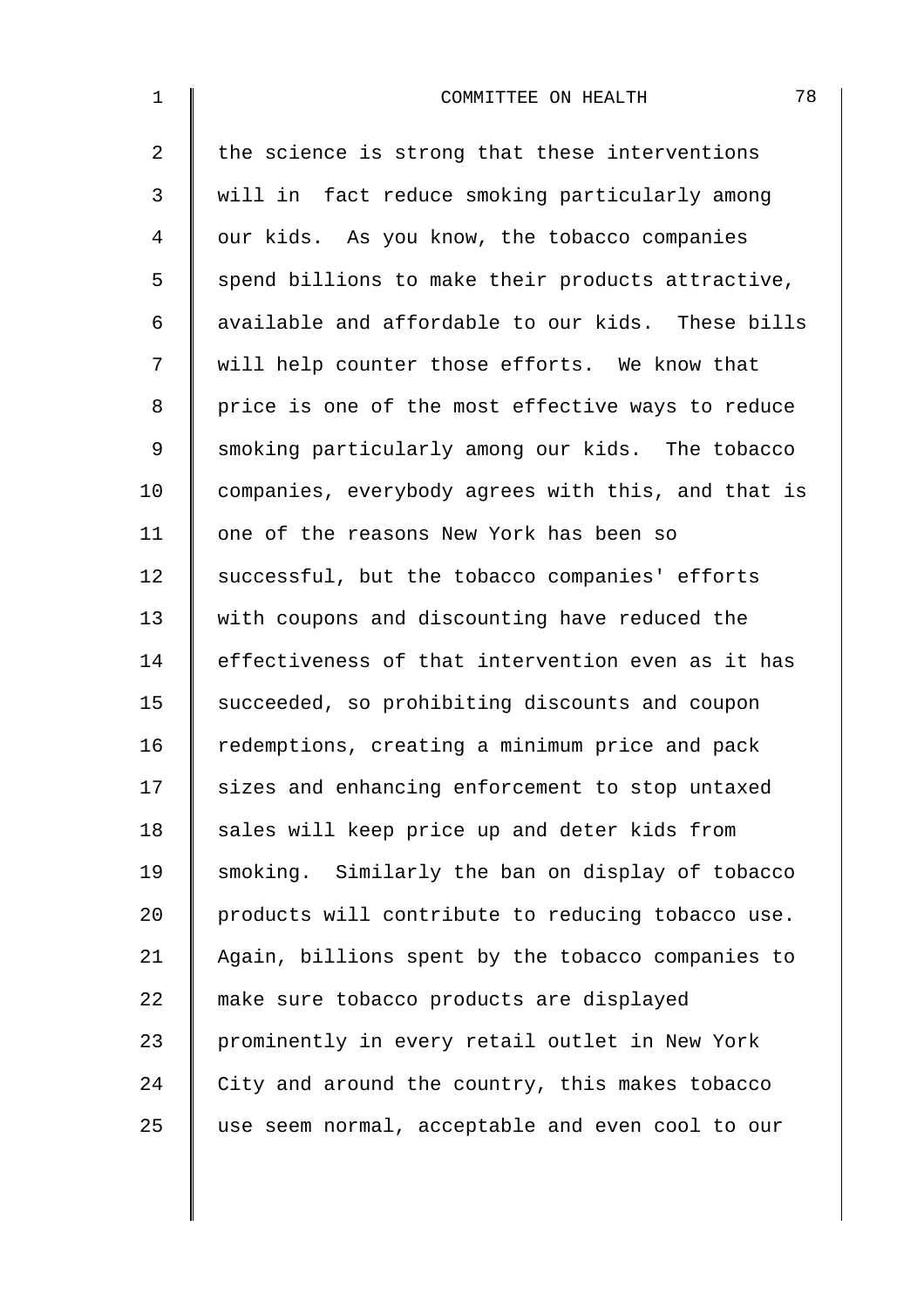| $\mathbf{1}$ | 79<br>COMMITTEE ON HEALTH                          |
|--------------|----------------------------------------------------|
| 2            | young people. Two-thirds of teenagers visit        |
| 3            | convenience stores at least once a week. They are  |
| 4            | in their vulnerable years, and they are the ones   |
| 5            | that are most affected by these displays, so the   |
| 6            | display ban will work. I have submitted detailed   |
| 7            | testimony on these issues, so I won't go into all  |
| 8            | of that, but I wanted to hit just a couple of      |
| $\mathsf 9$  | issues really quickly before I close.              |
| 10           | Commissioner Farley raised the cigar issue. The    |
| 11           | package size minimum price and display provisions  |
| 12           | will all help address an explosion of small cheap  |
| 13           | cigars that are targeting our young people these   |
| 14           | days. Even as cigarette sales have declined by     |
| 15           | 33.8 percent in the last ten years, cigar sales    |
| 16           | have nearly doubled and have more than doubled.    |
| 17           | And almost all of that is attributable to these    |
| 18           | small cigars, some that are really just cigarettes |
| 19           | disguised as cigars as Commissioner Farley         |
| 20           | explained by adding tobacco and adding weight.     |
| 21           | They clearly target our young people because they  |
| 22           | are cheap. They avoid taxes by being cigars        |
| 23           | rather than cigarettes, and in fact in New York    |
| 24           | cigars are taxed lower at the federal, state and   |
| 25           | local level, so the minimum price and pack sizes   |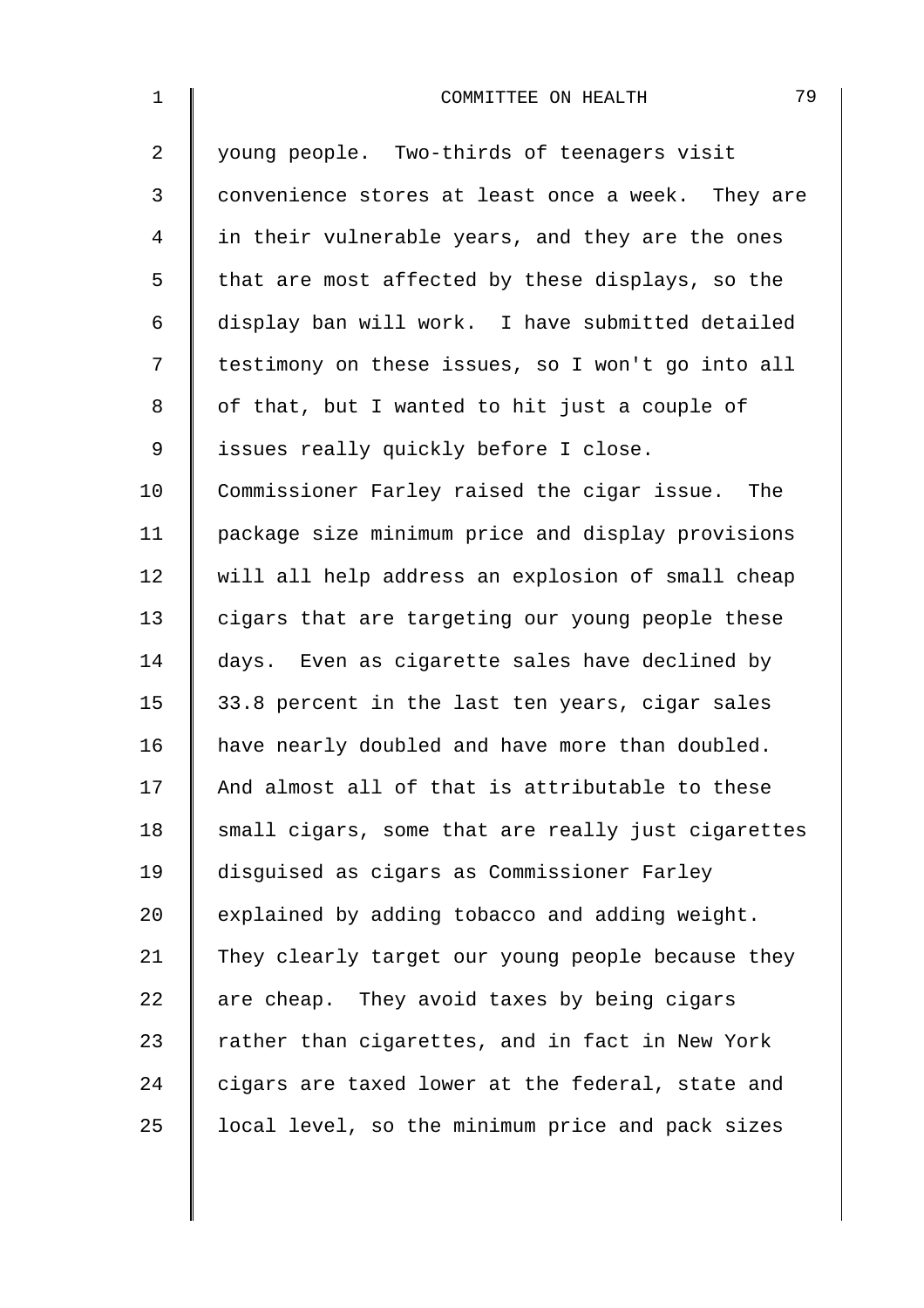| $\mathbf 1$    | 80<br>COMMITTEE ON HEALTH                         |
|----------------|---------------------------------------------------|
| $\overline{2}$ | will help there. These characteristics make them  |
| 3              | appealing and affordable to young people. These   |
| 4              | are not your grandfather's cigars. They are not   |
| 5              | even your father's cigars, and that is not who is |
| 6              | smoking them. It is our children who are smoking  |
| 7              | them and these provisions will help fight this    |
| 8              | explosion of cheap cigars that are targeting our  |
| 9              | kids. On the minimum sale, we know many kids move |
| 10             | from experimentation to regular use between the   |
| 11             | ages of 18 to 21. It is a key target of the       |
| 12             | tobacco companies who say raising the legal       |
| 13             | minimum age for cigarette purchases to 21 can gut |
| 14             | $out - -$ .                                       |
| 15             | CHAIRPERSON ARROYO: [interposing]                 |
| 16             | - - our first victim.                             |
| 17             | DANNY MCGOLDRICK: 17 to 20 market,                |
| 18             | so I urge you to strongly consider all of these   |
| 19             | provisions protecting the kids of New York and    |
| 20             | again, set an example for the country and the     |
| 21             | world. Thank you.                                 |
| 22             | CHAIRPERSON ARROYO: Thank you. I                  |
| 23             | apologize. I hate doing that. Please keep it      |
| 24             | brief. Council Member Gennaro?                    |
| 25             | COUNCIL MEMBER GENNARO: Thank you.                |
|                |                                                   |
|                |                                                   |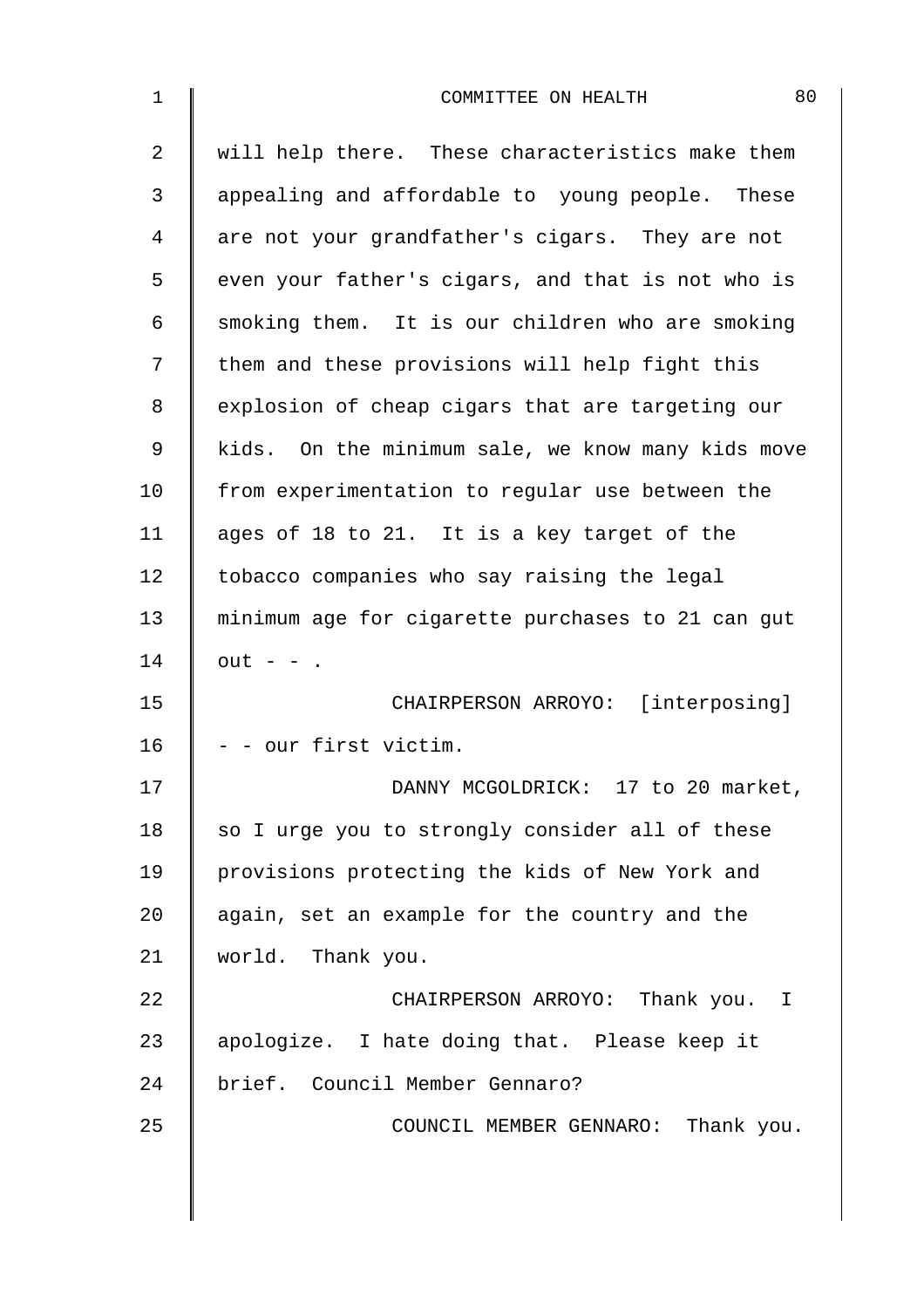| $\mathbf 1$    | 81<br>COMMITTEE ON HEALTH                            |
|----------------|------------------------------------------------------|
| $\overline{a}$ | I just really wanted to thank this panel for this    |
| 3              | very, very compelling testimony, and I am grateful   |
| 4              | for all of your efforts in your various capacities   |
| 5              | to fight this scourge [phonetic]. Just one quick     |
| 6              | question--this is maybe going a little far field     |
| 7              | because it gets to like the federal effort on this   |
| $\,8\,$        | but Dr. Thompson, I presume, would you be aware of   |
| 9              | this 12 member committee that was supposedly put     |
| 10             | together pursuant to the federal family smoking      |
| 11             | prevention and tobacco control and federal--the      |
| 12             | whole big name of the bill, and I am wondering       |
| 13             | whether or not when the federal government put       |
| 14             | this panel together whether Sloan was part of that   |
| 15             | or do you know of their activities because it is     |
| 16             | the charge of this panel to sort of set the level    |
| 17             | of nicotine or to find out that magic level of       |
| 18             | nicotine below which it will not be addictive.<br>It |
| 19             | is hard to imagine that the federal government       |
| 20             | would try to go forward with something like that     |
| 21             | without talking to Sloan Kettering.                  |
| 22             | DR. CRAIG THOMPSON: So we do not                     |
| 23             | have a member of the specific panel that you are     |
| 24             | asking about, Council Member, but we do do and       |
| 25             | undertake research as part of our effort in public   |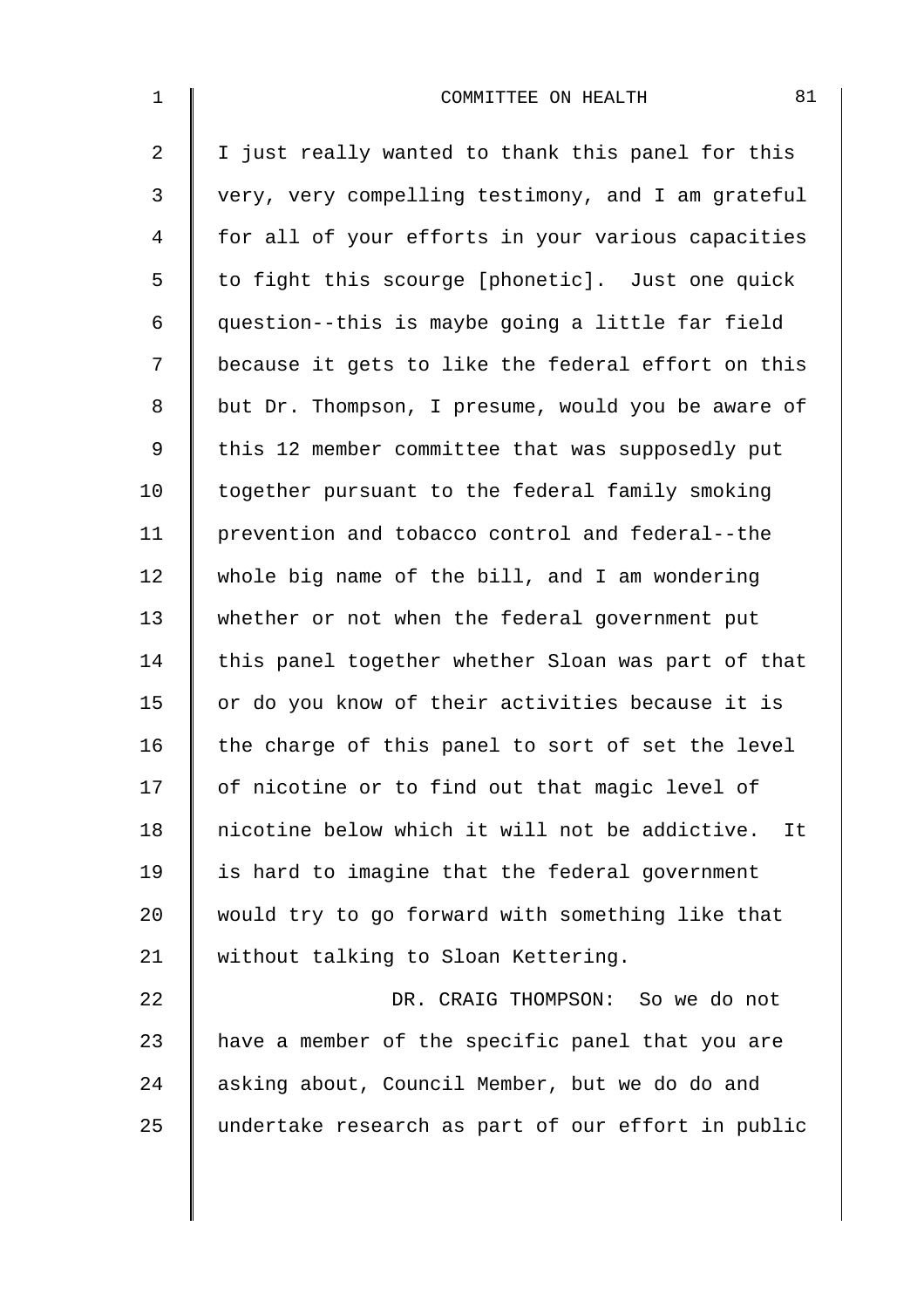| $\mathbf 1$    | 82<br>COMMITTEE ON HEALTH                          |
|----------------|----------------------------------------------------|
| $\overline{2}$ | health to understand the carcinogens involved in   |
| 3              | tobacco. Tobacco has over 60 chemicals that cause  |
| 4              | cancer, and so it is very difficult to get to a    |
| 5              | simple answer. They have to be studied each        |
| 6              | individually and look at the combined of these     |
| 7              | different products that bring together--cause we   |
| 8              | have heard from several of the questions of the    |
| 9              | council members additional additives that are      |
| 10             | added to the product that is tobacco based. We     |
| 11             | believe no level of tobacco is effective and so    |
| 12             | decreasing the use in our young where you become   |
| 13             | addicted is actually the key to all three of these |
| 14             | bills and what we are about, but I do think we     |
| 15             | need to set federal standards to make people       |
| 16             | understand how great the risk is for each of the   |
| 17             | things that are added to tobacco.                  |
| 18             | COUNCIL MEMBER GENNARO: Thank you                  |
| 19             | and Dan if you want to speak to this--             |
| 20             | DANNY MCGOLDRICK: Yeah, we were                    |
| 21             | very involved in the passage of the tobacco        |
| 22             | control act and the FDA ha sunder this act the     |
| 23             | authority to set product standards, which includes |
| 24             | reducing nicotine to less than addictive levels,   |
| 25             | and we know that the center for tobacco products   |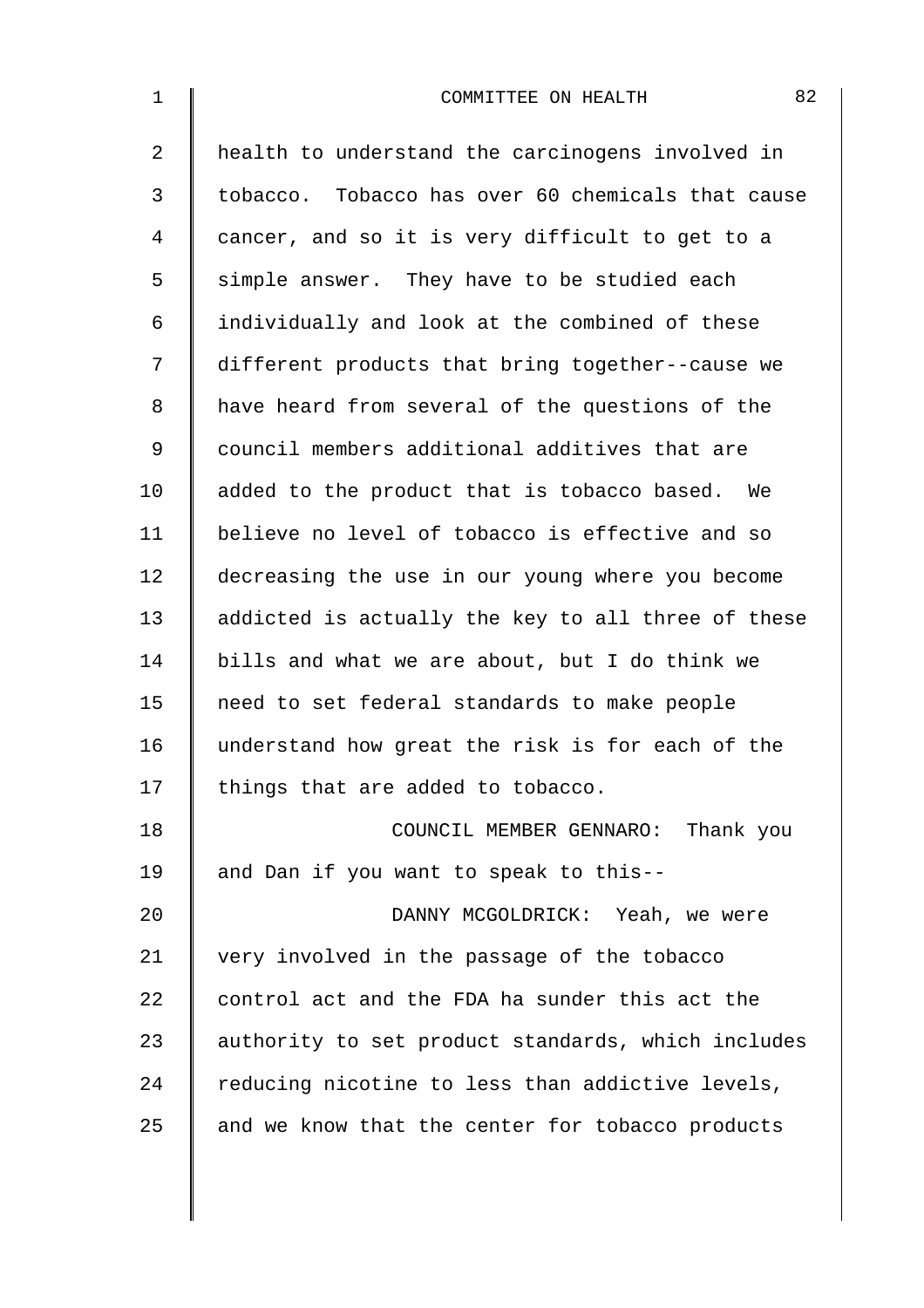| 1              | 83<br>COMMITTEE ON HEALTH                          |
|----------------|----------------------------------------------------|
| $\overline{2}$ | at the FDA is investing in research so that they   |
| 3              | get that right, so that they set a standard that   |
| 4              | works, that smokers don't compensate just because  |
| 5              | it is reduced a little bit, and so we think this   |
| $\epsilon$     | holds great potential, but just like the things    |
| 7              | you are considering today those efforts need to be |
| 8              | based on the science, and the FDA is currently     |
| $\mathsf 9$    | investing heavily in that research.                |
| 10             | COUNCIL MEMBER GENNARO: Thank you,                 |
| 11             | and I will take this opportunity once more also to |
| 12             | thank Marie for being here and for your wonderful  |
| 13             | advocacy and I wish you all the best. I want to    |
| 14             | thank this panel and thank you, Madam Chair.       |
| 15             | CHAIRPERSON ARROYO: Thank you for                  |
| 16             | being here and sharing your insight with us.<br>I. |
| 17             | often say to the public and I'll say it a couple   |
| 18             | more times this afternoon, your insight helps us   |
| 19             | do what we do better so we thank you for taking    |
| 20             | the time to come and share that with us. Thank     |
| 21             | you. Chang, Ramon, Robert and instead of Jim       |
| 22             | there is Thomas. Right? You guys are lined up,     |
| 23             | right? So the panel on deck is Tara Narula         |
| 24             | [phonetic], American Heart Association, Michael    |
| 25             | Silbak [phonetic], American Lung Association and   |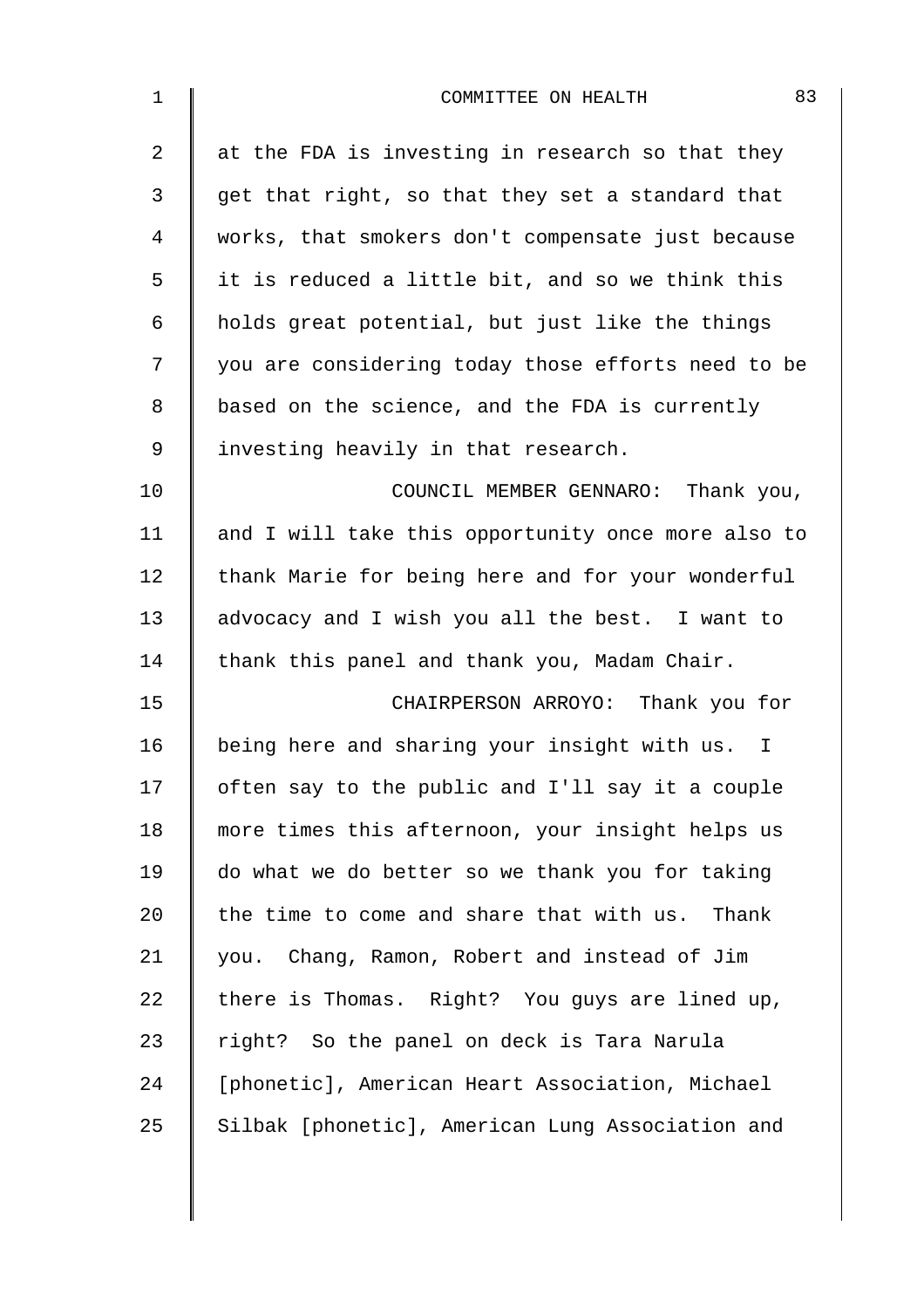| $\mathbf 1$ | 84<br>COMMITTEE ON HEALTH                          |
|-------------|----------------------------------------------------|
| 2           | Michelle Bonan [phonetic], American Cancer. - - .  |
| 3           | You guys are up next. Okay. I think you guys       |
| 4           | have done this before. Thank you for being here.   |
| 5           | As soon as you are ready, you may begin.           |
| 6           | Summarize your statement for the records please.   |
| 7           | Speak into the mic; we are being recorded and the  |
| 8           | sergeants get kind of ornery when they can't       |
| 9           | record right.                                      |
| 10          | ROBERT BOOKMAN: Thank you very                     |
| 11          | much. My name is Robert Bookman. I am here as      |
| 12          | counsel to the New York City Newsstand Operators   |
| 13          | Association. It's a 25 year old trade group that   |
| 14          | represents the mom and pop newsstand operators on  |
| 15          | the sidewalks in New York, the smallest of small   |
| 16          | business owners. We respect the intentions of      |
| 17          | these bills. We certainly have the greatest        |
| 18          | respect for you, Madam Chair and Councilman        |
| 19          | Gennaro, but as long as tobacco remains a legal    |
| 20          | product and over a million New Yorkers, adult New  |
| 21          | Yorkers want to use that product, these well       |
| 22          | intentioned after well-intentioned restrictions    |
| 23          | only serves to hurt honest business owners by      |
| 24          | driving business away from them, especially now in |
| 25          | this very tough economy and towards black market   |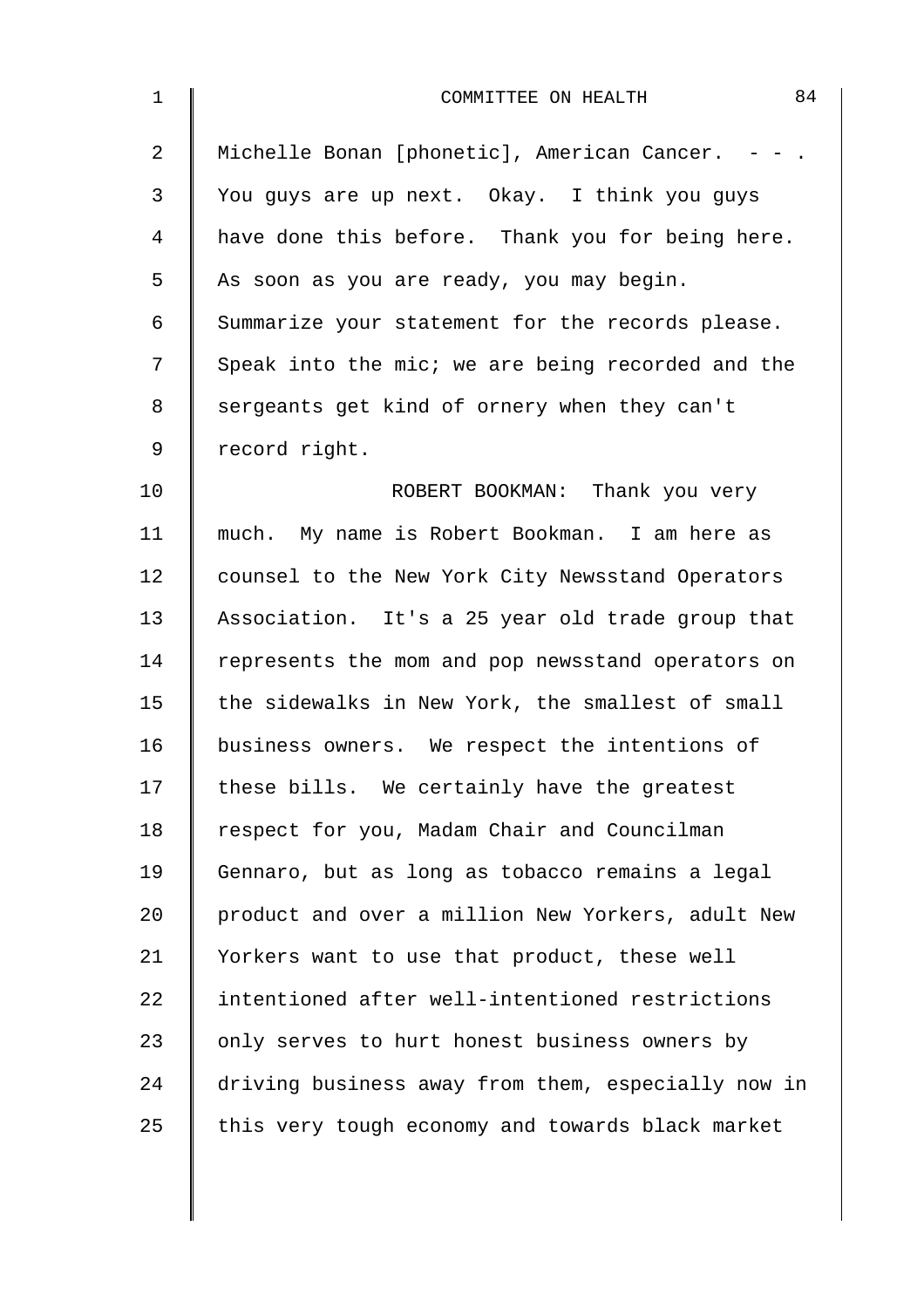| $\mathbf 1$    | 85<br>COMMITTEE ON HEALTH                          |
|----------------|----------------------------------------------------|
| $\overline{2}$ | sales of tobacco. I want to correct an outrageous  |
| $\mathfrak{Z}$ | statement that the Commissioner made before when   |
| 4              | he said that most illegal cigarettes are being     |
| 5              | sold from our 10,000 licensed stores in New York.  |
| $\epsilon$     | That is a libel on our honest supermarkets and     |
| 7              | bodegas and sidewalk newsstands. 94 percent of     |
| 8              | the undercover inspections in New York were        |
| 9              | successful in that no sales to minors were made.   |
| 10             | 94 percent success rate, compliance rate. So to    |
| 11             | the extent that there are illegal cigarettes that  |
| 12             | minors are getting, they are not getting it from   |
| 13             | our licensed stores. That is for sure. They        |
| 14             | seized 7300 cartons. There are millions of         |
| 15             | illegal cartons of cigarettes being sold in New    |
| 16             | York every day and they are not being sold from    |
| 17             | stores. They are being sold from the street.       |
| 18             | They are being sold from shopping bags. They are   |
| 19             | being sold from organized crime has got into it.   |
| 20             | It has been well-documented. They are being sold   |
| 21             | from trunks of cars. These bills do nothing to     |
| 22             | attack the tsunami of illegal cigarettes out there |
| 23             | that you are only going to add to now by taking    |
| 24             | more legal adults who are currently allowed to     |
| 25             | smoke and forcing them into the illegal market,    |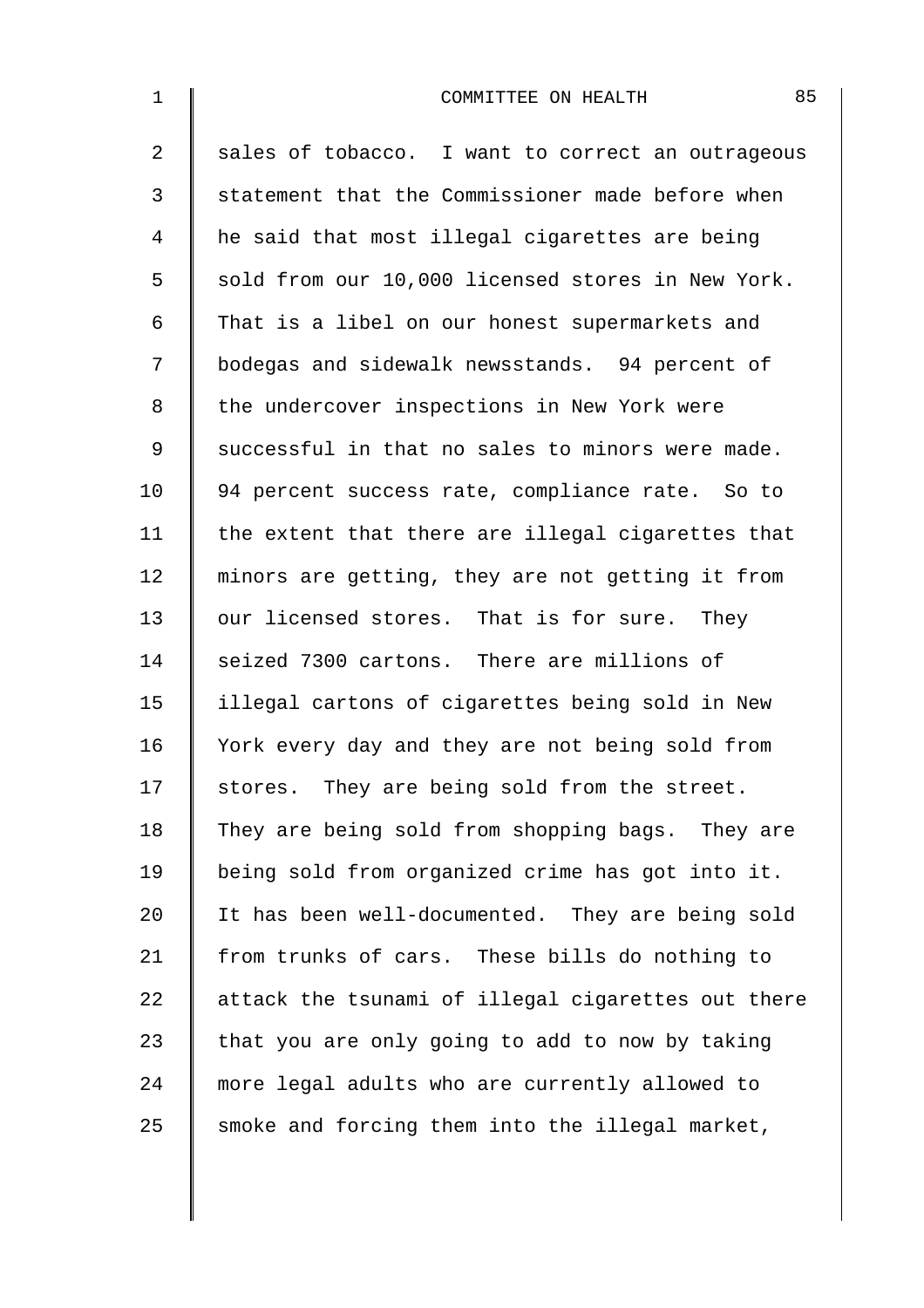| $\mathbf 1$    | 86<br>COMMITTEE ON HEALTH                          |
|----------------|----------------------------------------------------|
| $\overline{2}$ | and they are not going to be getting it from us    |
| 3              | because we do comply with them law as their own    |
| 4              | statistics show. They are going to be getting      |
| 5              | them unlawfully and you are going to have to share |
| 6              | some of the responsibility for that illegality,    |
| 7              | for the fake IDs that are going to be used, for    |
| 8              | the people who are going to be buying it on the    |
| 9              | sidewalks, for the organized crime that is going   |
| 10             | to increase and flourish because you are giving    |
| 11             | them tens of thousands of new customers. The       |
| 12             | display ban particularly makes no sense, and in    |
| 13             | fact, will be counterproductive to its stated goal |
| 14             | of making tobacco products less visible and        |
| 15             | attractive. Unlike that beautiful concept that     |
| 16             | they have where everybody is going to create these |
| 17             | beautiful drawers where the tobacco is going to be |
| 18             | had, that is not what is going to happen in the    |
| 19             | real world. In the real world, the least           |
| 20             | expensive way for us to comply with us is that     |
| 21             | same wall you saw of cigarette packs is going to   |
| 22             | be replaced with sliding wood panels, and what do  |
| 23             | you think is going to go on those sliding wood     |
| 24             | panels? Do you think they are going to be empty,   |
| 25             | blank for retailers that use every inch of space?  |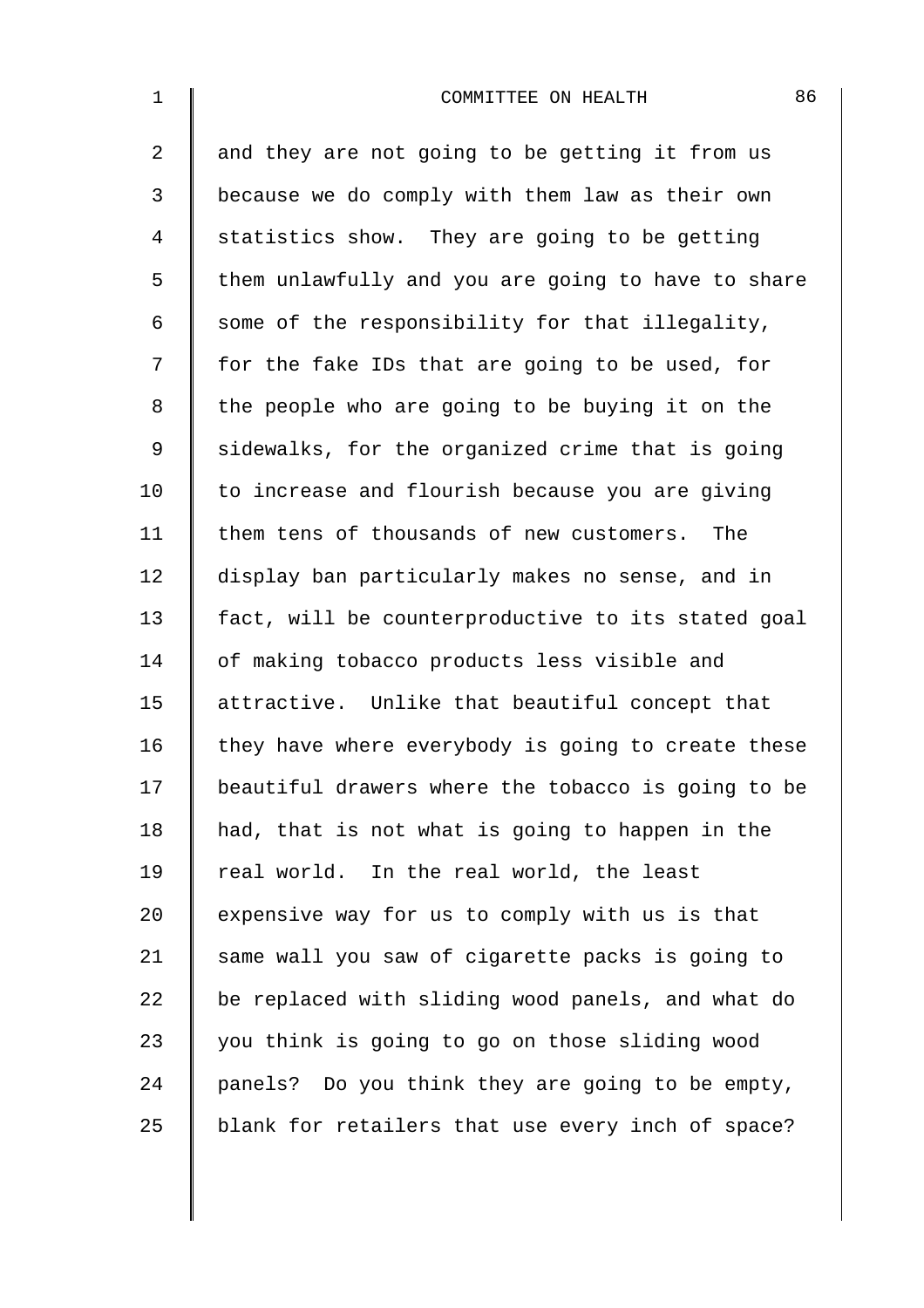| $\mathbf 1$    | 87<br>COMMITTEE ON HEALTH                          |
|----------------|----------------------------------------------------|
| $\overline{2}$ | It is going to be a wall of cigarette advertising. |
| 3              | CHAIRPERSON ARROYO: So we should                   |
| $\overline{4}$ | do that next.                                      |
| 5              | ROBERT BOOKMAN: Well, fortunately                  |
| 6              | or unfortunately depending on your position we do  |
| 7              | have something called the first amendment in this  |
| 8              | country, which also goes to--so you cannot         |
| 9              | regulate that. The city has tried to regulate      |
| 10             | tobacco advertising. That is clearly pre-empted    |
| 11             | by the federal government. You are going to be     |
| 12             | replacing a wall of cigarettes to the extent that  |
| 13             | might be attractive or not, I don't know           |
| 14             | personally, but we are certainly going to replace  |
| 15             | it with a wall of cigarette advertising which      |
| 16             | clearly is attractive to individuals. So it is     |
| 17             | going to be counterproductive. And of course       |
| 18             | there is going to be gotcha fines. You know,       |
| 19             | Madam Chair, and you know, Councilman, that what   |
| 20             | is going to happen is in the busy times there are  |
| 21             | going to be employees that are opening that        |
| 22             | sliding wood panel, closing that sliding wood      |
| 23             | panel, it is going to be open a few inches by      |
| 24             | mistake, an inspector is going to come in and give |
| 25             | you \$1,000 gotcha fine because ten percent of the |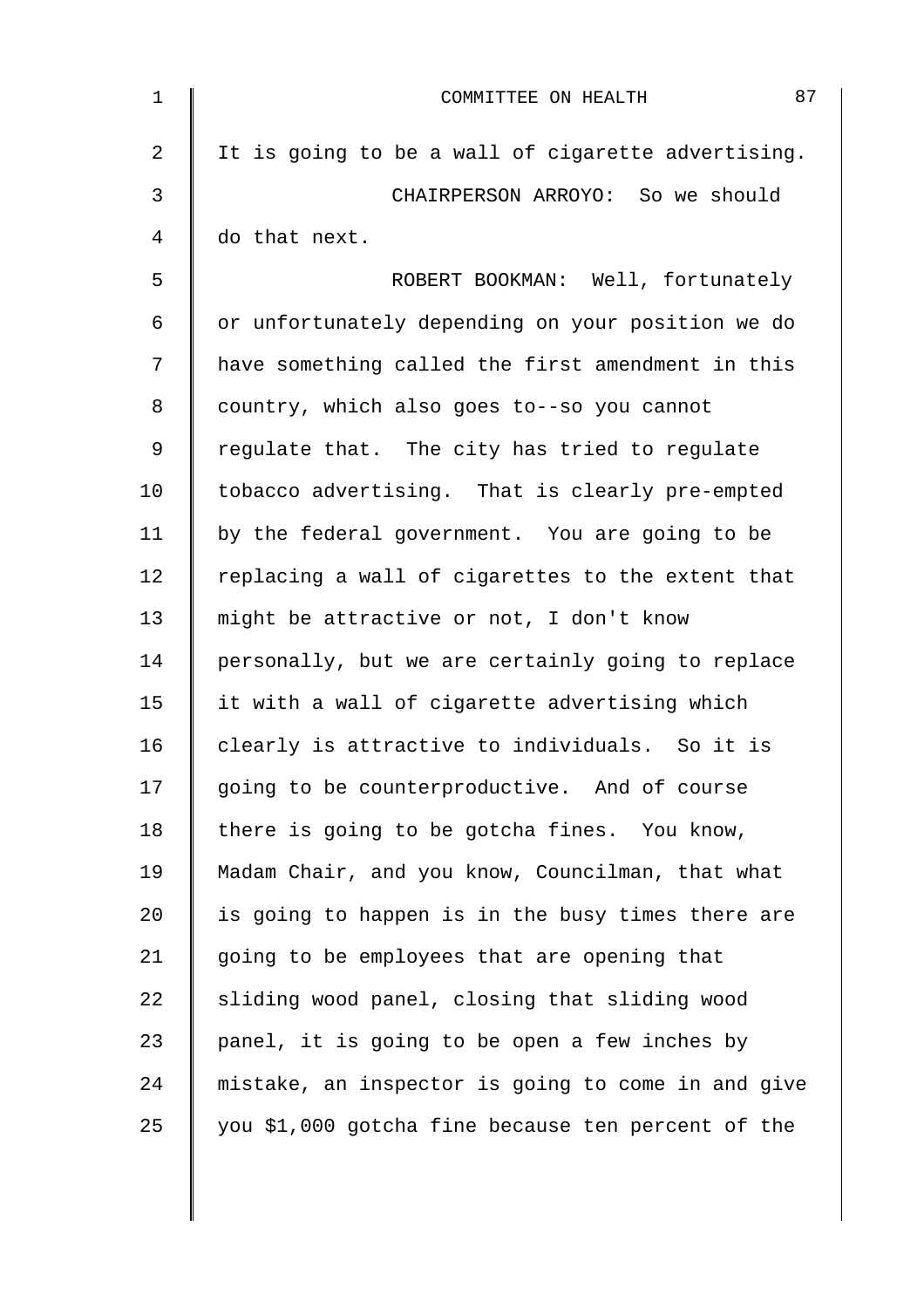| $\mathbf 1$    | 88<br>COMMITTEE ON HEALTH                          |
|----------------|----------------------------------------------------|
| $\overline{a}$ | cigarettes were visible.                           |
| $\mathfrak{Z}$ | CHAIRPERSON ARROYO: Robert, please                 |
| 4              | sum up.                                            |
| 5              | ROBERT BOOKMAN: Yes. So in                         |
| 6              | summary, you have my testimony. I think I have     |
| 7              | reached most of the major points I want to say. I  |
| 8              | think we need to discuss in an adult fashion that  |
| 9              | these are legal products like it or not. What is   |
| 10             | next? No display of cookies or pretzels? 21 to     |
| 11             | buy a bag of potato chips? I think the argument    |
| 12             | here is that people don't like the fact that 18    |
| 13             | years is an adult in the state of New York for all |
| 14             | legal purposes and that perhaps, you want to go to |
| 15             | the state of New York to change what an adult is,  |
| 16             | but I know that I can't even get my college kids'  |
| 17             | transcripts or bills without their permission      |
| 18             | because they are over 18. Alright, I'm done.       |
| 19             | Thank you.                                         |
| 20             | TOM BRYANT: Madam Chair, members                   |
| 21             | of the Committee, my name is Tom Bryant, and I am  |
| 22             | the executive director and legal counsel for the   |
| 23             | National Association of Tobacco Outlets, which is  |
| 24             | a national trade association of stores that sell   |
| 25             | tobacco products. I am going to discuss two of     |
|                |                                                    |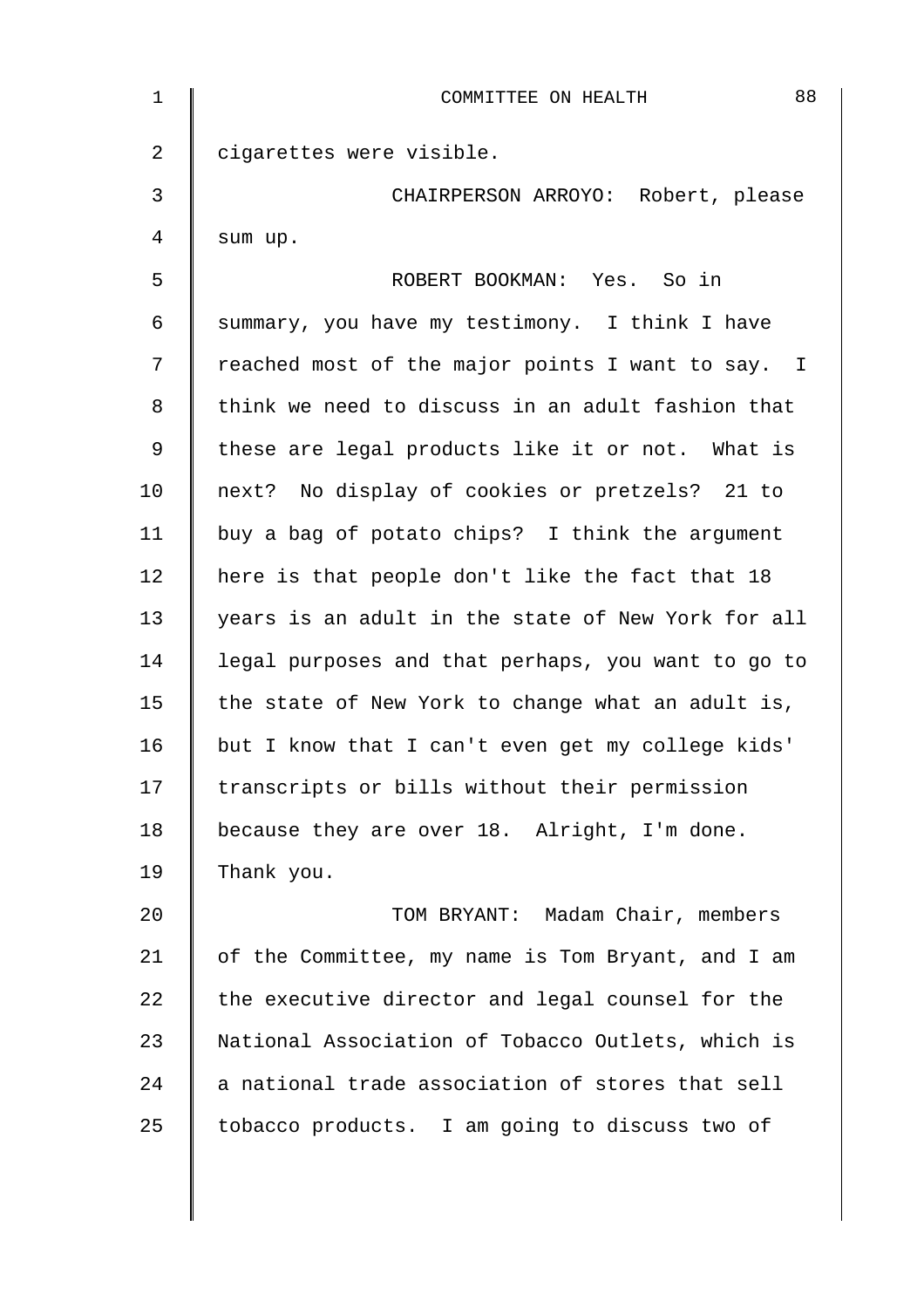| 1  | 89<br>COMMITTEE ON HEALTH                           |
|----|-----------------------------------------------------|
| 2  | the ordinances, numbers 1021, which has various     |
| 3  | provisions and then the display ordinance.          |
| 4  | Regarding 1021 that ordinance requires that         |
| 5  | cigarettes be sold at a minimum per pack price of   |
| 6  | \$10.50; however, there is currently a New York     |
| 7  | State law that sets a minimum cigarette pack price  |
| 8  | statewide, and the minimum pack price under that    |
| 9  | state law is \$10.72--higher than the proposed city |
| 10 | law. Since--                                        |
| 11 | CHAIRPERSON ARROYO: The provision                   |
| 12 | is on cigars, not cigarettes.                       |
| 13 | TOM BRYANT: I believe the                           |
| 14 | provision includes both cigarettes and little       |
| 15 | cigars.                                             |
| 16 | CHAIRPERSON ARROYO: We won't                        |
| 17 | debate it, but go ahead.                            |
| 18 | TOM BRYANT: Since the minimum                       |
| 19 | price in New York City's ordinance is less than     |
| 20 | the state minimum price for cigarettes, the city    |
| 21 | ordinance would be contrary to state law and        |
| 22 | unnecessary because it is already higher at the     |
| 23 | state level. Regarding the coupon ban and then      |
| 24 | the prohibition on multi-pack products, the         |
| 25 | proposed law would ban the redemption of all        |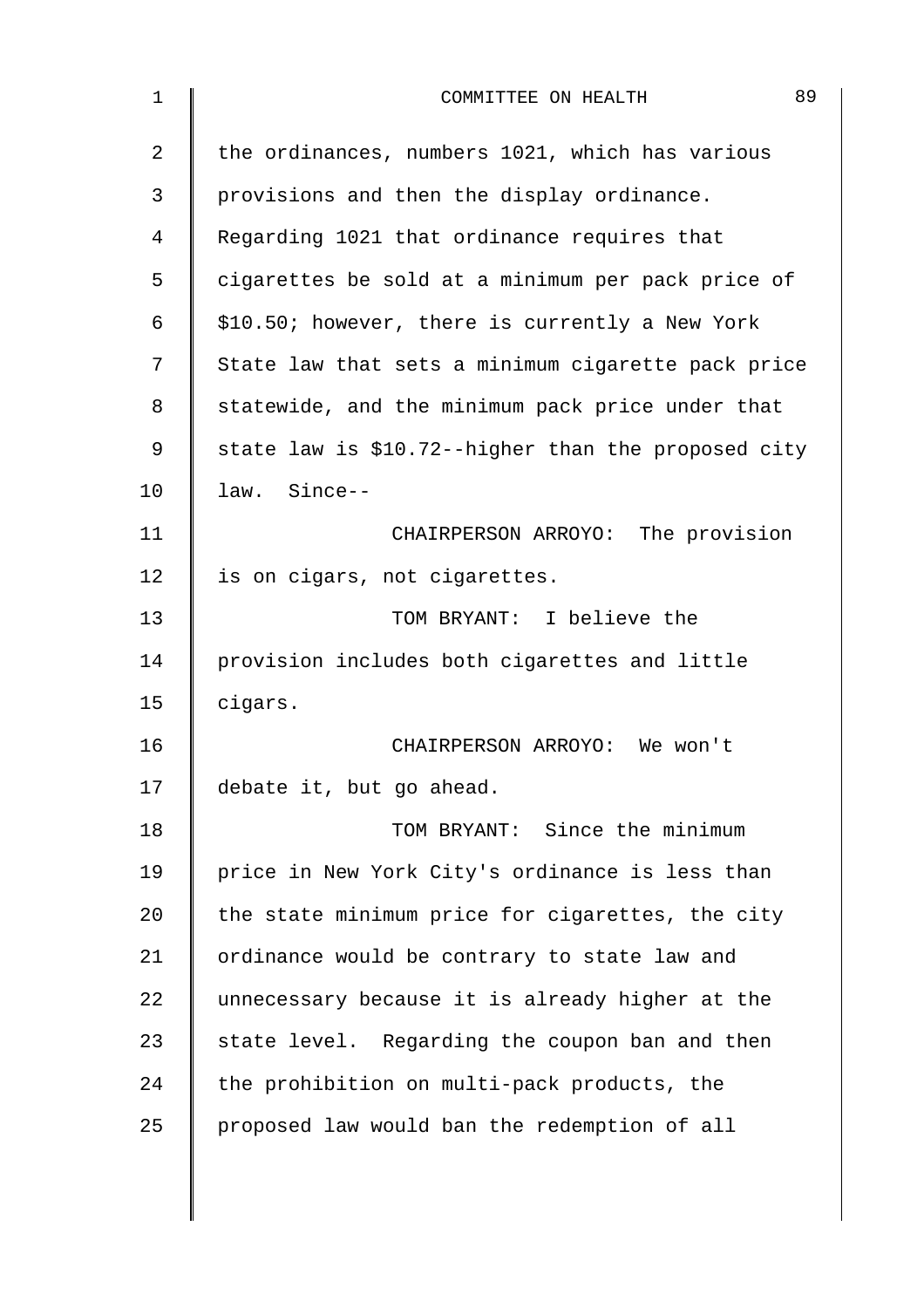| $\mathbf 1$    | 90<br>COMMITTEE ON HEALTH                          |
|----------------|----------------------------------------------------|
| $\overline{2}$ | tobacco product coupons and then like multi-pack   |
| 3              | buy one get one free offers; however, the city of  |
| 4              | Providence, Rhode Island, did the same thing in    |
| 5              | January of 2012--banned coupons and multi-packs.   |
| 6              | That ordinance is currently under a federal        |
| 7              | lawsuit that is at the U.S. circuit court of       |
| 8              | appeals for the first circuit. One of the main     |
| $\mathsf 9$    | claims in that lawsuit is that federal law, called |
| 10             | the federal cigarette labeling and advertising     |
| 11             | act, preempts any locale or state from adopting a  |
| 12             | prohibition on advertising or promotion of         |
| 13             | cigarettes, and since every federal court that has |
| 14             | looked at what constitutes promotion under that    |
| 15             | law has determined that couponing and multi-pack   |
| 16             | sales constitute promotion then we would ask you   |
| 17             | to defer any action on those parts of the          |
| 18             | ordinance until the U.S. circuit court of appeals  |
| 19             | rules on the Providence case because it would be   |
| 20             | very applicable here. Finally, on the display      |
| 21             | ordinance it bans all tobacco to - - completely in |
| 22             | tobacco retail stores. That violates the first     |
| 23             | amendment to the U.S. Constitution, which          |
| 24             | protects the right to advertise legal products.    |
| 25             | It is called commercial speech. It is the way      |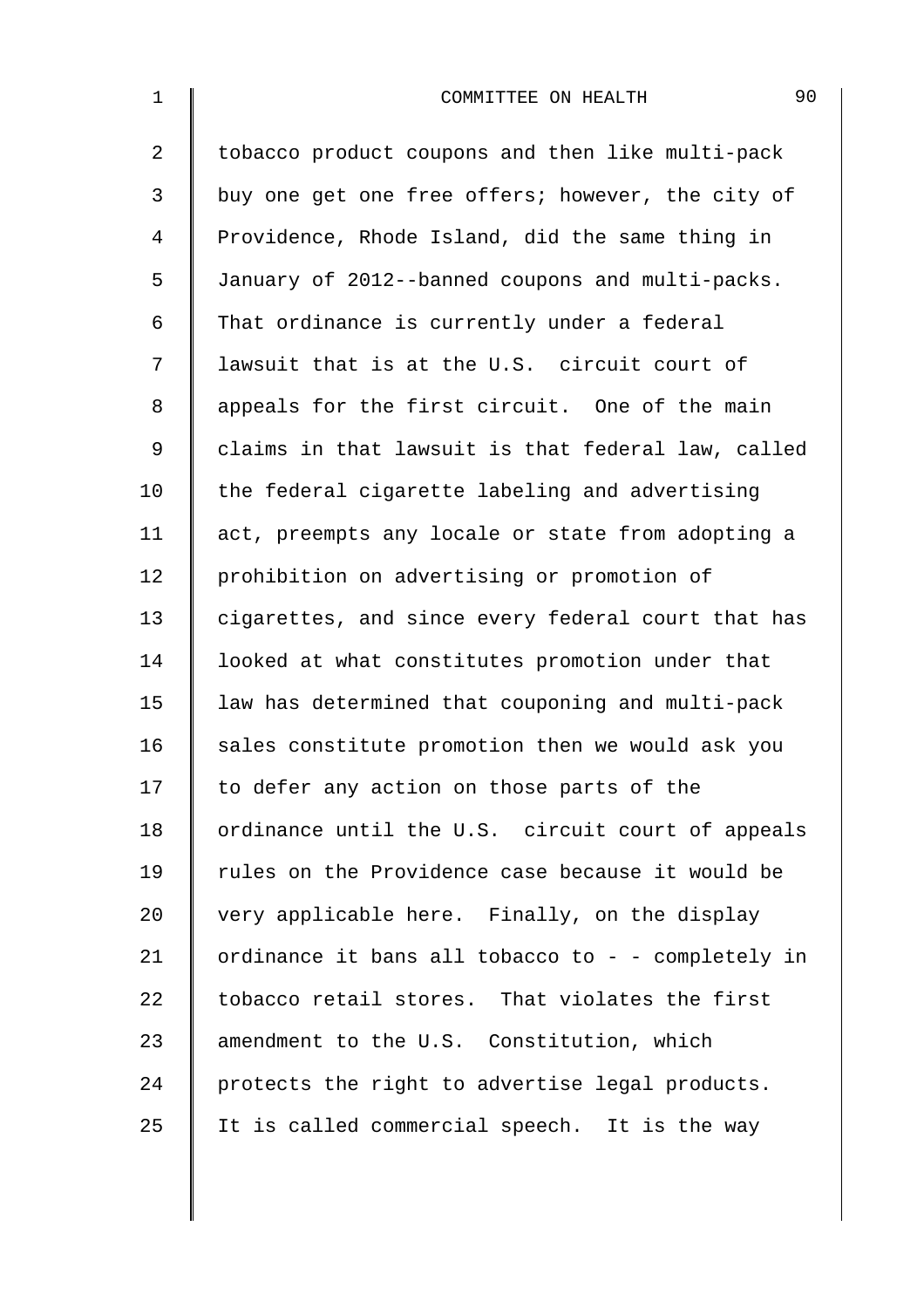| $\mathbf 1$    | 91<br>COMMITTEE ON HEALTH                          |
|----------------|----------------------------------------------------|
| $\overline{2}$ | manufacturers and retailers speak to their         |
| 3              | customers. Now the package of a product according  |
| 4              | to the U.S. Supreme Court is a form of             |
| 5              | advertising so the proposed display ban violates   |
| 6              | that constitutional right because it eliminates    |
| 7              | the package from the public view. In 2001, the     |
| 8              | U.S. Supreme Court issued a decision in the case   |
| $\mathsf 9$    | of - - Tobacco Company versus Riley. The Supreme   |
| 10             | Court rules and I quote "so long as the sale and   |
| 11             | use of tobacco is lawful for adults, the tobacco   |
| 12             | industry has a protected interest in communicating |
| 13             | information about its products and adult customers |
| 14             | have an interest in receiving that information."   |
| 15             | By requiring under the ordinance all packaging to  |
| 16             | be out of view, that display ban stifles the       |
| 17             | communication that retailers have with their       |
| 18             | customers and it fails to adhere to the first      |
| 19             | amendment constitutional protections for           |
| 20             | advertising, so for those reasons, we ask you to   |
| 21             | either defer or postpone action or not consider it |
| 22             | because of the legality or potential               |
| 23             | unconstitutionality. Thank you.                    |
| 24             | RAMON MURPHY: Good afternoon. My                   |
| 25             | name is Ramon Murphy. I am the president of the    |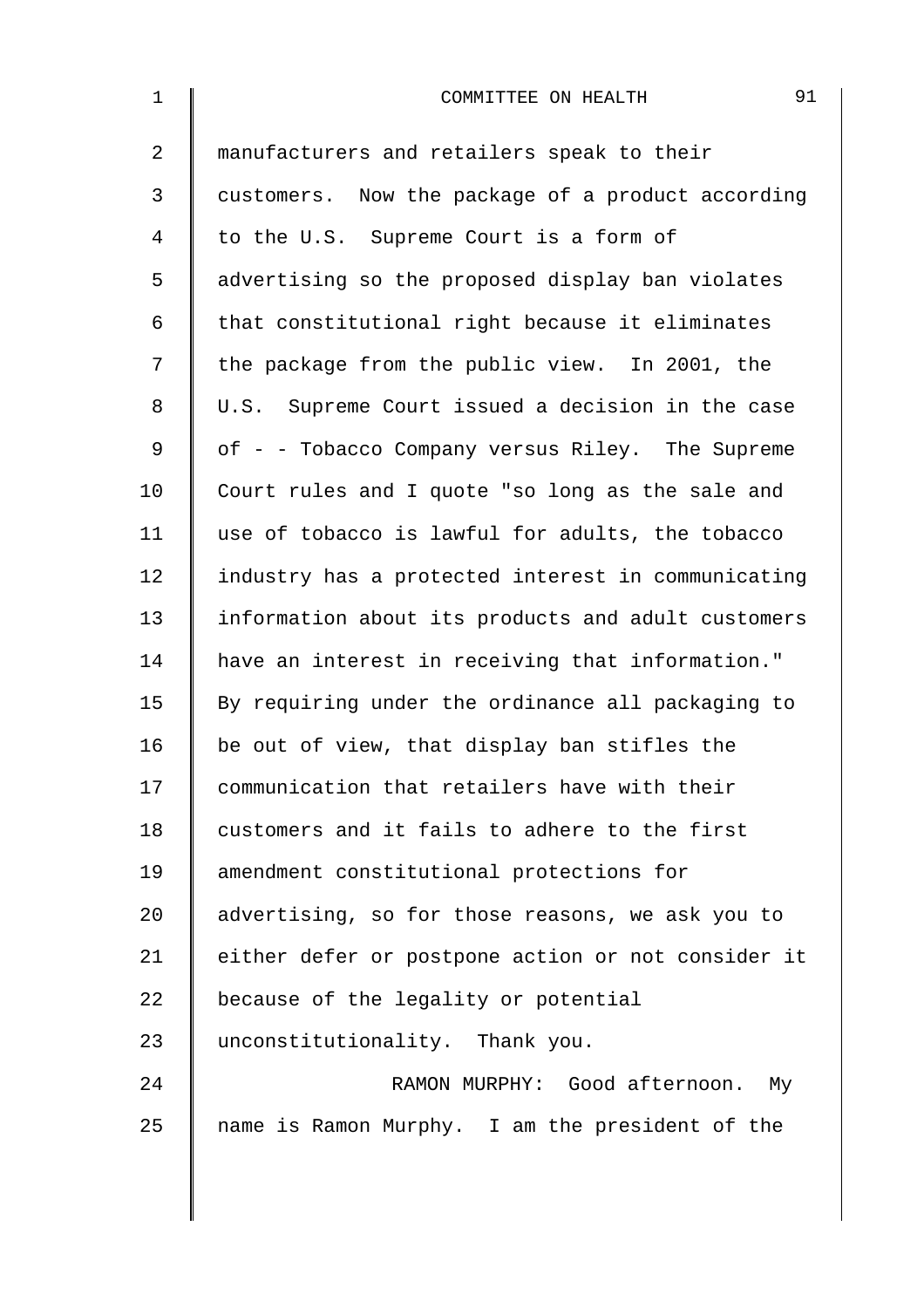| $\mathbf 1$    | 92<br>COMMITTEE ON HEALTH                           |
|----------------|-----------------------------------------------------|
| $\overline{a}$ | Bodega Association of the United States. I am       |
| 3              | also an owner to a bodega. - - bodega almost 30     |
| $\overline{4}$ | years. All - - is fine because we understand        |
| 5              | cover the cigarettes that is not a solution         |
| 6              | because Joe Camel is $-$ - for 50 years and keeping |
| 7              | smoking that means advertising is not a real        |
| 8              | problem. Hiding cigarettes we don't think that is   |
| $\mathsf 9$    | going to resolve the problem because the kids       |
| 10             | smoking and they are going to ask. We believe       |
| 11             | that the bigger problem we have is two components-  |
| 12             | -number one, - - cigarettes - - is easy to - -      |
| 13             | underage to get cigarettes - - because they can     |
| 14             | afford it, and also it is easy to go to the black   |
| 15             | market and get a pack of cigarettes for six         |
| 16             | dollars even - - store if you are going, you are    |
| 17             | going to pay \$12 for a packet, and I am going to   |
| 18             | ask you for ID. I can give you one example.         |
| 19             | four weeks an inspector went into my store to try   |
| 20             | to push - - , but they cannot get it. When $I - -$  |
| 21             | he said, okay, because you don't sell the           |
| 22             | cigarettes. You know what? I go outside, and I      |
| 23             | say listen, why don't you - - markets in look, he   |
| 24             | sells cigarettes, he sells cigarettes and he sells  |
| 25             | cigarettes. Why you don't go to him? Oh no, I       |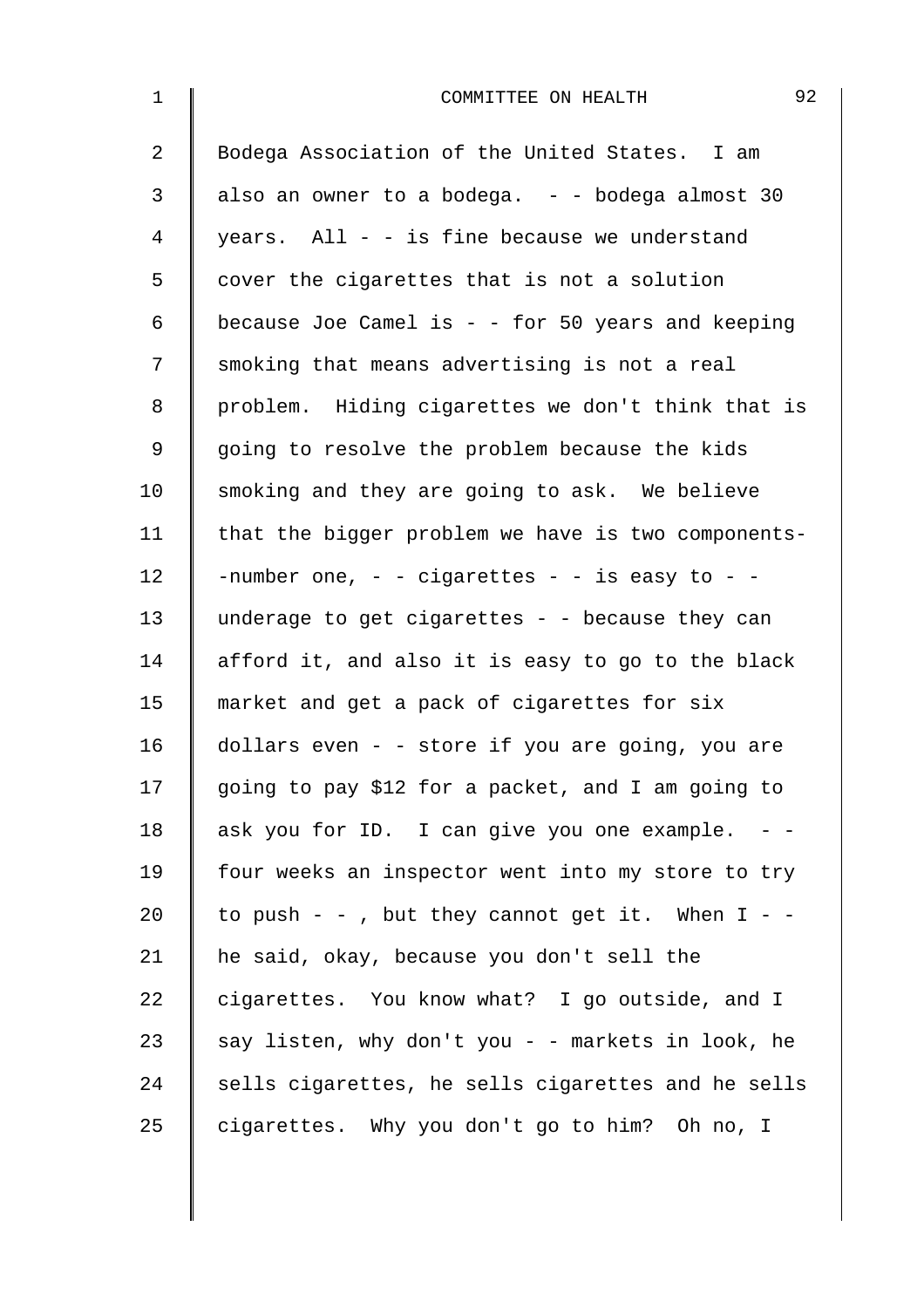| $\mathbf{1}$   | 93<br>COMMITTEE ON HEALTH                             |
|----------------|-------------------------------------------------------|
| $\overline{a}$ | can't do it because I need orders. I need so many     |
| 3              | things. I said, okay, you come into my store, I       |
| 4              | pay for the license, I do the legal ways to do        |
| 5              | things and you come to me. Those people outside,      |
| 6              | they are illegal, they sell cigarettes. They          |
| 7              | don't ask for ID and they push to minors to           |
| 8              | smoking and you don't do nothing. Two weeks           |
| $\mathsf 9$    | later, I spoke to the police and $-$ - my store, and  |
| 10             | I said you know what, they sell cigarettes outside    |
| 11             | in front of my store. Why don't you busy them?        |
| 12             | And they told me, no, we can't do it. We need an      |
| 13             | order. - - that proposal - - 90 percent the sale      |
| 14             | to the - - and second, we would have more underage    |
| 15             | smoking because it is going to be easy to - -,        |
| 16             | and also we are going to get more fines. I think      |
| 17             | it is unfair because somebody go into my store and    |
| 18             | ask for a pack of cigarettes, coffee and bread and    |
| 19             | then maybe when $I - -$ close the door, and they      |
| 20             | gave me a \$1,000 fine. I am agreeing to just come    |
| 21             | to educate our community, educating our business      |
| 22             | people and $-$ - for the real $-$ - just giving fines |
| 23             | to us, and also, if we want to stop it, we can        |
| 24             | stop it. The mayor says that is $-$ - maybe for him   |
| 25             | because he is main street with Wall Street.<br>That   |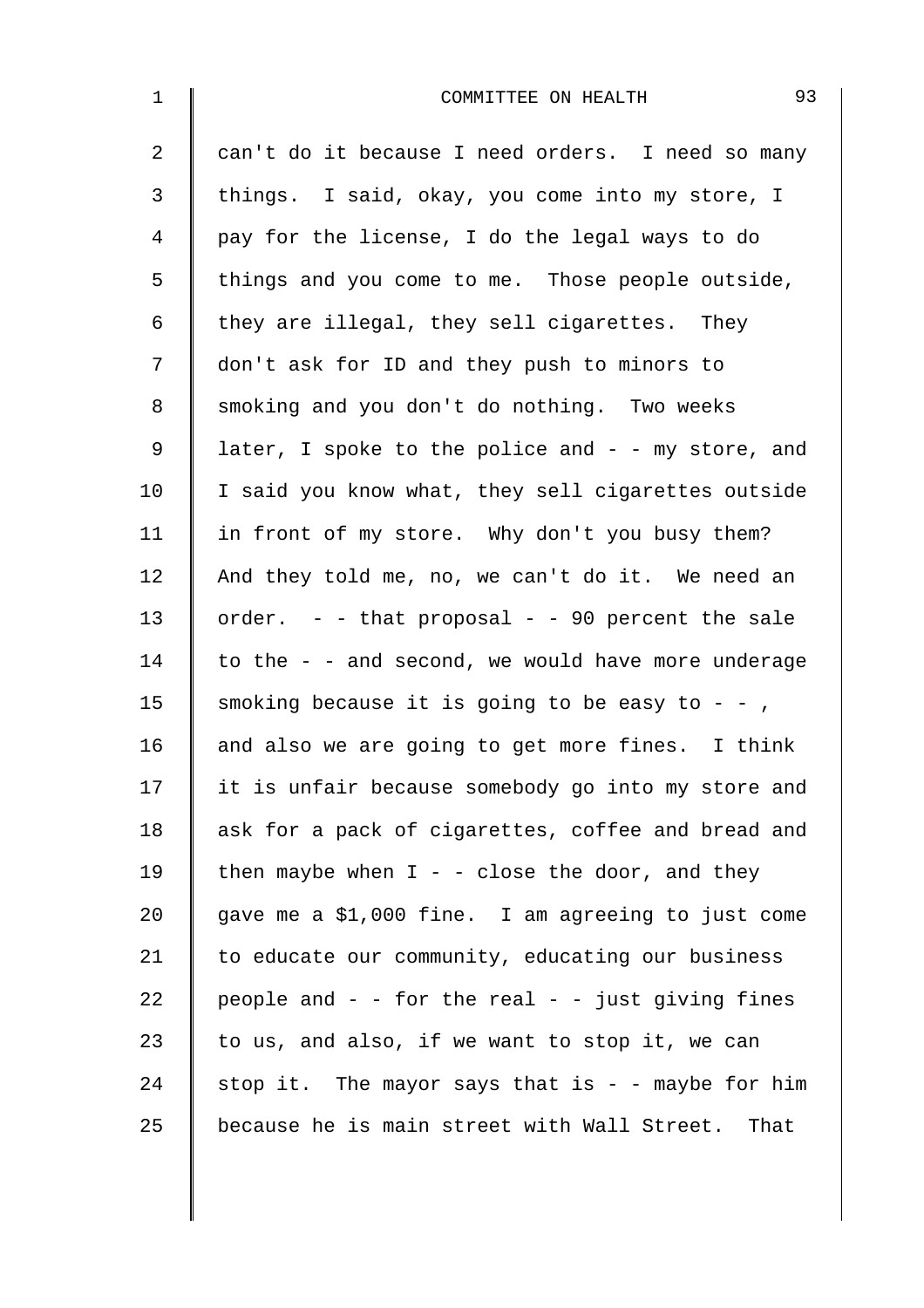| $\mathbf 1$ | 94<br>COMMITTEE ON HEALTH                          |
|-------------|----------------------------------------------------|
| 2           | is what we have. The Association wants to just     |
| 3           | come together and say let's educate our people.    |
| 4           | Let's stop young people from smoking. And also     |
| 5           | when you drink beers outside they give a fine to   |
| 6           | you for \$25. Why if you get a minor with a        |
| 7           | cigarette why you no give a fine too, and that we  |
| 8           | can make it balanced. You are going to give me     |
| 9           | for \$1,000, give one fine to him. $-$ - they are  |
| 10          | going to ask you, my father is smoking, you know   |
| 11          | what, I can never touch the cigarette. I have a    |
| 12          | kid. They got into my store. They know they can    |
| 13          | $\text{sell}$ - - a beer. - - . Thank you.         |
| 14          | CHAIRPERSON ARROYO: Council Member                 |
| 15          | Gennaro?                                           |
| 16          | COUNCIL MEMBER GENNARO: I really                   |
| 17          | just want to thank the panel for its very          |
| 18          | compelling testimony as I am going to stay for the |
| 19          | entire hearing, and I will give all of your        |
| 20          | testimony very due consideration, and I appreciate |
| 21          | you bringing it to my attention. We don't want     |
| 22          | to--we just have to have an eye on unintended      |
| 23          | consequences and I think this panel brings that to |
| 24          | light and we appreciate you being here very much.  |
| 25          | ROBERT BOOKMAN: And we would like                  |
|             |                                                    |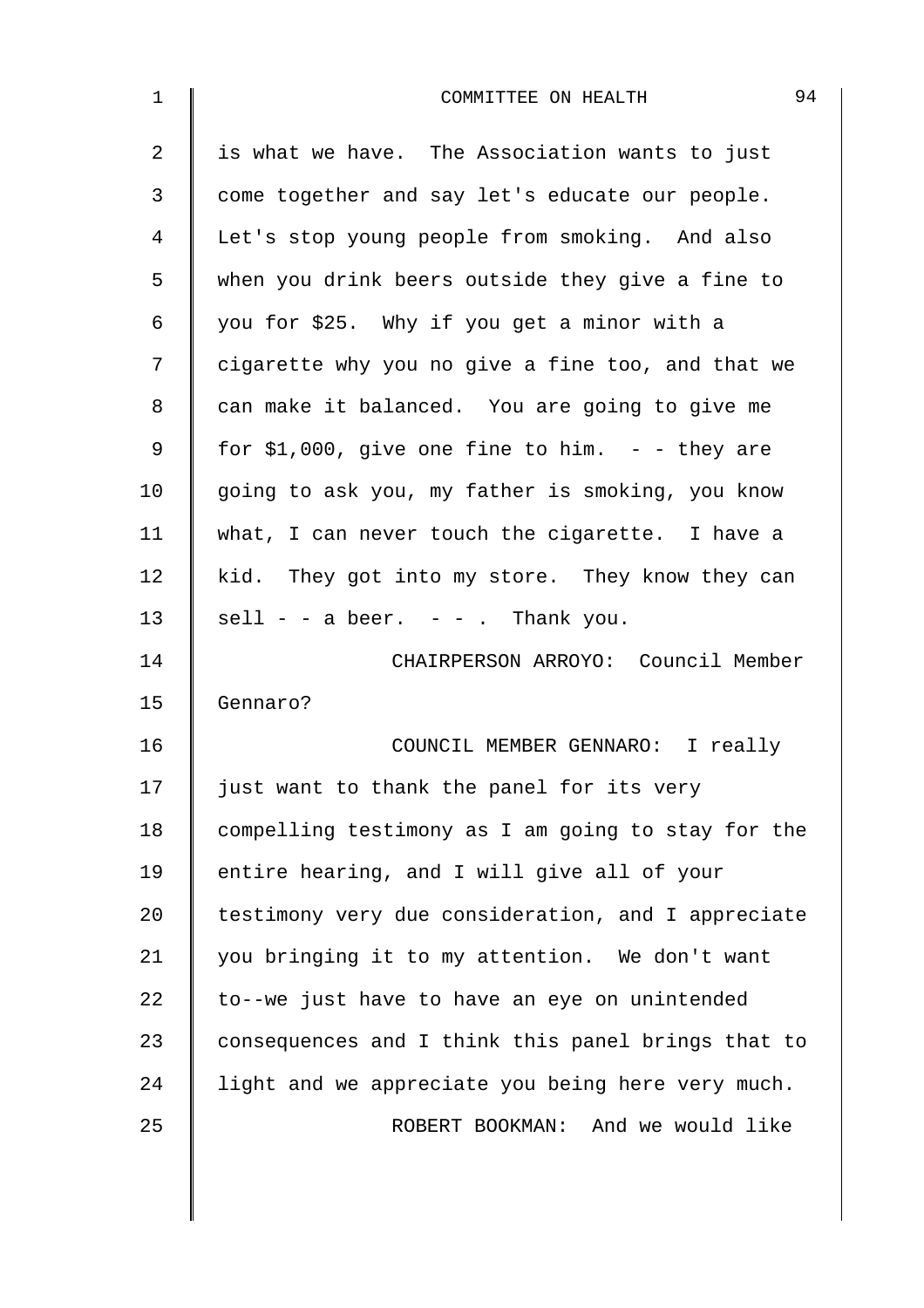| $\mathbf{1}$ | 95<br>COMMITTEE ON HEALTH                          |
|--------------|----------------------------------------------------|
| 2            | to work with you on the issue of unintended        |
| 3            | consequences.                                      |
| 4            | COUNCIL MEMBER GENNARO: We always                  |
| 5            | work with you, Robert.                             |
| 6            | CHAIRPERSON ARROYO: We end up in a                 |
| 7            | place where we can get as comfortable as anybody   |
| 8            | can with anything that we do. I am missing a       |
| 9            | panelist--Chung Lee? You should be up here with    |
| 10           | these guys. Sergeant, can I have another chair,    |
| 11           | please? Thank you. We have Tara, Michael and       |
| 12           | Michelle on deck, right? Go ahead, Mr. Lee.        |
| 13           | CHUNG LEE: I start now? Okay.                      |
| 14           | Good afternoon. My name is Chung Sek Lee           |
| 15           | [phonetic]. I am the president of Korean American  |
| 16           | - - Association of New York. We represent          |
| 17           | approximately 4,000 stores in the New York         |
| 18           | Metropolitan area. I am here today to order you    |
| 19           | to oppose these new regulations, which will impose |
| 20           | new cost on our members and subject them to more   |
| 21           | fines. I am sorry I am not perfect speaking        |
| 22           | English. Understand me.                            |
| 23           | CHAIRPERSON ARROYO: You are doing                  |
| 24           | just fine.                                         |
| 25           | CHUNG LEE: Our members are $-$ - in                |
|              |                                                    |
|              |                                                    |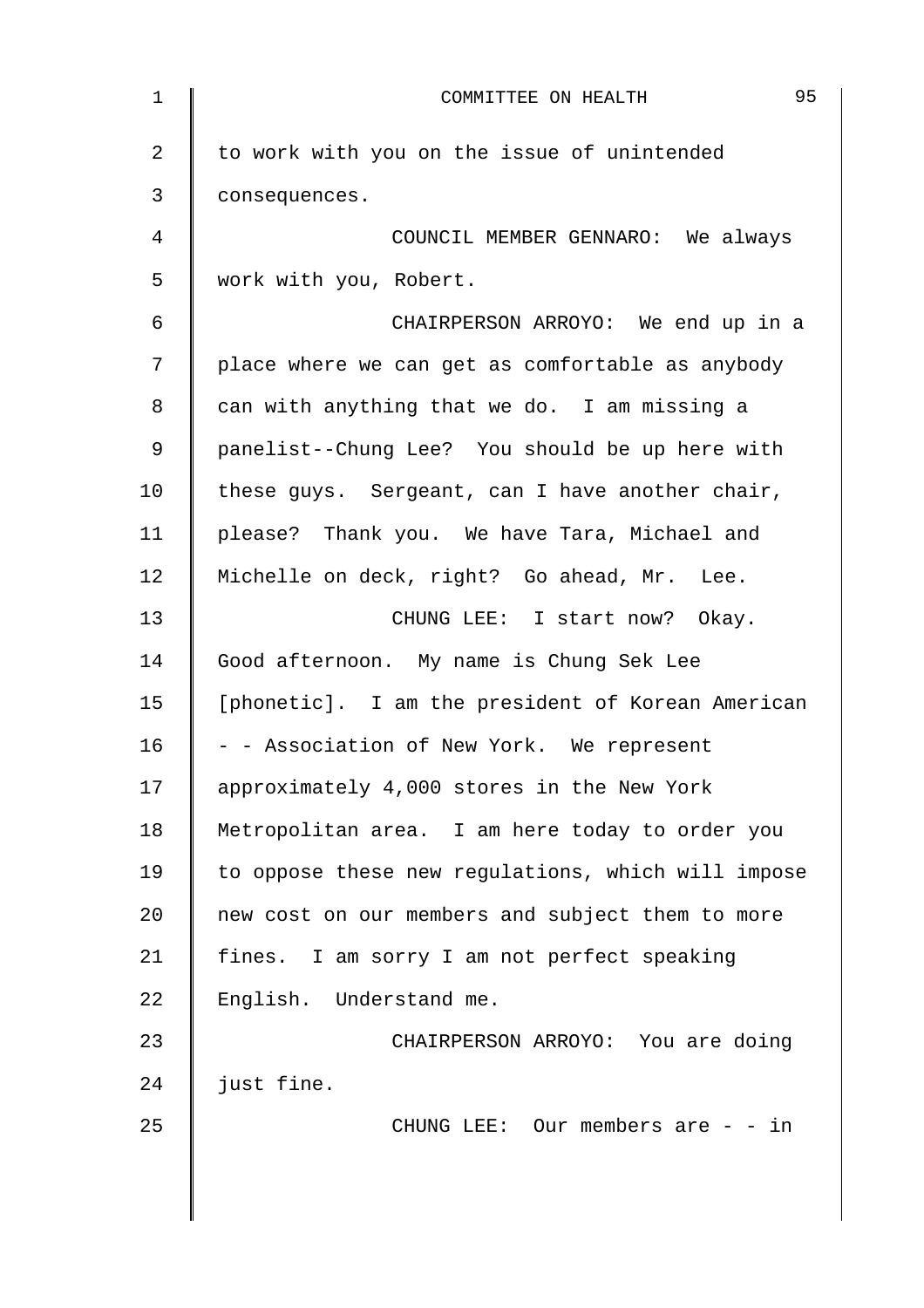| $\mathbf 1$    | 96<br>COMMITTEE ON HEALTH                           |
|----------------|-----------------------------------------------------|
| $\overline{2}$ | pursuit of the American dream and they work hard    |
| 3              | day after day selling legal products in compliance  |
| 4              | with existing laws and regulations; however, it is  |
| 5              | harder and harder to keep up with the multitude of  |
| 6              | - - regulations at the federal, state and the city  |
| 7              | level, and it is making it difficult to continue    |
| 8              | to operate in New York City. We work very, very     |
| $\mathsf 9$    | hard successfully to stop underage tobacco sales,   |
| 10             | but if a mistake is made and for example, we don't  |
| 11             | have the most recent sign up, we get fined. These   |
| 12             | new - - requirements and fines as high as \$10,000. |
| 13             | We cannot afford that. On top of that, the          |
| 14             | proposal requires to make - - to hide tobacco       |
| 15             | products. Why do we have to hide tobacco            |
| 16             | products? We are very proud of our business, and    |
| 17             | we buy legal products. We sell legal products.      |
| 18             | This kind of regulation hurts small businessmen     |
| 19             | mine. And the second thing, not only is there a     |
| 20             | cost to comply with this, but it will cause us to   |
| 21             | lose sales. Our customers come in each day to buy   |
| 22             | not only tobacco products, but also milk, bread,    |
| 23             | and other items. If they do not see the products    |
| 24             | they want to buy, they will leave and take their    |
| 25             | business elsewhere. We lose customers.<br>These     |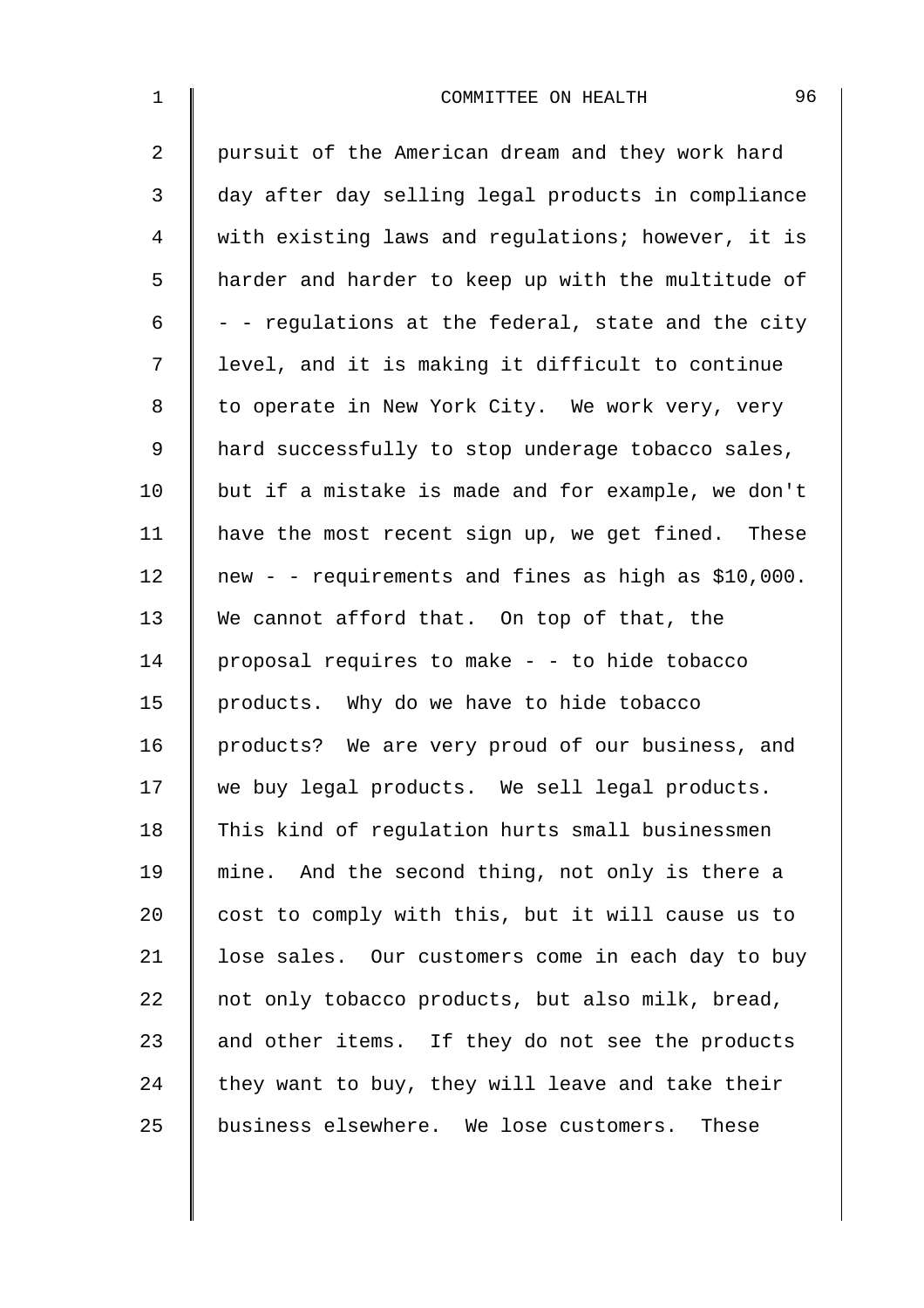| $\mathbf{1}$   | 97<br>COMMITTEE ON HEALTH                          |
|----------------|----------------------------------------------------|
| $\overline{2}$ | customers may then go and they buy tobacco on the  |
| 3              | corner or through other illegal means. This is     |
| 4              | bad for New York and it is unfair to our stores    |
| 5              | that must compete with illegal sellers. $-$ - the  |
| 6              | cost of doing business continues to grow in New    |
| 7              | York City and our stores close, who will provide   |
| 8              | groceries and - - we operate in and how will our   |
| $\mathsf 9$    | members earn livelihood and pursue the American    |
| 10             | dream? How will they build up business they can    |
| 11             | pass on to their children? - - the city seemed to  |
| 12             | want to help small businesses like ours by         |
| 13             | removing unnecessary regulations and reducing the  |
| 14             | fines that struggling small business in the city.  |
| 15             | Less than two weeks later, you have proposed these |
| 16             | measures despite the high rate of compliance with  |
| 17             | existing laws preventing tobacco sales to minors.  |
| 18             | As small business owners, our members share the    |
| 19             | mayor's goal of preventing minors from smoking and |
| 20             | work hard every day to comply with the law, but we |
| 21             | strongly believe this measure will help for the -  |
| 22             | - and could in fact make the issue worse. It is -  |
| 23             | - like these that force responsible compliance     |
| 24             | with business creating new opportunities for the   |
| 25             | illegal sellers to fill the void. We urge the      |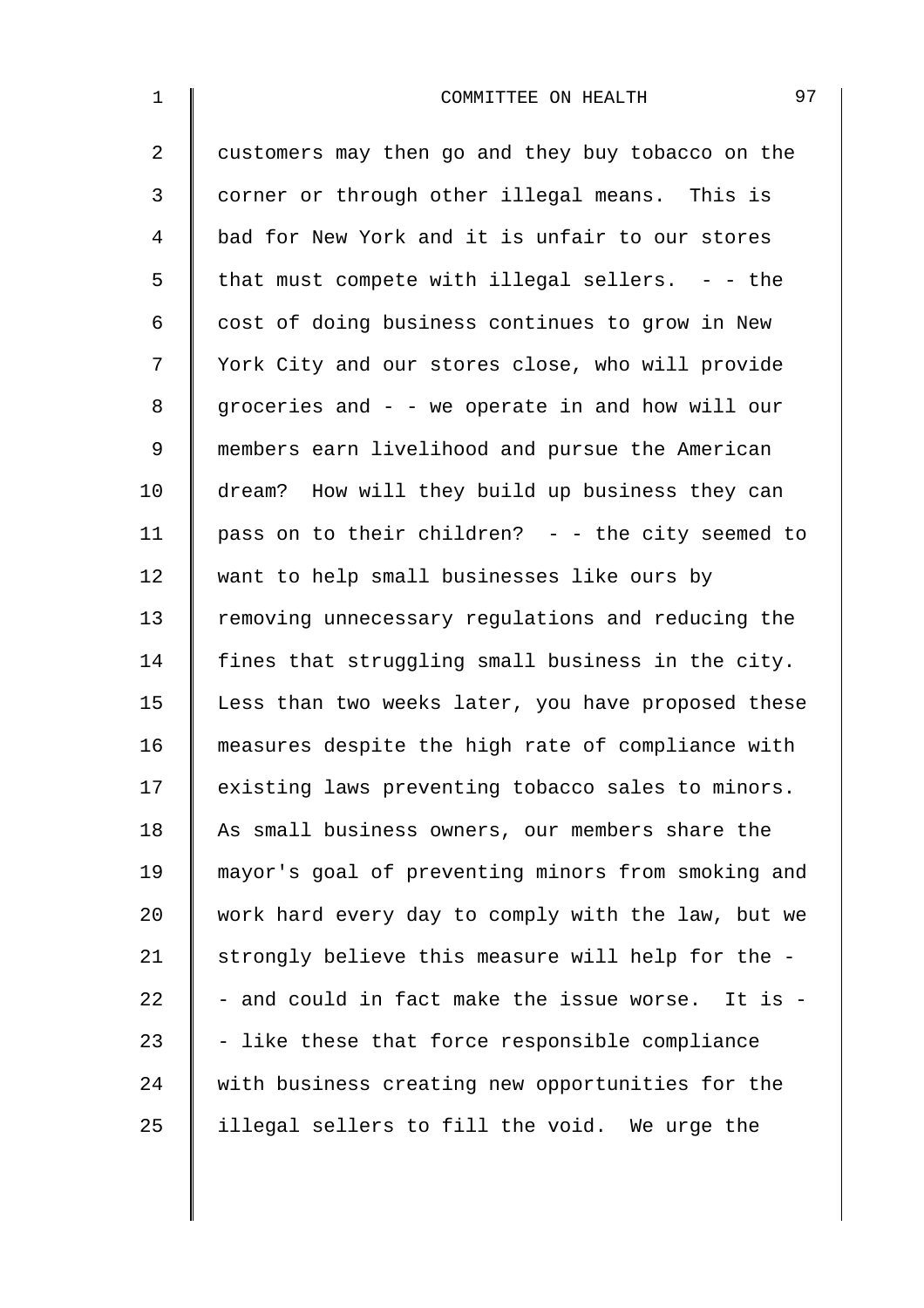| $\mathbf 1$ | 98<br>COMMITTEE ON HEALTH                          |
|-------------|----------------------------------------------------|
| 2           | City Council to look to ways to help legitimate    |
| 3           | businesses to - - today's difficult economic       |
| 4           | climate, not burden them with additional - -       |
| 5           | mandates that do not serve their intended purpose. |
| 6           | Please oppose these measures. Thank you very       |
| 7           | much.                                              |
| 8           | CHAIRPERSON ARROYO: Thank you.                     |
| 9           | Thank you for your testimony. Okay. Coming up      |
| 10          | after the three As, we have another panel. Jay     |
| 11          | Peltz [phonetic], Arthur Katz [phonetic]. And      |
| 12          | David Schwartz [phonetic]. So we have David,       |
| 13          | Arthur and Jay on deck. Okay. Welcome. Thank       |
| 14          | you for being here. You know the drill. Go         |
| 15          | ahead. When the light is on, the mic is on.        |
| 16          | MICHELLE BONAN: Thank you. Thank                   |
| 17          | you, Chair Arroyo, Council Member Gennaro,         |
| 18          | members. Thank you for the opportunity to testify  |
| 19          | today. My name is Michelle Bonan and I represent   |
| 20          | the American Cancer Society Cancer Action Network, |
| 21          | a non-partisan, non-profit advocacy affiliate of   |
| 22          | the American Cancer Society and we are so pleased  |
| 23          | today to be able to speak in support of a package  |
| 24          | of legislation that once again places New York     |
| 25          | City at the cutting edge in curbing tobacco use.   |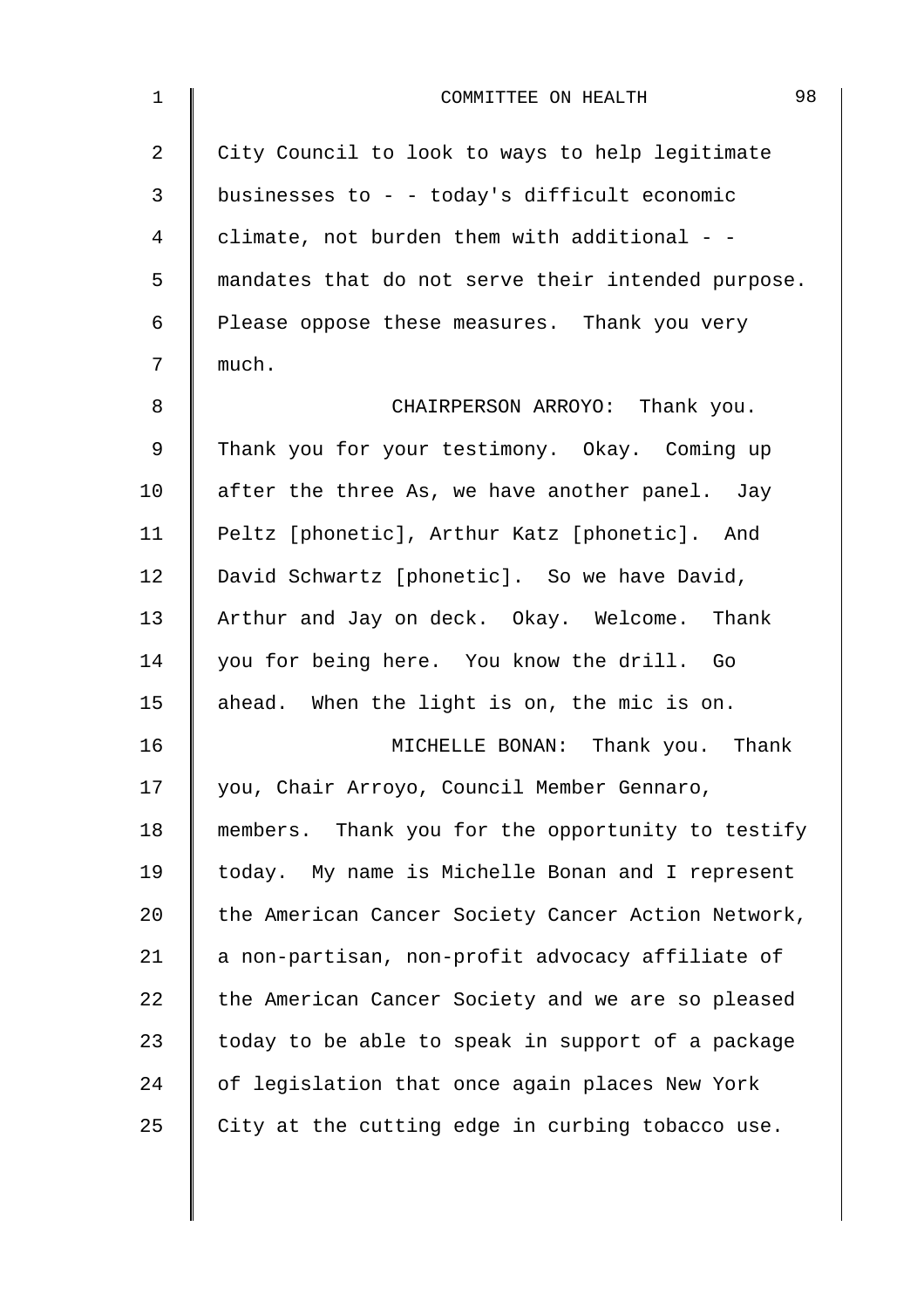| $1\,$          | 99<br>COMMITTEE ON HEALTH                          |
|----------------|----------------------------------------------------|
| $\overline{2}$ | Tobacco is the leading cause of cancer death in    |
| 3              | New York, and it is estimated that more than       |
| 4              | 11,000 New Yorkers will die from cancers caused by |
| 5              | smoking this year. I think Speaker Quinn said it   |
| 6              | best earlier. New York City has shown              |
| 7              | unparalleled leadership in understanding the way   |
| 8              | to combat tobacco use and you have laid a strong   |
| $\mathsf 9$    | policy foundation on which to build. We have just  |
| 10             | celebrated ten years of a smoke free air act. We   |
| 11             | have the highest tobacco tax in the nation. We     |
| 12             | have one of the finest tobacco control programs in |
| 13             | the country, and numerous other supportive         |
| 14             | legislation, but despite these successful efforts  |
| 15             | to discourage tobacco use, the tobacco industry    |
| 16             | continues to spend \$196 million a year marketing  |
| 17             | in New York encouraging adults and children to buy |
| 18             | more of their products. Tobacco companies          |
| 19             | appropriately face multiple restrictions on how    |
| 20             | they can promote their products and reach their    |
| 21             | consumers. You can't advertise on TV, radio or     |
| 22             | the internet. The master settlement agreement      |
| 23             | keeps tobacco off of billboards and out of most    |
| 24             | magazines and because of those limitations the     |
| 25             | tobacco industry has poured resources into the     |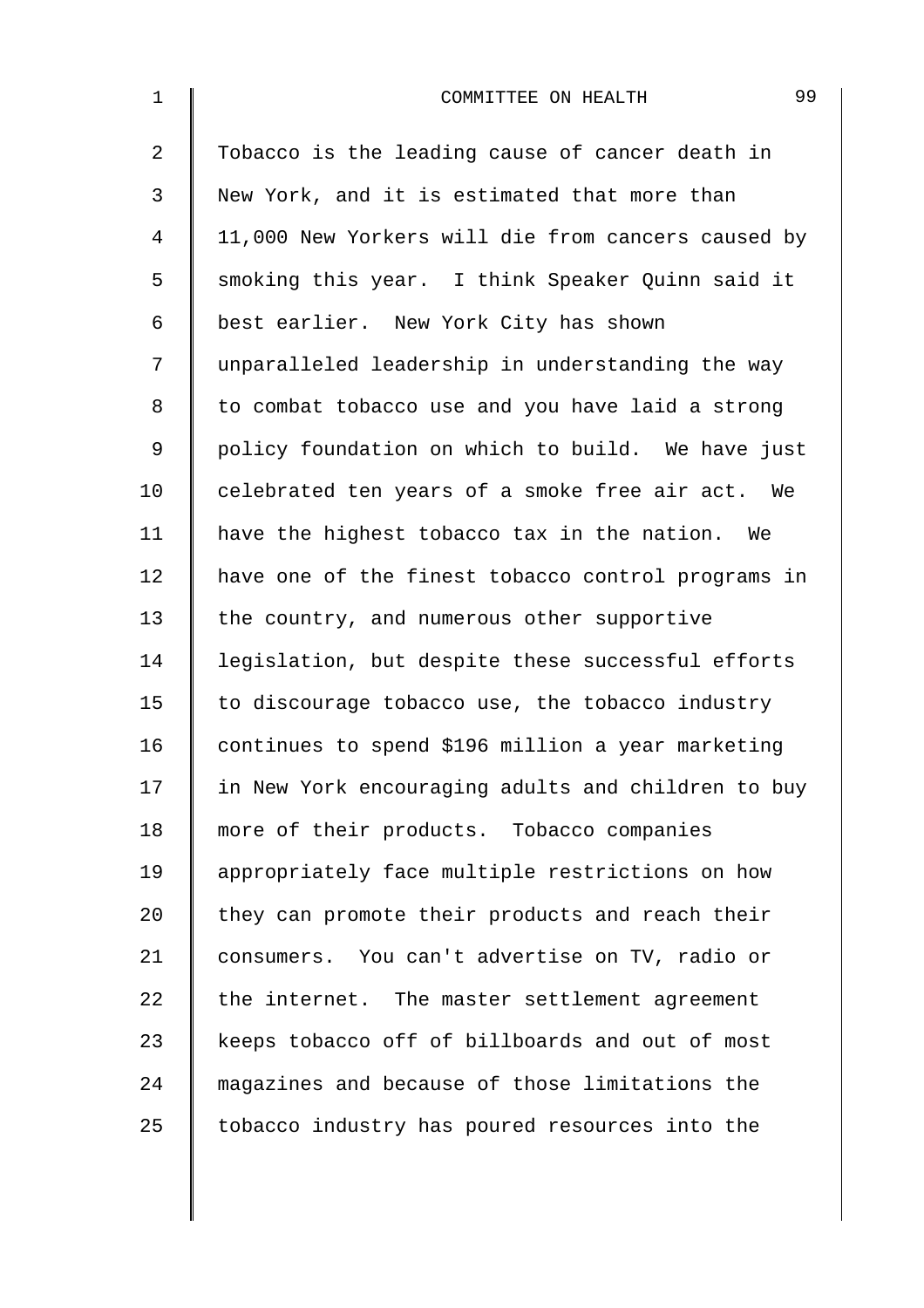| $\mathbf{1}$   | 100<br>COMMITTEE ON HEALTH                         |
|----------------|----------------------------------------------------|
| $\overline{2}$ | retail environment to the tune of \$10.5 billion   |
| 3              | and 90 percent of that annual marketing dollar is  |
| 4              | spent in the retail environment, and there is a    |
| 5              | growing body of evidence that indicates that       |
| 6              | tobacco advertising in stores is influencing       |
| 7              | children to become smokers. I have submitted more  |
| 8              | detailed testimony with lots of research. I am     |
| 9              | not going to share it all right now. Right now     |
| 10             | the retail marketing consists of these large eye   |
| 11             | catching tobacco displays called power walls.      |
| 12             | They are usually directly behind the cash register |
| 13             | in proximity to snack foods and candies and they   |
| 14             | are ubiquitous in convenience stores and small     |
| 15             | groceries around the city. The marketing strategy  |
| 16             | is successful, and we have heard it before but I   |
| 17             | just want to say again there is a clear            |
| 18             | association between youth exposure to retail       |
| 19             | tobacco promotion and the risk of taking up        |
| 20             | smoking. I also just wanted to point out an        |
| 21             | earlier panelist mentioned the - - lawsuit in      |
| 22             | Providence, and I just wanted to share that while  |
| 23             | that is being appealed, Providence won that        |
| 24             | lawsuit on every count. Youth who shop in          |
| 25             | convenience stores filled with tobacco             |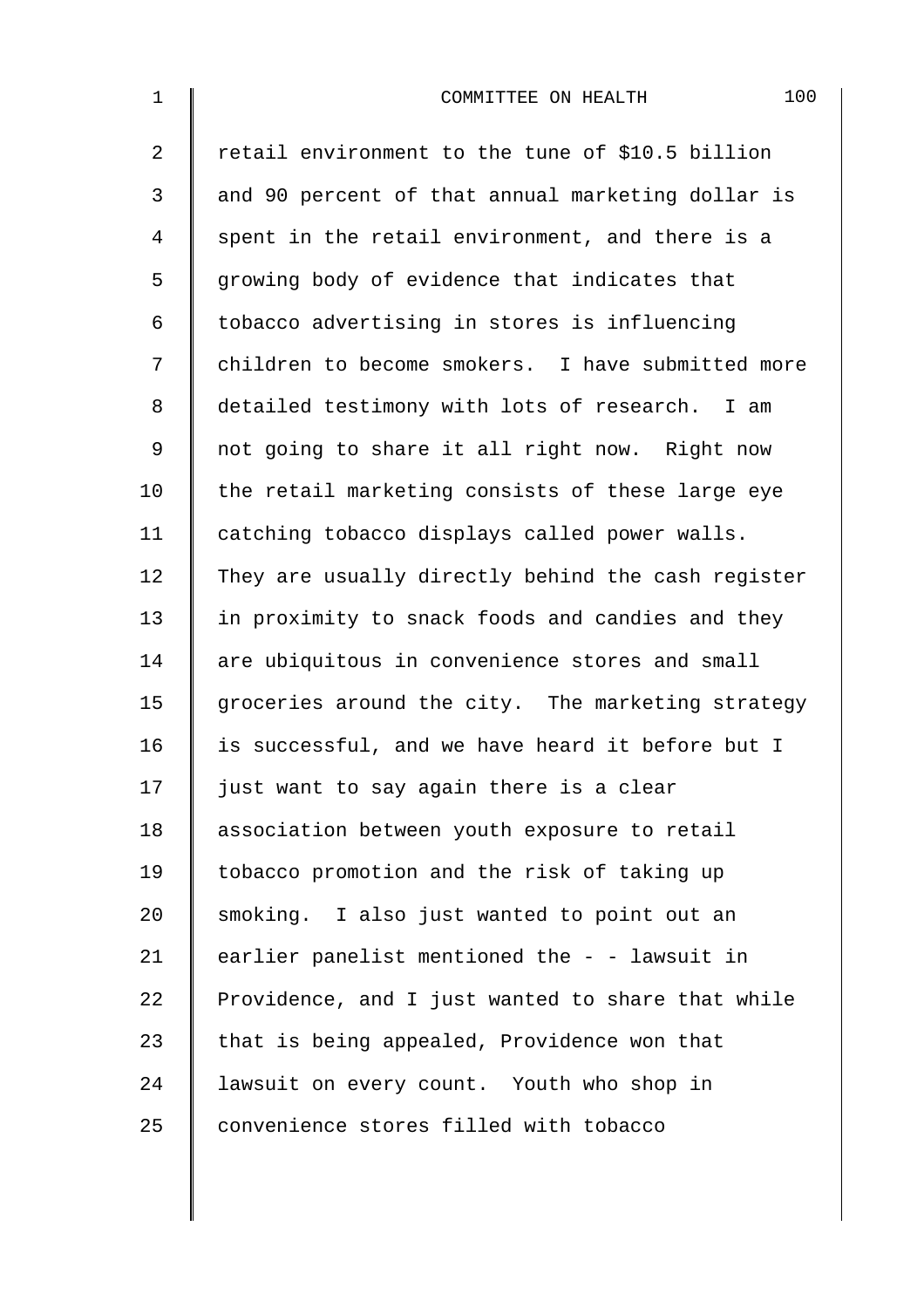| $\mathbf 1$    | 101<br>COMMITTEE ON HEALTH                         |
|----------------|----------------------------------------------------|
| $\overline{2}$ | advertisements are twice as likely to start        |
| 3              | smoking. The good news is there is something we    |
| $\overline{4}$ | can do about this problem. Intro 1020 will reduce  |
| 5              | or eliminate visibility, not availability of       |
| 6              | tobacco products in retail stores and help reduce  |
| 7              | youth exposure. I want to emphasize again the      |
| 8              | bill does not prohibit retailers from              |
| $\mathsf 9$    | communicating information about the product to     |
| 10             | their customers. They can do that. It doesn't      |
| 11             | necessarily have to be a costly way of hiding the  |
| 12             | products. They are able to do it in whichever way  |
| 13             | they would like. A recent poll as you heard        |
| 14             | earlier shows that this is extremely popular with  |
| 15             | New York City residents. 68 percent of New York    |
| 16             | City voters support keeping cigarettes out of      |
| 17             | sight to discourage youth from smoking. While we   |
| 18             | have done terrific work in reducing youth smoking  |
| 19             | rates, they have remained stagnant since 2007 so   |
| 20             | we have got to do more. New York City we believe   |
| 21             | is the appropriate venue for this. I also just     |
| 22             | want to quickly say that we would strongly support |
| 23             | Intro 1020. Tax evasion makes it easier for cheap  |
| 24             | tobacco to get in the hands of youth and it is     |
| 25             | costing the city and the state hundreds of         |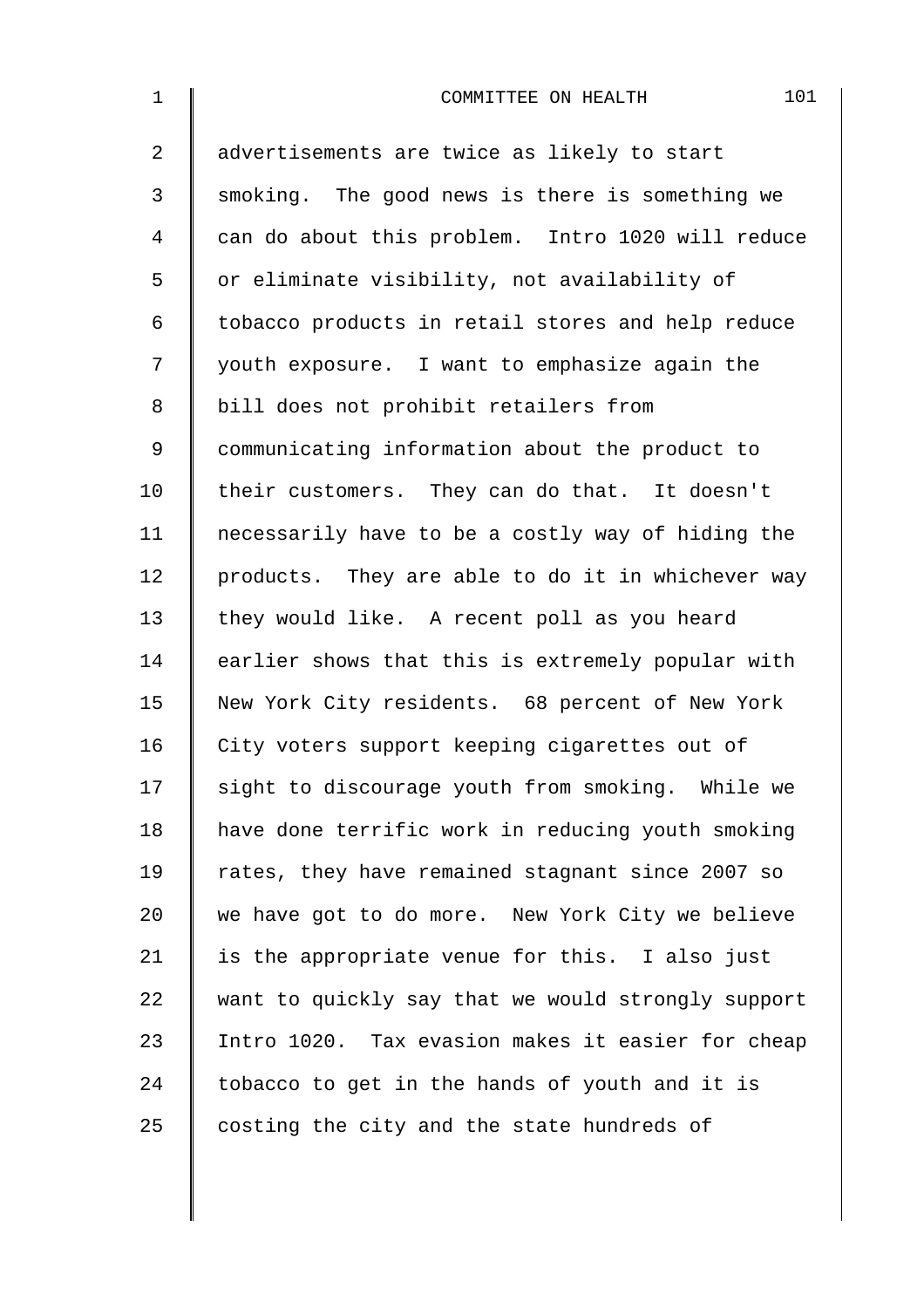| $\mathbf 1$    | 102<br>COMMITTEE ON HEALTH                          |
|----------------|-----------------------------------------------------|
| $\overline{2}$ | millions of dollars. Recent estimates show New      |
| 3              | York City loses about \$250 million in revenue from |
| 4              | untaxed cigarette sales and I regret I didn't       |
| 5              | bring the pack of cigarettes I have in my bag over  |
| 6              | there, but I will show you it has a Virginia tax    |
| 7              | stamp and was purchased in New York City. So New    |
| 8              | York City's high cigarette tax has been very        |
| 9              | successful in reducing smoking rates as we know,    |
| 10             | and all of the provisions in that bill do a very    |
| 11             | good job of making sure that we can maximize the    |
| 12             | impact of price by prohibiting retailers from       |
| 13             | accepting coupons, price discounts and by           |
| 14             | maximizing the impact of the tax and as well as     |
| 15             | leveling the playing field for retailers who are    |
| 16             | abiding by the law--                                |
| 17             | CHAIRPERSON ARROYO: Please wrap                     |
| 18             | up.                                                 |
| 19             | MICHELLE BONAN: I will wrap up                      |
| 20             | quickly just by saying that also proposed Intro     |
| 21             | 250-A raising the minimum age to 21 research is     |
| 22             | showing that it is likely to work and New York      |
| 23             | City is the appropriate place to try something      |
| 24             | like that given the strong foundation you all have  |
| 25             | built in tobacco control. Thank you very much.      |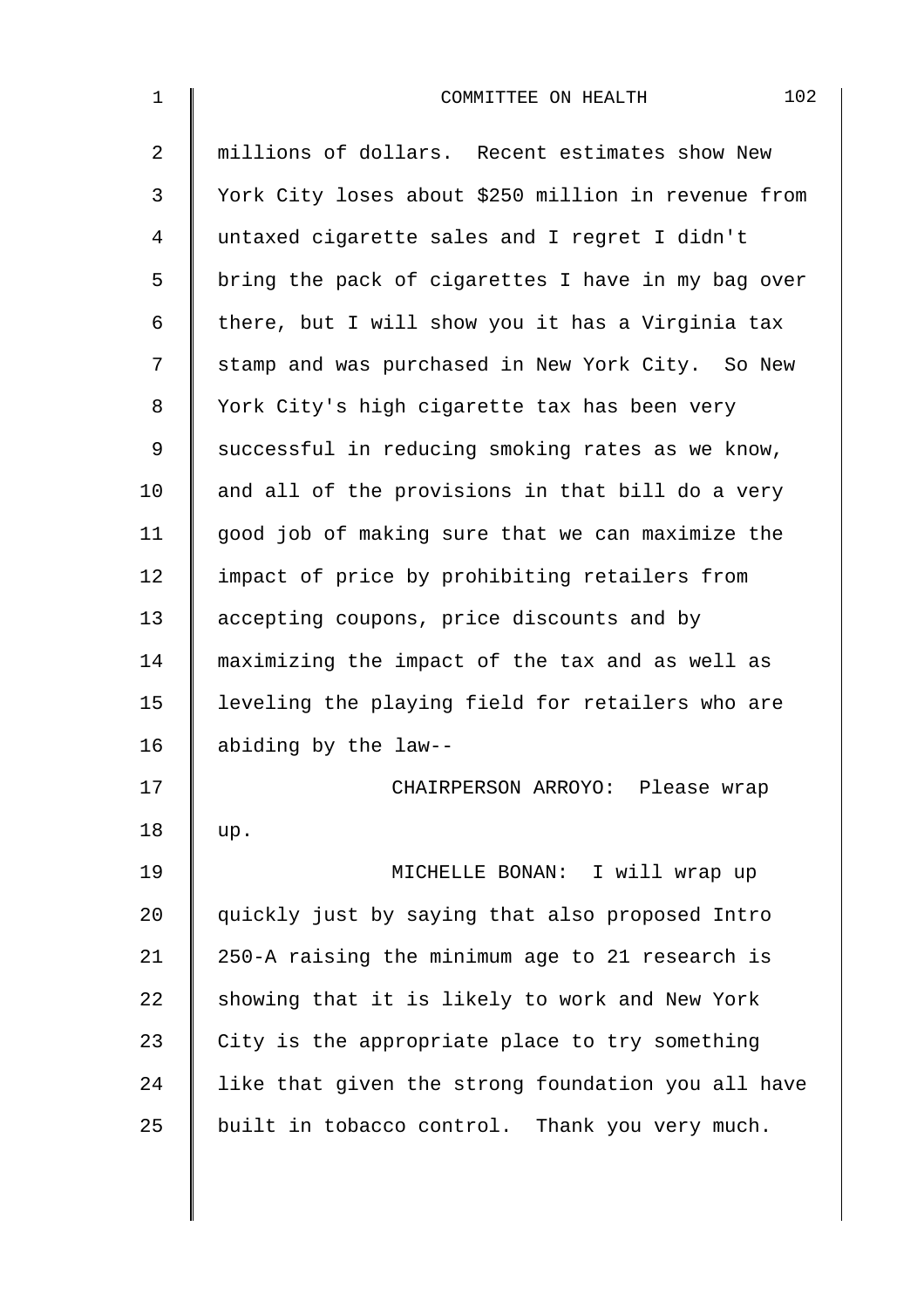| $\mathbf 1$ | 103<br>COMMITTEE ON HEALTH                         |
|-------------|----------------------------------------------------|
| 2           | DR. TARA NARULA: Good afternoon.                   |
| 3           | I am Dr. Tara Narula, the associate director for   |
| 4           | the cardiac care unit at Lennox Hill Hospital, and |
| 5           | I am here representing the American Heart          |
| 6           | Association. Thank you, Chair Arroyo and members   |
| 7           | of the Council Committee on Health for the         |
| 8           | Opportunity to provide testimony regarding the     |
| 9           | three proposed introductions addressing tobacco    |
| 10          | control here in New York City. In deference to     |
| 11          | everyone's time we have submitted lengthier        |
| 12          | written comments, but I want to highlight just a   |
| 13          | few components of the AHA's support of these three |
| 14          | bills. The mission of the American Heart           |
| 15          | Association is to build healthier lives free of    |
| 16          | cardiovascular diseases and stroke. These          |
| 17          | diseases remain our nation's number one and number |
| 18          | four causes of mortality while stroke is a leading |
| 19          | cause of disability and tobacco use persists as    |
| 20          | the leading preventable cause of heart disease and |
| 21          | stroke in our country. Indications of heart        |
| 22          | disease such as atherosclerosis, hypertension,     |
| 23          | increased tendency for blood clotting, cholesterol |
| 24          | problems as well as a decreased exercise tolerance |
| 25          | are all directly tied to tobacco use and cigarette |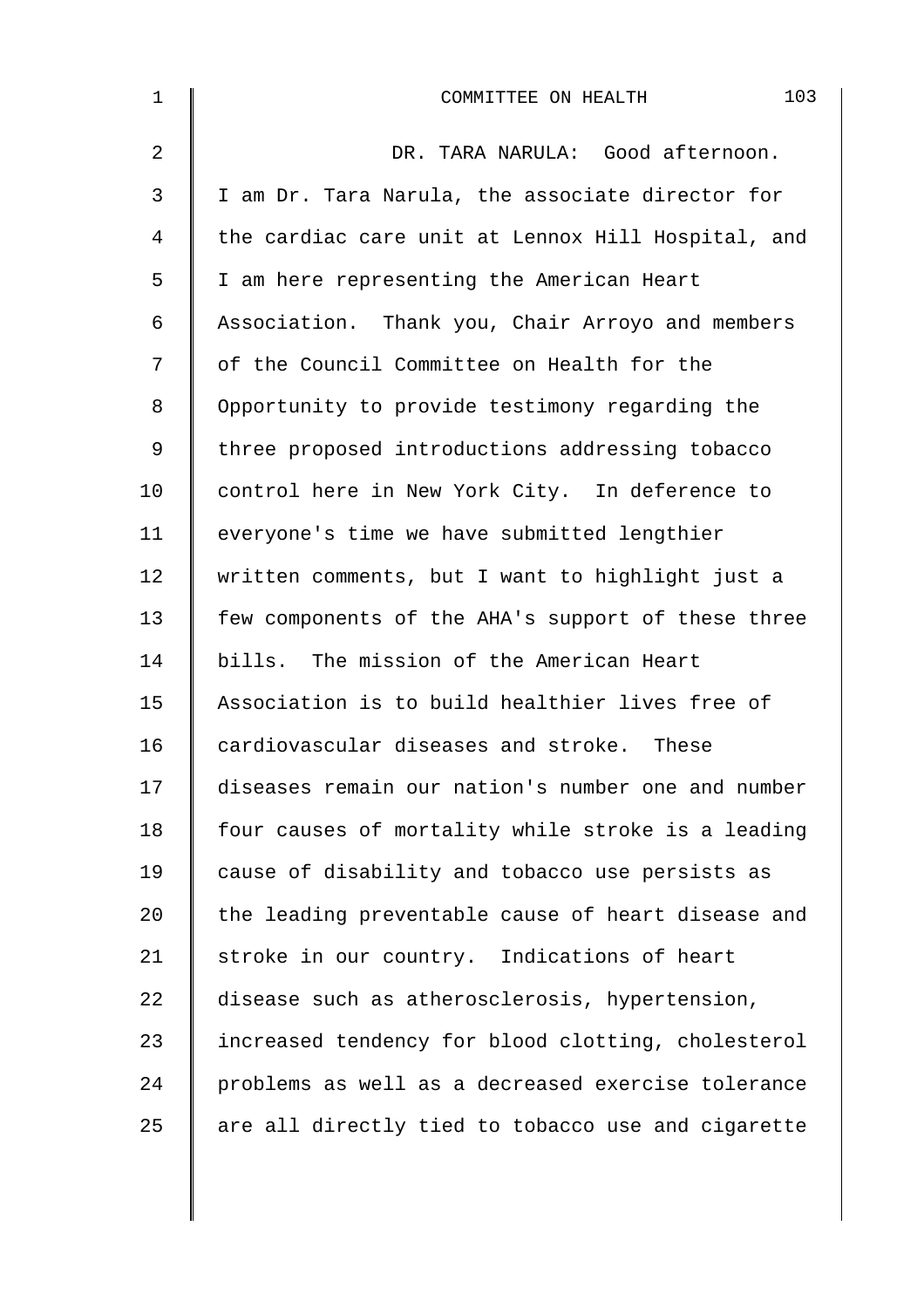| $\mathbf 1$    | 104<br>COMMITTEE ON HEALTH                         |
|----------------|----------------------------------------------------|
| $\overline{a}$ | smoking produces a greater relative risk in        |
| 3              | persons under age 50 than in those over 50. New    |
| 4              | York City should be applauded for its steadfast    |
| 5              | focus to reduce tobacco use within its borders.    |
| 6              | We believe the city has made great progress on the |
| 7              | three most impactful elements to curb tobacco use- |
| 8              | -clean indoor air, excise taxes and prevention and |
| $\mathsf 9$    | cessation funding. Given this solid foundation we  |
| 10             | believe that it is certainly warranted that city   |
| 11             | leaders focus their attention on new policy        |
| 12             | interventions that strengthen our efforts and can  |
| 13             | build upon the existing science in support of      |
| 14             | tobacco control policies. Overall, the American    |
| 15             | Heart Association is supportive of these three     |
| 16             | proposals and is eager to use this opportunity to  |
| 17             | deepen the body of research that would indicate a  |
| 18             | public health benefit to these policies. The AHA   |
| 19             | values New York's leadership in conducting rebus   |
| 20             | surveillance and evaluation of innovative public   |
| 21             | health policy and expects a similar commitment     |
| 22             | with these policies as they are implemented. The   |
| 23             | AHA supports Intro 1020 because the more tobacco   |
| 24             | marketing and displays are presented at retail     |
| 25             | locations the greater the potential for impulse    |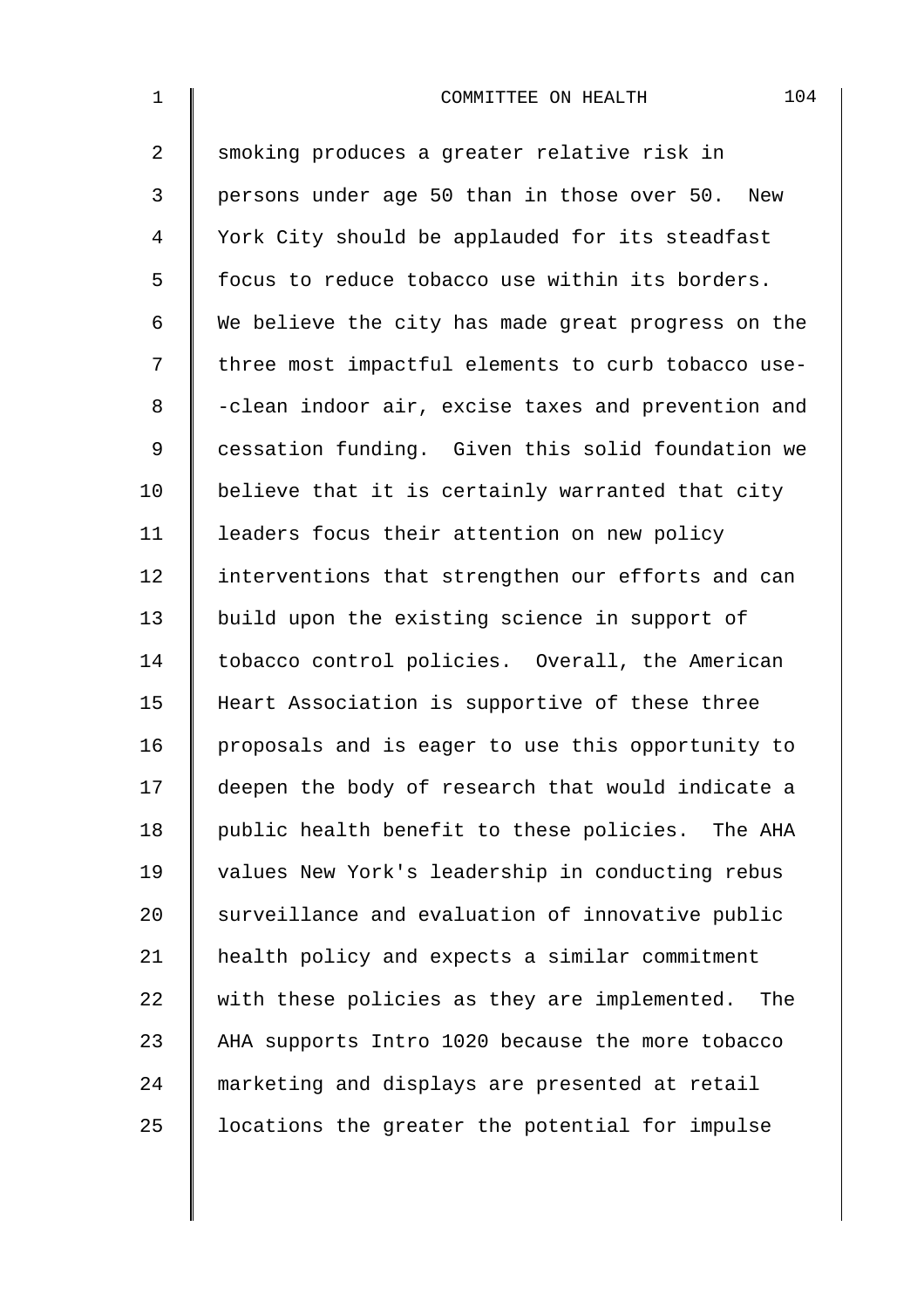| $\mathbf 1$    | 105<br>COMMITTEE ON HEALTH                         |
|----------------|----------------------------------------------------|
| $\overline{2}$ | purchasing thereby making it harder for smokers to |
| 3              | quit. Additionally, tobacco displays have a        |
| $\overline{4}$ | tremendous impact on our youth with a direct       |
| 5              | corollary between tobacco marketing and stores and |
| 6              | smoking initiation. The AHA supports Intro 1021    |
| 7              | because research indicates that for every ten      |
| 8              | percent increase in the real price of cigarettes,  |
| $\mathsf 9$    | it reduces overall cigarette consumption by        |
| 10             | approximately three to five percent, lowers the    |
| 11             | number of young adult smokers by three and a half  |
| 12             | percent and cuts the number of kids who smoke by   |
| 13             | six to seven percent. With New York City's own     |
| 14             | tax rate at \$1.50 coupled with the state rate of  |
| 15             | 4.35 public health in New York City should be      |
| 16             | benefitting from the highest tax rate in the       |
| 17             | nation. Unfortunately, there is a concern that     |
| 18             | the city's high tax rate is being undermined by    |
| 19             | illegal sales and the permitted use of coupons and |
| 20             | other retail pricing schemes. The AHA supports     |
| 21             | Intro 250-A. The AHA believes it is reasonable     |
| 22             | for the city to address the rate of youth smoking  |
| 23             | by redefining the legal age to purchase these      |
| 24             | products. Alarmingly 90 percent of individuals     |
| 25             | currently purchasing cigarettes for minors are     |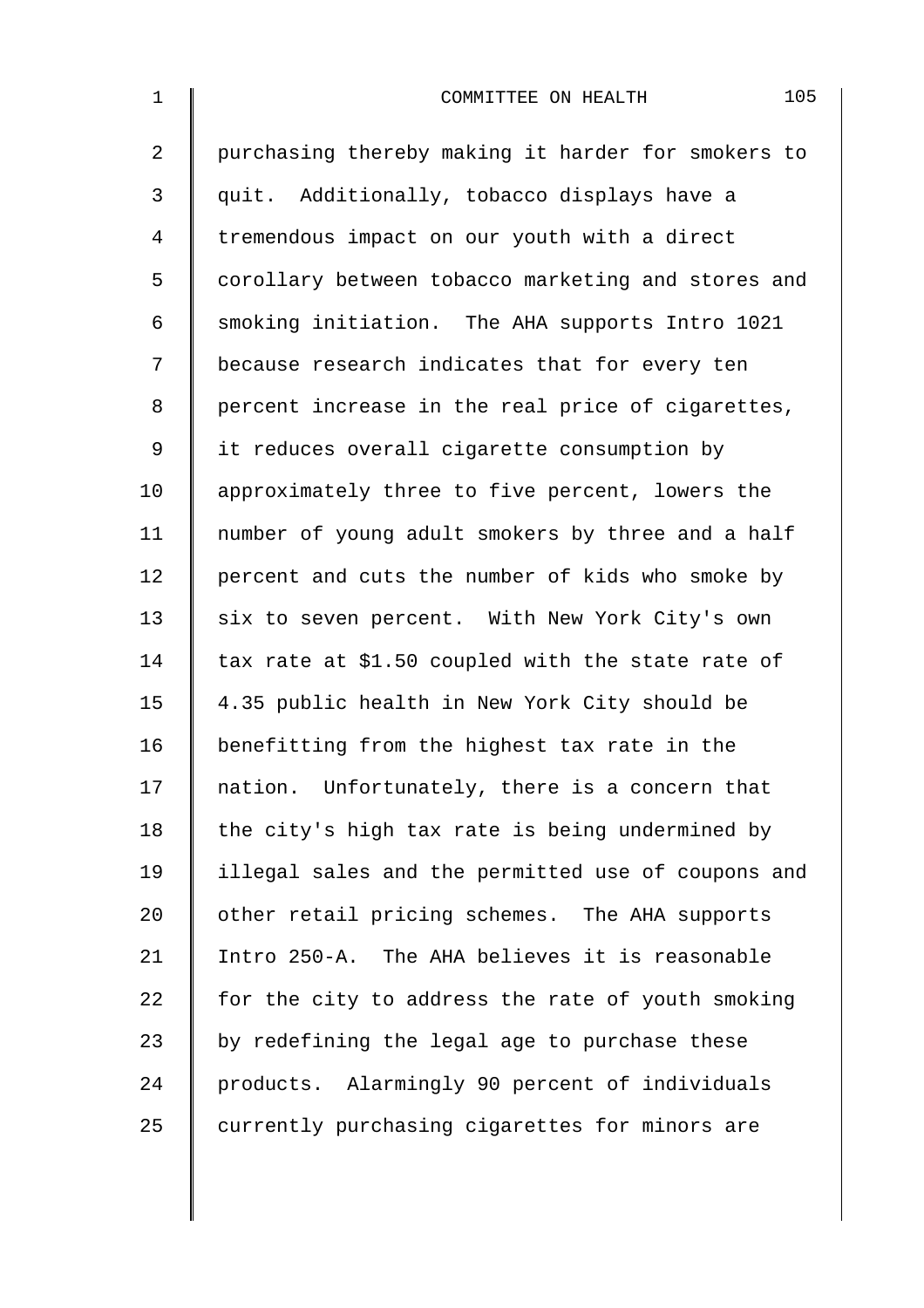| $\mathbf 1$ | 106<br>COMMITTEE ON HEALTH                         |
|-------------|----------------------------------------------------|
| 2           | reported to be between 18 and 20 years of age.     |
| 3           | Thank you very much for your time.                 |
| 4           | CHAIRPERSON ARROYO: Okay. I am                     |
| 5           | sorry, but the clock is going on.                  |
| 6           | MICHAEL SILBAK: Good afternoon.                    |
| 7           | My name is Michael Silbak. I am the vice           |
| 8           | president for public policy and communications for |
| 9           | the American Lung Association of the Northeast.    |
| 10          | Thanks for having us here today. This suite of     |
| 11          | bills will help prevent New York kids from         |
| 12          | succumbing to a deadly addiction. The science is   |
| 13          | clear. This legislation will save lives and help   |
| 14          | counteract big tobacco's never ending efforts to   |
| 15          | find replacement smokers for the thousands who die |
| 16          | from tobacco every year. You have heard from the   |
| 17          | commissioners, you have heard from my colleagues   |
| 18          | and you will hear from many experts today, but I   |
| 19          | was hoping to veer a little off, and tell a story  |
| 20          | of a major reason why I do the work that I do. My  |
| 21          | grandpa, Sy Beckerman [phonetic], like most people |
| 22          | born in the 1930s was a smoker. He smoked          |
| 23          | regularly as a young adult and through his 20s.    |
| 24          | As he got older and raised his family, he          |
| 25          | drastically cut back on smoking, but still spent   |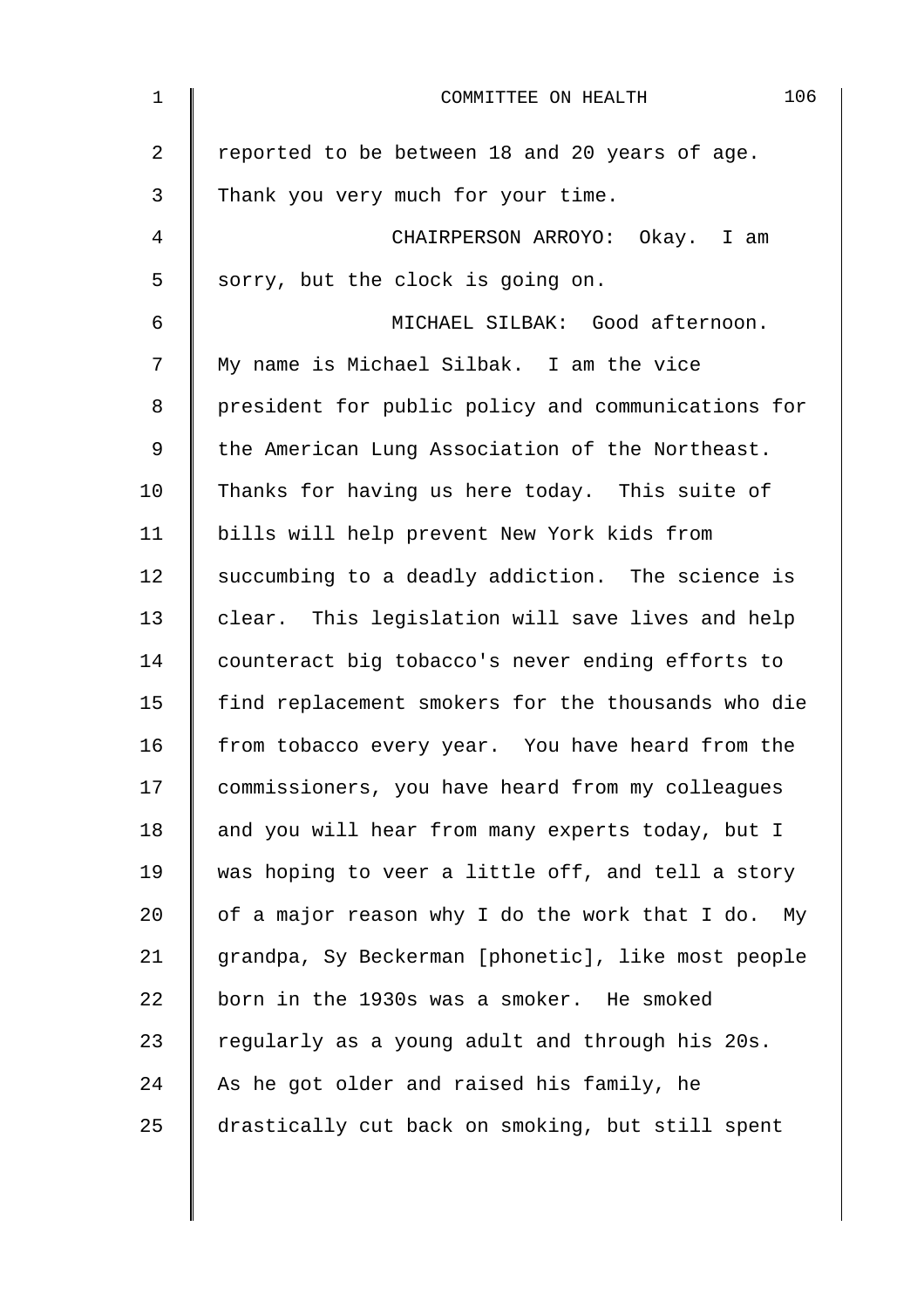| $\mathbf 1$    | 107<br>COMMITTEE ON HEALTH                         |
|----------------|----------------------------------------------------|
| $\overline{2}$ | his 40s and 50s sneaking a cigarette here or       |
| 3              | there. I remember when I was a child visiting      |
| 4              | their apartment in Forest Hills. We would          |
| 5              | sometimes discover a hidden pack of cigarettes in  |
| 6              | one of his coat pockets while we were playing hide |
| 7              | and seek, which we would quickly run and show my   |
| 8              | grandma, and then we would all break them in half  |
| 9              | and throw them out. My grandpa finally quit for    |
| 10             | good when he was in his late 50s. When I was 13    |
| 11             | years old, my parents sat my brothers and I down   |
| 12             | and told us that our grandpa had been diagnosed    |
| 13             | with stage four lung cancer. At that age, I had a  |
| 14             | lot of questions and had trouble understanding     |
| 15             | exactly what that diagnosis meant for my grandpa   |
| 16             | who I was so close with. I distinctly remember     |
| 17             | sitting next to my grandpa as his body had already |
| 18             | begun to be ravaged by his cancer. He looked me    |
| 19             | in the eyes and he said, don't worry about me. I   |
| 20             | am going to beat this. I gave him a hug and a      |
| 21             | kiss and I went outside to play. Unfortunately my  |
| 22             | grandpa's battle with lung cancer was short. From  |
| 23             | the time of his diagnosis, through chemo and       |
| 24             | radiation and his untimely death at the age of 62, |
| 25             | it was just six months. This story, my grandpa's   |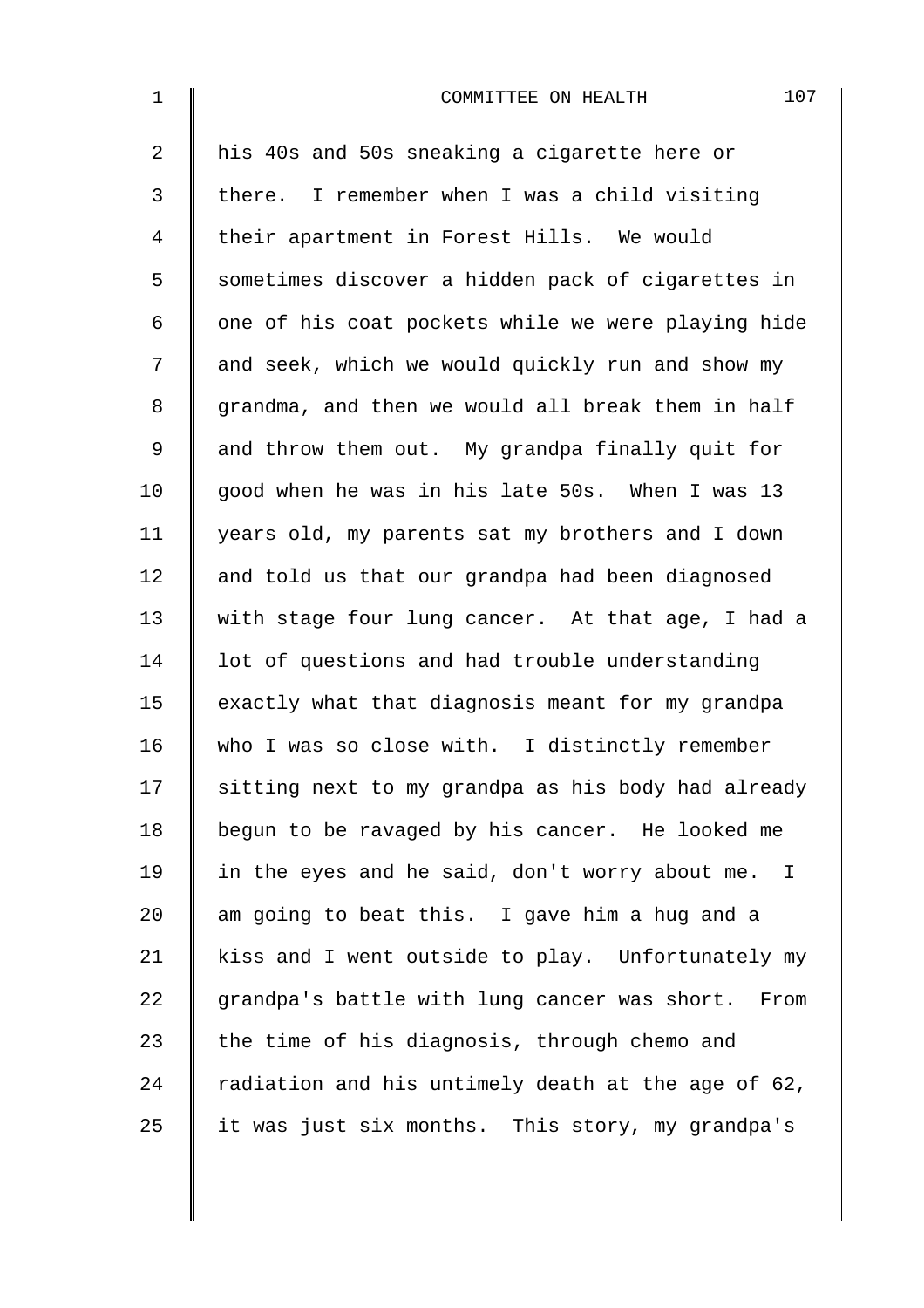| $\mathbf 1$    | 108<br>COMMITTEE ON HEALTH                         |
|----------------|----------------------------------------------------|
| $\overline{2}$ | story, Councilman Gennaro's story, they are far    |
| 3              | too common. Too many people start smoking at a     |
| 4              | young age and then face a lifetime of addiction,   |
| 5              | which ends up not only affecting them, but the     |
| 6              | many people that love them. While we have made     |
| 7              | great progress in the 20 years since my grandpa    |
| 8              | died, I implore you to pass this suite of bills so |
| 9              | that we have less stories like this and more kids, |
| 10             | parents and grandparents and even great            |
| 11             | grandparents who could live longer healthier lives |
| 12             | together. The Lung Association strongly supports   |
| 13             | all three of these public health bills. I          |
| 14             | strongly support all three of these public health  |
| 15             | bills. Please pass them.                           |
| 16             | CHAIRPERSON ARROYO: Thank you.                     |
| 17             | Council Member, any questions?                     |
| 18             | COUNCIL MEMBER GENNARO: I just                     |
| 19             | said amen. I thought that was the thing to say,    |
| 20             | and thank you Michael for your tribute.            |
| 21             | CHAIRPERSON ARROYO: I have a panel                 |
| 22             | on deck. I don't see anyone moving though. We      |
| 23             | have Jay, Arthur and David. Are you here? Yes,     |
| 24             | okay. And the panel coming up after will be        |
| 25             | Stephen Allen [phonetic] and Dr. Kurt Ribisl       |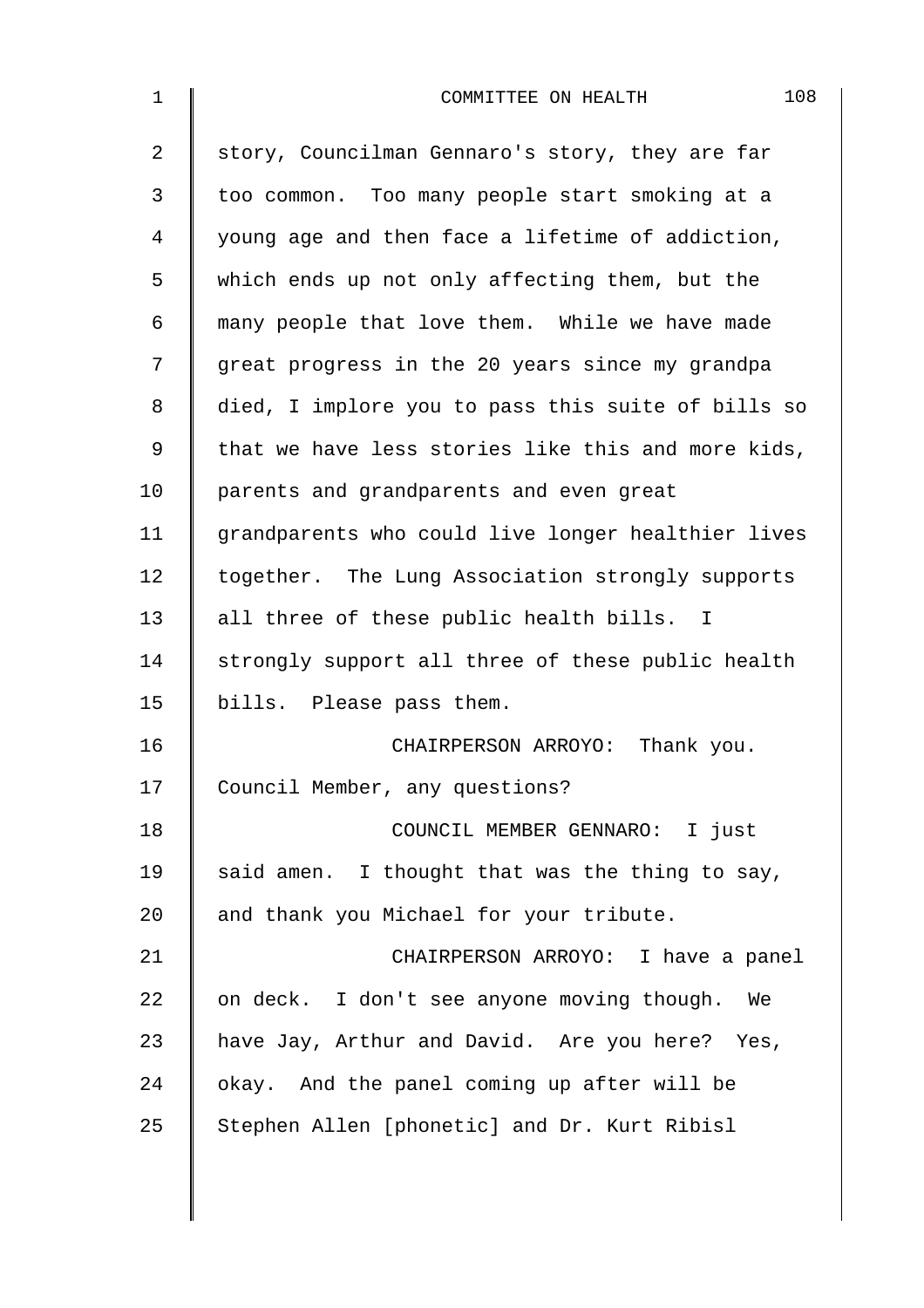| $\mathbf 1$    | 109<br>COMMITTEE ON HEALTH                         |
|----------------|----------------------------------------------------|
| $\overline{2}$ | [phonetic]. I am sorry. You will correct your      |
| 3              | name for the record when you come up. Turn on the  |
| 4              | mic.                                               |
| 5              | DAVID SCHWARTZ: I am David                         |
| $\epsilon$     | Schwartz, and I represent the New York Association |
| 7              | of Grocery Stores. Well, it's the great Houdini    |
| 8              | again at work. There is magic in the air in this   |
| $\mathsf 9$    | body and as well as the Mayor's Office because if  |
| 10             | anyone believes in this city that in 2002 we sold  |
| 11             | 42 million cartons of cigarettes a year, and now   |
| 12             | in 2013 we are selling seven million cartons of    |
| 13             | cigarettes a year, I have heard all the accolades. |
| 14             | I have read this statement, which talks about the  |
| 15             | high cigarette taxes reducing tobacco among        |
| 16             | adults. I have heard everything and if you         |
| 17             | believe that I have a bridge to sell you right     |
| 18             | across over there. This is a joke. This is an      |
| 19             | attack on small business. This is an assault on    |
| 20             | our grocery stores and this attack and assault     |
| 21             | needs to be stopped. We have legislation after     |
| 22             | legislation after legislation, regulation after    |
| 23             | regulation after regulation that has no other      |
| 24             | effect but to assault small business in the city   |
| 25             | and thousands of stores across the state have      |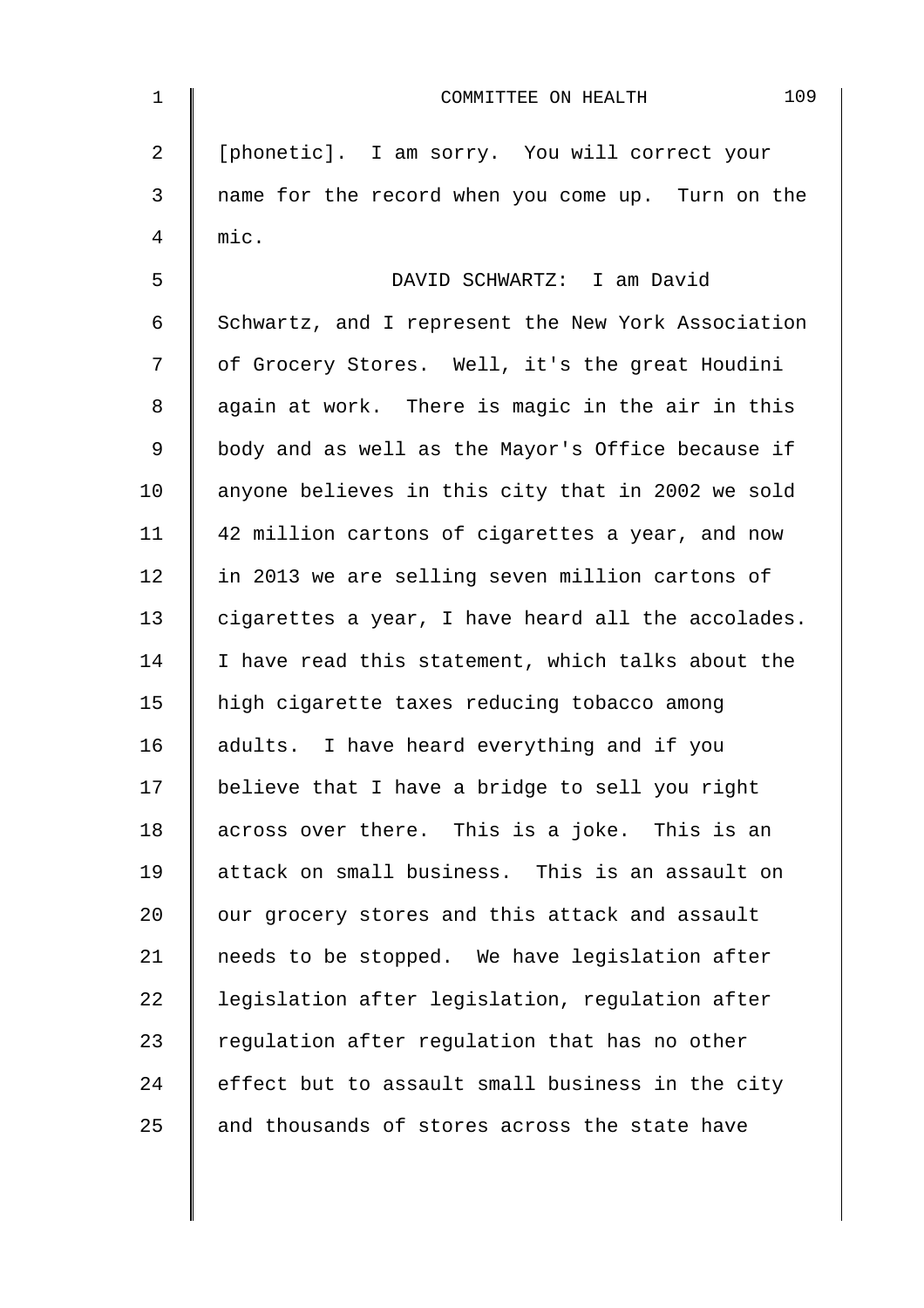| $\mathbf{1}$   | 110<br>COMMITTEE ON HEALTH                         |
|----------------|----------------------------------------------------|
| $\overline{2}$ | closed up because of these wonderful policies.     |
| 3              | When the mayor raised cigarette taxes 1776 percent |
| 4              | in 2002, do you really believe that 50 percent of  |
| 5              | New Yorkers stopped smoking? Do you really         |
| 6              | believe that? Does anyone in their right mind of   |
| 7              | any kind of logic or common sense whatsoever would |
| 8              | they actually believe that 50 percent of New       |
| $\mathsf 9$    | Yorkers just stopped smoking overnight? This       |
| 10             | defies logic. All these policies defies logic.     |
| 11             | Every single one of them over the past 12 years    |
| 12             | defies logic, and we hear story after story after  |
| 13             | story. Someone ought to look at the American       |
| 14             | Cancer Society when they testify here when 85      |
| 15             | percent of their money doesn't even go towards a   |
| 16             | treatment cure of cancer. Someone ought to         |
| 17             | challenge them on that. If anyone wants to give    |
| 18             | money, they raise a billion dollars a year. If     |
| 19             | anyone wants to give money to fight cancer, I have |
| 20             | a whole bunch of private labs and private people   |
| 21             | that will gladly accept your money that actually   |
| 22             | are researching a cure and prevention of cancer.   |
| 23             | What a joke that they spew their nonsense on this  |
| 24             | body and other bodies across the country. These    |
| 25             | laws are horrible for New York. They are horrible  |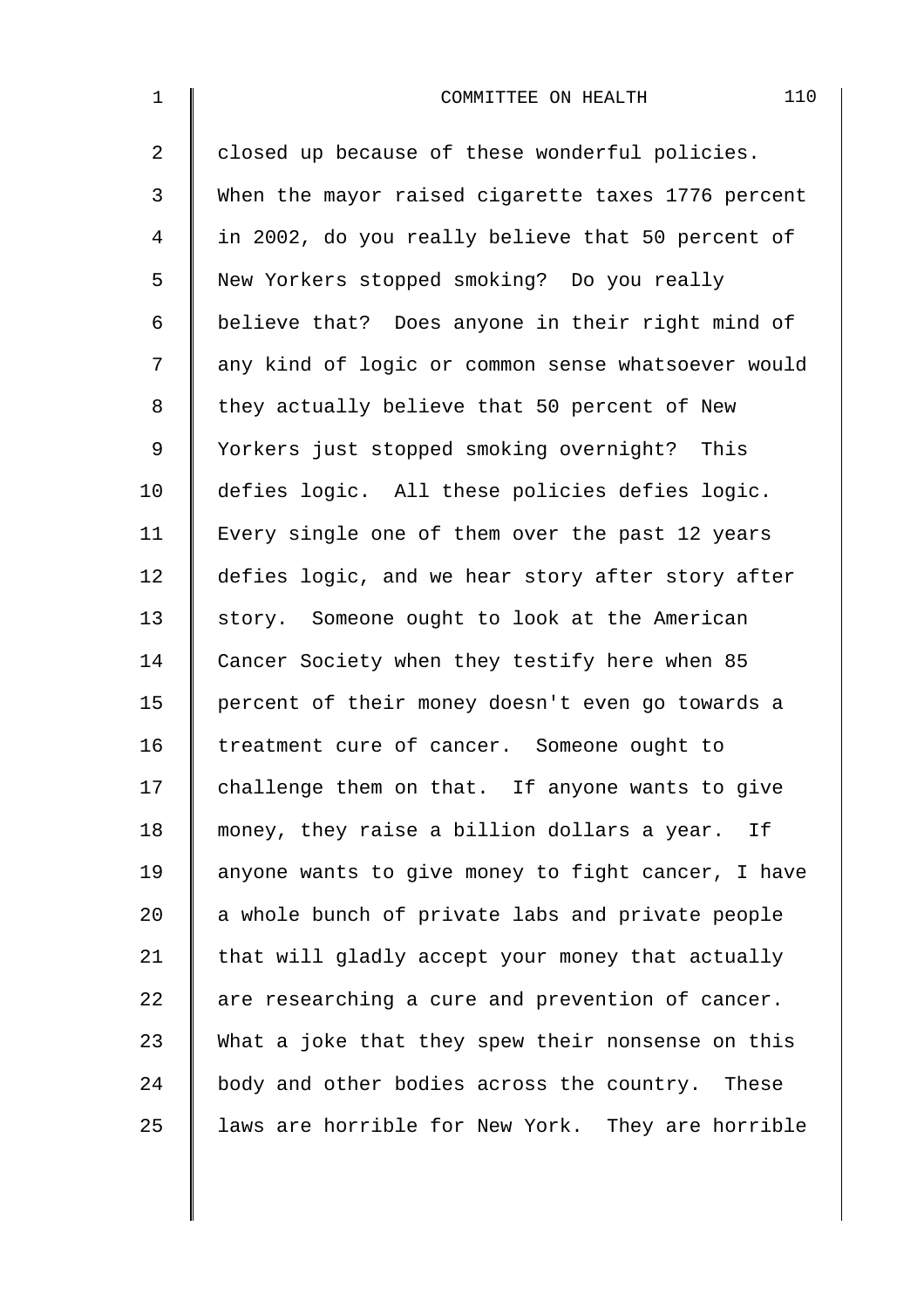| 1  | 111<br>COMMITTEE ON HEALTH                         |
|----|----------------------------------------------------|
| 2  | for the citizens of New York, and sir, I           |
| 3  | understand the amen that you said before, but you  |
| 4  | certainly weren't looking at it from a standpoint  |
| 5  | of small business. I understand that there are     |
| 6  | health issues involved with smoking--              |
| 7  | COUNCIL MEMBER GENNARO:                            |
| 8  | [interposing] I was raised in a small business     |
| 9  | family. You don't have to lecture me--             |
| 10 | DAVID SCHWARTZ: I was too. This                    |
| 11 | is my time, sir. Can I have more time?             |
| 12 | CHAIRPERSON ARROYO: Just a second.                 |
| 13 | I am going to ask you to do one thing. First,      |
| 14 | calm down. We are in a very dignified public       |
| 15 | forum. There is no need for your attacks.          |
| 16 | [crosstalk]                                        |
| 17 | CHAIRPERSON ARROYO: Wait just a                    |
| 18 | second. I can handle him. I got this. Chill.       |
| 19 | Okay. Lower your voice and let's have a dignified  |
| 20 | conversation.                                      |
| 21 | DAVID SCHWARTZ: And I agree. It                    |
| 22 | is hard to when we have a hearing by a body, we    |
| 23 | are supposed to hear from New Yorkers and there is |
| 24 | about 30 people that could fit in the room when    |
| 25 | you are waiting downstairs on a line that is       |
|    |                                                    |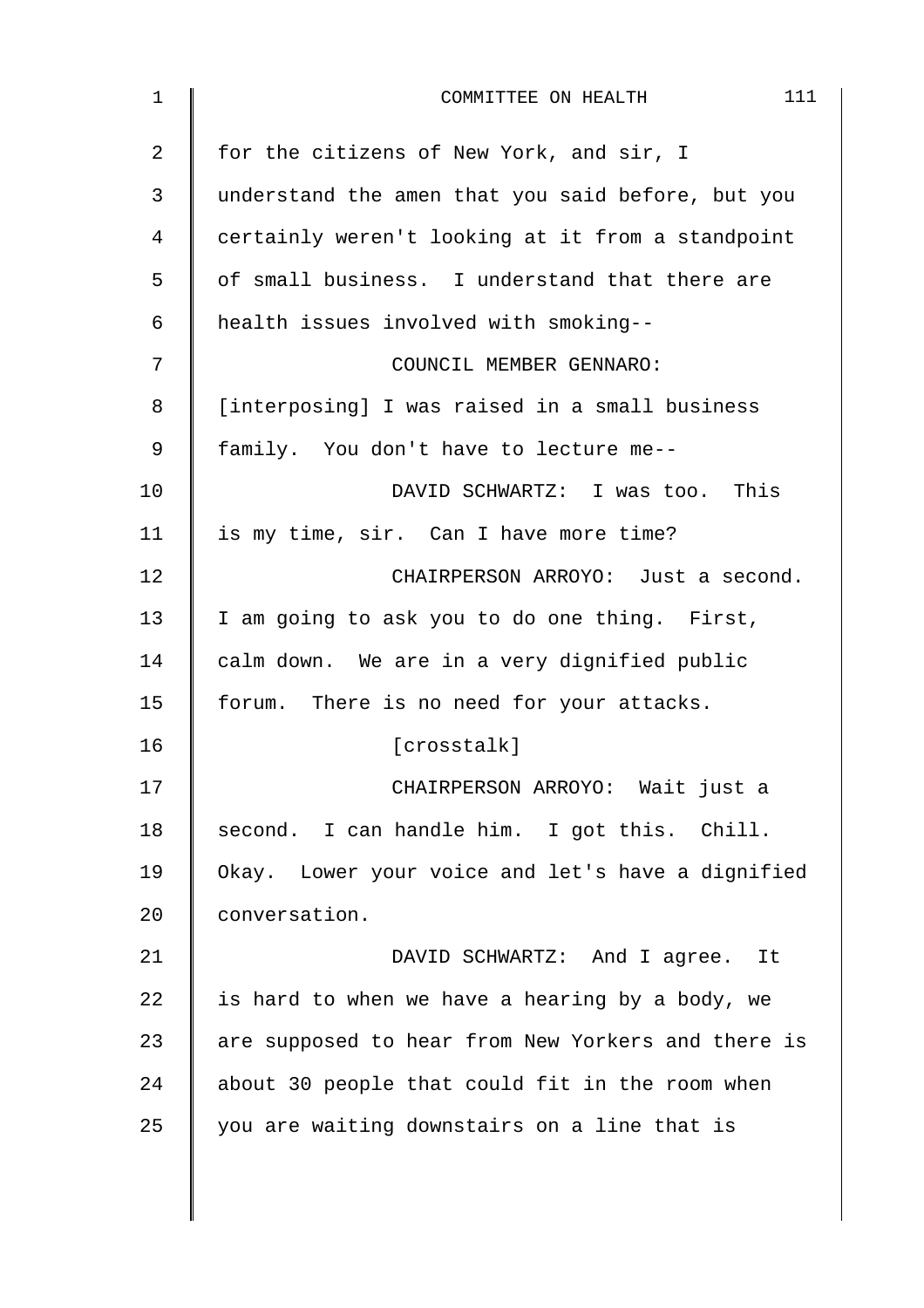| $\mathbf 1$    | 112<br>COMMITTEE ON HEALTH                         |
|----------------|----------------------------------------------------|
| $\overline{2}$ | wrapping around the building. I apologize for      |
| 3              | that. But I am just trying to speak on behalf of   |
| 4              | the New Yorkers hat I represent, small businesses, |
| 5              | grocery stores, mom and pop shop, people who are   |
| 6              | trying to live the American dream by selling a     |
| 7              | legal product and for this body and the mayor to   |
| 8              | assault these businesses and to drive the biggest  |
| $\mathsf 9$    | black market in the history of the city of New     |
| 10             | York, rivaling the drug market, that is            |
| 11             | unconscionable, and I am sorry I raised my voice   |
| 12             | 'cause I have a lot of respect for you, Chairman   |
| 13             | Arroyo, but this is a joke. I am done.             |
| 14             | CHAIRPERSON ARROYO: Okay. I hope                   |
| 15             | you take a page from that book, and don't do that, |
| 16             | and for those of you who are coming up to testify  |
| 17             | against we are here to listen to everyone. There   |
| 18             | is no reason for disrespect and to get into a      |
| 19             | nasty back and forth. That is not why we are       |
| 20             | here.                                              |
| 21             | JAY PELTZ: Thank you for the                       |
| 22             | opportunity to testify at today's public hearing.  |
| 23             | My name is Jay Peltz, and I am the vice president  |
| 24             | of public affairs for the Food Industry Alliance   |
| 25             | of New York State. The FIA is a non-profit, trade  |
|                |                                                    |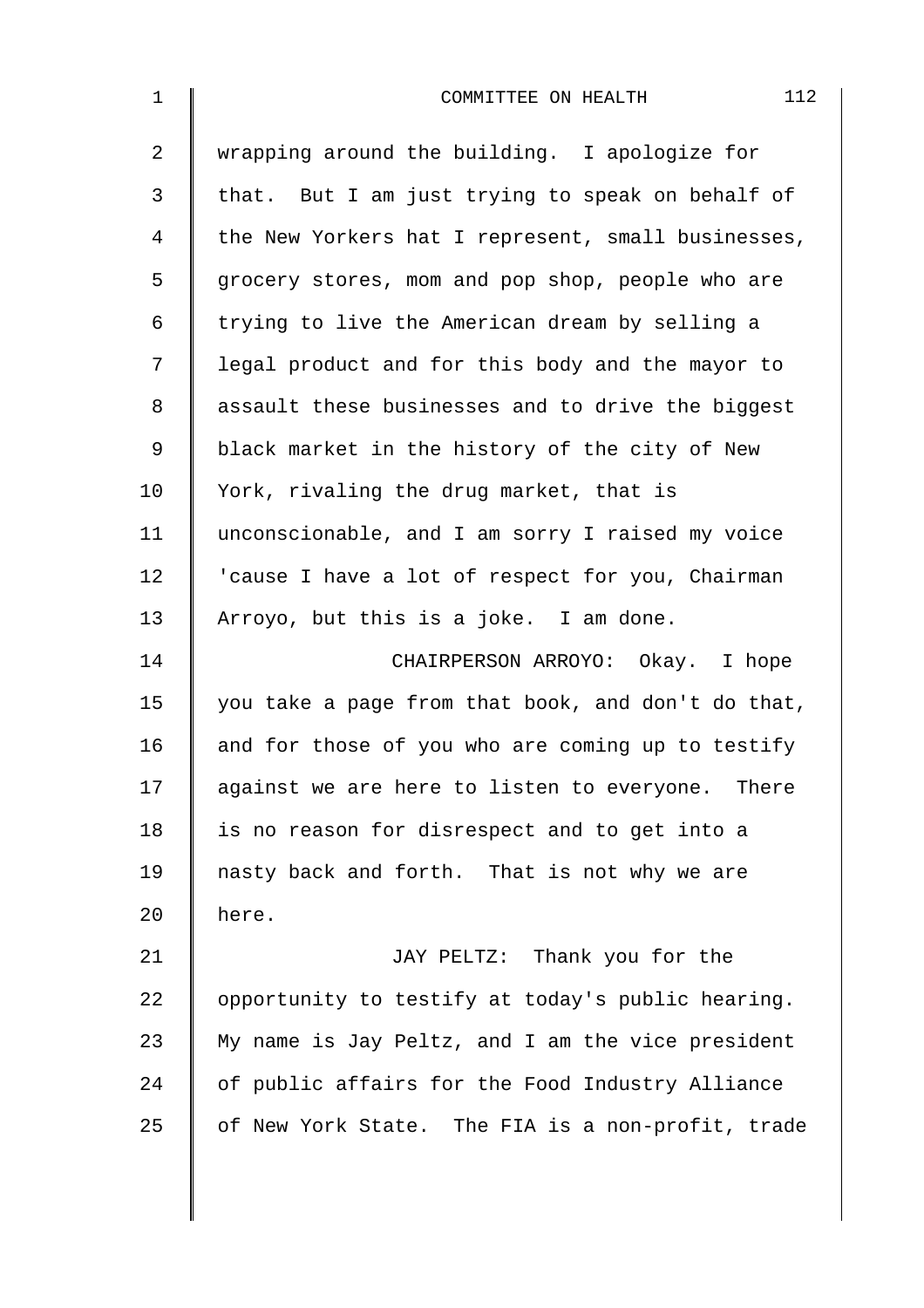| $\mathbf 1$    | 113<br>COMMITTEE ON HEALTH                              |
|----------------|---------------------------------------------------------|
| $\overline{2}$ | association that promotes the interest state wide       |
| 3              | of New York's grocery stores, drugstores and            |
| 4              | convenience stores. Our members include chain and       |
| 5              | independent food retailers that account for a           |
| 6              | significant share of New York City's retail food        |
| 7              | market and the wholesalers that supply them as          |
| 8              | well as drug stores and convenience stores. Many        |
| $\mathsf 9$    | of our members are small businesses struggling to       |
| 10             | survive as we approach the end of the fourth full       |
| 11             | year of the weakest of 11 post war recoveries. As       |
| 12             | a result, weak consumer spending has become the         |
| 13             | new normal. In turn, unemployment remains               |
| 14             | stubbornly high in the city at 8.9 percent in           |
| 15             | March 2013. On top of that an era of regulatory         |
| 16             | overreach continues. As noted in April 14 <sup>th</sup> |
| 17             | article in Crains New York Business, "despite lip       |
| 18             | service about small business being the city's and       |
| 19             | the country's economic backbone, entrepreneurs are      |
| 20             | reeling from the slew of new rules and regulations      |
| 21             | enacted at every level of government. Obama care        |
| 22             | and paid sick leave are both slated to go into          |
| 23             | effect in 2014. Last month state legislators            |
| 24             | increased New York's minimum wage. Additionally,        |
| 25             | the City Council enacted the nation's broadest          |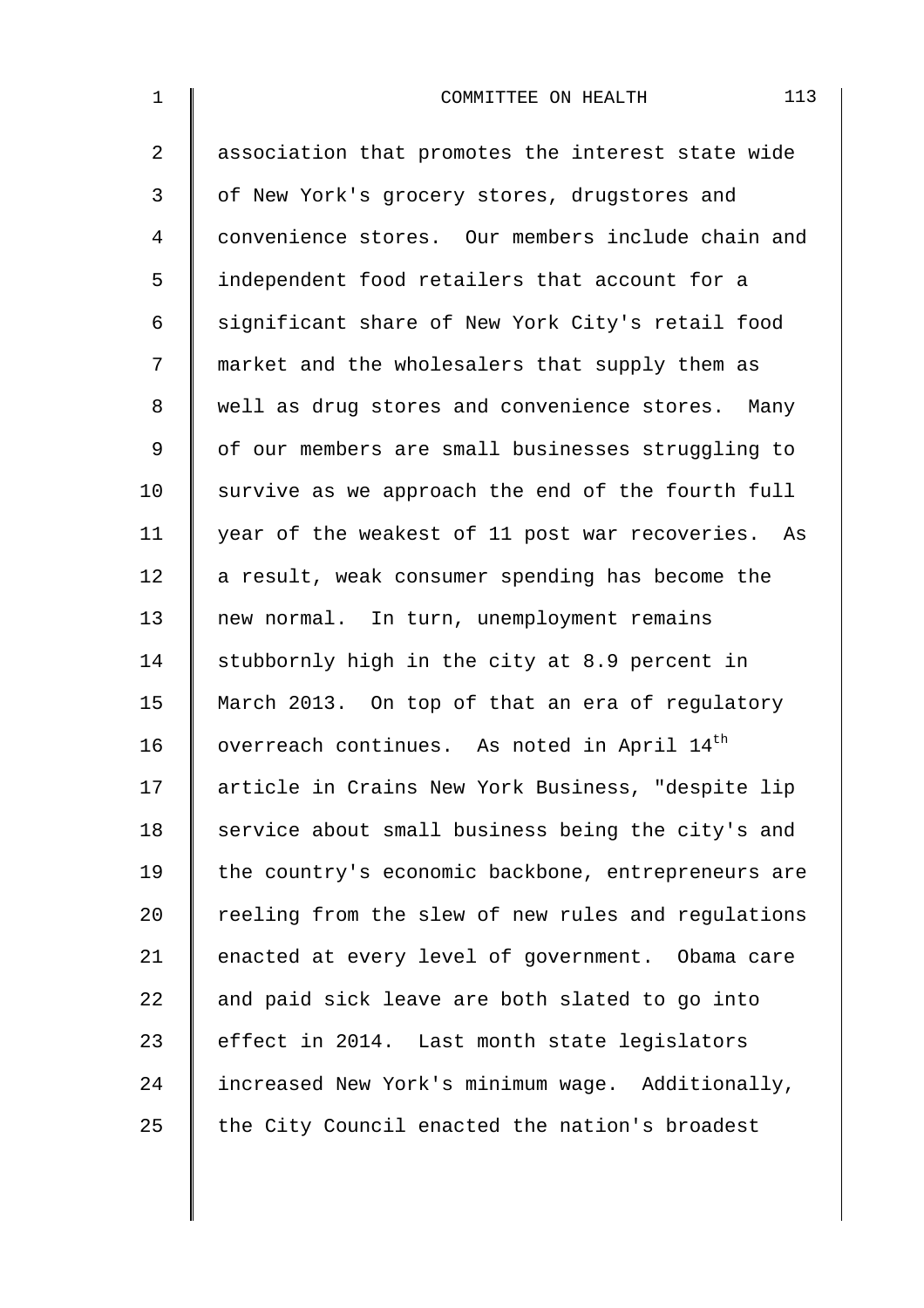| $\mathbf 1$    | 114<br>COMMITTEE ON HEALTH                         |
|----------------|----------------------------------------------------|
| $\overline{a}$ | statute giving perspective employees the right to  |
| 3              | sue for not being hired, and last week the Council |
| 4              | held a hearing on a bill that will bar employers   |
| 5              | from using credit checks in hiring." Separately    |
| 6              | any of these new mandates may have been            |
| 7              | manageable; however, having all of them take       |
| 8              | effect within a relatively short timeframe has     |
| 9              | heightened anxiety for employers already dealing   |
| 10             | with the high cost and bureaucratic hurdles in     |
| 11             | doing business in New York City. Given this        |
| 12             | economic and policy context, these three bills     |
| 13             | taken together would further hurt our members,     |
| 14             | especially our small business members. All three   |
| 15             | - - were designed to cause legitimate sellers of a |
| 16             | legal product to fully informed adult consumers to |
| 17             | suffer losses of sales and customer traffic.       |
| 18             | Consequently profits will decline creating the     |
| 19             | possibility of cuts to jobs and hours and for what |
| 20             | public policy benefit? As a scholar from the Cato  |
| 21             | [phonetic] Institute recently noted in             |
| 22             | jurisdictions that impose high taxes and other     |
| 23             | pricing and sales restrictions "consumers are more |
| 24             | likely to go to illegal, untaxed retailers for     |
| 25             | their tobacco needs." In addition, because the     |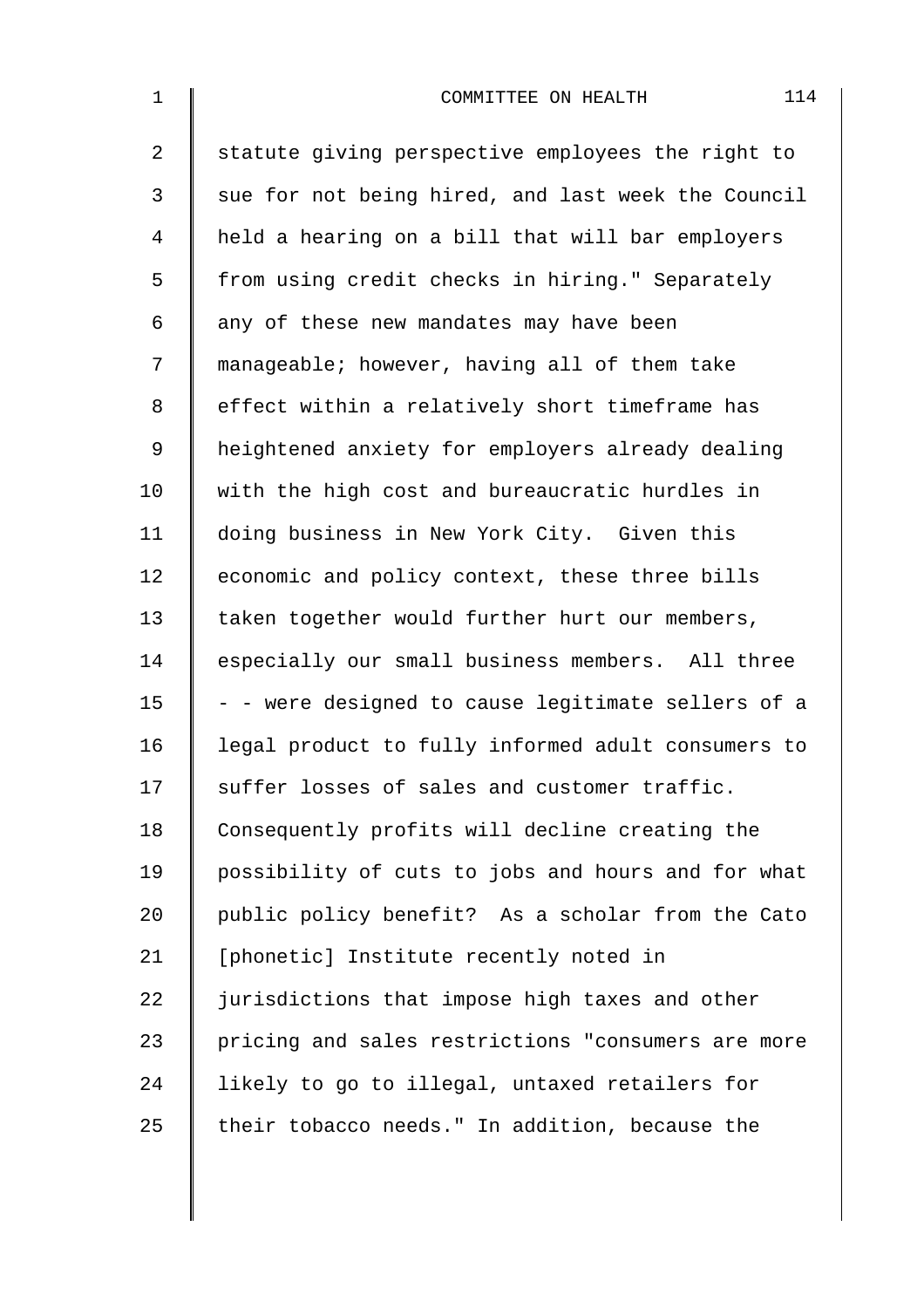| $\mathbf{1}$   | 115<br>COMMITTEE ON HEALTH                         |
|----------------|----------------------------------------------------|
| $\overline{a}$ | proposed legislation would limit the choices of    |
| $\mathfrak{Z}$ | fully informed adult consumers an increase of      |
| 4              | price of legitimate tobacco products offered by    |
| 5              | city retailers those consumers would be incented   |
| 6              | to visit legitimate competitors outside city       |
| 7              | limits, on the Internet or in Native American      |
| 8              | outlets in search of their preferred brands at     |
| 9              | lower prices. An uneven playing field would thus   |
| 10             | be created where city retailers would lose sales,  |
| 11             | city taxpayers would have to make up the lost tax  |
| 12             | revenue and sales of tobacco products could merely |
| 13             | shift rather than decline. According to reporting  |
| 14             | under the $-$ - amendment this is regarding        |
| 15             | compliance, the national weighted average retailer |
| 16             | violation rate has plummeted from 40.1 percent in  |
| 17             | '97 to a record low 8.5 percent in 2011. In New    |
| 18             | York the retailer violation rate was even lower    |
| 19             | reported at 5.6 percent. This data combined with   |
| 20             | a weak economy that is causing retailers,          |
| 21             | especially small retailers to struggle suggests    |
| 22             | that the imposition of substantial fines is        |
| 23             | unwarranted especially if there is no willful      |
| 24             | misconduct or the violator is not a repeat         |
| 25             | offender. The legislation that would raise the     |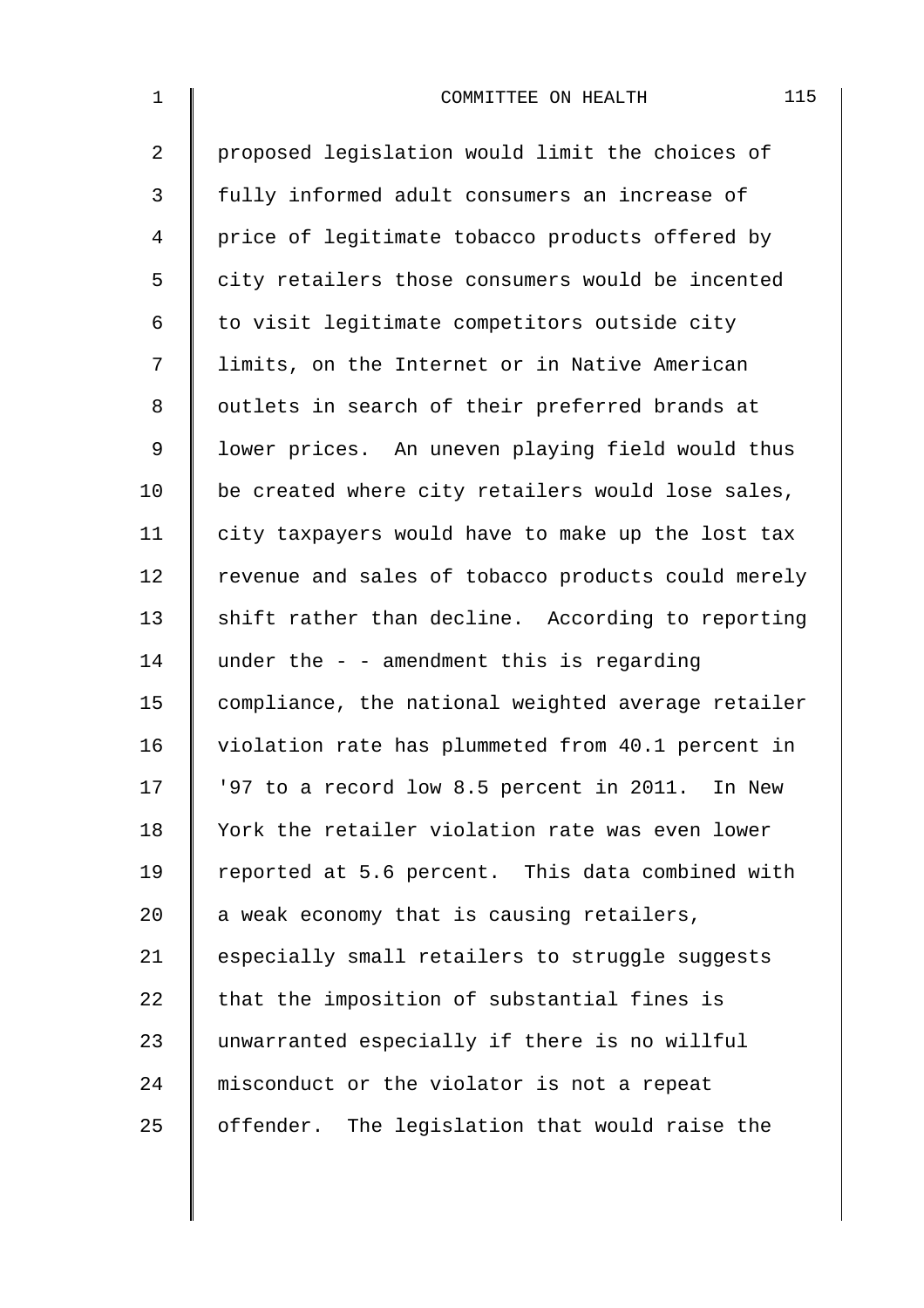| $\mathbf 1$    | 116<br>COMMITTEE ON HEALTH                         |
|----------------|----------------------------------------------------|
| $\overline{2}$ | minimum legal purchase age to 21 is misguided.     |
| 3              | Very few teens buy cigarettes at a retail outlet.  |
| 4              | Reportedly 95 percent of teens get their tobacco   |
| 5              | from friends or family. In addition research       |
| 6              | shows that none of the reasons for adolescent      |
| 7              | smoking relate to the legal age for buying         |
| 8              | cigarettes. According to this "social              |
| 9              | determinance [phonetic] of health approach" youth  |
| 10             | smoking is primarily the result of lower incomes,  |
| 11             | poor academic achievement, - - satisfaction with   |
| 12             | school/inadequate schools, dysfunctional family    |
| 13             | relationships, whether or not parents and siblings |
| 14             | smoke and peer pressure. The persuasiveness of     |
| 15             | the social determinance approach led to its        |
| 16             | adoption by the World Health Organization as the   |
| 17             | basis for its tobacco control program. The City    |
| 18             | Council should follow this approach as well.       |
| 19             | Finally, we believe that the proposed tobacco      |
| 20             | display ban is unconstitutional as preempted under |
| 21             | federal and state law. The first amendment         |
| 22             | protects the communication of truthful and non-    |
| 23             | misleading commercial messages about lawful        |
| 24             | products. The supreme court has stated that those  |
| 25             | protections apply to communications about tobacco  |
|                |                                                    |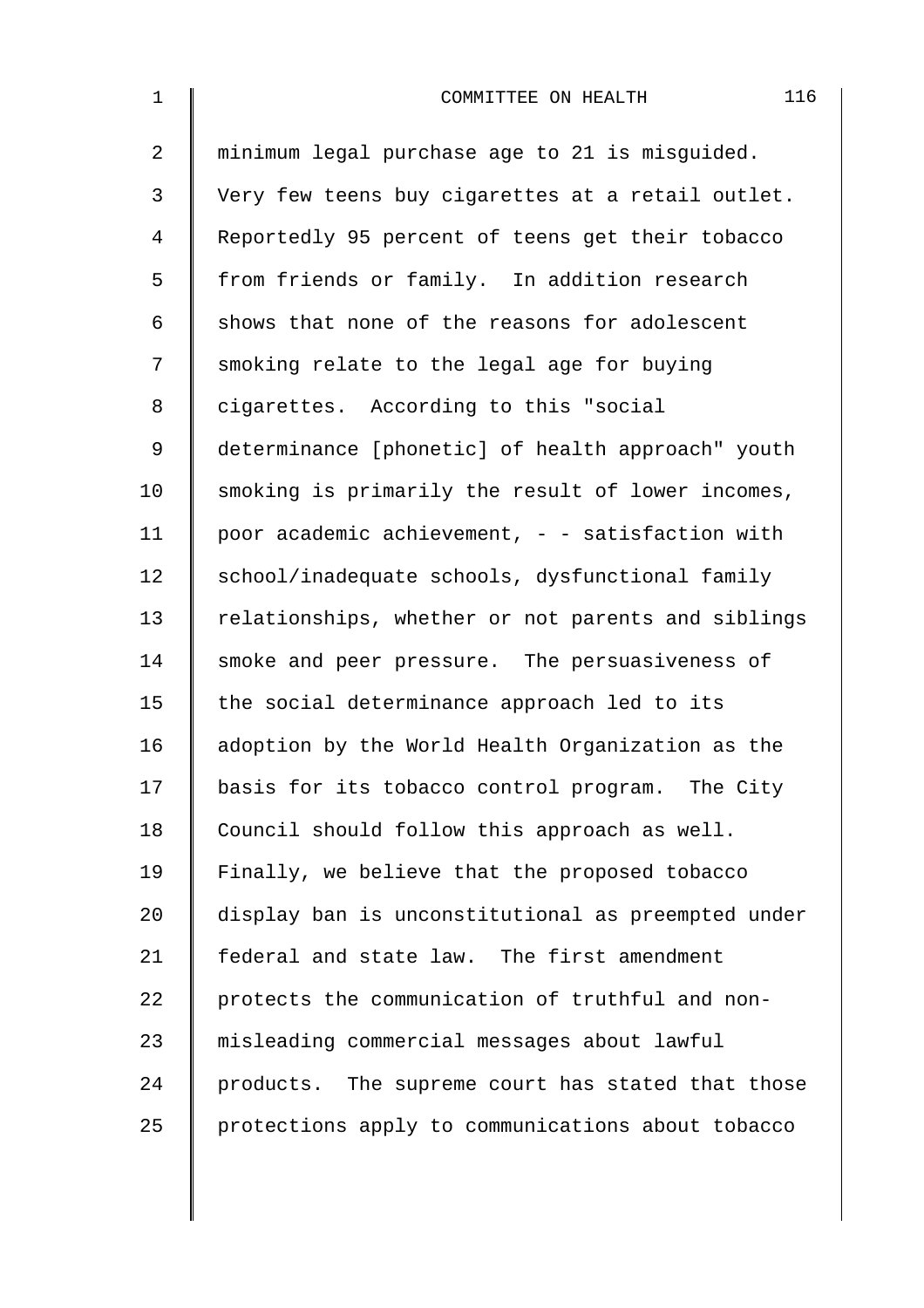| $\mathbf 1$    | 117<br>COMMITTEE ON HEALTH                         |
|----------------|----------------------------------------------------|
| $\overline{a}$ | products. A retailer is to display a product for   |
| 3              | sale with which its package bearing the            |
| 4              | manufacturers trademarks and trade dress is core   |
| 5              | commercial speech protected by the first           |
| 6              | amendment. In addition courts have felt that       |
| 7              | coupons and discounts constitute protected         |
| 8              | commercial speech. Regarding preemption the        |
| 9              | federal cigarette labeling and advertising - -     |
| 10             | includes states and localities from prohibiting or |
| 11             | otherwise regulating the advertising and promotion |
| 12             | of cigarettes. Moreover, while New York State law  |
| 13             | prohibits certain forms of tobacco product         |
| 14             | couponing and discounting other forms of couponing |
| 15             | and discounting are expressly permitted thus       |
| 16             | according to the New York Attorney General New     |
| 17             | York State Law preempts cities from restricting    |
| 18             | tobacco product discounting in a manner permitted  |
| 19             | by state law. Accordingly, the Food Industry       |
| 20             | Alliance on behalf of its members opposes adoption |
| 21             | of these three bills. Thank you for your time and  |
| 22             | attention to the FIA's concerns.                   |
| 23             | ARTHUR KATZ: My name is Arthur                     |
| 24             | Katz, and I am the representative of the Statewide |
| 25             | Association of Cigarette Tax Collection Agents and |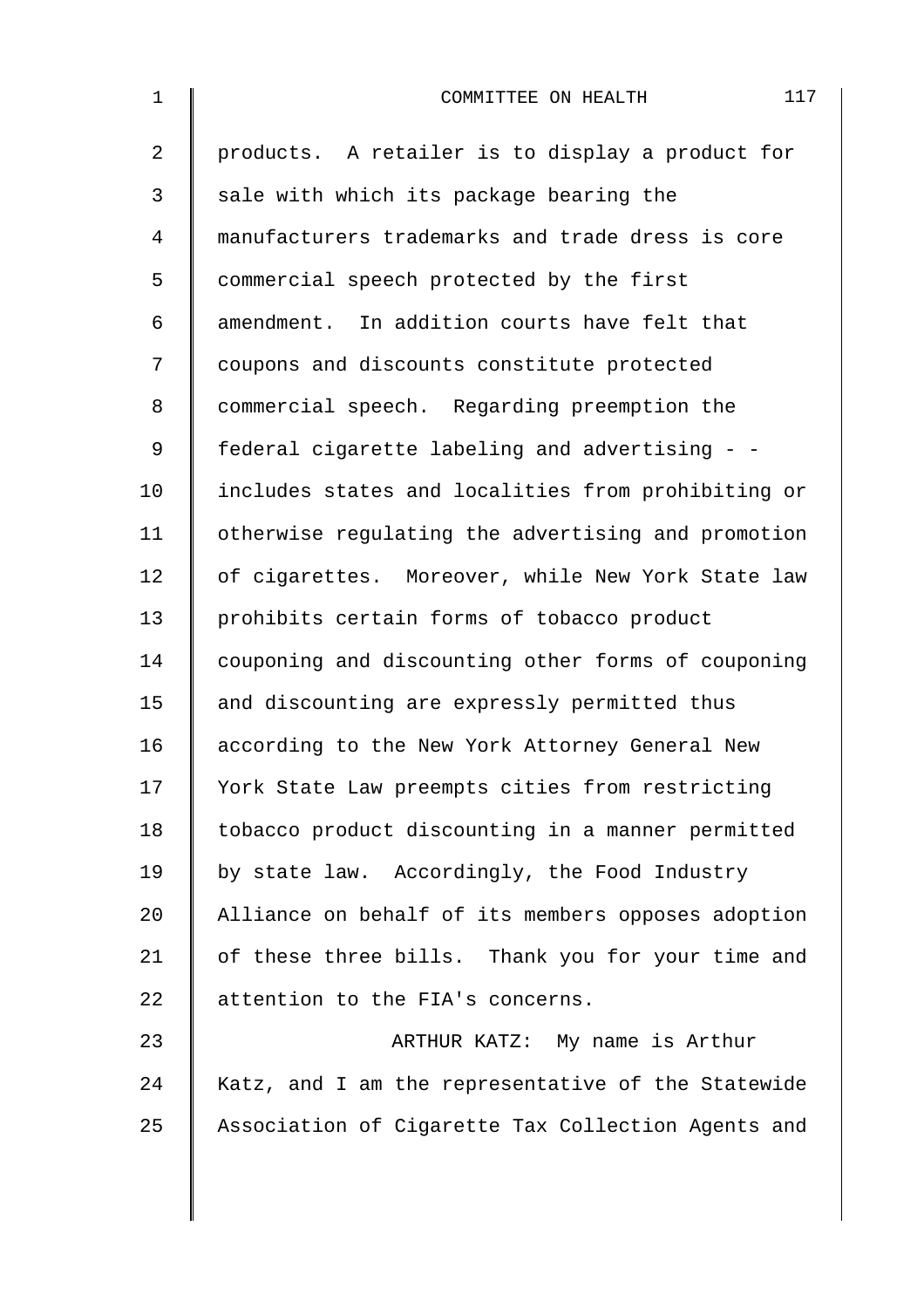| $\mathbf 1$    | 118<br>COMMITTEE ON HEALTH                         |
|----------------|----------------------------------------------------|
| $\overline{a}$ | bear witness daily to the tragedy of the Mayor's   |
| 3              | policy of having created the highest cigarette     |
| $\overline{4}$ | taxation in the nation while allowing massive      |
| 5              | cheating in an atmosphere of non-enforcement. It   |
| 6              | is costing the city mega millions in lost revenue  |
| 7              | and lost jobs basically from first generation      |
| 8              | immigrants and their employees, that includes the  |
| $\mathsf 9$    | Koreans, the Chinese, the Pakistanis, the Indians, |
| 10             | and anybody else. They stand on their feet. If     |
| 11             | you are in this kind of business, they stand on    |
| 12             | their feet from six in the morning until about 11  |
| 13             | or 12 o'clock at night just trying to eke out a    |
| 14             | living. - - mega millions and lost jobs and        |
| 15             | frustration health initiatives and making it       |
| 16             | impossible for honest storekeepers to compete a    |
| 17             | policy that has endured to the benefit only of     |
| 18             | criminals and just as importantly terrorists.      |
| 19             | Please find the enclosed articles which I have     |
| 20             | included in here, the Great Houdini New York Post  |
| 21             | article refuting high taxes reduces smoker,        |
| 22             | Brooklyn DA press release The Illegal Cigarette    |
| 23             | Market: The Case of the South Bronx and our        |
| 24             | Recommendations. In the south Bronx a recent       |
| 25             | study not sponsored by the Health Department nor   |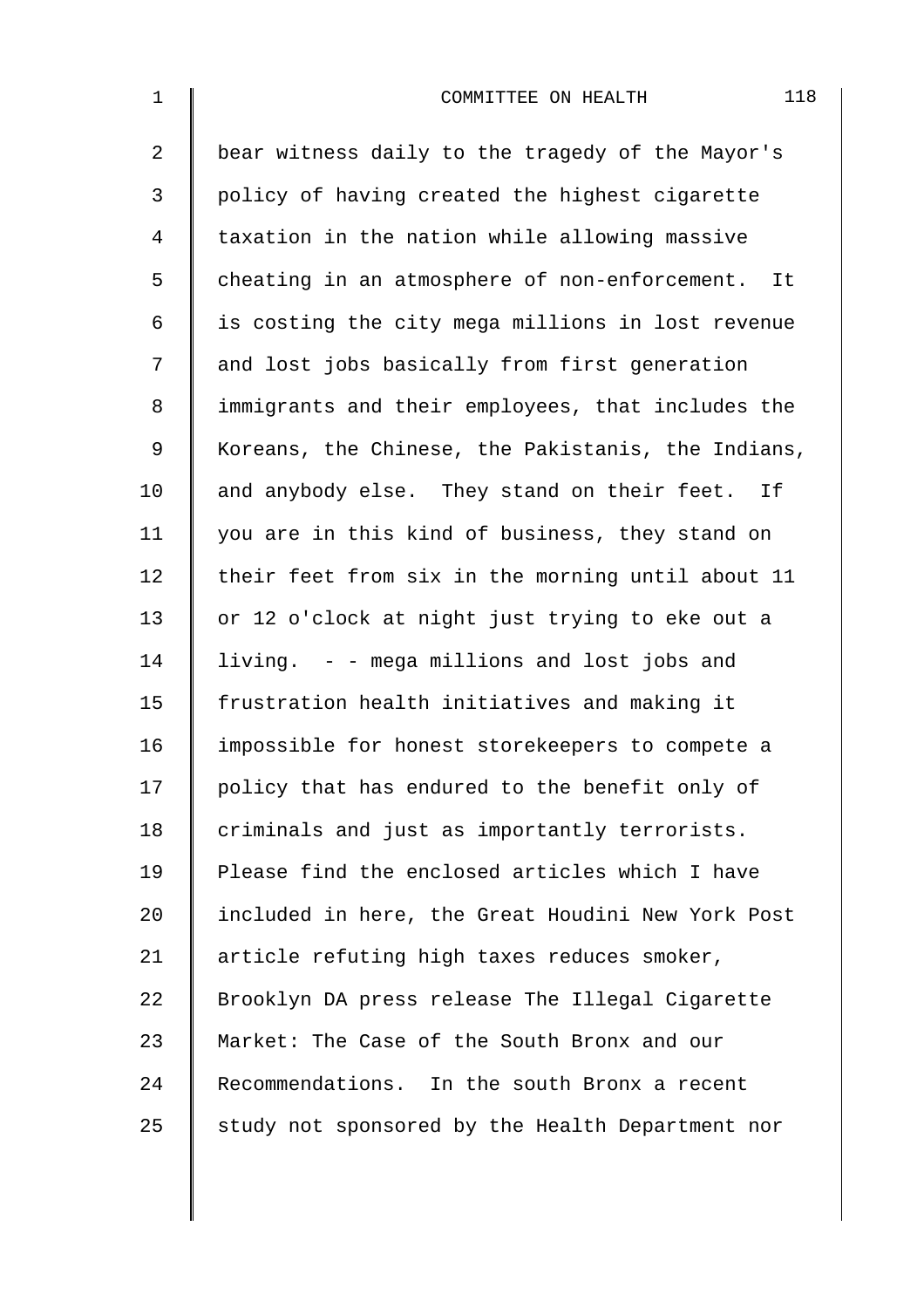| $\mathbf{1}$   | 119<br>COMMITTEE ON HEALTH                         |
|----------------|----------------------------------------------------|
| $\overline{2}$ | sponsored by industry by sponsored by Columbia     |
| 3              | College found that 70 percent or more of all       |
| 4              | cigarettes smoked were not those purchased legally |
| 5              | in New York State. That is a real serious          |
| 6              | problem. I have an extensive background in law     |
| 7              | enforcement before I retired and took this job.    |
| 8              | Mayor Bloomberg's slight of hand approach to       |
| $\mathsf 9$    | cigarette policy is costing the city hundreds of   |
| 10             | millions in lost revenue and jobs while failing to |
| 11             | decrease either teenage smoking or inner city      |
| 12             | usage. The several articles attached herein        |
| 13             | confirm that which both the trade and unbiased law |
| 14             | enforcement has known for years. Taxes can only    |
| 15             | raise revenue if people pay them. The Mayor's      |
| 16             | prolific tax policy of 1,875 percent during his    |
| 17             | first five months in office became only the        |
| 18             | catalyst for criminals and terrorists to flock to  |
| 19             | New York and cause illegal untaxed cigarettes to   |
| 20             | become ubiquitous and if you go to the south Bronx |
| 21             | and other places you will find the packages        |
| 22             | crumpled up all over the street, none of them      |
| 23             | bearing a tax or any other indices that tax was    |
| 24             | paid. While the national smoking rate has          |
| 25             | decreased by 27 percent, not 30 some odd percent   |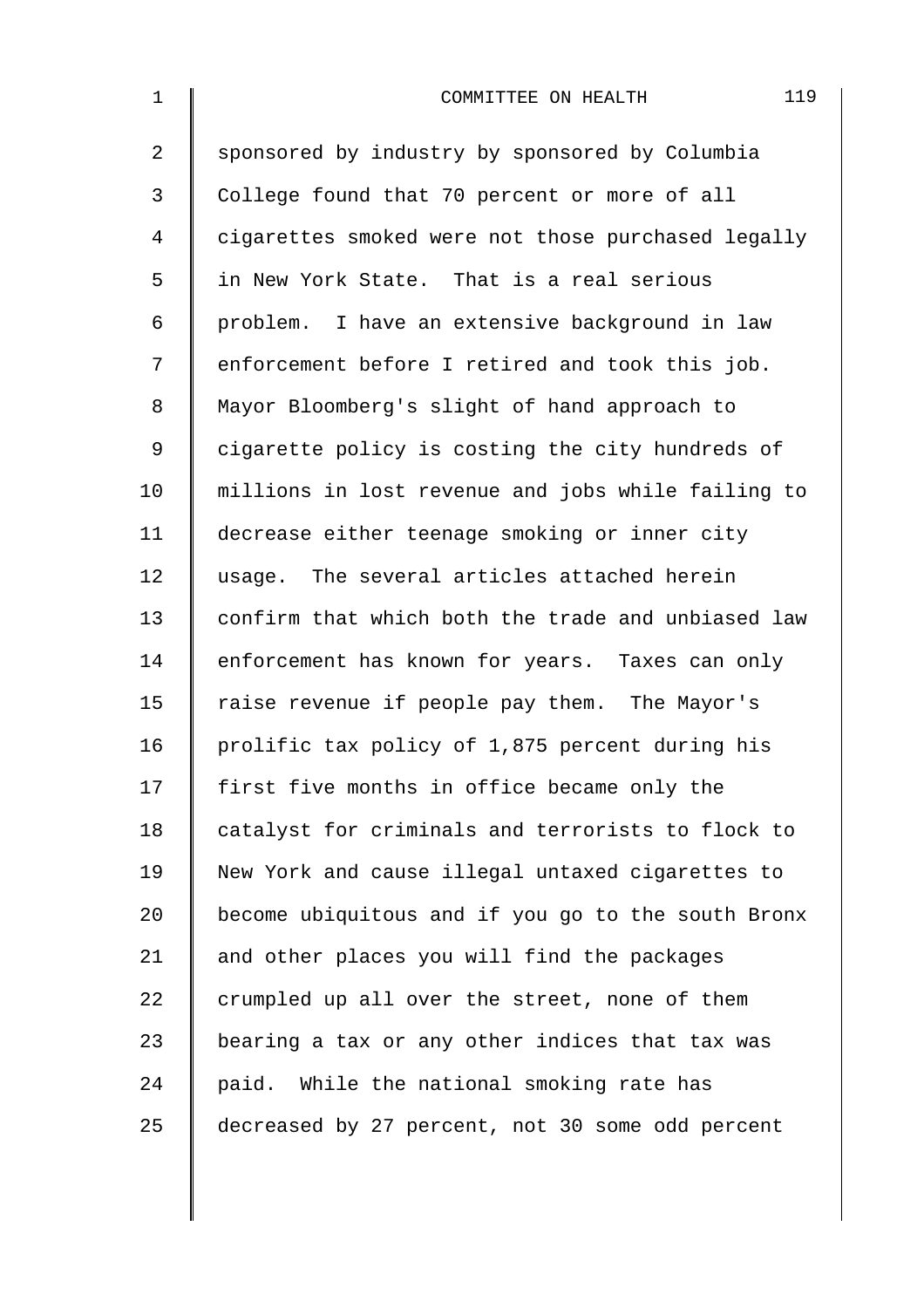| $\mathbf 1$ | 120<br>COMMITTEE ON HEALTH                         |
|-------------|----------------------------------------------------|
| 2           | in the past 12 years because of greater individual |
| 3           | health awareness and local restrictions, the rate  |
| 4           | of decline of taxes purchases in New York City     |
| 5           | during the administration has fallen 83 percent--  |
| 6           | 42 million cartons in 2001 and seven million       |
| 7           | cartons in 2013. That is not a realistic number    |
| 8           | for it to drop like that, and the only way that we |
| 9           | know that and the mayor knows that or anybody else |
| 10          | knows that is by taxed [phonetic] purchases, not   |
| 11          | what is coming in illegally from Virginia, from    |
| 12          | Carolina, from Jersey, from Pennsylvania and even  |
| 13          | Connecticut as well as the Indian reservations.    |
| 14          | CHAIRPERSON ARROYO: Arthur,                        |
| 15          | please. I am going to ask you to wrap up.          |
| 16          | ARTHUR KATZ: What I would like to                  |
| 17          | say is that we need a greater effort in            |
| 18          | enforcement to enforce the illegal sales of        |
| 19          | cigarettes coming into New York City and they are  |
| 20          | being sold primarily on the streets despite what   |
| 21          | anybody tells you, but anybody in law enforcement  |
| 22          | will tell you that is really is on the street is   |
| 23          | that they are selling it from the trunks of their  |
| 24          | cars, from inside their buildings and from         |
| 25          | backpacks and right in front of the stores that    |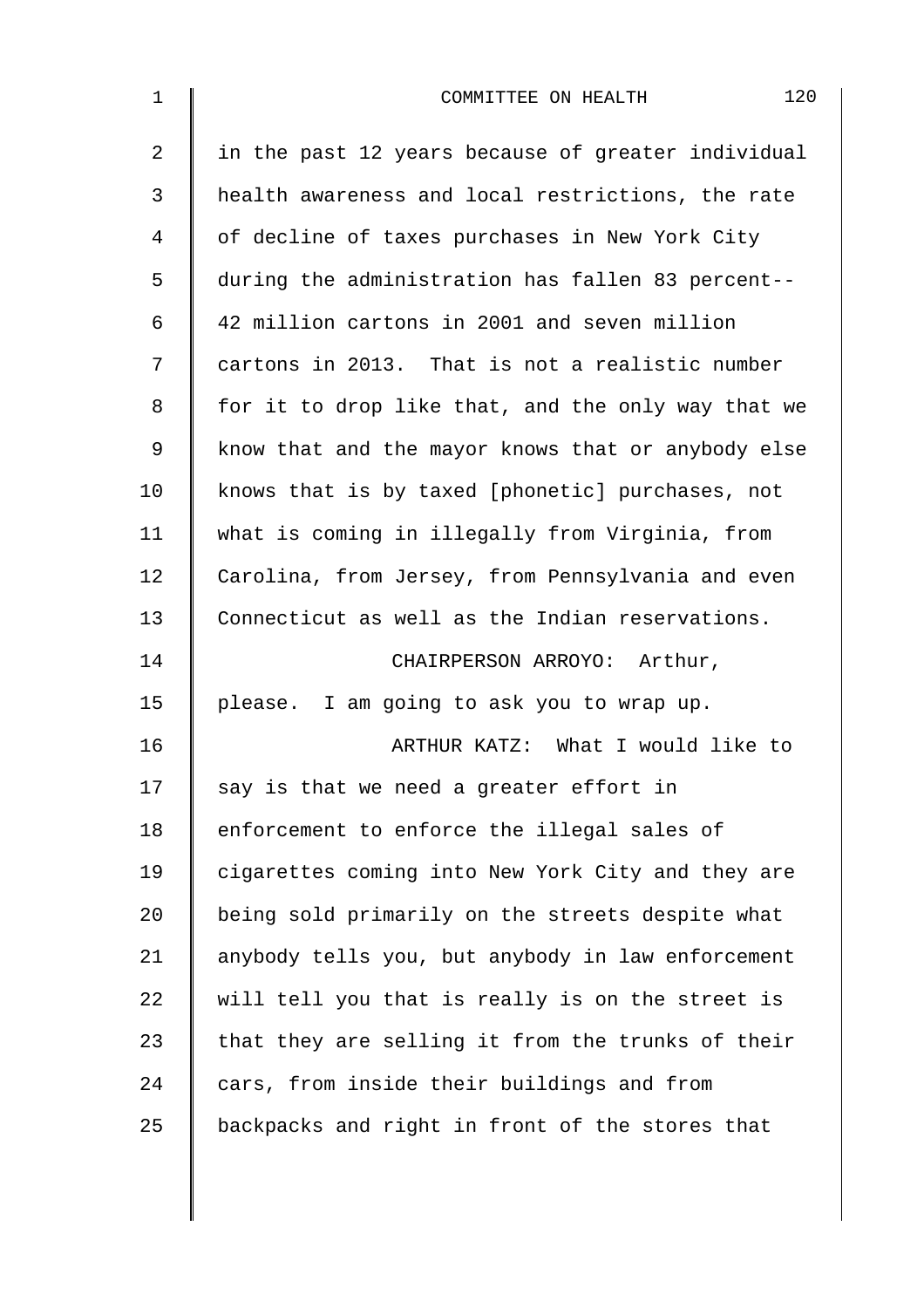| $\mathbf 1$    | 121<br>COMMITTEE ON HEALTH                        |
|----------------|---------------------------------------------------|
| $\overline{2}$ | are trying to sell it legally. We need some kind  |
| 3              | of law enforcement approach. We also may consider |
| 4              | special tobacco tax court, establishment of that  |
| 5              | so that when you go to court with five cartons of |
| 6              | cigarettes that some kid was selling or three     |
| 7              | cartons from his backpack, it will get attention. |
| 8              | No judge in New York City, perhaps in New York    |
| 9              | City - - what are you picking on that kid for?    |
| 10             | You want somebody who is dedicated, that          |
| 11             | understand the problem.                           |
| 12             | CHAIRPERSON ARROYO: Okay, Arthur.                 |
| 13             | I am going to interrupt you, and then say that we |
| 14             | will follow up with you for your thinking round   |
| 15             | that particular issue in particular. I really do  |
| 16             | appreciate your input. Council Member--           |
| 17             | ARTHUR KATZ: [interposing] Let me                 |
| 18             | tell you just one more thing about my background. |
| 19             | I was an inspector in New York City Police        |
| 20             | Department - - and its predecessor, so I          |
| 21             | understand something about this and the problem   |
| 22             | and where it leads.                               |
| 23             | COUNCIL MEMBER GENNARO: thank you,                |
| 24             | Mr. Katz. I certainly support you and certainly   |
| 25             | do salute all of your efforts on behalf of law    |
|                |                                                   |
|                |                                                   |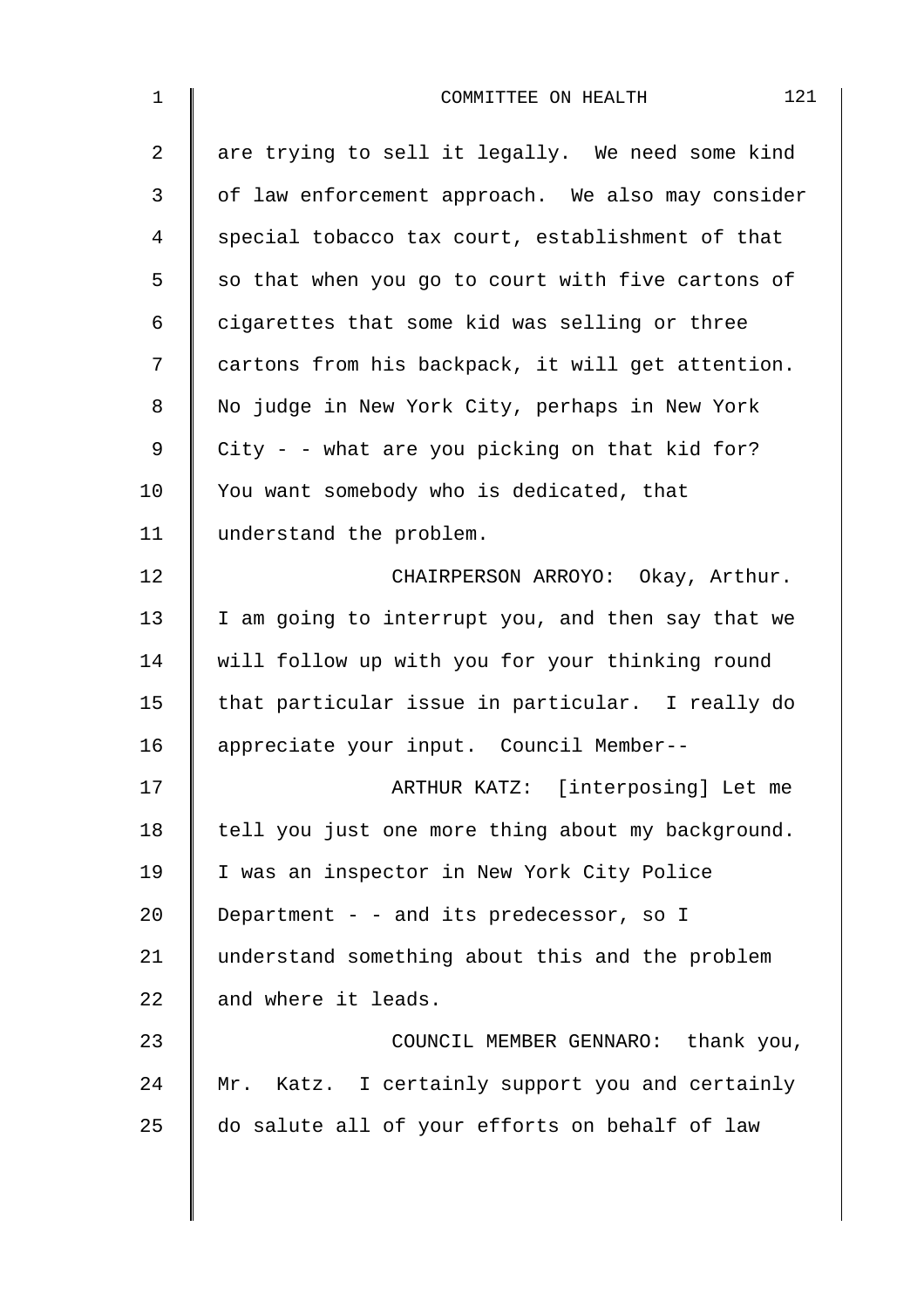| $\mathbf 1$ | 122<br>COMMITTEE ON HEALTH                         |
|-------------|----------------------------------------------------|
| 2           | enforcement like the career you had before this,   |
| 3           | and the very compelling testimony that you make    |
| 4           | regarding how we may be creating some consequences |
| 5           | that we didn't want to make and we thank you for   |
| 6           | being here today, and Mr. Peltz, we have always    |
| 7           | worked very closely with the Food Industry         |
| 8           | Alliance, and I appreciate your being here. I'd    |
| 9           | recommend to the New York City Association of      |
| 10          | Grocery Stores that they get another               |
| 11          | representative that is not going to come in and    |
| 12          | insult--                                           |
| 13          | DAVID SCHWARTZ: [interposing] That                 |
| 14          | is insulting. I think the people of the city of    |
| 15          | New York should get another Councilman who doesn't |
| 16          | weigh in before the testimony is.                  |
| 17          | CHAIRPERSON ARROYO: Excuse me.                     |
| 18          | Excuse me. We are done.                            |
| 19          | [background conversation]                          |
| 20          | COUNCIL MEMBER GENNARO: Good bye.                  |
| 21          | [background conversation]                          |
| 22          | CHAIRPERSON ARROYO: Stephen Allen-                 |
| 23          | -I pronounce ph as an F. I am sorry. That's        |
| 24          | because English my second language, and Dr. Kurt   |
| 25          | Ribisl. On deck we have Jim Calvin, Sung Su Kim    |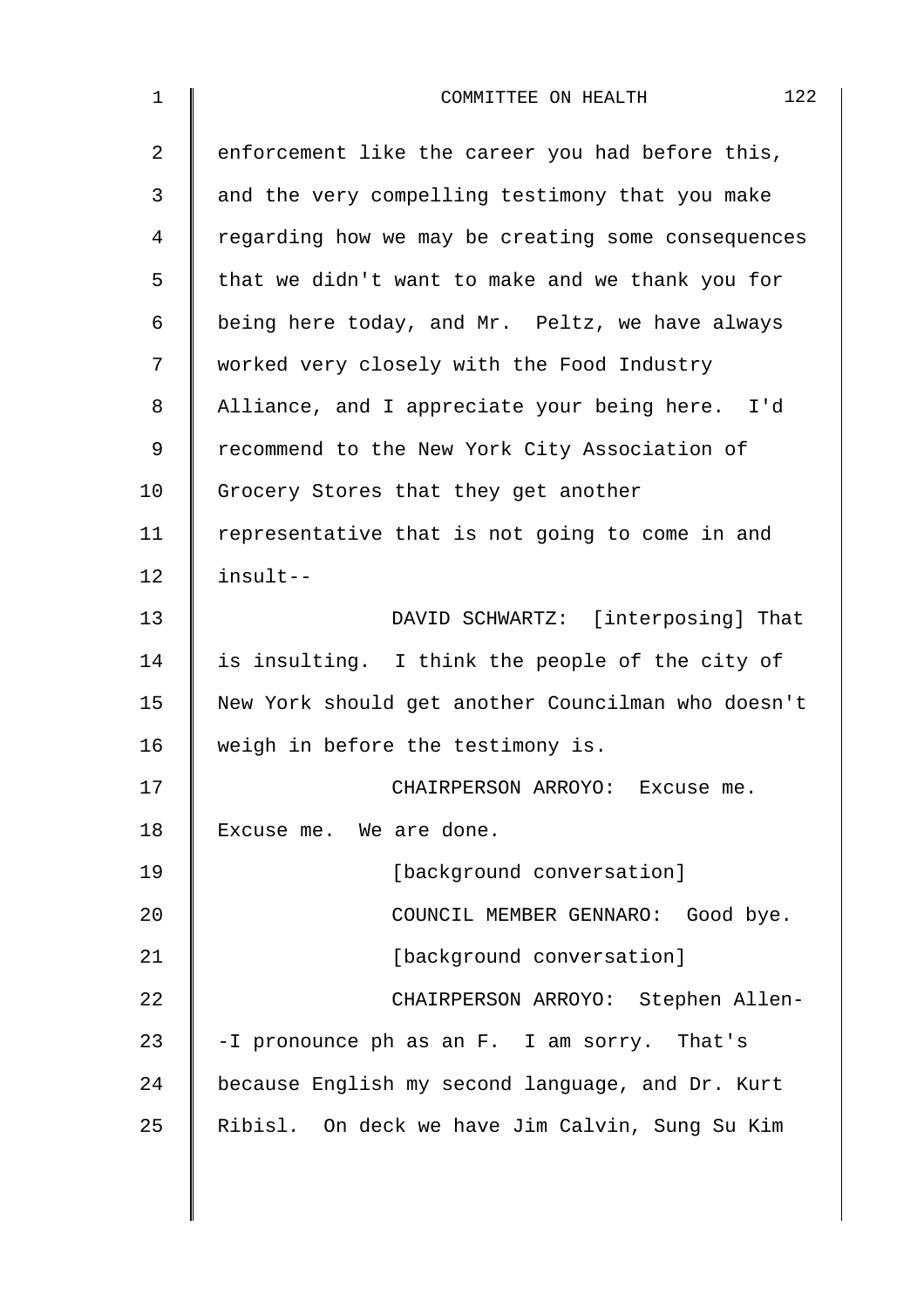| $\mathbf 1$    | 123<br>COMMITTEE ON HEALTH                        |
|----------------|---------------------------------------------------|
| $\overline{a}$ | [phonetic] and Ralph Bombardiere [phonetic].      |
| 3              | Okay. When the light is on the mic it's on. Try   |
| 4              | not to have both of them on at the same time,     |
| 5              | otherwise we get feedback. Handle by the base.    |
| 6              | Okay. When you are ready.                         |
| 7              | DR. KURT RIBISIL: Great. Thank                    |
| 8              | you very much. My name is Dr. Kurt Ribisl. I am   |
| 9              | professor at the UNC School of Public Health. I   |
| 10             | am also a--                                       |
| 11             | COUNCIL MEMBER GENNARO:                           |
| 12             | [interposing] Doctor, if you just talk into the   |
| 13             | microphone, we can hear you better. Just right    |
| 14             | into the microphone like I am now. Closer.        |
| 15             | DR. KURT RIBISIL: My name is Dr.                  |
| 16             | Kurt Ribisil. I am a professor at the UNC School  |
| 17             | of Public Health. I am also a member of the FDA   |
| 18             | Tobacco Product Scientific Advisory Committee. I  |
| 19             | have researched tobacco control policy issues for |
| 20             | 18 years, and in New York City your smoking rates |
| 21             | have pretty much started to stagnate. You now     |
| 22             | have to take your program to the next level to    |
| 23             | make another reduction. That next frontier is the |
| 24             | point of sale, and so far, all of these three     |
| 25             | policies that you are talking about are going to  |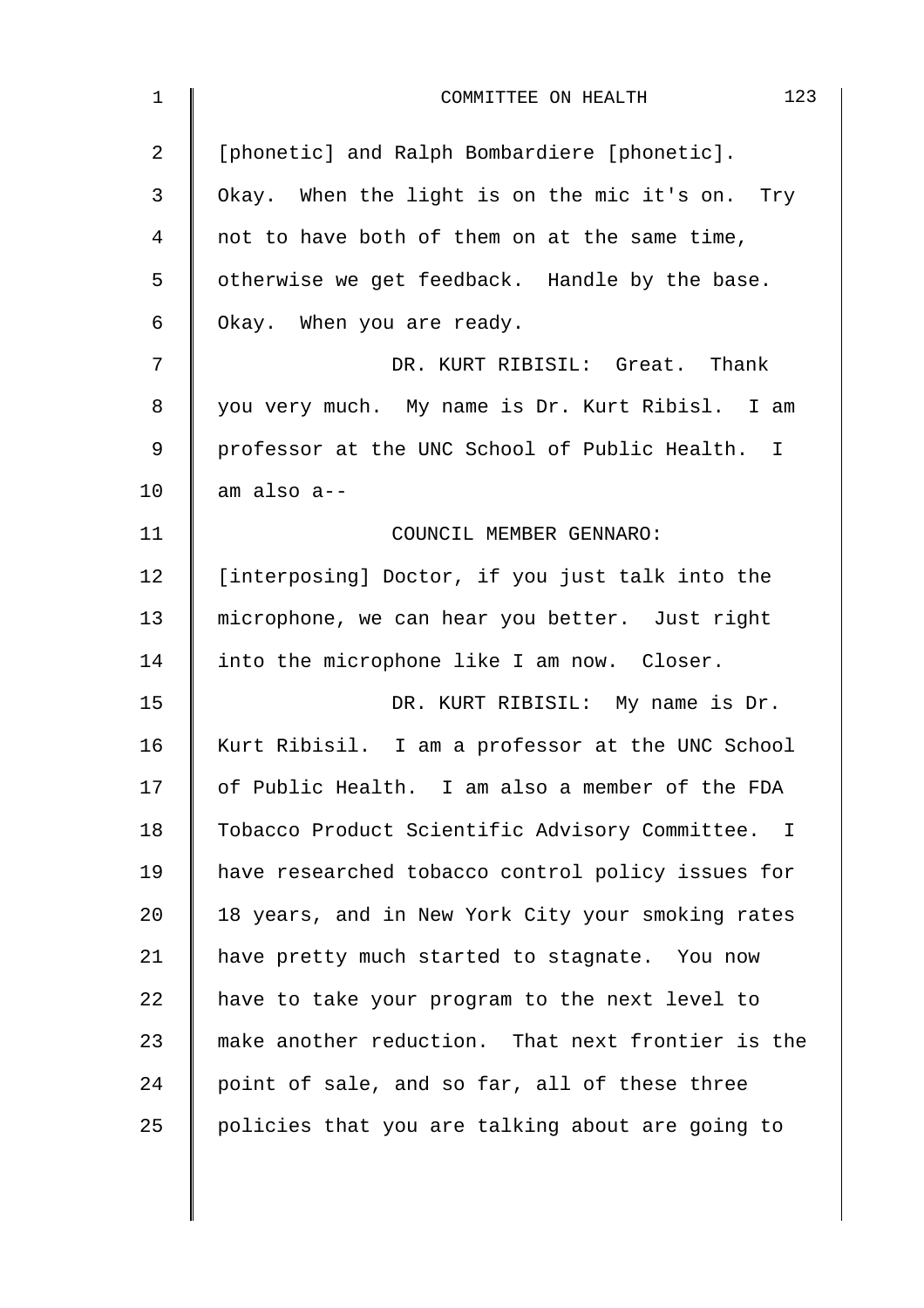| $\mathbf 1$    | 124<br>COMMITTEE ON HEALTH                         |
|----------------|----------------------------------------------------|
| $\overline{2}$ | focus on the point of sale, and that is where the  |
| 3              | tobacco industry is spending the lion's share of   |
| 4              | their efforts. They spend over 86 percent of       |
| 5              | their marketing budget at the point of sale, and   |
| 6              | they also are spending over one million dollars    |
| 7              | per hour at stores. So why are they spending this  |
| 8              | money there? It is for who they can reach. They    |
| $\mathsf 9$    | can reach kids, smokers and people who have quit   |
| 10             | to tempt them back into relapsing. A CDC study     |
| 11             | that was just published in April found that 87     |
| 12             | percent of high school students reported seeing    |
| 13             | tobacco ads in stores. I recently did a study      |
| 14             | that showed that 50 percent of stores have tobacco |
| 15             | ads three or below, which is the eye level of a    |
| 16             | small child. These displays are big. In fact,      |
| 17             | this is actually a life size 32 square foot image- |
| 18             | -this is again the size of about two               |
| 19             | refrigerators, so the average tobacco retailer in  |
| 20             | New York City has about 32 square feet of display  |
| 21             | space. If you times this by the 10,000 tobacco     |
| 22             | retailers, you would actually be able to entirely  |
| 23             | cover the front of the Empire State Building.      |
| 24             | There is that much display space in your city.     |
| 25             | Now the tobacco companies don't just prey on kids. |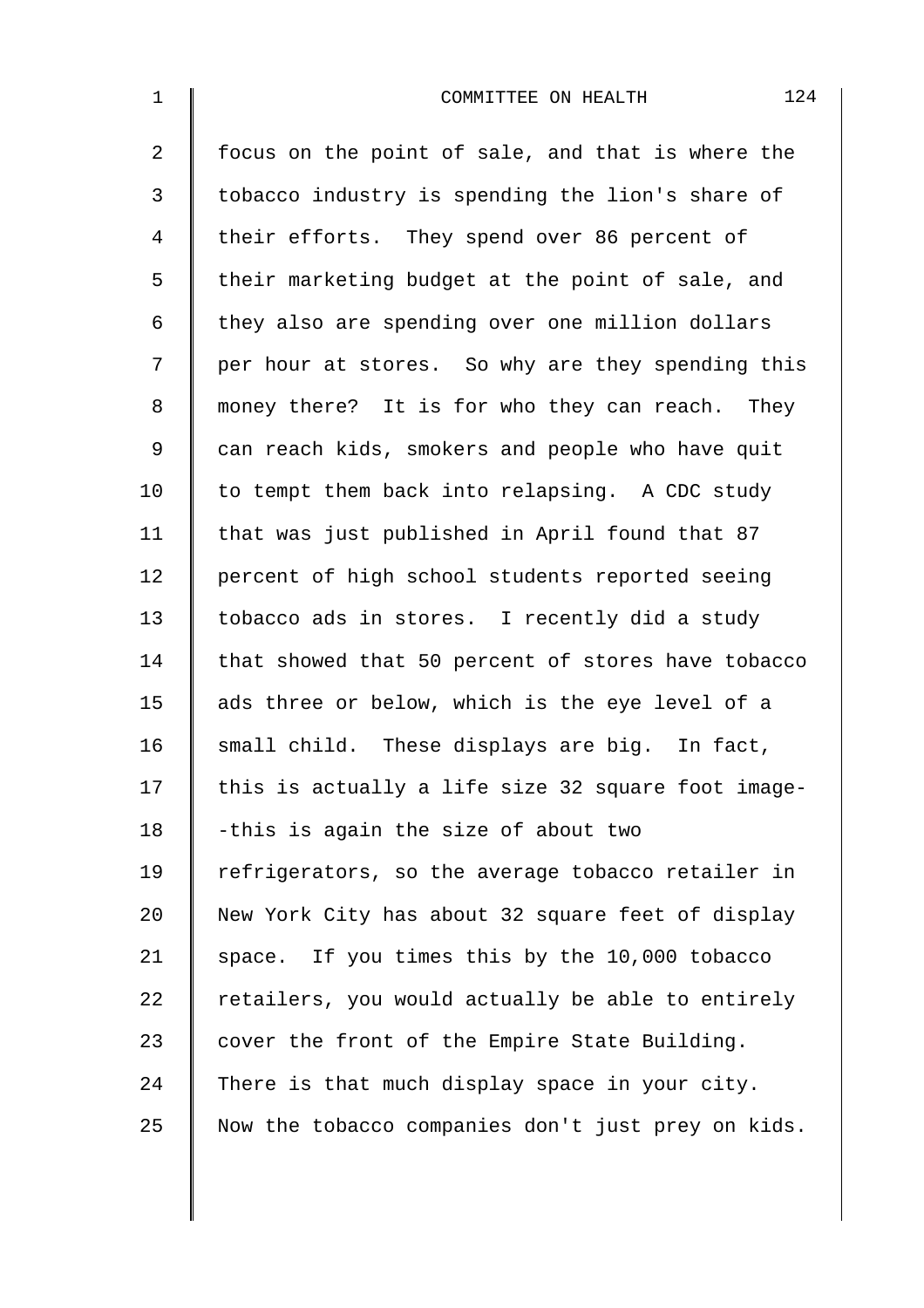| $\mathbf 1$    | 125<br>COMMITTEE ON HEALTH                         |
|----------------|----------------------------------------------------|
| $\overline{2}$ | They also focus on vulnerable populations.         |
| 3              | Smoking rates are about 50 percent higher for      |
| $\overline{4}$ | people who are below the poverty line than people  |
| 5              | who are above the poverty line. In a national      |
| 6              | study that was funded by the National Institutes   |
| 7              | of Health that I am leading we found that Marlboro |
| 8              | and Newport cigarettes are about a dollar cheaper  |
| $\mathsf 9$    | in poor neighborhoods. We also see that they have  |
| 10             | targeted diverse groups such as African Americans. |
| 11             | In our study we found in neighborhoods that had    |
| 12             | very few African Americans about 60 percent of the |
| 13             | stores had a price promotion. In neighborhoods     |
| 14             | with a high percentage of African Americans, about |
| 15             | 80 percent has a price promotion, so you see that  |
| 16             | they are more likely to put these price promotions |
| 17             | in African American neighborhoods, and that is one |
| 18             | of the things that these policies will address     |
| 19             | because by banning the price discounting you will  |
| 20             | not have the tobacco industry have the ability to  |
| 21             | restrict, to target minority communities any       |
| 22             | longer. In the comments you will also see that I   |
| 23             | have attached the whole series of initiatives such |
| 24             | as the black marketing task force, the - - market  |
| 25             | program and so forth that the tobacco companies    |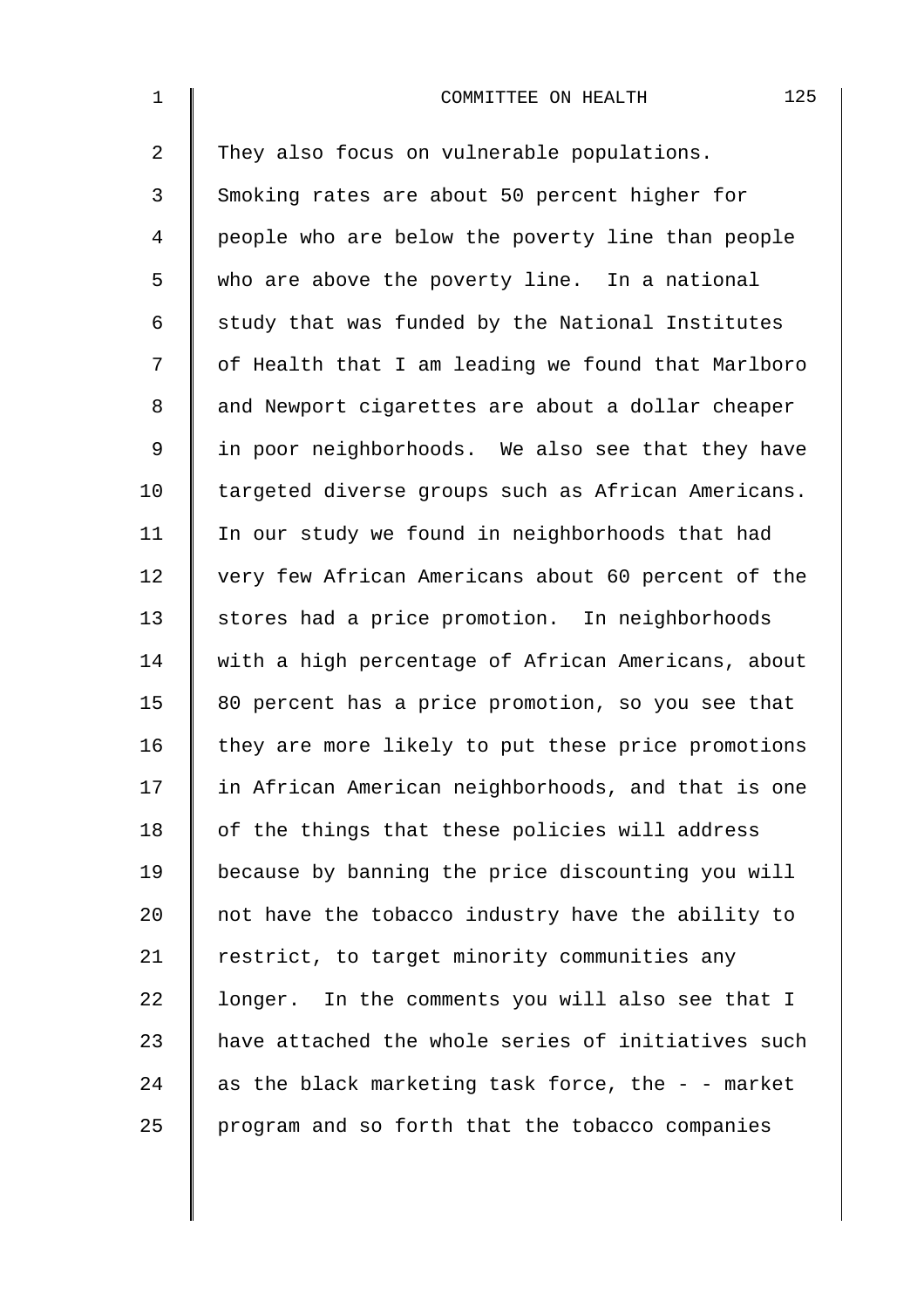| $\mathbf{1}$   | 126<br>COMMITTEE ON HEALTH                         |
|----------------|----------------------------------------------------|
| $\overline{2}$ | have done so that they can market point of sale in |
| 3              | these communities. My final point has to do with   |
| 4              | price and that when price goes up, consumption     |
| 5              | goes down and by banning the price discounting and |
| 6              | couponing and other things, and also the free      |
| 7              | cigarettes where they will have buy one get one    |
| 8              | free, you will actually see significant public     |
| 9              | health impact from that. So I think it's a         |
| 10             | fantastic set of policies that are being           |
| 11             | considered here, and in my comments I say I have   |
| 12             | an explanation of a study I did at Columbia        |
| 13             | University showing they won't hurt business. So    |
| 14             | smoking rates have been dropping and retail        |
| 15             | employment has been flat, and so they are not      |
| 16             | going to hurt business as you heard mistakenly     |
| 17             | today. Thank you very much.                        |
| 18             | CHAIRPERSON ARROYO: I understand                   |
| 19             | that you came all the way up from North Carolina   |
| 20             | just to provide this testimony.                    |
| 21             | DR. KURT RIBISL: I did. I have                     |
| 22             | waited 18 years for a day like this. This is       |
| 23             | exciting. You guys are making history here. Okay   |
| 24             | Go ahead.                                          |
| 25             | STEPHEN ALLEN: Good afternoon. My                  |
|                |                                                    |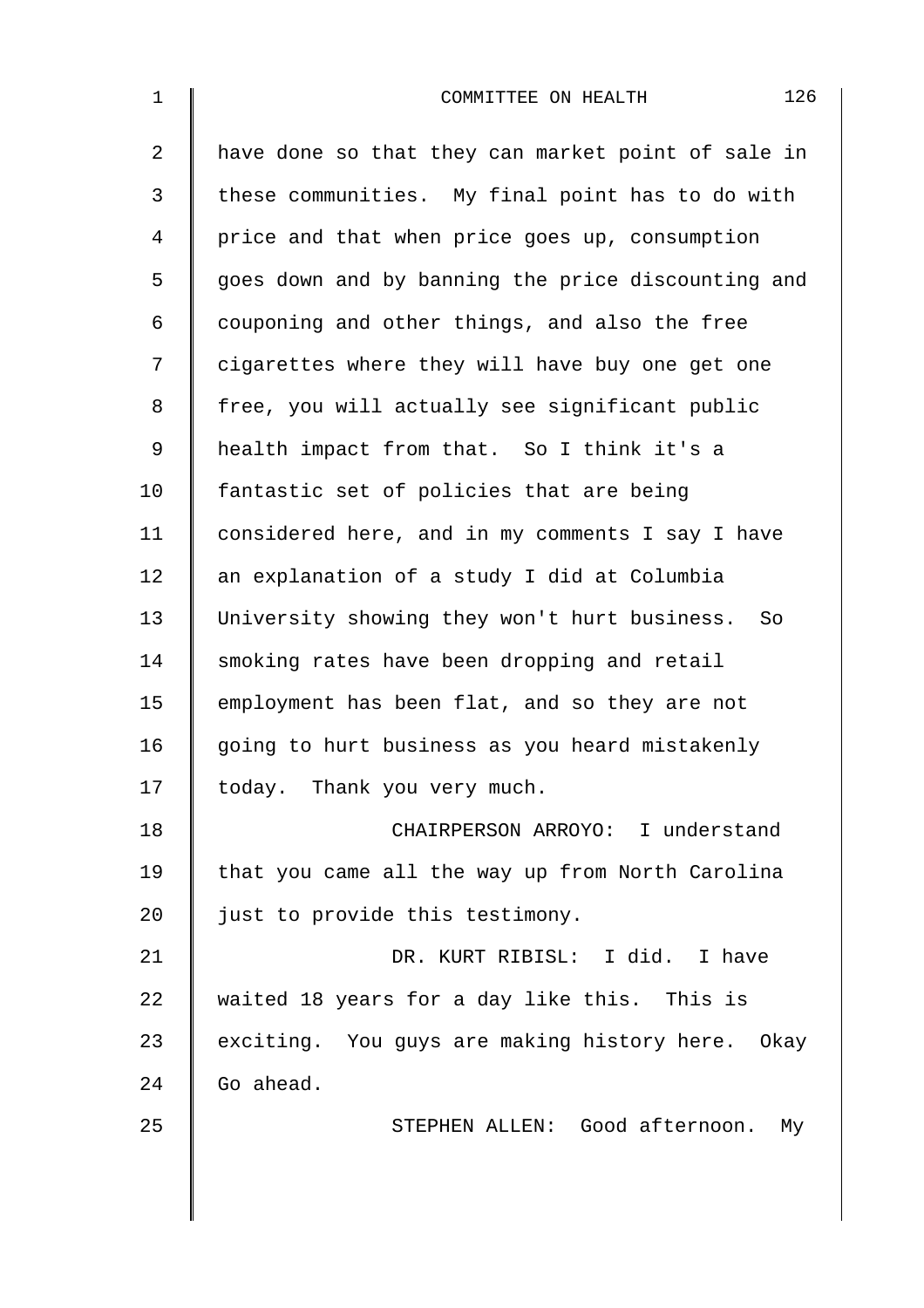| $\mathbf{1}$   | 127<br>COMMITTEE ON HEALTH                         |
|----------------|----------------------------------------------------|
| $\overline{2}$ | name is Stephen Allen. I am a sixth generation     |
| 3              | Bronx resident, home owner, taxpayer, and proud    |
| 4              | small business owner. I am here today to speak on  |
| 5              | behalf of my parents' small business Tri-Edy's     |
| 6              | Deli [phonetic]. Tri-Edy's Deli is located in the  |
| 7              | Woodlawn section of the Bronx, and has been in     |
| 8              | business for over 34 years. because of economic    |
| $\mathsf 9$    | downturn and other circumstances many of the old   |
| 10             | mom and pop stores on our avenue have closed--the  |
| 11             | butcher, the tailor, the candy store, the five and |
| 12             | dime, the stationery store are all gone. These     |
| 13             | stores have been replaced with I call them 24 hour |
| 14             | bazaars. I went to business school for             |
| 15             | accounting, understand the concepts of capitalism  |
| 16             | and competition. I celebrate both those            |
| 17             | principles and I think capitalism and fair         |
| 18             | competition is what makes our nation and city      |
| 19             | prosper. We are here today to hear testimony on    |
| 20             | proposed changes to tobacco laws in New York City. |
| 21             | The first two aspects of the law relate to         |
| 22             | changing the age requirements from 18 to 21 and    |
| 23             | the display of cigarettes. As a deli owner and     |
| 24             | New York City tobacco retailer, I am not opposed   |
| 25             | to any of these proposed changes. I do not         |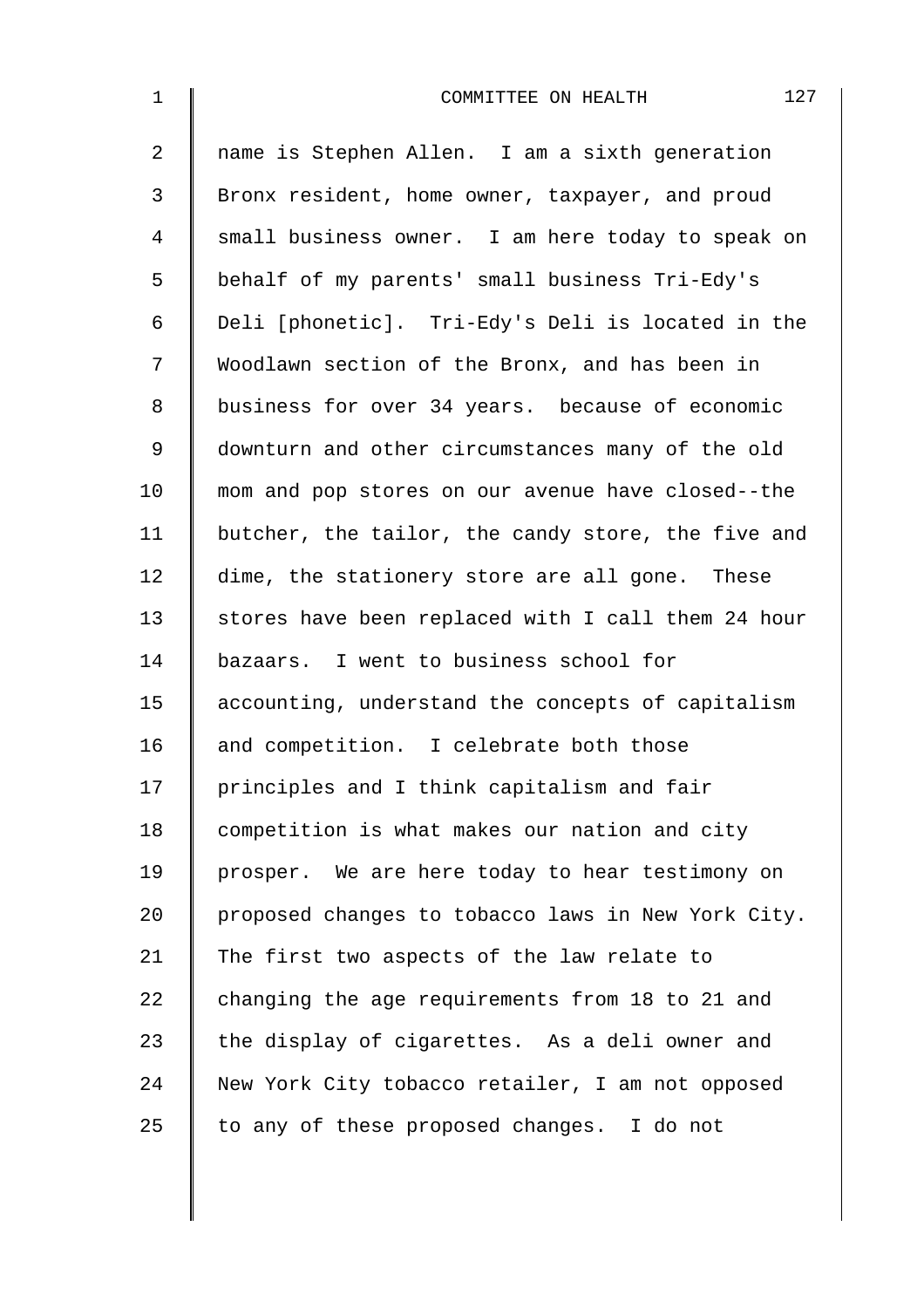| $\mathbf 1$    | 128<br>COMMITTEE ON HEALTH                         |
|----------------|----------------------------------------------------|
| $\overline{2}$ | believe that changing the age requirements or      |
| 3              | taking the ability to display cigarettes will      |
| 4              | affect our business in any way. Our business is    |
| 5              | not made on cigarettes. In fact, in the current    |
| 6              | landscape we operate in, the actions of our direct |
| 7              | competitors of ours and the proliferation of       |
| 8              | illegal, trafficked, unstamped cigarettes sold by  |
| 9              | our competitors in our neighborhood has ruined the |
| 10             | business my parents have worked so hard to build.  |
| 11             | For 34 years my parents have done one thing; they  |
| 12             | have played by the rules. The majority of other    |
| 13             | shops in my neighborhood have not been playing by  |
| 14             | the rules for some time now. A majority of the     |
| 15             | other stores in our neighborhood sell illegal,     |
| 16             | unstamped cigarettes, which are brought in from    |
| 17             | other states and sold to consumers at a reduced    |
| 18             | cost as compared to a legitimate New York City     |
| 19             | tobacco retailer like ourselves. These unjust      |
| 20             | retailers pay as little as \$30 for a carton of    |
| 21             | cigarettes and sell them to the consumer for \$9 a |
| 22             | pack. That amounts to a \$60 per carton profit     |
| 23             | going directly into the retailer's pocket, cash    |
| 24             | untaxed and New York State and City excise tax     |
| 25             | evaded. My parents on the other hand pay \$112 for |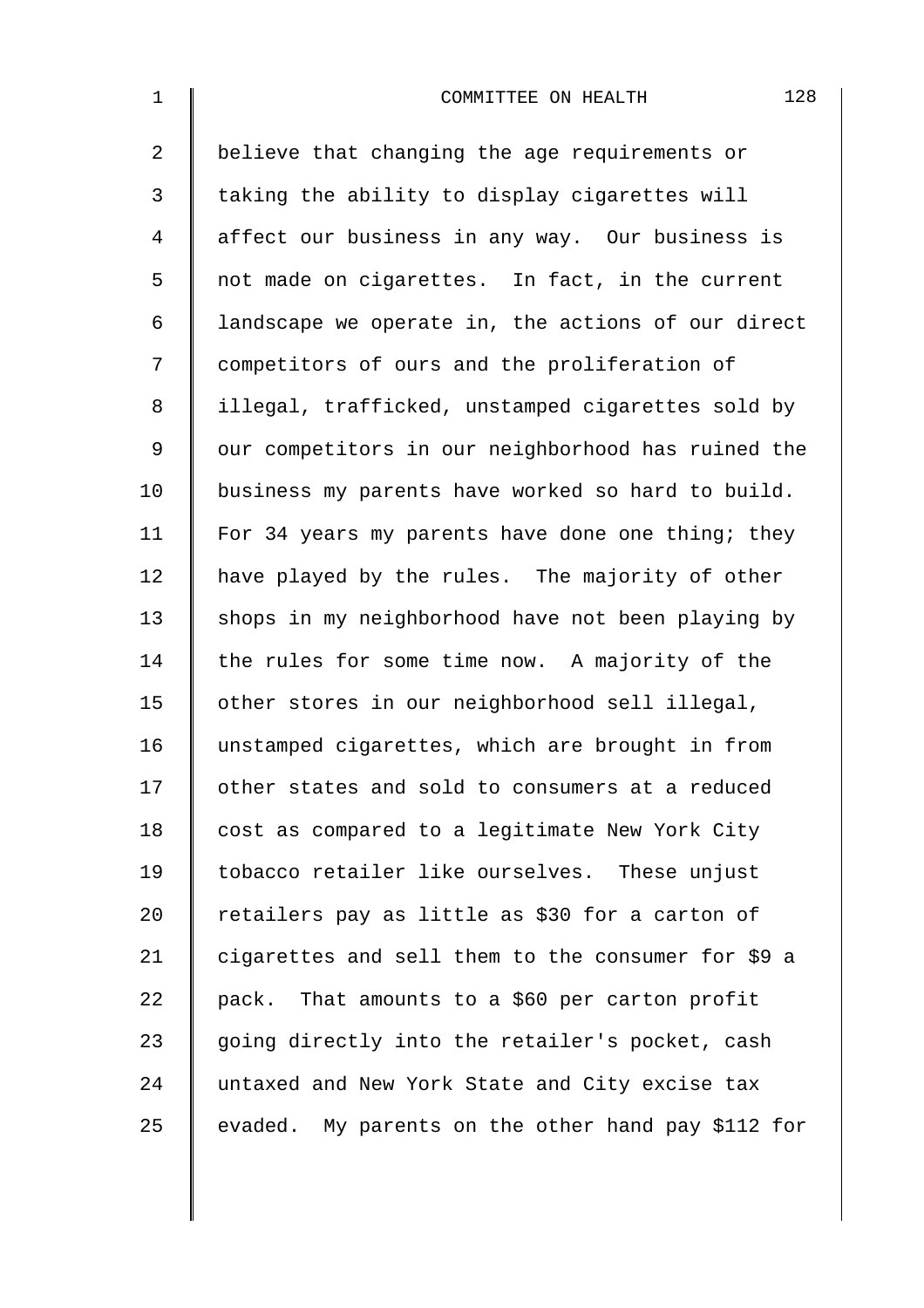| $\mathbf{1}$ | 129<br>COMMITTEE ON HEALTH                        |
|--------------|---------------------------------------------------|
| 2            | a single carton of cigarettes, and they sell them |
| 3            | for 11.50. We make three dollars on the total     |
| 4            | carton of cigarettes selling them legally while   |
| 5            | these criminals are making six dollars per pack   |
| 6            | evading all the taxes. After two years of         |
| 7            | fighting this, there is still no accountability.  |
| 8            | Five to seven years ago when our prices on        |
| $\mathsf 9$  | cigarettes were on par with other stores in our   |
| 10           | neighborhood, we used to sell upwards of 150 to   |
| 11           | 200 cartons of cigarettes a week. We now sell     |
| 12           | eight cartons of cigarettes a week. I know as a   |
| 13           | result of costs, health concerns and various      |
| 14           | initiatives put forth by the city and the Health  |
| 15           | Department people are smoking less than they were |
| 16           | five or so years go; however, knowing my          |
| 17           | neighborhood the one I grew up my entire life in, |
| 18           | my neighborhood is still a very heavy smoker      |
| 19           | neighborhood. My friends, my neighbors and former |
| 20           | customers now shop elsewhere at those retailers   |
| 21           | selling illegal unstamped cigarettes. As I        |
| 22           | previously mentioned before, our business has     |
| 23           | never been made on cigarettes rather our          |
| 24           | reputation, our relationship with our customers   |
| 25           | and the quality product we are able to deliver.   |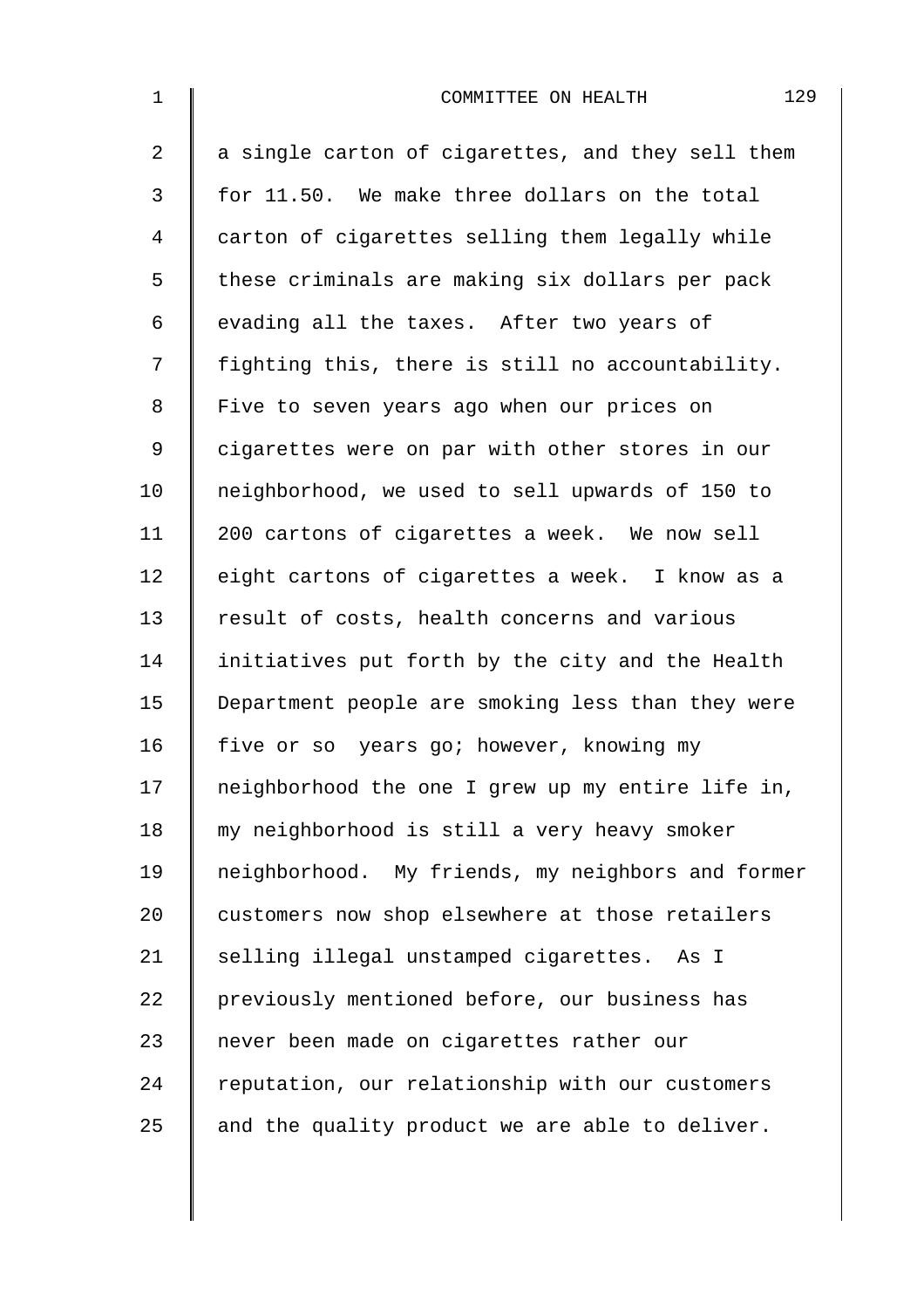| $\mathbf 1$ | 130<br>COMMITTEE ON HEALTH                         |
|-------------|----------------------------------------------------|
| 2           | The proliferation of illegal cigarettes made       |
| 3           | readily available by retailers in my neighborhood  |
| 4           | not playing by the rules has cost us customers,    |
| 5           | customers who without an uneven playing field will |
| 6           | never return and shop with us. What people fail    |
| 7           | to realize is we are not losing just because the   |
| 8           | customer will not buy a pack of cigarettes from    |
| 9           | us, we lose on the whole sale. The customer who    |
| 10          | went into that store now buys a pack of            |
| 11          | cigarettes, a loaf of bread, a gallon of milk,     |
| 12          | cold cuts, and that is the true impact. Five to    |
| 13          | seven years ago we never really made money on      |
| 14          | cigarettes selling 150 to 200 cartons a week. My   |
| 15          | family doesn't look at those cigarettes as lost    |
| 16          | profit, but true indicator of sheer volume of the  |
| 17          | amount of customers and shoppers we have lost as a |
| 18          | result of the regulatory and enforcement           |
| 19          | environment we are in. The truth is in the         |
| 20          | numbers and as a result of losing many of our      |
| 21          | loyal customers to these other retailers not       |
| 22          | playing by the rules conservatively our sales are  |
| 23          | down 40 to 50 percent as compared to five to seven |
| 24          | years ago.                                         |
| 25          | CHAIRPERSON ARROYO: Please sum it                  |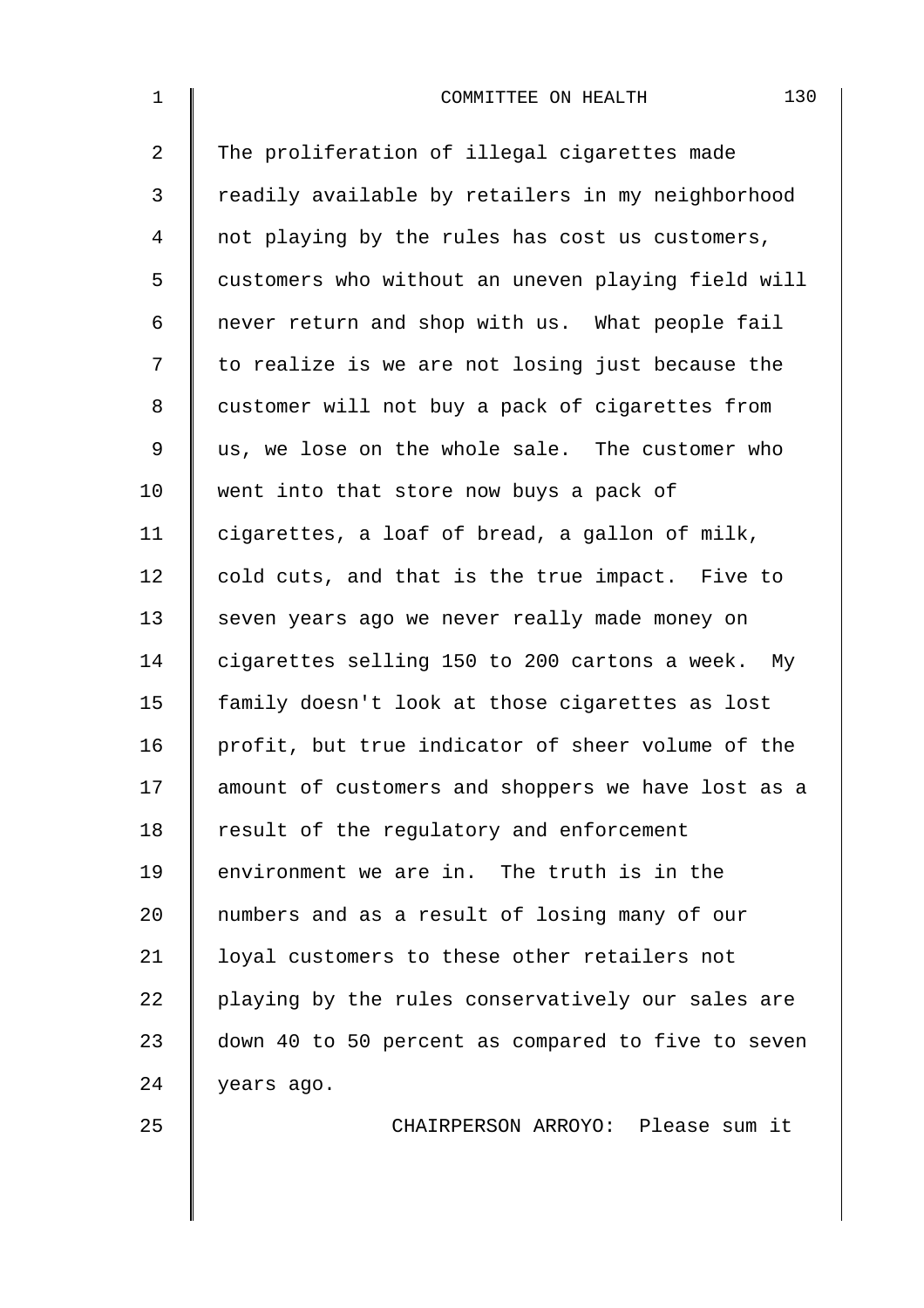| 1           | 131<br>COMMITTEE ON HEALTH                        |
|-------------|---------------------------------------------------|
| 2           | up.                                               |
| 3           | STEPHEN ALLEN: Alright.                           |
| 4           | Throughout all areas of the city local businesses |
| 5           | that play by the rules are being ruined by these  |
| 6           | criminal operations selling cigarettes.           |
| 7           | Businesses lose, neighborhoods lose and most      |
| 8           | importantly the city and state lose out. I        |
| $\mathsf 9$ | implore City Council to pass all aspects of this  |
| 10          | law.                                              |
| 11          | CHAIRPERSON ARROYO: Thank you,                    |
| 12          | Stephen.                                          |
| 13          | STEPHEN ALLEN: Thank you.                         |
| 14          | COUNCIL MEMBER GENNARO: I want to                 |
| 15          | thank both of you. This is a wonderful panel for  |
| 16          | coming all the way up from Carolina and the       |
| 17          | testimony that was very, very compelling and will |
| 18          | help us, particularly like the business things    |
| 19          | that you were talking about. Mr. Allen, coming    |
| 20          | from a small business family, which my father ran |
| 21          | for 40 years, I certainly salute you for coming   |
| 22          | forward and I think one of the takeaways for this |
| 23          | hearing from me is the need, like whether or not  |
| 24          | we do these laws or not, which I think we will or |
| 25          | I hope we will that we have to do something to    |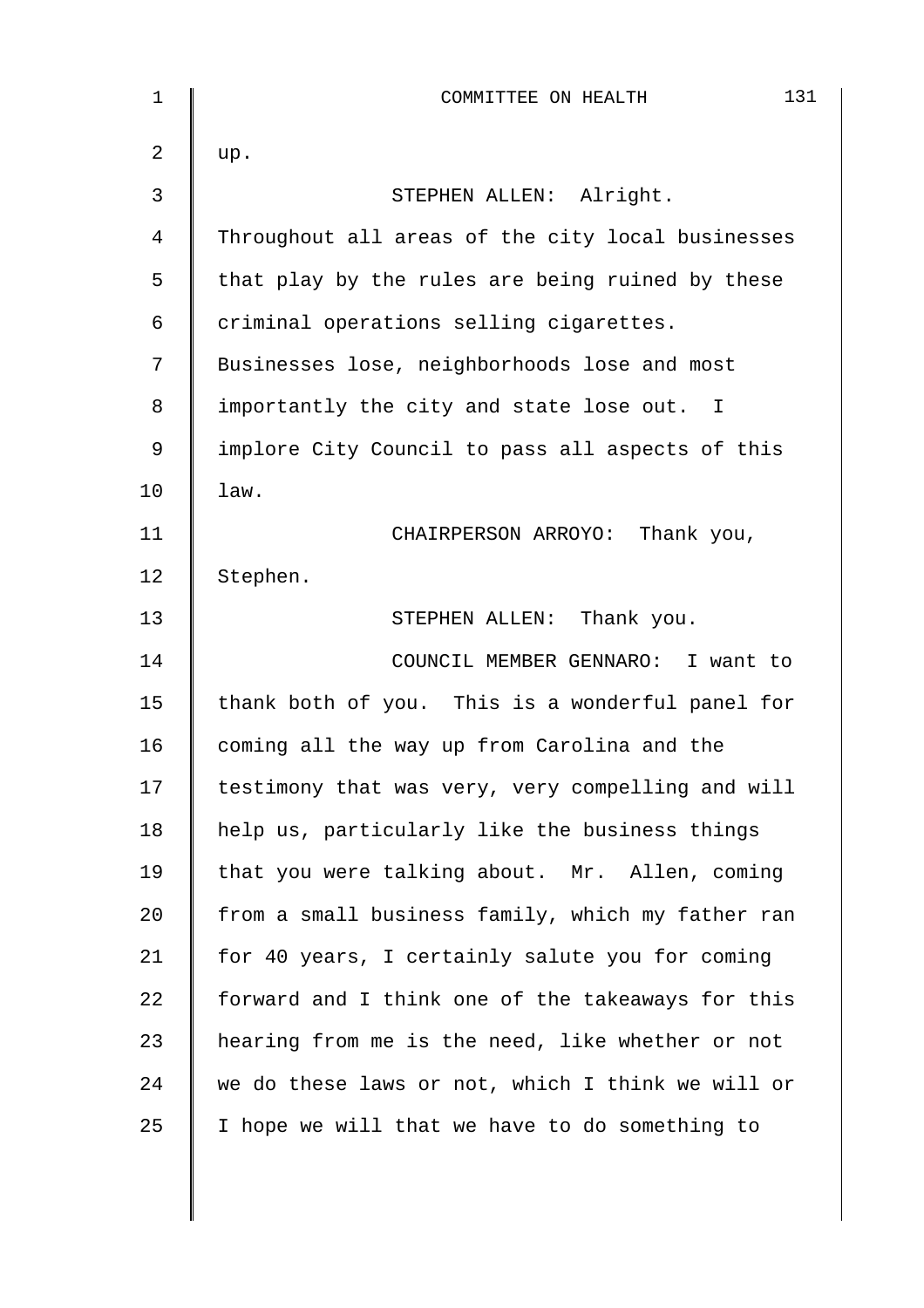| 1  | 132<br>COMMITTEE ON HEALTH                         |
|----|----------------------------------------------------|
| 2  | protect small business from people who are not     |
| 3  | playing by the rules and flouting the law and      |
| 4  | taking profit out of the pockets of people who are |
| 5  | playing by the rules. Great testimony. Really      |
| 6  | appreciate it. Thank you very much.                |
| 7  | CHAIRPERSON ARROYO: Thank you,                     |
| 8  | Council Member. Thank you both for your            |
| 9  | testimony. We have on deck, Jim, Sung and Ralph.   |
| 10 | Are you here? Yes? Okay.                           |
| 11 | [background conversation]                          |
| 12 | COUNCIL MEMBER GENNARO: So it was                  |
| 13 | purchased here, but it has a Virginia stamp on it. |
| 14 | Okay. I see. Oh, and it's empty--just so           |
| 15 | everyone knows it is empty.                        |
| 16 | CHAIRPERSON ARROYO: On deck La                     |
| 17 | Tanisha Wright [phonetic], Mona Golub [phonetic],  |
| 18 | Anise Kim [phonetic]. You are up next.             |
| 19 | Gentlemen, you may begin.                          |
| 20 | SUNG SU KIM: I'll go first because                 |
| 21 | I am oldest. My name is Sung Su Kim. Thank you     |
| 22 | very much. Chairman and also Councilman Gennaro,   |
| 23 | long time I didn't see you. $-$ - by listening to  |
| 24 | what the people are saying $-$ - that the small    |
| 25 | business people are considered as ill knowledged   |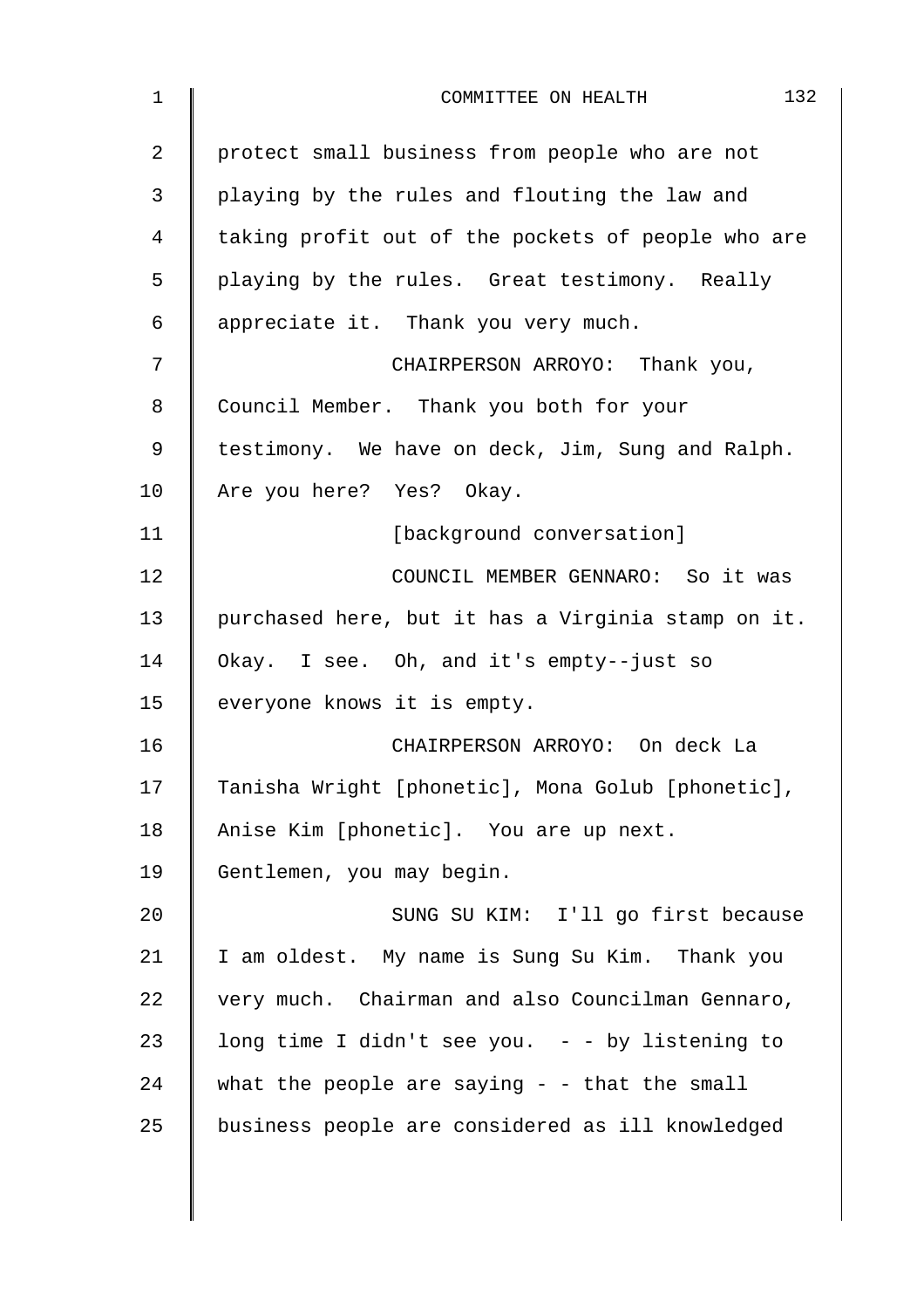| $\mathbf 1$ | 133<br>COMMITTEE ON HEALTH                        |
|-------------|---------------------------------------------------|
| 2           | [phonetic] and contentious and don't care about   |
| 3           | taking the break in the laws. The true people are |
| 4           | conscientious - - the justice. This kind of       |
| 5           | impression - -, but this is not true. I want to   |
| 6           | say a couple of things. By the way, I am - -      |
| 7           | organizations in the city, and we are not against |
| 8           | this bill. We highly admire the spirit underlying |
| $\mathsf 9$ | these bills, but in practice, it's going astray   |
| 10          | from the original purpose by exclusively damaging |
| 11          | small business communities and the city losing    |
| 12          | tax. It is encouraging the black market, so it    |
| 13          | doesn't guarantee - - from the public policy      |
| 14          | sense. So I want to remind all my friends - -     |
| 15          | small business is in the crisis - - fundamentally |
| 16          | all the practices going on is against the basic   |
| 17          | spirit of founding American capitalism. They - -  |
| 18          | speculation and we are hardworking people. We are |
| 19          | not respected and we are in a crisis right now. I |
| 20          | have included in my testimony so I do not repeat, |
| 21          | but this is real crisis. I have a few suggestions |
| 22          | to make - - recommendation. Number one, please    |
| 23          | Council Members, put this on a moratorium. Don't  |
| 24          | let it go any further. There are three conditions |
| 25          | you have to do. First of all, it is - - to        |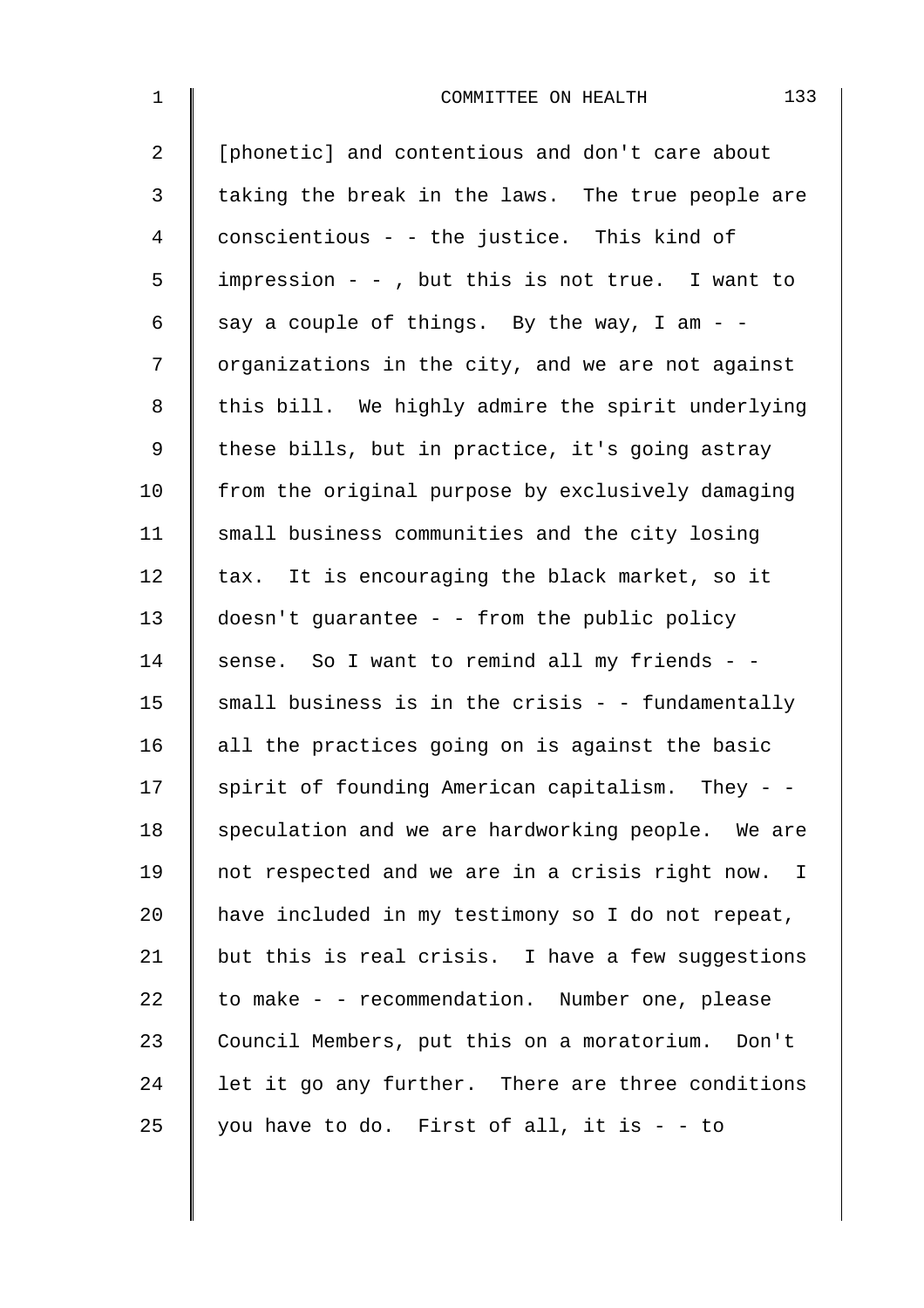| 134<br>COMMITTEE ON HEALTH                          |
|-----------------------------------------------------|
| intensive economic impact - - and the - - City      |
| Council's authority to not to allow the taxation    |
| without representation. We don't want to decree a   |
| new chapter of $-$ - tea party. $-$ - . Look at     |
| this. Sorry. I am a Korean - - , so you have to     |
| give me one minute more extension. Chairman         |
| Arroyo, this is a sign, if you don't have this      |
| sign Consumer Affairs issue ticket \$1,450.         |
| Everybody knows. $-$ - if the sign is missing       |
| electronic cigarettes right there, and also - -     |
| Consumer Affairs will charge you \$450. You used    |
| to be one of the seven warnings--the codes. Now     |
| they are $-$ - if the three bills pass, this will   |
| give an opportunity to Consumer Affairs to          |
| additional seven to 11 violation codes. $-$ - up to |
| $10,000 - a$ lot of money. Number two - -           |
| recommendation. - - I have a Korean dream           |
| [phonetic] so you have to give me one more          |
| extension, okay, thank you. Policy number two--     |
| CHAIRPERSON ARROYO: [interposing]                   |
| I am not going to because I am trying to be fair.   |
| I don't want to interrupt you. Finish.              |
| SUNG SU KIM: Number two - -                         |
| recommendation number two, I have a good - - to     |
|                                                     |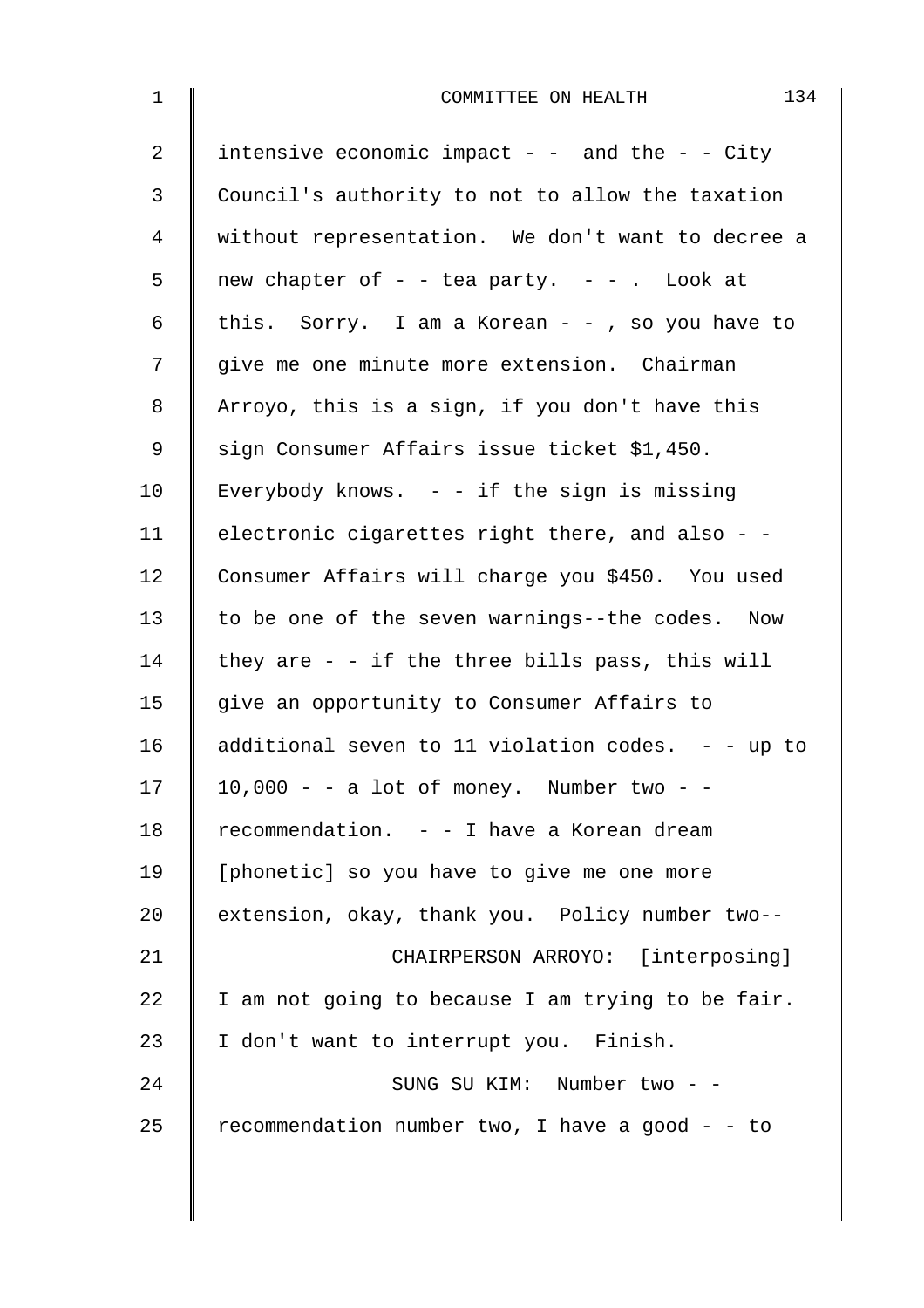| $\mathbf 1$    | 135<br>COMMITTEE ON HEALTH                         |
|----------------|----------------------------------------------------|
| $\overline{2}$ | make. Look, in China, oriental way, Confucianism   |
| 3              | survived 5,000 years - - they do nothing by the -  |
| 4              | - it only went 50 years, so these - -. Korean      |
| 5              | governments are very successful to keep the kids   |
| 6              | from smoking. The reason being that - -            |
| 7              | CHAIRPERSON ARROYO: [interposing]                  |
| 8              | Mr. Kim, please wrap up.                           |
| $\mathsf 9$    | SUNG SU KIM: I am suggesting this                  |
| 10             | very new idea, it's very good things, all because  |
| 11             | - - neighborhood tobacco surveillance team in New  |
| 12             | York City and this team is composed of police,     |
| 13             | neighborhood influential - - and do two things--it |
| 14             | functions as a street corner education agent as    |
| 15             | well as surveillance. I think it is perfect and    |
| 16             | working. You can see minors in your neighborhood,  |
| 17             | if you go there, stop it and educate them. I       |
| 18             | think it's a good solution. Number three--         |
| 19             | CHAIRPERSON ARROYO: [interposing]                  |
| 20             | No, no, no. I'm trying to be fair. We are going    |
| 21             | to go on to the next panelist.                     |
| 22             | SUNG SU KIM: It's very important                   |
| 23             | one. Oh my God. $-$ -                              |
| 24             | RALPH BOMBARDIERE: I feel like I'm                 |
| 25             | in front of a firing squad, and it's up to me to   |
|                |                                                    |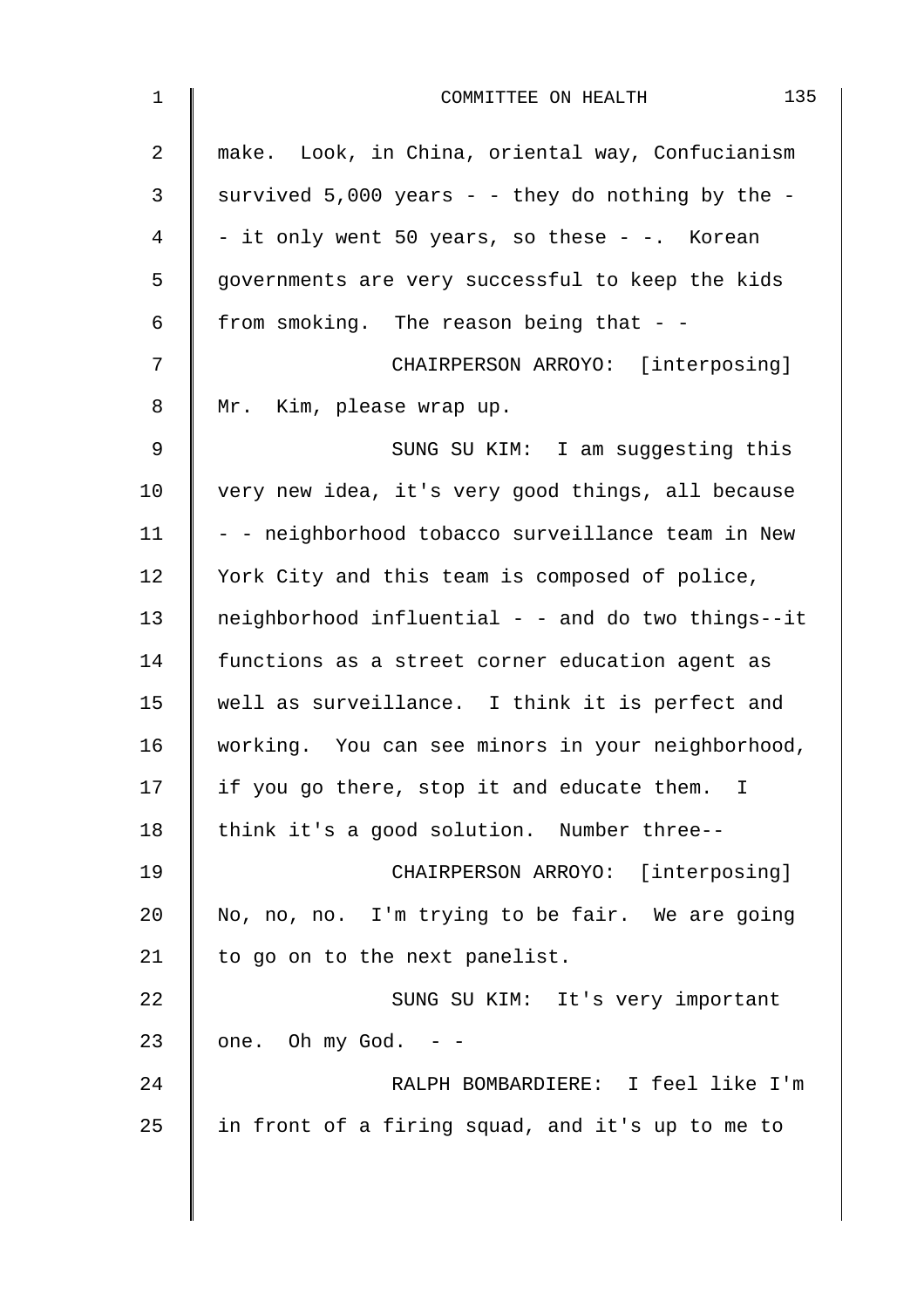| $\mathbf 1$ | 136<br>COMMITTEE ON HEALTH                         |
|-------------|----------------------------------------------------|
| 2           | say fire. Thank you for the opportunity to         |
| 3           | testify before this committee. My name is Ralph    |
| 4           | Bombardiere. I am the executive director of the    |
| 5           | Gasoline and Automotive Service Dealers'           |
| 6           | Association representing repair shops, gasoline    |
| 7           | stations and convenience stores throughout the     |
| 8           | metropolitan area. GASDA was established in 1931   |
| 9           | in Brooklyn, New York and has been in business for |
| 10          | 82 years. Our office recently moved to Inwood,     |
| 11          | Long Island when we merged with a Long Island      |
| 12          | association. GASDA is a member of New York State   |
| 13          | Association of Service Stations and Repair Shops   |
| 14          | and is a member of the Service Station Dealers of  |
| 15          | America. It is our obligation to protect our       |
| 16          | members in the industry against unreasonable,      |
| 17          | unfair regulations and legislation. Unfortunately  |
| 18          | unreasonable and regulations run rampant in New    |
| 19          | York City. Our members are constantly harassed     |
| 20          | and badgered by city enforcement agencies. If it   |
| 21          | is not New York City's Consumer Affairs, it is the |
| 22          | Department of Environmental Protection or the      |
| 23          | Health Department. To say this industry needs      |
| 24          | relief is an understatement. The three proposals   |
| 25          | before the Council today rank among the highest of |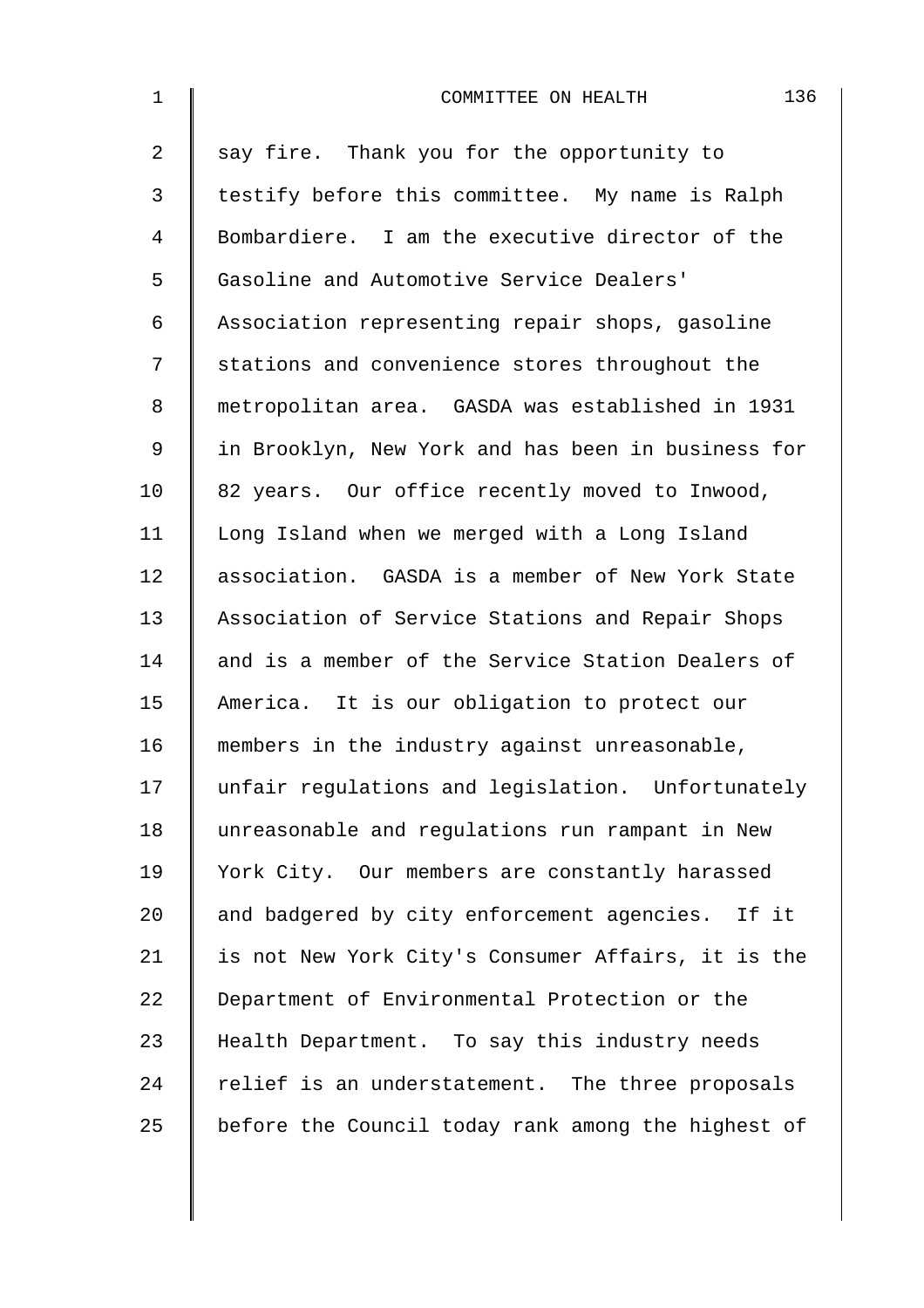| $\mathbf 1$    | 137<br>COMMITTEE ON HEALTH                         |
|----------------|----------------------------------------------------|
| $\overline{2}$ | the insults and injuries bestowed upon the service |
| 3              | station industry in the city along with other      |
| 4              | businesses. On any one given day New York City     |
| 5              | inspectors run rampant throughout business         |
| 6              | districts issuing violations and draconian fines   |
| 7              | destroying any possibility at financial security   |
| 8              | for business in this city. The association is      |
| 9              | forced to retain attorneys on staff just to handle |
| 10             | the violations which are constantly being          |
| 11             | enforced. We expect and we do comply with city     |
| 12             | laws and regulations, but as the smallest          |
| 13             | violations reaches a magnitude of exorbitant fines |
| 14             | along with the procedure or even if the member is  |
| 15             | innocent, it is almost impossible to present a     |
| 16             | defense. Some of the agencies have what they call  |
| 17             | settlement hearings. I challenge you to go to one  |
| 18             | and recognize this as a fair procedure; however,   |
| 19             | we are here today to express our concern for 1020, |
| 20             | 1021 and 250. We recently went through a court     |
| 21             | procedure against New York City regulations from   |
| 22             | the posting of signs. Intro 1020 and 1021 are bad  |
| 23             | enough, but 250 is mind boggling. Do not           |
| 24             | interpret this to mean that we would accept 1020   |
| 25             | and 1021 and they would be okay. The city cannot   |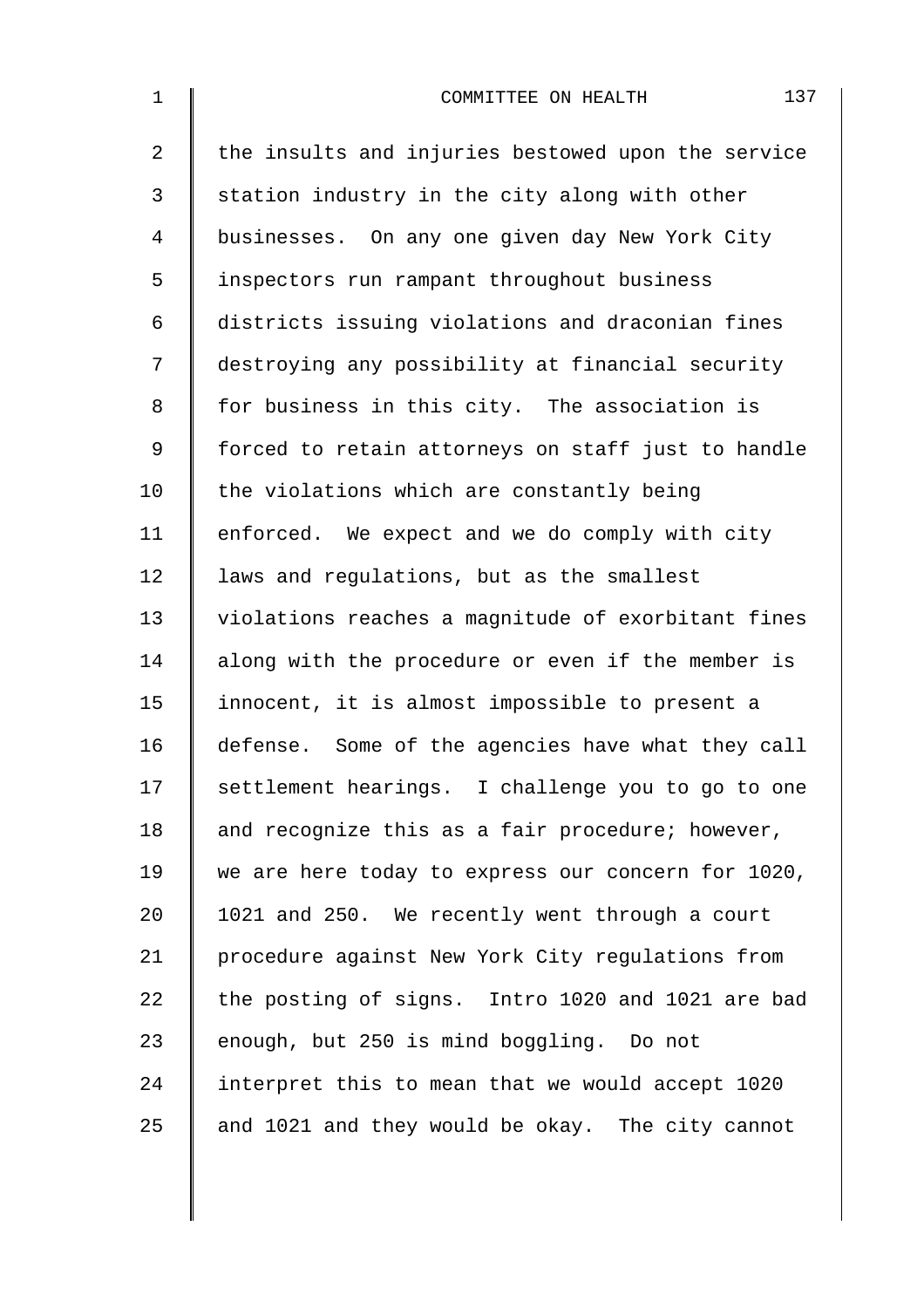| $\mathbf{1}$ | 138<br>COMMITTEE ON HEALTH                         |
|--------------|----------------------------------------------------|
| 2            | continue to expect retail clerks to challenge      |
| 3            | persons under the age of 21. An individual may     |
| 4            | have just returned from Afghanistan and is 20      |
| 5            | years of age, and the clerk has to challenge his   |
| 6            | age. Enforcement and regulatory agencies and you   |
| 7            | in the legislature haven't even been able to       |
| 8            | successfully collect taxes on tobacco products     |
| $\mathsf 9$  | and here we are placing the clerk in the position  |
| 10           | of turning down someone who is over 20 and buying  |
| 11           | cigarettes. If you are serious about this, then    |
| 12           | make it illegal for anyone under the age of 21 to  |
| 13           | purchase cigarettes, make it illegal to purchase   |
| 14           | tobacco products if you are under the legal age.   |
| 15           | I thank you for the opportunity to speak before    |
| 16           | this Committee, and I wanted to beat the bell.     |
| 17           | JIM CALVIN: Good afternoon. My                     |
| 18           | name is Jim Calvin. I am the president of the New  |
| 19           | York Association of Convenience Stores. We are     |
| 20           | headquartered in Albany and we serve minimarts and |
| 21           | community stores statewide. Thank you very much    |
| 22           | for the opportunity to comment. Proponents of      |
| 23           | this legislation have a noble cause. It is the     |
| 24           | cause of trying to prevent youth smoking, and we   |
| 25           | are trying to do the same thing, and I think that  |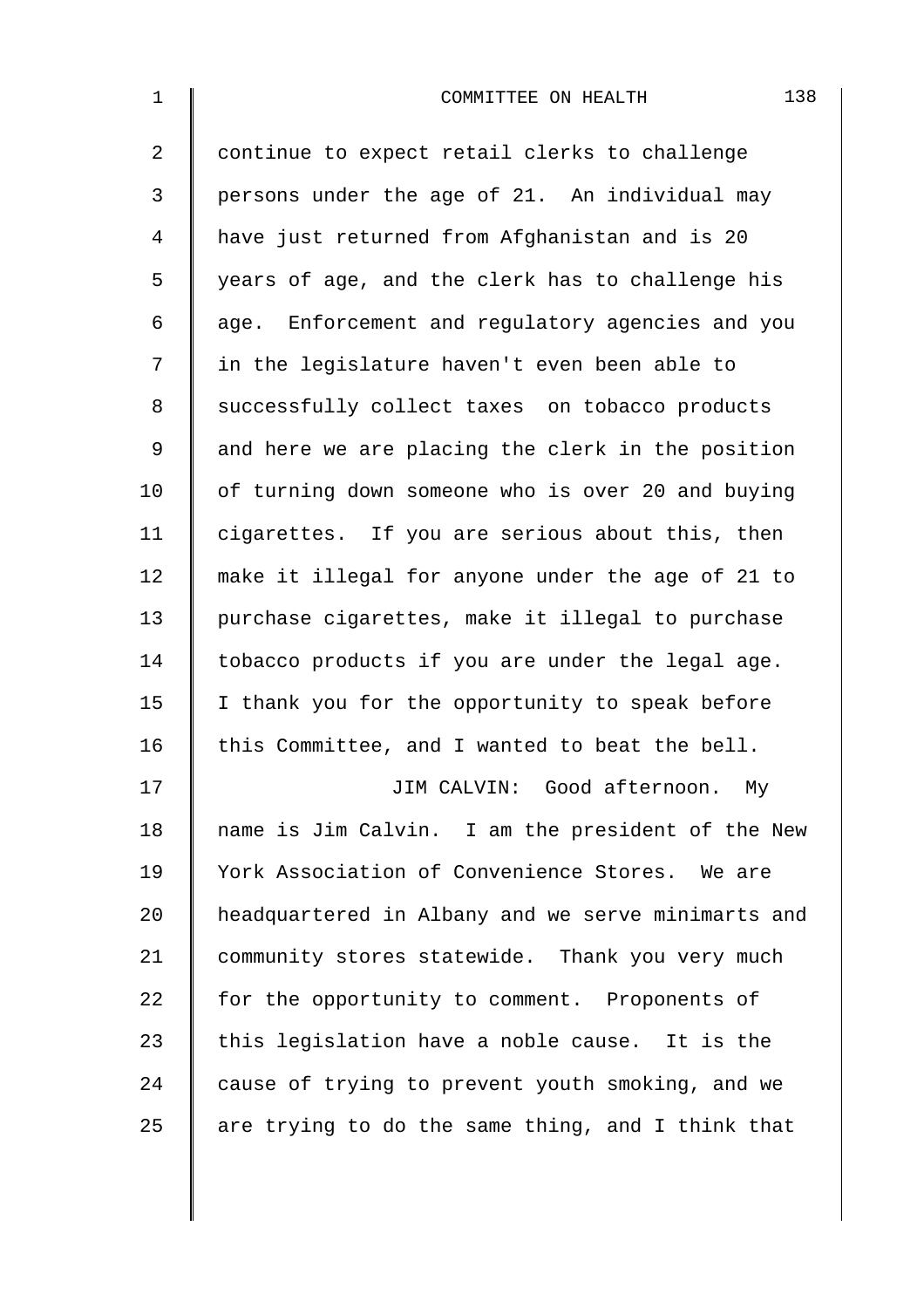| $\mathbf 1$    | 139<br>COMMITTEE ON HEALTH                         |
|----------------|----------------------------------------------------|
| $\overline{2}$ | the convenience store community in New York City   |
| 3              | has demonstrated that by helping to improve        |
| $\overline{4}$ | dramatically the compliance rate. When I joined    |
| 5              | NYACS 15 years ago, the compliance rate was only   |
| 6              | around 80 percent, and today it is in the mid-90s. |
| 7              | That is not good enough. One sale to a minor is    |
| 8              | unsatisfactory, is unacceptable. So we have a      |
| $\mathsf 9$    | ways to go, but I want you to know that through    |
| 10             | training, through policies, through ID techniques, |
| 11             | we are moving in the right direction and we are    |
| 12             | committed to continuing to improve that rate. One  |
| 13             | thing I do want to bring up is that while the      |
| 14             | proponents have a noble cause I think they are     |
| 15             | trying to hoodwink you. And here is what I mean.   |
| 16             | They want you to believe all of the following:     |
| 17             | number one, that this is exclusively a health      |
| 18             | issue. Wrong. It is a public health issue, but     |
| 19             | it is no less a small business issue. Number two,  |
| 20             | that because smoking is unhealthy that because     |
| 21             | someone's mom or dad died of a smoking related     |
| 22             | illness that store owners who sell legal tobacco   |
| 23             | products deserve to be harassed and preemptively   |
| 24             | punished. Number three, that the smoking           |
| 25             | population is a captive audience and that whatever |
|                |                                                    |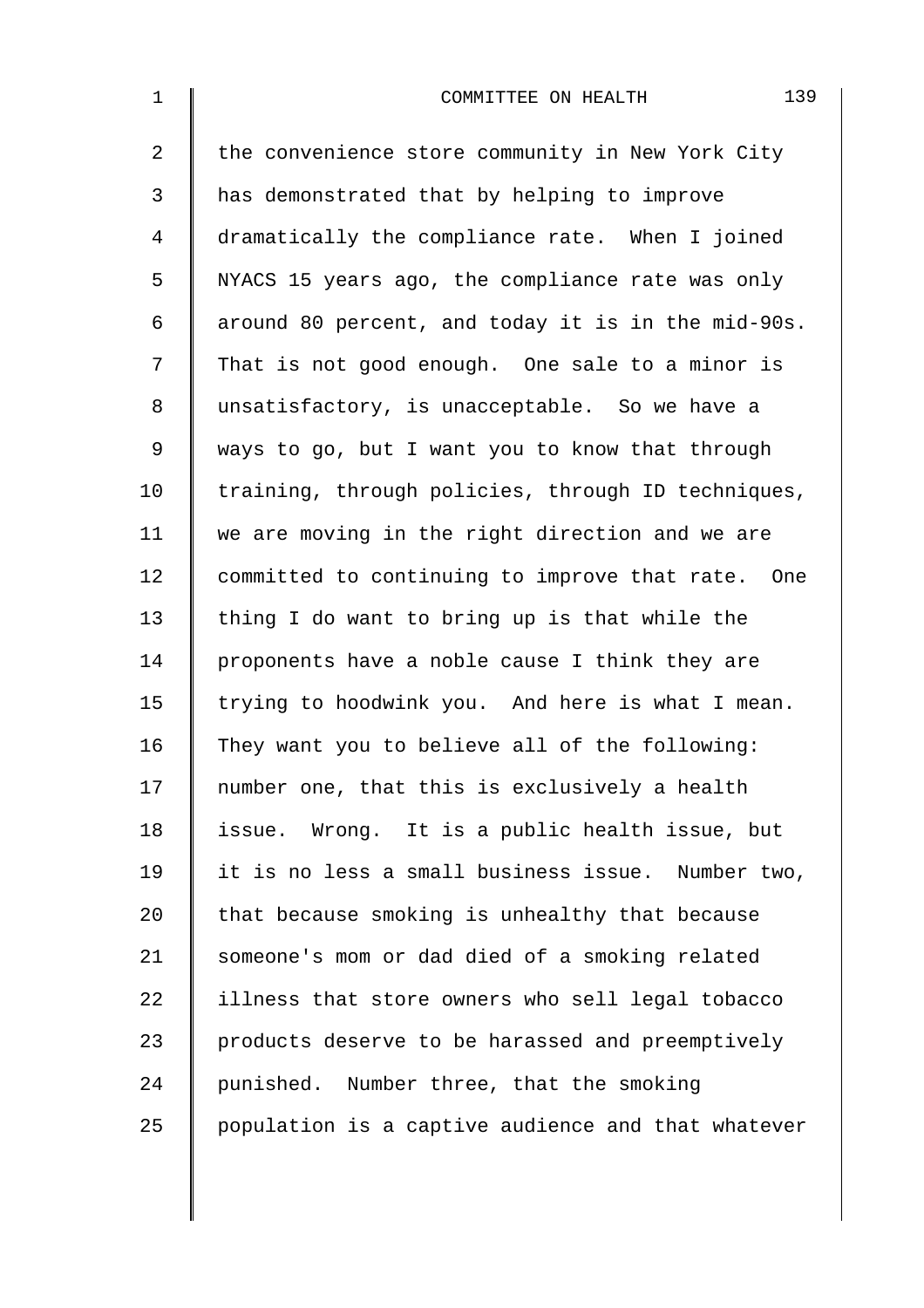| $1\,$          | 140<br>COMMITTEE ON HEALTH                         |
|----------------|----------------------------------------------------|
| $\overline{2}$ | tobacco restrictions you may pass, smokers will    |
| 3              | have no choice but to abide by it. I wish that     |
| 4              | were true, but the reality is--the sad reality--is |
| 5              | that tens of thousands of New York City smokers,   |
| 6              | including teenagers, are routinely dodging your    |
| 7              | taxes, avoiding your legal purchase age and        |
| 8              | ignoring your age verification laws every single   |
| $\mathsf 9$    | day supplied by the smugglers and bootleggers who  |
| 10             | control half of the city's cigarette market.       |
| 11             | Number four, that the higher purchase age will     |
| 12             | automatically lower the smoking rate--that is      |
| 13             | baloney. Two of the four states that have 19       |
| 14             | tobacco ages have smoking rates that are well      |
| 15             | above New York state's. Those are Alabama at 24.3  |
| 16             | percent and Alaska at 22.9. Number five, that the  |
| 17             | mere sight of packs of cigarettes on a wall in a   |
| 18             | store compels kids to start smoking. If you        |
| 19             | believe that then you believe that the sight of    |
| 20             | toothpaste on the store shelf compels kids to      |
| 21             | start brushing their teeth or that when they see   |
| 22             | beer in our stores, it compels them to start       |
| 23             | drinking alcohol or when they see condoms on a     |
| 24             | store shelf in the pharmacy, it compels them to    |
| 25             | start having pre-marital sex. Come on.<br>It's a   |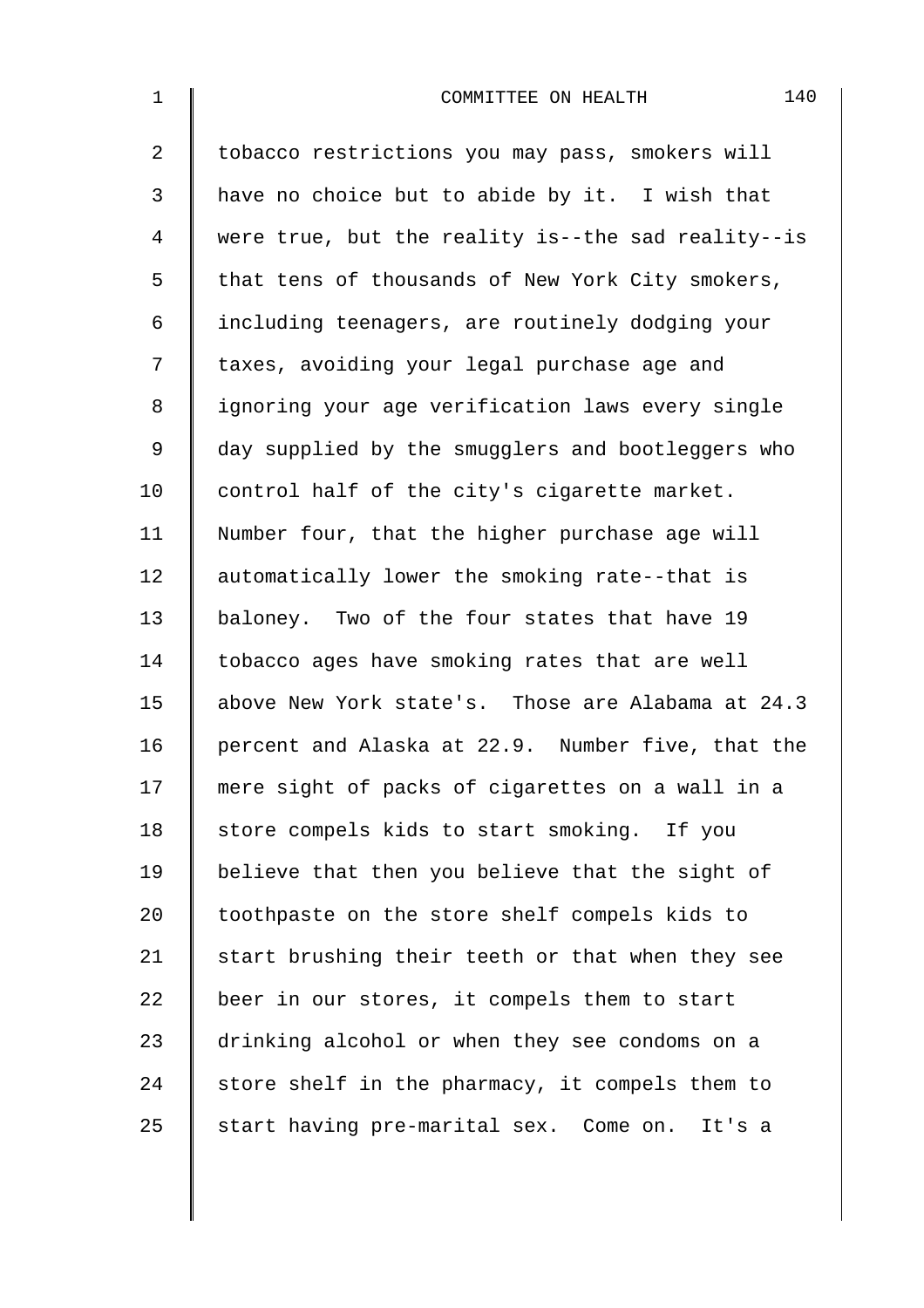| 1              | 141<br>COMMITTEE ON HEALTH                        |
|----------------|---------------------------------------------------|
| $\overline{2}$ | stretch. Number six, the convenience store        |
| $\mathbf{3}$   | operators who sell legal tobacco products are out |
| 4              | of time. But I thank you for the opportunity to   |
| 5              | comment.                                          |
| 6              | CHAIRPERSON ARROYO: You have one                  |
| 7              | more point. I have Mr. Kim enough.                |
| 8              | JIM CALVIN: You certainly did.                    |
| 9              | Last point is that they want you to believe that  |
| 10             | the legal purchase age is the legal smoking age.  |
| 11             | Nothing could be farther from the truth. New York |
| 12             | city's policy with regard to minors possessing    |
| 13             | cigarettes is smoke 'em if you got 'em, and they  |
| 14             | get them quite readily from older relatives,      |
| 15             | friends and illegal street dealers, and that will |
| 16             | continue regardless of passage of any or all of   |
| 17             | these pieces of legislation. Thank you.           |
| 18             | CHAIRPERSON ARROYO: Thank you very                |
| 19             | much.                                             |
| 20             | COUNCIL MEMBER GENNARO: I just                    |
| 21             | have one question. Mr. Calvin--and I like you so  |
| 22             | good. Mr. Kim and I go back a long time.<br>And   |
| 23             | Ralph I just met. He seems like a great guy. Who  |
| 24             | wouldn't like you? In point three of your points, |
| 25             | you made a statement regarding that the smugglers |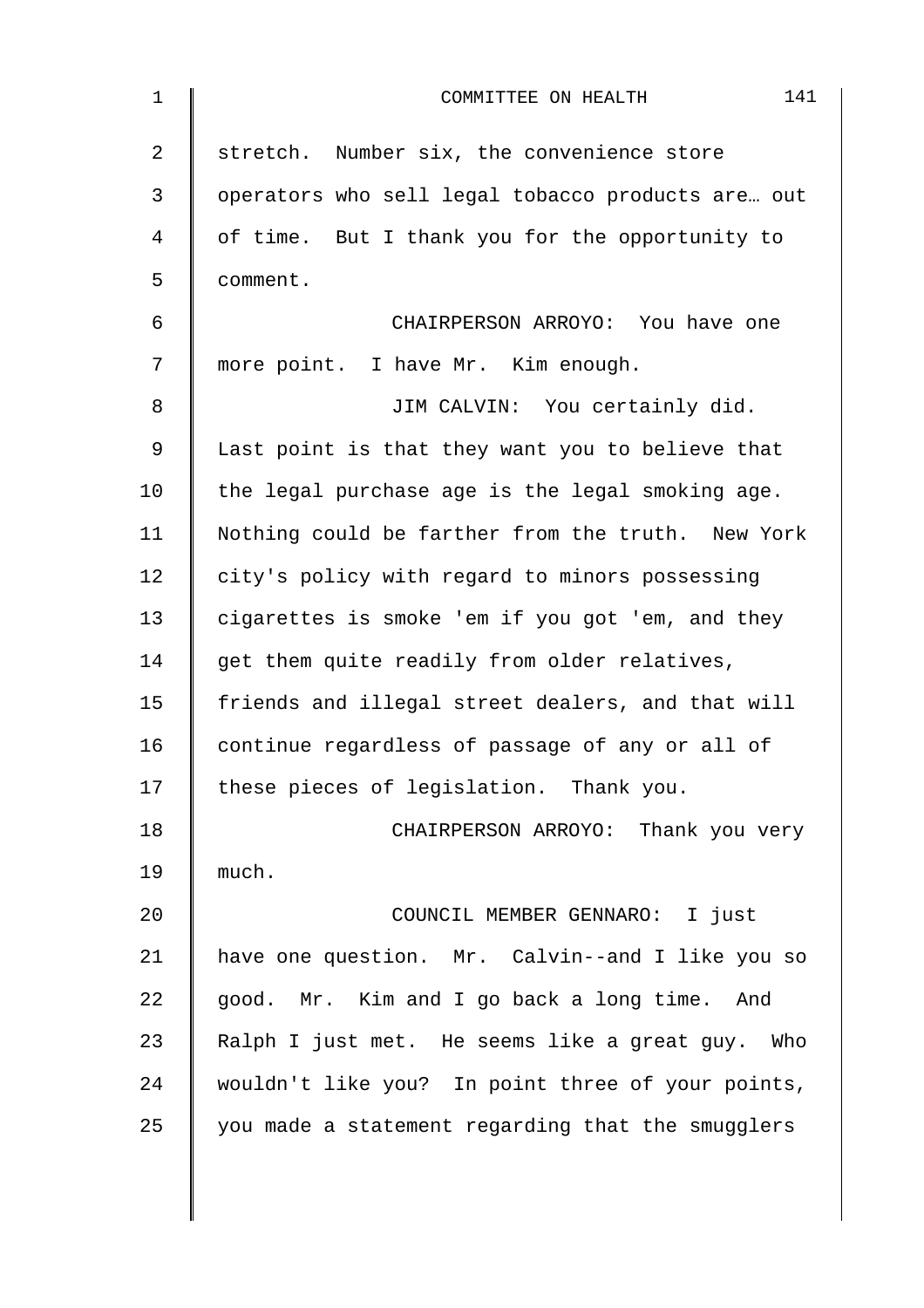| $\mathbf 1$    | 142<br>COMMITTEE ON HEALTH                         |
|----------------|----------------------------------------------------|
| $\overline{2}$ | and bootleggers currently control half of New York |
| $\mathbf{3}$   | City's trade in cigarettes. Is that based on a     |
| 4              | study you have done?                               |
| 5              | JIM CALVIN: We have done studies.                  |
| 6              | The Tax Foundation, which is based in Washington,  |
| 7              | recently issued a report saying that New York      |
| 8              | state leads the country in cigarette smuggling and |
| 9              | that fully 60 percent of the cigarettes sold in    |
| 10             | New York are smuggled in from other states.        |
| 11             | COUNCIL MEMBER GENNARO: I know                     |
| 12             | that people in the Bloomberg Administration        |
| 13             | probably have this information too, but to the     |
| 14             | extent that you can provide the information that   |
| 15             | backs up that statement, we would like to have it. |
| 16             | We think it is very compelling, and we should      |
| 17             | listen to that. Thank you.                         |
| 18             | CHAIRPERSON ARROYO: Thank you.                     |
| 19             | Thank you for your testimony. La Tanisha, Mona,    |
| 20             | Anise.                                             |
| 21             | COUNCIL MEMBER GENNARO: Mr.                        |
| 22             | Calvin, and that info would go to Dan. He is the   |
| 23             | counsel to the committee.                          |
| 24             | CHAIRPERSON ARROYO: I am adding                    |
| 25             | Dante Natoli [phonetic]. We are adding Dante to    |
|                |                                                    |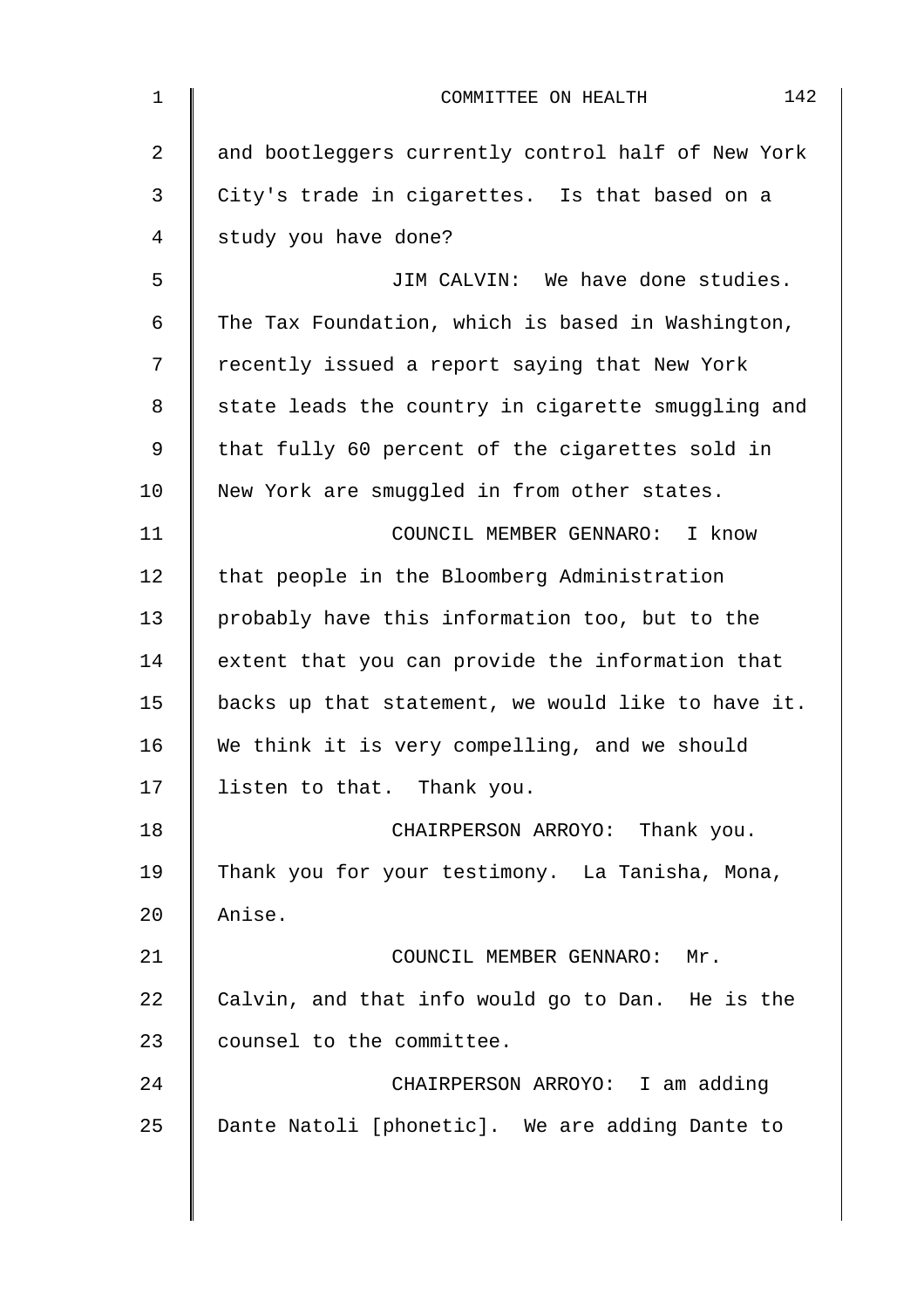| $\mathbf 1$ | 143<br>COMMITTEE ON HEALTH                         |
|-------------|----------------------------------------------------|
| 2           | the panel because he has got to go home and do     |
| 3           | homework. I hope I didn't embarrass you, Dante.    |
| 4           | I am sorry. Come on up to the table. You are       |
| 5           | going to have to get close to the mic when you     |
| 6           | testify. Okay. Thank you. You may begin when       |
| 7           | you are ready. Before you start--Gregory Connolly  |
| 8           | [phonetic], Gaddis [phonetic]--I can't make out    |
| $\mathsf 9$ | your first name, Brandon Critser [phonetic] and    |
| 10          | Esther Zar [phonetic], you are on deck. Go ahead.  |
| 11          | I am sorry.                                        |
| 12          | LA TANISHA WRIGHT: Good afternoon.                 |
| 13          | It is a pleasure to be here today. I am the        |
| 14          | founder and director of Follow the Signs. I am     |
| 15          | also a former big tobacco marketing manager. The   |
| 16          | tobacco industry spends nearly a million dollars   |
| 17          | an hour to market tobacco in the United States.    |
| 18          | Without tobacco industry's support retailers often |
| 19          | cannot afford to provide ongoing discounting to    |
| 20          | their customers. The tobacco industry offers       |
| 21          | retailers strict retail contracts providing them   |
| 22          | with ongoing discounting, advertising and other    |
| 23          | contract incentives in exchange for control of the |
| 24          | store's tobacco category. Their tight control of   |
| 25          | the tobacco category often leaves retailers        |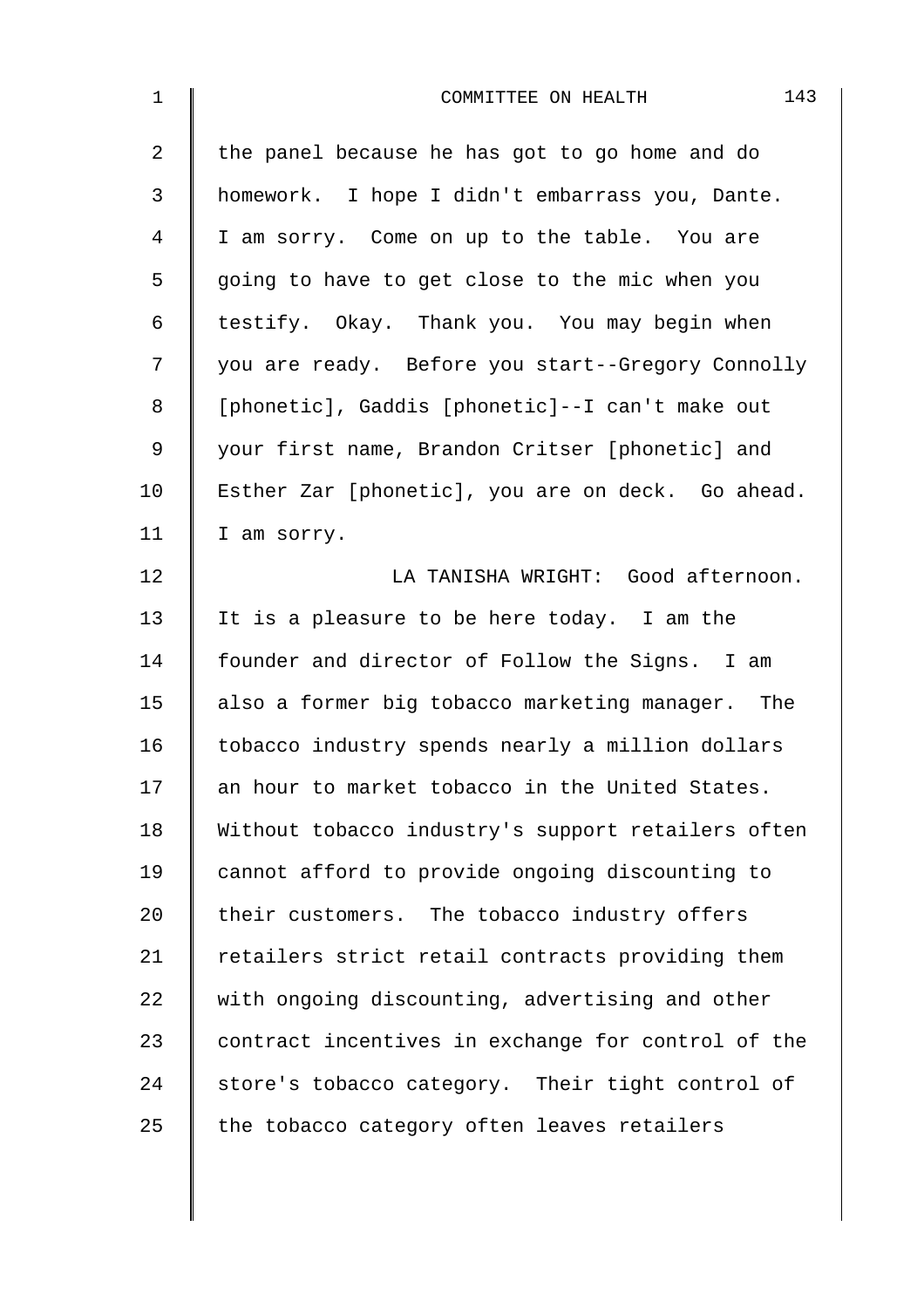| $\mathbf 1$    | 144<br>COMMITTEE ON HEALTH                         |
|----------------|----------------------------------------------------|
| $\overline{2}$ | feeling intimidated to discuss and/or reduce       |
| 3              | excessive tobacco marketing in their own stores.   |
| 4              | The majority of U.S. tobacco retailers are         |
| 5              | contracted with at least one big tobacco company   |
| 6              | and contract non-compliance results in the         |
| 7              | suspension and/or termination of the store's       |
| 8              | retail contract with the tobacco industry. Due to  |
| 9              | predatory tobacco industry retail marketing        |
| 10             | practices stores located in low income communities |
| 11             | are heavily burdened with excessive tobacco ad and |
| 12             | display placement. Their storefronts are often     |
| 13             | covered with tobacco advertising. These stores     |
| 14             | receive higher quantities of more high profile     |
| 15             | tobacco displays. The displays are often           |
| 16             | merchandised in a manner in which the more         |
| 17             | addictive brand styles have a higher quantity or   |
| 18             | better brand visibility on the cigarette display.  |
| 19             | In addition, these stores receive higher           |
| 20             | allocations of promotions, which also include a    |
| 21             | higher allocation of the more addictive brand      |
| 22             | styles. Flavored tobacco products like cigars,     |
| 23             | little cigars and mentholated cigarettes are       |
| 24             | heavily marketed in these stores. The tobacco      |
| 25             | industry often enforces no return policies on      |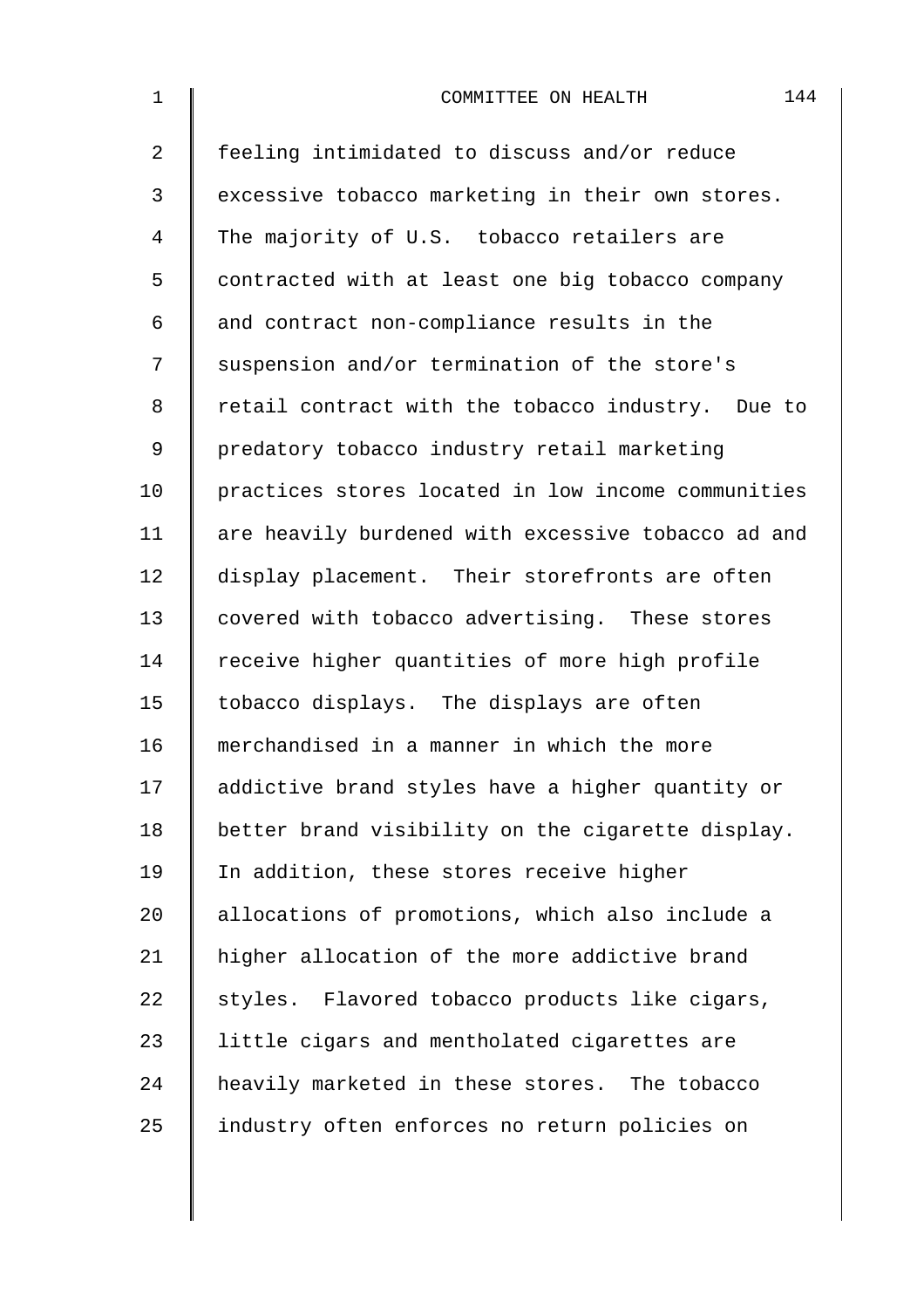| $\mathbf 1$    | 145<br>COMMITTEE ON HEALTH                         |
|----------------|----------------------------------------------------|
| $\overline{a}$ | tobacco products meaning retailers must sell all   |
| 3              | tobacco product in their store or risk losing      |
| 4              | money. The problem with that is these contracts    |
| 5              | often require retailers to meet 100 percent        |
| 6              | distribution on certain brands that might not sell |
| 7              | in the retailer's store. Whatever does not sell    |
| 8              | will go stale. Expiration codes on tobacco         |
| $\mathsf 9$    | products are difficult for both the retailer and   |
| 10             | customers to decipher, meaning retailers can sell  |
| 11             | and customers can consumer stale and infested      |
| 12             | tobacco product. The proposed New York City        |
| 13             | tobacco control, New York City bans will restrict  |
| 14             | the tobacco industry's ability to use discounting  |
| 15             | as incentive to lure retailers into contracts and  |
| 16             | therefore manipulate the marketing in their        |
| 17             | stores. It will allow retailers to place tobacco   |
| 18             | product in containers or in drawers, which can     |
| 19             | possibly keep tobacco fresh for longer periods of  |
| 20             | time for those adult smokers who enjoy using       |
| 21             | tobacco, and in addition, these bans will restrict |
| 22             | the tobacco industry's ability to heavily          |
| 23             | discount, advertise and promote more addictive     |
| 24             | products to low income residents that might not    |
| 25             | have adequate health insurance to help them to     |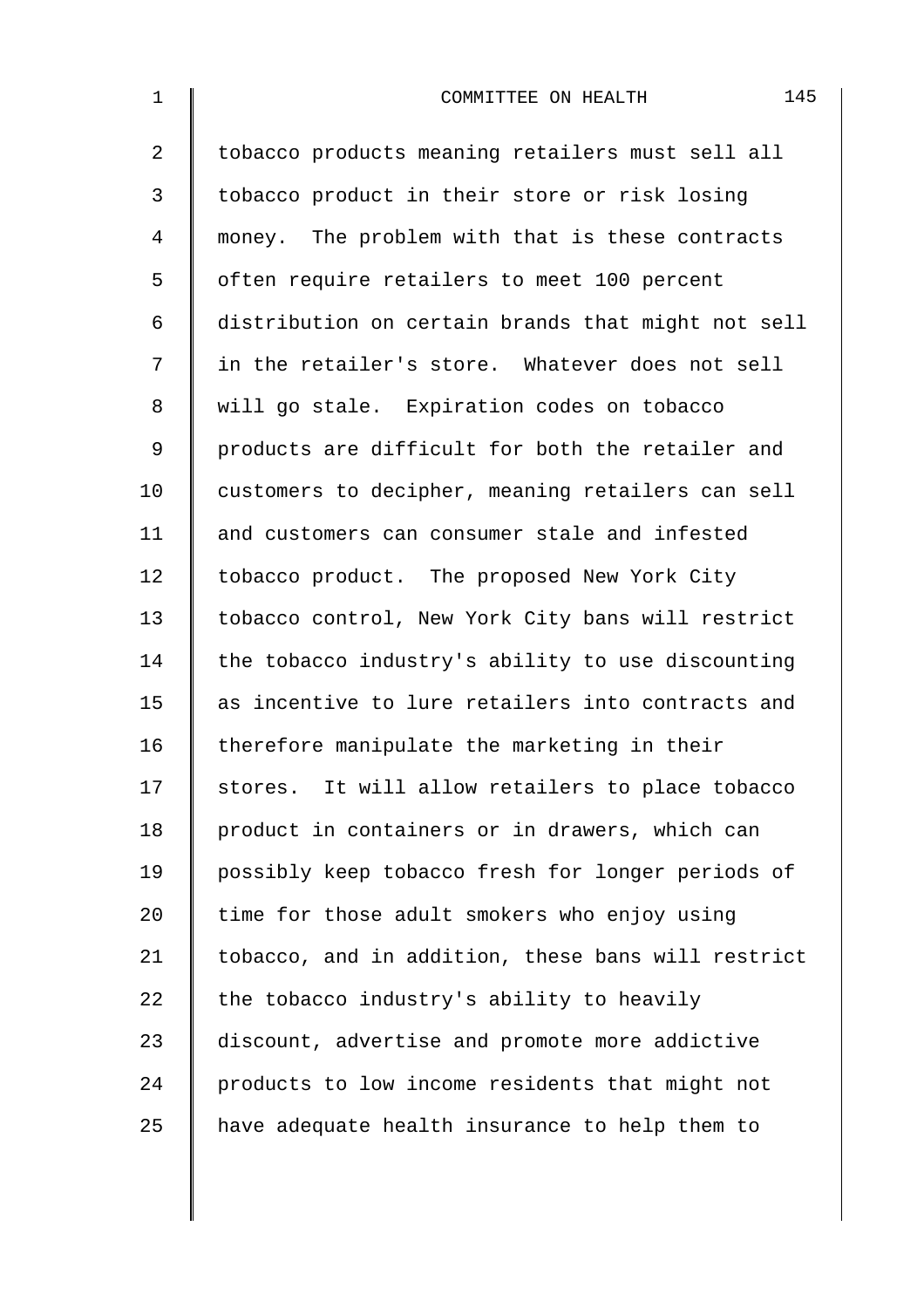| $\mathbf 1$ | 146<br>COMMITTEE ON HEALTH                         |
|-------------|----------------------------------------------------|
| 2           | survive a smoking related disease. Retailers do    |
| 3           | have the right to sell tobacco in a responsible    |
| 4           | manner that does not harm the public, but the      |
| 5           | tobacco industry's tight control over them is      |
| 6           | definitely an issue. As a tobacco industry         |
| 7           | manager, I sit here today sacrificing my own well- |
| 8           | being knowing that the tobacco whistleblowers      |
| 9           | before me have had their lives threatened. These   |
| 10          | laws are well justified and they will save lives.  |
| 11          | Thank you.                                         |
| 12          | CHAIRPERSON ARROYO: It was                         |
| 13          | whispered to me that you did not state your name   |
| 14          | for the record, so before you begin your           |
| 15          | testimony, you must always do that. Your name?     |
| 16          | LA TANISHA WRIGHT: La Tanisha                      |
| 17          | Wright.                                            |
| 18          | CHAIRPERSON ARROYO: Thank you.                     |
| 19          | MONA GOLUB: Good afternoon,                        |
| 20          | Chairwoman Arroyo, council members and             |
| 21          | commissioners. My name is Mona Golub, and I        |
| 22          | represent Price Chopper Supermarkets, an American  |
| 23          | owned, family managed, chain of 130 stores         |
| 24          | headquartered in Schenectady, New York with 80     |
| 25          | retail locations across New York state. I          |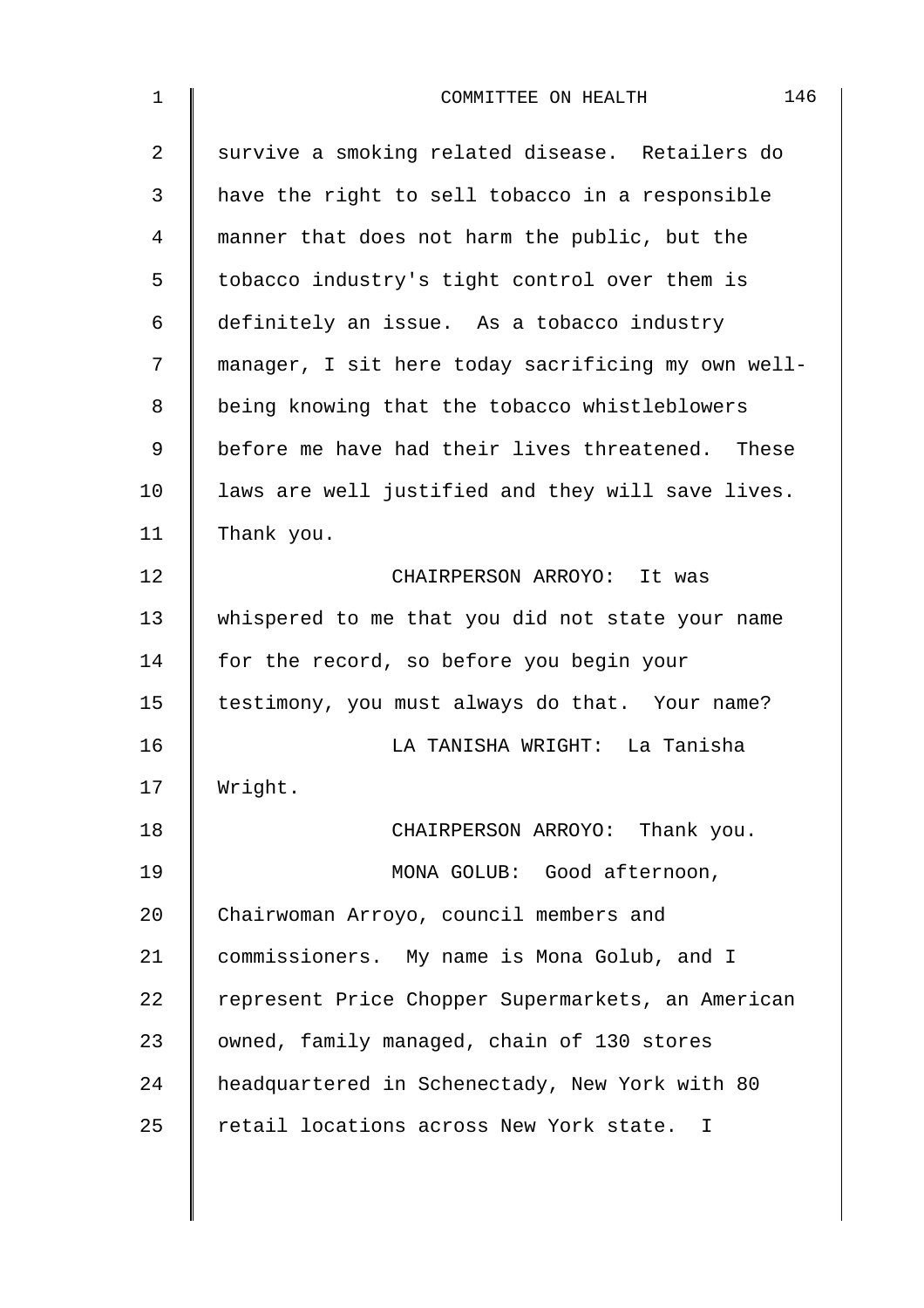2 | appreciate the opportunity to address you here to  $3 \parallel$  say specifically in support of the tobacco product 4 display restriction legislation that has been  $5 \parallel$  proposed. I do so not only as an advocate for the 6 | philosophy that inspires this legislation, but as 7 | the representative of an 81 year old business, a 8 | retail business that has already voluntarily 9 enacted exactly that which is being proposed for 10 New York City. Back in 2008, Price Chopper 11 Supermarkets made a commitment not to entice the 12 next generation of smokers. As such we muted the 13 visual impact of the tobacco cases in our stores 14 by covering their facades with two sheets of an 15 | opaque film that neutralizes all color and brand 16 recognition. All that remains visible is generic 17 item and price signage. We have also controlled 18 | consumer access to the category meaning that 19 tobacco products are sold completely full service 20  $\parallel$  only requiring the assistance and inviting the 21 Scrutiny of an adult Price Chopper team mate, who  $22$  | is accountable for responsibly handling each and 23 every transaction. We also decided to no longer 24 promote tobacco product in our stores or in our 25  $\parallel$  advertising. We have proven that it can be done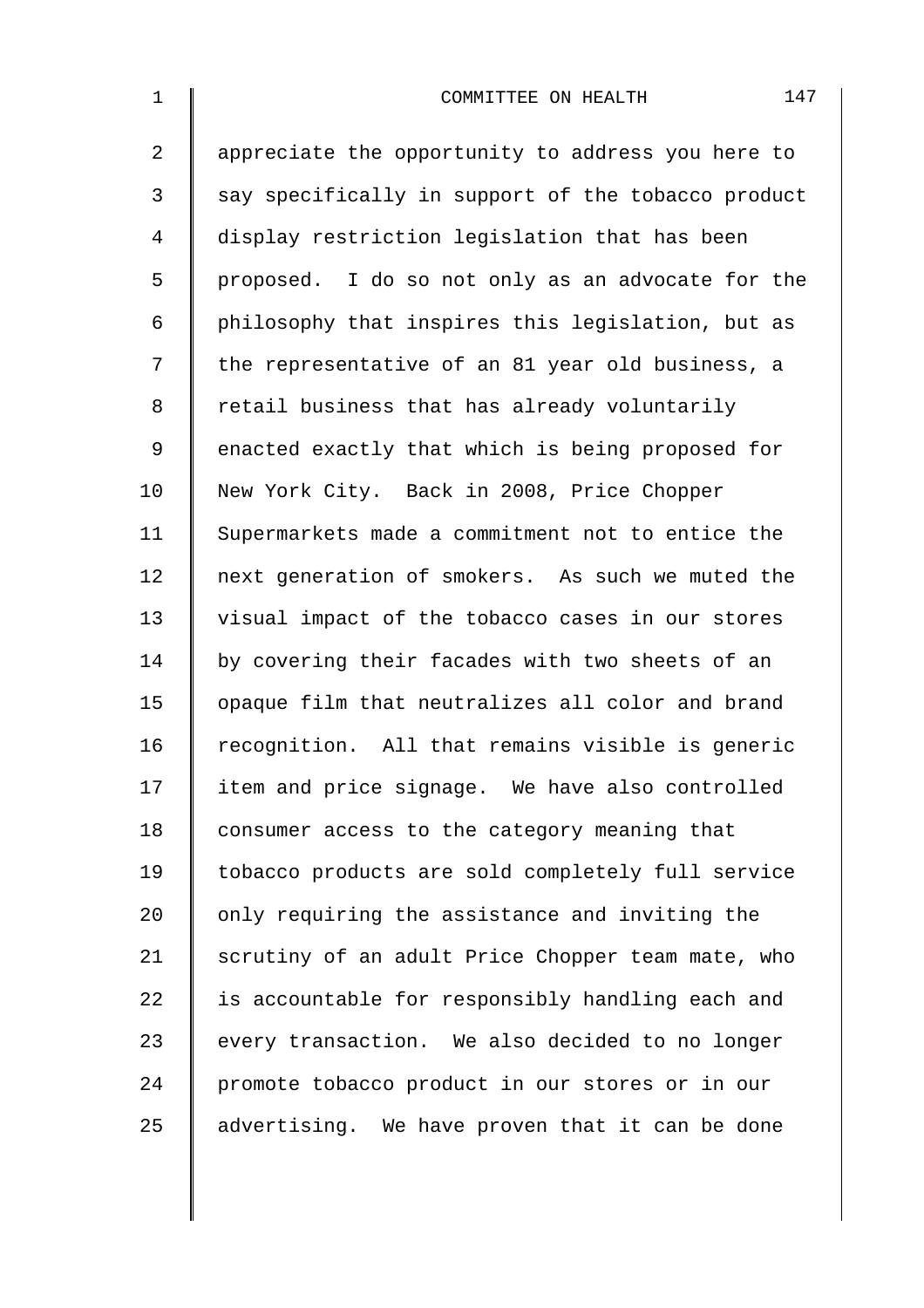| $\mathbf 1$    | 148<br>COMMITTEE ON HEALTH                         |
|----------------|----------------------------------------------------|
| $\overline{2}$ | by standing on principle and making relevant       |
| 3              | evolutionary adjustment to our business. By the    |
| 4              | same token it has been proven and spoken about     |
| 5              | many times today that kids are attracted to the    |
| 6              | colorful marketing and advertising elements that   |
| 7              | are associated with tobacco products so we had to  |
| 8              | believe that the action that we were taking would  |
| $\mathsf 9$    | contribute to a broader effort to keep tobacco     |
| 10             | away from children. Receiving thank you notes and  |
| 11             | county fair petitions of support and even          |
| 12             | accolades from several youth and adult tobacco     |
| 13             | free coalitions and advocacy groups confirmed out  |
| 14             | belief and has led to ongoing partnerships with    |
| 15             | those constituencies who are dedicated to having   |
| 16             | them same positive impact. We also had to believe  |
| 17             | that the removal of the categories alluring        |
| 18             | visuals in our stores would cause our tobacco      |
| 19             | sales to decrease, and it did, though we recognize |
| 20             | that a number of other variables contributed to    |
| 21             | this result as well--rising taxes, increased cost  |
| 22             | in retail amongst the category and of course, the  |
| 23             | proliferation of that advertising that conveys the |
| 24             | health consequences of smoking. Category sales     |
| 25             | decreases notwithstanding I can assure you that we |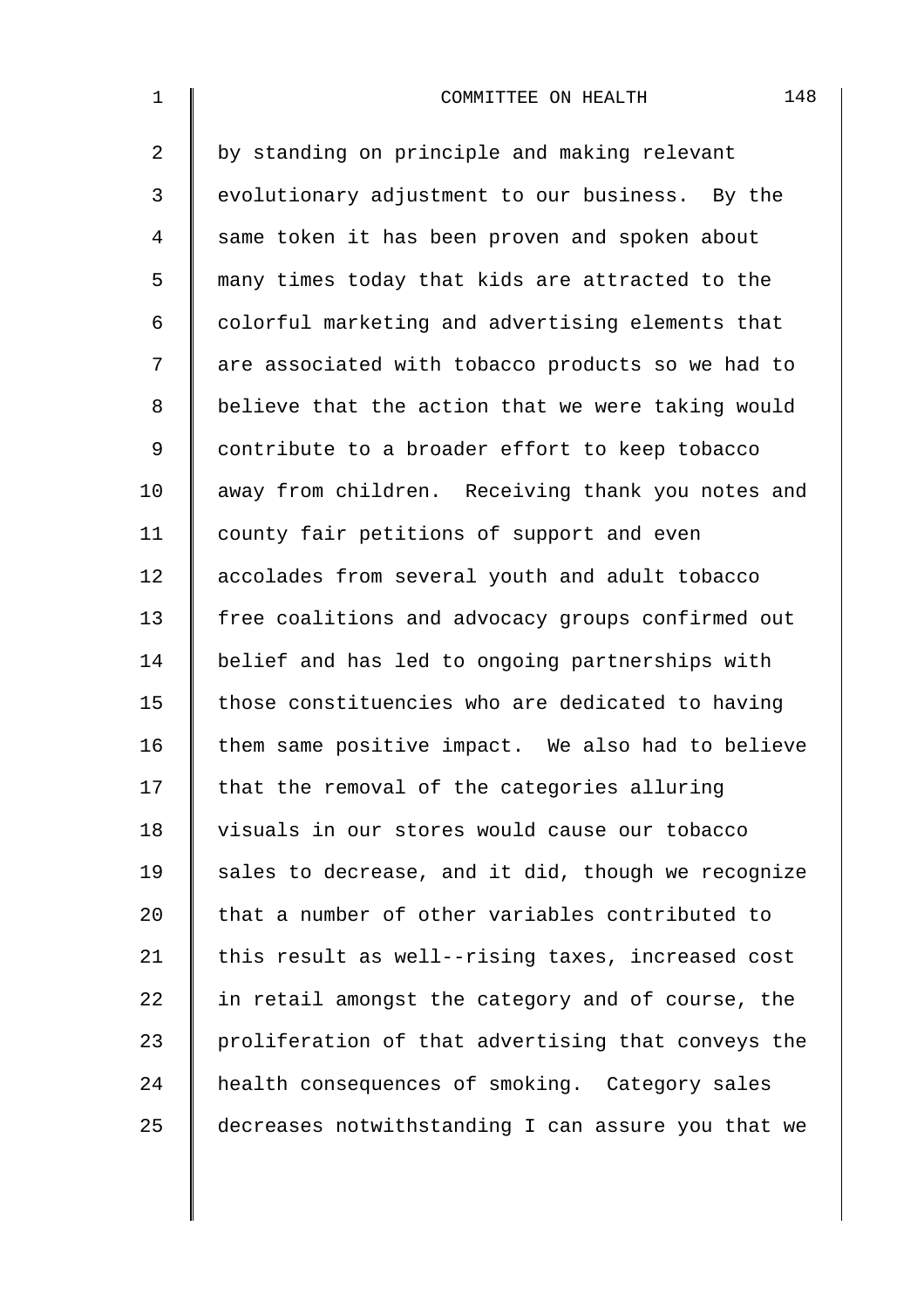| $\mathbf 1$    | 149<br>COMMITTEE ON HEALTH                         |
|----------------|----------------------------------------------------|
| $\overline{2}$ | sleep a little bit easier at night knowing that    |
| 3              | our action speaks to our commitment not to entice  |
| 4              | the next generation of smokers. It has been my     |
| 5              | privilege to share Price Choppers experience at    |
| 6              | various conferences over the years empowering      |
| 7              | others to make the compelling argument that        |
| 8              | restricting the display of tobacco products does   |
| 9              | deter the adoption of this addictive habit by      |
| 10             | children. As supermarket operators, we do          |
| 11             | business on a very competitive landscape, but the  |
| 12             | truth of the matter is is that we would gladly     |
| 13             | hold hands with our competitors in the food,       |
| 14             | convenience store and gas station channels in      |
| 15             | order to support the adoption of legislation like  |
| 16             | this statewide. Thank you.                         |
| 17             | DR. ANISE KIM: Chairwoman Arroyo                   |
| 18             | and members of the Health Committee, thank you for |
| 19             | the opportunity to speak here today. I am Dr.      |
| 20             | Anise Kim, and I am a social scientist at RTI      |
| 21             | International, a non-profit research institute. I  |
| 22             | have been conducting studies on tobacco marketing  |
| 23             | for over ten years and today I want to share some  |
| 24             | key highlights from a study I led that lends       |
| 25             | support for Intro 1020. In 2011, my colleagues     |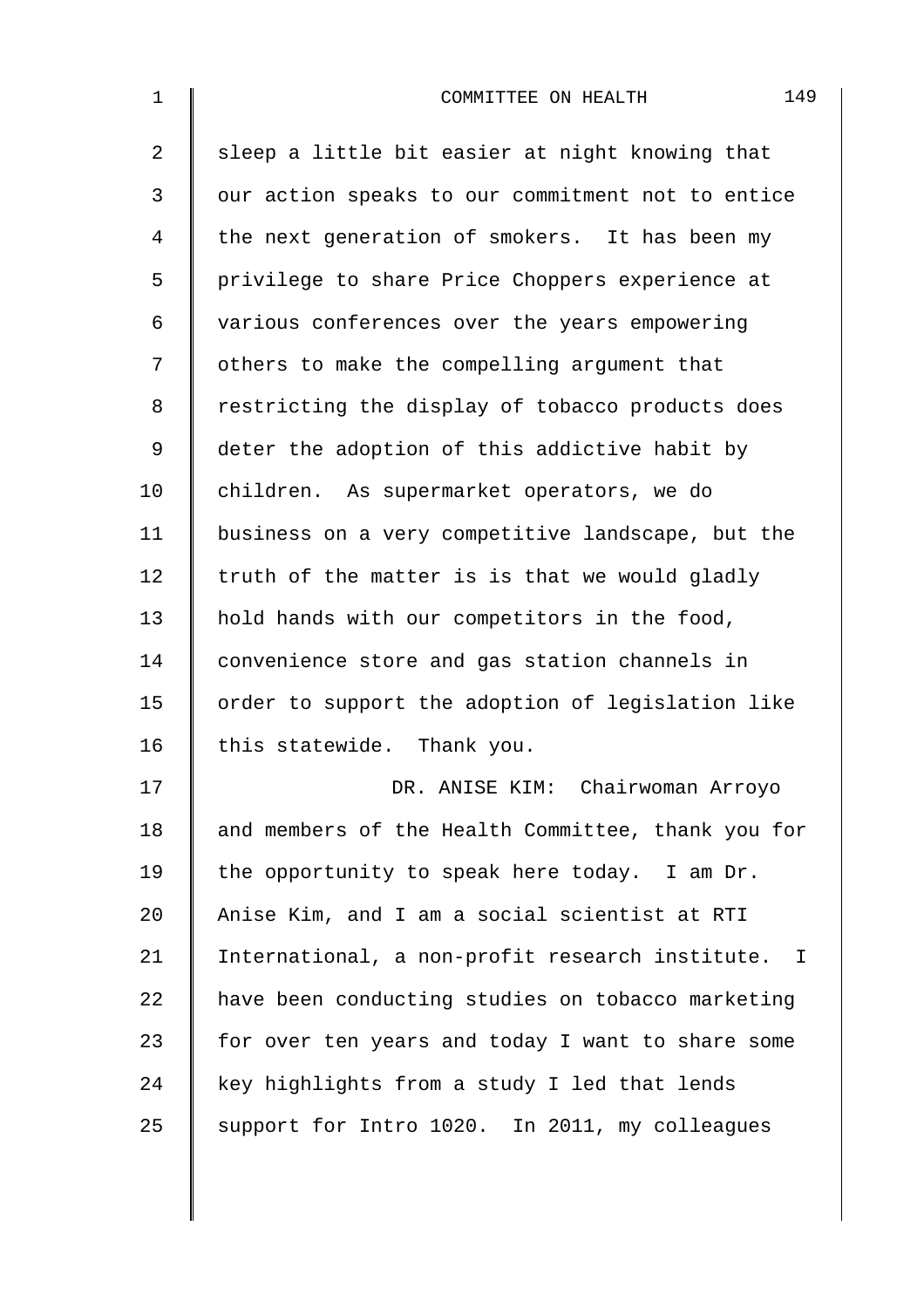| $\mathbf 1$    | 150<br>COMMITTEE ON HEALTH                         |
|----------------|----------------------------------------------------|
| $\overline{2}$ | and I conducted a randomized controlled study      |
| 3              | using virtual convenience stores to experimentally |
| 4              | test to whether enclosing tobacco product displays |
| 5              | and banning tobacco ads in the stores would        |
| 6              | influence youth purchasing behavior. We created    |
| 7              | different versions of the virtual convenience      |
| 8              | store. Some versions had the tobacco products      |
| 9              | visibly displayed as they are currently in retail  |
| 10             | stores while in other versions the tobacco         |
| 11             | products were enclosed behind a cabinet.           |
| 12             | Similarly tobacco ads throughout the store were    |
| 13             | either present or banned. Approximately 1200       |
| 14             | youth across the U.S. who were between the ages    |
| 15             | of 13 to 17 participated in our study. Some were   |
| 16             | smokers and some were not. Youth were randomly     |
| 17             | assigned to one of six different virtual store     |
| 18             | conditions. They were told to conduct a shopping   |
| 19             | task in the virtual store. They had up to ten      |
| 20             | minutes to select four items of their choice with  |
| 21             | the only constraint being that they had to select  |
| 22             | one drink from the cooler, one snack from the      |
| 23             | aisles, and two items of their choice at the       |
| 24             | checkout counter. When youth clicked on an item    |
| 25             | in the store, it was placed into their virtual     |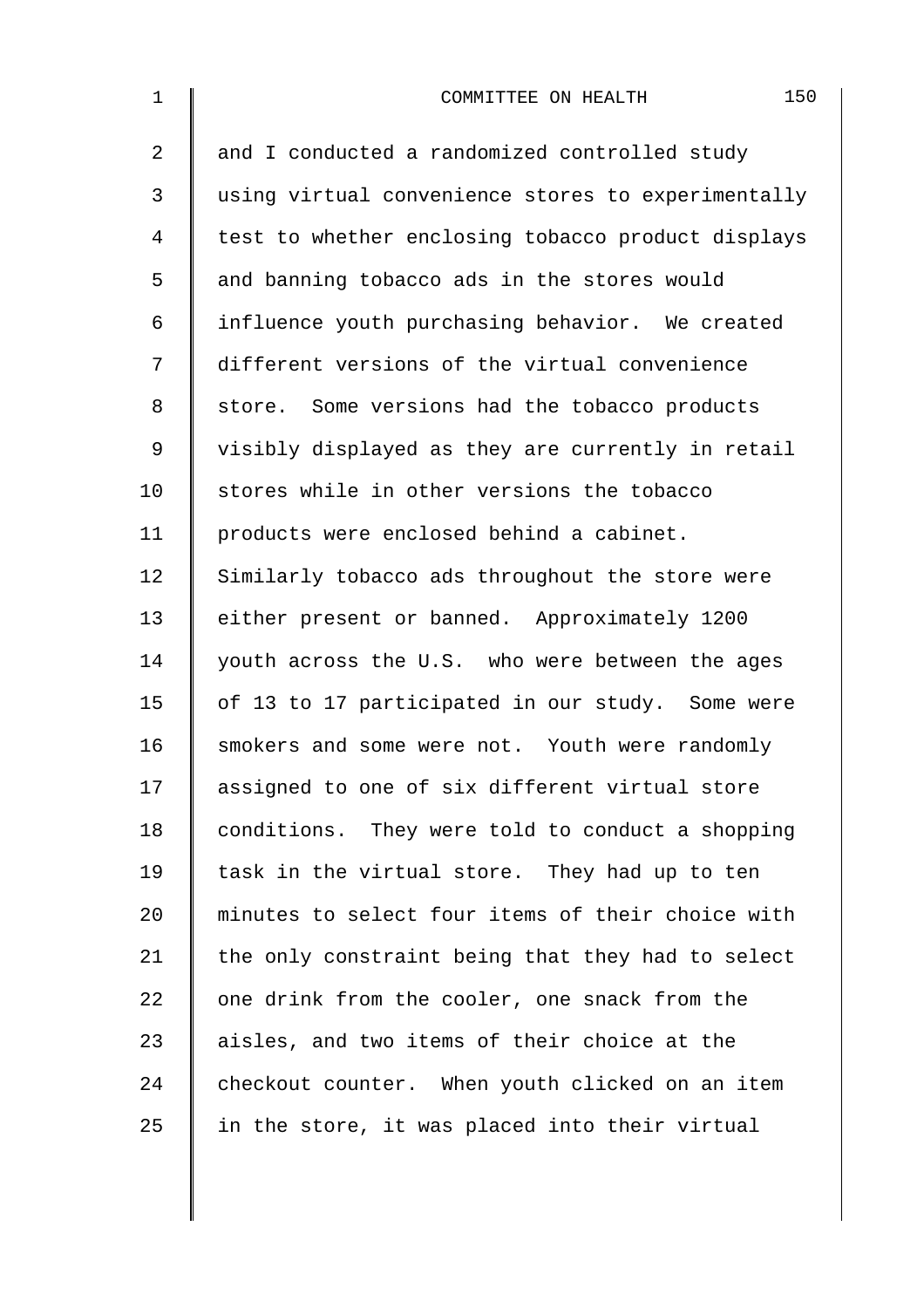| $\mathbf{1}$   | 151<br>COMMITTEE ON HEALTH                         |
|----------------|----------------------------------------------------|
| $\overline{a}$ | shopping basket. If they selected an item by       |
| 3              | mistake, they could unselect it and choose         |
| $\overline{4}$ | another. Any teen who tried to click and purchase  |
| 5              | tobacco were denied by the cashier because of      |
| 6              | their age, but what we were interested in was how  |
| 7              | many would attempt to purchase, and if this        |
| 8              | behavior would differ depending on whether youth   |
| 9              | shopped in stores where the tobacco product        |
| 10             | display was visible versus enclosed. After the     |
| 11             | shopping task was completed, youth filled out a    |
| 12             | survey about their shopping experience, and we     |
| 13             | also asked about their perceptions and their       |
| 14             | smoking behavior. Here is what we found. When we   |
| 15             | asked kids if they saw tobacco products for sale,  |
| 16             | 85 percent of kids who shopped in the open display |
| 17             | conditions said yes compared to only 32 percent of |
| 18             | kids who shopped in the enclosed display store.    |
| 19             | When we looked at what products they purchased, 24 |
| 20             | percent of kids who shopped in the open display    |
| 21             | store selected tobacco products versus only nine   |
| 22             | percent of kids who shopped in the enclosed        |
| 23             | display store. We conducted some additional        |
| 24             | statistical analysis and tried to account for      |
| 25             | other factors like youth's age, race, gender,      |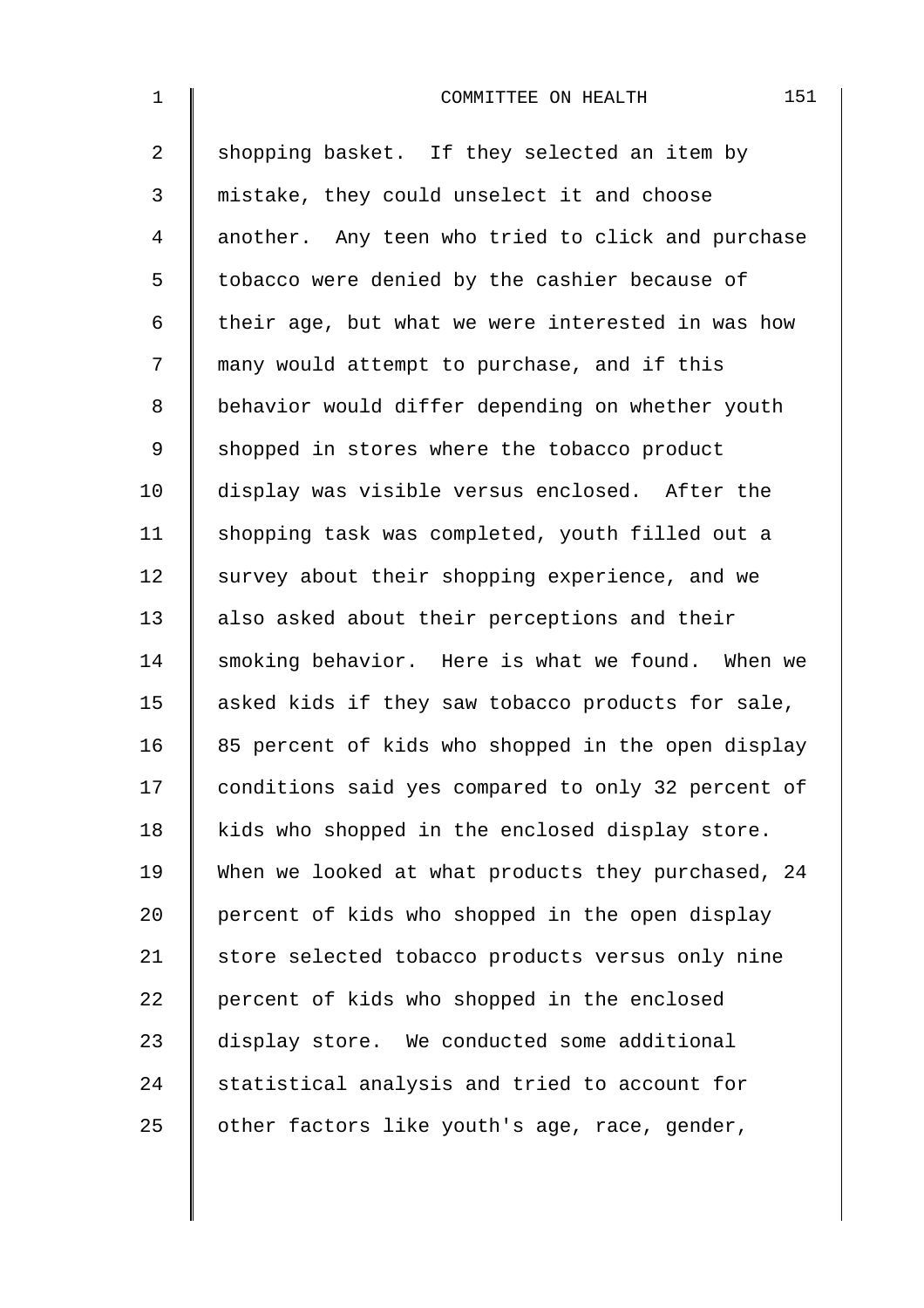| $1\,$          | 152<br>COMMITTEE ON HEALTH                         |
|----------------|----------------------------------------------------|
| $\overline{2}$ | whether or not they buy their own cigarettes, and  |
| 3              | even when we accounted for all these other         |
| 4              | potential explanations, we still found that there  |
| 5              | was a statistically significant association that   |
| 6              | kids who were shopping in the enclosed display     |
| 7              | conditions were less likely to purchase tobacco    |
| 8              | products. Now we don't know for certain whether    |
| $\mathsf 9$    | or not the youth's behavior in the virtual store   |
| 10             | would translate to real world behaviors; however,  |
| 11             | we do know from our study that 85 percent of the   |
| 12             | kids who participated in our study agreed that the |
| 13             | virtual store resembled a real convenience store   |
| 14             | in their own neighborhood, and it would be nearly  |
| 15             | impossible to conduct a study of this nature in    |
| 16             | real life. The key strength of our study is that   |
| 17             | by using a virtual reality application we were     |
| 18             | able to simulate these policy scenarios that       |
| 19             | currently do not exist, randomly assign kids to    |
| 20             | the different stores, immerse them in that         |
| 21             | environment and then observe to see what they      |
| 22             | would do. For these reasons virtual reality        |
| 23             | applications are widely used by marketing          |
| 24             | researchers even government agencies and even      |
| 25             | manufacturers and retailers to study individual    |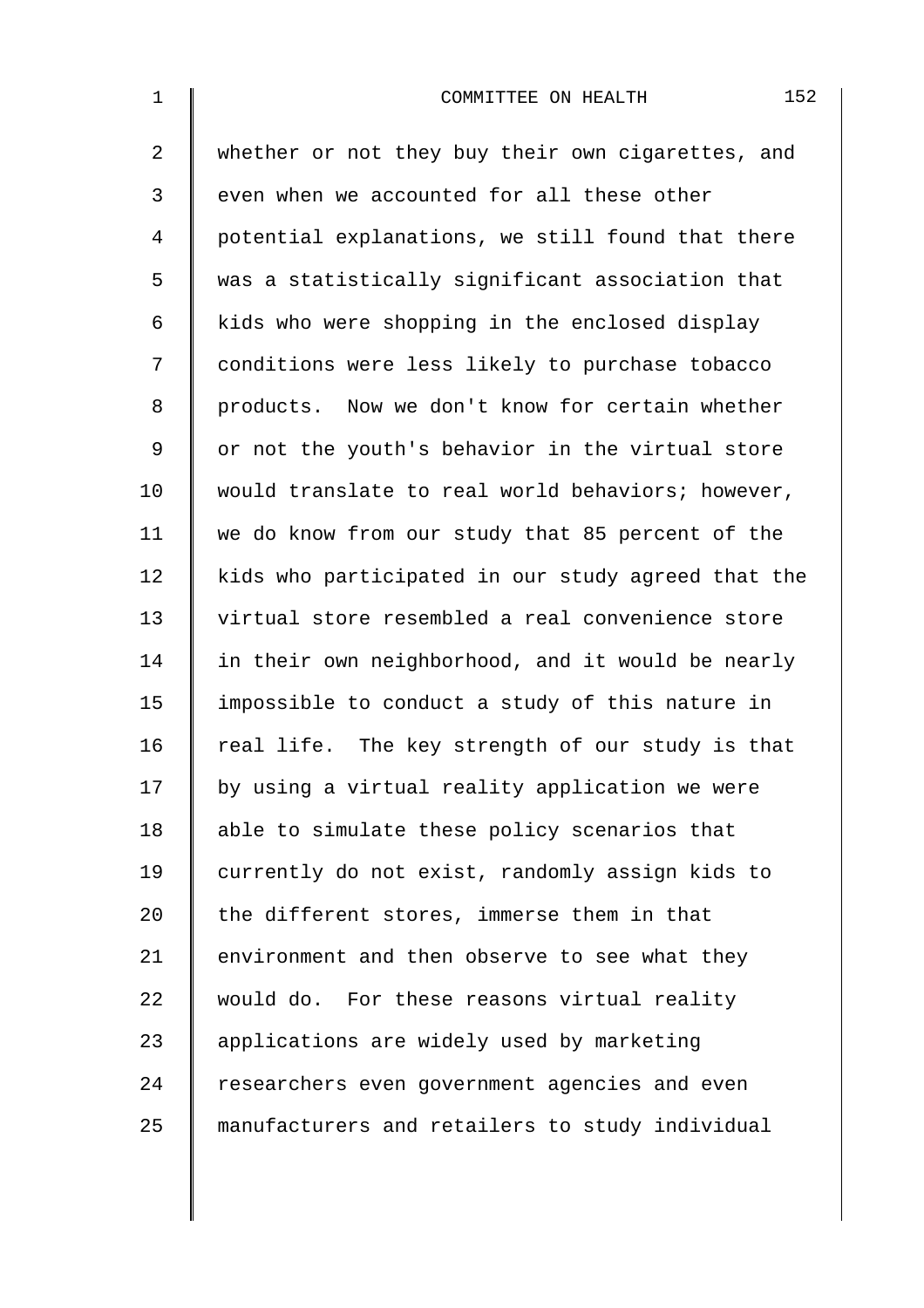| $\mathbf 1$    | 153<br>COMMITTEE ON HEALTH                         |
|----------------|----------------------------------------------------|
| $\overline{2}$ | behavior that would be difficult to do in real     |
| 3              | life. In conclusion the results of our study       |
| 4              | suggest that policies requiring retailers to store |
| 5              | tobacco products out of view could have a positive |
| 6              | public health impact by deterring youth from       |
| 7              | attempting to purchase tobacco products. The       |
| 8              | study was published in the Journal of Pediatrics   |
| 9              | and a copy of the study is attached to my written  |
| 10             | statement. Thank you.                              |
| 11             | DANTE NATOLI: Good afternoon,                      |
| 12             | everyone. My name is Dante Natoli. I am            |
| 13             | currently a freshman at Iona Preparatory School    |
| 14             | and I am a graduate of St. Teresa's grammar school |
| 15             | in the Bronx. I am here to support the three       |
| 16             | bills to reduce tobacco marketing to young people. |
| 17             | I remember even two years ago as a 12 year old     |
| 18             | walking around in my neighborhood, I would notice  |
| 19             | walls of tobacco products in the same places my    |
| 20             | friends and I might be looking for gum, magazines, |
| 21             | and other items. All the discounts and special     |
| 22             | offers made cheap cigarettes seem like something   |
| 23             | people my age could afford and just the quantity   |
| 24             | of marketing everywhere made smoking seem like a   |
| 25             | normal, maybe even cool thing to do. Now I know    |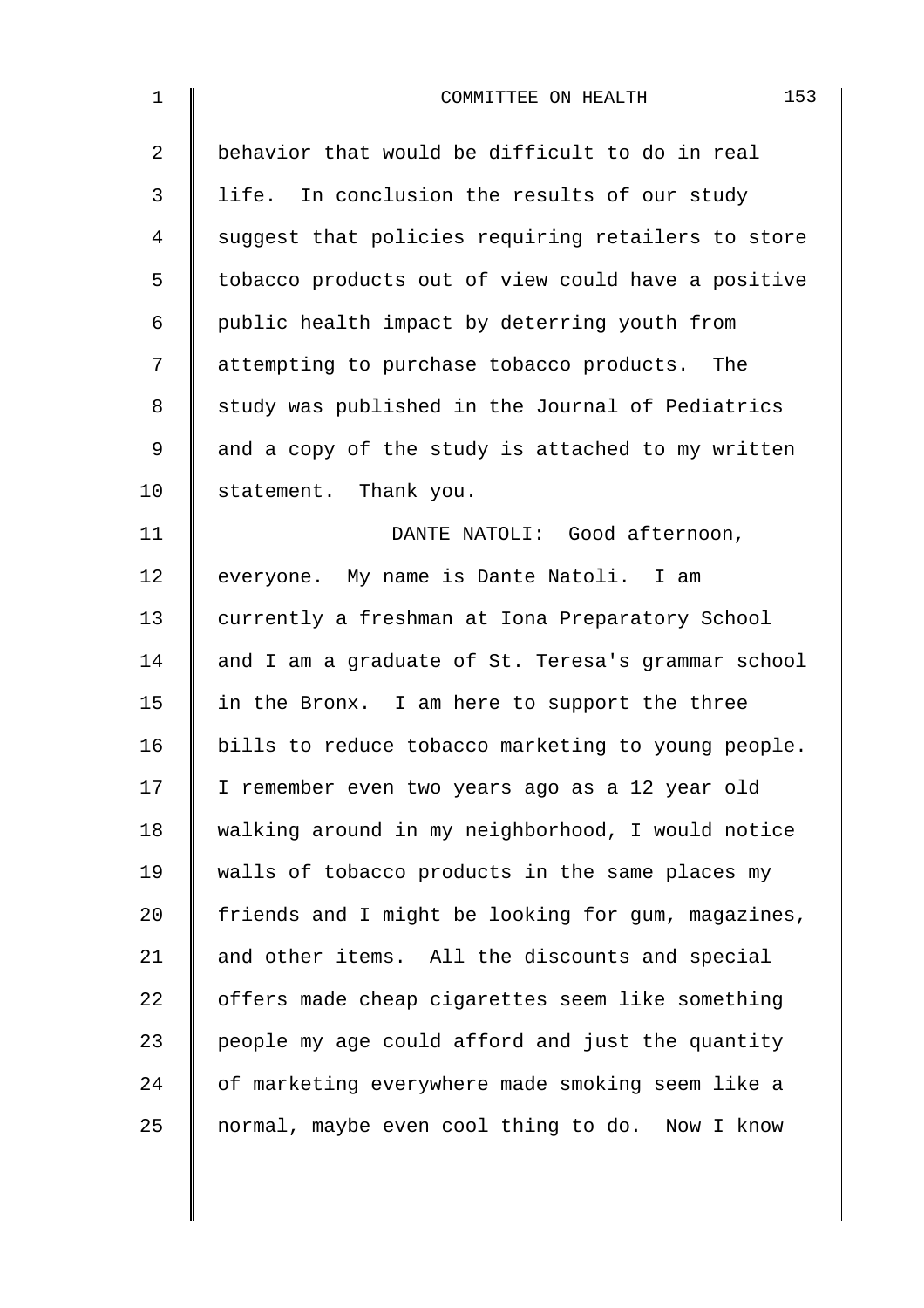| $\mathbf{1}$ | 154<br>COMMITTEE ON HEALTH                         |
|--------------|----------------------------------------------------|
| 2            | that the tobacco companies are targeting me and my |
| 3            | friends and they want us to start smoking and keep |
| 4            | smoking until we die. I have watched my family     |
| 5            | members struggle with smoking and harm their       |
| 6            | health, but still not quit. I won't let it happen  |
| 7            | to me, and I hope that the City Council will make  |
| 8            | sure that it doesn't happen to any of my friends   |
| 9            | or any kid in the city. While I attended St.       |
| 10           | Teresa, I worked with a small group to help spread |
| 11           | awareness of the dangers of cigarette advertising  |
| 12           | in neighborhoods. While conducting research in     |
| 13           | our project we came across a worker in a local     |
| 14           | deli who was surprisingly adamant about not        |
| 15           | selling cigarettes to customers. He explained how  |
| 16           | he also thought it was terrible that cigarette     |
| 17           | advertisements had to be in the faces of the       |
| 18           | children that came into the stores every single    |
| 19           | day. As we moved on, we interviewed the owner of   |
| 20           | a local pharmacy. He expressed his disgust for     |
| 21           | some of the chain pharmacies in the area such as   |
| 22           | CVS and Rite Aid because of the fact that they are |
| 23           | being hypocritical by selling cigarettes.<br>A     |
| 24           | pharmacy is an establishment in which medical      |
| 25           | supplies are carried to better the health and the  |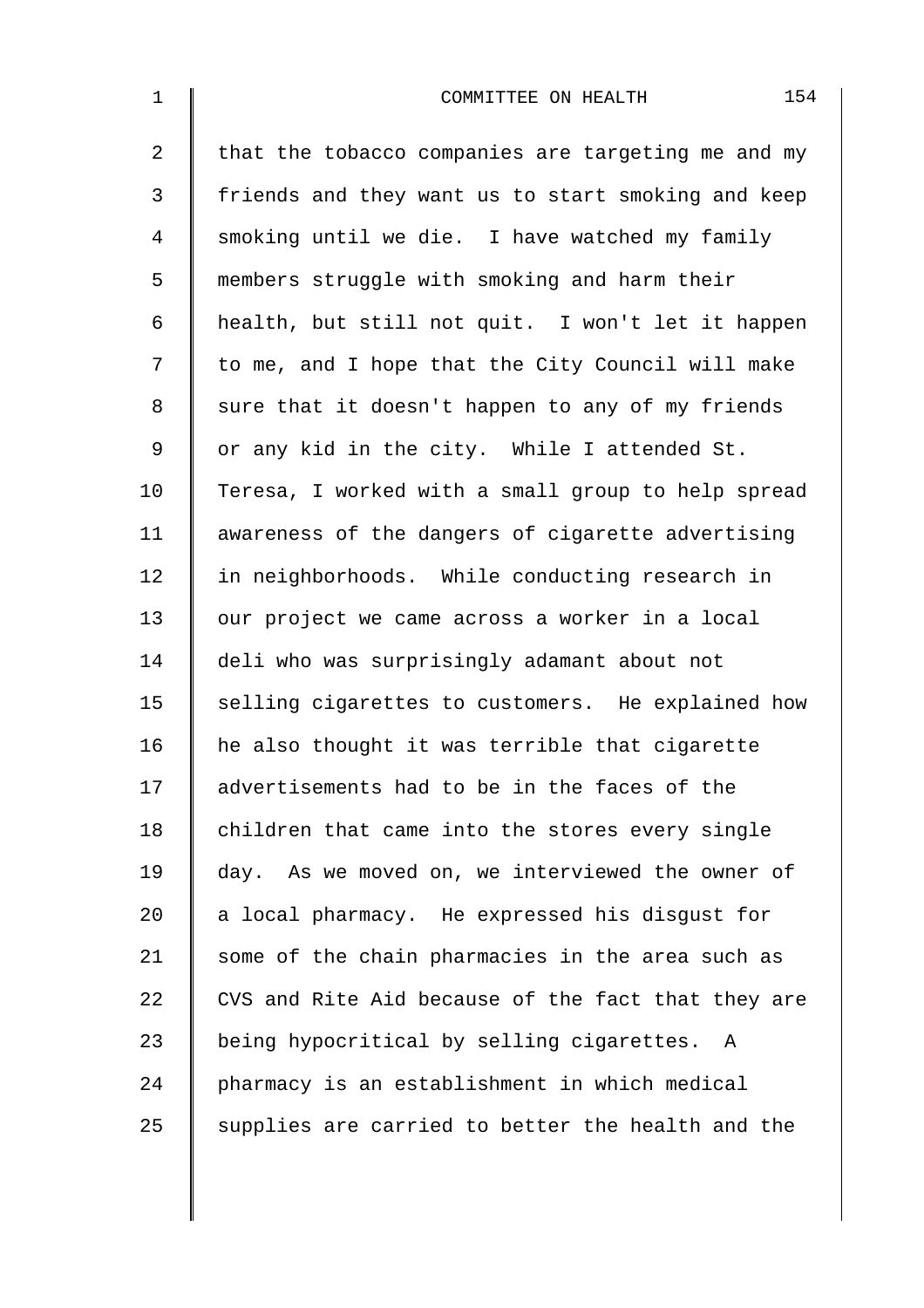| $\mathbf 1$    | 155<br>COMMITTEE ON HEALTH                        |
|----------------|---------------------------------------------------|
| $\overline{a}$ | well-being of an individual suffering from a      |
| 3              | health condition; however, these pharmacies sold  |
| 4              | and advertised cigarettes. I don't understand how |
| 5              | an establishment that can proclaim that they help |
| 6              | people get by giving them the medical supplies    |
| 7              | that they need, I don't know how they can do that |
| 8              | while they sell cigarettes right next to do the   |
| $\mathsf 9$    | door. I don't understand why these establishments |
| 10             | partake in the selling of cigarettes. I never     |
| 11             | have, and I never will. I have noticed troubling  |
| 12             | things about cigarettes and tobacco marketing     |
| 13             | during my life. I understand that increasing      |
| 14             | taxes and therefore the prices of cigarettes help |
| 15             | reduce smoking, especially among young people who |
| 16             | are less likely to have a lot of income, but I    |
| 17             | despise the fact that if someone develops an      |
| 18             | addiction the amounts of money accumulated. For   |
| 19             | example if someone buys one pack of cigarettes    |
| 20             | every three days they are spending about \$100 in |
| 21             | cigarettes a month alone. Cigarettes are terrible |
| 22             | for people's finances and terrible for their      |
| 23             | health on top of that. In conclusion, don't pick  |
| 24             | up that cigarette. It can be the one that ends    |
| 25             | your life. I hope that the City Council passes    |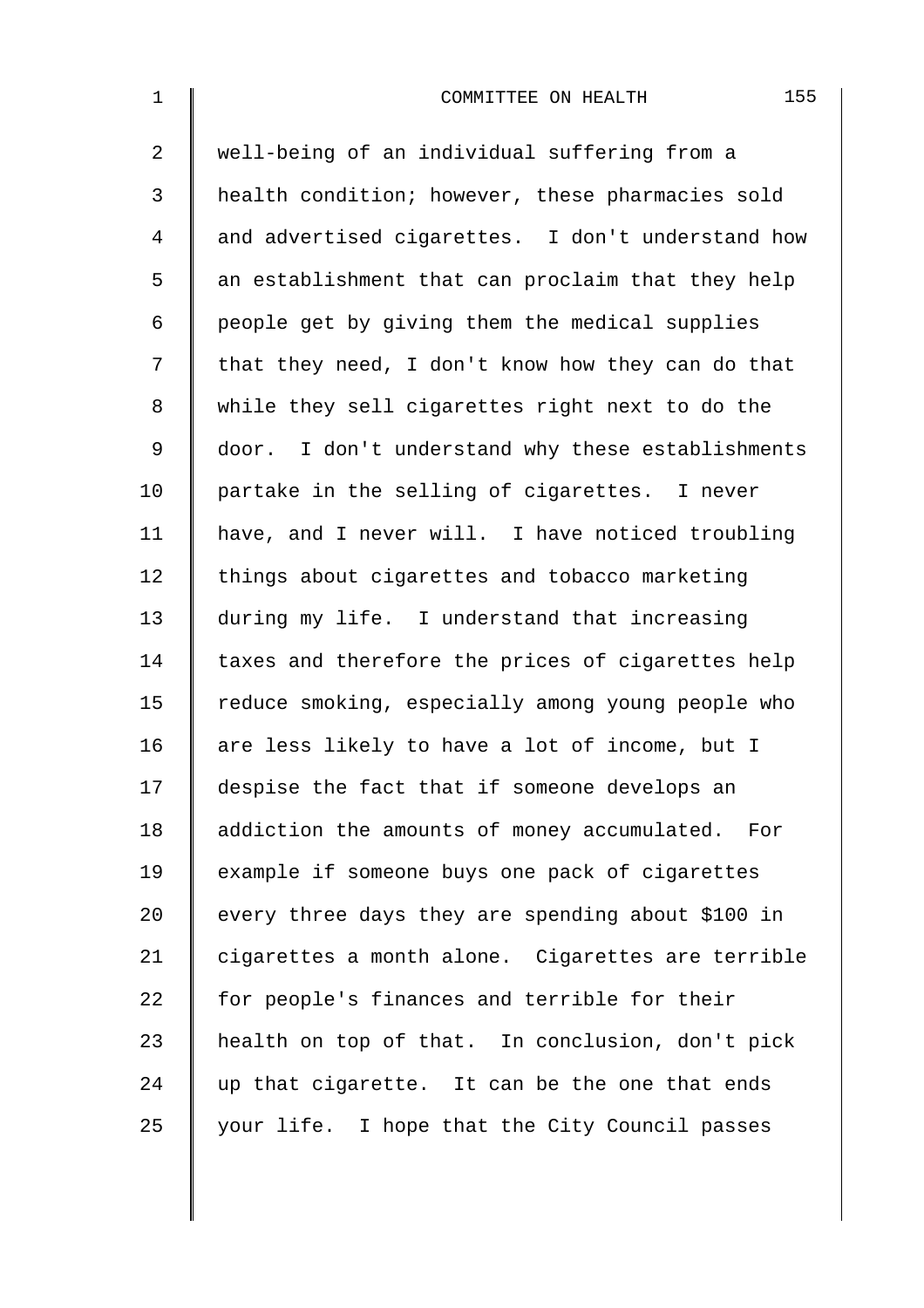| 1              | 156<br>COMMITTEE ON HEALTH                        |
|----------------|---------------------------------------------------|
| $\overline{2}$ | these three bills to protect the kids and young   |
| 3              | people in the city from these deadly products.    |
| 4              | Thank you.                                        |
| 5              | [applause]                                        |
| 6              | CHAIRPERSON ARROYO: Thank you,                    |
| 7              | Dante, and I don't know but I think he should get |
| 8              | a pass on homework tonight.                       |
| 9              | [laughter]                                        |
| 10             | CHAIRPERSON ARROYO: Dante, thank                  |
| 11             | you so much. it is absolutely essential that we   |
| 12             | hear all the voices concerning this issue, and    |
| 13             | that you represent the very population that these |
| 14             | bills seek to protect I think is awesome. Thank   |
| 15             | you for being here. Thank you for bringing him    |
| 16             | and sharing him.                                  |
| 17             | COUNCIL MEMBER GENNARO: I                         |
| 18             | certainly wish to be associated with the Chair's  |
| 19             | comments regarding your being here today.<br>No   |
| 20             | homework for sure, but I also want to commend the |
| 21             | other panelists--Dr. Kim with your good research  |
| 22             | that we will put to good use as we try to grasp   |
| 23             | this issue and come to terms with what we will    |
| 24             | ultimately do, and Price Chopper, good for you,   |
| 25             | and thank you for showing that this can be done,  |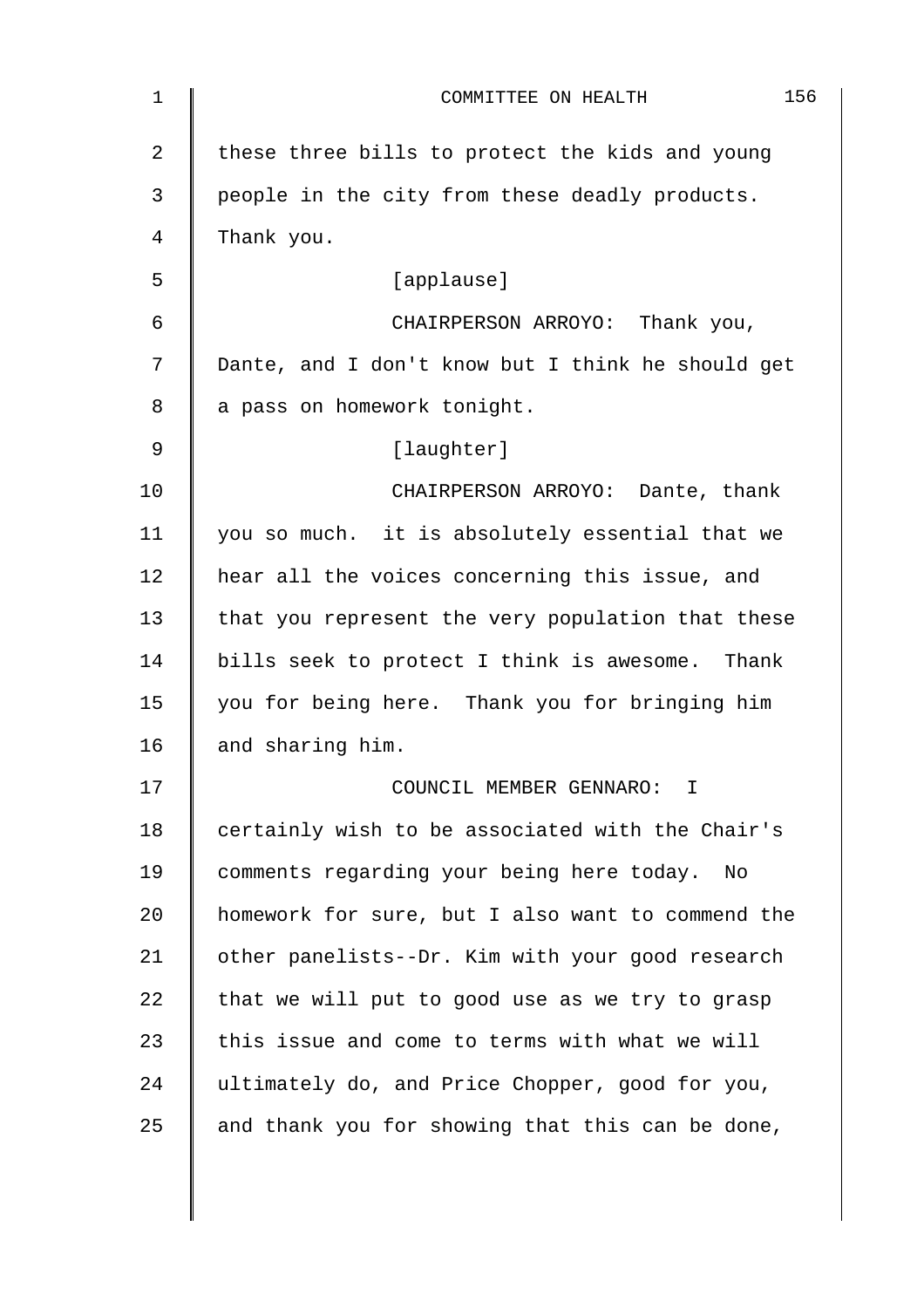| 1  | 157<br>COMMITTEE ON HEALTH                         |
|----|----------------------------------------------------|
| 2  | and for doing it and getting out ahead of us.      |
| 3  | This is very, very commendable. And Ms. Wright,    |
| 4  | you still work in this field?                      |
| 5  | LA TANISHA WRIGHT: No, I am a                      |
| 6  | former--                                           |
| 7  | COUNCIL MEMBER GENNARO:                            |
| 8  | [interposing] Former, and so I thought you were    |
| 9  | putting yourself at great risk by being here, but  |
| 10 | you bring a wonderful perspective that is really   |
| 11 | going to inform what we do here. I think this is   |
| 12 | the best panel so far. Thank you.                  |
| 13 | CHAIRPERSON ARROYO: Thank you.                     |
| 14 | Thank you all for your testimony. Gregory, I       |
| 15 | can't make out the first name but Gaddis, Brandon  |
| 16 | and Esther. I don't see movement towards the       |
| 17 | table. Okay. 'Cause I move on to the next panel.   |
| 18 | We have three. We are missing one. Who is          |
| 19 | missing? Gregory is here?                          |
| 20 | GREGORY CONNOLLY: I am Gregory.                    |
| 21 | CHAIRPERSON ARROYO: Esther,                        |
| 22 | Brandon, and maybe I will spell the last name G-A- |
| 23 | $D-D-I-S?$                                         |
| 24 | GREGORY CONNOLLY: I believe that                   |
| 25 | is the person from Bedford Slims. Yeah, he had to  |
|    |                                                    |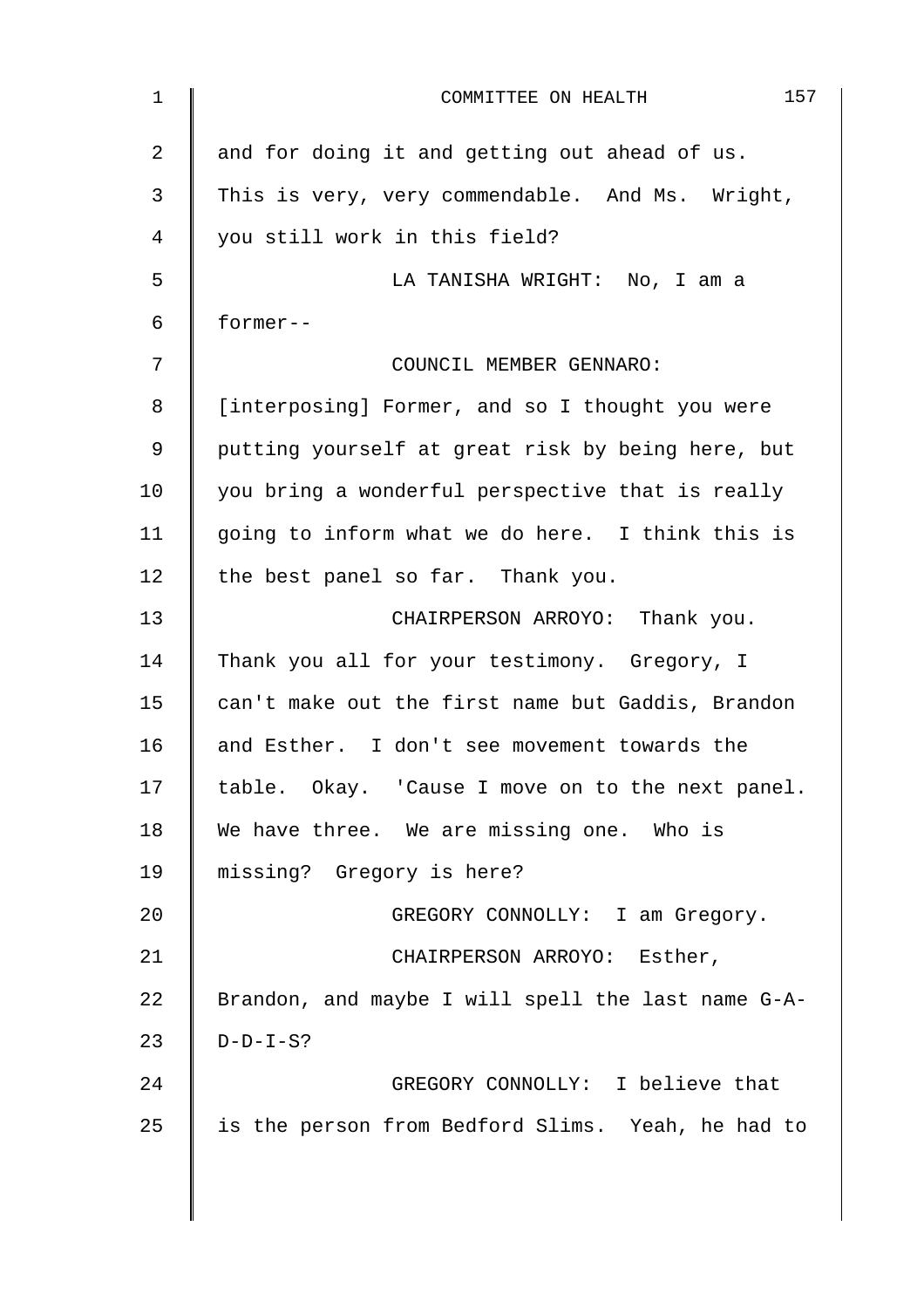| $\mathbf 1$    | 158<br>COMMITTEE ON HEALTH                         |
|----------------|----------------------------------------------------|
| $\overline{2}$ | go home. He might try and come back.               |
| 3              | CHAIRPERSON ARROYO: On deck,                       |
| 4              | Sandra Mullen [phonetic], Louise Feld [phonetic]   |
| 5              | and Sheila Feinburg [phonetic]. Okay.              |
| 6              | GREGORY CONNOLLY: Good afternoon,                  |
| 7              | Chairman Arroyo and distinguished members of the   |
| 8              | Health Committee. My name is Gregory Connolly and  |
| 9              | I serve as the volunteer legislative director for  |
| 10             | the non-profit organization, the Consumer          |
| 11             | Advocates for Smoke Free Alternatives Association, |
| 12             | known as CASAA. We are the leading U.S. advocate   |
| 13             | that represents consumers of low-risk alternatives |
| 14             | to smoking, including vapor products commonly      |
| 15             | referred to as electronic cigarettes. I am here    |
| 16             | to encourage you to report unfavorably on proposed |
| 17             | ordinances 1020 and 1021 unless and until          |
| 18             | amendments are put in place that ensure that       |
| 19             | enactment of these ordinances will neither harm    |
| 20             | public health nor accidently protect cigarette     |
| 21             | markets. Electronic cigarettes are one of the      |
| 22             | most significant technological breakthroughs and   |
| 23             | public health breakthroughs of the past decade.    |
| 24             | Even though the market is still in its infancy     |
| 25             | when compared to the multi-billion dollar          |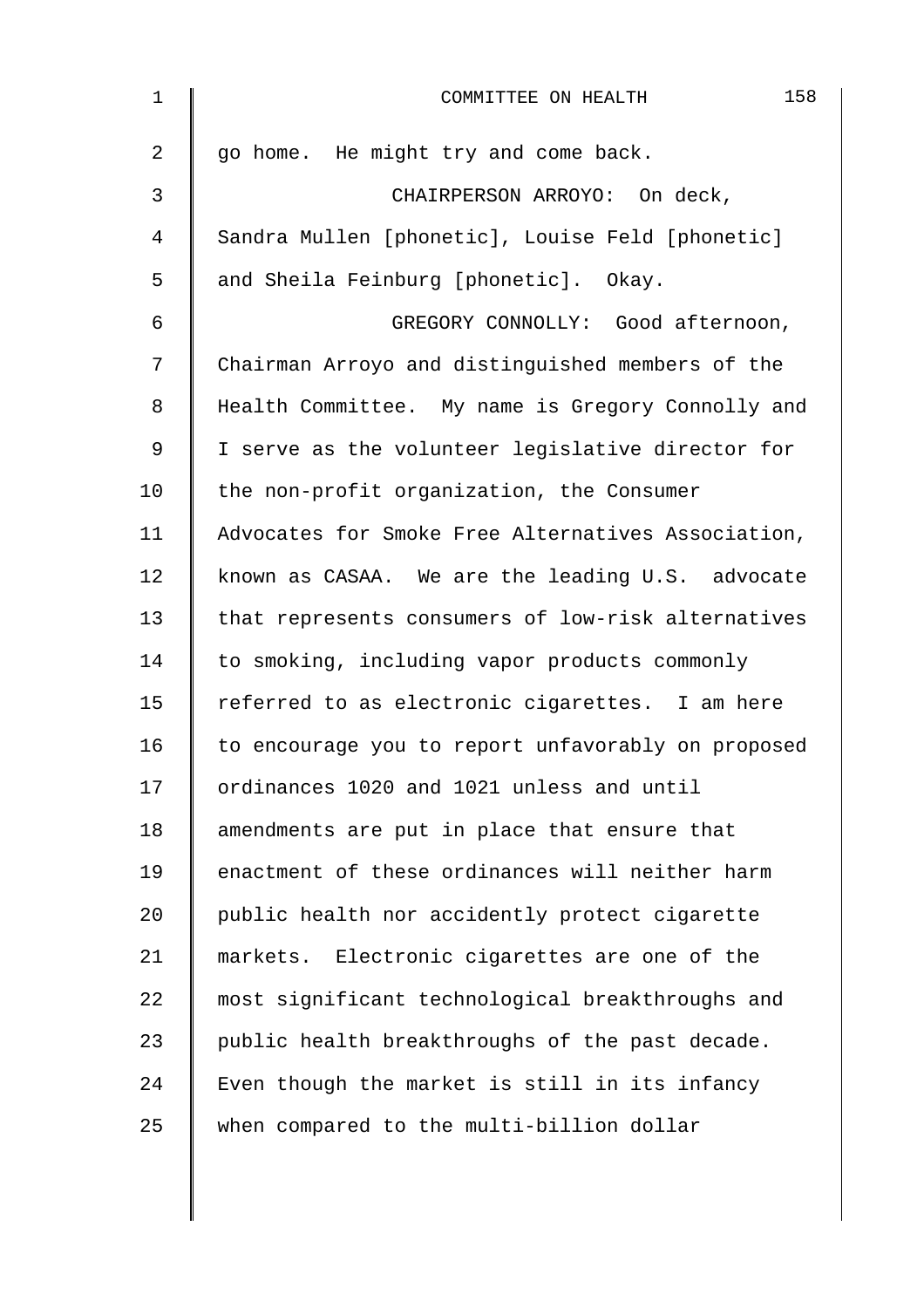| $\mathbf 1$    | 159<br>COMMITTEE ON HEALTH                         |
|----------------|----------------------------------------------------|
| $\overline{2}$ | cigarette market, every month more and more        |
| 3              | evidence is released showing that electronic       |
| 4              | cigarettes are not only far, far less hazardous    |
| 5              | than regular cigarettes, but that they are helping |
| 6              | millions of smokers across the world quit smoking  |
| 7              | or significantly reduce their cigarette            |
| 8              | consumption. In fact, Wall Street analysts are     |
| 9              | now reporting that the increase in ecigarette      |
| 10             | sales is leading to a significant decrease in      |
| 11             | cigarette sales in the United States above and     |
| 12             | beyond the gradual declines that were forecasted   |
| 13             | well before ecigarettes were available on the      |
| 14             | market. Even though these proposed ordinances do   |
| 15             | not make a single mention of ecigarettes, their    |
| 16             | enactment would impact present and future          |
| 17             | ecigarette consumers in New York City. The         |
| 18             | current definition of tobacco product used in      |
| 19             | several subchapters of New York City               |
| 20             | administrative code does not encompass electronic  |
| 21             | cigarettes. New York State law meanwhile wisely    |
| 22             | does ban ecigarette sales to minors, but does not  |
| 23             | define ecigarettes to be a tobacco product.        |
| 24             | Nonetheless because both of these ordinances       |
| 25             | broadly redefine tobacco products to include any   |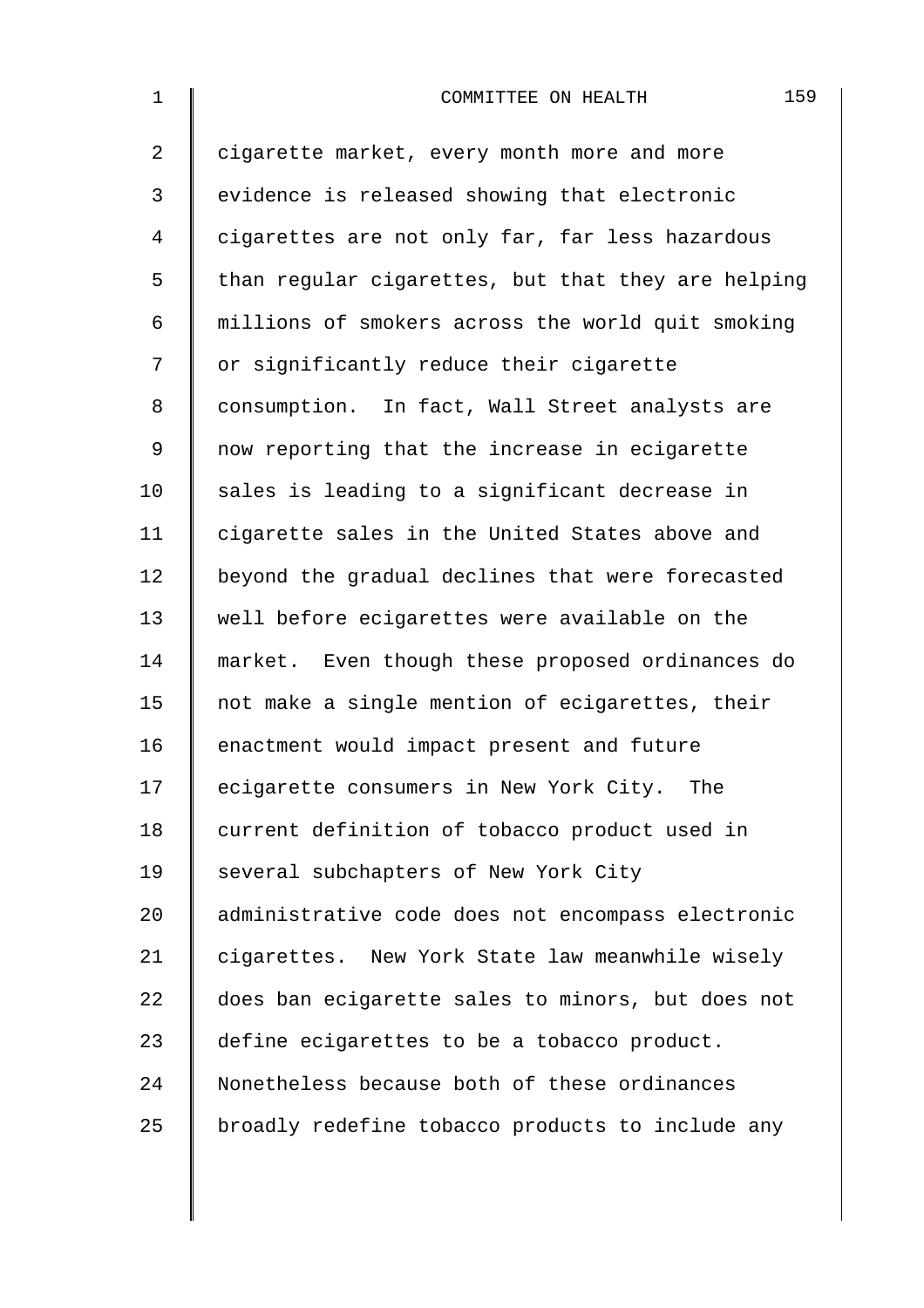| $\mathbf 1$    | 160<br>COMMITTEE ON HEALTH                         |
|----------------|----------------------------------------------------|
| $\overline{2}$ | product "made or derived from tobacco" it is       |
| 3              | unquestionable that the enforcing authority could  |
| $\overline{4}$ | decide that ecigarettes are covered under these    |
| 5              | ordinances. There are numerous changes that        |
| 6              | should be made to these ordinances to protect      |
| 7              | public health, but the most pressing issue to New  |
| 8              | York City ecigarette consumers, many of whom are   |
| $\mathsf 9$    | here today and many of whom had to leave because   |
| 10             | they are not familiar with City Councils and       |
| 11             | realizing that meetings often take longer than     |
| 12             | three hours, and thank you for all still being     |
| 13             | here. With no public warning through the issuance  |
| 14             | of a media release, enactment of these ordinances  |
| 15             | would lead to a virtual ban on the sale of         |
| 16             | ecigarettes and ecigarette liquid in flavors other |
| 17             | than tobacco, menthol, mint and wintergreen.       |
| 18             | Under these ordinances, the only place where an    |
| 19             | ecigarette user could legally purchase a flavored  |
| 20             | ecigarette product in New York would be what New   |
| 21             | York City calls a tobacco bar. These are smoke     |
| 22             | filled rooms and we submit that it would be a      |
| 23             | negative for public health to send people who are  |
| 24             | trying to quit smoking into a smoke filled bar.    |
| 25             | Proponents of this redefinition may claim that     |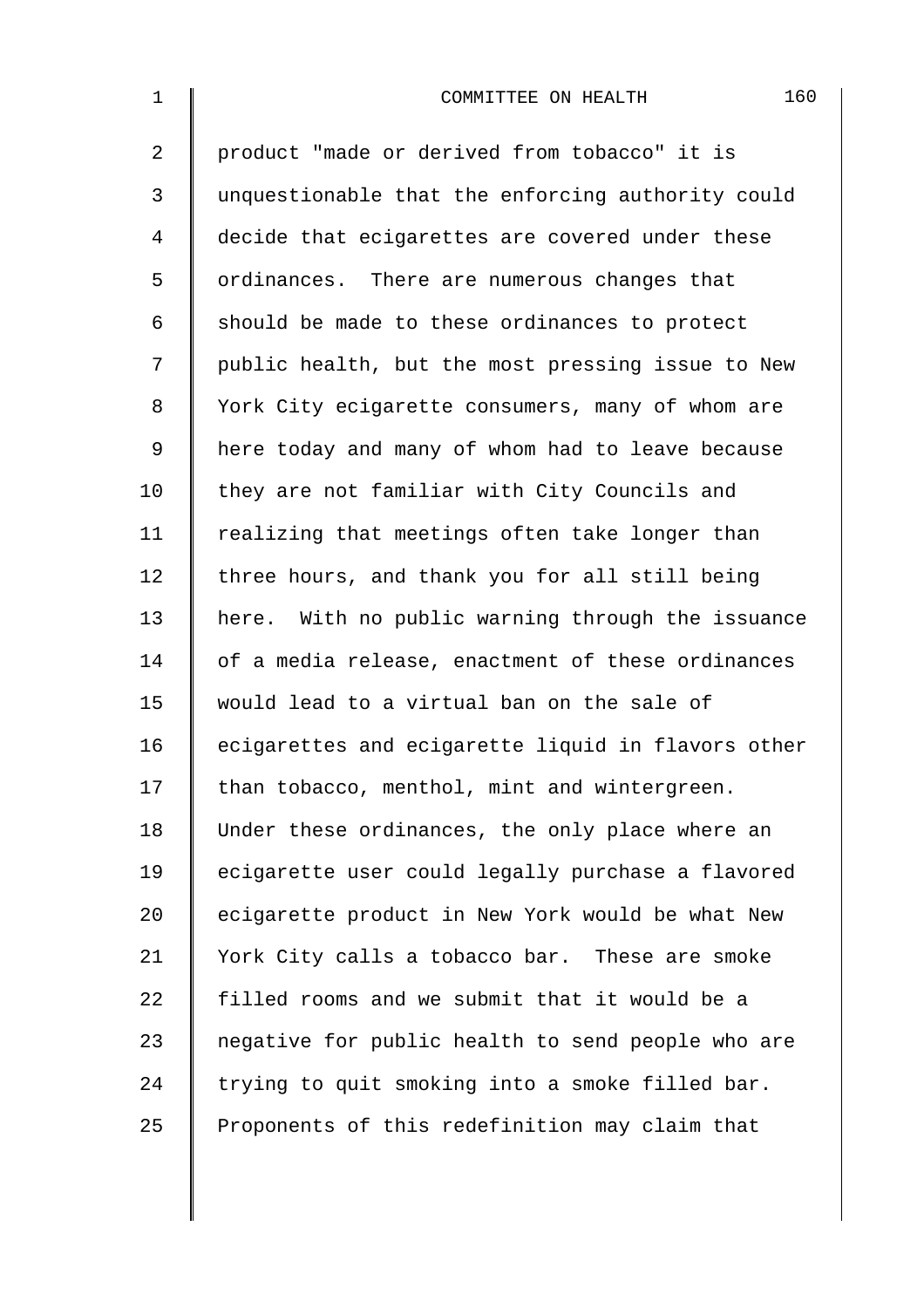| $\mathbf{1}$   | 161<br>COMMITTEE ON HEALTH                         |
|----------------|----------------------------------------------------|
| $\overline{a}$ | flavored ecigarettes are target marketed to        |
| 3              | children. I would ask them to present any          |
| 4              | evidence that in the fives ecigarettes have been   |
| 5              | widely available on the U.S. markets minors have   |
| 6              | been using ecigarette products, let alone a        |
| 7              | flavored one. They will be unable to present of    |
| 8              | this evidence. Indeed as outlined in my            |
| 9              | testimony, and I am wrapping up--two recently      |
| 10             | published journal articles surveying teenagers and |
| 11             | adults age 18 to 34 were unable to find a single   |
| 12             | non-smoker who had ever even try an electronic     |
| 13             | cigarette let alone a flavored one. For the        |
| 14             | forgoing reasons and for others outlined in our    |
| 15             | written testimony, CASAA encourages the Health     |
| 16             | Committee to either return to the current          |
| 17             | definition of tobacco product or amend the         |
| 18             | definition to ensure that vapor products are not   |
| 19             | subject to the same laws and deadly tobacco        |
| 20             | cigarettes, and I thank you for your time.         |
| 21             | COUNCIL MEMBER DICKENS: Thank you                  |
| 22             | so much. Thank you. Mr. Brandon Critser, is        |
| 23             | that correct? State your name please.              |
| 24             | BRANDON CRITSER: Brandon Critser.                  |
| 25             | I have worked for numerous electronic cigarette    |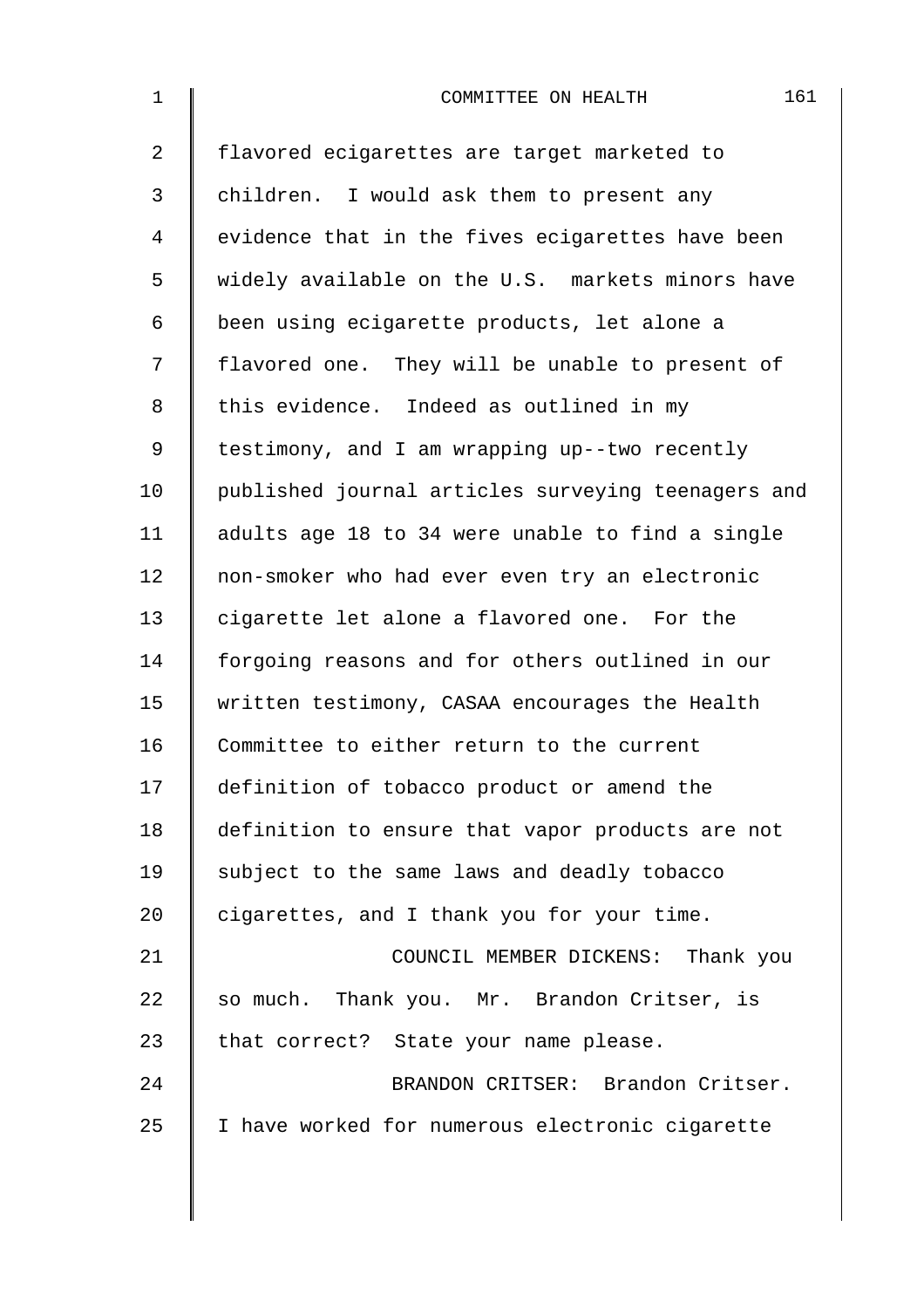| $\mathbf{1}$   | 162<br>COMMITTEE ON HEALTH                         |
|----------------|----------------------------------------------------|
| $\overline{2}$ | companies, and banning flavors would essentially   |
| 3              | put most of these companies out of business--      |
| 4              | COUNCIL MEMBER DICKENS:                            |
| 5              | [interposing] Excuse me. Can you speak closer to   |
| 6              | the mic please?                                    |
| 7              | BRANDON CRITSER: Banning flavors                   |
| 8              | would essentially put these companies out of       |
| 9              | business. From a personal level if I still was     |
| 10             | only using tobacco flavors I would be constantly   |
| 11             | reminded of cigarettes, and I would constantly be  |
| 12             | pulled towards wanting a cigarette. As dealing     |
| 13             | with customers, people would come in and honestly  |
| 14             | about 50 percent off the bat had the same          |
| 15             | mentality. They were more interested in flavors    |
| 16             | and forgetting about cigarettes and by the time    |
| 17             | they would leave the store it was more like 80     |
| 18             | percent that ended up with non-tobacco and menthol |
| 19             | flavors and thanking us later for that and never   |
| 20             | returning to cigarettes. So                        |
| 21             | COUNCIL MEMBER DICKENS: Thank you                  |
| 22             | so much for your testimony. Esther Zar?            |
| 23             | ESTHER ZAR: Hi.                                    |
| 24             | COUNCIL MEMBER DICKENS: State your                 |
| 25             | name please and pull the mic close.                |
|                |                                                    |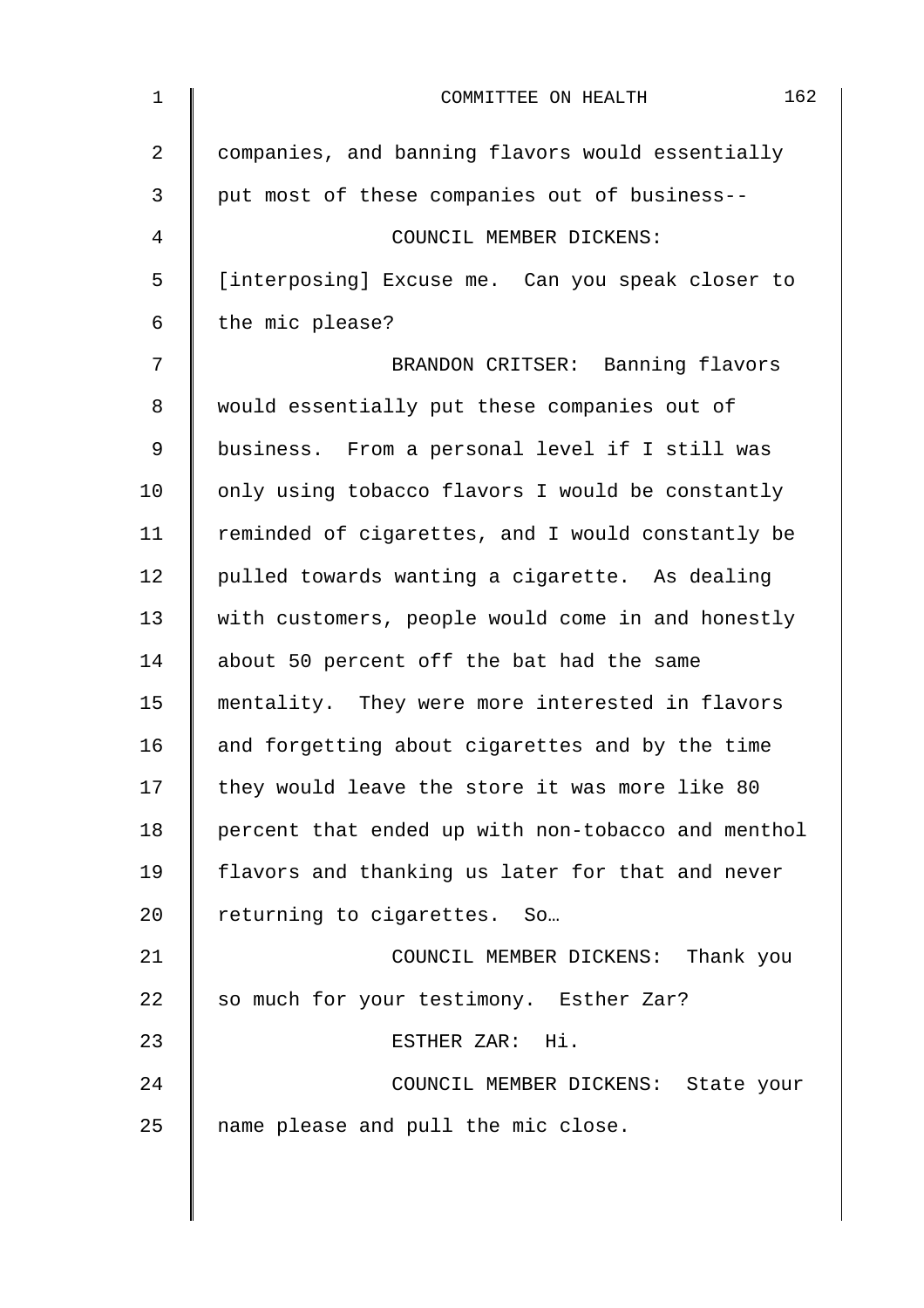| $\mathbf 1$    | 163<br>COMMITTEE ON HEALTH                         |
|----------------|----------------------------------------------------|
| $\overline{a}$ | ESTHER ZAR: Hello. My name is                      |
| $\mathfrak{Z}$ | Esther Zar. I started smoking when I was 15 years  |
| 4              | old, and I was desperately trying to quit over the |
| 5              | last five years, especially with all of the ads    |
| 6              | airing on television, it was creating an enormous  |
| 7              | amount of guilt. The problem with quitting         |
| 8              | smoking is that it is very daunting. The patch     |
| 9              | and all those other replacements don't work for    |
| 10             | many people, including me. When I came across      |
| 11             | electronic cigarettes, it was a great              |
| 12             | alternatives, and I will get to flavoring in a     |
| 13             | second, but the reason is that to successfully     |
| 14             | quit smoking, it needs to be done in stages.       |
| 15             | There are several factors of addiction there.      |
| 16             | There is a nicotine addiction. There is an oral    |
| 17             | fixation. So what happens with these electronic    |
| 18             | cigarettes is and especially with the flavoring is |
| 19             | first of all you are able to continue acting as if |
| 20             | you are smoking and having this nicotine, and you  |
| 21             | are just creating a replacement that you don't     |
| 22             | feel so bad about. Then after that, you slowly     |
| 23             | lower the nicotine and the flavoring, which is I   |
| 24             | think one of the most important aspects of keeping |
| 25             | you off the cigarettes and keeping you quit, which |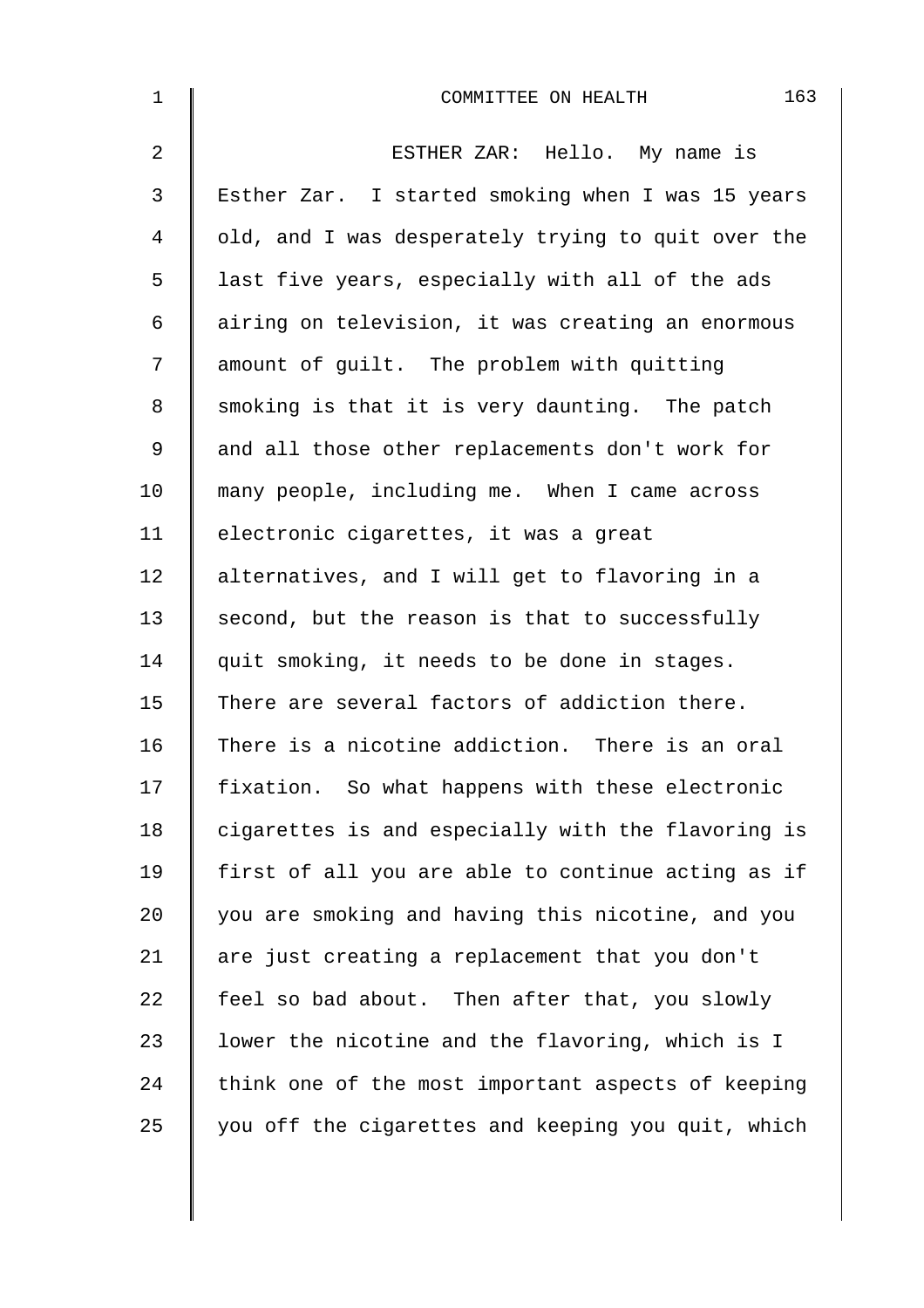| $\mathbf 1$    | 164<br>COMMITTEE ON HEALTH                         |
|----------------|----------------------------------------------------|
| $\overline{2}$ | I have quit for the last year, and I have          |
| 3              | absolutely no willpower whatsoever is the fact     |
| 4              | that when you switch over to these flavorings you  |
| 5              | disassociate the act of smoking with that          |
| 6              | flavoring and as a result you actually become      |
| 7              | repulsed and repelled by the smell of smoke and    |
| 8              | smoking altogether, and it further helps you quit. |
| 9              | I think it is one of the most genius parts of      |
| 10             | electronic cigarettes, and it is really going to   |
| 11             | encourage people to quit. People do not want to    |
| 12             | stay on electronic cigarettes forever. They        |
| 13             | graduate from electronic cigarettes to the         |
| 14             | flavored electronic cigarettes, that creates that  |
| 15             | disassociation from smoking and then you slowly    |
| 16             | lower your nicotine, and after a while you are     |
| 17             | either smoking electronic cigarettes every once in |
| 18             | a while or not smoking at all, and it is amazing.  |
| 19             | I can run ten miles now. I can breathe. I don't    |
| 20             | have to worry about having kids and not being able |
| 21             | to run a marathon or being embarrassed when I go   |
| 22             | to meetings. I actually cleared my entire          |
| 23             | schedule today--I work in the corporate world--    |
| 24             | because I feel so passionately about this, and I   |
| 25             | really wanted to call attention to this.           |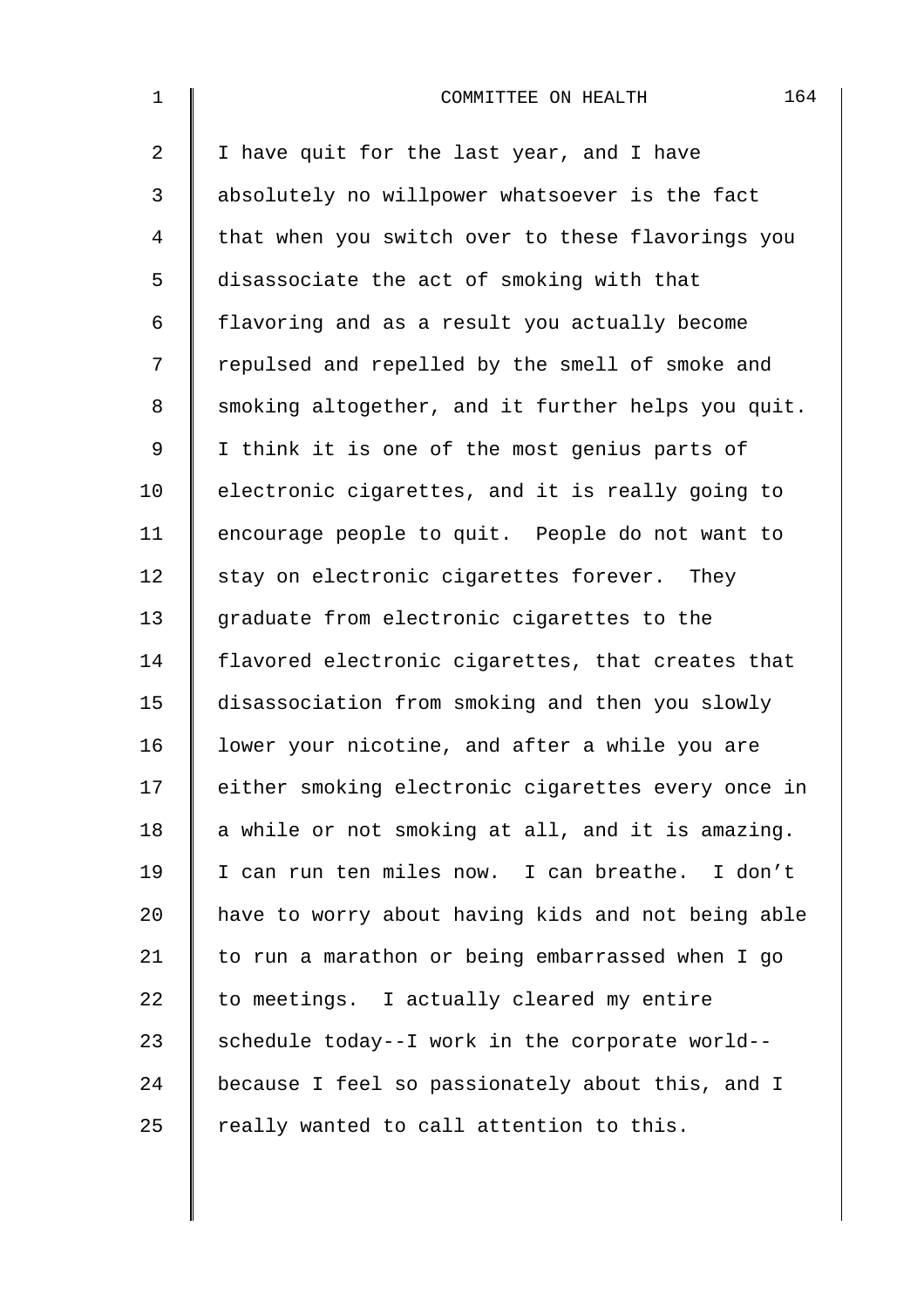| 1              | 165<br>COMMITTEE ON HEALTH                         |
|----------------|----------------------------------------------------|
| $\overline{2}$ | CHAIRPERSON ARROYO: Thank you for                  |
| 3              | your testimony. I don't know if you heard earlier  |
| 4              | when the Commissioner was testifying--my question  |
| 5              | because we have heard that there is concerns       |
| 6              | beyond intended consequences on the smokeless      |
| 7              | vapor alternatives. I don't know what to call it.  |
| 8              | GREGORY CONNOLLY: I kind of like                   |
| 9              | that term--smokeless vapor alternatives. Feel      |
| 10             | free to use that in your legislation.              |
| 11             | CHAIRPERSON ARROYO: And the                        |
| 12             | administration understands that concern, and they  |
| 13             | are willing to work on language that will clarify  |
| 14             | the intent.                                        |
| 15             | ESTHER ZAR: We are in full                         |
| 16             | agreement that there should be some regulation and |
| 17             | there should be analysis of the composition of     |
| 18             | what these liquids are, especially when they are   |
| 19             | coming from foreign countries and there may a lot  |
| 20             | of miscommunication. We are totally in agreement   |
| 21             | that there should be an age limit, that they       |
| 22             | shouldn't be advertised to children, but I can't   |
| 23             | see why a child would pick up an electronic        |
| 24             | cigarette. The days where smoking was cool we are  |
| 25             | way past that especially in New York.              |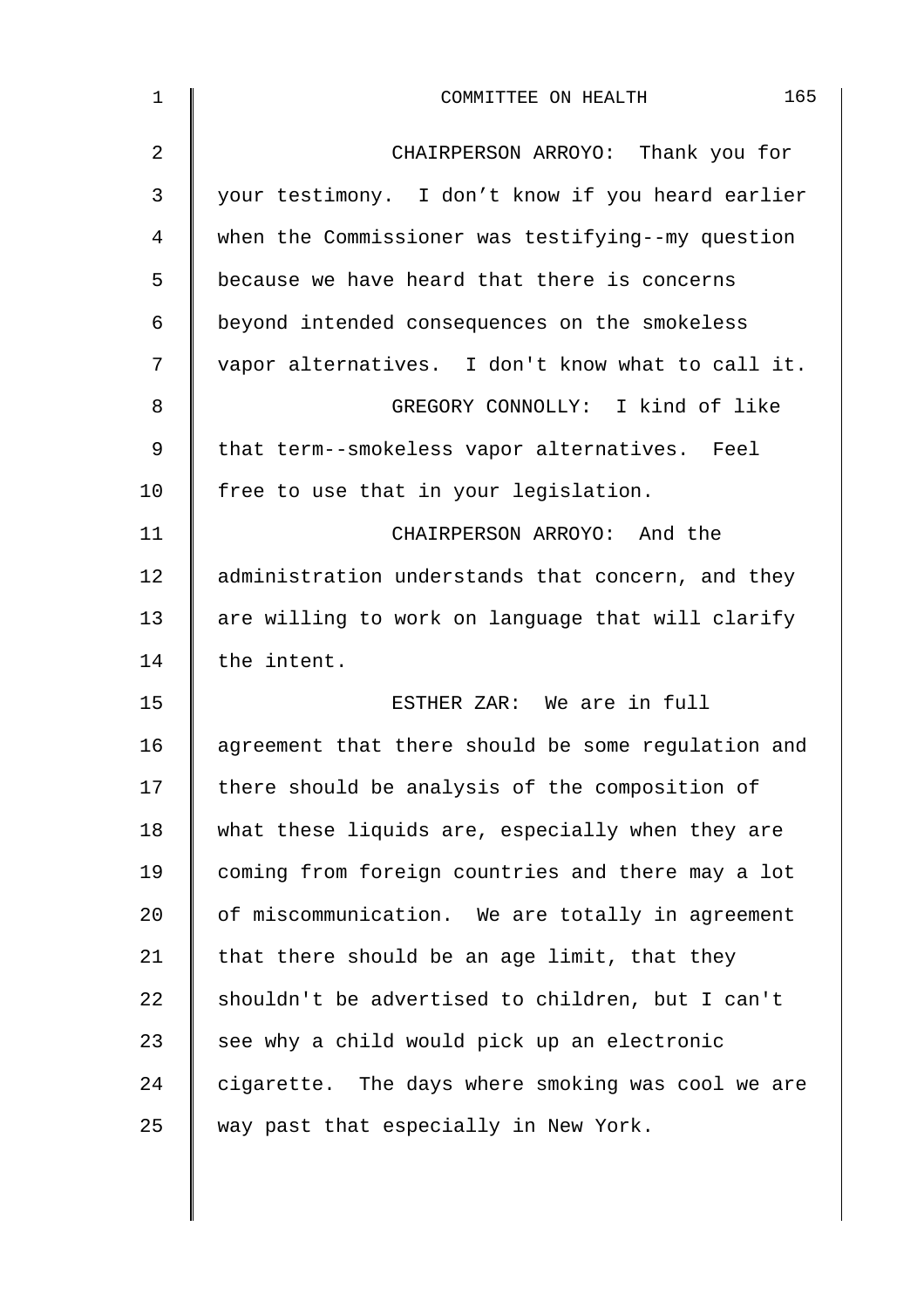| $\mathbf 1$ | 166<br>COMMITTEE ON HEALTH                         |
|-------------|----------------------------------------------------|
| 2           | BRANDON CRITSER: I work at the                     |
| 3           | retail stores and to be honest it has never really |
| 4           | been an issue dealing with children. It is         |
| 5           | generally parents and adults that have new         |
| 6           | children that are searching for something that     |
| 7           | they can use.                                      |
| 8           | COUNCIL MEMBER GENNARO: Yes, thank                 |
| 9           | you. This has been a wonderful panel. I want to    |
| 10          | talk to Mr. Connolly, and this has been a topic    |
| 11          | with us. We have talked about it with the          |
| 12          | administration. They don't want to touch the       |
| 13          | ecigarettes, but they want to continue to look at  |
| 14          | the science and find out if this is the pathway    |
| 15          | out of smoking or like a pathway in. I don't       |
| 16          | think people think so much it is a pathway in, and |
| 17          | I don't really know, and so it is really--this is  |
| 18          | not our intent, but to the extent that you came    |
| 19          | here I guess from Virginia to talk about this I    |
| 20          | just--when you made your testimony, I spoke to the |
| 21          | counsel to the Committee, and we are going to do   |
| 22          | everything we can to make sure that this is fully  |
| 23          | understood and that we won't hurt something that   |
| 24          | could be a really great alternative to smoking. I  |
| 25          | don't have your statement. The young lady who      |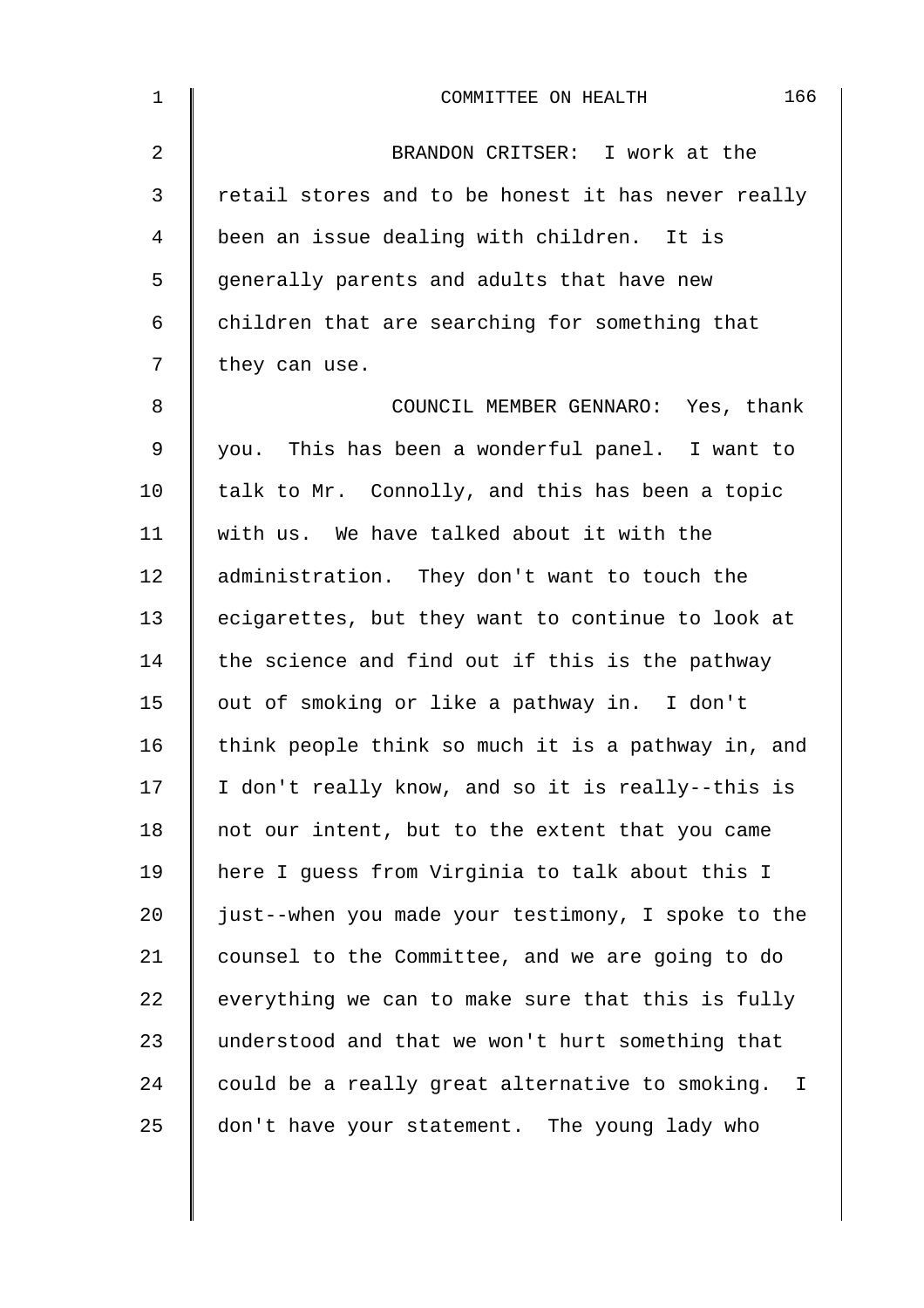| 1              | 167<br>COMMITTEE ON HEALTH                         |
|----------------|----------------------------------------------------|
| $\overline{2}$ | testified--but it is very compelling what you had  |
| 3              | to say and how your life has been transformed by   |
| 4              | this technology, and so rest assured, this is what |
| 5              | I am saying.                                       |
| 6              | GREGORY CONNOLLY: And so I just                    |
| 7              | wanted to note that in our written testimony we do |
| 8              | have a suggestion for amendments to the tobacco    |
| 9              | product--                                          |
| 10             | COUNCIL MEMBER GENNARO:                            |
| 11             | [interposing] That is the best kind of testimony   |
| 12             | we can get when they just say this is how to say   |
| 13             | it.                                                |
| 14             | GREGORY CONNOLLY: In the event                     |
| 15             | that the Bloomberg Administration is very stuck on |
| 16             | keeping that made or derived definition, they can  |
| 17             | add to that tobacco product vapor definition--a    |
| 18             | tobacco product shall not include in the           |
| 19             | legislations that says cigarettes or any product   |
| 20             | approved by the FDA as a smoking cessation         |
| 21             | treatment--it can say tobacco products shall not   |
| 22             | include cigarettes, vapor products or any product  |
| 23             | approved for smoking cessation for the FDA and     |
| 24             | then we suggested an amendment that gives a vapor  |
| 25             | product definition that encompasses all products   |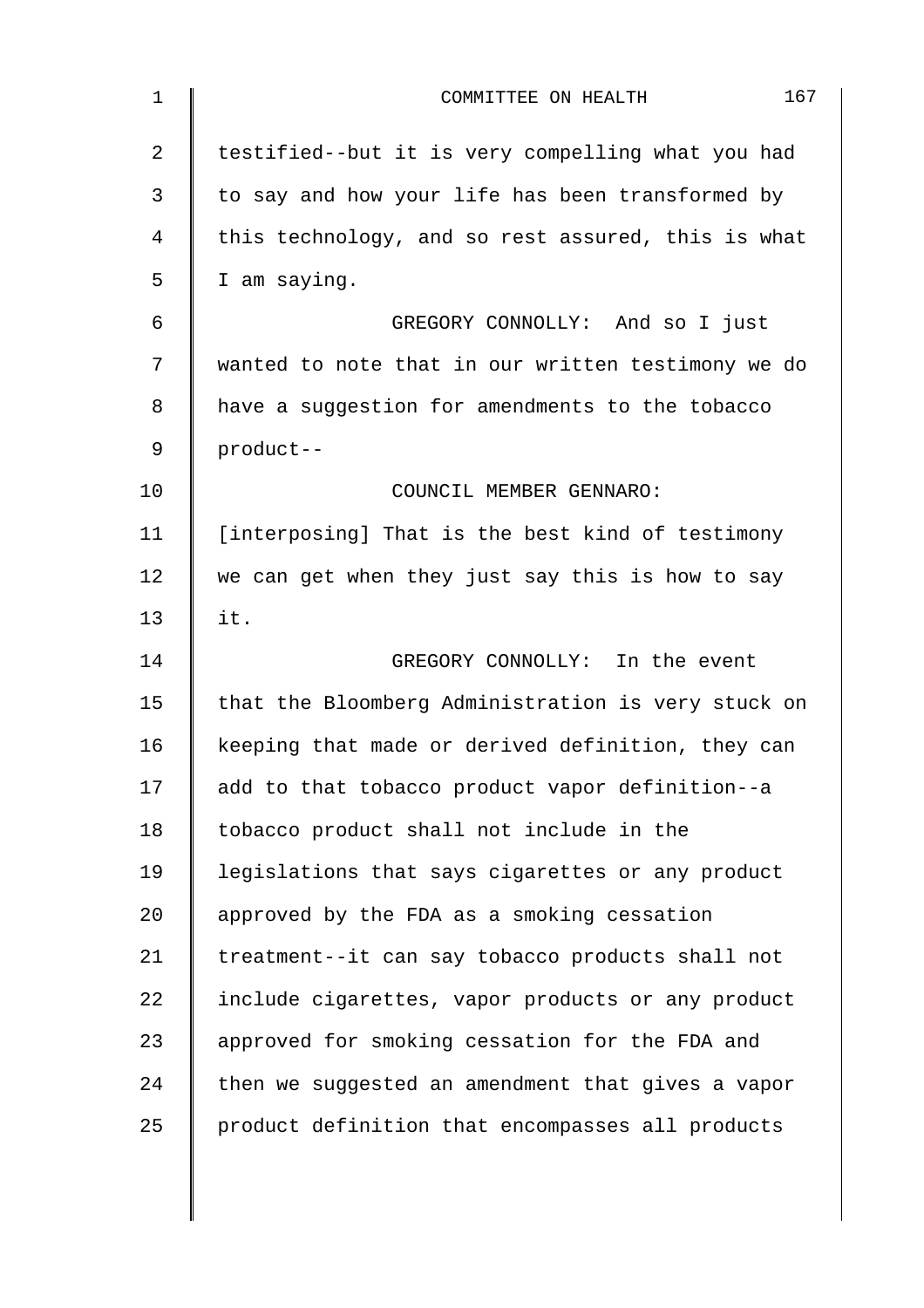| 1              | 168<br>COMMITTEE ON HEALTH                                      |
|----------------|-----------------------------------------------------------------|
| $\overline{2}$ | currently on the market whereas the New York State              |
| 3              | law banning sales of ecigarettes to minors, that                |
| 4              | is not a very good definition because it only                   |
| 5              | encompasses the little disposables that you can                 |
| 6              | buy at 7-11, but it would not encompass this                    |
| 7              | liquid that I buy to put in mine, and so we would               |
| 8              | encourage you to not use the state law, but to                  |
| 9              | look at the definition that we suggested that is                |
| 10             | currently being implemented in sales to minors                  |
| 11             | bans in Oklahoma.                                               |
| 12             | COUNCIL MEMBER GENNARO: Thank you                               |
| 13             | very much.                                                      |
| 14             | GREG CONNOLLY: Thank you.                                       |
| 15             | CHAIRPERSON ARROYO: So we will                                  |
| 16             | work on it. Sandra, Louise, Sheila and Phil - -                 |
| 17             | He is sitting there a long time. On deck, we have               |
| 18             | - - Russell - - , Francisco Correa [phonetic],                  |
| 19             | Keith - - [phonetic] and Mr. $G-A-D-D-I-S$ again.               |
| 20             | Okay.                                                           |
| 21             | SANDRA MULLEN: Good afternoon, and                              |
| 22             | thank you very much, Chair Arroyo and the City                  |
| 23             | Council for allowing me to give testimony this                  |
| 24             | afternoon. My name is Sandra Mullen and I am a                  |
| 25             | senior vice president at World Lung Foundation.<br>$\mathbf{I}$ |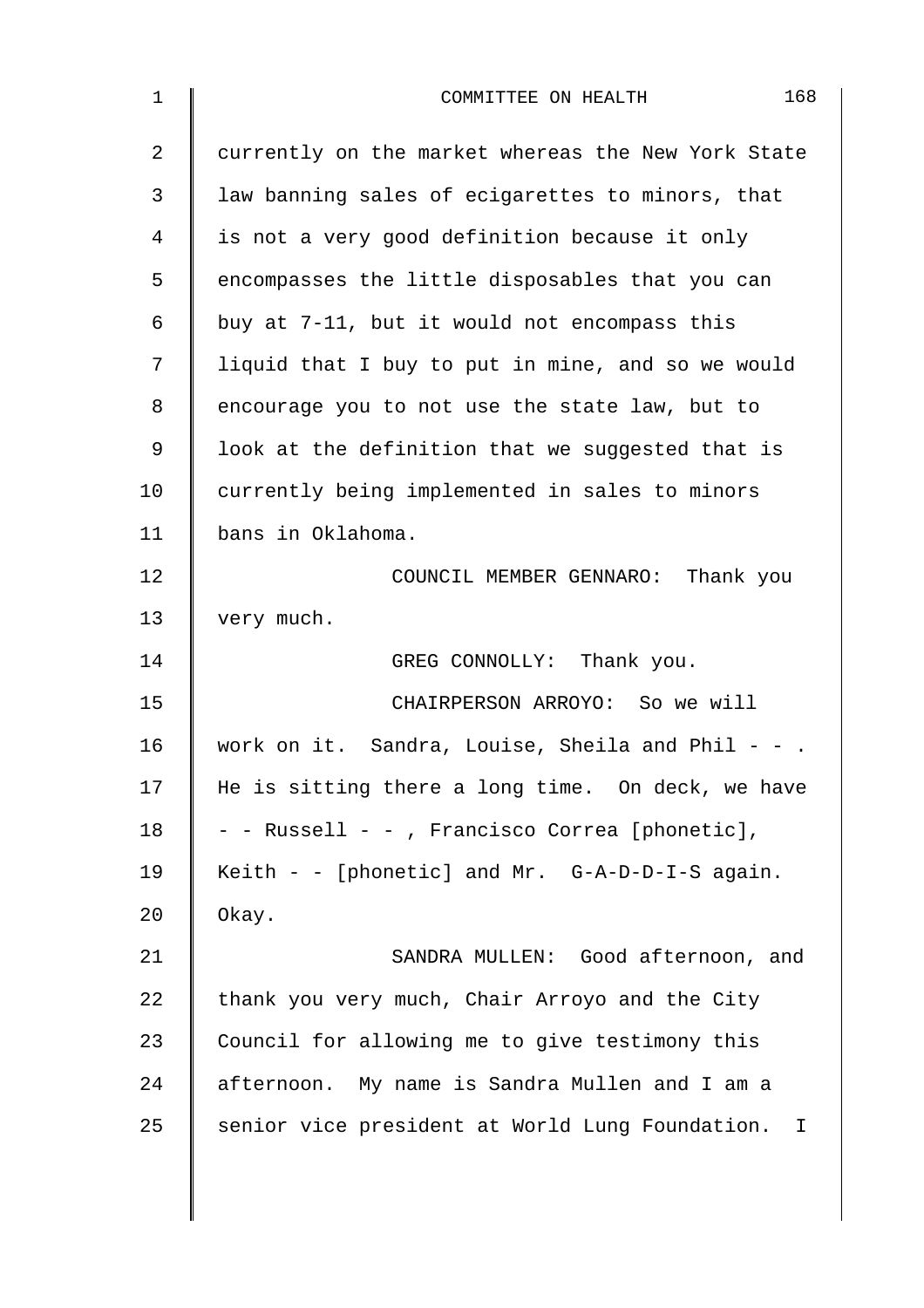| $\mathbf 1$    | 169<br>COMMITTEE ON HEALTH                         |
|----------------|----------------------------------------------------|
| $\overline{a}$ | am submitting testimony in support of Intro 1020-  |
| 3              | 213 prohibiting the display of cigarettes and      |
| $\overline{4}$ | tobacco products. World Lung Foundation just so    |
| 5              | you know is a leading international organization   |
| 6              | dedicated to reducing illness and death caused by  |
| 7              | tobacco and we focus on other public health        |
| 8              | issues. Ten years ago, I was director of           |
| 9              | communications at the New York City Department of  |
| 10             | Health when Mayor Bloomberg and then Commissioner  |
| 11             | Tom Frieden [phonetic] decided to introduce a 100  |
| 12             | percent smoking ban. At the time, people on both   |
| 13             | sides of City Hall felt we were nuts, that we      |
| 14             | would infringe on smokers' rights, that businesses |
| 15             | would suffer, a concern that we all know did not   |
| 16             | materialize, but we stood firm risking serious     |
| 17             | political capital, the mayor and Council Member    |
| 18             | Quinn at the time decided that politics would take |
| 19             | a backseat and put forward a progressive piece of  |
| 20             | legislation that has us all breathing cleaner air  |
| 21             | today. The question then now is will we once       |
| 22             | again put health and kids ahead of politics. A     |
| 23             | reminder that in 2002 no country in the world was  |
| 24             | brave enough to have an anti-smoking law as strong |
| 25             | as New York City's, within months Ireland, yes,    |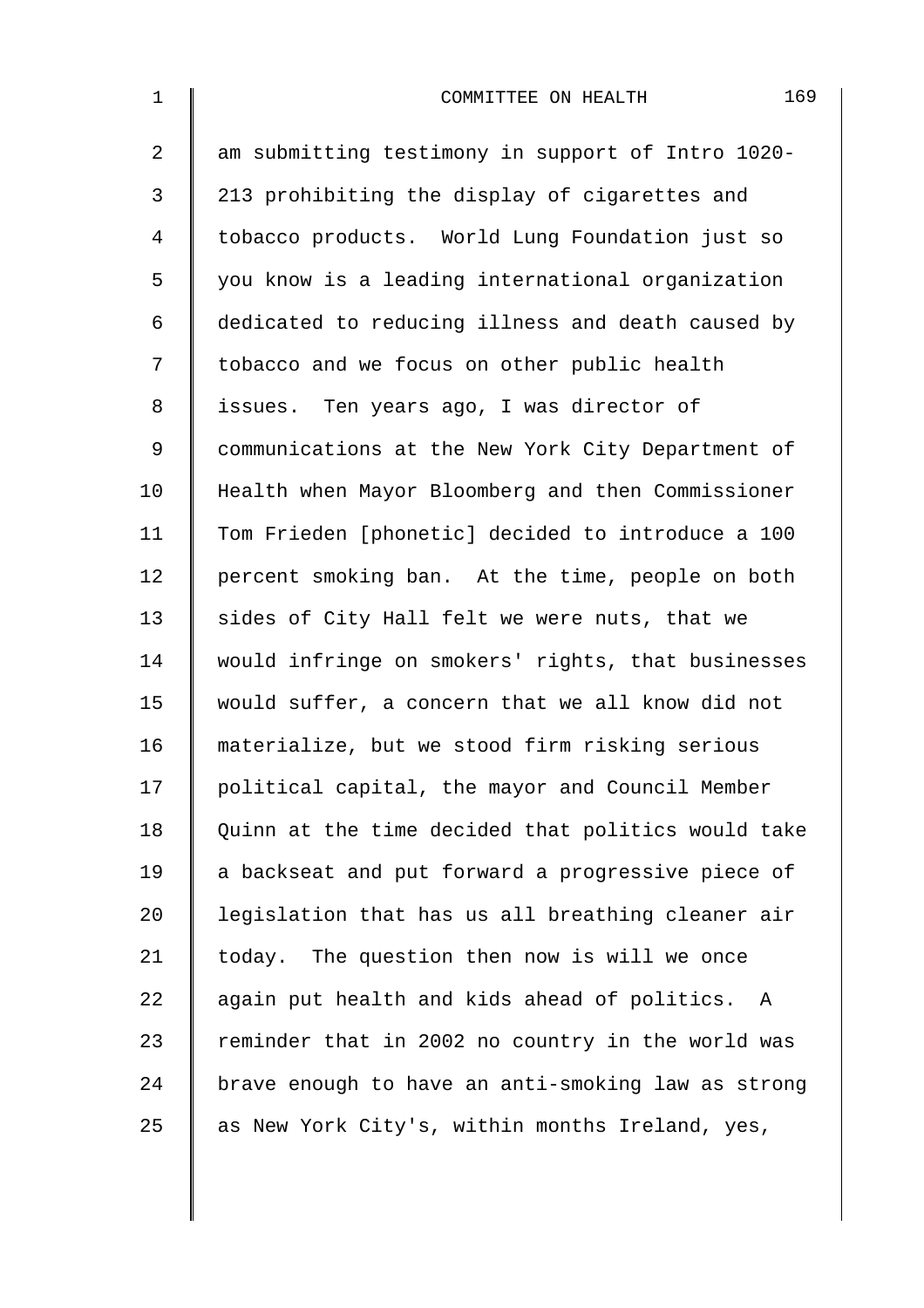| $\mathbf 1$    | 170<br>COMMITTEE ON HEALTH                         |
|----------------|----------------------------------------------------|
| $\overline{2}$ | Ireland followed our lead. Today dozens of cities  |
| 3              | and countries have pursued the example set by New  |
| 4              | York City and more are on the way. As many have    |
| 5              | said today as New York City goes, so does the      |
| 6              | world. New York City leads, but we can also        |
| 7              | learn. At World Lung Foundation I have the         |
| 8              | privilege of seeing the best anti-smoking policies |
| 9              | around the globe. I am often out there pushing     |
| 10             | New York City's 100 percent smoke free model       |
| 11             | urging countries in Asia, Latin America, Africa    |
| 12             | and Europe to follow our example, but I am here to |
| 13             | tell you something that no New Yorker, this one    |
| 14             | included, wants to hear. Countries like New        |
| 15             | Zealand, Singapore, Australia, Canada and we have  |
| 16             | heard about others today as well are ahead of us.  |
| 17             | Several are doing some things better than we are.  |
| 18             | We can follow Canada's example in this case. They  |
| 19             | have done what the World Health Organization has   |
| 20             | recommended, which is to take down these displays  |
| 21             | because they are plainly and simply advertising    |
| 22             | and promotion. Canada has seen their youth         |
| 23             | smoking rate drop as a result. Exposure to         |
| 24             | tobacco marketing is a top predictor of youth      |
| 25             | smoking, even more than peer pressure. We have     |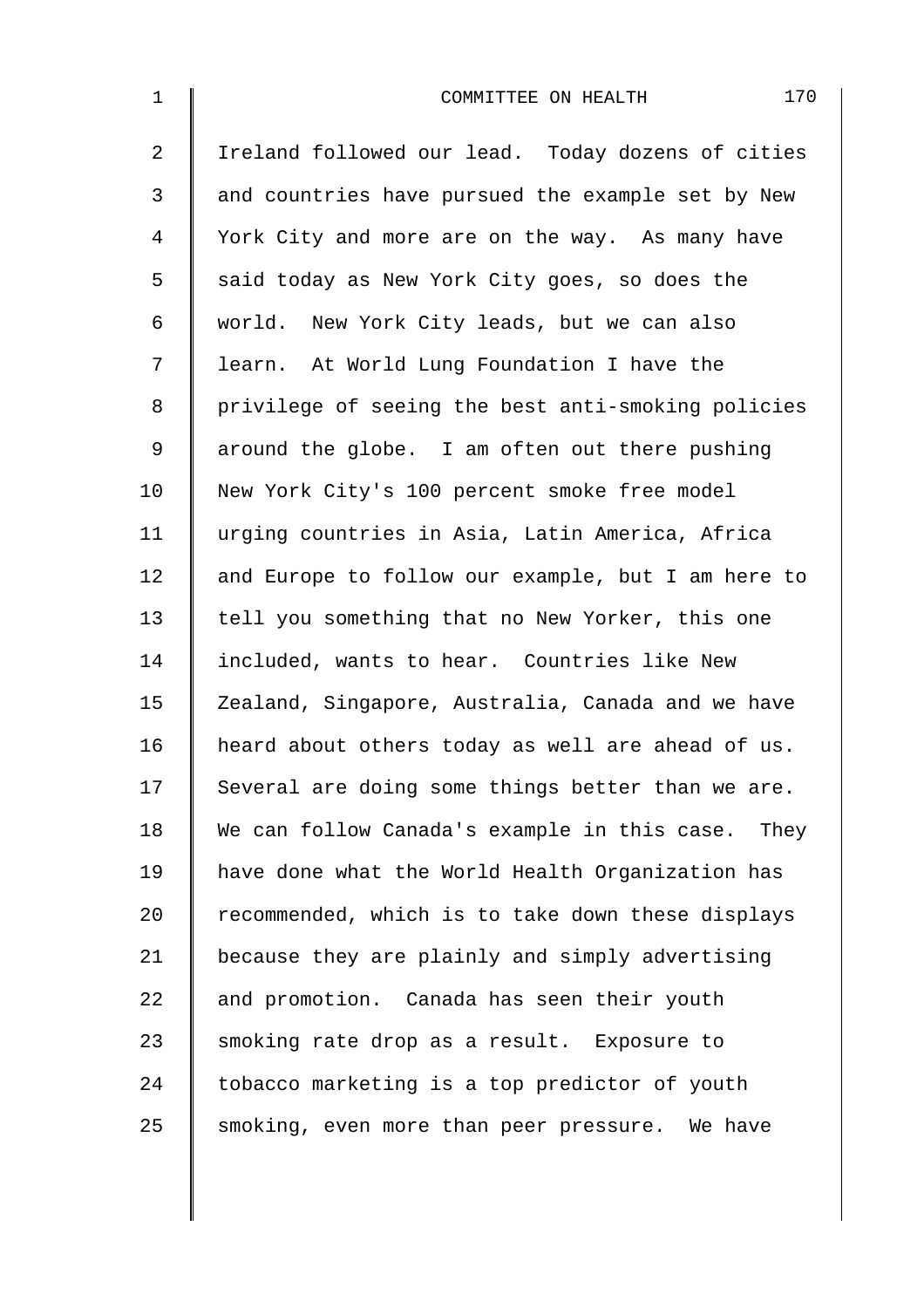1 **I** COMMITTEE ON HEALTH 171 2 done a decent job of banning advertising in 3 Teqular channels like television, so the industry 4 has redirected its massive marketing budget to 5 unregulated channels like tobacco displays in our 6 corner bodegas, grocery stores, newspapers and 7 candy shops. Industry pays a premium for these 8 | slick displays because they have research to know 9 | that they work. They hook kids and seduce them 10 I into thinking that cigarettes are as innocent and 11 normal as purchasing a pack of chewing gum. The 12  $\parallel$  pro tobacco advocates who set aside the health 13 I impact of smoking will arque that putting 14 cigarettes below the counter or behind curtains 15 | will take away choice and destroy small business. 16 | It sounds just like what they said in 2002 that 17 the smoking ban would destroy bars and restaurants 18  $\parallel$  and the nightlife industry. Evidence, the corner 19  $\parallel$  of smart policy, showed that this did not happen. 20 We have compelling evidence globally to know with 21 | confidence that these display restrictions work. 22 | Opponents have the same kind of hollow threats of 23 | economic doom we hear every time tobacco 24 restrictions are considered. At World Lung 25 Foundation we wholeheartedly support this bill.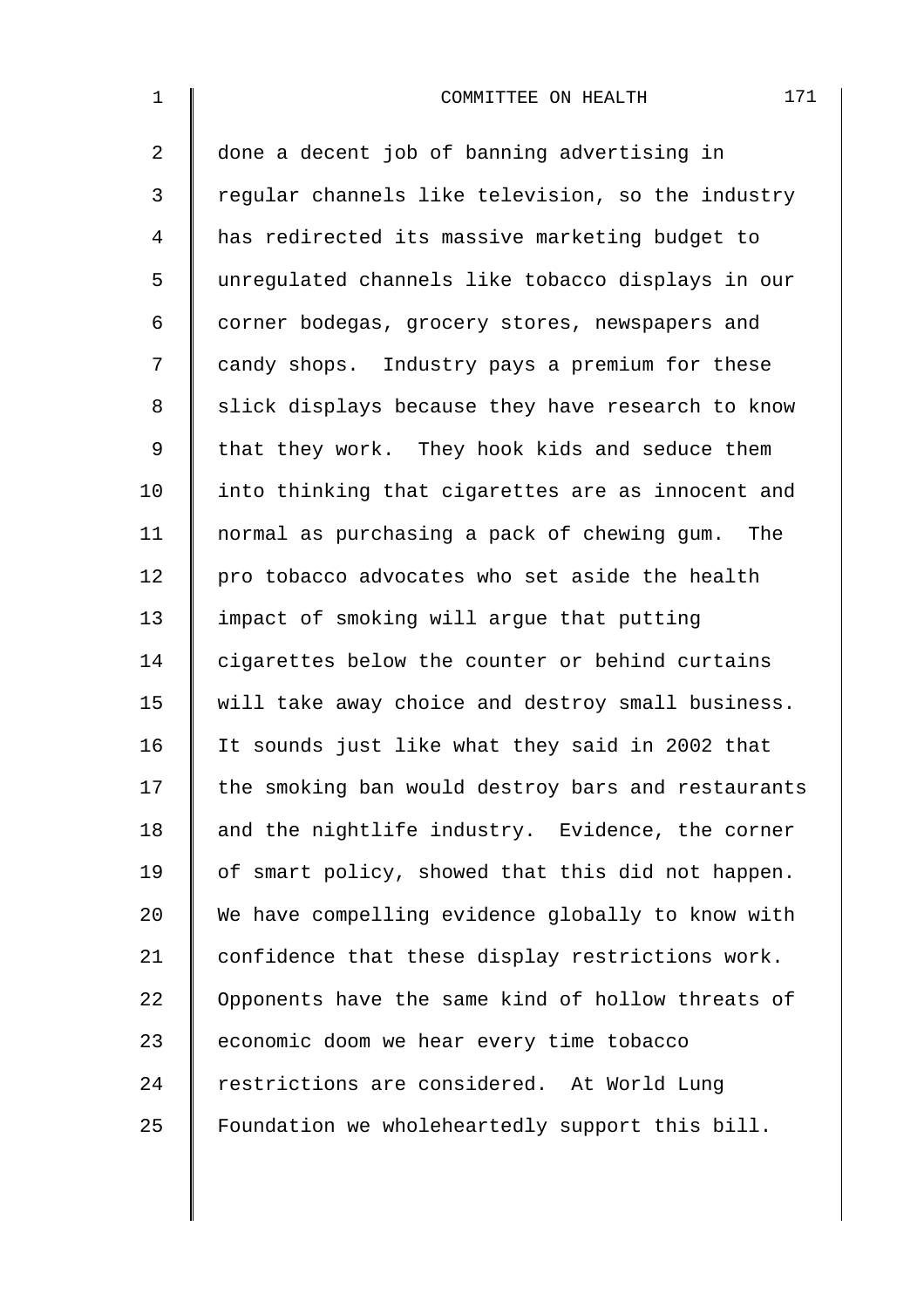| $\mathbf 1$    | 172<br>COMMITTEE ON HEALTH                         |
|----------------|----------------------------------------------------|
| $\overline{2}$ | Save our kids from years of addiction to tobacco   |
| 3              | by relegating the product to the bottom where they |
| 4              | belong, out of sight and hopefully eventually, out |
| 5              | of mind. Tobacco deserves nothing less, and our    |
| 6              | kids deserve so much more. Thank you.              |
| 7              | SHEILA FEINBURG: Good afternoon,                   |
| 8              | and thank you, Council Member Arroyo and Gennaro   |
| 9              | and Inez Dickens for sticking around. It's a long  |
| 10             | afternoon. Thank you so much. My name is Sheila    |
| 11             | Feinburg and I am the executive director of the    |
| 12             | New York City Coalition for a Smoke Free City. We  |
| 13             | support neighborhood efforts for long term change  |
| 14             | and believe that all New Yorkers have the right to |
| 15             | breathe clean, smoke free air where they live,     |
| 16             | work and play. I don't want to repeat the          |
| 17             | speakers who have already gone before me, but I do |
| 18             | want to make a couple of points, and I do want to  |
| 19             | highlight some of the work that we have been doing |
| 20             | on this issue. In 2011, the coalition              |
| 21             | collaborated with the American Lung Association of |
| 22             | the northeast on a series of youth led events      |
| 23             | called Take a Walk in our Shoes, and these tours   |
| 24             | highlighted that 75 percent of tobacco retailers   |
| 25             | are within 1,000 feet of a school, and we also     |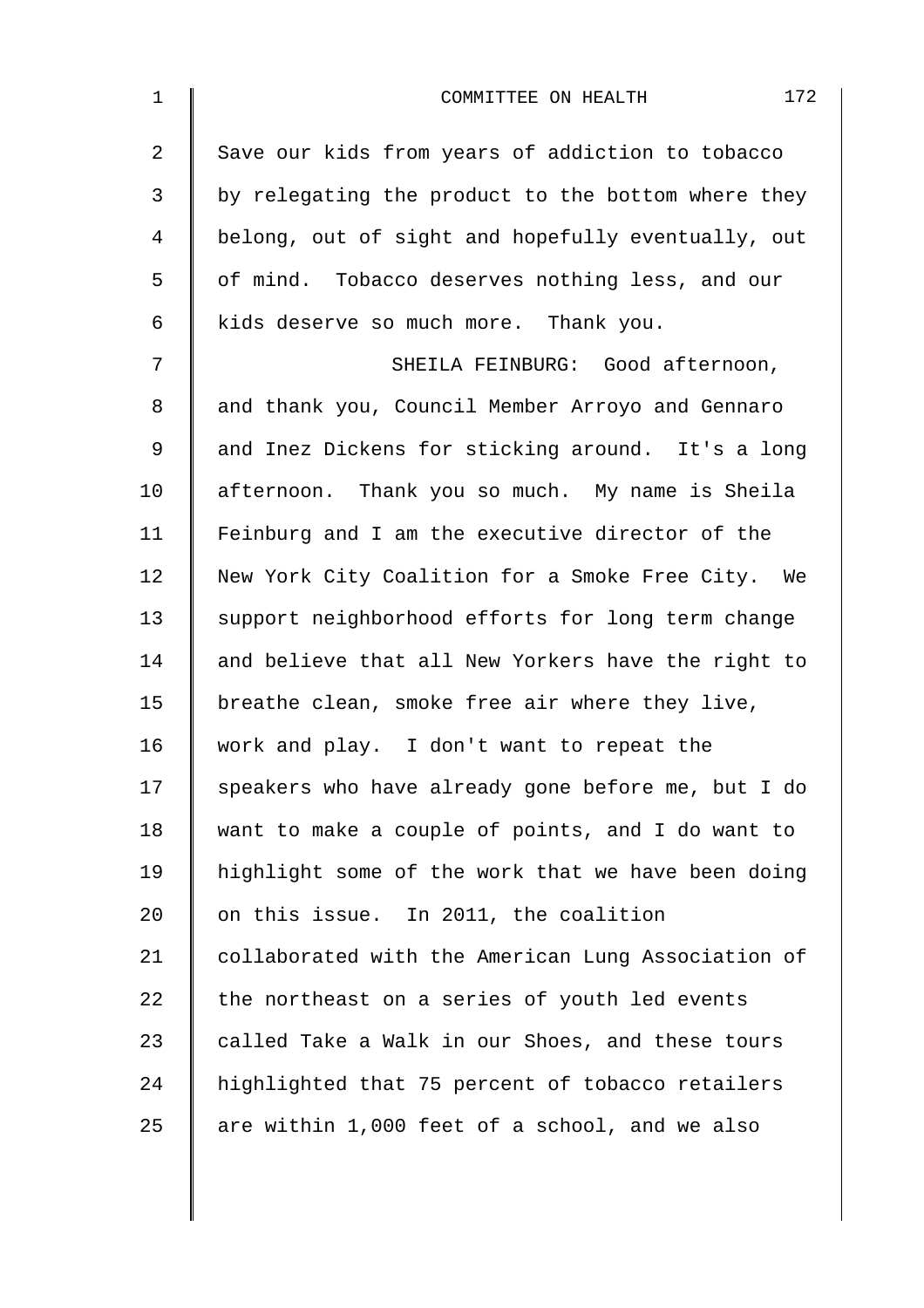| $\mathbf 1$    | 173<br>COMMITTEE ON HEALTH                         |
|----------------|----------------------------------------------------|
| $\overline{2}$ | worked with the Asian Americans for Equality, and  |
| 3              | they released a report that looked at tobacco      |
| 4              | sales and displays in pharmacies and AAFE found    |
| 5              | that of the pharmacies they surveyed, 71 percent   |
| 6              | not only prominently displayed tobacco products    |
| 7              | but had them closely placed to candy, gum and      |
| 8              | other products typically purchased by youth. New   |
| 9              | York City's youth as you already heard today are   |
| 10             | bombarded with tobacco products and marketing. I   |
| 11             | just want to take one second. I know that the      |
| 12             | panel before us was talking about ecigarettes, and |
| 13             | I just wanted to make sure that that didn't cloud  |
| 14             | the issue that we are talking about here--the      |
| 15             | three bills that we are talking about--so I just   |
| 16             | wanted to put that out there as well. We feel      |
| 17             | strongly that the proposals being discussed today  |
| 18             | will address this critical public health issue     |
| 19             | directly, and just again, I don't want to repeat   |
| 20             | what people have said, but I do want to say that   |
| 21             | Intro 1021 will level the playing field for        |
| 22             | retailers who play by the rules and do not sell    |
| 23             | loose or unstamped tobacco products by increasing  |
| 24             | the penalty for those that do, and we feel         |
| 25             | strongly that this will discourage retailers from  |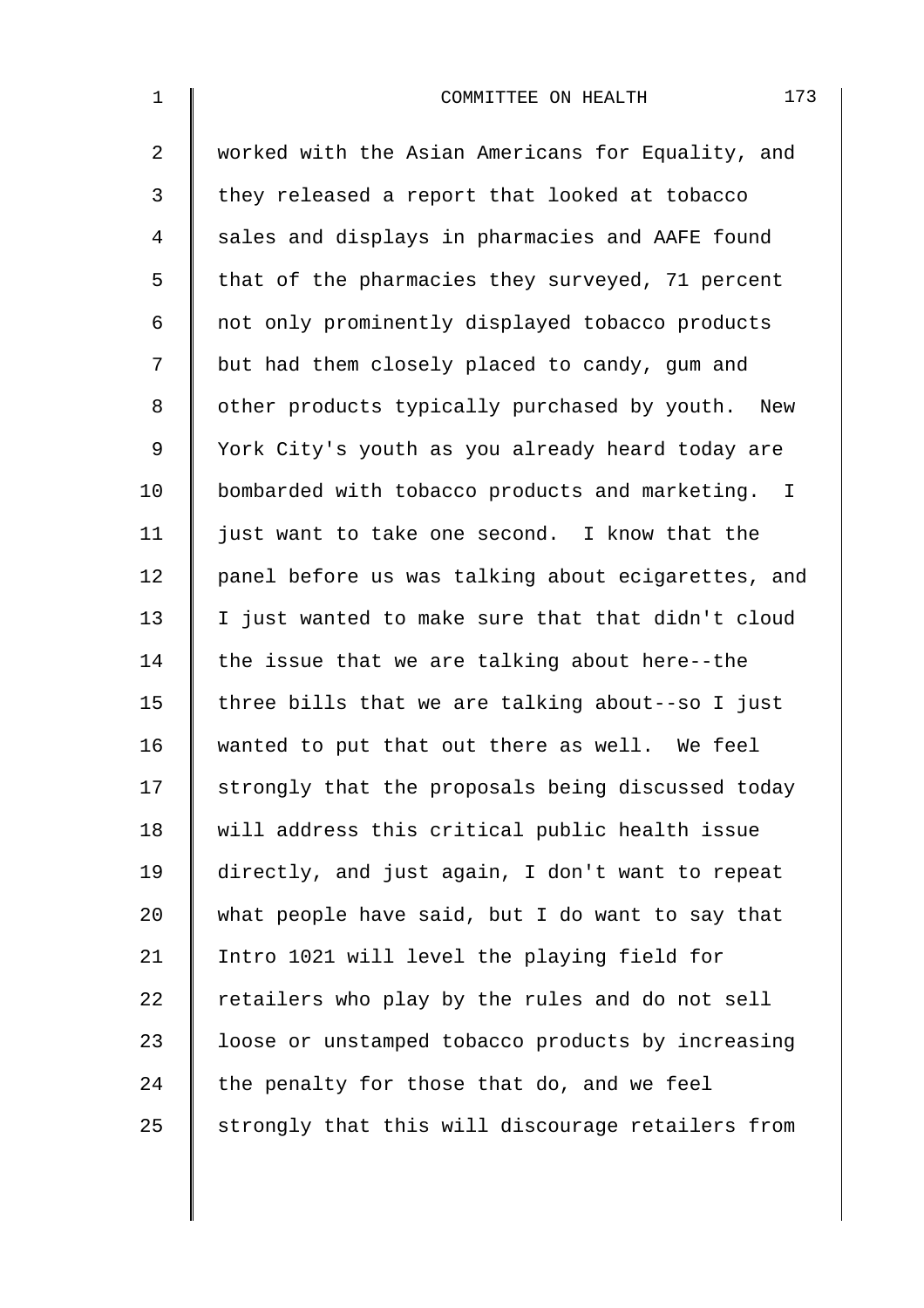| $\mathbf 1$    | 174<br>COMMITTEE ON HEALTH                         |
|----------------|----------------------------------------------------|
| 2              | evading tobacco taxes or selling without a         |
| 3              | license, and intro 250 takes the important step of |
| $\overline{4}$ | raising the minimum age to purchase tobacco        |
| 5              | products to 21 targeting both youth access and     |
| 6              | addiction. Research shows that 90 percent of       |
| 7              | people purchasing cigarettes for minors are 18,    |
| $\,8\,$        | 19, or 20 years old, so I just wanted to echo that |
| $\mathsf 9$    | point. Finally, I want to say while opponents of   |
| 10             | tobacco control are often vocal, well-funded, or   |
| 11             | both, public opinion polls show that 59 percent of |
| 12             | New Yorkers support prohibiting tobacco displays   |
| 13             | in stores and 67 percent support raising the       |
| 14             | minimum age to purchase tobacco products to 21.    |
| 15             | In closing, despite the great progress, I think we |
| 16             | would all agree in this room and the folks who     |
| 17             | have spoken before me, that we all take credit and |
| 18             | great pride and we are very proud of that success. |
| 19             | Tobacco use still causes hundreds of thousands of  |
| 20             | preventable deaths in the United States annually   |
| 21             | including thousands of lives lost here in our      |
| 22             | hometown in New York City. For over 20 years, the  |
| 23             | Coalition for a Smoke Free City has been a proud   |
| 24             | supporter of the leadership and historic tobacco   |
| 25             | control work for New York City, and we are ready   |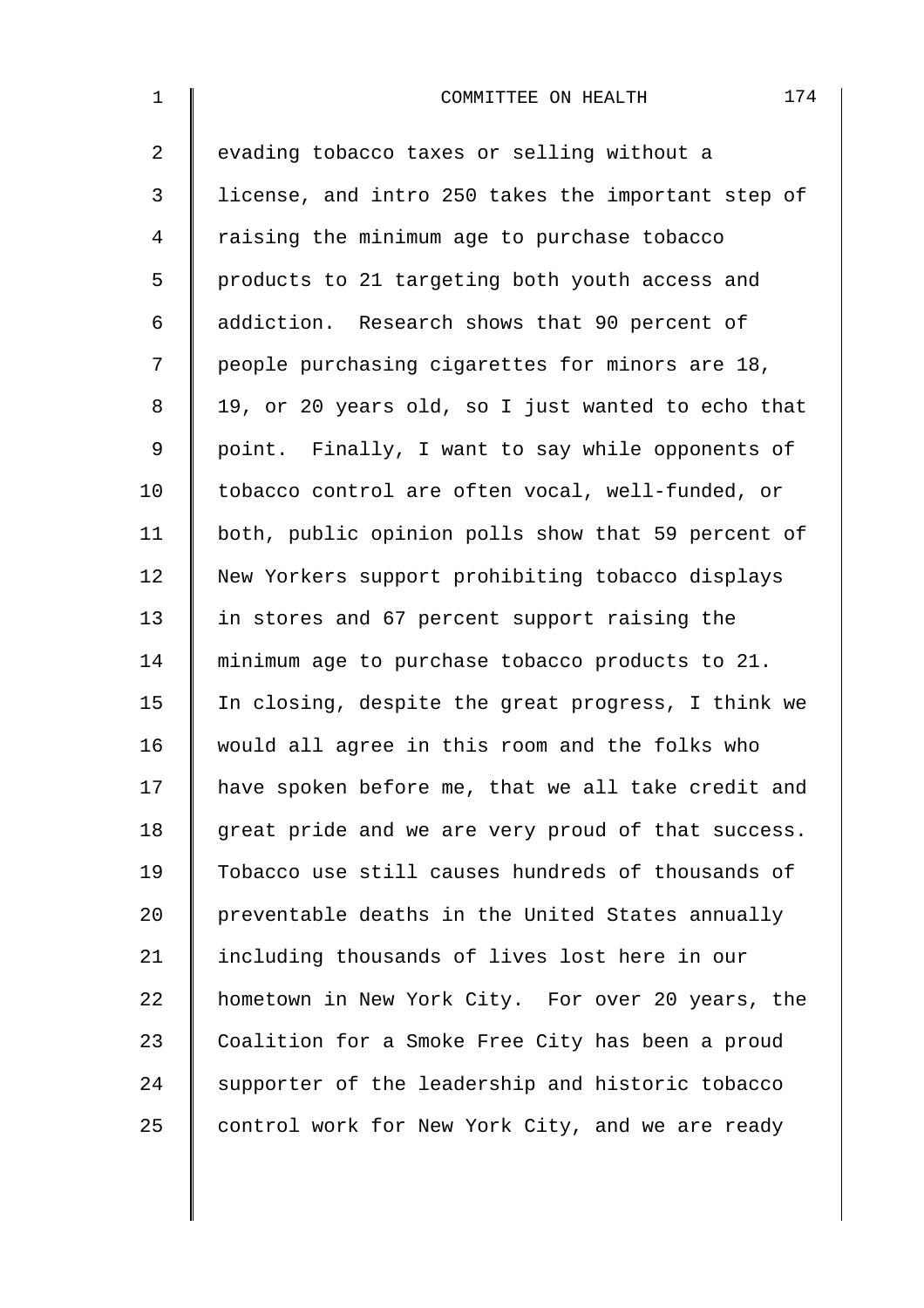| $\mathbf 1$    | 175<br>COMMITTEE ON HEALTH                         |
|----------------|----------------------------------------------------|
| $\overline{2}$ | to make history again.                             |
| 3              | LOUISE FELD: Good afternoon. My                    |
| $\overline{4}$ | name is Louise Feld, and I am a senior policy      |
| 5              | associate at the Citizen's Committee for Children. |
| 6              | CCC is a multi-issue child advocacy organization   |
| 7              | dedicated to ensuring that every New York child is |
| 8              | healthy, housed, educated and safe, and with that  |
| $\mathsf 9$    | mission, we are strongly in support of the three   |
| 10             | proposed measures being discussed here today. CCC  |
| 11             | would like to thank the Chairwoman and the members |
| 12             | of the Health Committee for holding today's        |
| 13             | hearing, and we are also very grateful to the      |
| 14             | Speaker, the Mayor and the Department of Health    |
| 15             | and Mental Hygiene and the Council for their       |
| 16             | ongoing commitment to reducing smoking             |
| 17             | particularly by youth. I have submitted written    |
| 18             | testimony, and much of what is in my testimony     |
| 19             | about the statistics about youth smoking has been  |
| 20             | very ably covered by speakers before me, so I      |
| 21             | would just add an additional piece of data from    |
| 22             | our bi-annual book, keeping track, which is a      |
| 23             | comprehensive book about child well-being          |
| 24             | indicators. So our data show that in the rate of   |
| 25             | youth smoking among high school students gets      |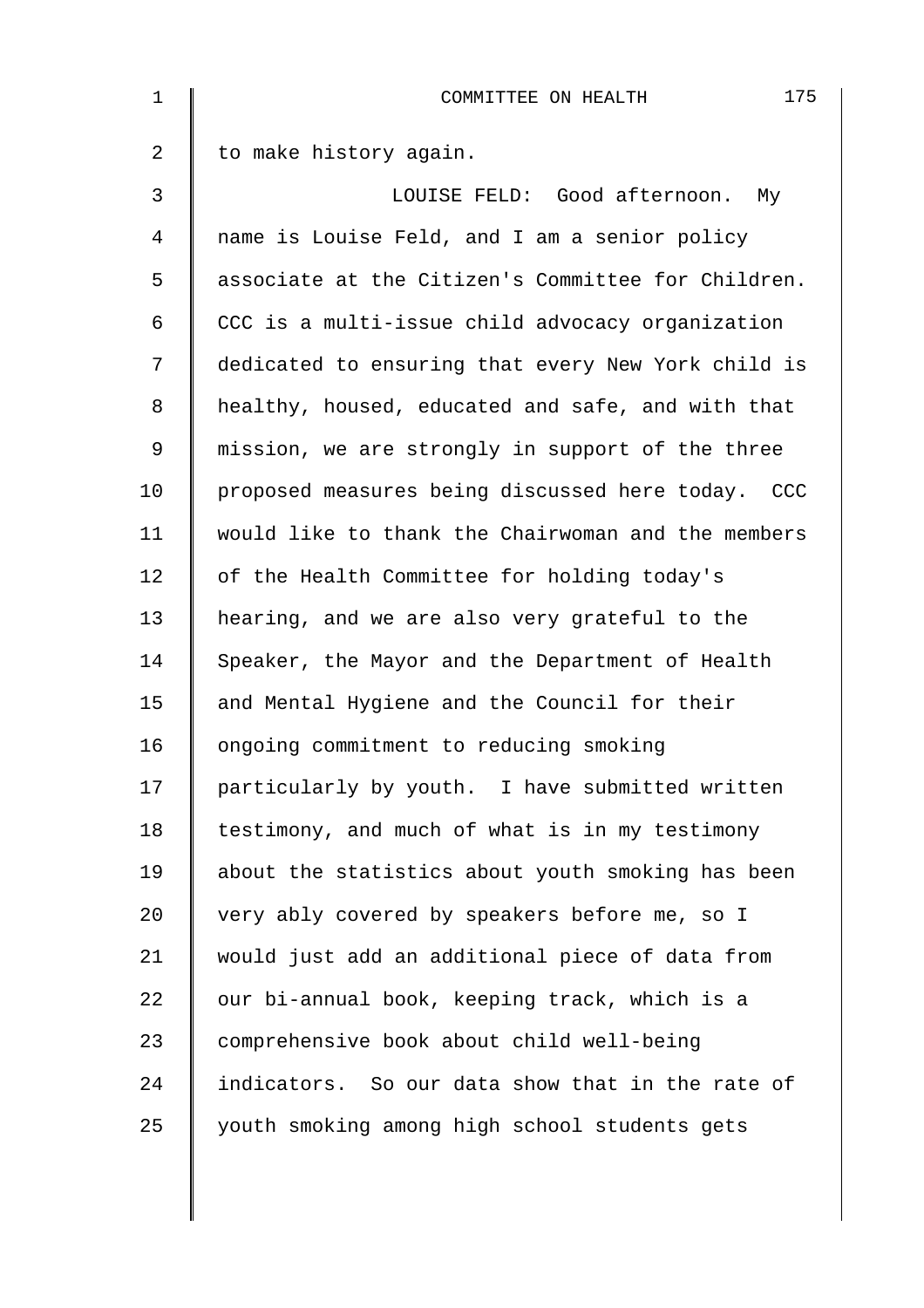| $\mathbf 1$    | 176<br>COMMITTEE ON HEALTH                                   |
|----------------|--------------------------------------------------------------|
| $\overline{2}$ | larger with each grade, but in 2011 it was clearly           |
| 3              | much higher among 12 <sup>th</sup> grade students than among |
| $\overline{4}$ | students in the $9^{th}$ through $11^{th}$ grades, so we see |
| 5              | that the proposed legislation to increase the                |
| 6              | smoking age would make it more difficult for these           |
| 7              | particular high school students, many of whom are            |
| $\,8\,$        | 18 years old, to access tobacco products. I will             |
| $\mathsf 9$    | just add that because of all the statistics that             |
| 10             | we have heard about today and those included in              |
| 11             | our written testimony the evidence that we have              |
| 12             | heard about smoking's dangers and the evidence               |
| 13             | about similar measures successfully enacted in               |
| 14             | other jurisdictions we really do assert that these           |
| 15             | proposals will profoundly and positively impact              |
| 16             | the health of the next generation of New Yorkers.            |
| 17             | We know much more about the inherent dangers of              |
| 18             | smoking than we knew a generation ago, and it                |
| 19             | would be quite irresponsible not to use this                 |
| 20             | knowledge to protect the health and the next                 |
| 21             | generation of New Yorkers. These common sense                |
| 22             | proposals do just that. We are grateful to the               |
| 23             | mayor's office and the Council for your diligence            |
| 24             | on this issue and we look forward to working                 |
| 25             | together to ensure these proposals are voted into            |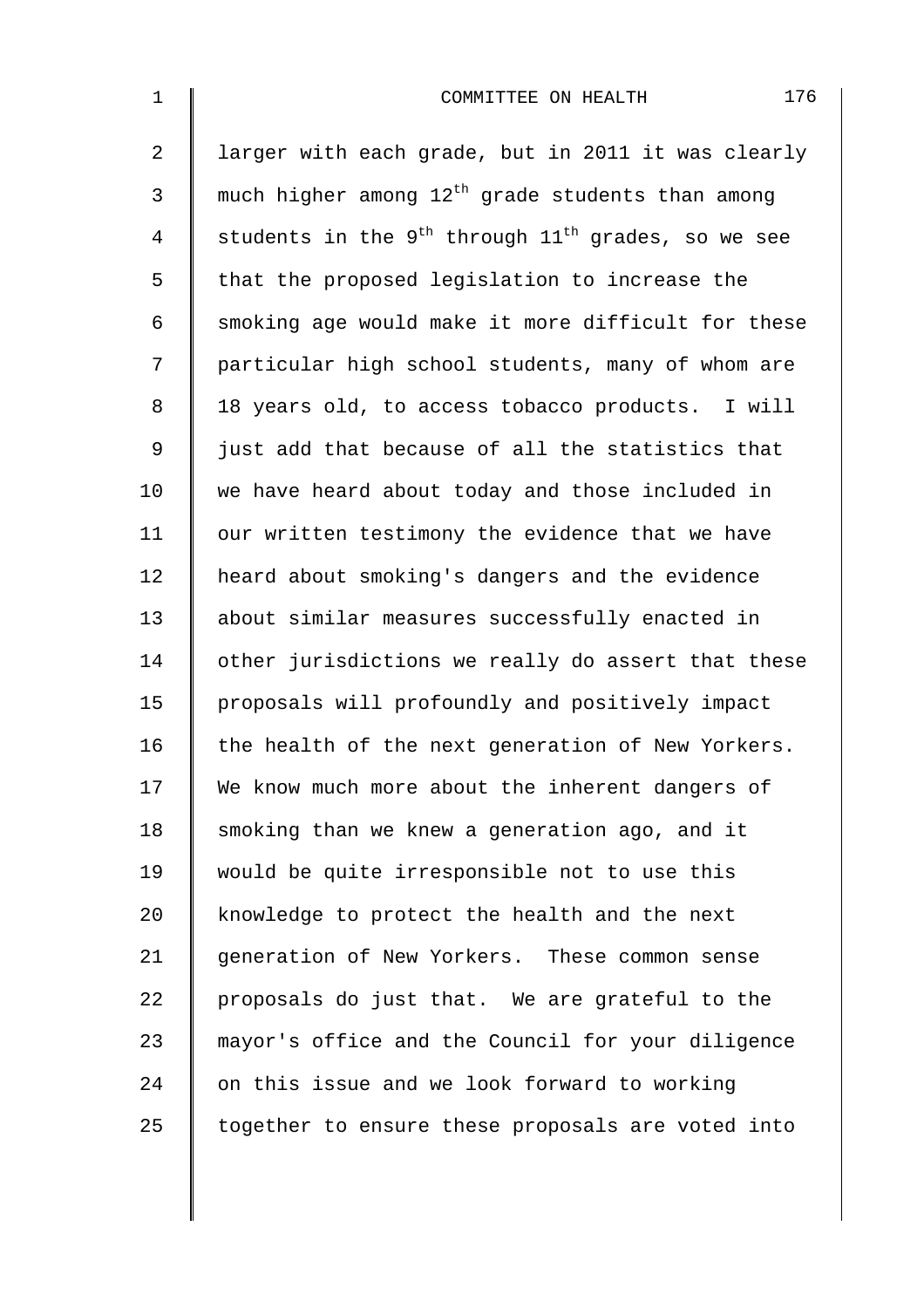| $\mathbf 1$    | 177<br>COMMITTEE ON HEALTH                         |
|----------------|----------------------------------------------------|
| $\overline{2}$ | law. Thank you for the opportunity to testify      |
| 3              | today.                                             |
| 4              | PHIL KONIGSBERG: Good afternoon.                   |
| 5              | My name is Phil Konigsberg. I am a member of       |
| 6              | Queens Community Board 7, the vice president of    |
| 7              | the Bay Terrace Community Alliance and a community |
| 8              | advocate for the Queens Tobacco Control Coalition. |
| $\mathsf 9$    | My testimony that you have was prior to me         |
| 10             | realizing that age 21 was going to be coming up    |
| 11             | for today, so I am just going to take parts of my  |
| 12             | testimony--the rest you have there. First, I       |
| 13             | would just like to say that this has been 25       |
| 14             | years that I have been coming to the City Council  |
| 15             | hearings. It is great to see this come about. I    |
| 16             | would like to just give some recognition to former |
| 17             | City Councilman Stanley Michaels [phonetic] from   |
| 18             | back in the 70s or actually the 80s that he was    |
| 19             | here, and Councilman Gennaro, you reflect a lot of |
| 20             | his inspiring and comments here today, and I want  |
| 21             | to thank you for that.                             |
| 22             | COUNCIL MEMBER GENNARO: Thank you,                 |
| 23             | Phil.                                              |
| 24             | PHIL KONIGSBERG: I am in favor of                  |
| 25             | all three proposals, 1020, 1021 and 250, so let's  |
|                |                                                    |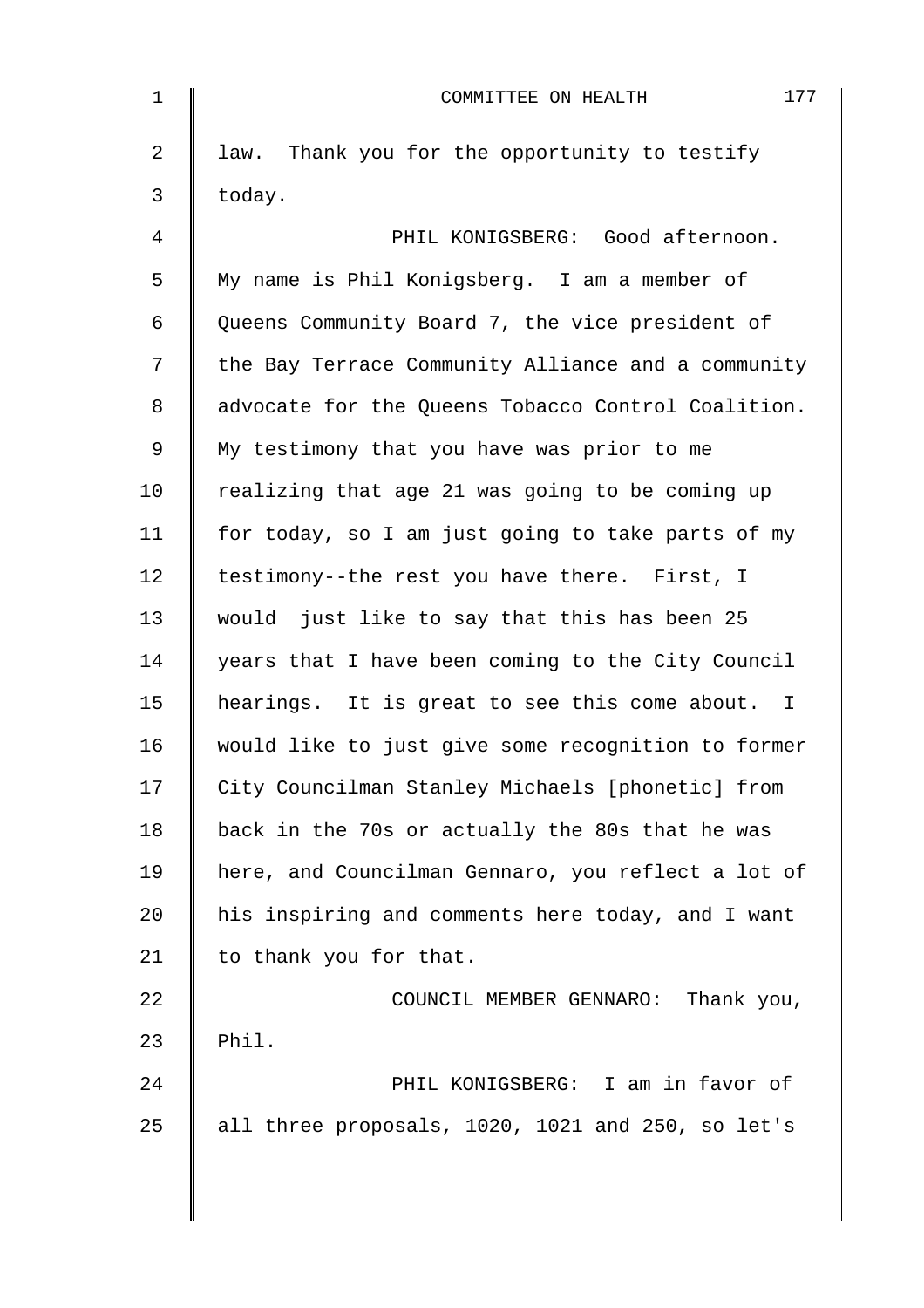| $\mathbf{1}$   | 178<br>COMMITTEE ON HEALTH                           |
|----------------|------------------------------------------------------|
| $\overline{a}$ | make that clear if you didn't figure it out yet.     |
| 3              | I would also like to recognize Mayor - - who is      |
| 4              | mayor of the village of $-$ - last year he actually  |
| 5              | proposed and the village of - - passed a bill        |
| 6              | prohibiting the display of tobacco products in all   |
| 7              | retail stores in that village. As soon as the        |
| $\,8\,$        | tobacco industry found out about it, they sent an    |
| $\mathsf 9$    | army of litigation to that town and was taking       |
| 10             | them to court in federal court to prohibit that      |
| 11             | from going through, and the village of $-$ - did not |
| 12             | have enough finances to fight a never ending         |
| 13             | battle that would be brought by the tobacco          |
| 14             | industry, and I am waiting here. I don't know if     |
| 15             | I see anywhere here from the tobacco industry, but   |
| 16             | I am sure once this gets to the point where it is    |
| 17             | going to be a law hopefully, you are going to have   |
| 18             | people coming out from the woodwork. They will be    |
| 19             | coming out from the wall right through there to      |
| 20             | knock this down. Please be aware of that. I have     |
| 21             | only got 42 seconds left, so let me just say that    |
| 22             | the tobacco industry knows that the best way to      |
| 23             | attract new smokers is to recruit them when they     |
| 24             | are still impressionable and have a sense of         |
| 25             | immortality. They know that seeing images of         |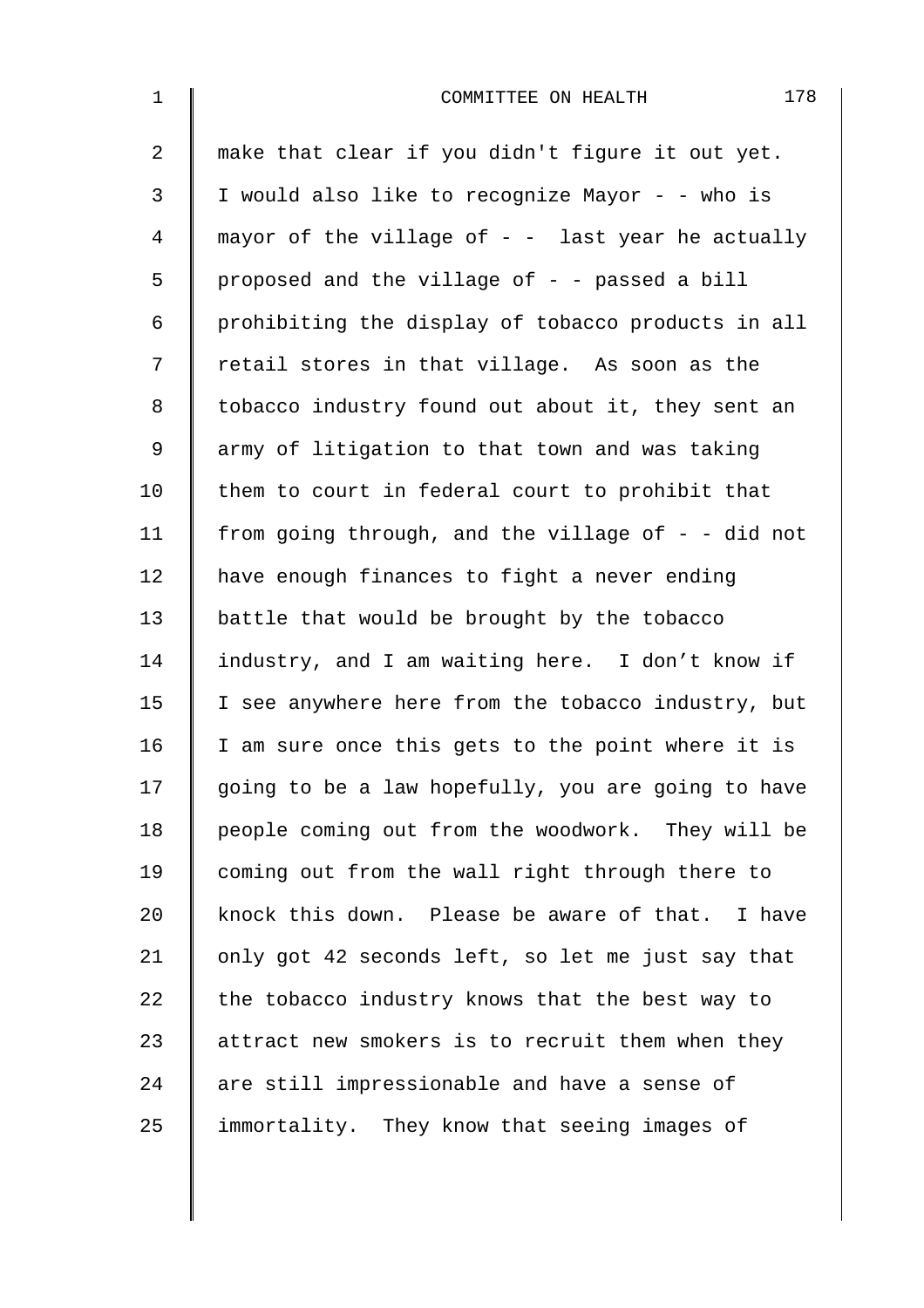| $\mathbf 1$    | 179<br>COMMITTEE ON HEALTH                         |
|----------------|----------------------------------------------------|
| $\overline{2}$ | tobacco products on a daily basis is perceived as  |
| 3              | smoking being a normal behavior in society and are |
| $\overline{4}$ | susceptible to experimenting with its use before   |
| 5              | they are old enough to buy cigarettes. I recall    |
| 6              | seeing photographs of cigarette advertisements     |
| 7              | placed on a huge mobile billboard truck that was   |
| 8              | strategically parked in front of schools and       |
| $\mathsf 9$    | playgrounds all day long so they were seen by      |
| 10             | school kids going in and out of school and they    |
| 11             | stay there. Basically that we would be the job.    |
| 12             | The guy would drive the truck there, stay there    |
| 13             | the whole day, so the kids from school age would   |
| 14             | be seeing big tobacco advertisements showing how   |
| 15             | great, how pleasured it was, how sexy it was. We   |
| 16             | know that is all being done by the tobacco         |
| 17             | industry, and that is it. Thank you very much.     |
| 18             | COUNCIL MEMBER GENNARO: I want to                  |
| 19             | thank this panel for its very good testimony.      |
| 20             | Thank you, Phil, for your personal remarks         |
| 21             | regarding me and Stan who is a great guy--a        |
| 22             | blessed memory who I served with for many years.   |
| 23             | I did have a question for Ms. Mullen regarding     |
| 24             | the other two bills. It looks like you took a      |
| 25             | stance on 1020.                                    |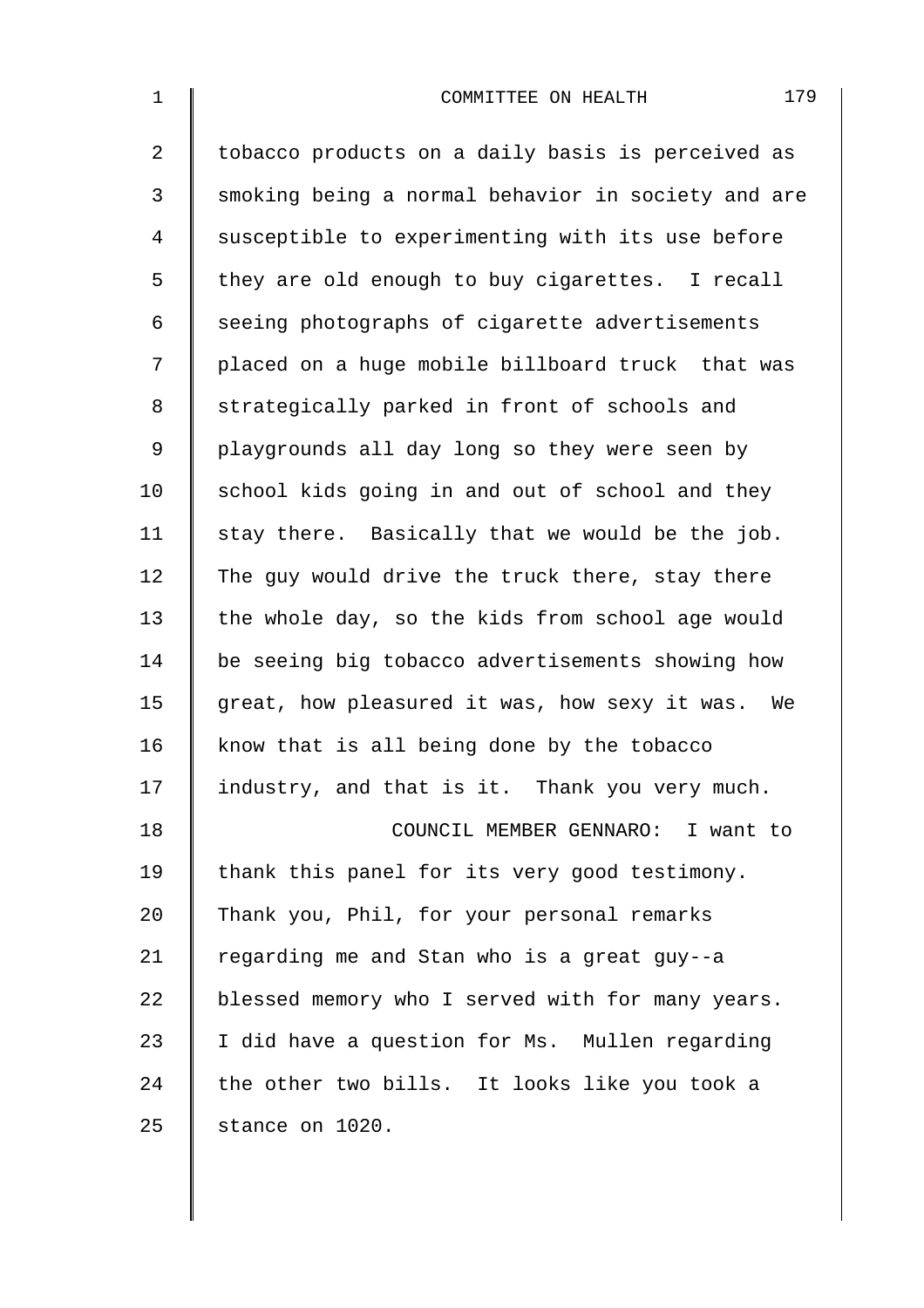| $\mathbf{1}$ | 180<br>COMMITTEE ON HEALTH                         |
|--------------|----------------------------------------------------|
| 2            | SANDRA MULLEN: [off mic]                           |
| 3            | COUNCIL MEMBER GENNARO: I just                     |
| 4            | want that on the record $-$ - . I want the World   |
| 5            | Lung Foundation on the record in support of all    |
| 6            | three, if that is your position.                   |
| 7            | SANDRA MULLEN: We do support all                   |
| 8            | three bills. We just wanted to talk about the      |
| 9            | specific--                                         |
| 10           | COUNCIL MEMBER GENNARO:                            |
| 11           | [interposing] Great. Thank you. Thank you very     |
| 12           | much. Great job.                                   |
| 13           | CHAIRPERSON ARROYO: Thank you.                     |
| 14           | Keith - - , Russell Wishtart [phonetic], Francisco |
| 15           | Correa [phonetic], Daniel Carpas [phonetic] and    |
| 16           | Mr. $G-A-D-D-I-S$ . Are you here? - - On deck      |
| 17           | before you begin gentlemen--we are missing one.    |
| 18           | Keith? Russell? Francisco, Daniel--Daniel going    |
| 19           | once. Daniel, join us. Daniel, please. You're      |
| 20           | up. Yes, join the panel. On deck before you        |
| 21           | begin, we have Julianne Heney [phonetic], John     |
| 22           | Lasorsa [phonetic] and Charles Maseo [phonetic].   |
| 23           | You are on deck. Gentlemen?                        |
| 24           | KEITH MORTENER: Hello. Thank you                   |
| 25           | very much for having me today. My name is Keith    |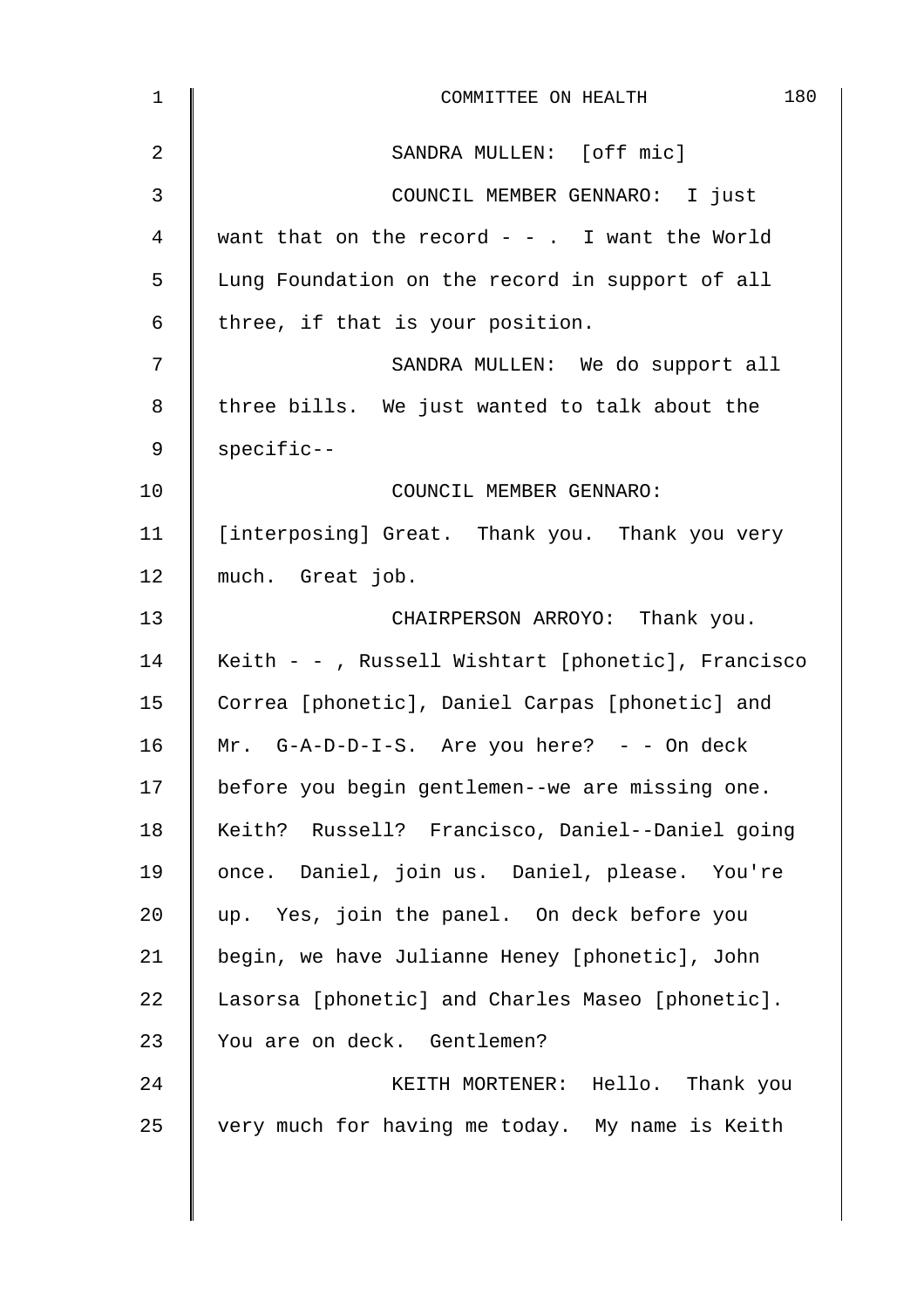| $\mathbf 1$ | 181<br>COMMITTEE ON HEALTH                         |
|-------------|----------------------------------------------------|
| 2           | Mortener [phonetic]. I am a resident of the five   |
| 3           | boroughs. Currently I am opposed the bill 1021,    |
| 4           | which consists of flavors, banning ecigarette      |
| 5           | flavors. I have been a fellow vapor for now going  |
| 6           | on using ecigarettes for almost four years. I      |
| 7           | quit smoking after 18 years from an electronic     |
| 8           | cigarette. I was a menthol smoker, and currently   |
| 9           | use coffee flavored eliquids for the past almost   |
| 10          | four years now. I am opposed to the bill. It       |
| 11          | saved my life I feel. It saved my mother's life    |
| 12          | and many people I know--electronic cigarettes. I   |
| 13          | feel that this would do more harm than good in the |
| 14          | eyes of people that are using electronic           |
| 15          | cigarettes today. Thank you very much.             |
| 16          | RUSSELL WISHTART: Hello. My name                   |
| 17          | is Russell Wishtart, and I am a resident of        |
| 18          | Manhattan. Thank you for having the opportunity    |
| 19          | for us to speak today. I am going to keep my       |
| 20          | testimony very short because it seems like you are |
| 21          | such a reasonable and open minded group of         |
| 22          | legislators. I would currently strongly oppose     |
| 23          | 1020 and 1021 because it does leave the ability to |
| 24          | have vapor products thrown in with tobacco         |
| 25          | products and have flavored eliquid banned. You     |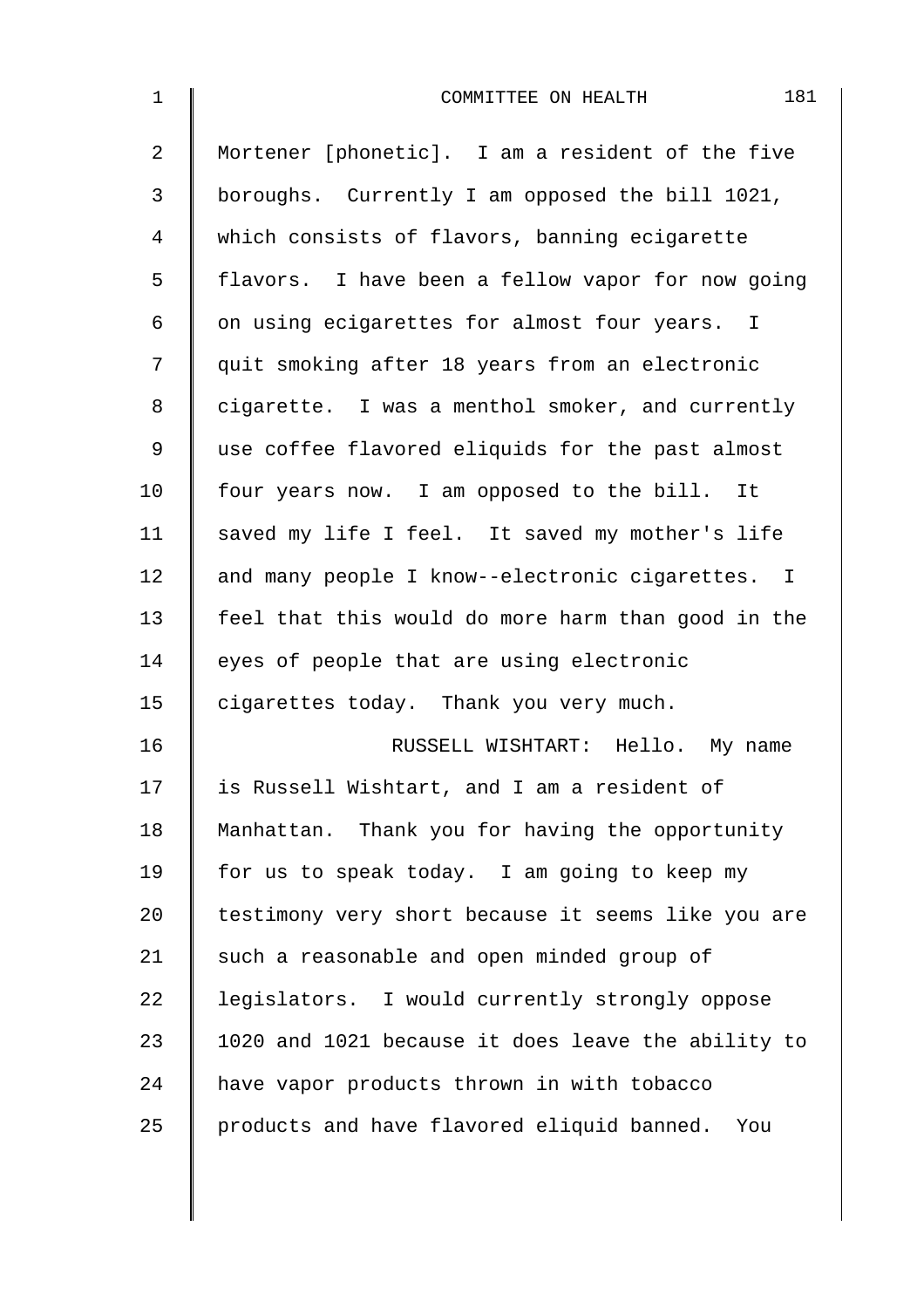| $\mathbf 1$    | 182<br>COMMITTEE ON HEALTH                         |
|----------------|----------------------------------------------------|
| $\overline{2}$ | seem to be extremely receptive to the testimony    |
| 3              | earlier from CASAA to amend this legislation to    |
| 4              | specifically exclude vapor products. If that was   |
| 5              | done, I would have no problem supporting this      |
| 6              | legislation, and I yield the remainder of my time. |
| 7              | FRANCISCO CORREA: Hello. My name                   |
| 8              | is Francisco Correa. When I picked up an           |
| 9              | ecigarette about four years ago, I had no          |
| 10             | intention of quitting. I had smoked for more than  |
| 11             | 35 years and tried to quit so many times before    |
| 12             | that I just quit trying to quit. Instead I was     |
| 13             | looking to cut down on smoking and looking for an  |
| 14             | alternative to traditional tobacco. I was shocked  |
| 15             | when the first day that I tried an ecigarette was  |
| 16             | the last time I smoked. My story isn't unusual.    |
| 17             | There are tens of thousands of people like me who  |
| 18             | have made the switch and our numbers grow daily.   |
| 19             | Ordinances 1020 and 1021 would redefine            |
| 20             | ecigarettes as a tobacco product which will        |
| 21             | subject ecigarettes to a whole host of taxes and   |
| 22             | laws. Treating ecigarettes the same as treating    |
| 23             | traditional packed tobacco products will not       |
| 24             | protect the public. In fact it will have           |
| 25             | devastating impact on the ecigarette market within |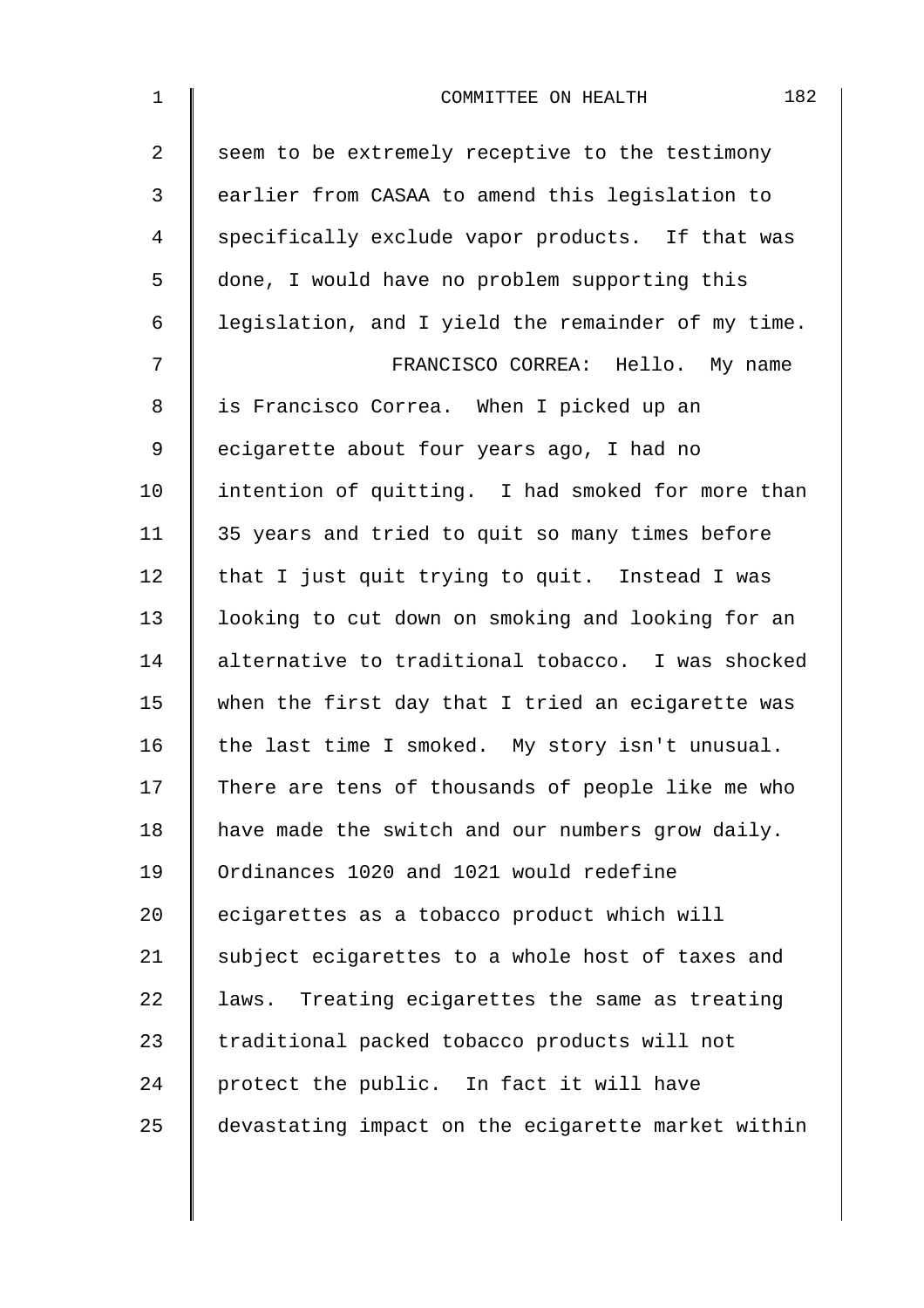| $\mathbf{1}$   | 183<br>COMMITTEE ON HEALTH                         |
|----------------|----------------------------------------------------|
| $\overline{a}$ | the five boroughs, leaving consumers who live,     |
| 3              | work, shop in New York City with few if any        |
| 4              | alternatives. Ordinance 1021 would ban the sale    |
| 5              | of any flavors other than tobacco, menthol,        |
| 6              | wintergreen and mint. While I understand the       |
| 7              | Council has passed this law limiting traditional   |
| 8              | tobacco products to tobacco and menthol flavors, I |
| 9              | firmly believe this is the wrong approach for      |
| 10             | ecigarettes. Time and time again, we hear people   |
| 11             | say the wide variety of flavors is one of the      |
| 12             | things that makes ecigarettes so successful in     |
| 13             | keeping them from smoking. Especially in the       |
| 14             | beginning I chose not to use tobacco, menthol      |
| 15             | flavors in an effort to distance myself from       |
| 16             | smoking. In fact if the only flavors available to  |
| 17             | me had been tobacco and menthol I honestly think   |
| 18             | that ecigarettes would not have been nearly as     |
| 19             | successful for me. There is a good chance I would  |
| 20             | not have been able to make the transition from     |
| 21             | smoking to ecigarettes. For the forgoing reasons   |
| 22             | I respectfully request the Council not pass this   |
| 23             | ordinance. Thank you.                              |
| 24             | DANIEL CARPAS: I don't know if I                   |
| 25             | have ever been cool. From the time that I was a    |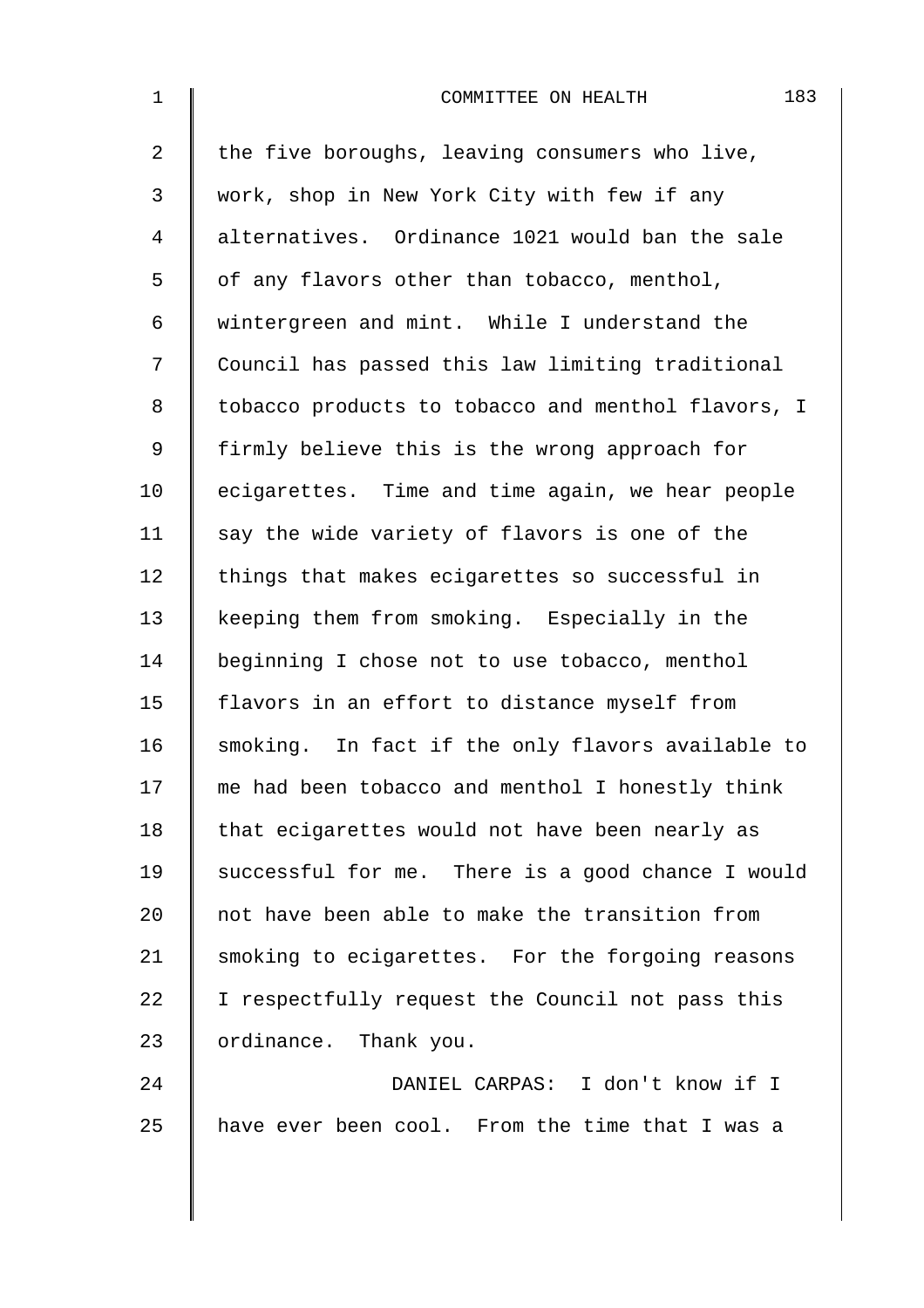| 1  | 184<br>COMMITTEE ON HEALTH                         |
|----|----------------------------------------------------|
| 2  | member of Community Board 7, a few decades ago--   |
| 3  | COUNCIL MEMBER GENNARO:                            |
| 4  | [interposing] Which borough?                       |
| 5  | DANIEL CARPAS: Manhattan 7.                        |
| 6  | Daniel Carpas. Smoking was allowed at meetings.    |
| 7  | CHAIRPERSON ARROYO: State your                     |
| 8  | name for the record.                               |
| 9  | DANIEL CARPAS: Daniel Carpas,                      |
| 10 | former member of Community Board 7 in Manhattan.   |
| 11 | Smoking was allowed in meetings, then we got moved |
| 12 | to the back of the room, and then I left the       |
| 13 | community board. Decades my nieces and nephews     |
| 14 | growing up knew it was not cool to smoke. Uncle    |
| 15 | Danny, why don't you quit? I couldn't, wouldn't    |
| 16 | and didn't want to. Four years ago I found         |
| 17 | electronic cigarettes while trolling the web late  |
| 18 | at night. I knew there was something there that    |
| 19 | nobody had ever seen before, something that was    |
| 20 | growing from the ground up, not being introduced   |
| 21 | by any major corporation. These people here along  |
| 22 | with me have seen the growth of this industry.     |
| 23 | What happened? The first ones were tobacco, and    |
| 24 | yes, we loved it. The electronics, the sensation,  |
| 25 | it satisfied us. It changed us. Our body           |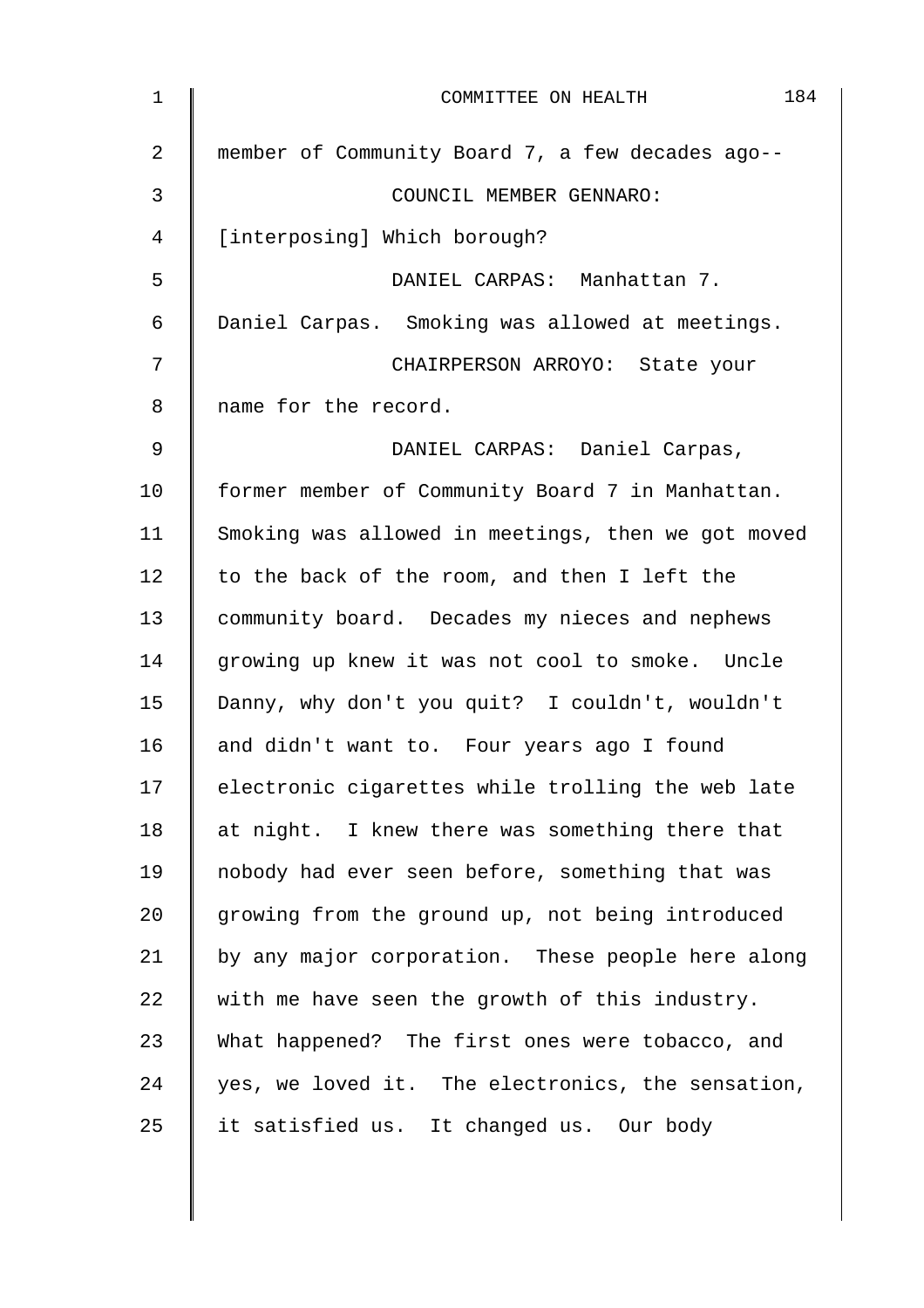| $\mathbf 1$ | 185<br>COMMITTEE ON HEALTH                         |
|-------------|----------------------------------------------------|
| 2           | chemistry, our brain chemistry was changed. As     |
| 3           | time went on we needed more power, this is one of  |
| 4           | the latest models. This is still not cool. If I    |
| 5           | am standing in line in a movie theater I do not    |
| 6           | use this because people may think something weird. |
| 7           | Can you put marijuana in it? No, it doesn't work   |
| 8           | with marijuana. If I put tobacco flavor in there,  |
| $\mathsf 9$ | then they would go it's just like smoking, isn't   |
| 10          | it? No, I use--in this case it's Turtle. One of    |
| 11          | the people out there sells it. Turtles, you know   |
| 12          | those chocolate nut things--                       |
| 13          | COUNCIL MEMBER GENNARO: No, I                      |
| 14          | don't. Sorry.                                      |
| 15          | DANIEL CARPAS: You don't know                      |
| 16          | turtles. It's chocolate $-$ - . That is the flavor |
| 17          | I use. I like it and when people smell it, they    |
| 18          | go hmm, that is nice. It satisfies me, no          |
| 19          | secondhand smoke, except they get a little--I am   |
| 20          | still not cool.                                    |
| 21          | CHAIRPERSON ARROYO: I don't know,                  |
| 22          | Danny, but those suspenders rock.                  |
| 23          | DANIEL CARPAS: Thank you. Late at                  |
| 24          | night.                                             |
| 25          | CHAIRPERSON ARROYO: I think that                   |
|             |                                                    |
|             |                                                    |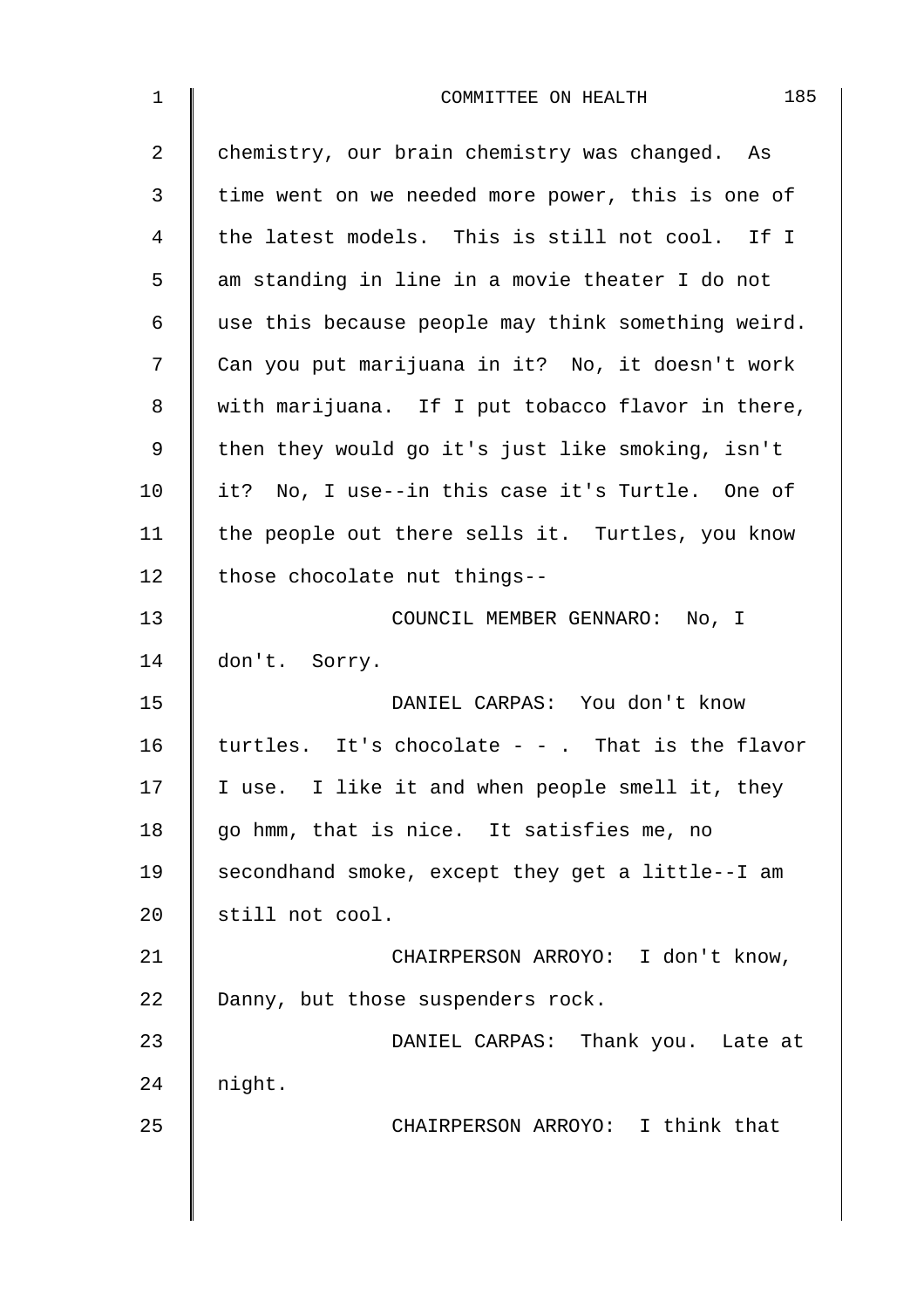| $\mathbf 1$ | 186<br>COMMITTEE ON HEALTH                         |
|-------------|----------------------------------------------------|
| 2           | early I don't know if you were here when the       |
| 3           | Commissioner was testifying and one of the         |
| 4           | questions that was posed was the concern that has  |
| 5           | been raised regarding the ecigarettes, the vapors, |
| 6           | alternatives, and I think somebody gave me the     |
| 7           | green light to use all three to refer to this.     |
| 8           | The administration is amenable to revisiting       |
| 9           | language to clarify any ambiguity that there could |
| 10          | be in the legislation that would impact the        |
| 11          | industry, so your concerns have been heard.        |
| 12          | Before the meeting actually I had a meeting        |
| 13          | yesterday with someone that brought it to our      |
| 14          | attention, so we were kind of ahead of the         |
| 15          | Commissioner on it.                                |
| 16          | COUNCIL MEMBER GENNARO:<br>Also, I                 |
| 17          | just wanted to see who is still here from the      |
| 18          | Department of Health. Just raise your hand. You    |
| 19          | guys are all from the city Department of Health.   |
| 20          | So I just want to let you guys know that not only  |
| 21          | are we very receptive to what you are saying--     |
| 22          | CHAIRPERSON ARROYO: [interposing]                  |
| 23          | We don't let them leave the room.                  |
| 24          | COUNCIL MEMBER GENNARO: -- this is                 |
| 25          | heard by many ears from the people in the          |
|             |                                                    |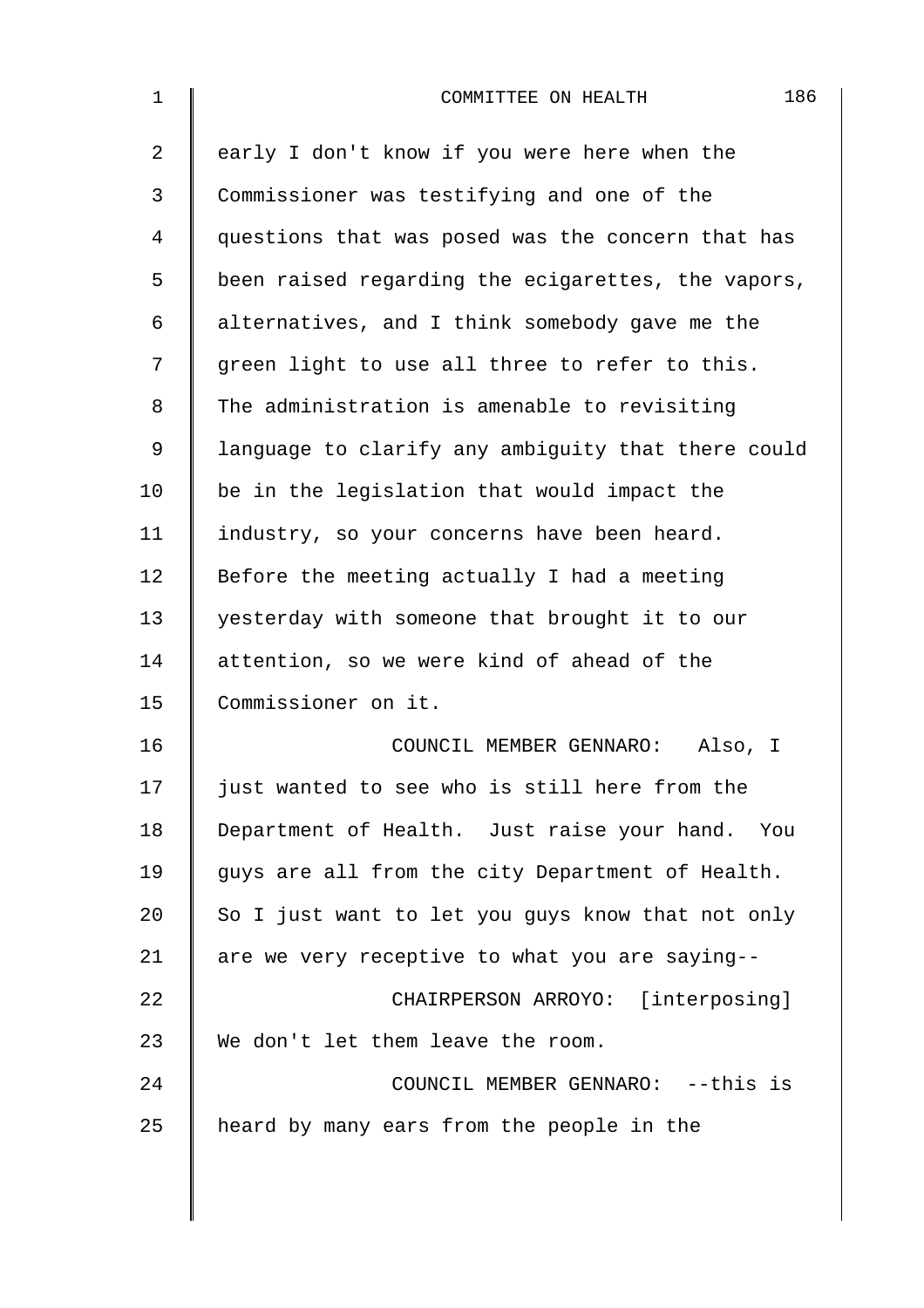| $\mathbf 1$    | 187<br>COMMITTEE ON HEALTH                         |
|----------------|----------------------------------------------------|
| $\overline{2}$ | Department of Health and you have my commitment,   |
| 3              | and if you were here earlier, you can see I can be |
| 4              | a little bit of a tough guy sometimes, but - -     |
| 5              | certainly advocate for this and make sure that we  |
| 6              | get this all squared away. Thank you so much - -   |
| 7              | very, very compelling testimony. I got to check    |
| 8              | out the turtle thing.                              |
| 9              | CHAIRPERSON ARROYO: Julianne, John                 |
| 10             | and Charles, are you here? Coming up Spike         |
| 11             | Babaian, [phonetic], David Ross, Antoinette Lansa  |
| 12             | [phonetic] and Lisa Gardener [phonetic]. You are   |
| 13             | up next guys. And if I butcher your name, please   |
| 14             | correct it for the record when you speak. Oh,      |
| 15             | more young people. Hi. Speak into the mic,         |
| 16             | identify yourself for the record. He is going to   |
| 17             | put a clock on you, three minutes.                 |
| 18             | CHARLES MASEO: I'm Charles Maseo.                  |
| 19             | I believe that these changes should be made for    |
| 20             | what I think is a pretty simple reason. It saves   |
| 21             | lives. Some people go on about spending money to   |
| 22             | find a way to prevent cancer, which is great, but  |
| 23             | I know a way. Don't smoke. Now here is the         |
| 24             | problem with that solution. When you advertise     |
| 25             | smoking to children from an early age, you are not |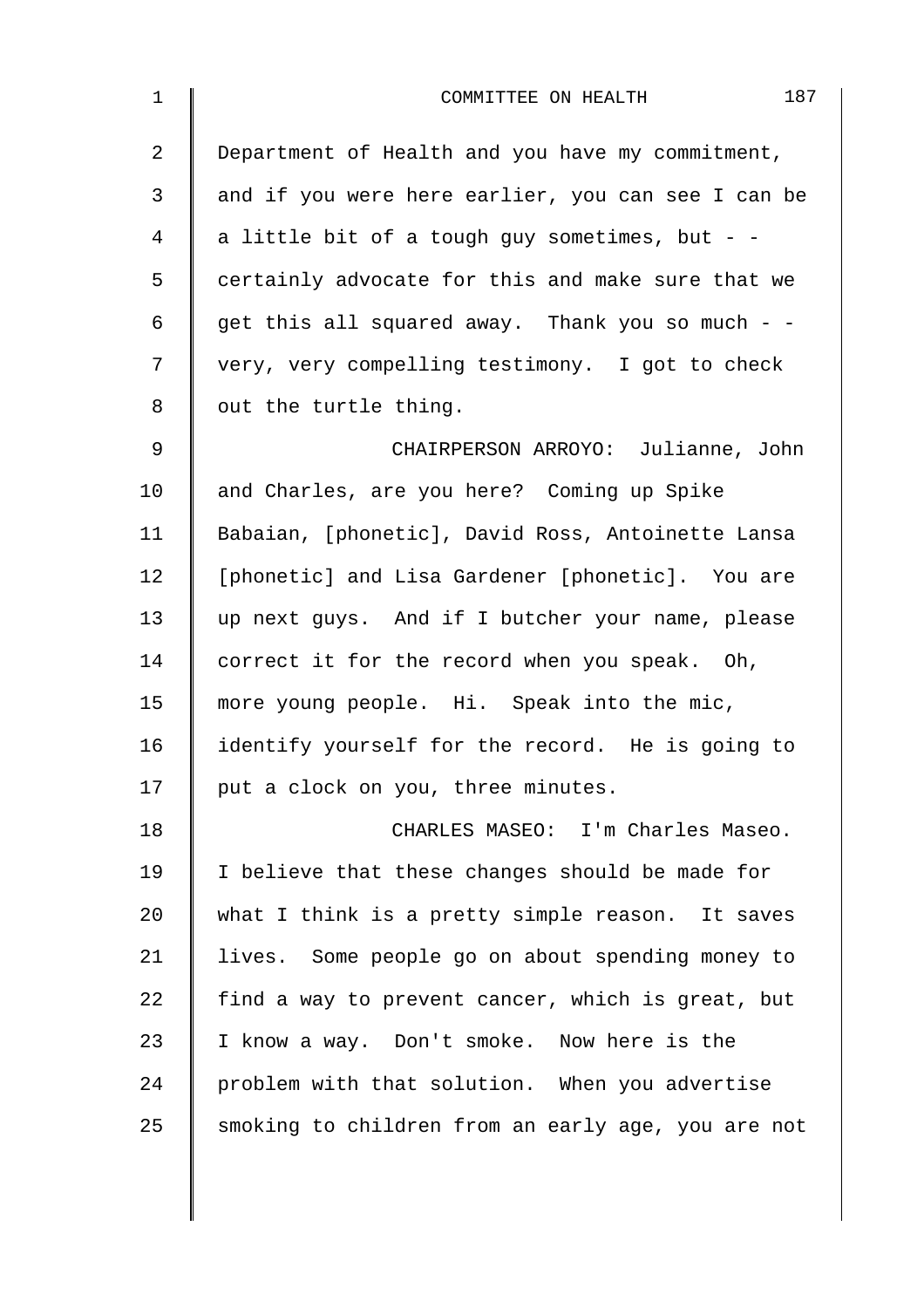| $\mathbf 1$    | 188<br>COMMITTEE ON HEALTH                         |
|----------------|----------------------------------------------------|
| $\overline{2}$ | even giving them a choice. I understand that the   |
| $\mathfrak{Z}$ | world doesn't revolve around the right thing, even |
| $\overline{4}$ | at my age, and most of the time it really doesn't, |
| 5              | but that shouldn't stop us from trying. I have no  |
| 6              | story of family members with illness who have died |
| 7              | due to smoking related illnesses. I simply don't   |
| $\,8\,$        | want to experience that, as I am sure no one else  |
| $\mathsf 9$    | does. If children aren't exposed to smoking, they  |
| 10             | are less likely to smoke, and if it is more        |
| 11             | difficult to obtain tobacco products, I don't have |
| 12             | to watch my friends and classmates kill themselves |
| 13             | in such an easily avoidable way. On behalf of a    |
| 14             | friend who could not make it, I actually have a    |
| 15             | statement from her. I am here today because I am   |
| 16             | tired of seeing tobacco advertising everywhere I   |
| 17             | go. Tobacco advertising is the reason my mother    |
| 18             | started smoking at 14 years old, and it is also    |
| 19             | the reason she is suffering from emphysema today.  |
| 20             | Tobacco retailers average about 18 ads per store.  |
| 21             | Do you see 18 ads for any other product that is    |
| 22             | being sold at these stores? No. These              |
| 23             | advertisements have affected me and my friends and |
| 24             | I have seen enough. I have seen enough of my mom   |
| 25             | barely able to breathe and needing a nebulizer at  |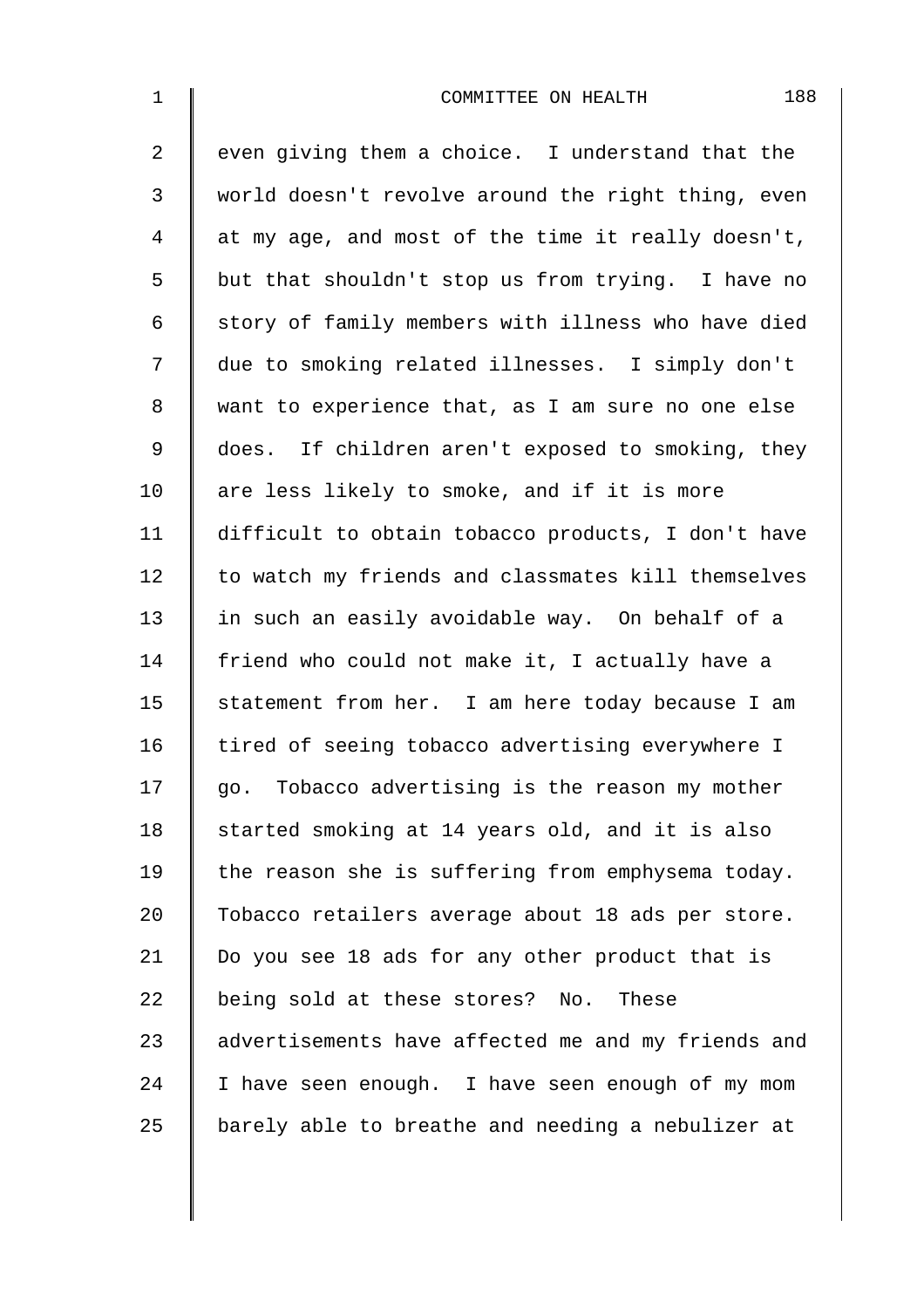| $\mathbf 1$    | 189<br>COMMITTEE ON HEALTH                       |
|----------------|--------------------------------------------------|
| $\overline{2}$ | least once a day. I see my mom struggling for a  |
| 3              | breath and I think to myself, why? I recently    |
| 4              | asked her if you could choose to never pick up a |
| 5              | cigarette and be free of this terrible disease   |
| 6              | would you? She looked me in the eyes filling up  |
| 7              | with tears and through catching her breath she   |
| 8              | mumbled yes. Tobacco companies have caused       |
| 9              | nothing but pain, and it must stop now. I will   |
| 10             | take the next step in stopping these deadly      |
| 11             | products by supporting the proposal. Council     |
| 12             | Members, how would you feel if you were close to |
| 13             | losing someone due to a product that tobacco     |
| 14             | companies say is not harmful, yet kills 1200     |
| 15             | people a day?                                    |
| 16             | JULIANNE HENEY: Hi. My name is                   |
| 17             | Julianne. I am here because my grandparents both |
| 18             | started smoking from a very, very young age and  |
| 19             | now my grandfather now has lung cancer from it,  |
| 20             | and my grandmother still smokes at least three   |
| 21             | packs because the nicotine is so additive she    |
| 22             | can't stop, and it is actually killing her       |
| 23             | husband, and I am pretty much watching her kill  |
| 24             | him, and it is absolutely ridiculous, as well as |
| 25             | killing herself. I think this proposal is the    |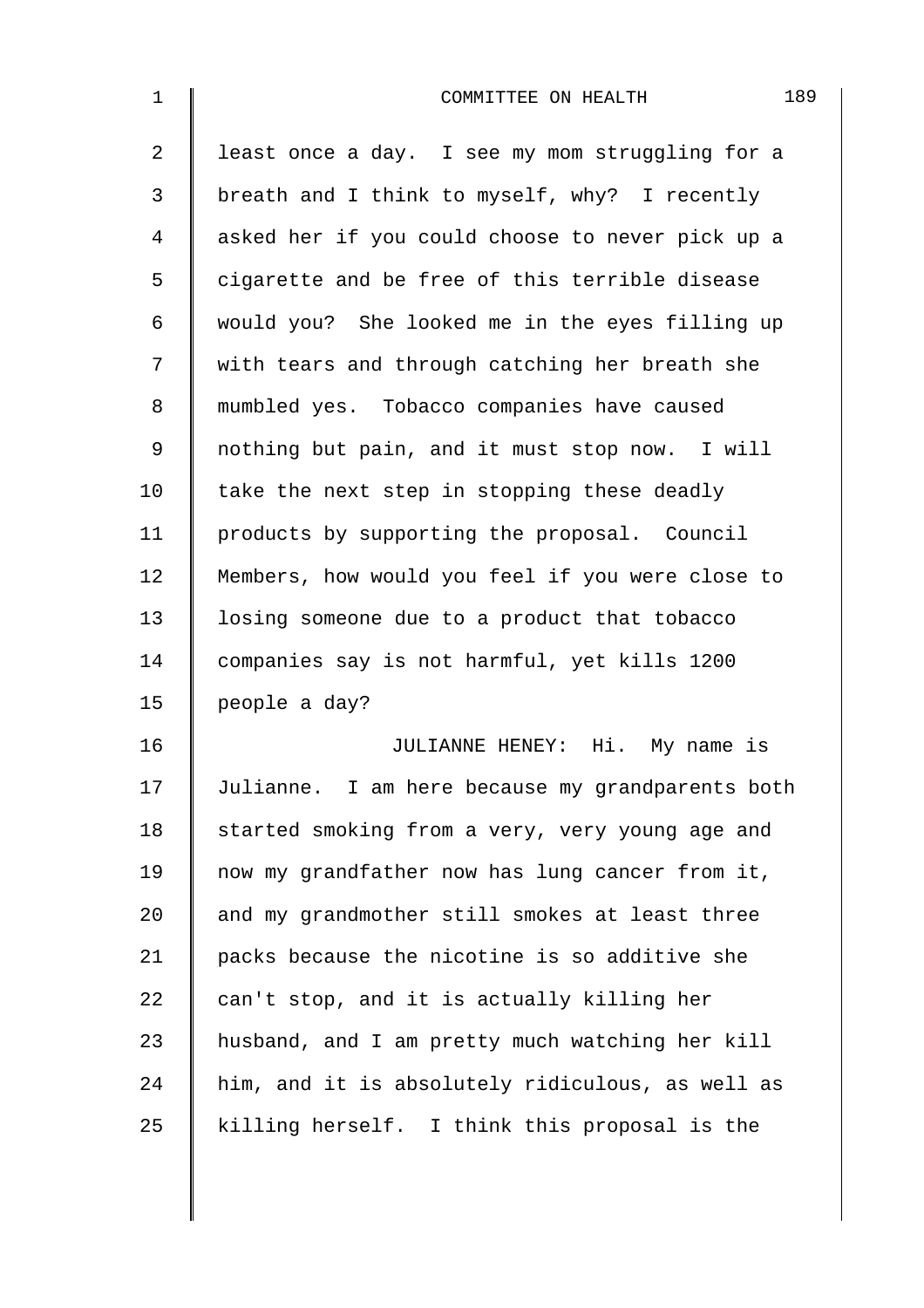| $\mathbf 1$    | 190<br>COMMITTEE ON HEALTH                         |
|----------------|----------------------------------------------------|
| $\overline{2}$ | best thing to determine youth from becoming        |
| 3              | smokers and having a similar thing happen to them. |
| 4              | I also think increasing the age limit to 21 to     |
| 5              | purchase tobacco products will limit the access    |
| 6              | teens have to these products.                      |
| 7              | JOHN LASORSA: Hi. I am John                        |
| 8              | Lasorsa, and I have been fighting big tobacco with |
| 9              | reality check for two years now. Did you know at   |
| 10             | least 75 percent of kids including me and my       |
| 11             | friends, we go into convenience stores at least    |
| 12             | once a week. When we walk in the stores we are     |
| 13             | bombarded with tobacco marketing, packages with    |
| 14             | bright boxes, and they are placed right next to    |
| 15             | candy. My seven year old brother his favorite      |
| 16             | candy is Reeses. Last week we went into a CVS and  |
| 17             | right next to the Reeses was the power wall.       |
| 18             | Later on in the car he was talking about smoking   |
| 19             | cigarettes. It is a proven fact that youth are     |
| 20             | twice as likely to recall advertisement as adults. |
| 21             | In New York State, 22,500 youth become daily       |
| 22             | smokers every day. The display ban will help       |
| 23             | decrease the amount of youth that become smokers.  |
| 24             | Throughout my two years in reality check, I have   |
| 25             | had my eyes opened to big tobacco's marketing      |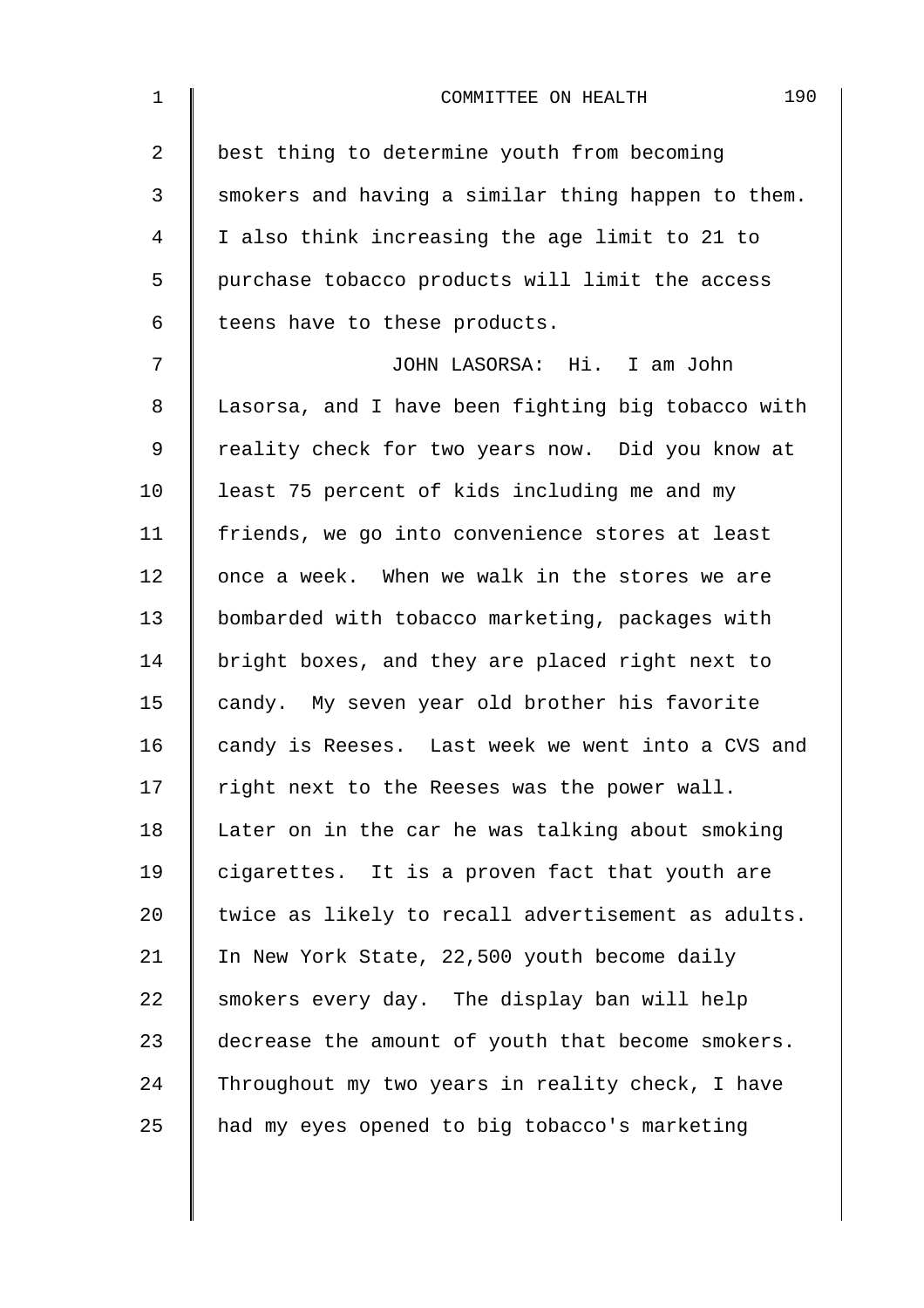| $\mathbf{1}$   | 191<br>COMMITTEE ON HEALTH                         |
|----------------|----------------------------------------------------|
| $\overline{2}$ | tactics, and I have seen enough. I hope you also   |
| 3              | have seen enough and will help support us in       |
| 4              | taking the next step.                              |
| 5              | CHAIRPERSON ARROYO: Thank you for                  |
| 6              | your time and for-- do you guys have homework? We  |
| 7              | can give you a pass on homework too. I think we    |
| 8              | are going to set a precedent here. Thank you for   |
| 9              | taking the time to come and share your insight     |
| 10             | with us. We really do appreciate it. Thank you.    |
| 11             | [applause]                                         |
| 12             | CHAIRPERSON ARROYO: Spike, David,                  |
| 13             | Antoinette, Lisa. Yes, sorry about that. On deck   |
| 14             | we have Marlene Fox, Jacqueline Bitterman, Tarique |
| 15             | Rumey [phonetic], Tiffany Brown [phonetic]. You    |
| 16             | are on deck. Okay. We have an advertisement up     |
| 17             | here for turtles, so we will give that to Council  |
| 18             | Member Gennaro. Identify yourselves for the        |
| 19             | record, speak into the mic, and you may begin.     |
| 20             | SPIKE BABAIAN: Thank you, Health                   |
| 21             | Committee and Chairwoman Arroyo. I thank you for   |
| 22             | meeting with me yesterday on last minute notice.   |
| 23             | My name is Spike Babaian. I am president of the    |
| 24             | Nation Vapers Club. We are a consumer              |
| 25             | organization for electronic cigarette users. I am  |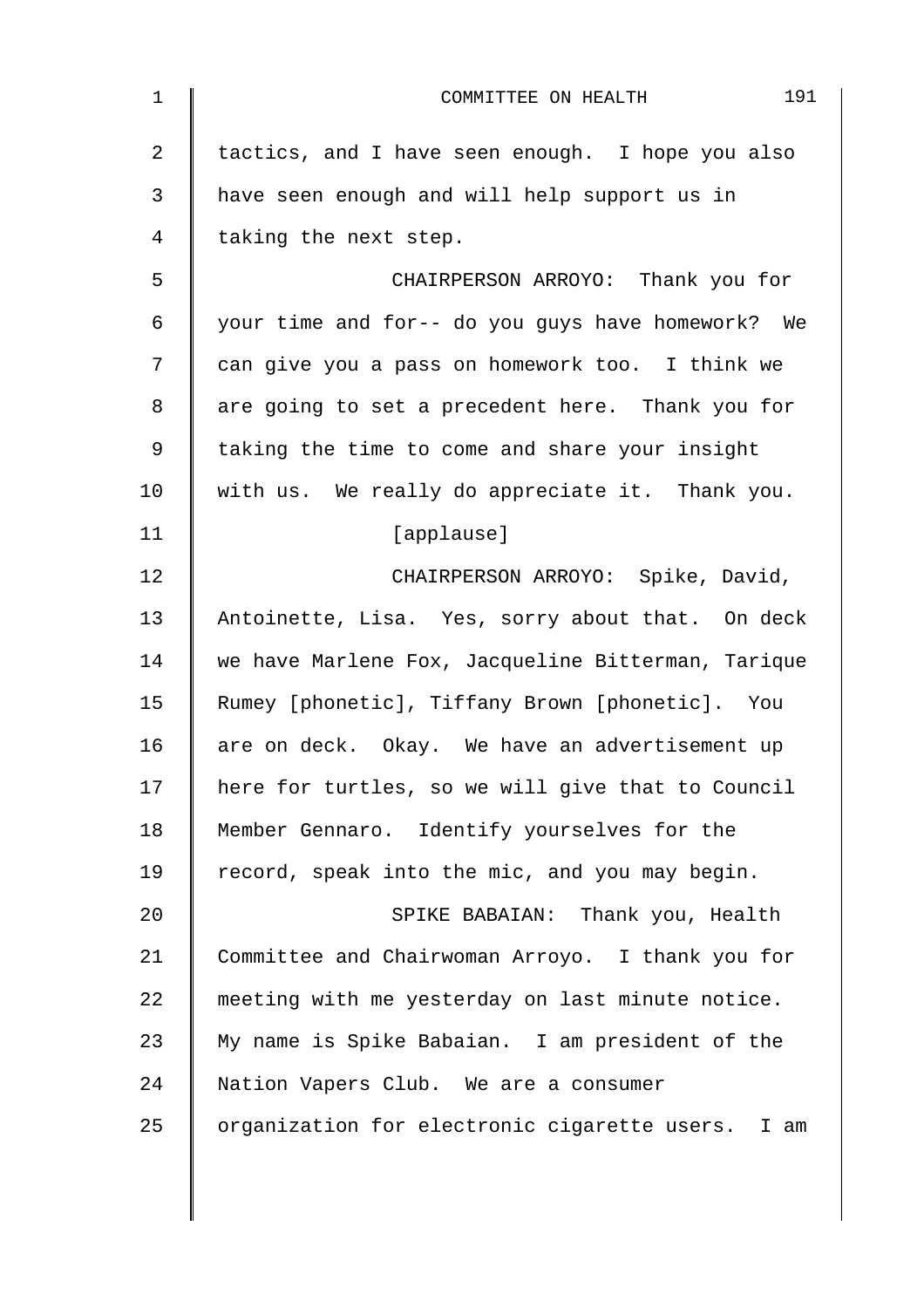| $\mathbf 1$    | 192<br>COMMITTEE ON HEALTH                         |
|----------------|----------------------------------------------------|
| $\overline{a}$ | also a store owner here in New York City. I own    |
| $\mathfrak{Z}$ | an electronic cigarette store in New York City.    |
| $\overline{4}$ | It is actually the only electronic cigarette       |
| 5              | store, physical store, in New York City. I am      |
| 6              | here obviously for a number of reasons. Since I    |
| 7              | am aware that you are already willing to work with |
| $\,8\,$        | the bill to try to hopefully exclude electronic    |
| $\mathsf 9$    | cigarettes, I just wanted to briefly say since     |
| 10             | there is some concern about the health of          |
| 11             | electronic cigarettes, I also do research on       |
| 12             | electronic cigarettes. I have written two papers   |
| 13             | as a co-author in peer reviewed scientific         |
| 14             | journals and we are working on a new study on      |
| 15             | cardiopulmonary disease in electronic cigarette    |
| 16             | users. Most people who use electronic cigarettes   |
| 17             | use them to prevent disease caused by smoking.     |
| 18             | Obviously, the intention here in this bill is to   |
| 19             | stop people from smoking cigarettes, and as you    |
| 20             | have heard ecigarettes seem to do that. I do want  |
| 21             | to say that many studies have shown that even      |
| 22             | people unmotivated to quit smoking who had no      |
| 23             | intention to quit smoking either reduce or         |
| 24             | completely stop using cigarettes when they start   |
| 25             | using electronic cigarettes. There were a number   |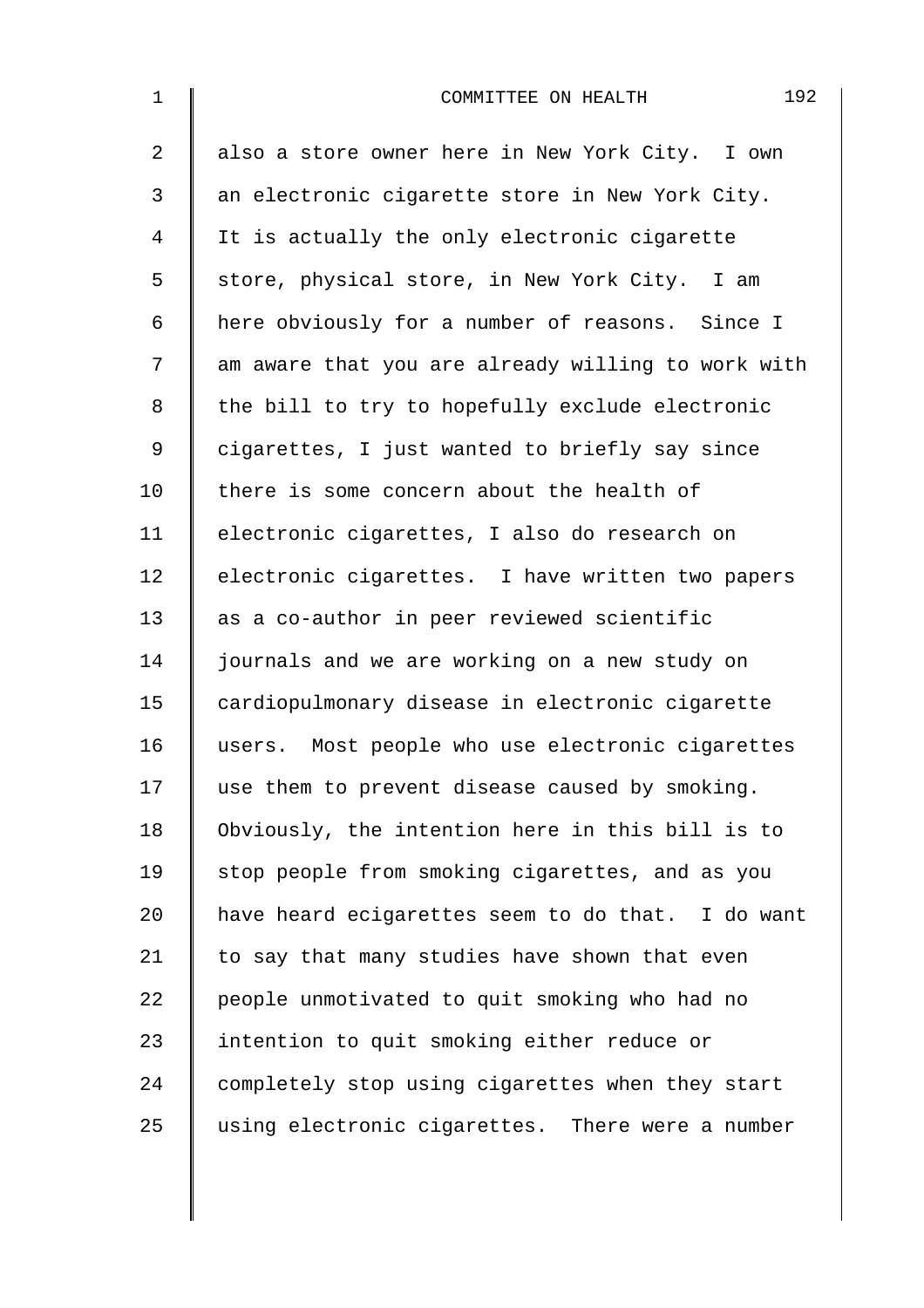| $\mathbf 1$    | 193<br>COMMITTEE ON HEALTH                         |
|----------------|----------------------------------------------------|
| $\overline{a}$ | of studies that $-$ - some on the U.S. and some in |
| 3              | other countries. So the question of whether or     |
| 4              | not it does I mean the research speaks for itself. |
| 5              | I did e-mail a bunch of you different research     |
| 6              | papers and there is some in your packet also that  |
| 7              | show this. The first study that we did was on      |
| 8              | indoor air quality with electronic cigarettes to   |
| 9              | show that they don't produce smoke because that    |
| 10             | was a very big concern of ours that ecigarette     |
| 11             | users would be forced to stand with smokers        |
| 12             | outdoors, and we showed that ecigarette vapor is   |
| 13             | not what is in smoke. There is a very significant  |
| 14             | different in the quantity of the toxins in the     |
| 15             | vapor as opposed to the smoke. The levels in       |
| 16             | vapor are not toxic. So I did want to bring that   |
| 17             | up because I am sure that we will be back here in  |
| 18             | about a year to prevent indoor ecigarette use      |
| 19             | because New York wants to prevent a lot of things. |
| 20             | I just did want to bring that up and make it       |
| 21             | clear. If any of you has questions on the safety   |
| 22             | of electronic cigarettes, I do encourage you to    |
| 23             | reach out to people and ask them for copies of     |
| 24             | studies before making any laws on them, and I      |
| 25             | appreciate that you are willing to consider the    |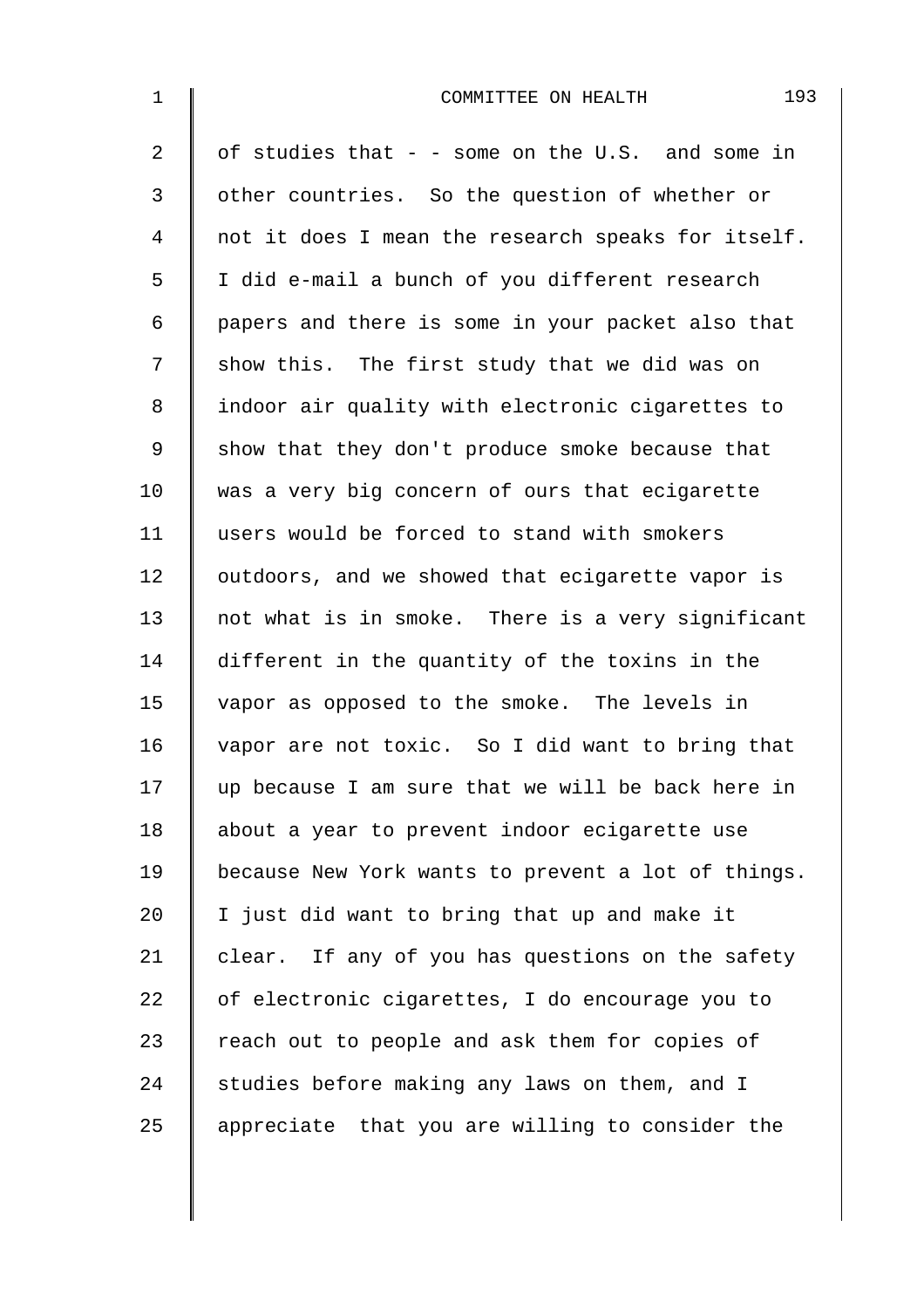| $\mathbf{1}$   | 194<br>COMMITTEE ON HEALTH                         |
|----------------|----------------------------------------------------|
| $\overline{2}$ | amendment to exclude electronic cigarettes and     |
| 3              | vapor products. This helps a lot of people, and    |
| 4              | they need to be able to have easy access to the    |
| 5              | product. The only other thing I wanted to say      |
| 6              | that as a store owner, we have a number of elderly |
| 7              | people who do not have internet, who do not know   |
| 8              | how to use a computer. They don't even really      |
| $\mathsf 9$    | know how to turn it on. A lot of mothers and       |
| 10             | grandmothers and they use electronic cigarettes.   |
| 11             | They have a hard time learning, but they learn how |
| 12             | to use them, and these people cannot order their   |
| 13             | electronic cigarettes online, so if this law were  |
| 14             | to pass the way that it is and they couldn't come  |
| 15             | into our store and purchase ecigarette liquid,     |
| 16             | they would go to the corner store and buy          |
| 17             | cigarettes. They smoked for 50, 60, 70 years some  |
| 18             | of them including Danny with his wonderful         |
| 19             | suspenders, many, many years, 50, 60 years, and it |
| 20             | is very hard when you have started using this to   |
| 21             | not have access to the product. That is it.        |
| 22             | Thank you.                                         |
| 23             | DAVID ROSS: Hi everyone. My name                   |
| 24             | is David Ross. I think everybody has gone through  |
| 25             | a lot of the legislation type talk, but I just     |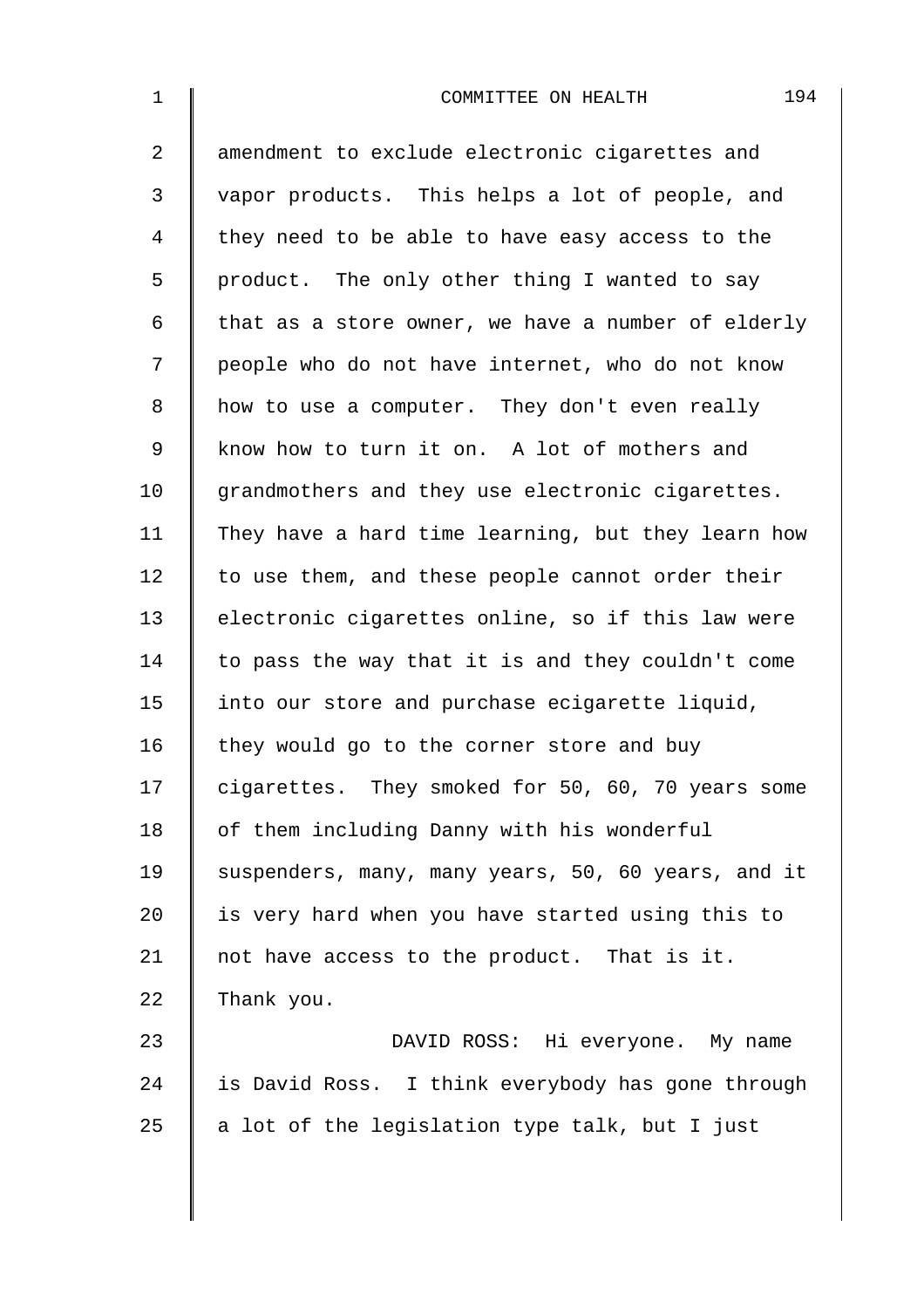| $\mathbf 1$    | 195<br>COMMITTEE ON HEALTH                         |
|----------------|----------------------------------------------------|
| $\overline{2}$ | wanted to share a personal story. About less than  |
| 3              | a year ago, my dad passed away unexpectedly. It    |
| 4              | wasn't through smoking. He wasn't very healthy.    |
| 5              | A few months later I learned my mom has stage four |
| 6              | lung cancer from smoking. It has been really hard  |
| 7              | for me the last year. I was a 20 year smoker. I    |
| 8              | started when I was 14 and as soon as I picked up   |
| 9              | my first electronic cigarette I got this big fancy |
| 10             | one here, I was able to quit instantly that day.   |
| 11             | I haven't touched a cigarette since. I have no     |
| 12             | desire to. They smell disgusting to me now. So     |
| 13             | with the electronic cigarette I started out with   |
| 14             | some tobacco flavors. My mom gave me my first      |
| 15             | one. She wanted me to quit, and I thought it was   |
| 16             | kind of gimmicky. It was okay. but once I got      |
| 17             | some good juices and some good flavors, that was   |
| 18             | really when I was able to quit. I just didn't      |
| 19             | want to see myself on the same path as my mom that |
| 20             | she is on now. She is stag four. She is not        |
| 21             | going to be around too much longer, so that is     |
| 22             | just kind of a personal story that I wanted to     |
| 23             | share with everyone.                               |
| 24             | ANTOINETTE LANSA: Hi. Good                         |
| 25             | afternoon. My name is Antoinette Lansa. I was a    |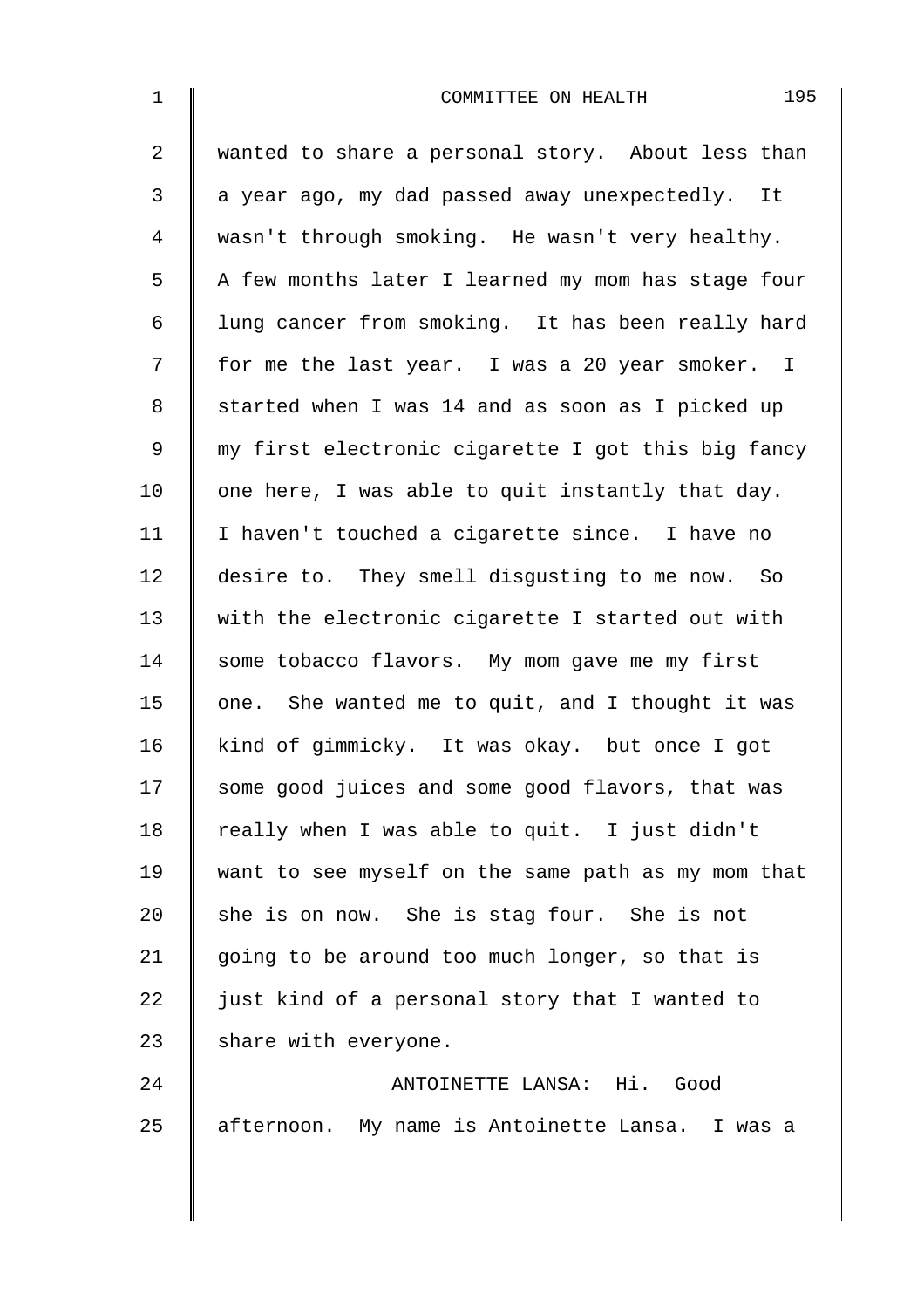| $\mathbf 1$    | 196<br>COMMITTEE ON HEALTH                         |
|----------------|----------------------------------------------------|
| $\overline{a}$ | smoker for 15 years, a pack a day from the age of  |
| 3              | 15. In late 2008, I discovered electronic          |
| 4              | cigarettes, and it forever changes my life not     |
| 5              | only because I made the switch to electronic       |
| 6              | cigarettes but because I found great interest in   |
| 7              | becoming a vendor and have been a vendor of        |
| 8              | electronic cigarettes since 2009. I would love to  |
| 9              | be able to put a store into Manhattan as well, but |
| 10             | the way that the current ordinance stands, the     |
| 11             | vast, vast majorities of the flavors that I sell   |
| 12             | are non-tobacco, non-menthol flavors and would     |
| 13             | therefore not make me very competitive in the      |
| 14             | marketplace. In addition I just want to say that   |
| 15             | I have blueberry and I love it. That is it.        |
| 16             | Thank you.                                         |
| 17             | LISA GARDENER: Hi. My name is                      |
| 18             | Lisa Gardener. I am an ex-smoker. I smoked for     |
| 19             | 13 years. I tried practically everything to stop   |
| 20             | smoking regular gum that New York City would send  |
| 21             | me for free, the patches. My doctor tried to       |
| 22             | prescribe me something. Absolutely everything--I   |
| 23             | tried cold turkey. I gained 20 pounds, wasn't      |
| 24             | healthy at all, and I was introduced to the        |
| 25             | ecigarette last year, and it helped me stop, and I |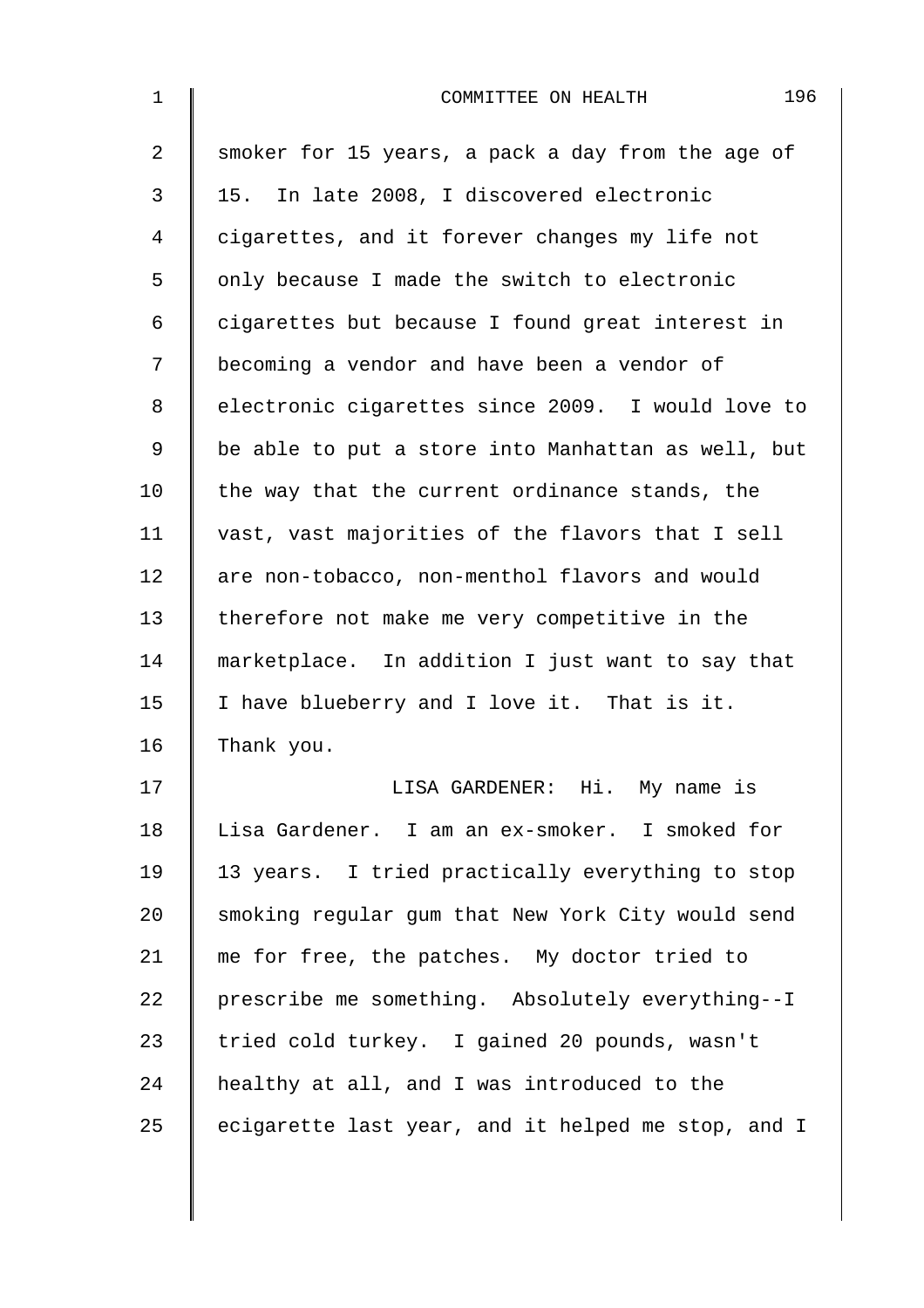| $\mathbf 1$    | 197<br>COMMITTEE ON HEALTH                         |
|----------------|----------------------------------------------------|
| $\overline{a}$ | believe that if the ecigarette was not available   |
| 3              | with flavors I don't think I would be able to stop |
| 4              | period. Please do not take away the flavors from   |
| 5              | the hundreds of thousands or millions of New York  |
| 6              | City smokers who need an innovative way to break   |
| 7              | their habit. Thank you.                            |
| 8              | CHAIRPERSON ARROYO: Thank you. I                   |
| $\mathsf 9$    | think you heard the previous comments regarding    |
| 10             | not so much the City Council willingness to look   |
| 11             | at the language regarding, and its unintended      |
| 12             | consequences, it is the administration is willing  |
| 13             | to do that. That is what the Commissioner          |
| 14             | testified to. So I would imagine that there will   |
| 15             | be outreach to individuals to help inform how that |
| 16             | language should read and we look forward to your   |
| 17             | participating in that. So thank you for being      |
| 18             | here. I have been remiss in acknowledging that     |
| 19             | Council Member Dickens joined us and she filled in |
| 20             | for me for a few minutes. Thank you, Inez. Thank   |
| 21             | you. To thank the committee staff for their        |
| 22             | incredible work--they have been really, really     |
| 23             | busy over the last several months and they have    |
| 24             | had a lot of fun preparing for this hearing--Dan   |
| 25             | Hayfitz [phonetic] to my right, Crystal Goldpon    |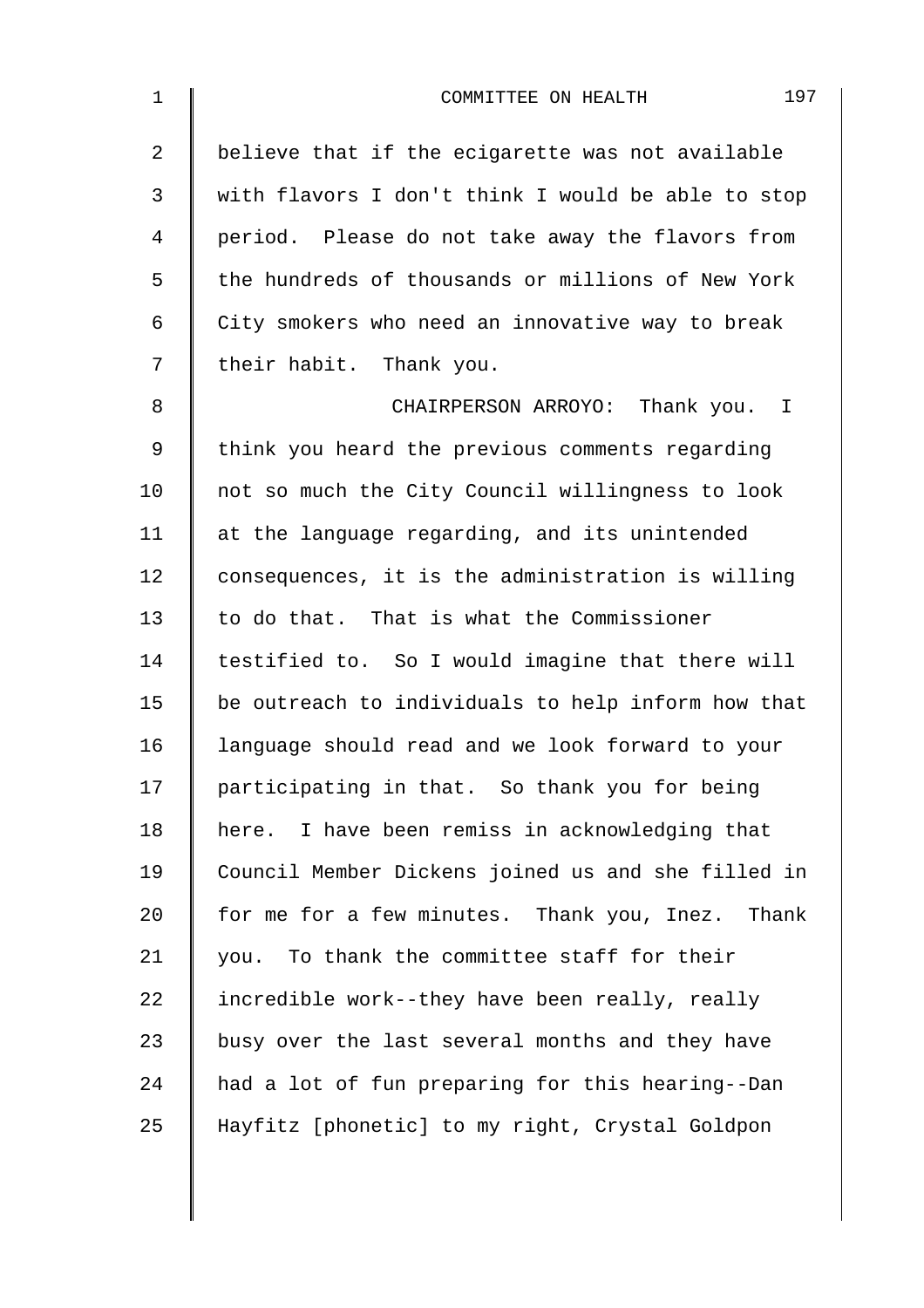| $\mathbf 1$    | 198<br>COMMITTEE ON HEALTH                         |
|----------------|----------------------------------------------------|
| $\overline{a}$ | [phonetic] to his right, and Krillian Francisco    |
| 3              | [phonetic], who I thought was here, so thank you   |
| 4              | guys for your work. Marlene Fox, Marlene?          |
| 5              | Tarique, T-A-R-I-Q-U-E. No? Tiffany Brown? Come    |
| 6              | on up and I think it's Phong [phonetic] is the     |
| 7              | last name? Jacqueline Bitterman, is she still      |
| 8              | here. Anybody else in favor? Can I have some       |
| 9              | more. I think it is G-E-O. it is hard to make      |
| 10             | out--something Waterloo [phonetic], and then I am  |
| 11             | going to call up a couple of others Barbara        |
| 12             | Sullivan [phonetic], come on up, Dr. Nicole Harris |
| 13             | [phonetic], Hollingsworth [phonetic] and Micah     |
| 14             | Berman [phonetic]. Come on up. Don't be shy. We    |
| 15             | need another chair, sergeant. Please state your    |
| 16             | name for the record. You may begin when you are    |
| 17             | ready. We can start from the end over here.        |
| 18             | Thank you. Go ahead.                               |
| 19             | TIFFANY BROWN: Good evening. My                    |
| 20             | name is Tiffany Brown, and I am an organizer with  |
| 21             | the New York Public Interest Research Group,       |
| 22             | NYPIRG. NYPIRG is the state's largest student      |
| 23             | directed, non-partisan research and advocacy       |
| 24             | organization. Our board of directors consists of   |
| 25             | college and university students elected from       |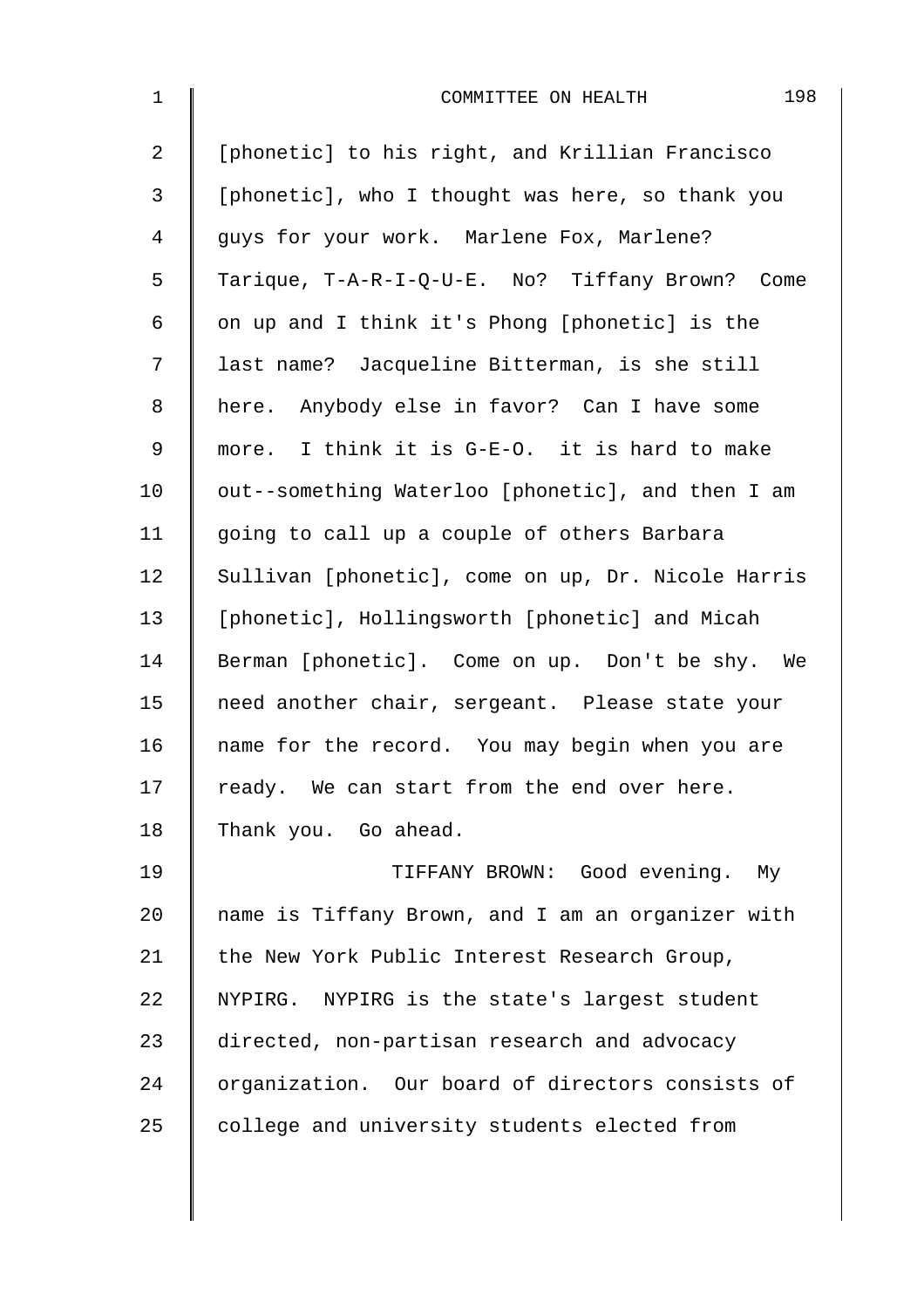| $\mathbf 1$    | 199<br>COMMITTEE ON HEALTH                         |
|----------------|----------------------------------------------------|
| $\overline{2}$ | campuses with NYPIRG chapters from across the      |
| 3              | state. We would like to thank the City Council's   |
| $\overline{4}$ | Committee on Health for holding this hearing       |
| 5              | today. NYPIRG will comment on the three proposed   |
| 6              | bills---intros 250-A, 1020 and 1021 separately.    |
| 7              | We believe that it will benefit the city to        |
| 8              | consider these as separate initiatives. In short   |
| $\mathsf 9$    | we urge your support for Intros 1020 and 1021, but |
| 10             | we urge your opposition in Intro 250-A. Youth      |
| 11             | smoking is clearly a problem that must be          |
| 12             | addressed; however, NYPIRG believes the proposal   |
| 13             | to raise the tobacco purchase age to 21 years old  |
| 14             | while well-intentioned is misguided. 18, 19 and    |
| 15             | 20 year olds are adults. They are legally old      |
| 16             | enough to vote, sit on juries, enlist in the armed |
| 17             | services, make and enforce contracts and run for   |
| 18             | mayor. The data is clear that nearly 90 percent    |
| 19             | of adult smokers start before they turn 18 years   |
| 20             | old age. Two studies out of Great Britain are      |
| 21             | being cited by those in favor of raising the       |
| 22             | tobacco purchase age; however, the reduction in    |
| 23             | youth smoking rates was not attributed in full to  |
| 24             | the purchase age law. Moreover, the British law    |
| 25             | raised the purchase age from 16 to 18, not 18 to   |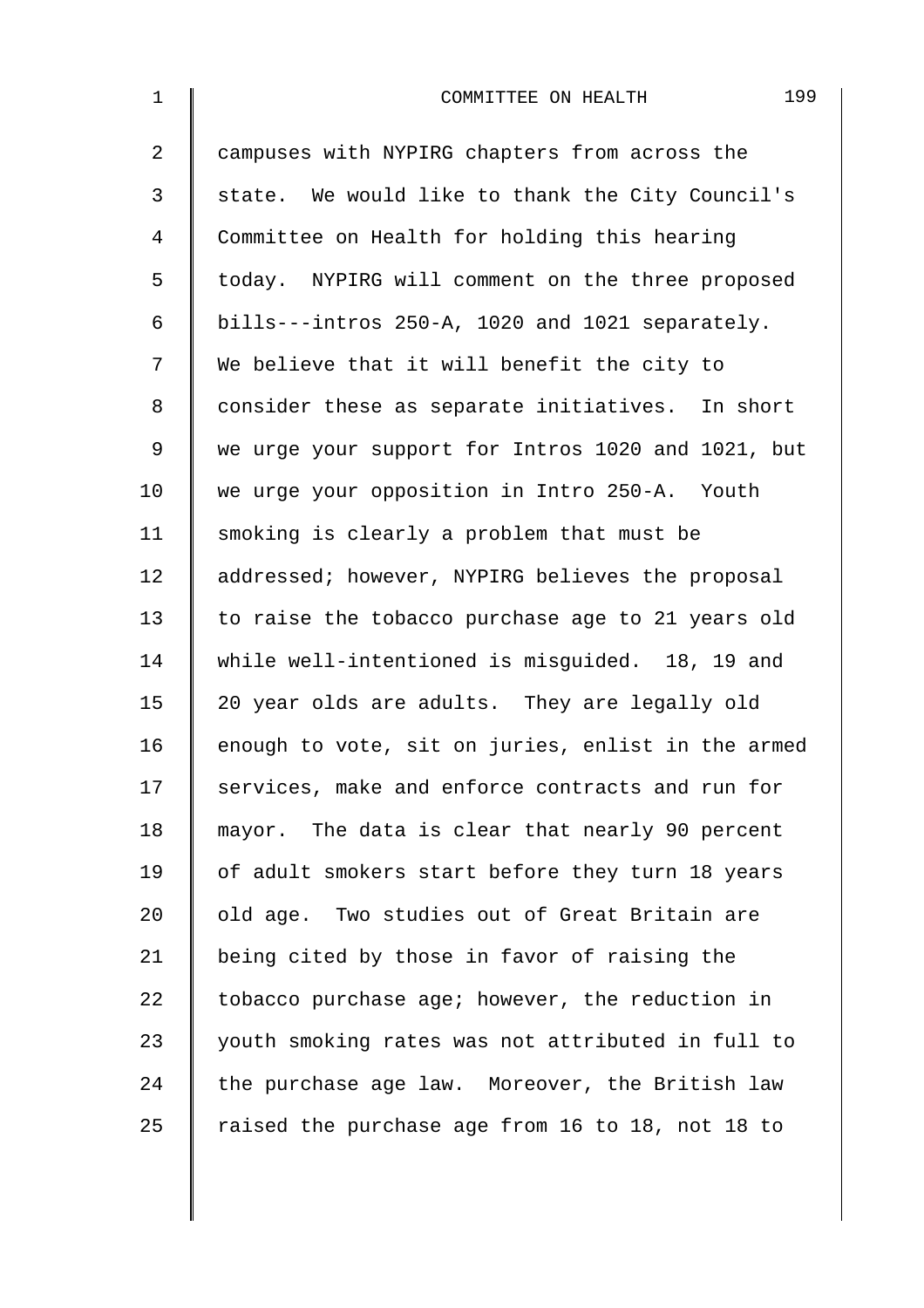| $\mathbf 1$    | 200<br>COMMITTEE ON HEALTH                         |
|----------------|----------------------------------------------------|
| $\overline{2}$ | 21 as the City Council is considering doing.       |
| 3              | There is a world of difference between allowing    |
| 4              | children to buy tobacco as had been the case in    |
| 5              | Britain, which is already illegal in New York and  |
| 6              | preventing adults from purchase. - - 90 percent    |
| 7              | of smokers will start before they hit 18 years of  |
| 8              | age. Moreover adults including those who are 18,   |
| 9              | 19 and 20 should be treated as adults for purposes |
| 10             | of tobacco policy. Instead public policy efforts   |
| 11             | should be focused on preventing manipulative       |
| 12             | tobacco marketing that targets adolescents and     |
| 13             | young teens. NYPIRG opposes Intro 250-A on these   |
| 14             | grounds. Young people start smoking because of     |
| 15             | constant and appealing tobacco marketing.          |
| 16             | According to the 2012 U.S. surgeon general's       |
| 17             | report, preventing tobacco use among youth and     |
| 18             | young adults scientific evidence consistently and  |
| 19             | coherently points to the intentional marketing of  |
| 20             | tobacco products to the use as being a cause of    |
| 21             | young people's tobacco use. Research shows that    |
| 22             | the more tobacco advertising kids see, the more    |
| 23             | likely they are to start smoking. One of the most  |
| 24             | pervasive and dangerous marketing tools that       |
| 25             | tobacco industries use is the power wall, a large  |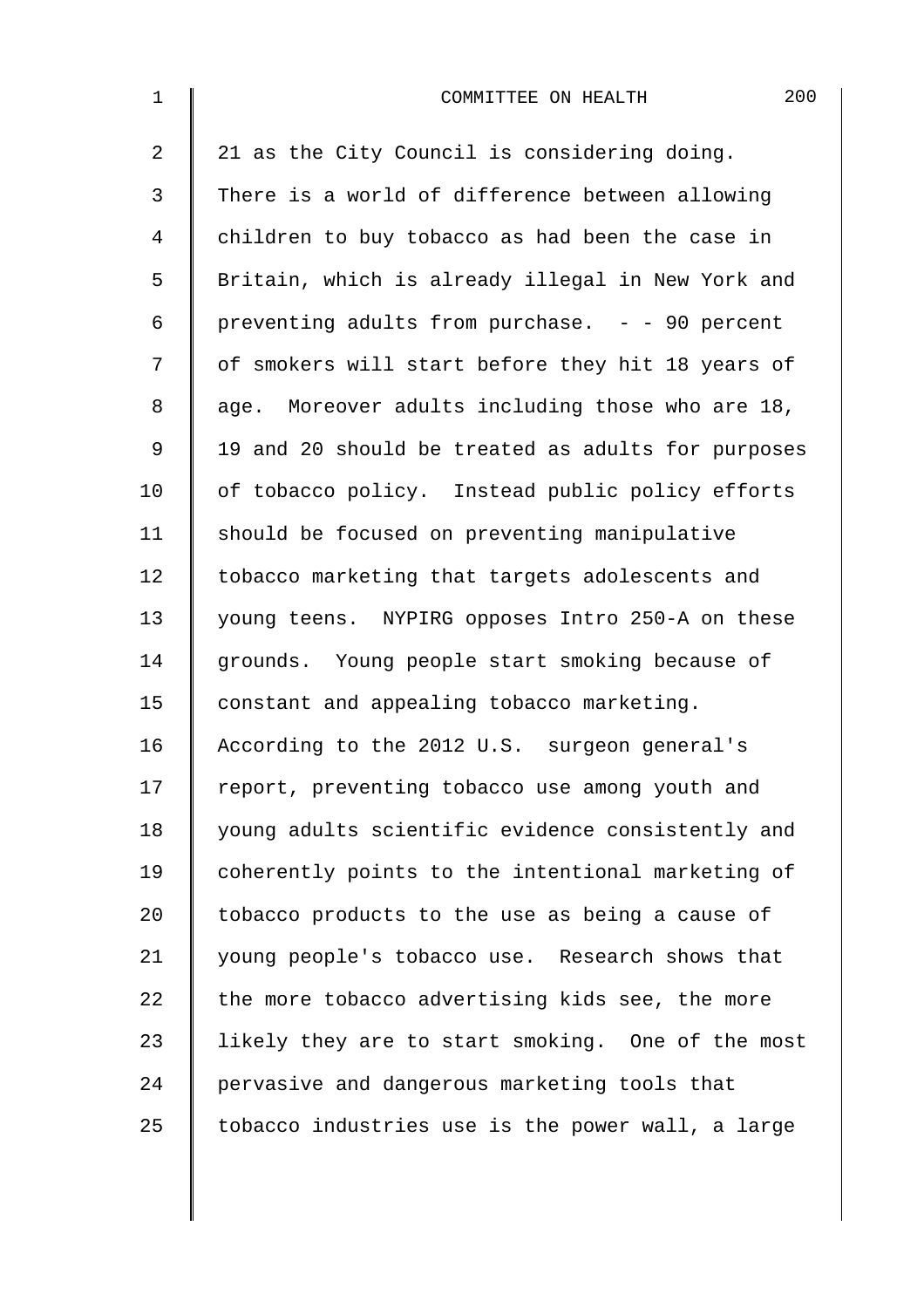| $\mathbf 1$ | 201<br>COMMITTEE ON HEALTH                         |
|-------------|----------------------------------------------------|
| 2           | display of tobacco products located behind the     |
| 3           | counters of tobacco sellers, such as bodegas,      |
| 4           | convenience stores and pharmacies. Power walls     |
| 5           | prompt impulse purchases, attract new tobacco      |
| 6           | users and thwart attempts to quit and are often    |
| 7           | next to candy, gum and other products. In          |
| 8           | conclusion, thank you for holding this hearing.    |
| 9           | NYPIRG looks forward to working on promising       |
| 10          | proposals to restrict tobacco marketing that       |
| 11          | aggressively targets the underage youth market and |
| 12          | empowering youth to choose not to smoke through    |
| 13          | public education projects. Thank you.              |
| 14          | JEFFREY PHONG: Good evening I                      |
| 15          | think. My name is Jeffrey Phong [phonetic], and I  |
| 16          | am a professor of psychology and of public health  |
| 17          | and health systems at the University of Waterloo   |
| 18          | located in Waterloo, Ontario, Canada. So I have    |
| 19          | come here from Canada on my own expense to support |
| 20          | the bills before you, but especially, I want to    |
| 21          | talk about the display ban because I head an       |
| 22          | international tobacco control policy evaluation    |
| 23          | projected called the ITC project that has for the  |
| 24          | last ten years conducted research on evaluating    |
| 25          | tobacco control policies in 22 countries--over     |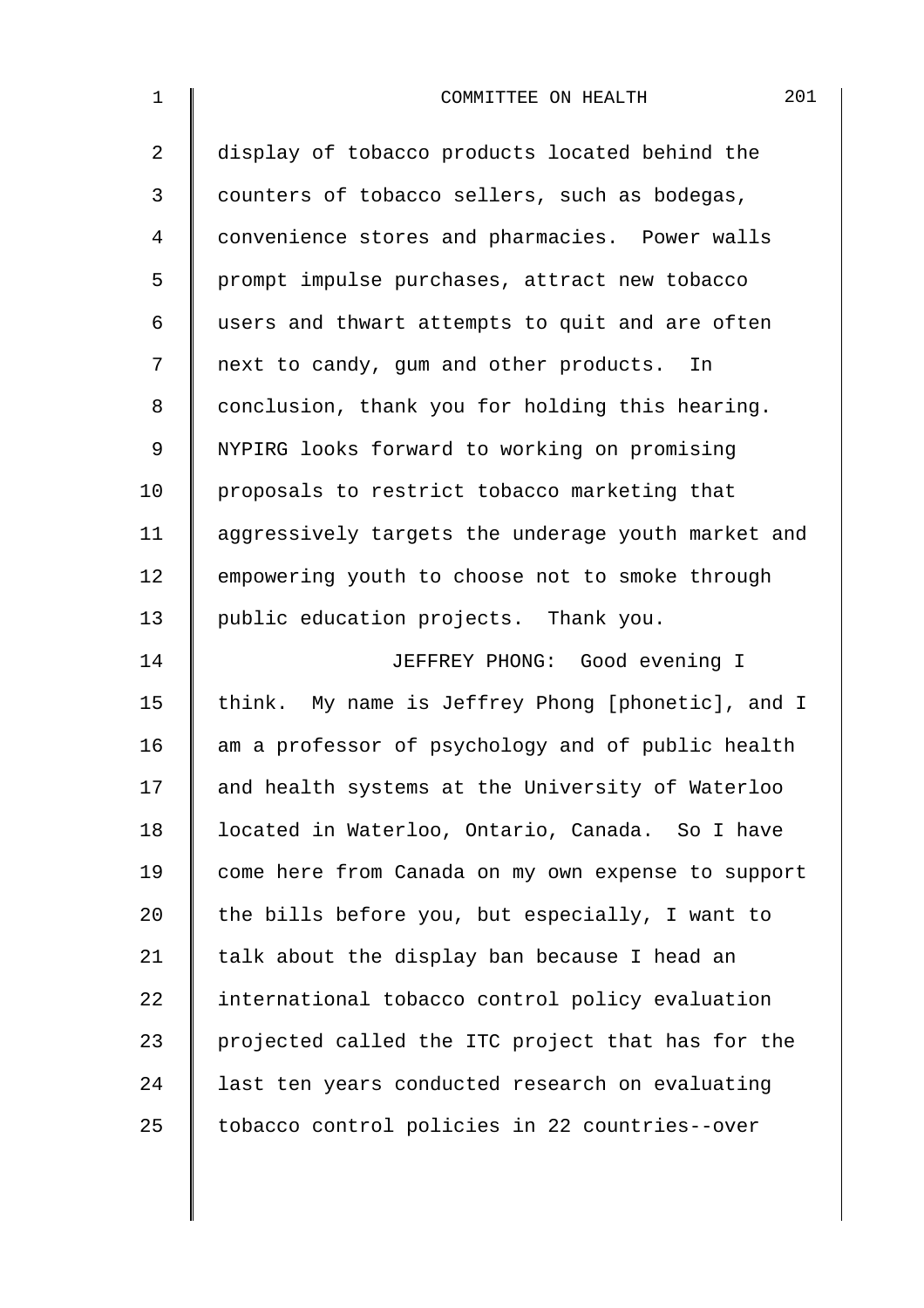| $\mathbf 1$    | 202<br>COMMITTEE ON HEALTH                         |
|----------------|----------------------------------------------------|
| 2              | half of the world's population, over 70 percent of |
| 3              | the world's tobacco users. We have seen from       |
| $\overline{4}$ | Canada and throughout the world the leadership of  |
| 5              | New York City and this administration in the fight |
| 6              | against the number one killer not only in New York |
| 7              | City or state or the U.S., but also throughout the |
| 8              | world. I won't belabor all of the statistics on    |
| 9              | that, but suffice it to say that the leadership of |
| 10             | New York City in global tobacco control has been   |
| 11             | impressive and also much worthy of support, and    |
| 12             | this also includes the bills before you. Although  |
| 13             | I only have time to talk about the POS display     |
| 14             | ban, all three of these bills before you are       |
| 15             | significant actions that are designed and will     |
| 16             | success likely to succeed in the reduction in      |
| 17             | smoking among youth, and also I should point out   |
| 18             | also among adults, and that is something that      |
| 19             | hasn't been talked about today. Although the       |
| 20             | emphasis is on youth, it is also the case that     |
| 21             | adults are going to benefit from the display ban.  |
| 22             | 90 percent of smokers in the United States, in     |
| 23             | Canada, Australia, United Kingdom regret ever      |
| 24             | having started smoking, and these are adults who   |
| 25             | started as kids. so in addition, 40 to 60 percent  |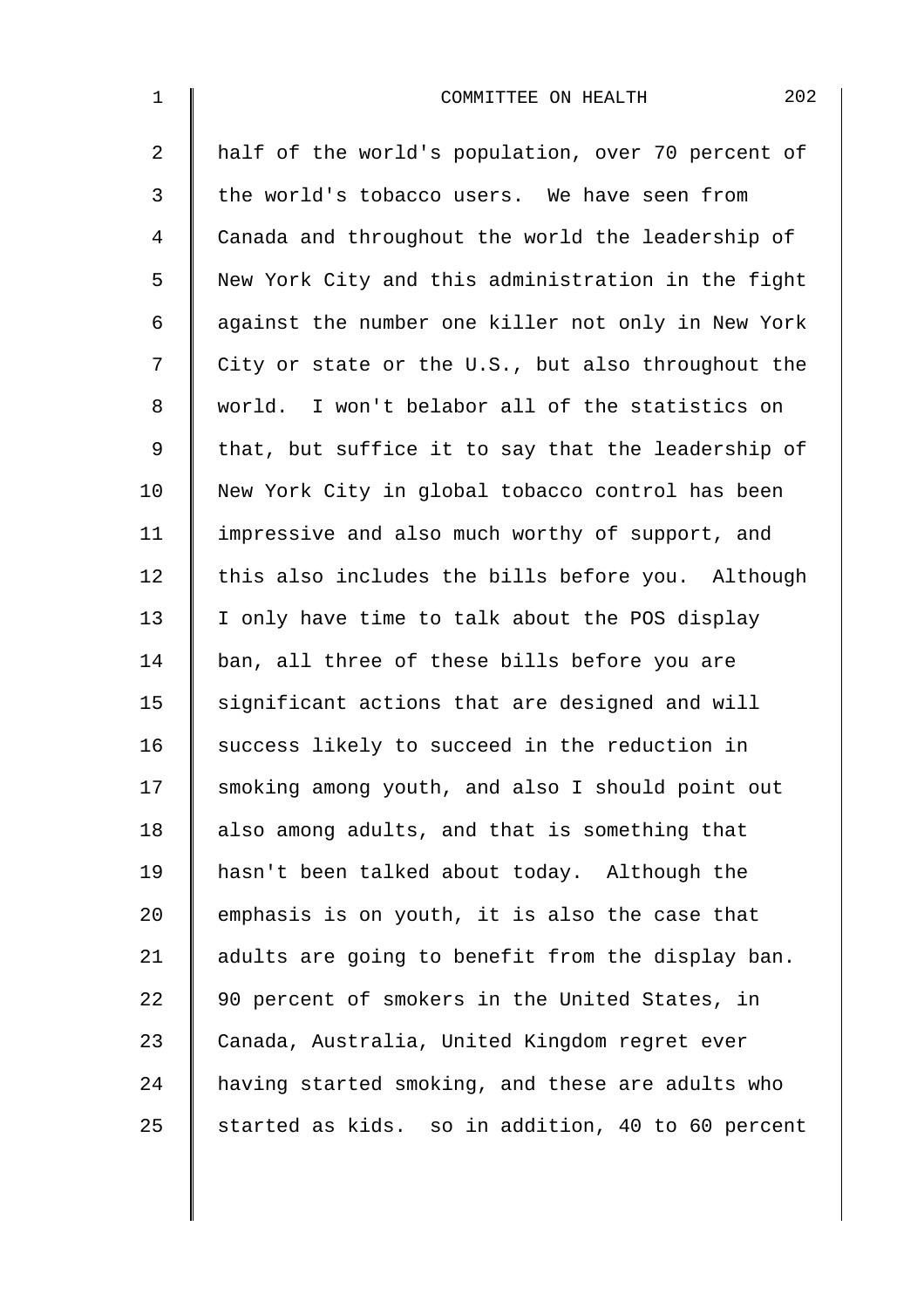| $\mathbf 1$    | 203<br>COMMITTEE ON HEALTH                         |
|----------------|----------------------------------------------------|
| $\overline{2}$ | of smokers at any time are either in the middle of |
| 3              | a quit attempt or are actively considering         |
| 4              | quitting. That is an extraordinary amount of       |
| 5              | people considering quitting, and if you are        |
| 6              | anything like me when there is something very      |
| 7              | tempting around to eat, let's say you are trying   |
| 8              | to lose weight, and there is a chocolate cake      |
| 9              | sitting in front of you, we absolutely know the    |
| 10             | fact that temptation is when something is in       |
| 11             | sight, it is also much more likely to be engaged   |
| 12             | in or to be consumed or to be smoked. This is      |
| 13             | true for cigarettes as well as for foods that we   |
| 14             | have all experienced. So therefore in our work in  |
| 15             | the ITC project and we do work in U.S., Canada,    |
| 16             | U.K., Australia, we have random samples and so the |
| 17             | representative national populations of smokers.    |
| 18             | What we have demonstrated is that in jurisdictions |
| 19             | where they has been a point of sale display ban,   |
| 20             | they are 2.5 times less likely to report having    |
| 21             | purchased unplanned cigarettes. So when smokers    |
| 22             | go into a convenience store let's say, they aren't |
| 23             | planning on smoking, and yet there it is sitting   |
| 24             | right in front of them. So therefore I would like  |
| 25             | to emphasize in addition to the focus on youth the |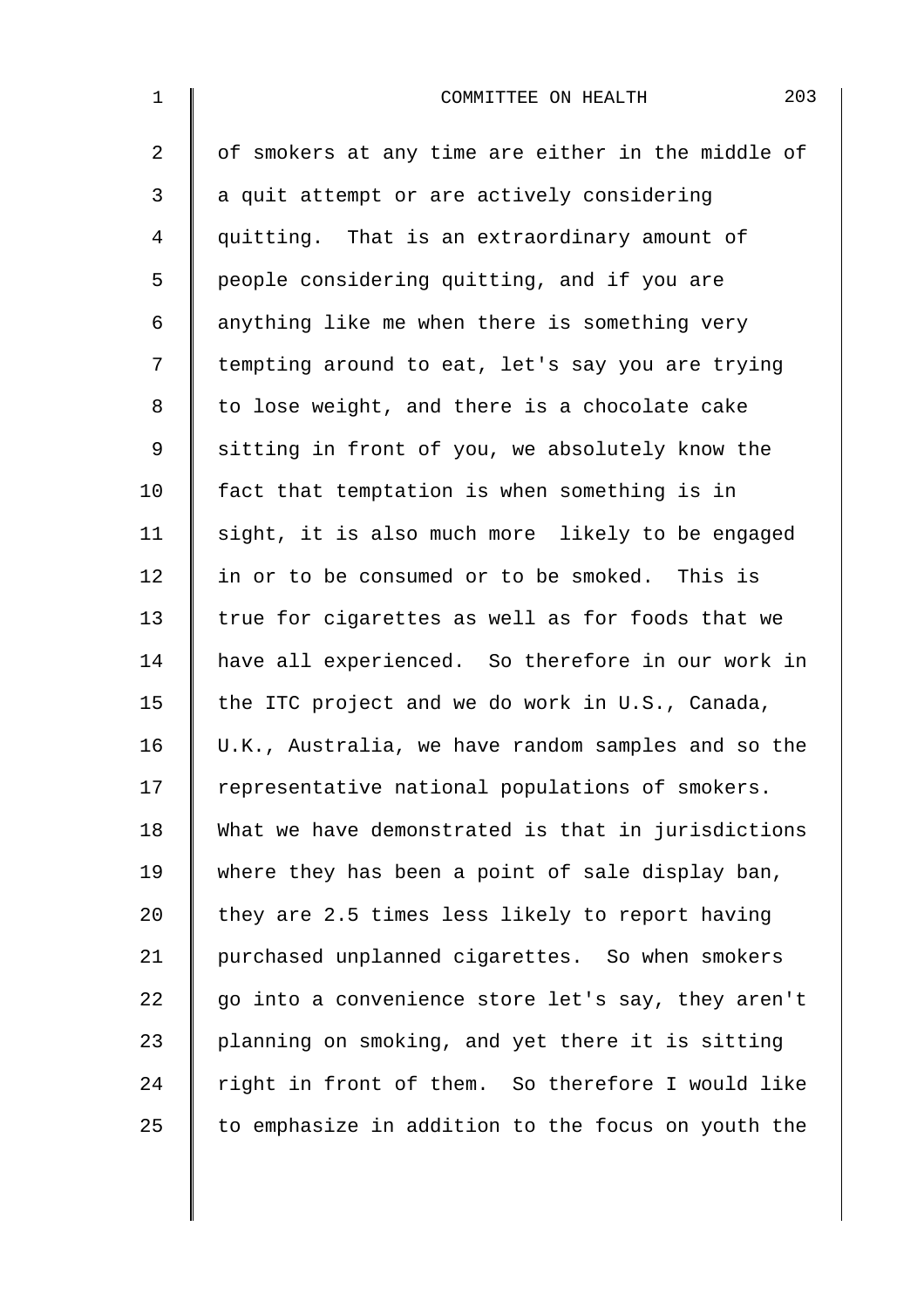| $\mathbf 1$    | 204<br>COMMITTEE ON HEALTH                          |
|----------------|-----------------------------------------------------|
| $\overline{2}$ | fact that the POS display ban is also going to      |
| 3              | have significant impact on facilitating quitting    |
| $\overline{4}$ | on adult smokers, who by the way throughout the     |
| 5              | world, we studied this, the majority of adult       |
| 6              | smokers support POS display bans and in fact after  |
| 7              | they are implemented support either stays the same  |
| 8              | or significantly increases, so for those reasons    |
| 9              | for the international view and from our data from   |
| 10             | which I have prepared a more extensive written      |
| 11             | statement, the point of sale display ban is a       |
| 12             | strong measure, and the evidence supports it.       |
| 13             | Thank you.                                          |
| 14             | BARBARA SULLIVAN: Good pre-evening                  |
| 15             | [phonetic] as they say in the Big Bang Theory. My   |
| 16             | name is Barbara P. Sullivan. I prepared this        |
| 17             | statement when the other two bills were not         |
| 18             | publicized, so I would like to go on record as      |
| 19             | saying I support all three bills, although the      |
| 20             | statement refers to the tobacco display             |
| 21             | restriction bill. Born and raised on Staten         |
| 22             | Island, I am a wife, a mother, a grandmother, a     |
| 23             | non-profit director and a tobacco control and       |
| 24             | prevention advocate. I am also a former smoker.     |
| 25             | I smoked my first cigarette at the age of 13.<br>Ι. |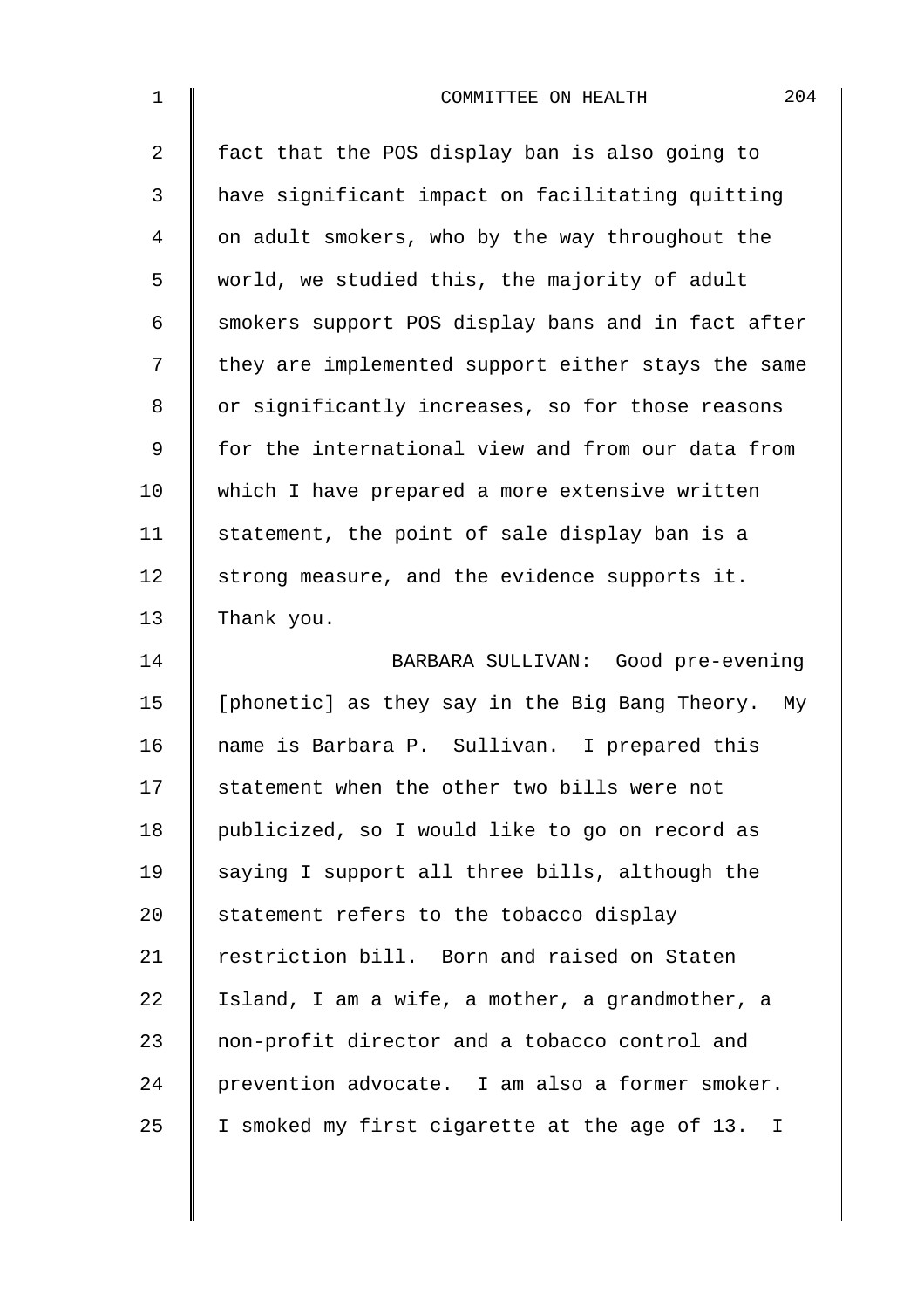| $\mathbf 1$    | 205<br>COMMITTEE ON HEALTH                         |
|----------------|----------------------------------------------------|
| $\overline{2}$ | used to take them from my mother's purse and light |
| 3              | up at the bus stop on my way to school. Both my    |
| $\overline{4}$ | parents were smokers. In the days when they        |
| 5              | started, they didn't know the harm that cigarettes |
| 6              | could do or the fact that nicotine was an          |
| 7              | addictive substance. After a heart attack at age   |
| 8              | 40, my father switched from cigarettes to little   |
| $\mathsf 9$    | cigars called cigarillos. They were supposed to    |
| 10             | be less harmful. He smoked those until he had a    |
| 11             | second heart attack at the age of 60, the one that |
| 12             | killed him. My mother stopped smoking on the day   |
| 13             | my father died, but I continued for another ten    |
| 14             | years. I am also a trained smoking cessation       |
| 15             | counselor. I have helped countless smokers to      |
| 16             | quit with the help of nicotine replacement therapy |
| 17             | patches and gum. One person I can't seem to help   |
| 18             | is the person I love the most, my husband of 34    |
| 19             | years. To paraphrase Mark Twain he is an expert    |
| 20             | on quitting. He has done it 100 times. I worry     |
| 21             | every day about losing him the way my mother lost  |
| 22             | my father. In my work and in my neighborhood on    |
| 23             | Staten Island, I see so many young men and women   |
| 24             | with cigarettes in their mouths. I see the power   |
| 25             | walls of cigarette packs in delis and convenience  |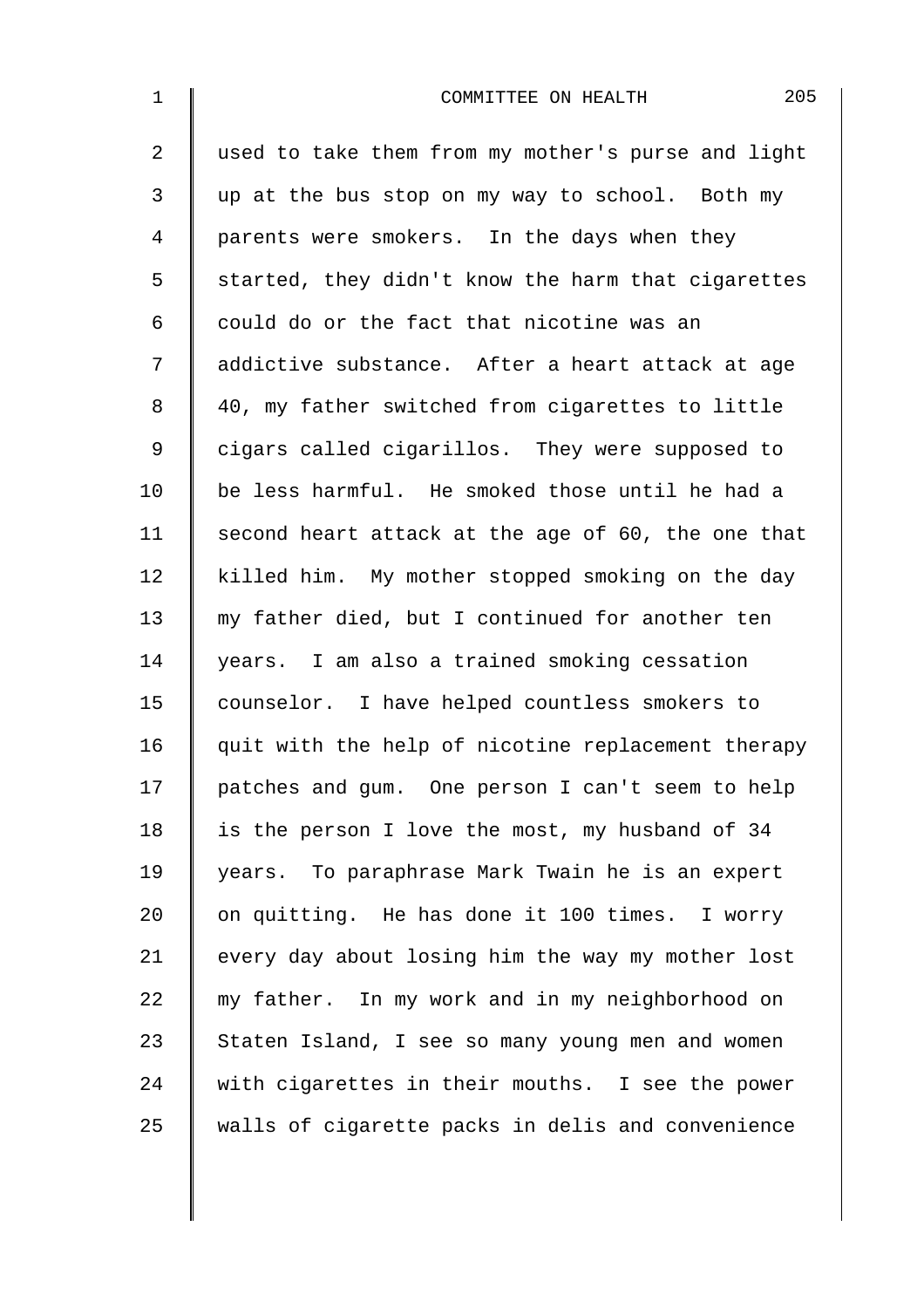| $\mathbf 1$    | 206<br>COMMITTEE ON HEALTH                         |
|----------------|----------------------------------------------------|
| $\overline{a}$ | stores that teens and younger children visit every |
| 3              | day. The proposal on tobacco display restriction   |
| 4              | that has brought us here today won't help my       |
| 5              | husband or other smokers to quit--although it      |
| 6              | might--but it can help young people not to pick up |
| 7              | the habit and send a message that smoking is not   |
| 8              | only deadly, but also unacceptable. If it stops    |
| 9              | even one of them from becoming a replacement       |
| 10             | smoker and dying prematurely from tobacco related  |
| 11             | causes, it is the least we can do for future       |
| 12             | generations.                                       |
| 13             | MICAH BERMAN: Madam Chair and                      |
| 14             | members of the Committee, I thank you for the      |
| 15             | opportunity to testify in support of these three   |
| 16             | measures. My name is Micah Berman, and I am a      |
| 17             | professor of public health law and I have worked   |
| 18             | with communities around the country to develop and |
| 19             | implement effective tobacco control policies and   |
| 20             | then to defend them in court. This summer I will   |
| 21             | be starting a new position as a professor at Ohio  |
| 22             | State University, but I am here also speaking in   |
| 23             | my personal capacity at my own expense. You have   |
| 24             | heard a lot so I just want to briefly mention two  |
| 25             | documents that I will submit with my written       |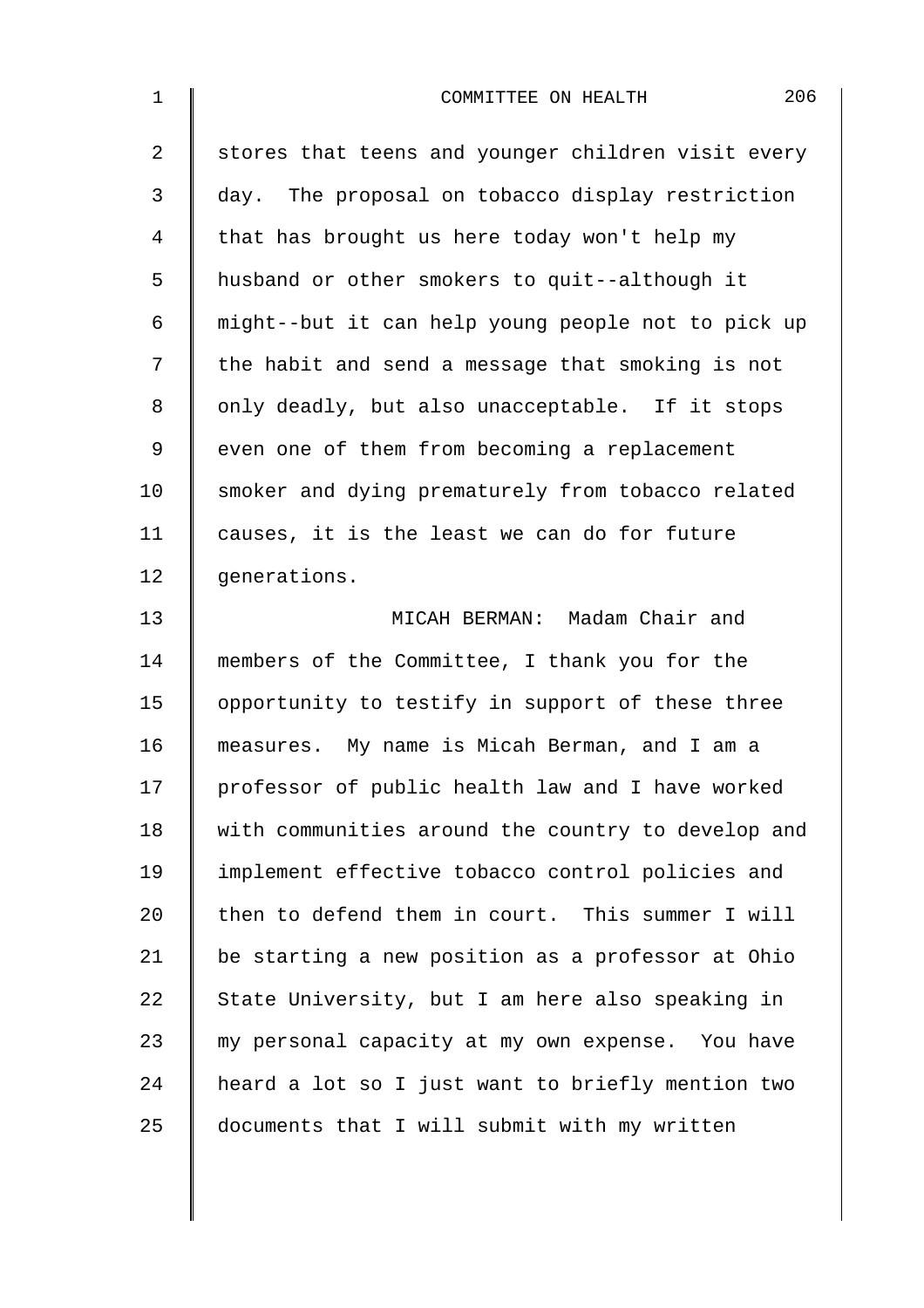| $\mathbf 1$    | 207<br>COMMITTEE ON HEALTH                         |
|----------------|----------------------------------------------------|
| $\overline{a}$ | testimony and then briefly address some of the     |
| 3              | legal issues that have been mentioned. First I     |
| 4              | encourage you to review the 2012 U.S. surgeon      |
| 5              | general's report, which reviewed hundreds of       |
| 6              | hundreds of scientific studies, and its main       |
| 7              | conclusion was that tobacco industry marketing is  |
| 8              | a key factor in causing youth smoking and it       |
| $\mathsf 9$    | particularly singled out tobacco product displays  |
| 10             | and price discounting two of the measures that you |
| 11             | are considering today. Secondly, I want to direct  |
| 12             | your attention to the 2006 judicial opinion in     |
| 13             | United States versus Philip Morris [phonetic]. In  |
| 14             | that decision all of the key players in the        |
| 15             | tobacco industry were found to be racketeers who   |
| 16             | had illegally conspired over decades to deceive    |
| 17             | the public and in particular deceive the public    |
| 18             | about marketing to youth. The judge in that case   |
| 19             | found that not only had they deceived the public,  |
| 20             | they were continuing even after the 1998 master    |
| 21             | settlement agreement where they promised not to    |
| 22             | target youth and that even in some ways that       |
| 23             | targeting had increased, so we have heard a lot    |
| 24             | about retailers today, and I just want to mention  |
| 25             | that the key problem is coming not from the        |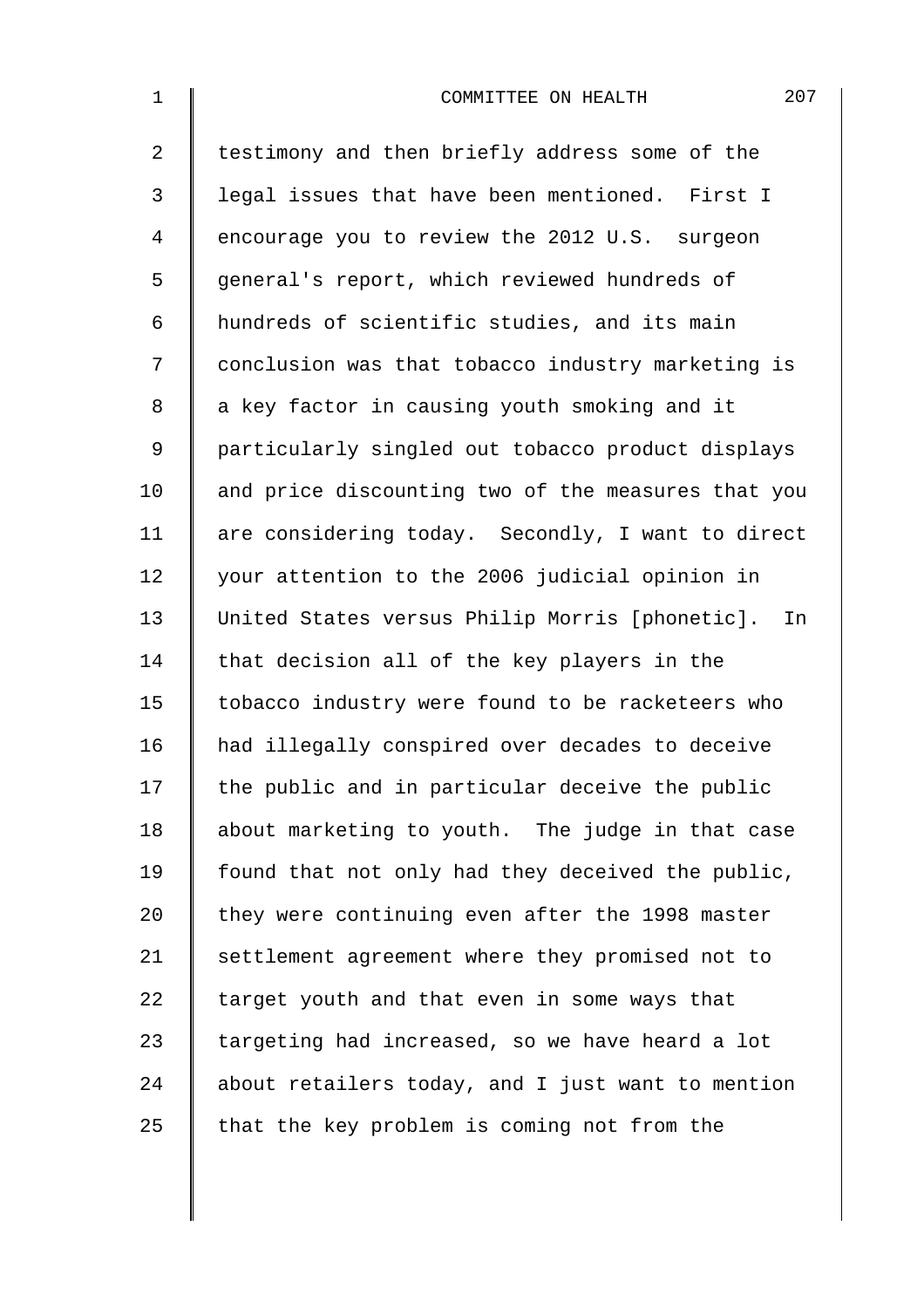| $\mathbf 1$    | 208<br>COMMITTEE ON HEALTH                            |
|----------------|-------------------------------------------------------|
| $\overline{2}$ | retailers, but from the tobacco industry and that     |
| 3              | is where we need to keep the focus and I think        |
| 4              | that is what the measures that we are talking         |
| 5              | about today do. On the legal front, I want to         |
| 6              | briefly address first amendment concerns with         |
| 7              | respect to the tobacco product display                |
| 8              | restriction, and to put it briefly assuming that a    |
| $\mathsf 9$    | first amendment analysis is even needed, the          |
| 10             | analysis breaks down to a balancing test between      |
| 11             | the government's interest on the one hand and the     |
| 12             | speech that is being restricted on the other hand.    |
| 13             | In my view the balance could hardly be more           |
| 14             | uneven. On the one hand you have the city's           |
| 15             | interest in protecting youth from an addictive and    |
| 16             | deadly product that kills up to half of its           |
| 17             | regular users, on the other hand you have the         |
| 18             | tobacco industry's interest in displaying their       |
| 19             | products and doing so in a way that entices and       |
| 20             | addicts the next generation of tobacco users, and     |
| 21             | makes it harder for current tobacco users to quit.    |
| 22             | All that is being restricted is a marketing           |
| 23             | practice that conveys little if any actual            |
| 24             | information, operates largely at a subliminal         |
| 25             | level and has its primary impact on youth.<br>The $-$ |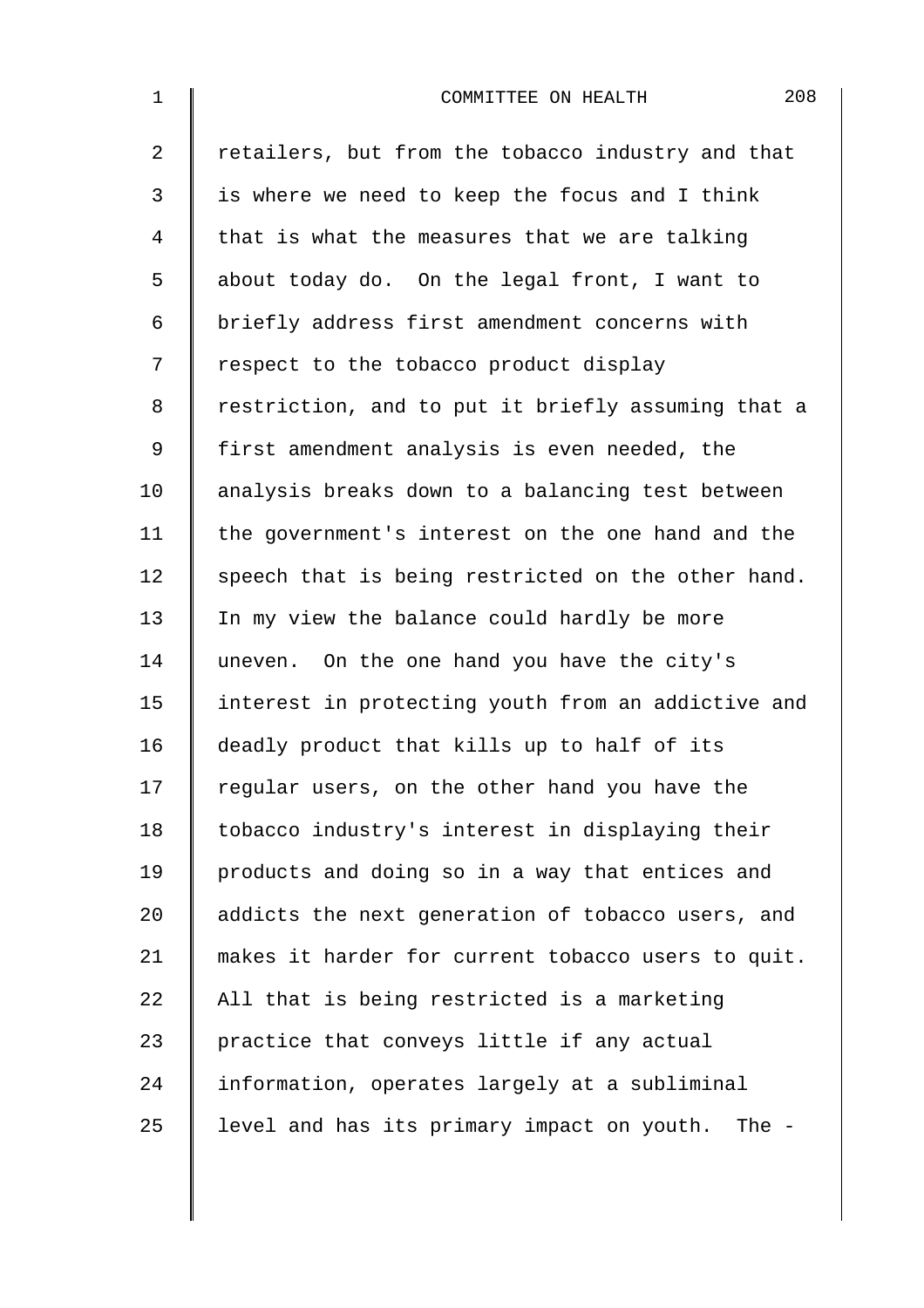| $\mathbf 1$    | 209<br>COMMITTEE ON HEALTH                        |
|----------------|---------------------------------------------------|
| $\overline{a}$ | - decision from the U.S. Supreme Court was        |
| 3              | mentioned earlier. This is completely different.  |
| 4              | That decision as was mentioned says that tobacco  |
| 5              | industry needs to have a way to communicate with  |
| 6              | legal adult customers in a way that does not      |
| 7              | entice youth and under the tobacco product        |
| 8              | display they will still have plenty of            |
| 9              | opportunities to do so. They can still            |
| 10             | communicate what products are available at what   |
| 11             | price and they can even post advertisements, so   |
| 12             | this is a completely different scenario, not to   |
| 13             | mention the 2009 tobacco control act that gives   |
| 14             | communities new and more powerful authority to    |
| 15             | address these issues. So tobacco is a unique      |
| 16             | product. It is unlike anything else, and the way  |
| 17             | that it needs to be addressed needs to be         |
| 18             | different. Again, I urge your support for all     |
| 19             | three measures. Thank you.                        |
| 20             | CHAIRPERSON ARROYO: Thank you, and                |
| 21             | doctor, thank you for coming all the way from     |
| 22             | Canada. That is why we didn't mess with the clock |
| 23             | so much. Thank you. Okay. I didn't call up the    |
| 24             | next panel. I apologize. Philip Rosemen           |
| 25             | [phonetic], John Urban [phonetic], Christopher    |
|                |                                                   |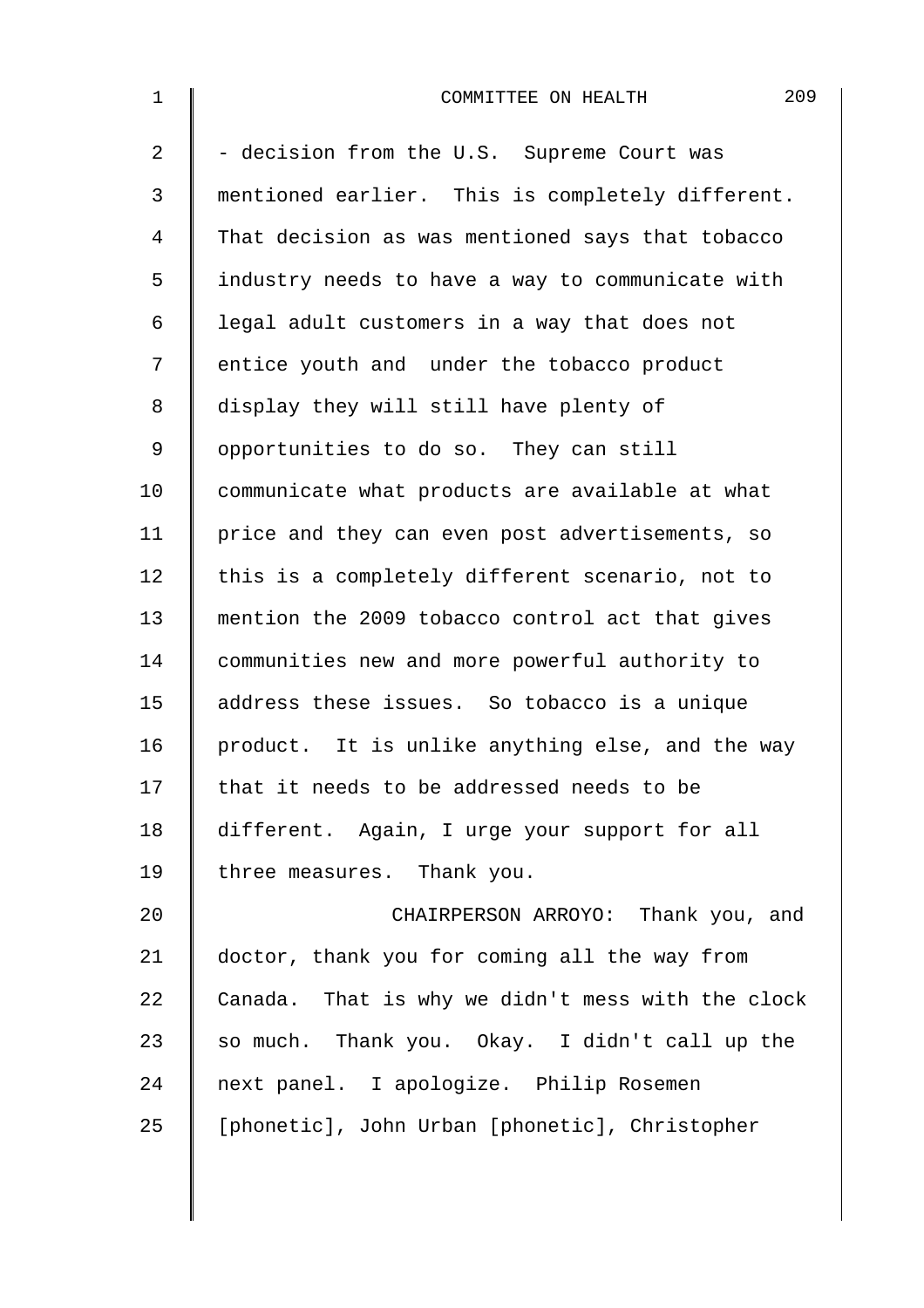| $\mathbf 1$ | 210<br>COMMITTEE ON HEALTH                        |
|-------------|---------------------------------------------------|
| 2           | Mikovitz [phonetic], Sal Vario [phonetic] and     |
| 3           | Romeo - - [phonetic]. I am looking for Romeo,     |
| 4           | Sal, Chris, Sal, John, Philip. I see people       |
| 5           | moving. Who is Phil? John? Sal? Come. This        |
| 6           | way. And Romeo. We have five. You guys want to    |
| 7           | swing around the table this way so we can give    |
| 8           | them room to pull up as well? Thank you for your  |
| $\mathsf 9$ | patience and waiting so long. The next panel, and |
| 10          | it is the last panel, right, Elizabeth Garcia     |
| 11          | [phonetic], Ian McGovern [phonetic], Candace - -  |
| 12          | and Stewart Bowers [phonetic]. Gentlemen, handle  |
| 13          | the mic by the base. They are kind of delicate.   |
| 14          | State your name for the record and we will go in  |
| 15          | order.                                            |
| 16          | CHRISTOPHER MIKOVITZ: My name is                  |
| 17          | Christopher Mikovitz. I co-own a company in - -   |
| 18          | New York called Cherry Vape [phonetic]. We        |
| 19          | distribute parts and accessories of electronic    |
| 20          | cigarettes globally. I got into this industry in  |
| 21          | 2009 by accident. I have a problem smoking. I     |
| 22          | started searching around and finding it for my    |
| 23          | friends and family and before I knew it it turned |
| 24          | into a business. Now we manufacture parts and     |
| 25          | accessories that we export to the United States   |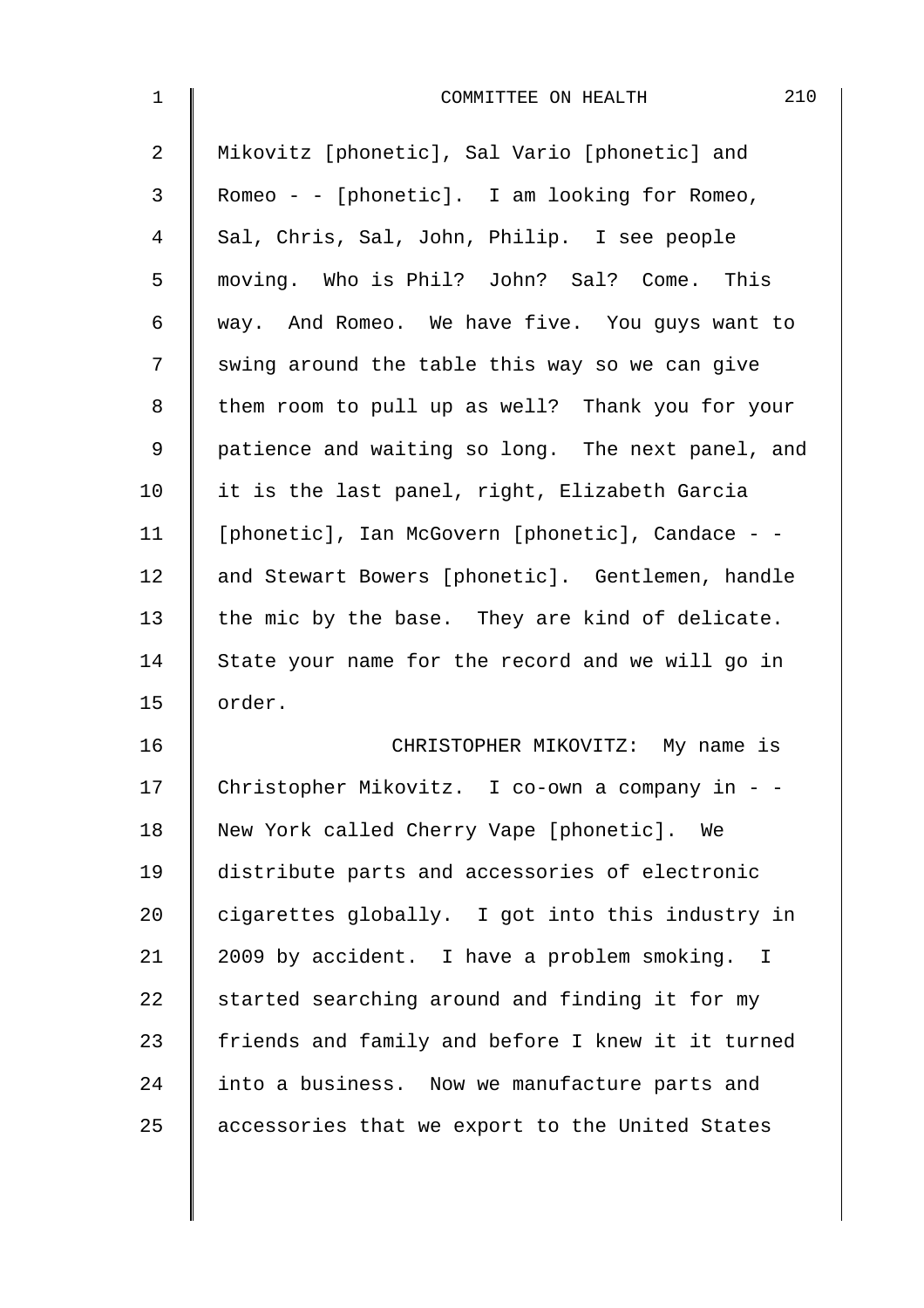| $\mathbf{1}$   | 211<br>COMMITTEE ON HEALTH                          |
|----------------|-----------------------------------------------------|
| $\overline{a}$ | that are made here in New York. We ship them        |
| 3              | globally. When we started, we had about five        |
| 4              | flavors to our electronic cigarettes and by         |
| 5              | request of our customers, it went up to probably    |
| 6              | about 120, which was too hard to manage and we had  |
| 7              | to lower it just down to about 70 because it was    |
| 8              | easier to the most popular flavors. As soon as      |
| $\mathsf 9$    | people's taste buds came back they realized they    |
| 10             | didn't want to taste or smell anything at all that  |
| 11             | resembled a cigarette. When I heard about this      |
| 12             | part in the bill when flavors would be              |
| 13             | jeopardized, I am like who would want me to taste   |
| 14             | tobacco? There has to be a mistake. There is no     |
| 15             | reason for that. Another part of this is it is      |
| 16             | not just New York State, it is not just New York    |
| 17             | itself, it comes up all the time. I had a           |
| 18             | wonderful interview with consumer reports about     |
| 19             | the possibilities and the impact that ecigarettes   |
| 20             | can do to the public. The interview went great      |
| 21             | until it hit the news at the end of every news      |
| 22             | media they added--or whichever news state or town   |
| 23             | it was aired, they added to the bottom of it and    |
| 24             | yes, the FDA does want to warn you that ecigs are   |
| 25             | available in enticing flavors for children.<br>Wait |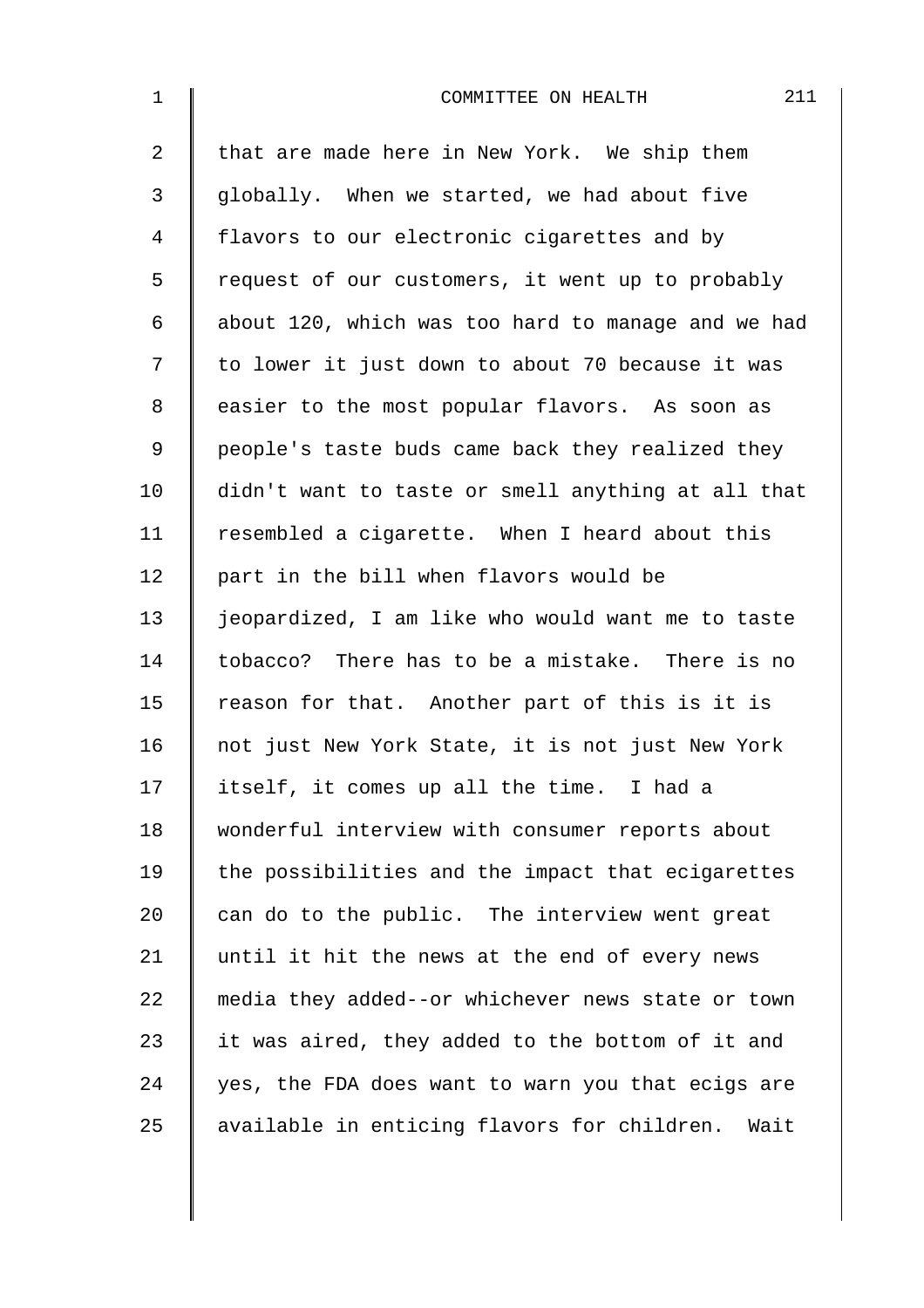| $\mathbf 1$ | 212<br>COMMITTEE ON HEALTH                         |
|-------------|----------------------------------------------------|
| 2           | a minute. We are adults here. I choose butter      |
| 3           | toffee or caramel or cherry because I don't want   |
| 4           | to taste tobacco anymore. I am not targeting a     |
| 5           | child. I just don't want to smell like tobacco     |
| 6           | anymore. You have all been very receptive of what  |
| 7           | we have said today, and I am proud to be in New    |
| 8           | York because I have spoke in Connecticut, and they |
| $\mathsf 9$ | didn't really pay much attention to us, and I      |
| 10          | really would like ask can New York City lead New   |
| 11          | York State in the fact of reducing harm by         |
| 12          | embracing something like this, instead of every    |
| 13          | other state from week to week to week we have a    |
| 14          | call to action to fight, the ban of it, the        |
| 15          | coupling of it with tobacco and smoking areas,     |
| 16          | flavors, taxing it, banning it online. Can this    |
| 17          | Committee be the first committee in the United     |
| 18          | States, the first city, New York the number one    |
| 19          | place in the world lead the market in reducing     |
| 20          | harm with electronic cigarettes? I thank you for   |
| 21          | listening to my testimony. I thank you all for     |
| 22          | understanding. Thank you very much.                |
| 23          | JOHN URBAN: Hello. My name is                      |
| 24          | John Urban. I was raised in a house of non-        |
| 25          | smokers, and after hearing all the facts and       |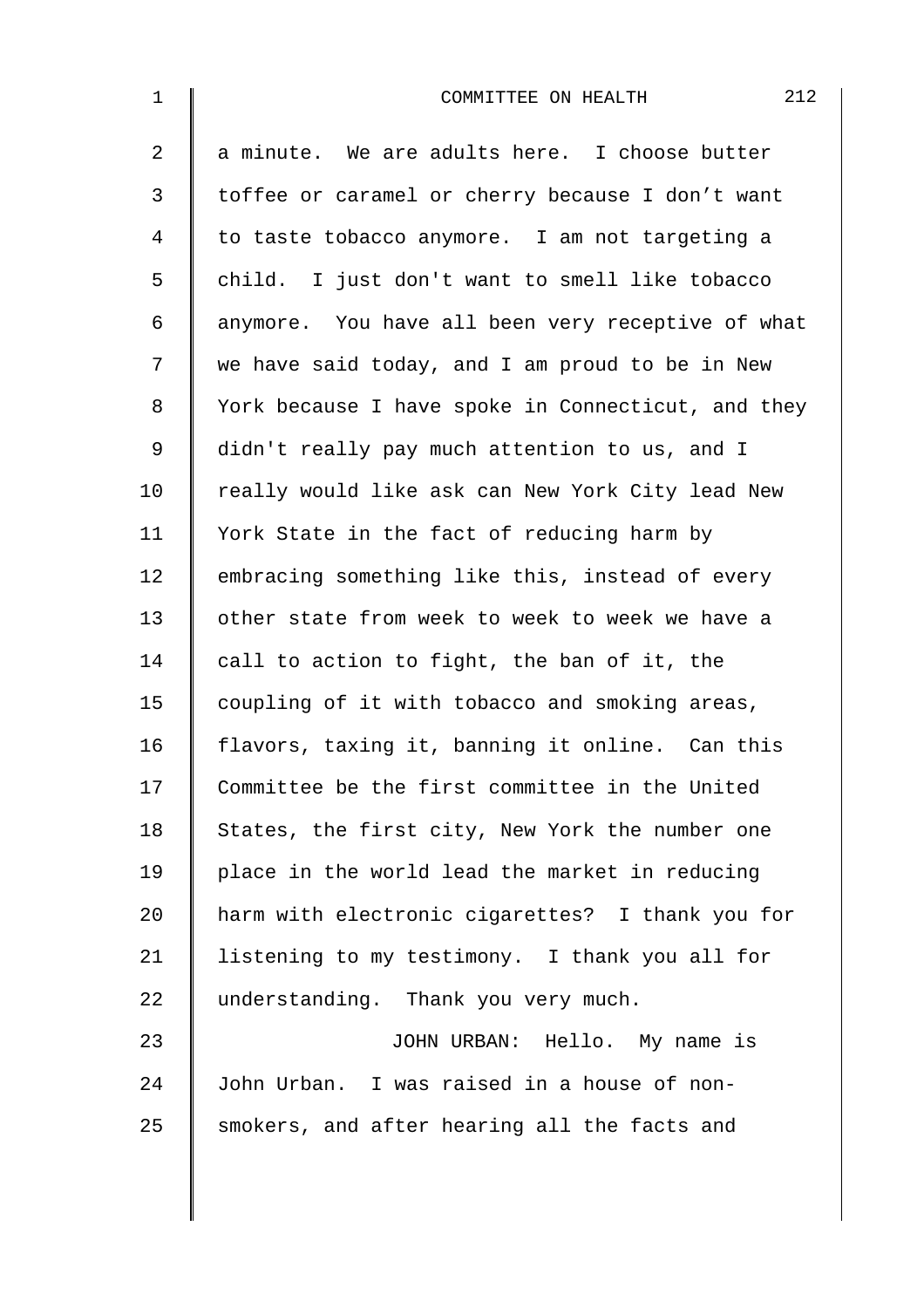| $\mathbf 1$    | 213<br>COMMITTEE ON HEALTH                         |
|----------------|----------------------------------------------------|
| $\overline{2}$ | watching all the relatives suffer the consequences |
| 3              | of smoking I believed I would never touch tobacco, |
| $\overline{4}$ | yet at 14 years old I bought my first pack of      |
| 5              | cigarettes, within a few months I was a pack a day |
| 6              | smoker, but each brand only kept my interest for a |
| 7              | brief time before I was disgusted by the taste and |
| $\,8\,$        | moved on to something that I hoped would be        |
| $\mathsf 9$    | better. In college I began smoking hookah. I       |
| 10             | enjoyed the variety of flavors and for a short     |
| 11             | while gave up cigarettes entirely while smoking    |
| 12             | hookah exclusively; however, because cigarettes    |
| 13             | are a much more convenient method of nicotine      |
| 14             | intake, I regressed back into my cigarette         |
| 15             | addiction. This past September at age 21 I         |
| 16             | ordered my first electronic cigarette kit with a   |
| 17             | ten flavor sample pack and looked forward to       |
| 18             | finally finding that perfect flavor. First, I      |
| 19             | tried all the novelty flavors--coffee, vanilla,    |
| 20             | chocolate and cherry, next were the menthols,      |
| 21             | peppermint and mint tea. I saved the three         |
| 22             | tobacco flavors for last and they were all         |
| 23             | terrible, and I almost gave up on my transition to |
| 24             | vaping [phonetic] until I decided to go buy a pack |
| 25             | of Marlboro Lights. After just one cigarette I     |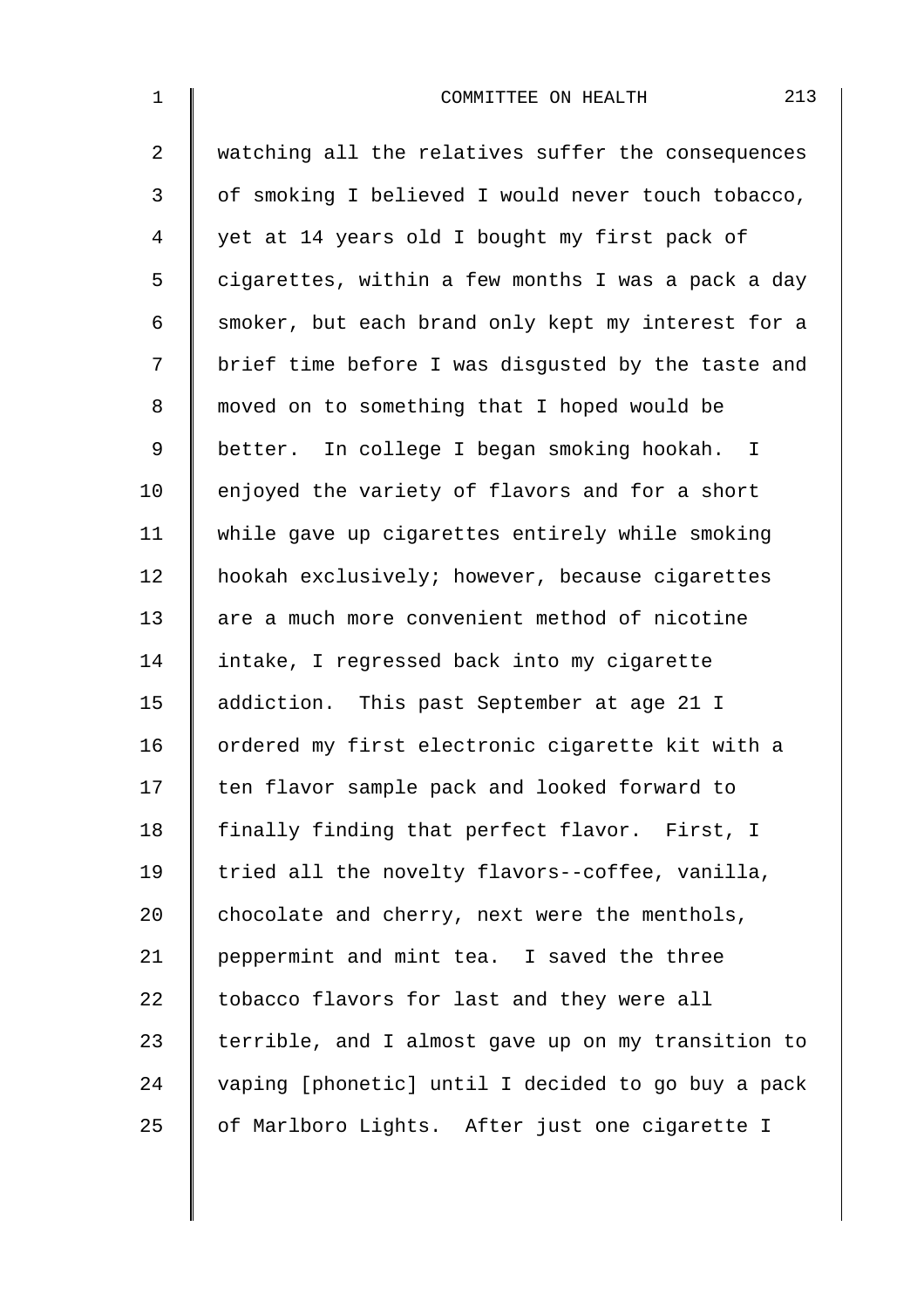| $\mathbf 1$    | 214<br>COMMITTEE ON HEALTH                         |
|----------------|----------------------------------------------------|
| $\overline{2}$ | realized that the ecig was not the problem. It     |
| 3              | was the tobacco flavor. An estimated 45.3 million  |
| 4              | people in the United States smoke cigarettes and   |
| 5              | we all have very different tastes. Although it is  |
| 6              | possible that some of us could enjoy using tobacco |
| 7              | and menthol exclusively I would not be one of      |
| 8              | them. If it were not for the variety, I would      |
| 9              | still be smoking traditional cigarettes. Please    |
| 10             | allow me and the countless others who have         |
| 11             | switched to vaping continue to enjoy our healthier |
| 12             | lifestyle. Thank you for your consideration.       |
| 13             | PHILIP ROSEMEN: My name is Philip                  |
| 14             | Rosemen. I am a store owner in New York City. I    |
| 15             | have a store in Queens, and you met my partner     |
| 16             | actually, Spike, earlier. I know you have heard    |
| 17             | from a lot of people today about flavors, and I    |
| 18             | decided not to bring my little speech with me      |
| 19             | because I think it is very clear what you plan on  |
| 20             | doing in the future, and I am very, very thankful  |
| 21             | to hear that you are being so open minded about    |
| 22             | electronic cigarettes and the flavoring            |
| 23             | especially. I do want to note that we have some    |
| 24             | younger people who have come by who are vapers and |
| 25             | we have had some older people like Danny, and that |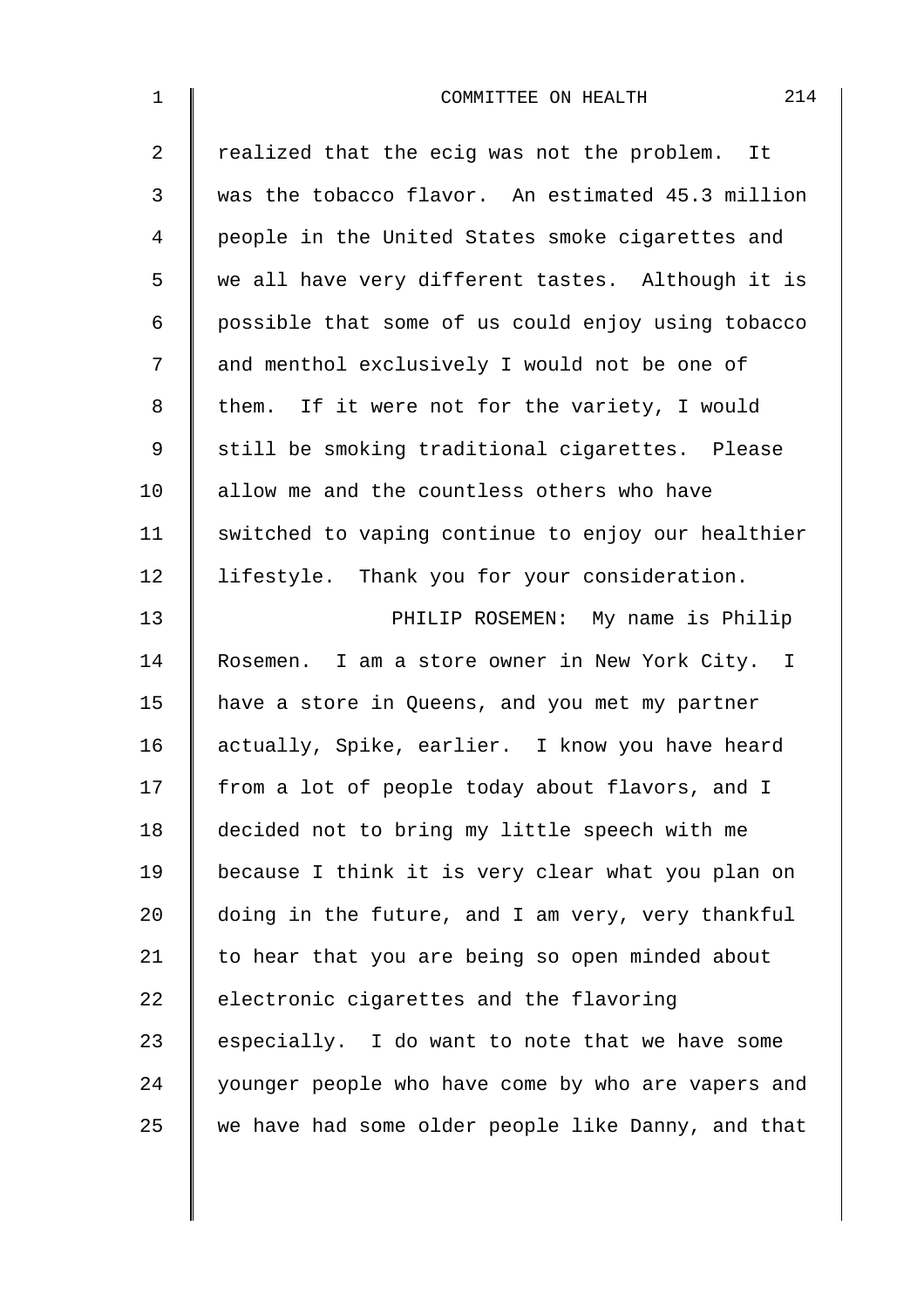| $\mathbf{1}$   | 215<br>COMMITTEE ON HEALTH                         |
|----------------|----------------------------------------------------|
| $\overline{a}$ | turtle flavor is very good by the way, who have    |
| 3              | come by and expressed how important electronic     |
| 4              | cigarettes are to them. I smoked for 26 years and  |
| 5              | had no intention of quitting. My father actually   |
| 6              | passed away from it, and I thought that was my     |
| 7              | destiny. Had these been around when he was around  |
| 8              | he would still be here today. I have no doubt in   |
| 9              | my mind about that, but I do want to mention as a  |
| 10             | storeowner we are very dedicated to helping people |
| 11             | make the transition from one product that is       |
| 12             | obviously very harmful to something that is just a |
| 13             | much better alternative. My partner and I and the  |
| 14             | folks that help us out in the store are all very   |
| 15             | clear on our mission, which was to take people who |
| 16             | have this issue and convert it to something        |
| 17             | better, but also to note that we don't allow it    |
| 18             | for underage people. We are very, very diligent    |
| 19             | about carding people who are obviously under 25    |
| 20             | years old, and in fact we enrolled recently in the |
| 21             | we card program as I think a lot of my             |
| 22             | counterparts who actually have brick and mortar    |
| 23             | stores are going to do in the future. We see this  |
| 24             | as being a great direction here in New York. We    |
| 25             | hope that happens for the rest of New York state,  |
|                |                                                    |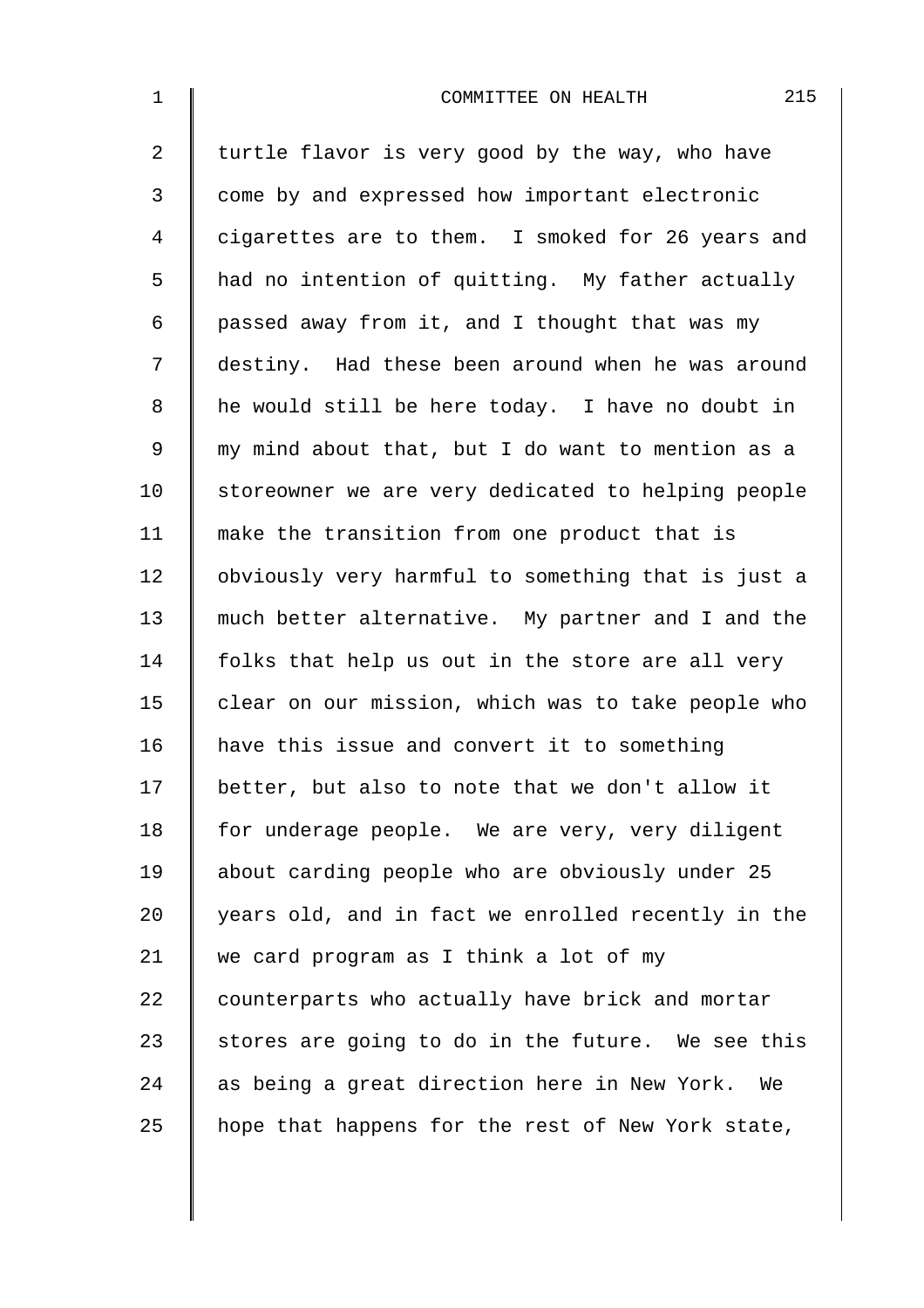| $\mathbf{1}$   | 216<br>COMMITTEE ON HEALTH                         |
|----------------|----------------------------------------------------|
| $\overline{2}$ | and we look forward to continuing to pay our taxes |
| 3              | to New York every year because we want to get      |
| 4              | bigger and bigger and keep paying our share.       |
| 5              | Thank you.                                         |
| 6              | SALVATORE VARIO: Hello. My name                    |
| 7              | is Salvatore Vario. I was a smoker for 20 years    |
| 8              | and I watched my father die from smoking. He died  |
| 9              | of cancer about three years ago. About three       |
| 10             | months ago I moved back to New York and my friend  |
| 11             | Spike said, Sal, you have to try this ecigarette.  |
| 12             | You will quit smoking. And I didn't believe her.   |
| 13             | I used it, and I still smoked for about a month,   |
| 14             | and then I quit. I quit smoking, and I have been   |
| 15             | smoke free now for 30 days. I am a new ecigarette  |
| 16             | user, and I am an end user. I am not a             |
| 17             | businessman. I don't know a lot of research, but   |
| 18             | I know it is safer, and I know it works, and the   |
| 19             | flavors help me do that. I just wanted to say      |
| 20             | that and keep it nice and short. Thank you.        |
| 21             | ROMEO R. CAMPBELL: Hello,                          |
| 22             | Councilmen. My name is Romeo R. Campbell           |
| 23             | [phonetic]. I represent myself, my opinion and     |
| 24             | the opinion of my mother. First my mother is in    |
| 25             | favor for this product because it is safer--water  |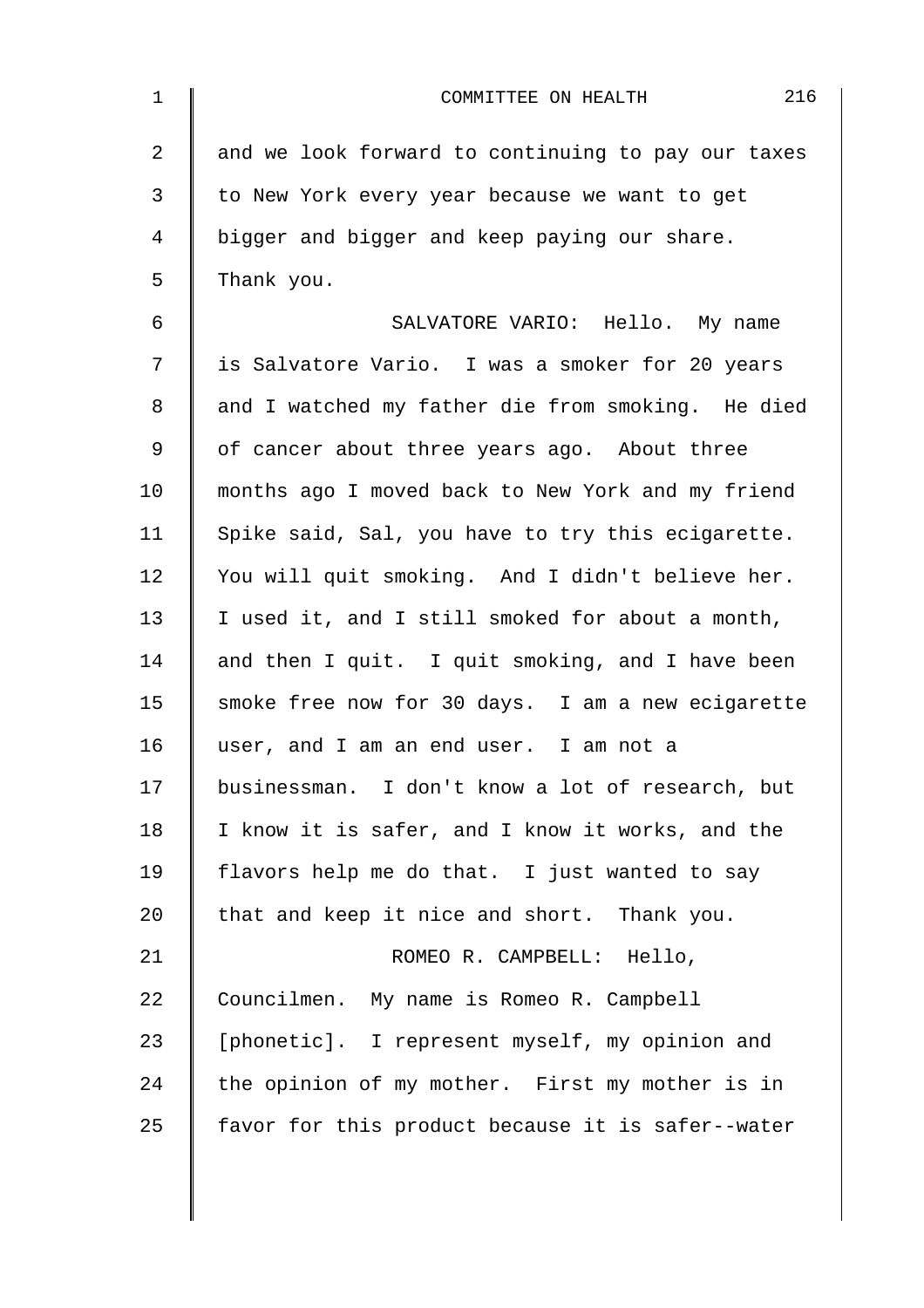| $\mathbf 1$    | 217<br>COMMITTEE ON HEALTH                         |
|----------------|----------------------------------------------------|
| $\overline{a}$ | vapor. I have been smoking since 13 years old. I   |
| $\mathfrak{Z}$ | am 41 years old now. Ecig is the best thing that   |
| 4              | ever happened to me. I wish I knew this sooner.    |
| 5              | Maybe my lungs would be better. I prefer vaping    |
| 6              | than the nicotine patch. I believe many lives      |
| 7              | will be saved in a safer form, which is water      |
| 8              | vapor. It is very possible to have no nicotine in  |
| 9              | our liquids. Flavors are important. I love         |
| 10             | coffee. Everybody has different taste buds.        |
| 11             | Don't you? It is like craving for food. People     |
| 12             | are going to eat what they want to eat. People     |
| 13             | are going to vape what they want to vape. I also   |
| 14             | support the age regulation as well. As for         |
| 15             | myself, I will repeat I am beyond that age, and    |
| 16             | should not be treated like a kid. I should have    |
| 17             | the freedom of choice, and we are living in the    |
| 18             | U.S.A. Thank you, Council, for your time.          |
| 19             | CHAIRPERSON ARROYO: Thank you. I                   |
| 20             | will repeat to the panel the same thing I have     |
| 21             | repeated to the ones before; it is the             |
| 22             | administration the concern and is willing to look  |
| 23             | at the language to see that we limit the           |
| 24             | unintended consequences that we have heard is your |
| 25             | concern. Thank you.                                |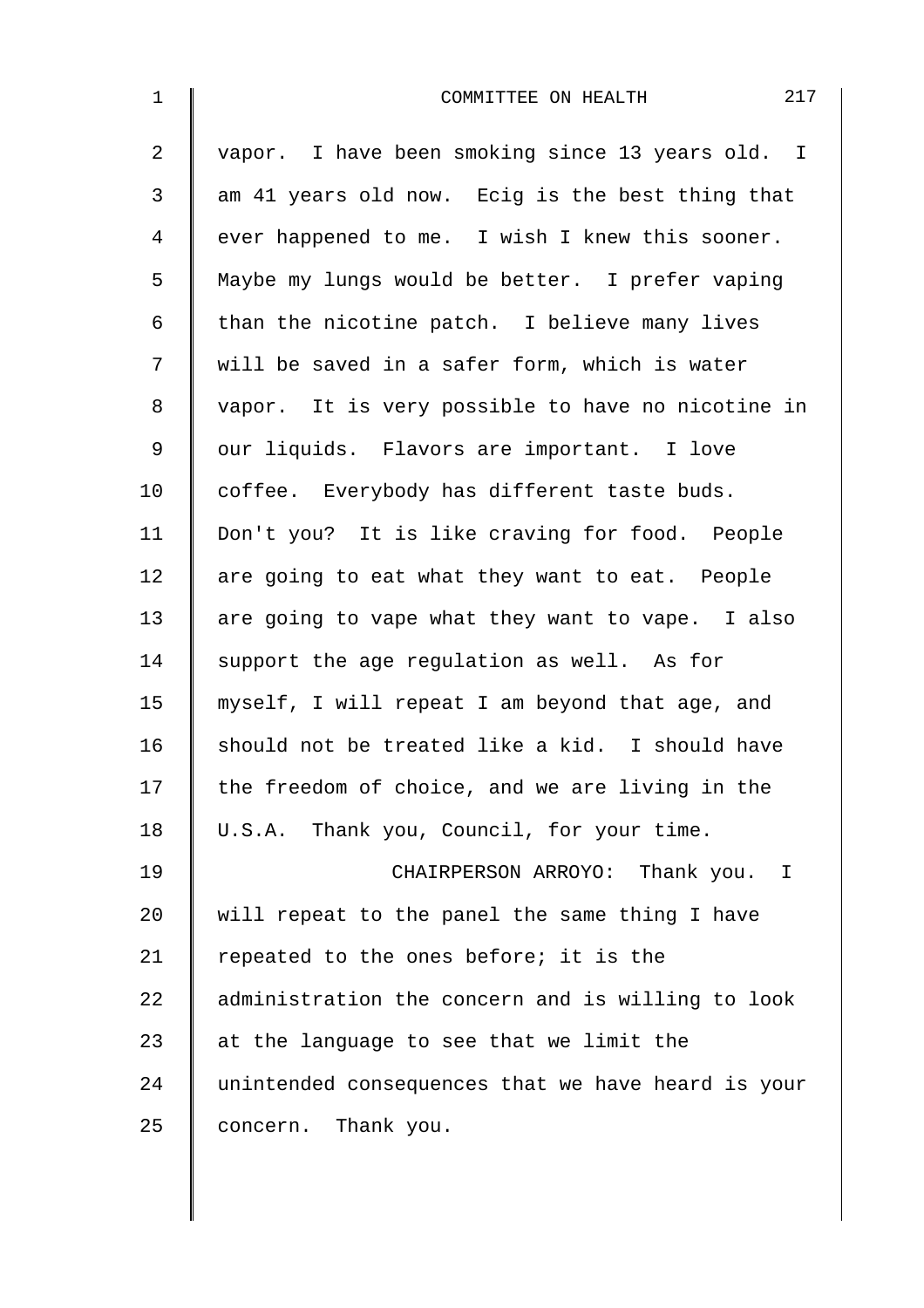| $\mathbf 1$ | 218<br>COMMITTEE ON HEALTH                         |  |  |  |  |  |  |
|-------------|----------------------------------------------------|--|--|--|--|--|--|
| 2           | [background conversation]                          |  |  |  |  |  |  |
| 3           | CHAIRPERSON ARROYO: We will go                     |  |  |  |  |  |  |
| 4           | through a process, and that legislation and        |  |  |  |  |  |  |
| 5           | language will be looked at, and that is a          |  |  |  |  |  |  |
| 6           | commitment that the administration has made. The   |  |  |  |  |  |  |
| 7           | final outcome we don't know until we get a chance  |  |  |  |  |  |  |
| 8           | to go through the process.                         |  |  |  |  |  |  |
| 9           | [background conversation]                          |  |  |  |  |  |  |
| 10          | CHAIRPERSON ARROYO: I am not sure,                 |  |  |  |  |  |  |
| 11          | but we will certainly keep you all posted and      |  |  |  |  |  |  |
| 12          | involved you all in that conversation about the    |  |  |  |  |  |  |
| 13          | language. I know that there has been a proposal    |  |  |  |  |  |  |
| 14          | in language that should be included or modified in |  |  |  |  |  |  |
| 15          | the legislation that has been submitted by Vape    |  |  |  |  |  |  |
| 16          | New York I think is the $ -$ .                     |  |  |  |  |  |  |
| 17          | MALE VOICE: Vape New York and                      |  |  |  |  |  |  |
| 18          | CASAA. You can contact CASAA.                      |  |  |  |  |  |  |
| 19          | CHAIRPERSON ARROYO: We will in                     |  |  |  |  |  |  |
| 20          | that process. Thank you. Thank you all for your    |  |  |  |  |  |  |
| 21          | testimony.                                         |  |  |  |  |  |  |
| 22          | MALE VOICE: Thank you very much.                   |  |  |  |  |  |  |
| 23          | CHAIRPERSON ARROYO: My colleague                   |  |  |  |  |  |  |
| 24          | wants to see what an electronic cigarette looks    |  |  |  |  |  |  |
| 25          | like. No, no, no. Don't approach. These guys       |  |  |  |  |  |  |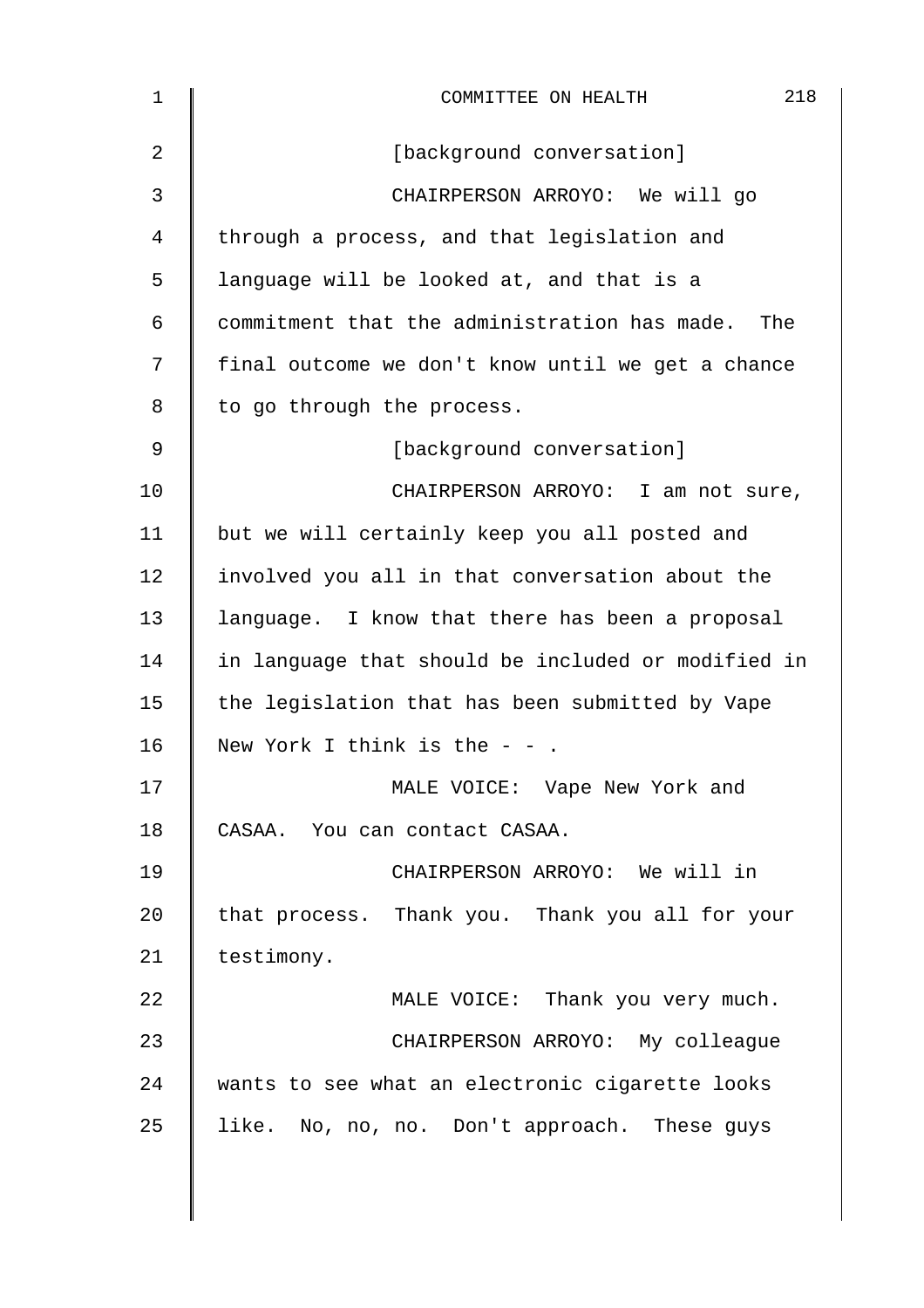| $\mathbf 1$ | 219<br>COMMITTEE ON HEALTH                        |  |  |  |  |  |
|-------------|---------------------------------------------------|--|--|--|--|--|
| 2           | don't like that. They come apparently in          |  |  |  |  |  |
| 3           | different sizes and colors and designs.           |  |  |  |  |  |
| 4           | MALE VOICE: That is a new user                    |  |  |  |  |  |
| 5           | product. It is an eagle battery and attached to   |  |  |  |  |  |
| 6           | that is an atomizer and a drip tip on the top.    |  |  |  |  |  |
| 7           | You drip the liquid through the top, it goes on   |  |  |  |  |  |
| 8           | the atomizer, you press the button, and it heats  |  |  |  |  |  |
| 9           | up and you vape it in. It is a very simple        |  |  |  |  |  |
| 10          | design. I like to drip my drops. Some people      |  |  |  |  |  |
| 11          | like tanks. It all depends on what you like.      |  |  |  |  |  |
| 12          | [background conversation]                         |  |  |  |  |  |
| 13          | CHAIRPERSON ARROYO: No samples,                   |  |  |  |  |  |
| 14          | council member.                                   |  |  |  |  |  |
| 15          | [background conversation]                         |  |  |  |  |  |
| 16          | MALE VOICE: The interesting thing                 |  |  |  |  |  |
| 17          | is that every single one of them does exactly the |  |  |  |  |  |
| 18          | same thing. It takes a liquid, it heats it up and |  |  |  |  |  |
| 19          | it turns to water vapor, and that is what you     |  |  |  |  |  |
| 20          | inhale, but they don't look like cigarettes       |  |  |  |  |  |
| 21          | anymore.                                          |  |  |  |  |  |
| 22          | CHAIRPERSON ARROYO: Okay. Thank                   |  |  |  |  |  |
| 23          | you all very much. Elizabeth, Ian, - - and        |  |  |  |  |  |
| 24          | Stewart? Stewart, wow you are all by yourself.    |  |  |  |  |  |
| 25          | Okay.                                             |  |  |  |  |  |
|             |                                                   |  |  |  |  |  |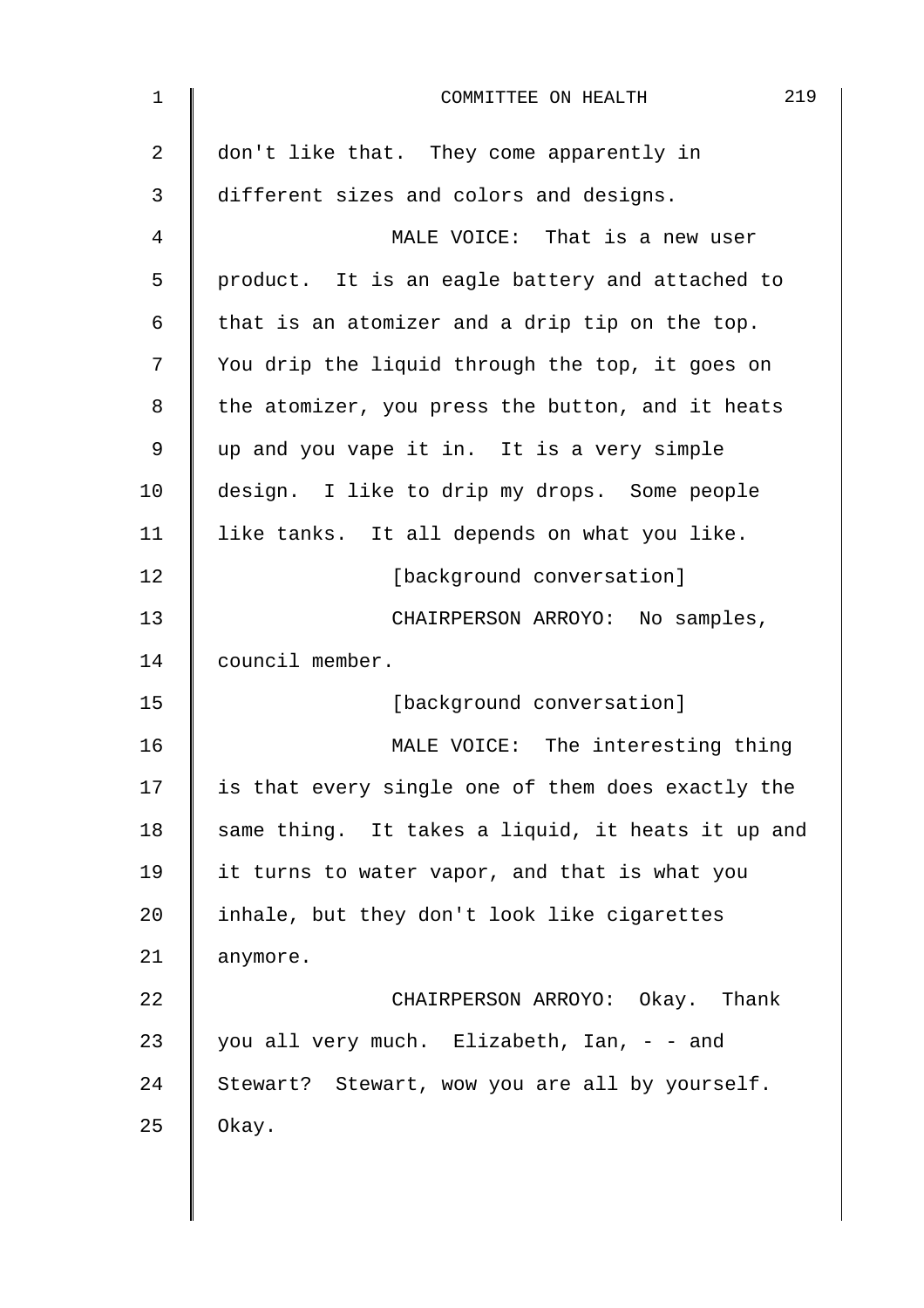| $\mathbf 1$    | 220<br>COMMITTEE ON HEALTH                         |
|----------------|----------------------------------------------------|
| $\overline{a}$ | STEWART BOWERS: I am going to make                 |
| 3              | it short and sweet. My name is Stewart Bowers,     |
| 4              | and I am glad to hear that the legislation will be |
| 5              | amended to protect the products that you have seen |
| 6              | the people bring here. We are pretty passionate    |
| 7              | about it. I was smoking three and a half, four     |
| 8              | packs a day up until four years ago when I found   |
| $\mathsf 9$    | electronic cigarettes. I still smoke half a pack   |
| 10             | a day even after the four years. The reason not    |
| 11             | everybody here is so passionate about it is        |
| 12             | because one, the product works, and two, we have   |
| 13             | to fight pretty much every day for these things to |
| 14             | keep them in existence, to keep the $-$ - and to   |
| 15             | keep them legislating them out of our hands. You   |
| 16             | will find that a lot of people will have no        |
| 17             | problem consulting with you over the product. One  |
| 18             | of the biggest problems that we have with the      |
| 19             | legislations on electronic cigarettes are people   |
| 20             | that are passing legislation have no idea how the  |
| 21             | product works, no idea what it looks like, don't   |
| 22             | discuss it with the people who actually use the    |
| 23             | product and yet pass the legislation and they will |
| 24             | vote on something without consulting us. There     |
| 25             | isn't a person that is here as far as vape wise    |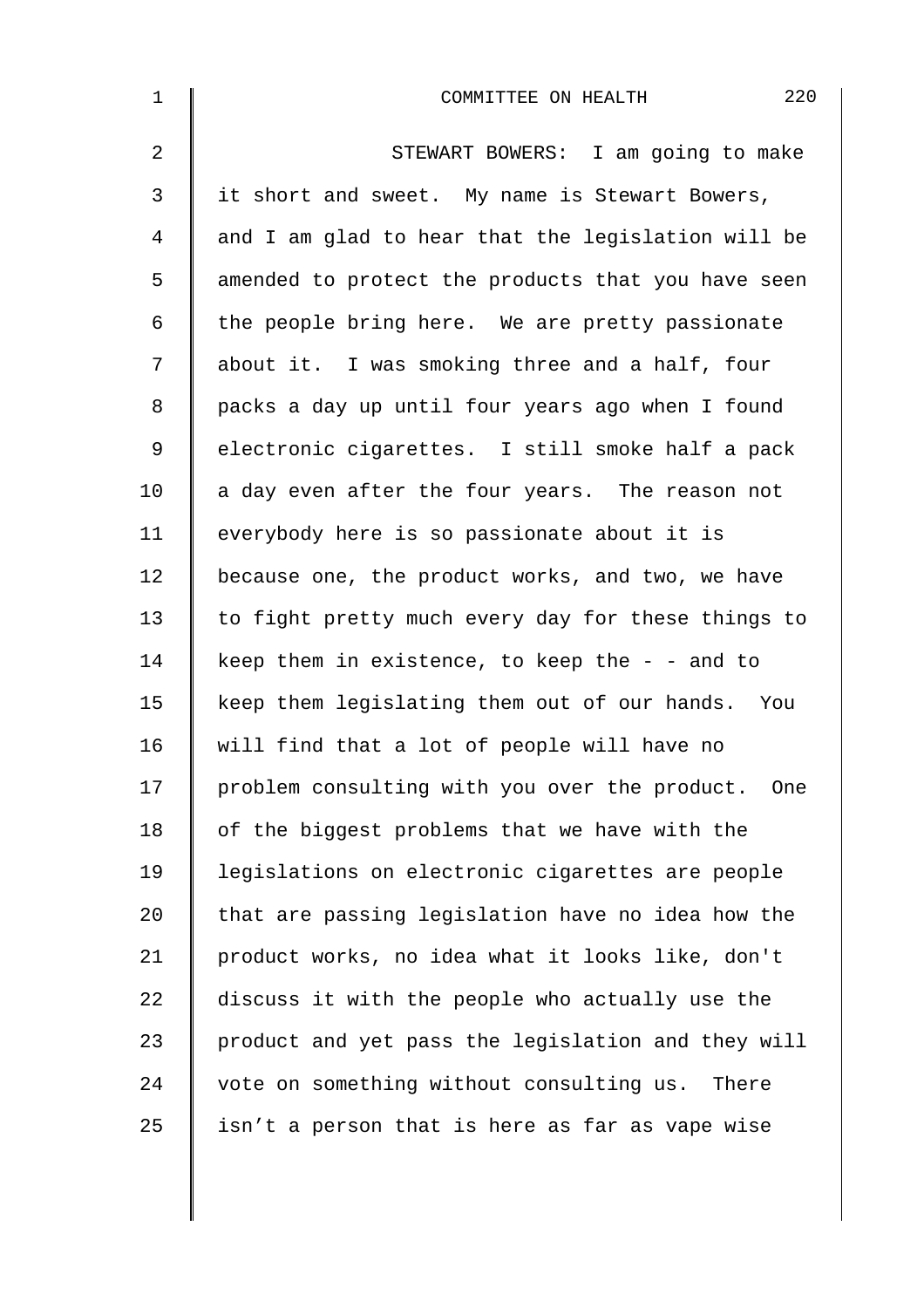| $\mathbf 1$    | 221<br>COMMITTEE ON HEALTH                         |
|----------------|----------------------------------------------------|
| $\overline{2}$ | that wouldn't sit down in a room with you, explain |
| 3              | the product to you, why it works for them, how it  |
| 4              | works for them so when legislation is put into     |
| 5              | something that is going to affect us that we are   |
| 6              | actually sitting at the table with you discussing  |
| 7              | it because 90 percent of the time that people that |
| 8              | pass legislations that affect us don't even        |
| $\mathsf 9$    | consult us. You will hear from other people that   |
| 10             | there are no studies out there, that they have no  |
| 11             | idea what is in the vapor, and to be honest with   |
| 12             | you that is a lie. There are studies that are out  |
| 13             | there, studies have been done about this stuff,    |
| 14             | and it gets to the point where they look at the    |
| 15             | FDA and because the product isn't FDA approved, it |
| 16             | means that it is not safe. There are products      |
| 17             | that are approved by the FDA that aren't 10        |
| 18             | percent safe either. There is a yin/yang here,     |
| 19             | but I think knowledge right now at this point in   |
| 20             | time, it is basically a new product, not everybody |
| 21             | understands it that it would be better to actually |
| 22             | have vapers, people that use the products, sitting |
| 23             | down at the table with people, the legislators, so |
| 24             | that they understand why people use them, how they |
| 25             | work. They are very simple. If you saw all the     |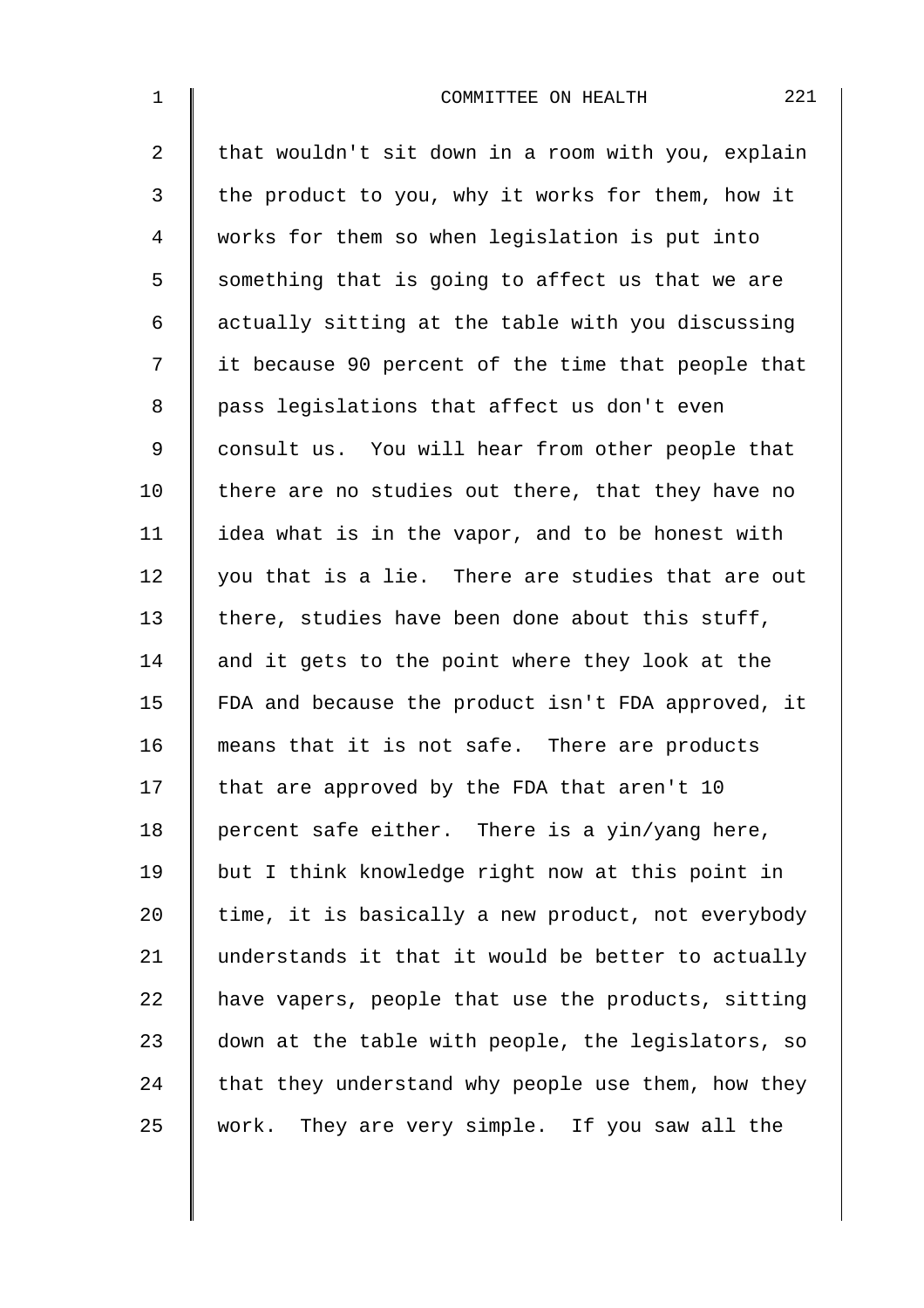| $\mathbf 1$    | 222<br>COMMITTEE ON HEALTH                         |  |  |  |  |  |  |
|----------------|----------------------------------------------------|--|--|--|--|--|--|
| $\overline{a}$ | different models, it is basically just a battery   |  |  |  |  |  |  |
| 3              | case. There is a heating element in there just     |  |  |  |  |  |  |
| 4              | like in your toaster. The battery heats up the     |  |  |  |  |  |  |
| 5              | coils, they are cherry red, it turns the liquid    |  |  |  |  |  |  |
| 6              | into vapor. There is no magic here guys. The       |  |  |  |  |  |  |
| 7              | only magic is that you are taking the smoke out of |  |  |  |  |  |  |
| 8              | the vapor. We are still getting our nicotine, but  |  |  |  |  |  |  |
| 9              | no more smoke. If at any point in time             |  |  |  |  |  |  |
| 10             | legislation is coming down you have a pile of      |  |  |  |  |  |  |
| 11             | people that would be more than happy to sit down   |  |  |  |  |  |  |
| 12             | and explain stuff to you.                          |  |  |  |  |  |  |
| 13             | CHAIRPERSON ARROYO: Stewart, just                  |  |  |  |  |  |  |
| 14             | to be clear, it was not the intent of the          |  |  |  |  |  |  |
| 15             | legislation to address ecigarettes or vapor        |  |  |  |  |  |  |
| 16             | products, not at all. To the credit of the         |  |  |  |  |  |  |
| 17             | industry, you came forward, you brought your       |  |  |  |  |  |  |
| 18             | concerns to our attention, and they are absolutely |  |  |  |  |  |  |
| 19             | being dealt with, and that is a commitment that    |  |  |  |  |  |  |
| 20             | was being made by the Commissioner. I don't know   |  |  |  |  |  |  |
| 21             | if you were here earlier and you heard his         |  |  |  |  |  |  |
| 22             | testimony that the administration is absolutely    |  |  |  |  |  |  |
| 23             | willing to sit down and look at language that      |  |  |  |  |  |  |
| 24             | clarifies or takes away that unintended            |  |  |  |  |  |  |
| 25             | consequence that the industry is so concerned      |  |  |  |  |  |  |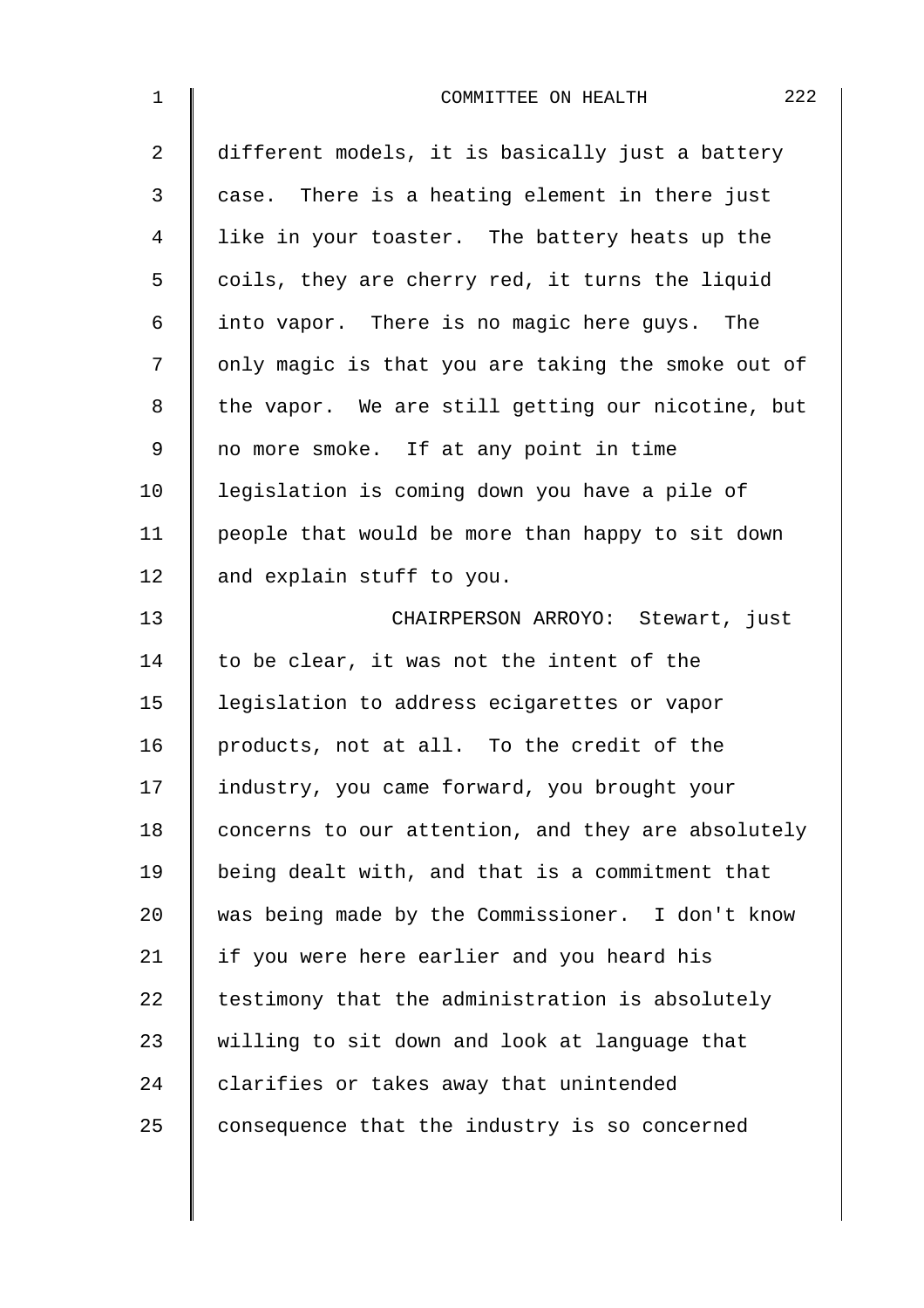| 1              | 223<br>COMMITTEE ON HEALTH                         |  |  |  |  |  |  |
|----------------|----------------------------------------------------|--|--|--|--|--|--|
| 2              | about.                                             |  |  |  |  |  |  |
| $\mathfrak{Z}$ | STEWART BOWERS: My main concern is                 |  |  |  |  |  |  |
| 4              | that there is no dialogue with us, that            |  |  |  |  |  |  |
| 5              | legislation does come down, there is no dialogue   |  |  |  |  |  |  |
| 6              | with the people that actually use the product, and |  |  |  |  |  |  |
| 7              | I think that would be a big help.                  |  |  |  |  |  |  |
| 8              | CHAIRPERSON ARROYO: No, no.                        |  |  |  |  |  |  |
| 9              | Stewart, there is. The reason why we are where we  |  |  |  |  |  |  |
| 10             | are at is because that dialogue has happened, and  |  |  |  |  |  |  |
| 11             | I thank the industry for coming forward and        |  |  |  |  |  |  |
| 12             | raising the concern and bringing that to our       |  |  |  |  |  |  |
| 13             | attention so that we can appropriately deal with   |  |  |  |  |  |  |
| 14             | it.                                                |  |  |  |  |  |  |
| 15             | STEWART BOWERS: Well, it is                        |  |  |  |  |  |  |
| 16             | something that we watch out for all the time       |  |  |  |  |  |  |
| 17             | cause like I said we are trying to keep the        |  |  |  |  |  |  |
| 18             | product--                                          |  |  |  |  |  |  |
| 19             | CHAIRPERSON ARROYO: [interposing]                  |  |  |  |  |  |  |
| 20             | We thank you for your input, the public input in   |  |  |  |  |  |  |
| 21             | this process helps to inform it, and in my         |  |  |  |  |  |  |
| 22             | opinion at the end of the day, we get better       |  |  |  |  |  |  |
| 23             | legislation because of it, so thank you for taking |  |  |  |  |  |  |
| 24             | the time to be here and for providing your insight |  |  |  |  |  |  |
| 25             | to us. Is there anyone who is waiting to testify   |  |  |  |  |  |  |
|                |                                                    |  |  |  |  |  |  |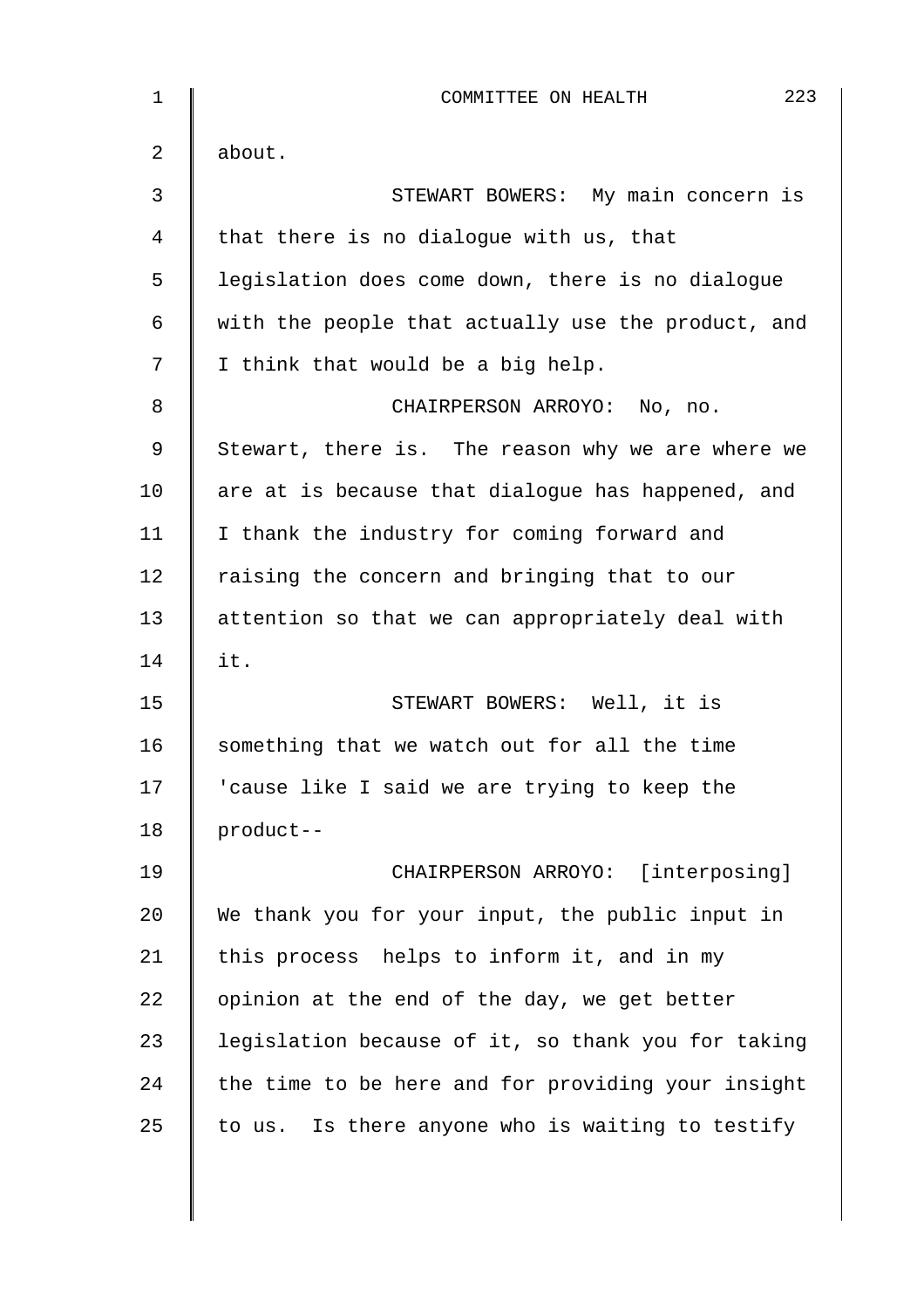| $\ensuremath{\mathbbm{1}}$ | COMMITTEE ON HEALTH                             |  |  |  |  | 224 |
|----------------------------|-------------------------------------------------|--|--|--|--|-----|
| $\sqrt{2}$                 | who I have not called? Going once, going twice. |  |  |  |  |     |
| $\mathbf{3}$               | This hearing is adjourned.                      |  |  |  |  |     |
| $\overline{4}$             | [gavel]                                         |  |  |  |  |     |
|                            |                                                 |  |  |  |  |     |
|                            |                                                 |  |  |  |  |     |
|                            |                                                 |  |  |  |  |     |
|                            |                                                 |  |  |  |  |     |
|                            |                                                 |  |  |  |  |     |
|                            |                                                 |  |  |  |  |     |
|                            |                                                 |  |  |  |  |     |
|                            |                                                 |  |  |  |  |     |
|                            |                                                 |  |  |  |  |     |
|                            |                                                 |  |  |  |  |     |
|                            |                                                 |  |  |  |  |     |
|                            |                                                 |  |  |  |  |     |
|                            |                                                 |  |  |  |  |     |
|                            |                                                 |  |  |  |  |     |
|                            |                                                 |  |  |  |  |     |
|                            |                                                 |  |  |  |  |     |
|                            |                                                 |  |  |  |  |     |
|                            |                                                 |  |  |  |  |     |
|                            |                                                 |  |  |  |  |     |
|                            |                                                 |  |  |  |  |     |
|                            |                                                 |  |  |  |  |     |
|                            |                                                 |  |  |  |  |     |
|                            |                                                 |  |  |  |  |     |